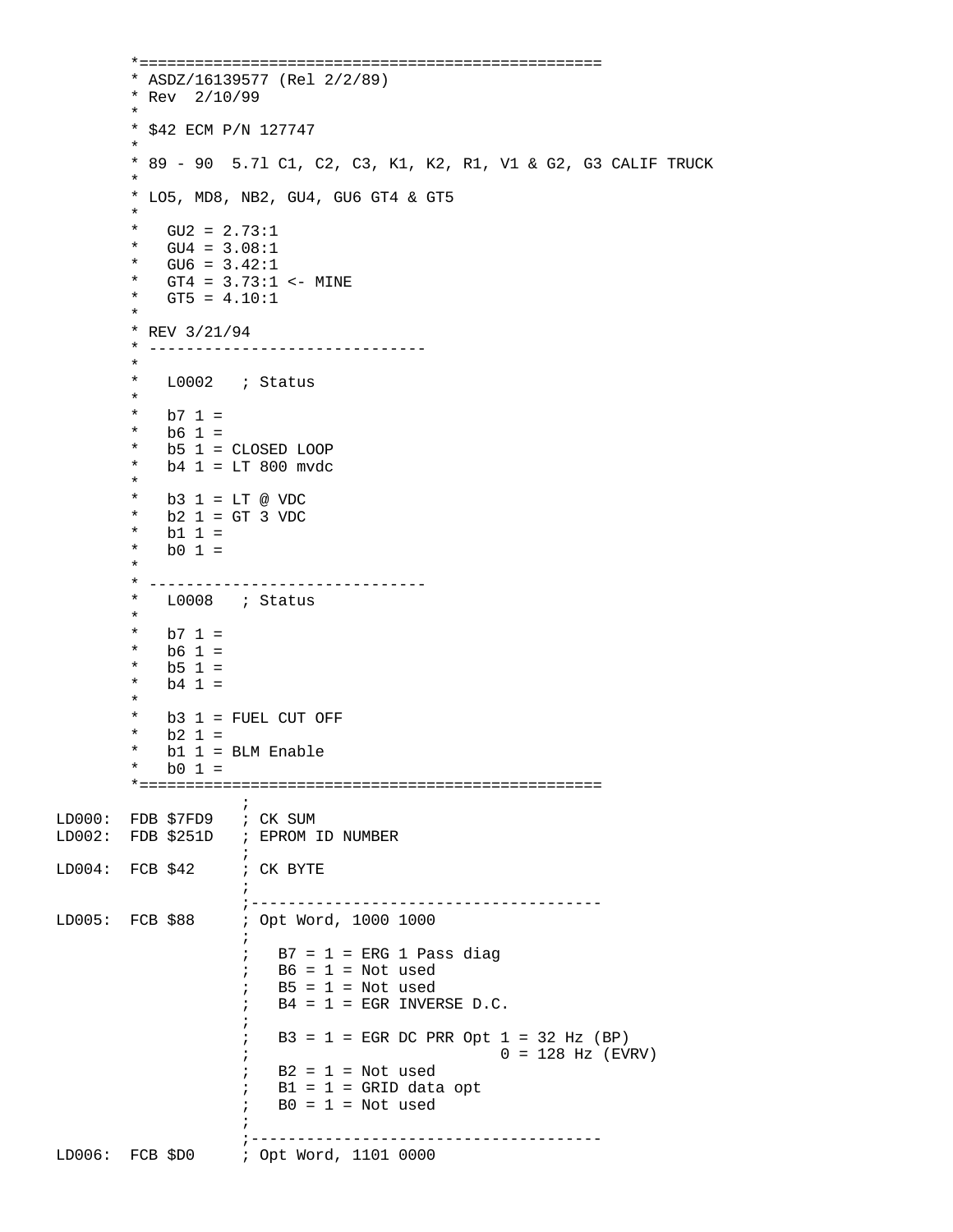|                   | ÷<br>$b7 = 1 = SEL$ Diff TPS opt for Acell Enr<br>$\ddot{ }$<br>$b6 = 1 = NO$ ENABLE MOTOR R/S DUE TO RESTART<br>$\ddot{i}$<br>$b5 = 1 = DO INT R/S ON BLM CELL CHANGE$<br>$\ddot{i}$<br>$b4 = 1 = DO INT R/S ON ACCEL ENR$<br>$\ddot{i}$ |
|-------------------|-------------------------------------------------------------------------------------------------------------------------------------------------------------------------------------------------------------------------------------------|
|                   | $\ddot{ }$<br>$b3 = 1 =$ OPN LP DECELL AFR OPT<br>$b2 = 1 = Not used$<br>$\ddot{i}$<br>$b1 = 1 = TCC LD LMT$<br>$\ddot{i}$<br>$1 = RPM$<br>$\cdot$<br>$0 = MPH$<br>$\ddot{ }$                                                             |
|                   | $b0 = 1 = BURST KNK opt ON$                                                                                                                                                                                                               |
| $LD007:$ FCB \$24 | --------------------------------------<br>; OPT WORD, 0010 0100<br>i                                                                                                                                                                      |
|                   | $\ddot{i}$<br>$b7 = 1 = SHFT LIGHT/TCC$<br>$\begin{array}{rcl} \text{LIGHT} & = & 1 \\ \text{TCC} & = & 0 \end{array}$<br>÷                                                                                                               |
|                   | $b6 = 1 = Not used$<br>$b5 = 1 = H1$ GER SW POL<br>$\ddot{i}$<br>$1 = HI$ SIG<br>$\ddot{ }$<br>$0 = LO$ SIG                                                                                                                               |
|                   | $b4 = 1 = Not used$<br>÷<br>$\cdot$                                                                                                                                                                                                       |
|                   | $b3 = 1 =$<br>$\ddot{i}$<br>$b2 = 1 = Decell$ Fuel Cut Off TCC UNLOCK<br>$\ddot{ }$<br>$b1 = 1$ = TEST HI GR IN HIWAY MODE SPK<br>$\mathbf{r}$<br>$b0 = 1 = Not used$<br>$\mathbf{i}$                                                     |
| LD008 FCB 0       | ; COLD START THROTLE KICKER ENABLE<br>$:$ \$00 = DISABLE<br>; \$40 = SELECTED, NORMAL OUTPUT MODE<br>; \$44 = SELECTED, INVERTED OUTPUT MODE                                                                                              |
| LD009 FCB 0       | $\frac{1}{2}$ - - - - - - -<br>; SA INIT, (256/90)                                                                                                                                                                                        |
| LD00A FDB 2185    | ; ENG START UP RPM DRP PERIODS, (499 RPM)<br>; VAL = N * 65536 * (120/N CYL)<br>; ----------------------                                                                                                                                  |
| LD00C: FCB 168    | ; MAIN SPK HI EXTEND B.P. RPM/25 (4200 RPM)<br>; MAX RPM FOR CALCULATED SPARK ADVANCE                                                                                                                                                     |
|                   | $\ddot{i}$<br>LD00D FCB 46 ; DEG/1K RPM SLOPE (5 DEG/1K RPM)<br>; VAL = N * 65536/7200 (9.1)<br>; USED TILL RPM G.T. LD00C<br>;------------------------------------                                                                       |
|                   | LD00E: FCB 240 ; NORMAL MAP FILTER COEF<br>LD00F: FCB 240 ; TRANSIENT MAP FILT COEF                                                                                                                                                       |
| LD011: FCB2       | $\cdot$<br>LD010: FCB 40 ; TRANSIENT MAP COEF APPLY TIME, SEC/80<br>LD011: FCB 2       ; DIFF TPS FOR MAP FILT COEF<br>LD012: FCB 3       ; DIFF RPM TRANS MAP COEF (75 RPM)<br>LD013: FCB 0 ; MPH THRESH FOR MAP FILT COEF               |
|                   | $\ddot{i}$<br>LD014: FCB 28 : Main SA BIAS, (10 Deg)<br>$\left\{******\right\}$<br>LD015: FCB 57 ; COOL SA BIAS, (20 Deg)                                                                                                                 |
| LD016 FCB 8       | $\cdot$<br>; NUM CYL'S,<br>; $(MAY BE 3, 4, 6 or 8)$                                                                                                                                                                                      |
| LD017 FCB 4       | $\ddot{i}$<br>; ENG RUN TIME OUT PARAM, DRP'S<br>LD018 FCB 40 ; ENG OFF TIME, (4 SEC'S)                                                                                                                                                   |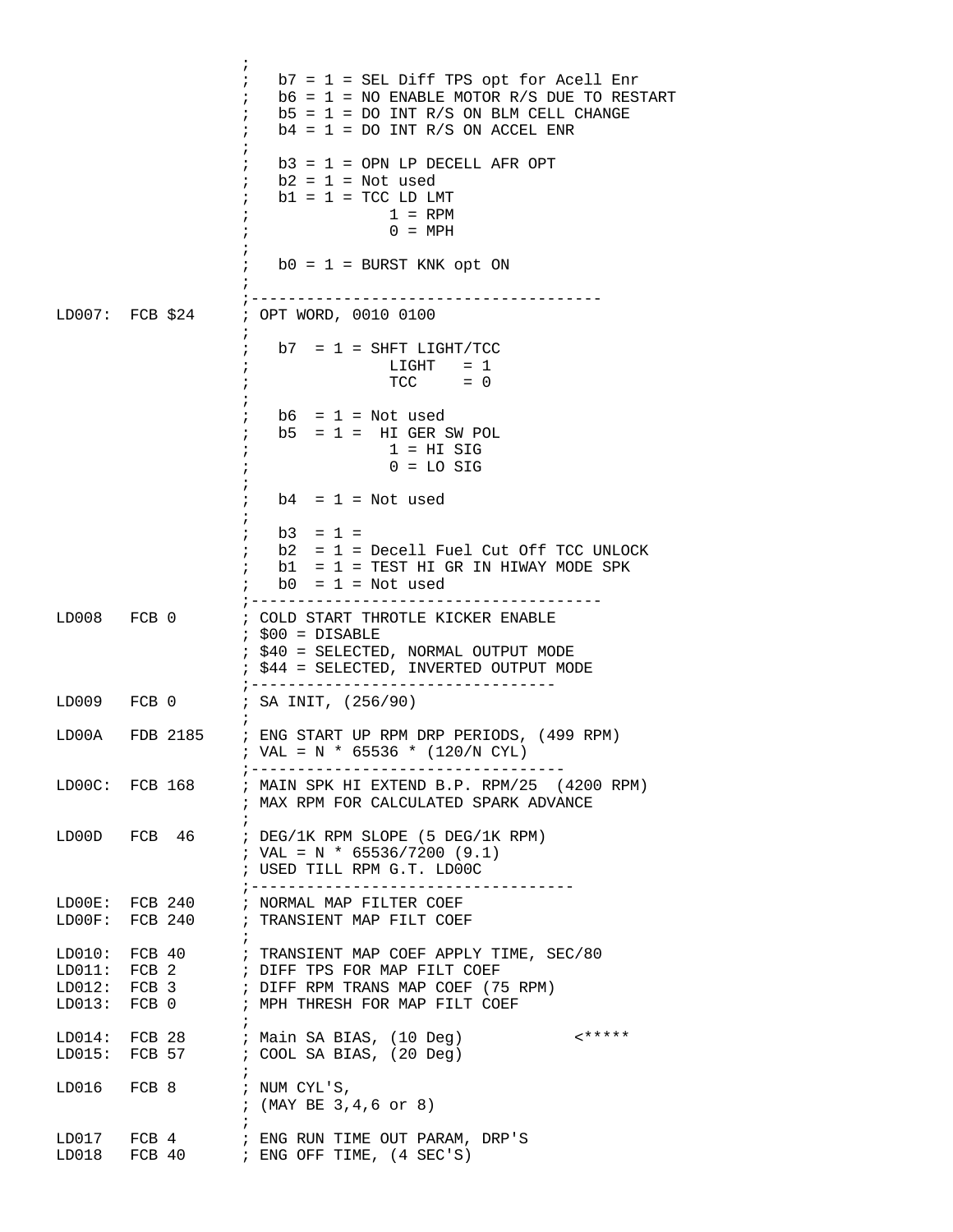|                                         |                                                                                   | LD019: FDB 0119 ; MAX SA, 41 DEG<br>: 256/90                                                                                                                                                     |
|-----------------------------------------|-----------------------------------------------------------------------------------|--------------------------------------------------------------------------------------------------------------------------------------------------------------------------------------------------|
|                                         |                                                                                   | ;----------------------------------<br>LD01B: FDB 65508 ; MAX RETARD (9.4 Deg)                                                                                                                   |
|                                         |                                                                                   | $\ddot{ }$<br>Max SA Max Retard<br>$\ddot{i}$<br>$: 8$ cyl big cap max = 42<br>4<br>$: 6 \text{ cyl big cap max} = 54$ 14<br>$: 6 cyl sml cap max = 40$ 9<br>;---------------------------------- |
|                                         |                                                                                   | ; Filts SA from 0 at start                                                                                                                                                                       |
|                                         |                                                                                   | LD01E: FCB 240 ; RPM FILTER CONSTANT                                                                                                                                                             |
| $LD01F$ :                               | $\cdot$ :                                                                         | FCB 192 : RPM limit for Pseudo Baro read in WOT                                                                                                                                                  |
|                                         |                                                                                   | LD020: FCB 166 ; TPS Thresh for BARO calc<br>LD021: FCB 5 ; Max Diff TPS for Baro calc,<br>LD022: FCB 128 : Baro A/D value filer, (coef 50%)                                                     |
|                                         |                                                                                   | LD023: FCB 23 ; SA Diff for ALDL (8 Deg ?                                                                                                                                                        |
|                                         | $\ddot{ }$                                                                        | ; HIWAY SPARK ADDER QUAL'S<br>; QUALS FOR SPK ADDER TBL LD157                                                                                                                                    |
|                                         | $\ddot{i}$                                                                        | LD024: FCB 96 : 3 MPH, HWAY SPK ADV QUAL Thresh MPH, MIN<br>; VAL = MPH * $3.2$                                                                                                                  |
|                                         |                                                                                   | LD025: FCB 40 $\;$ ; 40 SEC'S HWAY SPK ADV QUAL MIN TIME Thresh (SEC/1)                                                                                                                          |
| LD027:                                  |                                                                                   | LD026: FCB 9 $\qquad$ ; 2 SEC'S, SPK Time out reduce, (Sec * 5)-1))<br>FCB 40 : 40 SEC'S, PWR ENR SPK TIME OUT                                                                                   |
| LD028:                                  |                                                                                   | FCB 112 : 2800 RPM, MIN RPM FOR SPK SA DECAY                                                                                                                                                     |
| LD029:                                  |                                                                                   | FCB 39 : Pwr Enr SPK Decay cool THRESH<br>LD02A: FCB 2 : Pwr Enr SK ADV INCREASE, Deg, 1.4 Deg                                                                                                   |
|                                         | ; KNOCK PARAMS<br>;----------------------                                         | ; -----------------------                                                                                                                                                                        |
| LD02B                                   |                                                                                   | FCB 2 7 7 2 MPH, Cut off for RETARD Increase<br>LD02C FCB 56 : 700 RPM, Cut off for RETARD Increase<br>LD02D FCB 131 : 48c KNOCK COOL Cut off,<br>; ------------------------                     |
|                                         |                                                                                   | ; BURST KNOCK RETARD OUALS<br>; ------------------------                                                                                                                                         |
| LD02E:<br>$LD02F$ :<br>LD030:<br>LD031: | FCB 0<br>; -----------------------                                                | FCB 64 : MAP Threshold, 40 Kpa<br>FCB 51 : TPS Threshold, 19.9% TPS<br>FCB $5$ ; Diff TPS, $2\$<br>; 0 Sec's, Duration of RETARD, Sec * 80                                                       |
|                                         | * MAIN SA TABLE, $(14x15)$<br>$^\star$<br>$^\star$<br>$\star$<br>FOR 8 CYL ENGINE | * ECM 1227747 SA table ASDZ                                                                                                                                                                      |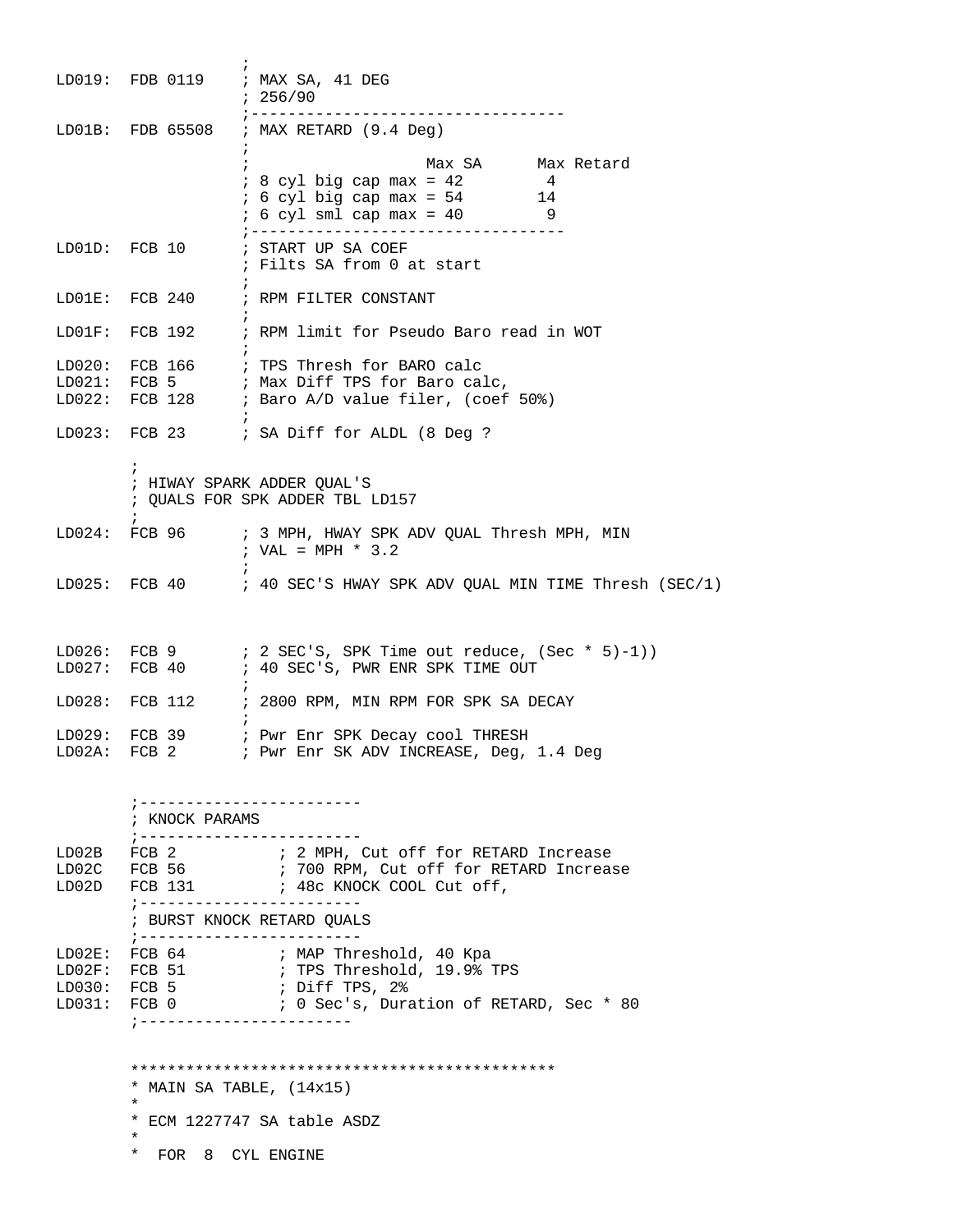|        | $\star$<br>$^\star$ | CK BYTE \$42 GM CK SUM \$7FD9        |                               |  |         |          |  |
|--------|---------------------|--------------------------------------|-------------------------------|--|---------|----------|--|
|        | *                   | VAL = SPK ADV + BIAS * $(256/90)$    |                               |  |         |          |  |
|        |                     |                                      |                               |  |         |          |  |
|        |                     | ORG \$0032 ;                         |                               |  |         |          |  |
| LD032: |                     | FCB 0 ; Min RPM Val                  | $\cdot$                       |  |         |          |  |
|        |                     | FCB 32 ; Min MAP Value               |                               |  |         |          |  |
|        |                     | FCB 15 ; MAP bp's each RPM           |                               |  |         |          |  |
|        |                     |                                      | $\ddot{i}$                    |  |         |          |  |
|        | ; 400 RPM           |                                      |                               |  |         |          |  |
|        | $\mathbf{r}$        |                                      | DEG Spk Kpa MAP               |  |         |          |  |
|        |                     | ; ---------------------------------- |                               |  |         |          |  |
|        |                     | FCB 73; 16<br>FCB 73; 16             |                               |  |         | 30       |  |
|        |                     | FCB 73; 16                           |                               |  |         | 35       |  |
|        |                     | FCB 73; 16                           |                               |  |         | 40<br>45 |  |
|        |                     | FCB 73; 16                           |                               |  |         | 50       |  |
|        |                     | FCB 68 ; 14<br>FCB 62 ; 12           |                               |  |         | 55       |  |
|        |                     |                                      |                               |  |         | 60       |  |
|        |                     | FCB 54; 9                            |                               |  |         | 65       |  |
|        |                     | FCB 45 ; 6<br>FCB 39 ; 4             |                               |  |         | 70<br>75 |  |
|        |                     |                                      |                               |  |         | 80       |  |
|        |                     | FCB 34 ; 2<br>FCB 28 ; 0             |                               |  |         | 85       |  |
|        |                     | FCB 22 $i$ -2                        |                               |  |         | 90       |  |
|        |                     | FCB $19; -3$                         |                               |  |         | 95       |  |
|        |                     | FCB $17$ ; $-4$                      | --------                      |  |         | 100      |  |
|        |                     | ; 600 RPM                            |                               |  |         |          |  |
|        |                     | ; DEG Spk Kpa MAP                    |                               |  |         |          |  |
|        |                     |                                      |                               |  |         |          |  |
|        |                     | FCB $73$ ; 16 DEG SA                 |                               |  |         | 30<br>35 |  |
|        |                     | FCB 73; 16<br>FCB 73; 16             |                               |  |         | 40       |  |
|        |                     | FCB 73; 16                           |                               |  |         | 45       |  |
|        | FCB                 |                                      | 73; 16                        |  |         | 50       |  |
|        |                     | FCB 68 ; 14                          |                               |  |         | 55       |  |
|        | FCB                 | 62 ;<br>FCB $54; 9$                  | 12                            |  |         | 60<br>65 |  |
|        |                     | FCB 45 <i>i</i> 6                    |                               |  |         | 70       |  |
|        | FCB                 | 39i                                  | 4                             |  |         | 75       |  |
|        | FCB                 | 34 ;                                 | 2                             |  |         | 80       |  |
|        | FCB                 | 28;                                  | 0                             |  |         | 85       |  |
|        | FCB                 | 28;<br>FCB 28 ;                      | 0<br>0                        |  |         | 90<br>95 |  |
|        |                     | FCB 28 ;                             | $\overline{\phantom{0}}$      |  |         | 100      |  |
|        |                     | ; ---------                          |                               |  |         |          |  |
|        |                     | ; 800 RPM                            |                               |  |         |          |  |
|        | $\mathbf{r}$        | ; ---------                          | DEG Spk                       |  | Kpa MAP |          |  |
|        |                     | FCB 73; 16 DEG SA                    |                               |  |         | 30       |  |
|        | FCB                 | 73 <i>i</i>                          | 16                            |  |         | 35       |  |
|        | FCB                 | 73:                                  | 16                            |  |         | 40       |  |
|        | FCB                 | 73 ;<br>73 ;                         | 16                            |  |         | 45       |  |
|        | FCB<br>FCB          | 68;                                  | 16<br>14                      |  |         | 50<br>55 |  |
|        | FCB                 | 62 ;                                 | 12                            |  |         | 60       |  |
|        | FCB                 | $54$ ;                               | 9                             |  |         | 65       |  |
|        | FCB                 | 48;                                  | $\overline{7}$                |  |         | 70       |  |
|        | FCB                 | 39:                                  | $\overline{4}$                |  |         | 75       |  |
|        | FCB<br>FCB          | 34:<br>31:                           | $\overline{c}$<br>$\mathbf 1$ |  |         | 80<br>85 |  |
|        | FCB                 | 28i                                  | 0                             |  |         | 90       |  |
|        | FCB                 | 28 ;                                 | 0                             |  |         | 95       |  |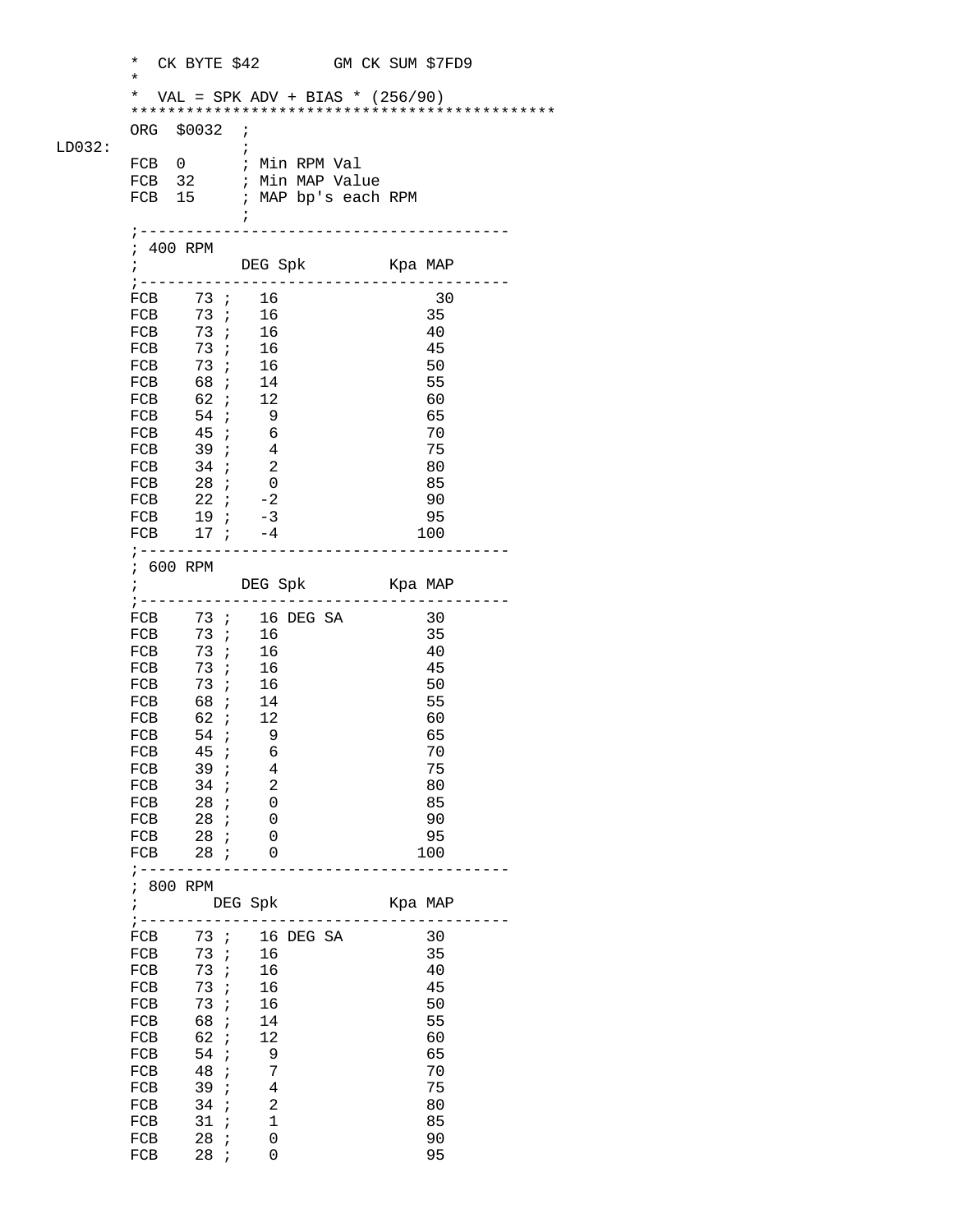| FCB         | 28i0                           |                                             |                                   | 100      |
|-------------|--------------------------------|---------------------------------------------|-----------------------------------|----------|
| $\ddot{i}$  | 1000 RPM                       |                                             |                                   |          |
|             |                                |                                             |                                   |          |
|             |                                |                                             |                                   |          |
|             | FCB 82 ; 19 DEG SA             |                                             |                                   | 30       |
|             | FCB 79; 18                     |                                             |                                   | 35       |
|             | FCB 79; 18                     |                                             |                                   | 40       |
|             | FCB 79; 18<br>FCB 73; 16       |                                             |                                   | 45       |
|             | FCB $68; 14$                   |                                             |                                   | 50       |
|             |                                |                                             |                                   | 55       |
|             | FCB 62 ; 12                    |                                             |                                   | 60       |
|             | FCB 54;                        | $\overline{\phantom{0}}$<br>$7\phantom{.0}$ |                                   | 65<br>70 |
| FCB         | FCB 48;<br>FCB 39:<br>39:      | $\frac{7}{4}$                               |                                   | 75       |
|             | $FCB$ 34; 2                    |                                             |                                   | 80       |
|             | FCB 31; 1                      |                                             |                                   | 85       |
|             | FCB 28 <i>i</i> 0              |                                             |                                   | - 90     |
|             | FCB $25 : -1$                  |                                             |                                   | 95       |
|             | FCB $25 : -1$                  |                                             |                                   | 100      |
|             | ; -------------------          |                                             |                                   |          |
|             | ; 1200 RPM                     |                                             |                                   |          |
|             |                                |                                             |                                   |          |
|             |                                |                                             | FCB 88 ; 21 DEG SA                | 30       |
|             | FCB 85 ; 20                    |                                             |                                   | 35       |
|             | FCB 73; 16                     |                                             |                                   | 40       |
|             | FCB 71; 15                     |                                             |                                   | 45       |
|             |                                |                                             |                                   | 50       |
|             | FCB 68 ; 14<br>FCB 62 ; 12     |                                             |                                   | 55       |
|             | FCB 56 ; 10                    |                                             |                                   | 60       |
|             | FCB 56; 10                     |                                             |                                   | 65       |
|             | FCB 54;                        | $\overline{\phantom{0}}$                    |                                   | 70       |
|             | FCB 48 ;<br>FCB 42 ;           | $7\phantom{.0}$                             |                                   | 75       |
|             | $FCB$ 42 ;                     | 5<br>$\overline{5}$                         |                                   | 80       |
|             |                                |                                             |                                   | 85       |
|             | FCB 39; 4<br>FCB 34 <i>i</i> 2 |                                             |                                   | 90<br>95 |
|             | FCB 34 ; 2                     |                                             |                                   | 100      |
|             | ; ----------------------       |                                             |                                   |          |
|             | ; 1400 RPM                     |                                             |                                   |          |
|             | ; DEG Spk                      |                                             | Kpa MAP                           |          |
| ; -----     |                                |                                             |                                   |          |
| FCB         | 93 ; 23 DEG SA                 |                                             |                                   | 30       |
| FCB<br>FCB  | 88 ;<br>76;                    | 21<br>17                                    |                                   | 35<br>40 |
|             | FCB 73;                        | 16                                          |                                   | 45       |
|             | FCB 68;                        | 14                                          |                                   | 50       |
| ${\rm FCB}$ | 62;                            | 12                                          |                                   | 55       |
| FCB         | 56;                            | 10                                          |                                   | 60       |
|             | FCB 62 ;                       | 12                                          |                                   | 65       |
|             | FCB 59; 11                     |                                             |                                   | 70       |
|             | FCB 51;                        | 8                                           |                                   | 75       |
| ${\rm FCB}$ | 48;                            |                                             |                                   | 80       |
| FCB         | 48;                            | $\frac{1}{2}$<br>$\overline{5}$             |                                   | 85       |
| FCB         | 42i                            |                                             |                                   | 90       |
|             | FCB 36 ; 3<br>FCB 36 ; 3       |                                             |                                   | 95       |
|             | ; ---------------------        |                                             |                                   | 100      |
|             | ; 1600 RPM                     |                                             |                                   |          |
| $\ddot{i}$  | DEG Spk                        |                                             | Kpa MAP                           |          |
|             |                                |                                             | ;-------------------------------- |          |
|             | FCB 96; 24 DEG SA              |                                             |                                   | 30       |
| FCB         | 91 ; 22<br>79 ; 18             |                                             |                                   | 35       |
| FCB         | 76 ; 17                        |                                             |                                   | 40       |
| FCB         |                                |                                             |                                   | 45       |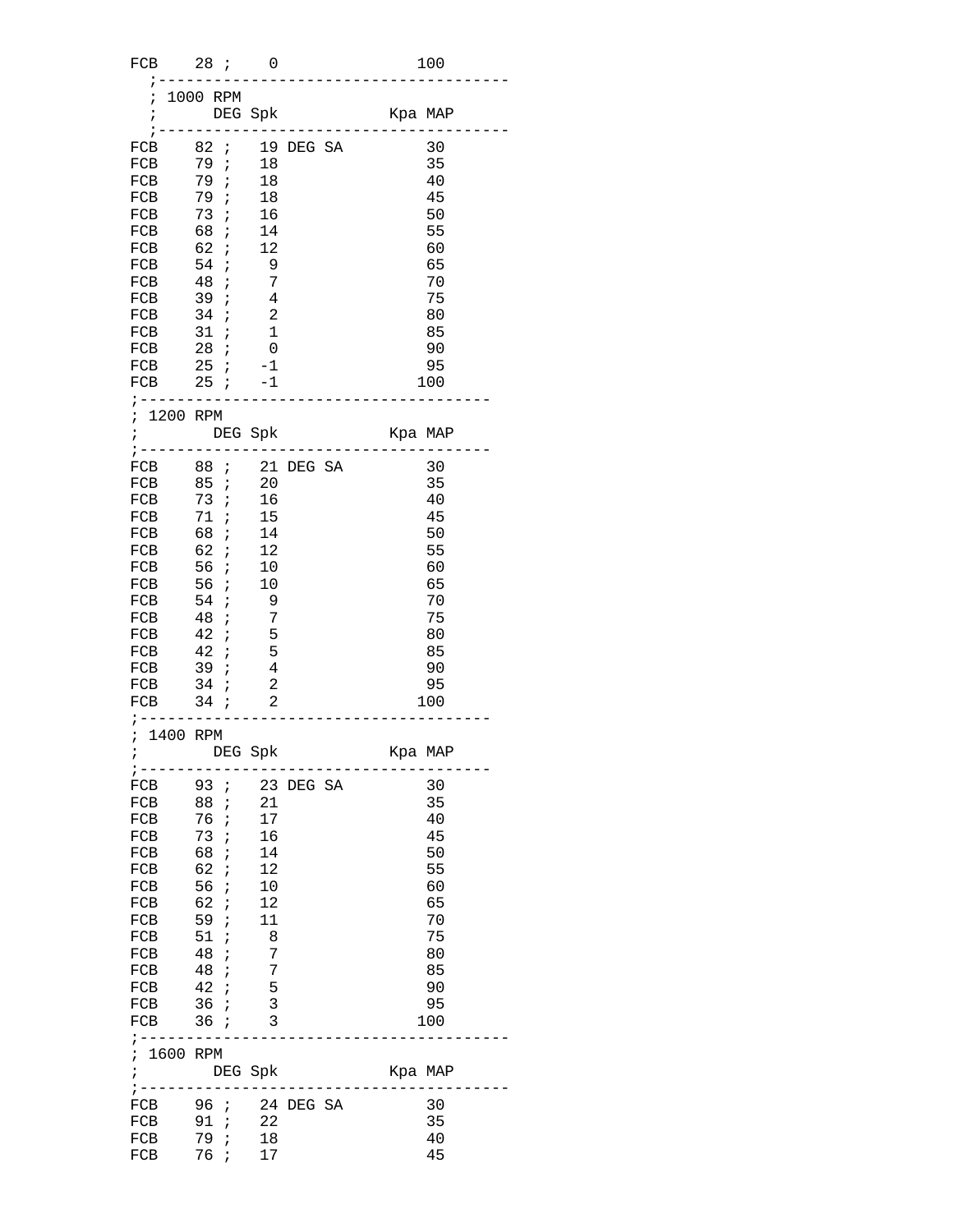| FCB<br>FCB<br>${\rm FCB}$<br>FCB<br>FCB 56 ;<br>FCB 54;<br>FCB 48 <i>i</i><br>$FCB$ 42 <i>i</i> | 71 ;<br>65 ;<br>FCB 59; 11<br>FCB 68 <i>i</i><br>68 ;<br>59 ;<br>FCB 39; 4<br>; ----------------                                                          | 15<br>13<br>14<br>14<br>$\frac{1}{11}$<br>10<br>$\overline{9}$<br>$\overline{7}$<br>5           | 50<br>55<br>60<br>65<br>70<br>75<br>80<br>85<br>90<br>95<br>100                           |
|-------------------------------------------------------------------------------------------------|-----------------------------------------------------------------------------------------------------------------------------------------------------------|-------------------------------------------------------------------------------------------------|-------------------------------------------------------------------------------------------|
|                                                                                                 | ; 1800 RPM                                                                                                                                                | ; DEG Spk                                                                                       | Kpa MAP                                                                                   |
| $\frac{1}{2}$ - - - - -<br>FCB<br>FCB<br>${\rm FCB}$<br>FCB                                     | FCB 93; 23<br>FCB 88 ; 21<br>FCB 82 ; 19<br>76i<br>73i<br>FCB 68 ; 14<br>FCB 68 ; 14<br>FCB 62 ; 12<br>FCB 56 ; 10<br>FCB 54; 9<br>FCB 48 ;<br>FCB 45 ; 6 | FCB 99; 25 DEG SA<br>17<br>16<br>12<br>$\overline{7}$<br>; --------------------                 | 30<br>35<br>40<br>45<br>50<br>55<br>60<br>65<br>70<br>75<br>80<br>85<br>- 90<br>95<br>100 |
| $\ddot{i}$<br>$\frac{1}{2}$ - - - -                                                             | ; 2000 RPM                                                                                                                                                | DEG Spk                                                                                         | Kpa MAP                                                                                   |
| FCB<br>FCB<br>FCB<br>FCB<br>FCB 68 <i>i</i><br>FCB<br>FCB<br>FCB<br>FCB<br>$7 - - - - - - -$    | 96 ;<br>FCB 91; 22<br>FCB 85; 20<br>FCB 79; 18<br>76 <i>i</i><br>73 ;<br>68;<br>65;<br>56 ;<br>56 ;<br>54:<br>FCB 45; 6<br>FCB 42 ; 5                     | FCB $102$ ; 26 DEG SA<br>24<br>17<br>16<br>14<br>14<br>13<br>10<br>10<br>$\overline{9}$         | 30<br>35<br>40<br>45<br>50<br>55<br>60<br>65<br>70<br>75<br>80<br>85<br>90<br>95<br>100   |
| ; 2200 RPM<br>$\mathcal{L} = \mathcal{L} \times \mathcal{L}$                                    |                                                                                                                                                           | DEG Spk<br>_________                                                                            | Kpa MAP                                                                                   |
| FCB<br>FCB<br>FCB<br>FCB<br>FCB<br>FCB<br>FCB<br>FCB<br>FCB<br>FCB<br>FCB<br>FCB                | 96 i<br>91:<br>85;<br>79;<br>76;<br>73 ;<br>68;<br>68;<br>68;<br>59;<br>59;<br>54 ;                                                                       | FCB 102 ; 26 DEG SA<br>24<br>22<br>20<br>18<br>17<br>16<br>14<br>14<br>14<br>11<br>11<br>$^{9}$ | 30<br>35<br>40<br>45<br>50<br>55<br>60<br>65<br>70<br>75<br>80<br>85<br>90                |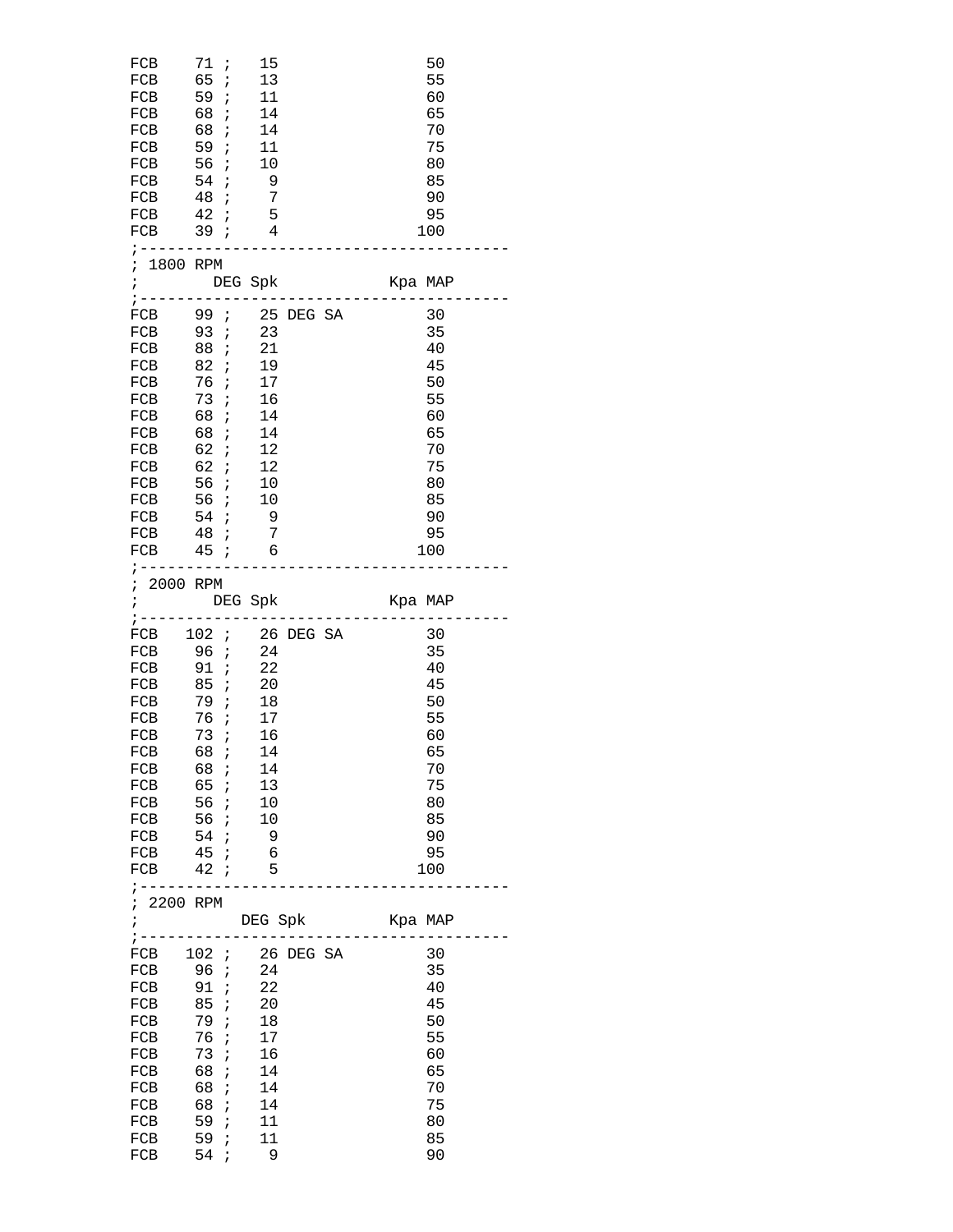| FCB 51; 8<br>FCB 48 ; 7                                                                                                                                               |                                              |                                                                                                                       | 95<br>100                                                                               |
|-----------------------------------------------------------------------------------------------------------------------------------------------------------------------|----------------------------------------------|-----------------------------------------------------------------------------------------------------------------------|-----------------------------------------------------------------------------------------|
| ; 2400 RPM<br>$\ddot{i}$                                                                                                                                              |                                              | ; ----------------------------                                                                                        |                                                                                         |
| FCB 99 ; 25<br>FCB 93; 23<br>FCB<br>FCB                                                                                                                               | 88 ;<br>82 ;                                 | ; ----------------<br>FCB 105 ; 27 DEG SA 30<br>21<br>19                                                              | 35<br>40<br>45<br>50                                                                    |
| FCB 79;<br>FCB 76; 17<br>FCB 73<br>FCB 73;<br>FCB 73;<br>FCB 73; 16                                                                                                   | $\ddot{i}$                                   | 18<br>16<br>$\begin{array}{c} 16 \\ 16 \end{array}$                                                                   | 55<br>60<br>65<br>70<br>75<br>80                                                        |
| FCB 62 ; 12<br>FCB 54 <i>i</i><br>FCB<br>FCB $51 ; 8$                                                                                                                 | $51 \n :$                                    | $\overline{9}$<br>$\overline{\mathbf{8}}$<br>; ----------------------                                                 | 85<br>90<br>95<br>100                                                                   |
| ; 2800 RPM                                                                                                                                                            |                                              |                                                                                                                       |                                                                                         |
| FCB 102 ; 26<br>FCB 96; 24<br>FCB 91; 22<br>FCB<br>FCB<br>FCB 79;<br>FCB 76;<br>FCB 73;<br>FCB 71 ;<br>FCB 68 ;<br>FCB 68 ; 14<br>FCB 62 ; 12<br>FCB 54;<br>FCB 54; 9 | 85 ;<br>82 ;                                 | FCB 108 ; 28 DEG SA<br>20<br>19<br>18<br>17<br>16<br>15<br>14<br>$\overline{9}$<br>; ----------------                 | 30<br>35<br>40<br>45<br>50<br>55<br>60<br>65<br>70<br>75<br>80<br>85<br>90<br>95<br>100 |
| ; 3200 RPM<br>;<br>$\frac{1}{1}$ - - - - - -                                                                                                                          |                                              | DEG Spk Kpa MAP                                                                                                       |                                                                                         |
| FCB 99; 25<br>FCB 93; 23<br>FCB 88<br>FCB<br>FCB<br>FCB 85;<br>FCB 85; 20<br>FCB 85 ;<br>FCB<br>FCB<br>FCB 62 ; 12<br>FCB 56; 10<br>FCB 56; 10<br>; 3600 RPM          | $\ddot{i}$<br>85 ;<br>85 ;<br>82  ;<br>65  ; | FCB 108 ; 28 DEG SA<br>FCB 102 ; 26<br>21<br>20<br>20<br>20<br>20<br>19<br>$\frac{13}{1}$<br>; ---------------------- | 30<br>35<br>40<br>45<br>50<br>55<br>60<br>65<br>70<br>75<br>80<br>85<br>90<br>95<br>100 |
| $\ddot{i}$<br>$:$ --------                                                                                                                                            |                                              | DEG Spk Kpa MAP<br>FCB 110 ; 29 DEG SA                                                                                | 30                                                                                      |
| FCB<br>FCB                                                                                                                                                            | 105 ;       27<br>102  ;        26           |                                                                                                                       | 35<br>40                                                                                |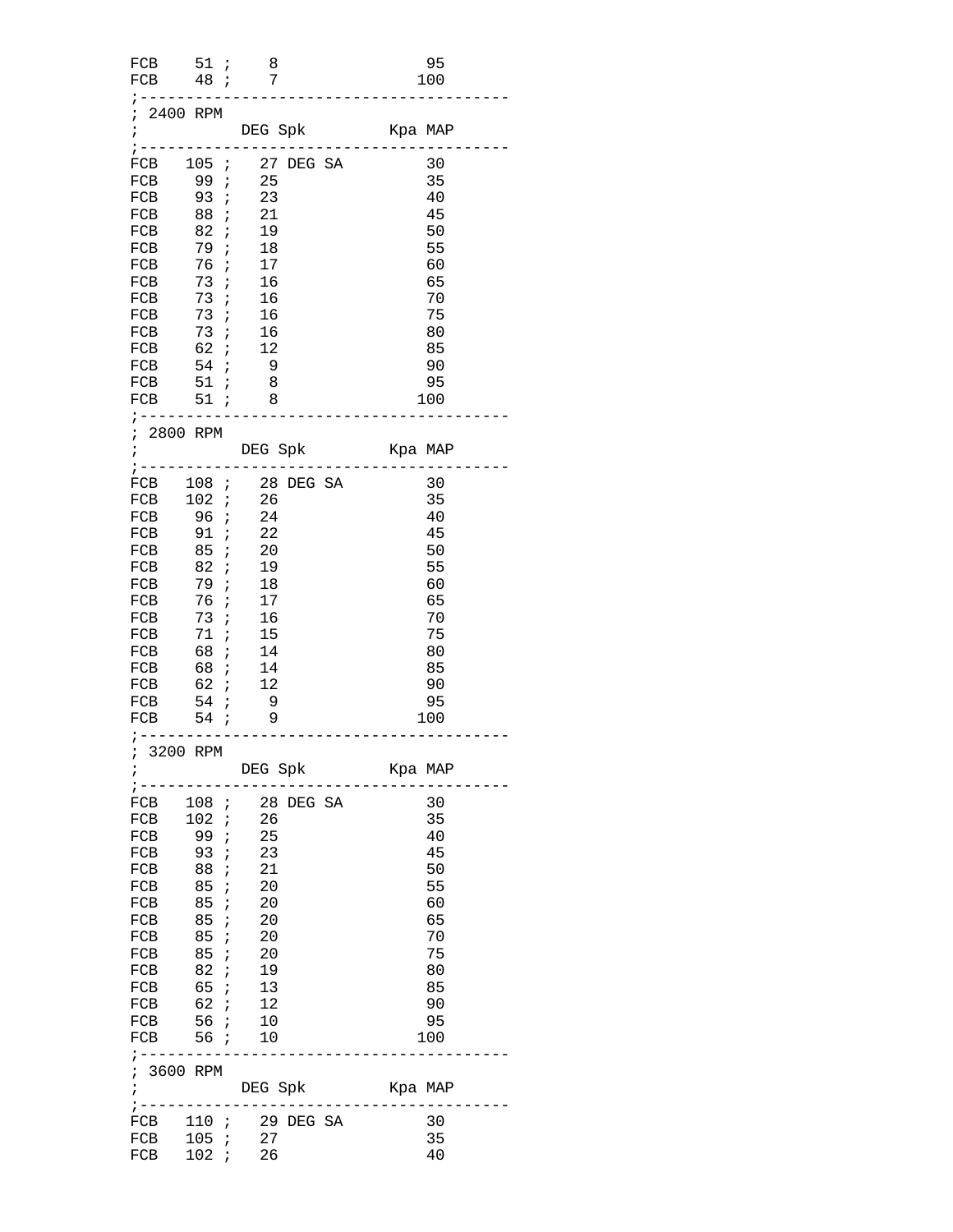|                                           | FCB<br>FCB<br>FCB<br>FCB<br>FCB<br>FCB<br>FCB<br>FCB<br>FCB<br>FCB | 96i<br>93; 23<br>91; 22<br>91 ;<br>91 ;<br>91 : 22<br>91; 22<br>73; 16<br>71 ;<br>65 ;<br>FCB 65 ; 13<br>FCB 65; 13 |            | 24<br>22<br>22<br>15<br>13                         |                                    |                                                        | 45<br>50<br>55<br>60<br>65<br>70<br>75<br>80<br>85<br>90<br>95<br>100                 |                                             |
|-------------------------------------------|--------------------------------------------------------------------|---------------------------------------------------------------------------------------------------------------------|------------|----------------------------------------------------|------------------------------------|--------------------------------------------------------|---------------------------------------------------------------------------------------|---------------------------------------------|
|                                           | $\star$                                                            | * COOLANT SA COMPENSATION                                                                                           |            |                                                    |                                    |                                                        |                                                                                       |                                             |
|                                           | $\ddot{i}$<br>i<br>$\ddot{ }$<br>i<br>i<br>i                       | (12x5)<br>Added SA = $\frac{\text{tab-57}}{256/90}$                                                                 |            |                                                    |                                    |                                                        | COOLANT COMP SPARK Vs. LOAD Vs. Deg c COOL<br>Dissassemby of ASDZ 07-19-1998 14:21:16 | Val's show in ENG units include 20 deg bias |
|                                           | i                                                                  | ; TBL = $(256/90)$ x SPK + 20                                                                                       |            |                                                    |                                    |                                                        |                                                                                       |                                             |
| LD107: FCB 16 ; Min Deg c COOL Val        | FCB 64<br>$\frac{1}{2}$ - - - - -                                  | ORG \$0107 ;<br>FCB 5                                                                                               | $\ddot{i}$ |                                                    | ; Min Kpa VAC Val<br>; LINES/BLOCK |                                                        | ----------------------------                                                          |                                             |
|                                           |                                                                    | ; 5 Deg c COOL                                                                                                      |            |                                                    |                                    | SPK ADV Kpa VAC<br>; --------------------------------- |                                                                                       | . <u>.</u>                                  |
| LD10A<br>LD10A<br>LD10A<br>LD10A          | FCB 85<br>FCB 85<br>FCB 85                                         |                                                                                                                     |            | ; 9.9<br>; 9.9<br>7.9.9                            |                                    | 30<br>20<br>10<br>$\overline{\phantom{0}}$             |                                                                                       |                                             |
|                                           | $\ddot{ }$                                                         | ; ----------------------<br>; 15 Deg c COOL                                                                         |            |                                                    |                                    | SPK ADV Kpa VAC                                        |                                                                                       | . <u>.</u> .                                |
| LD10F<br>LD10F<br>LD10F<br>LD10F<br>LD10F | FCB 85<br>FCB 85                                                   | FCB 80 ; 8.1                                                                                                        |            | 7, 9.9<br>6.9.9                                    |                                    | 40<br>30<br>20<br>10<br>$\overline{\phantom{0}}$       |                                                                                       |                                             |
|                                           | $\ddot{ }$                                                         | ; ------------------<br>; 25 Deg c COOL                                                                             |            |                                                    |                                    | SPK ADV Kpa VAC                                        |                                                                                       |                                             |
| LD114<br>LD114<br>LD114<br>LD114<br>LD114 | FCB 71<br>FCB 80<br>FCB                                            | FCB 57 ; 0.0<br>80<br>; ----------                                                                                  |            | $\ddot{i}$ 5.0<br>$\ddot{i}$ 8.1<br>$\ddot{i}$ 8.1 |                                    | ______________________<br>40<br>30<br>20<br>10         | 0                                                                                     |                                             |

; 35 Deg c COOL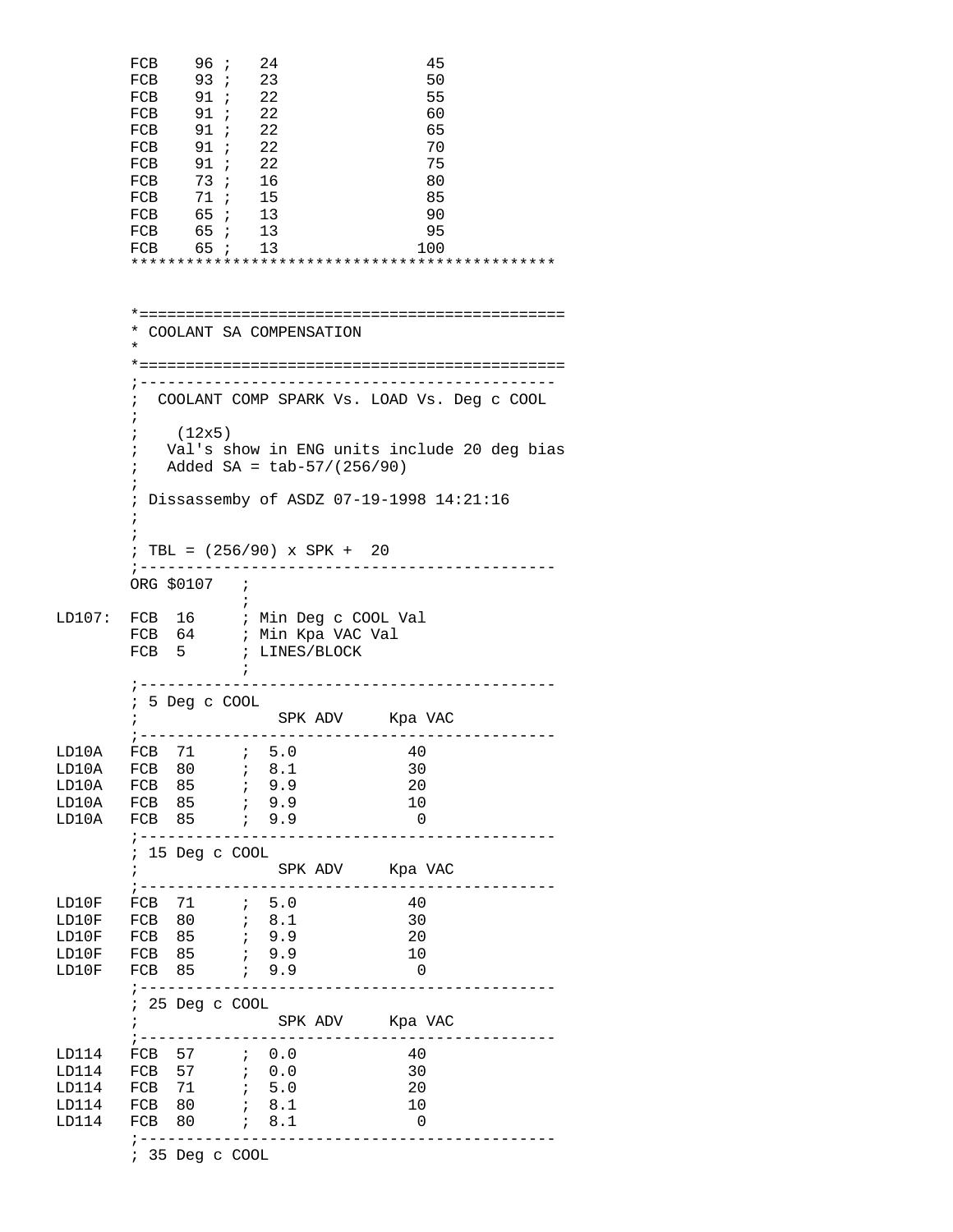|       | ;                |                |                  |                                                                                                                                                                                                                                                                                                                                           | SPK ADV Kpa VAC             |                         |
|-------|------------------|----------------|------------------|-------------------------------------------------------------------------------------------------------------------------------------------------------------------------------------------------------------------------------------------------------------------------------------------------------------------------------------------|-----------------------------|-------------------------|
| LD119 | FCB 57           |                |                  | $\ddot{i}$ 0.0                                                                                                                                                                                                                                                                                                                            | 40                          |                         |
| LD119 | FCB 57           |                |                  | $\ddot{i}$ 0.0                                                                                                                                                                                                                                                                                                                            | 30                          |                         |
| LD119 | FCB 71           |                | $\ddot{i}$       | 5.0                                                                                                                                                                                                                                                                                                                                       | 20                          |                         |
| LD119 | FCB 74           |                |                  | 6.0                                                                                                                                                                                                                                                                                                                                       | 10                          |                         |
| LD119 | FCB 74 ; 6.0     |                |                  |                                                                                                                                                                                                                                                                                                                                           | $\overline{\phantom{0}}$    |                         |
|       | $7 - - - - - -$  |                |                  |                                                                                                                                                                                                                                                                                                                                           |                             |                         |
|       |                  |                | 45 Deg c COOL    |                                                                                                                                                                                                                                                                                                                                           |                             |                         |
|       | $\ddot{i}$       |                |                  |                                                                                                                                                                                                                                                                                                                                           | SPK ADV Kpa VAC             |                         |
|       |                  |                |                  | --------                                                                                                                                                                                                                                                                                                                                  |                             |                         |
| LD11E |                  |                | FCB 57 ; 0.0     |                                                                                                                                                                                                                                                                                                                                           | 40                          |                         |
| LD11E |                  |                |                  |                                                                                                                                                                                                                                                                                                                                           | 30                          |                         |
| LD11E | FCB 57           |                |                  |                                                                                                                                                                                                                                                                                                                                           | 20                          |                         |
| LD11E | FCB 68           |                |                  | $\begin{array}{cc} ; & 0.0 \\ ; & 3.9 \end{array}$                                                                                                                                                                                                                                                                                        | 10                          |                         |
| LD11E | FCB 68           |                |                  | 7, 3.9                                                                                                                                                                                                                                                                                                                                    | $\overline{0}$              |                         |
|       |                  |                | ; -------------- |                                                                                                                                                                                                                                                                                                                                           |                             |                         |
|       |                  |                | ; 55 Deg c COOL  |                                                                                                                                                                                                                                                                                                                                           |                             |                         |
|       |                  |                |                  |                                                                                                                                                                                                                                                                                                                                           | SPK ADV Kpa VAC             |                         |
|       |                  |                |                  | ---------                                                                                                                                                                                                                                                                                                                                 |                             |                         |
| LD123 | FCB 57 ; 0.0     |                |                  |                                                                                                                                                                                                                                                                                                                                           | 40                          |                         |
| LD123 | FCB 57 ; 0.0     |                |                  |                                                                                                                                                                                                                                                                                                                                           | 30                          |                         |
| LD123 |                  |                |                  |                                                                                                                                                                                                                                                                                                                                           | 20                          |                         |
| LD123 | FCB 65           |                |                  | $\ddot{i}$ 2.9                                                                                                                                                                                                                                                                                                                            | 10                          |                         |
| LD123 | FCB 65           |                |                  | 7.9                                                                                                                                                                                                                                                                                                                                       | $\overline{\phantom{0}}$    |                         |
|       | ; -------        |                |                  |                                                                                                                                                                                                                                                                                                                                           |                             |                         |
|       |                  |                | ; 65 Deg c COOL  |                                                                                                                                                                                                                                                                                                                                           |                             |                         |
|       |                  |                |                  |                                                                                                                                                                                                                                                                                                                                           |                             |                         |
|       |                  | $:$ ---------- |                  |                                                                                                                                                                                                                                                                                                                                           |                             |                         |
| LD128 | FCB 57           |                |                  | $\ddot{i}$ 0.0                                                                                                                                                                                                                                                                                                                            | 40                          |                         |
| LD128 |                  |                |                  |                                                                                                                                                                                                                                                                                                                                           | 30                          |                         |
| LD128 | FCB 57 ; 0.0     |                |                  |                                                                                                                                                                                                                                                                                                                                           | 20                          |                         |
| LD128 | FCB 63           |                |                  | $\ddot{i}$ 2.2                                                                                                                                                                                                                                                                                                                            | 10                          |                         |
| LD128 | FCB 63           |                |                  | $\ddot{i}$ 2.2                                                                                                                                                                                                                                                                                                                            | $\overline{\phantom{0}}$    |                         |
|       |                  |                |                  | ---------------------                                                                                                                                                                                                                                                                                                                     |                             |                         |
|       | $\ddot{i}$       |                | ; 75 Deg c COOL  |                                                                                                                                                                                                                                                                                                                                           | SPK ADV Kpa VAC             |                         |
|       | $:-----$         |                |                  |                                                                                                                                                                                                                                                                                                                                           |                             |                         |
| LD12D |                  |                |                  |                                                                                                                                                                                                                                                                                                                                           | 40                          |                         |
| LD12D | FCB 57           |                |                  | FCB 57 $\;$ ; 0.0<br>; 0.0                                                                                                                                                                                                                                                                                                                | 30                          |                         |
| LD12D | FCB 57           |                | $\ddot{i}$ 0.0   |                                                                                                                                                                                                                                                                                                                                           | 20                          |                         |
| LD12D |                  |                |                  |                                                                                                                                                                                                                                                                                                                                           |                             |                         |
| LD12D |                  |                |                  |                                                                                                                                                                                                                                                                                                                                           |                             |                         |
|       |                  |                | FCB 57 ; 0.0     |                                                                                                                                                                                                                                                                                                                                           | 10                          |                         |
|       |                  | ; -----------  |                  | <u>.</u>                                                                                                                                                                                                                                                                                                                                  | 0                           |                         |
|       |                  |                |                  |                                                                                                                                                                                                                                                                                                                                           |                             |                         |
|       | $\ddot{ }$       |                | 85 Deg c COOL    |                                                                                                                                                                                                                                                                                                                                           |                             |                         |
|       |                  |                |                  |                                                                                                                                                                                                                                                                                                                                           | SPK ADV Kpa VAC             | --------                |
| LD132 | FCB 57           |                |                  |                                                                                                                                                                                                                                                                                                                                           | 40                          |                         |
| LD132 |                  |                |                  | $\ddot{i}$ 0.0                                                                                                                                                                                                                                                                                                                            | 30                          |                         |
| LD132 | FCB 57<br>FCB 57 |                | $\ddot{i}$       | $\begin{bmatrix} 1 & 0 & 0 \\ 0 & 0 & 0 \\ 0 & 0 & 0 \\ 0 & 0 & 0 \\ 0 & 0 & 0 \\ 0 & 0 & 0 \\ 0 & 0 & 0 \\ 0 & 0 & 0 \\ 0 & 0 & 0 \\ 0 & 0 & 0 \\ 0 & 0 & 0 \\ 0 & 0 & 0 \\ 0 & 0 & 0 \\ 0 & 0 & 0 \\ 0 & 0 & 0 & 0 \\ 0 & 0 & 0 & 0 \\ 0 & 0 & 0 & 0 \\ 0 & 0 & 0 & 0 \\ 0 & 0 & 0 & 0 & 0 \\ 0 & 0 & 0 & 0 & 0 \\ 0 & 0 & 0 & $<br>0.0 | 20                          |                         |
| LD132 | FCB 57           |                |                  |                                                                                                                                                                                                                                                                                                                                           | 10                          |                         |
| LD132 | FCB 57 ; 0.0     |                |                  | $\ddot{i}$ 0.0                                                                                                                                                                                                                                                                                                                            | 0                           |                         |
|       | $7 - - - - -$    |                |                  |                                                                                                                                                                                                                                                                                                                                           |                             |                         |
|       |                  |                | 95 Deg c COOL    |                                                                                                                                                                                                                                                                                                                                           |                             |                         |
|       | $\cdot$          |                |                  |                                                                                                                                                                                                                                                                                                                                           | SPK ADV Kpa VAC             |                         |
|       |                  |                |                  | -------------                                                                                                                                                                                                                                                                                                                             | ------------------          |                         |
| LD137 |                  |                |                  |                                                                                                                                                                                                                                                                                                                                           | 40                          |                         |
| LD137 |                  |                |                  |                                                                                                                                                                                                                                                                                                                                           | 30                          |                         |
| LD137 | FCB 57           |                |                  |                                                                                                                                                                                                                                                                                                                                           | 20                          |                         |
| LD137 | FCB 57           |                |                  | $\begin{array}{cc} ; & 0\, . \, 0 \\ ; & 0\, . \, 0 \end{array}$                                                                                                                                                                                                                                                                          | 10                          |                         |
| LD137 | FCB 57           |                |                  | $\ddot{i}$ 0.0                                                                                                                                                                                                                                                                                                                            | $\overline{\phantom{0}}$    |                         |
|       |                  |                |                  | ;-------------------------                                                                                                                                                                                                                                                                                                                |                             |                         |
|       |                  |                | 105 Deg c COOL   |                                                                                                                                                                                                                                                                                                                                           |                             |                         |
|       |                  |                |                  |                                                                                                                                                                                                                                                                                                                                           | SPK ADV Kpa VAC             |                         |
| LD13C |                  |                |                  | ; ----------------------                                                                                                                                                                                                                                                                                                                  | . _ _ _ _ _ _ _ _ _ _<br>40 | . _ _ _ _ _ _ _ _ _ _ _ |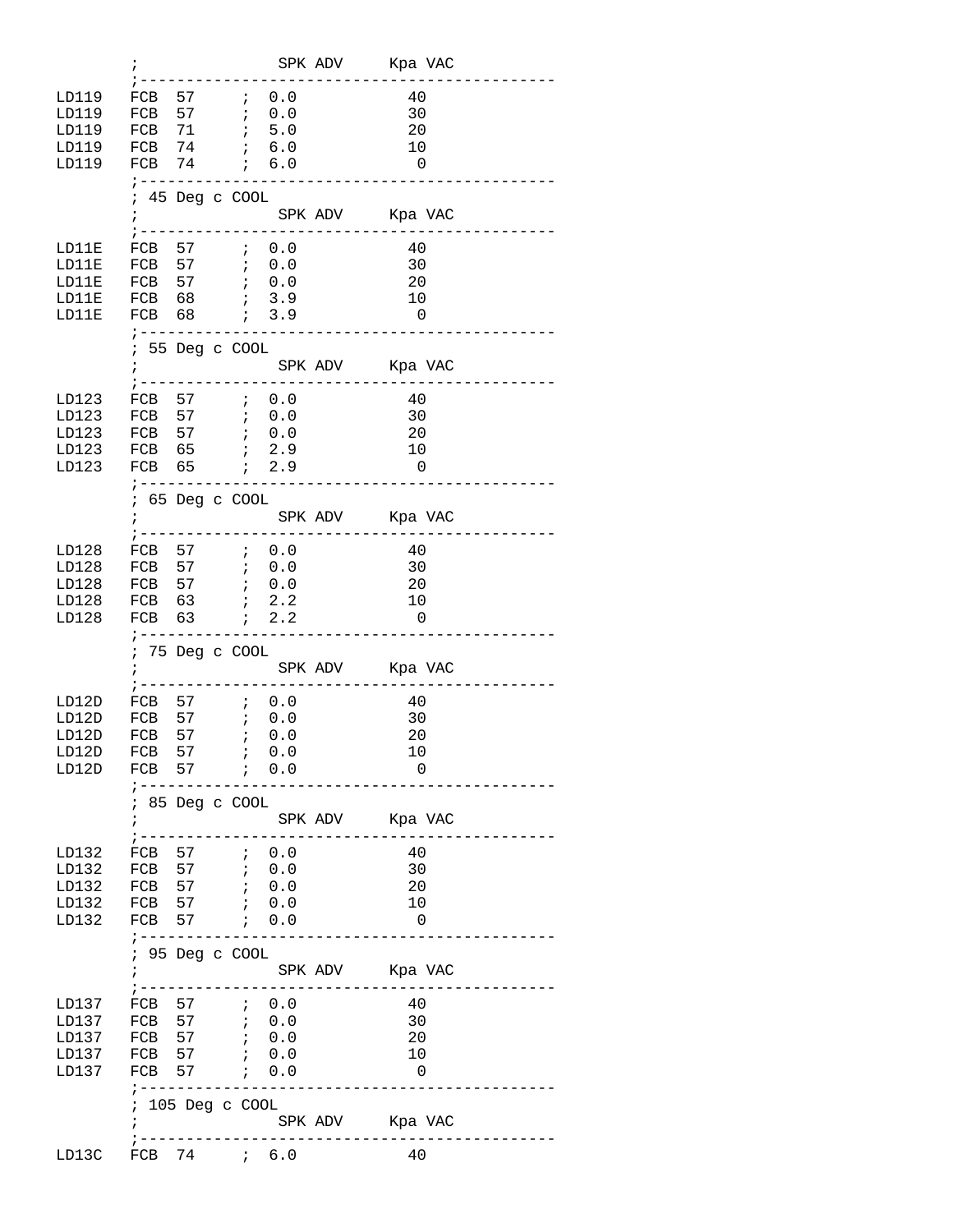| LD13C<br>LD13C<br>LD13C<br>LD13C                                                                                                                   | $48$ ; $-3.1$<br>FCB<br>FCB 48<br>FCB 48<br>FCB $48$ ; $-3.1$<br>; -------------------                                              | $\frac{1}{2}$ -3.1<br>$\frac{1}{2}$ -3.1                                                                                                                                                        | 30<br>20<br>10<br>$\overline{\phantom{0}}$                                                                                                   |
|----------------------------------------------------------------------------------------------------------------------------------------------------|-------------------------------------------------------------------------------------------------------------------------------------|-------------------------------------------------------------------------------------------------------------------------------------------------------------------------------------------------|----------------------------------------------------------------------------------------------------------------------------------------------|
|                                                                                                                                                    | ; 115 Deg c COOL<br>$\ddot{i}$                                                                                                      | ; ---------------------------------                                                                                                                                                             | SPK ADV Kpa VAC                                                                                                                              |
| LD141<br>LD141<br>LD141<br>LD141<br>LD141                                                                                                          | FCB $46$ $i -3.8$<br>FCB $46$ $i -3.8$<br>FCB $46$ $i -3.8$<br>FCB 46<br>FCB 46<br>$7 - - - - - - - - - - - - -$                    | $\frac{1}{2}$ -3.8<br>$-3.8$                                                                                                                                                                    | 40<br>30<br>20<br>10<br>$\overline{\phantom{0}}$                                                                                             |
|                                                                                                                                                    | *<br>$^\star$<br>$^\star$<br>$\star$                                                                                                | EGR SPK ADV VS EGR CORR FACTOR                                                                                                                                                                  | IF EGR ON THESE VAL'S SUB'ED FM SPK ADV                                                                                                      |
|                                                                                                                                                    |                                                                                                                                     | * VAL = SPK ADV * $(256/90)$                                                                                                                                                                    |                                                                                                                                              |
|                                                                                                                                                    | ORG \$0146                                                                                                                          | $\ddot{i}$<br>; Deg Spk %EGR<br>$7 - - - - - -$                                                                                                                                                 |                                                                                                                                              |
| LD146 FCB 0<br>LD147<br>LD148<br>LD149<br>LD14A<br>LD14B<br>LD14C<br>LD14D<br>LD14E<br>LD14F<br>LD150<br>LD151<br>LD152<br>LD153<br>LD154<br>LD156 | FCB 0<br>FCB 0<br>FCB 3<br>FCB 6<br>FCB 8<br>FCB 8<br>FCB 8<br>FCB 8<br>FCB 8<br>FCB 8<br>FCB 8<br>FCB 8<br>FCB 8<br>FCB 8<br>FCB 8 | ; 0.0<br>70.0<br>$\begin{array}{cc} \cdot & 0.0 \end{array}$<br>; 1.0<br><i>;</i> 2.1<br>72.8<br>72.8<br>72.8<br>72.8<br>72.8<br>72.8<br>72.8<br>72.8<br>72.8<br>$\ddot{i}$ 2.8<br>$\ddots$ 2.8 | 0.00<br>6.25<br>12.50<br>18.75<br>25.00<br>31.25<br>37.50<br>43.75<br>50.00<br>56.25<br>62.50<br>68.75<br>75.00<br>81.25<br>87.50<br>100.00% |
|                                                                                                                                                    | $\ddot{i}$<br>$\ddot{i}$<br>; -----------<br>ORG \$0D57 ; Spk Vac Kpa                                                               | ; HIWAY SPK ADV vs VACUUM<br>; ADDED SPK IF IN HIWAY MODE<br>$:$ (See D024 & D025 FOR QUAL'S)<br>; VAL = SPK ADV * $(256/90)$                                                                   |                                                                                                                                              |
| LD157<br>LD158<br>LD159 FCB 0<br>LD15A<br>LD15C                                                                                                    | FCB 0<br>FCB 0<br>$FCB$ 0 $\rightarrow$ 0<br>LD15B FCB 0 $\qquad$ ; 0<br>FCB 0                                                      | $7 - - - - - - - - - - -$<br>$\,$ ; 0<br>$\ddot{i}$ 0<br>; 0<br>; 0<br>-------                                                                                                                  | - 50<br>-40<br>30<br>20<br>10<br>0                                                                                                           |

\*\*\*\*\*\*\*\*\*\*\*\*\*\*\*\*\*\*\*\*\*\*\*\*\*\*\*\*\*\*\*\*\*\*\*\*\*\*\*\*\*\*\*\*\*\*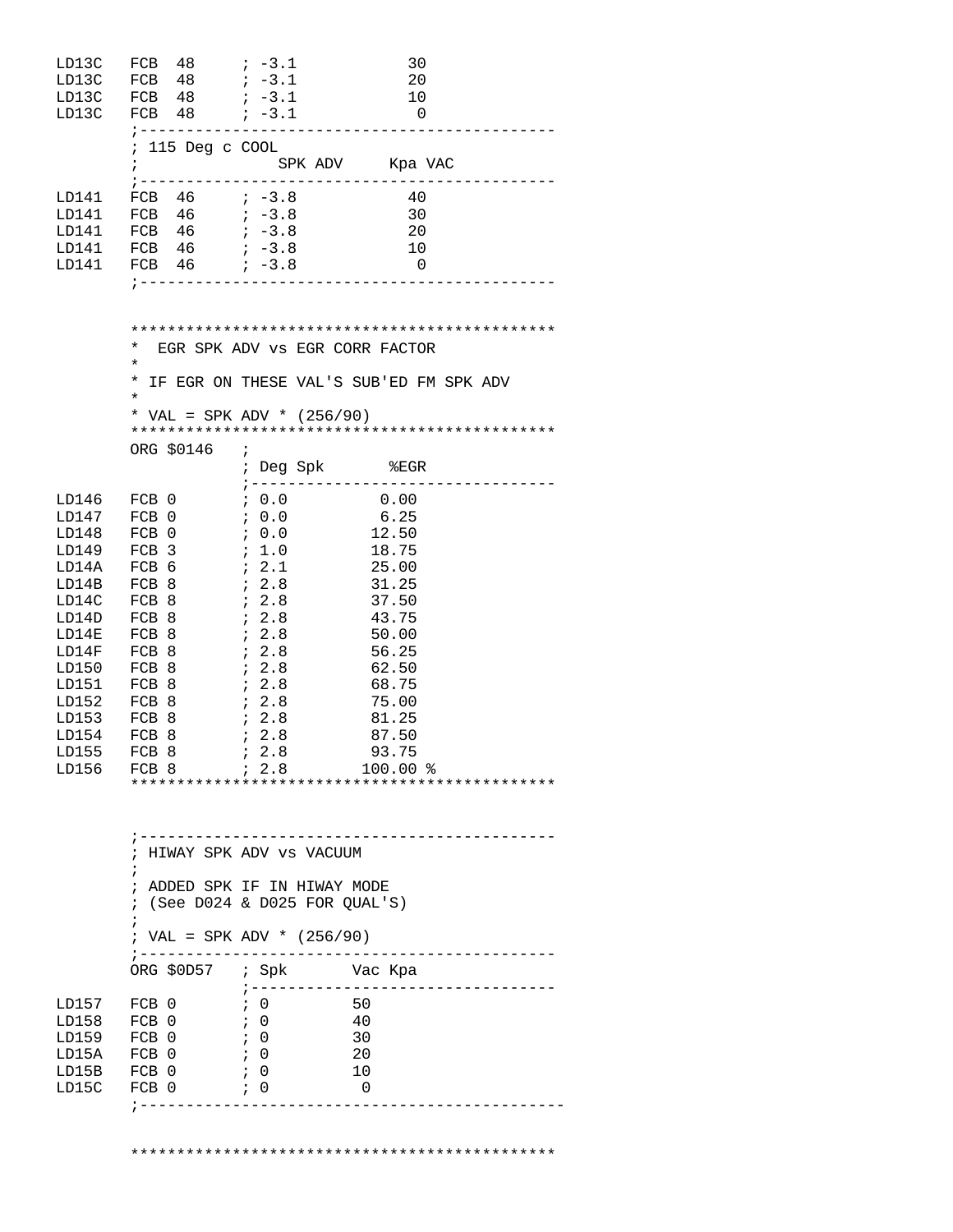\* PWR ENRICH SA CORRECTION TBL  $\star$  \* INCR SA IF PWR ENRICH IS ON  $\star$ \* VAL = SPK ADV \*  $(256/90)$  \*\*\*\*\*\*\*\*\*\*\*\*\*\*\*\*\*\*\*\*\*\*\*\*\*\*\*\*\*\*\*\*\*\*\*\*\*\*\*\*\*\*\*\*\*\* ; 3600 RPM, UPPER TBL LIMIT  $\mathcal{L}^{\text{max}}$  is a set of the set of the set of the set of the set of the set of the set of the set of the set of the set of the set of the set of the set of the set of the set of the set of the set of the set of the set ; SPK RPM  $\begin{array}{lllllllll} \text{LD15E} & \text{FCB} & 14 & & \text{;} & 4.9 & & 800 \\ \text{LD15F} & \text{FCB} & 6 & & \text{;} & 2.1 & & 1200 \\ \text{LD160} & \text{FCB} & 6 & & \text{;} & 2.1 & & 1600 \\ \text{LD161} & \text{FCB} & 14 & & \text{;} & 4.9 & & 2000 \\ \text{LD162} & \text{FCB} & 14 & & \text{;} & 4.9 & & 2400 \\ \end{array}$ LD15E FCB 14 ; 4.9 800 LD15F FCB 6 ; 2.1 1200 LD160 FCB 6 ; 2.1<br>
LD161 FCB 14 ; 4.9<br>
LD162 FCB 14 ; 4.9<br>
LD163 FCB 14 ; 4.9 LD161 FCB 14 LD162 FCB 14 ; 4.9 2400 LD163 FCB 14 ; 4.9 2800 LD164 FCB 14 ; 4.9 3200 LD165 FCB 14 \*\*\*\*\*\*\*\*\*\*\*\*\*\*\*\*\*\*\*\*\*\*\*\*\*\*\*\*\*\*\*\*\*\*\*\*\*\*\*\*\*\*\*\*\*\* ;---------------------------------------------- ; DEG BURST KNOCK RETARD vs COOL  $\mathcal{L}^{\text{max}}$ ; VAL = SPK ADV \*  $(256/90)$  ;---------------------------------------------- LD166: FCB 208 ; 110c, UPPER TBL LIMIT  $\mathcal{L}^{\text{max}}$  is a set of the set of the set of the set of the set of the set of the set of the set of the set of the set of the set of the set of the set of the set of the set of the set of the set of the set of the set ; Deg's Deg c COOL ;------------------------------ LD167 FCB 0 ; 0 75<br>
LD168 FCB 0 ; 0 85 LD168 FCB 0 ; 0 85<br>
LD169 FCB 0 ; 0 95 LD169 FCB 0 ; 0 95<br>
LD16A FCB 0 ; 0 100 LD16A FCB 0 ; 0<br>LD16B FCB 0 ; 0 LD16B FCB 0 ; 0 105 LD16C FCB 0 ; 0 110 ;---------------------------------------------- \*============================================== \* START UP SPARK \* \*============================================== ;---------------------------------------------- ; SPK TIME OUT vs COOL  $\mathcal{L}^{\text{max}}_{\text{max}}$  ; INITIAL SA WHICH IS DECAYED IN SOME TIME PERIOD ; SET BY TBL LD173  $\mathcal{L}^{\text{max}}_{\text{max}}$  ; VAL = SPK ADV \* (256/90) ;---------------------------------------------- LD16D: FCB 4 ; 5 LINE TABLE  $\mathcal{L}^{\text{max}}$  is a set of the set of the set of the set of the set of the set of the set of the set of the set of the set of the set of the set of the set of the set of the set of the set of the set of the set of the set ; Deg's Deg c COOL  $\verb|LD16E FCB 14 ; 4.9 COLD$ 1 4.9 COLD<br>1 24.0 LD16F FCB 28 ; 10 LD170 FCB 28 ; 10 49.7 LD171 FCB 28 ; 10 80.5 LD172 FCB 14 ; 4.9 HOT ;---------------------------------------------- ;----------------------------------------------

; SPK TIME OUT DECAY DELAY vs COOL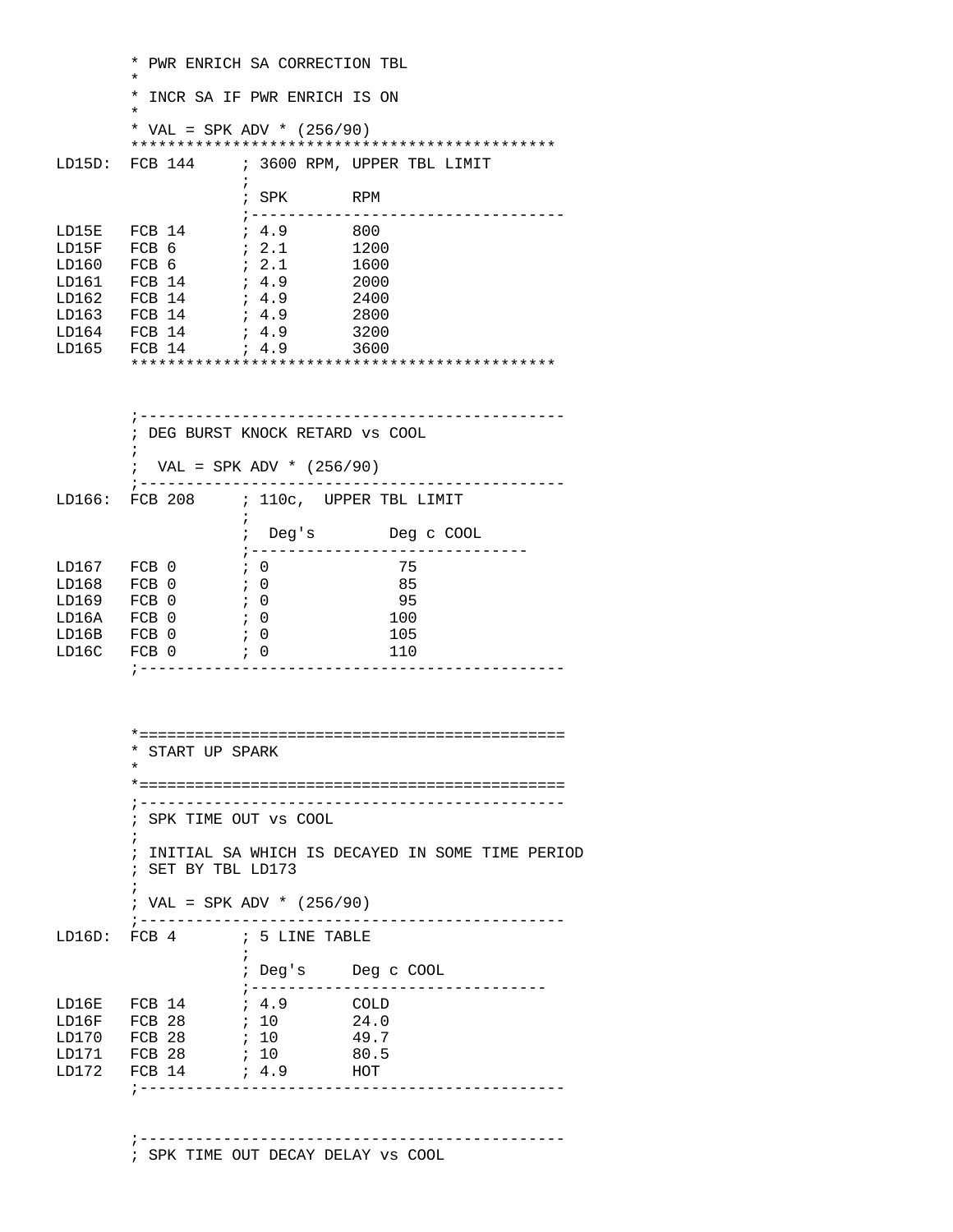$\mathcal{L}^{\text{max}}_{\text{max}}$  ; TBL = SECONDS ;---------------------------------------------- LD173: FCB 4 ; 5 LINE TABLE  $\mathcal{L}^{\text{max}}$  ; Dec's Deg c CPPL ;---------------------------------- LD174 FCB 40 ; 40<br>LD175 FCB 30 ; 30  $\begin{tabular}{lllllllllll} \texttt{LD174} & \texttt{FCB} & 40 & \texttt{; 40} & \texttt{COLD} \\ \texttt{LD175} & \texttt{FCB} & 30 & \texttt{; 30} & 24.0 \\ \texttt{LD176} & \texttt{FCB} & 20 & \texttt{; 20} & 49.7 \\ \end{tabular}$ FCB 20 ; 20 49.7<br>FCB 10 ; 10 80.5 LD177 FCB 10 ; 10 80.5  $LD178$  FCB 5 ; 5 HOT ;---------------------------------------------- ;---------------------------------------------- ; SPK TIME OUT DECAY MULT vs COOL  $\mathcal{L}^{\text{max}}_{\text{max}}$ ; TBL =  $\text{\%MULT}$  \* 2.56<br>:-------------------- ;---------------------------------------------- ORG \$0179 ;  $\mathcal{L}^{\text{max}}_{\text{max}}$  and  $\mathcal{L}^{\text{max}}_{\text{max}}$ LD179: FCB 4 ; 5 LINE TABLE  $\mathcal{L}^{\text{max}}$  is a set of the set of the set of the set of the set of the set of the set of the set of the set of the set of the set of the set of the set of the set of the set of the set of the set of the set of the set ; %MULT Deg c COOL ; ---------------------------------<br>; 98 COLD<br>; 96 24.0 LD17A FCB 251 ; 98 COLD LD17B FCB 248 ; 96 24.0<br>
LD17C FCB 243 ; 95 49.7 LD17C FCB 243 *i* 95 49.7 LD17D FCB 236 *;* 92 80.5 LD17E FCB 205 ; 80 HOT ;---------------------------------------------- \*============================================== \*============================================== \* SPARK RETARD TABLES \* \*============================================== \*\*\*\*\*\*\*\*\*\*\*\*\*\*\*\*\*\*\*\*\*\*\*\*\*\*\*\*\*\*\*\*\*\*\*\*\*\*\*\*\*\*\*\*\*\* \* MAX KNK RETARD LIMITS IN PWR ENR vs RPM \* ASDZ, TYPE \$42, 9 lines  $\star$ \* TBL = SPK RETARD \*  $(256/45)$  \*\*\*\*\*\*\*\*\*\*\*\*\*\*\*\*\*\*\*\*\*\*\*\*\*\*\*\*\*\*\*\*\*\*\*\*\*\*\*\*\*\*\*\*\*\* ORG \$017F ; Deg RPM ;---------------------------------- LD17F FCB 34 ; 5.9 400 LD180 FCB 34 ; 5.9 600  $\begin{tabular}{lcccc} \tt LD181 & FCB & 34 & & \tt ; & 5.9 & & 800 \\ \tt LD182 & FCB & 46 & & \tt ; & 8.0 & & 1200 \\ \tt LD183 & FCB & 46 & & \tt ; & 8.0 & & 1600 \\ \end{tabular}$ LD182 FCB 46<br>LD183 FCB 46 LD183 FCB 46 ; 8.0 1600<br>
LD184 FCB 46 ; 8.0 2000 LD184 FCB 46 ; 8.0 2000 LD185 FCB 46 ; 8.0 2400 LD186 FCB 46 LD187 FCB 46 ; 8.0 4000 \*\*\*\*\*\*\*\*\*\*\*\*\*\*\*\*\*\*\*\*\*\*\*\*\*\*\*\*\*\*\*\*\*\*\*\*\*\*\*\*\*\*\*\*\*\* \*\*\*\*\*\*\*\*\*\*\*\*\*\*\*\*\*\*\*\*\*\*\*\*\*\*\*\*\*\*\*\*\*\*\*\*\*\*\*\*\*\*\*\*\*\* \* MAX KNK RETARD vs VACUUM \* ASDZ, 5 LINES  $\star$ \* TBL = SPK RETARD \*  $(256/45)$ \*\*\*\*\*\*\*\*\*\*\*\*\*\*\*\*\*\*\*\*\*\*\*\*\*\*\*\*\*\*\*\*\*\*\*\*\*\*\*\*\*\*\*\*\*\*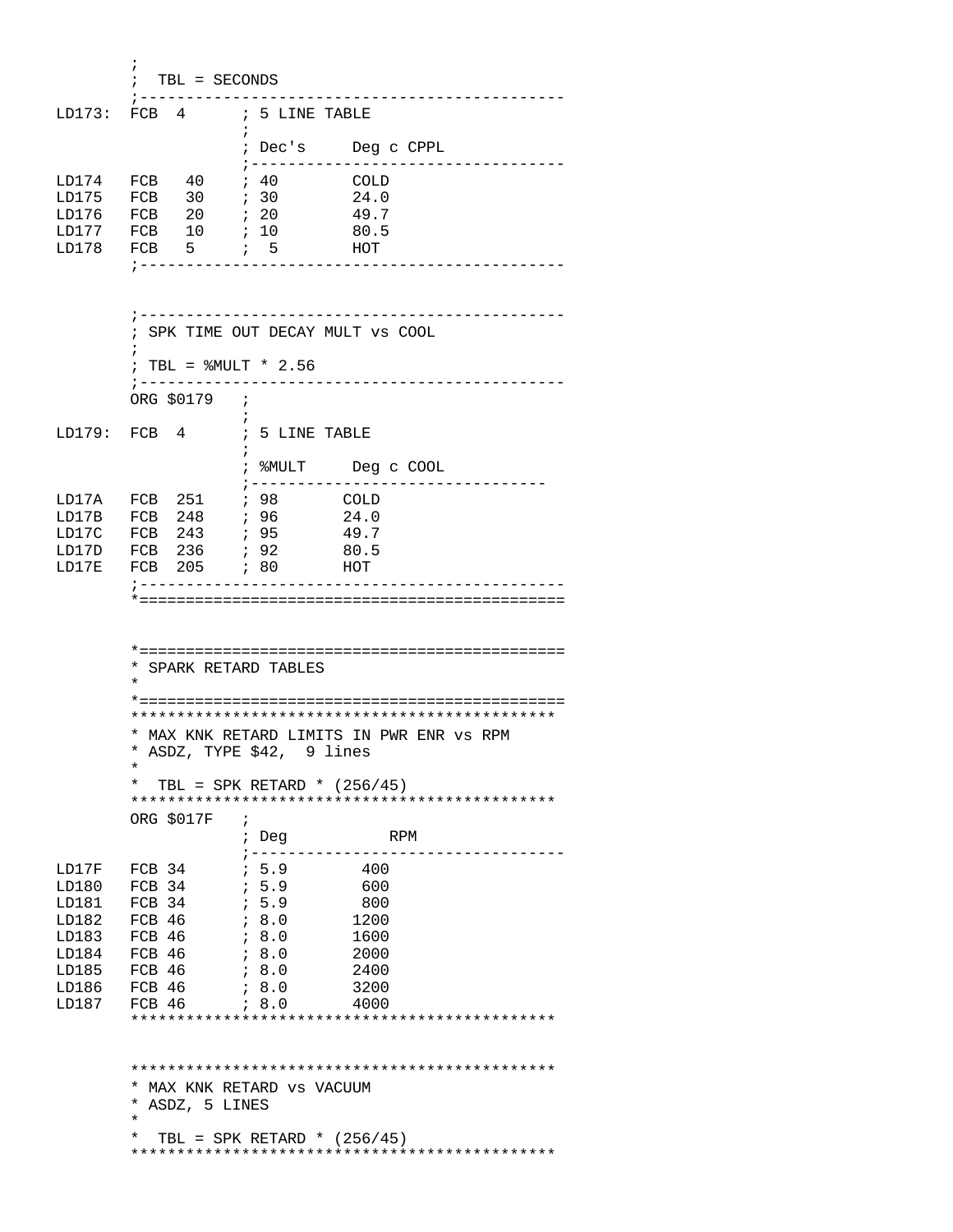|       |          | ORG \$0188 |          |         |
|-------|----------|------------|----------|---------|
|       |          |            | $i$ Deq. | Kpa VAC |
|       |          |            |          |         |
| LD188 | $FCB$ 34 |            | ; 5.9    | 40      |
| LD189 | FCB 46   |            | ; 8.0    | 30      |
| LD18A | $FCB$ 46 |            | 78.0     | 20      |
| LD18B | $FCB$ 46 |            | 78.0     | 10      |
| LD18C | FCB 46   |            | 78.0     | 0       |
|       |          |            |          |         |
|       |          |            |          |         |
|       |          |            |          |         |

 ; RETARD ATTACK RATE vs RPM  $\mathcal{L}^{\text{max}}_{\text{max}}$  ; TYPE \$42 ECM, ASDZ  $\mathcal{L}^{\text{max}}_{\text{max}}$  ; DEG/MSEC  $: TBL = (DEG/MS) / .0255$  ;---------------------------------------------- ORG \$018D ; Deg/msec RPM ;---------------------------------- LD18D FCB 2 ; 0.102 400 LD18E FCB 9 ; 0.230 600 LD18F FCB 9 ; 0.230 800 LD190 FCB 9 ; 0.230 1200 LD191 FCB 9 ; 0.230 1600 LD192 FCB 9 ; 0.230 2000 LD193 FCB 9 ; 0.230 2400<br>LD194 FCB 13 ; 0.332 3200 FCB 13 ; 0.332<br>FCB 16 ; 0.360 LD195 FCB 16 ; 0.360 4000 ;--------------------------------------------------

;----------------------------------------------

 ;-------------------------------------------------- ; RETARD RECOVERY RATE vs RPM ; ; Dissassemby of ARJU, LINES = 9 ; 03-22-1994, 10:56:16 ; ; TBL =  $(\$/MS) * (256/500)$ ; TBL =  $0.512$  \*  $\frac{8}{MS}$  ;-------------------------------------------------- ORG \$0196 ; pct/msec RPM ;---------------------------------- LD196 FCB 220 ; 429.7 400<br>LD197 FCB 50 ; 97.7 600 LD197 FCB 50 ; 97.7 600 LD198 FCB 50 ; 97.7 800 LD199 FCB 50 ; 97.7<br>LD19A FCB 50 ; 97.7 LD19A FCB 50 ; 97.7 1600 LD19B FCB 50 ; 97.7<br>LD19C FCB 40 ; 78.1 LD19C FCB 40 ; 78.1 2400<br>LD19D FCB 40 ; 78.1 3200 LD19D FCB 40 ; 78.1 3200<br>
LD19E FCB 40 ; 78.1 4000  $LD19E$  FCB  $40$  ; ;--------------------------------------------------

 ;----------------------------------------------- ; SPK LATENCIES CORRECTION vs RPM ; 0 - 4800 RPM  $\mathcal{L}^{\mathcal{L}}$  $:$  TBL = USEC/15.26 ;----------------------------------------------- LD19F FCB 192 ; UPPER TBL RPM LIMIT

 $\mathcal{L}^{\text{max}}$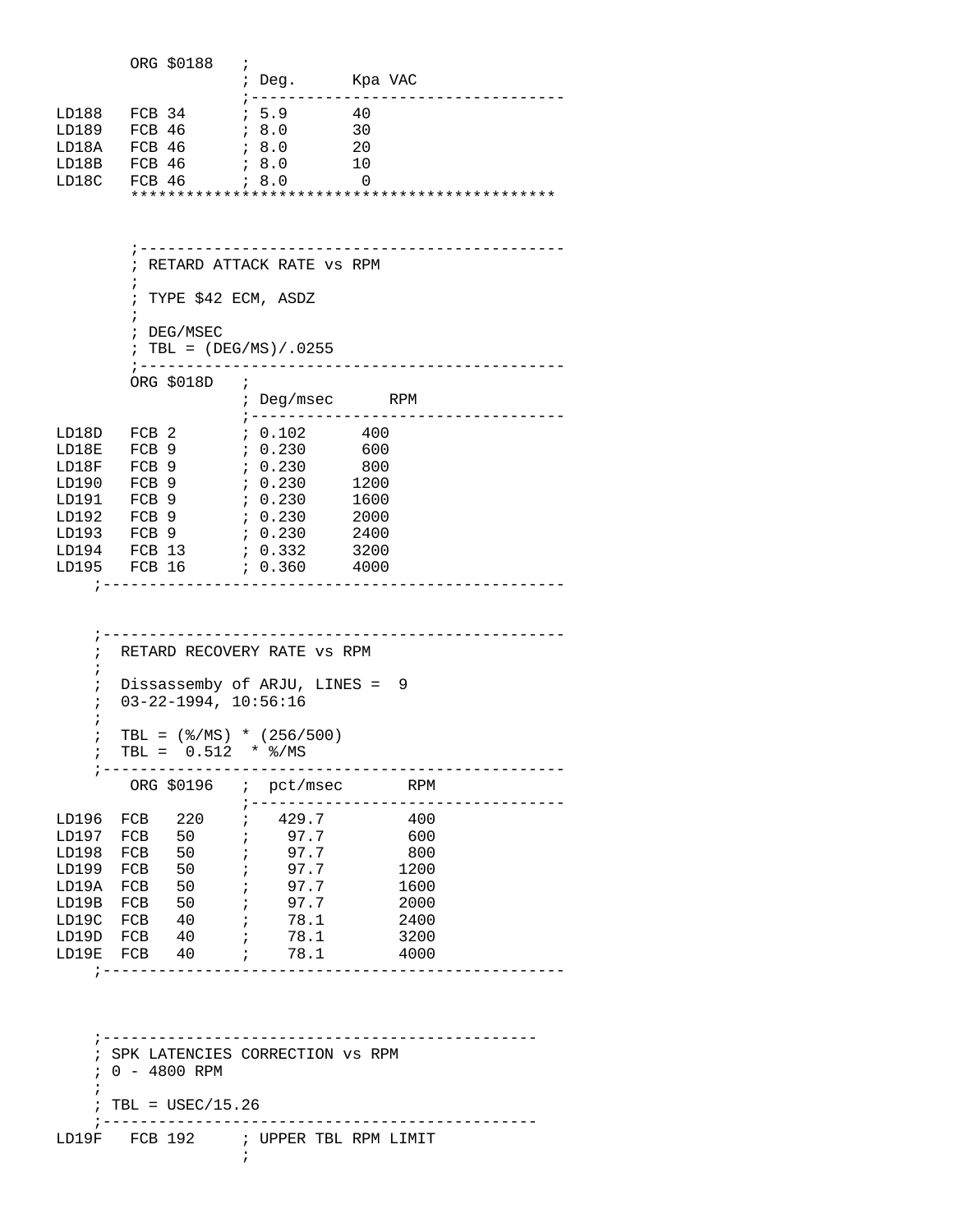|       |                        |                   | ; usec | <b>RPM</b> |  |
|-------|------------------------|-------------------|--------|------------|--|
| LD1A0 | $FCB$ 0                | ÷                 | 0      | 0          |  |
| LD1A1 | <b>FCB</b><br>$\Omega$ |                   | 0      | 400        |  |
| LD1A2 | FCB<br>- 0             |                   | 0      | 800        |  |
| LD1A3 | FCB <sub>3</sub>       | ٠<br>$\mathbf{r}$ | 46     | 1200       |  |
| LD1A4 | FCB.<br>- 7            | $\ddot{i}$        | 107    | 1600       |  |
| LD1A5 | FCB <sub>9</sub>       | $\ddot{ }$        | 137    | 2000       |  |
| LD1A6 | $FCB$ 9                | $\ddot{i}$        | 137    | 2400       |  |
| LD1A7 | FCB 12                 | $\ddot{ }$        | 183    | 2800       |  |
| LD1A8 | FCB<br>-11             | $\ddot{ }$        | 168    | 3200       |  |
| LD1A9 | 9<br>FCB               | $\ddot{i}$        | 137    | 3600       |  |
| LD1AA | 10<br>FCB              | $\ddot{ }$        | 153    | 4000       |  |
| LD1AB | FCB<br>10              | $\ddot{ }$        | 153    | 4400       |  |
| LD1AC | FCB 9                  |                   | ; 137  | 4800       |  |
|       |                        |                   |        |            |  |
|       |                        |                   |        |            |  |
|       |                        |                   |        |            |  |
|       |                        |                   |        |            |  |

|       |                   | BARRO CORECTION VS TPS          |                |  |
|-------|-------------------|---------------------------------|----------------|--|
|       | $\mathbf{r}$      |                                 |                |  |
|       |                   | ; TBL = N * 2.7 * $(256/40)$    |                |  |
|       | ; TBL = N * 17.28 |                                 |                |  |
|       | $\mathbf{r}$      |                                 |                |  |
|       | ; Kpa/1K RPM      |                                 |                |  |
|       |                   |                                 |                |  |
|       |                   | LD1AD: FCB 4 ; 5 LINE TABLE     |                |  |
|       |                   | i                               |                |  |
|       |                   | ; $Kpa/1K$ RPM $\frac{8TPS}{3}$ |                |  |
|       |                   |                                 |                |  |
| LD1AE | FCB 255 ; 14.76   |                                 | $\overline{0}$ |  |
| LD1AF | FCB 236 ; 13.65   |                                 | 25             |  |
| LD1B0 |                   |                                 | 50             |  |
| LD1B1 |                   |                                 | 75             |  |
| LD1B2 |                   |                                 | 100            |  |
|       |                   | _____________                   |                |  |
|       |                   |                                 |                |  |
|       |                   | END OF SPARK PARAMS             |                |  |

 $* = = =$ 

| * EGR PARAM'S |                                                               |         |
|---------------|---------------------------------------------------------------|---------|
| $\star$       |                                                               |         |
|               |                                                               |         |
|               | LD1B3: FCB 132      ; 48c COOL FOR EGR ENABLE (1K PU) TBL 3   |         |
|               |                                                               |         |
|               | LD1B4   FCB 0           ; 0 MPH LO VSS THRESH  FOR EGR ENABLE |         |
|               | LD1B5   FCB 0           ; 0 MPH HI VSS THRESH  FOR EGR ENABLE |         |
|               |                                                               |         |
| LD1B6: FCB 5  | ; 2%, LOW TPS FOR EGR ENABLE                                  | $2****$ |
| LD1B7 FCB 8   | ; 3%, HI TPS FOR EGR ENABLE                                   | $2****$ |
|               |                                                               |         |
|               | LD1B8   FCB 48        ; 35 Kpa MAP,  VACUUM  FOR EGR ENABLE   | 1       |
| LD1B9 FCB 56  | ; 38 Kpa MAP, VACUUM FOR EGR ENABLE                           | $2***$  |
|               | $;$ TBL $4.0$                                                 |         |
|               |                                                               |         |
|               |                                                               |         |

| LD1BA         | FCB 255 |  | : 0.9960 SPK COEF FOR EGR OFF SPK FILTER   |
|---------------|---------|--|--------------------------------------------|
| LD1BB         | FCB 16  |  | : 0.0625 SPK COEF FOR EGR ON SPK FILTER    |
|               |         |  |                                            |
| LD1BC FCB 230 |         |  | ; 0.898 EGR D.C. FILTER COEF               |
|               |         |  |                                            |
| LD1BD         | FCB 51  |  | ; 19.9% D.C. THRESH FOR EGR ON             |
| LD1BE         | FCB 254 |  | ; 1 Kpa VAC THRESH FOR EGR ON, $(100$ Kpa) |
|               |         |  |                                            |

LD1BF FCB 128 ; 50% TPS HI TPS THRESH EGR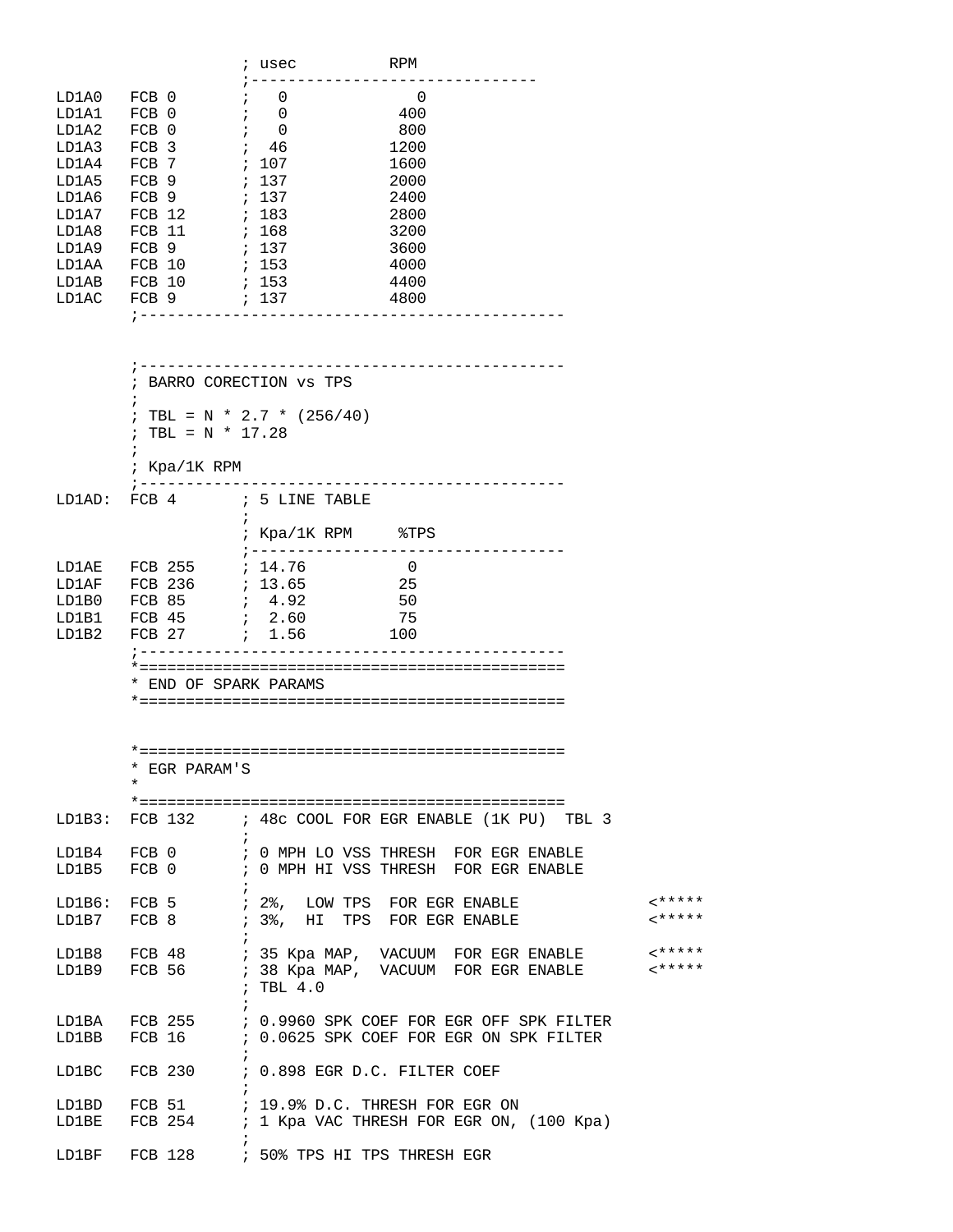$\mathcal{L}^{\text{max}}$ 

```
 **********************************************
        * PCT EGR Vs. VAC LOAD Vs. RPM
\star * 01-31-1996 Dissassemby of ASDZ Blocks = 7 
 *
       * TBL = 2.56 * EGR **********************************************
       ORG $01C0
LD1C0: FCB 0 \qquad ; LD SEL 0 = VACUUM, 1 = MAP
\mathcal{L}^{\text{max}} is a set of the set of the set of the set of the set of the set of the set of the set of the set of the set of the set of the set of the set of the set of the set of the set of the set of the set of the set
LD1C1 FCB 80 ; RPM MIN, RPM/12.5, 1000 RPM
      FCB 32 ; VAC MIN, 70 Kpa<br>FCB 7 ; LINES/BLOCK
               ; LINES/BLOCK
        ;---------------------------------------------
       ; 1000 RPM
                %EGR Kpa VAC
       ;---------------------------------------------
LD1C4 FCB 255 ; 99.6 60
LD1C5 FCB 255 ; 99.6 50
LD1C6 FCB 255 ; 99.6 40
LD1C7 FCB 255 ; 99.6 30
LD1C8 FCB 255 ; 99.6 20
LD1C9 FCB 255 ; 99.6 10
LD1CA FCB 255 ; 99.6 0
       ;---------------------------------------------
       ; 1200 RPM
                   %EGR Kpa VAC
       ;---------------------------------------------
LD1CB FCB 255 ; 99.6 60
LD1CC FCB 255 ; 99.6 50
LD1CD FCB 255 ; 99.6 40
LD1CE FCB 255 ; 99.6 30
LD1CF FCB 255 ; 99.6 20
LD1D0 FCB 255 ; 99.6 10
LD1D1 FCB 255 ; 99.6 0
       ;---------------------------------------------
       ; 1400 RPM
       ; %EGR Kpa vAC
      ;-------------------------------------
LD1D2 FCB 255 ; 99.6 60
LD1D3 FCB 255 ; 99.6 50
LD1D4 FCB 255 ; 99.6 40
LD1D5 FCB 255 ; 99.6 30
LD1D6 FCB 255 ; 99.6 20
LD1D7 FCB 255 ; 99.6 10
LD1D8 FCB 255 ; 99.6 0
       ;---------------------------------------------
 ; 1600 RPM
 ; %EGR Kpa VAC
       ;---------------------------------------------
LD1D9 FCB 255 ; 99.6 60
LD1DA FCB 255 ; 99.6 50
LD1DB FCB 255 ; 99.6 40<br>
LD1DC FCB 255 ; 99.6 30
LD1DC FCB 255 ; 99.6 30
LD1DD FCB 255 ; 99.6 20
LD1DE FCB 255 ; 99.6 10
LD1DF FCB 255 ; 99.6 0
       ;---------------------------------------------
       ; 1800 RPM
           EGR Kpa VAC
 ;---------------------------------------------
LD1E0 FCB 255 ; 99.6 60
```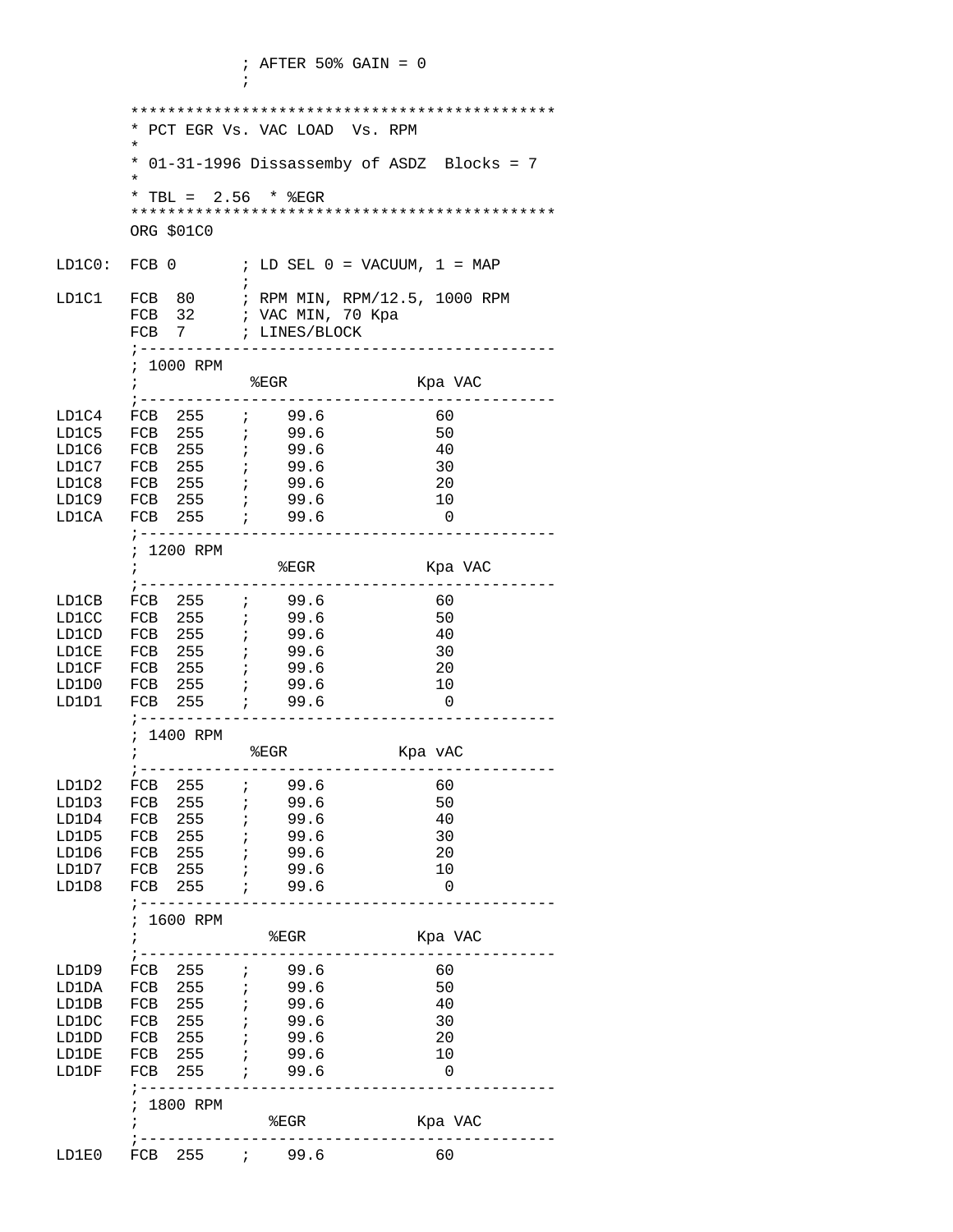| LD1E1  | FCB 255 <i>i</i>                                                                             |                            | 99.6 | 50                                                                            |
|--------|----------------------------------------------------------------------------------------------|----------------------------|------|-------------------------------------------------------------------------------|
| LD1E2  | FCB 255                                                                                      | $\mathcal{L}(\mathcal{E})$ | 99.6 | 40                                                                            |
| LD1E3  |                                                                                              |                            | 99.6 | 30                                                                            |
| LD1E4  | FCB 255 ;<br>FCB 255 ;                                                                       | 99.6                       |      | 20                                                                            |
|        | LD1E5 FCB 255 ; 99.6                                                                         |                            |      | 10                                                                            |
|        | LD1E6 FCB 255 ; 99.6                                                                         |                            |      | $\overline{\phantom{0}}$                                                      |
|        | $1 - - - - - - - -$                                                                          |                            |      |                                                                               |
|        | ; 2200 RPM                                                                                   |                            |      |                                                                               |
|        |                                                                                              |                            |      |                                                                               |
|        | $\ddot{i}$                                                                                   | EGR                        |      | Kpa VAC                                                                       |
| LD1E7  | FCB 255 ; 99.6                                                                               |                            |      | 60                                                                            |
|        |                                                                                              |                            |      |                                                                               |
| LD1E8  | FCB 255 <i>i</i>                                                                             | 99.6                       |      | 50                                                                            |
| LD1E9  | FCB 255 ;<br>FCB 255 ;                                                                       |                            | 99.6 | 40                                                                            |
| LD1EA  |                                                                                              | 99.6                       |      | 30                                                                            |
|        | LD1EB FCB 255 ; 99.6                                                                         |                            |      | 20                                                                            |
|        | LD1EC FCB 255 <i>i</i> 99.6                                                                  |                            |      | 10                                                                            |
| LD1ED  | FCB 255 ; 99.6                                                                               |                            |      | $\overline{0}$                                                                |
|        | $1 - - - - - - - - -$                                                                        |                            |      |                                                                               |
|        | ; 3000 RPM                                                                                   |                            |      |                                                                               |
|        | $\mathcal{L} = \mathcal{L} \times \mathcal{L}$                                               |                            | EGR  | Kpa VAC                                                                       |
|        |                                                                                              |                            |      |                                                                               |
| LD1EE  | FCB 255 <i>i</i> 99.6                                                                        |                            |      | 60                                                                            |
| LD1EF  | FCB 255 ; 99.6<br>FCB 255 ; 99.6                                                             |                            |      | 50                                                                            |
| LD1F0  |                                                                                              |                            |      | 40                                                                            |
| LD1F1  | FCB 255 ; 99.6                                                                               |                            |      | 30                                                                            |
|        | LD1F2 FCB 255 ; 99.6                                                                         |                            |      | 20                                                                            |
|        | LD1F3 FCB $255$ ;                                                                            |                            | 99.6 | 10                                                                            |
| LD1F4  | FCB 255 <i>i</i>                                                                             |                            | 99.6 | $\overline{\phantom{0}}$                                                      |
|        | $: --- --- -$                                                                                |                            |      |                                                                               |
|        | ------------------------------<br>; EGR GAIN VS COOLANT<br>$\mathbf{r}$<br>; $VAL = N * 128$ |                            |      |                                                                               |
|        | $\frac{1}{2} - - - -$                                                                        |                            |      |                                                                               |
|        | LD1F5: FCB 152 ; 60C, UPPER TBL LIMIT                                                        |                            |      |                                                                               |
|        |                                                                                              | $\ddot{i}$                 |      |                                                                               |
|        |                                                                                              | ; GAIN Deg c               |      |                                                                               |
|        |                                                                                              |                            |      |                                                                               |
|        |                                                                                              |                            |      |                                                                               |
|        | LD1F6 FCB 128                                                                                | ; 1.00                     |      | $\sim$ 20                                                                     |
|        | LD1F7 FCB 128                                                                                | ; 1.00                     |      | 30                                                                            |
| LD1F8  | FCB 128                                                                                      | ; 1.00                     |      | 40                                                                            |
|        | LD1F9 FCB 128                                                                                | ; 1.00                     |      | 50                                                                            |
|        | LD1FA FCB 128                                                                                | ; 1.00                     |      | 60                                                                            |
|        | LD1FB FCB 128                                                                                | ; 1.00                     |      | 70                                                                            |
|        | LD1FC FCB 128                                                                                | 7.1.00                     |      | 80                                                                            |
| LD1FD  | FCB 128                                                                                      | ; 1.00                     |      | 90                                                                            |
|        | ; ----------------                                                                           |                            |      |                                                                               |
|        |                                                                                              |                            |      |                                                                               |
|        |                                                                                              |                            |      | ; -----------------------------------<br>; EGR GAIN GAIN FACTOR VS BARO & MAP |
|        | $\ddot{i}$                                                                                   |                            |      |                                                                               |
|        | ; TBL = GAIN * $128$                                                                         |                            |      |                                                                               |
|        | ; ---------------------------------                                                          |                            |      |                                                                               |
|        | ORG \$01FE ;                                                                                 | ÷                          |      |                                                                               |
| LD1FE: |                                                                                              |                            |      |                                                                               |
|        | FCB 32                                                                                       | ; 40 Kpa MAP MIN           |      |                                                                               |
|        | FCB 96 ; 75 Kpa BARO MIN                                                                     |                            |      |                                                                               |
|        | FCB 4 ; 4 BARO'S BP'S/MAP                                                                    |                            |      |                                                                               |
|        | --------------------------                                                                   | $\cdot$                    |      |                                                                               |

|          |                               | ; EGR GAIN vs COOLANT                                 |  |
|----------|-------------------------------|-------------------------------------------------------|--|
|          | $\ddot{ }$<br>; VAL = N * 128 |                                                       |  |
|          |                               | LD1F5: FCB 152 ; 60C, UPPER TBL LIMIT<br>$\mathbf{r}$ |  |
|          |                               | ; GAIN<br>Deg c                                       |  |
|          |                               |                                                       |  |
|          | LD1F6 FCB 128 ; 1.00          | $\sim$ 20                                             |  |
|          | LD1F7 FCB 128 ; 1.00          | 30                                                    |  |
|          | LD1F8 FCB 128 ; 1.00          | 40                                                    |  |
|          | LD1F9 FCB 128 ; 1.00          | 50                                                    |  |
|          | LD1FA FCB 128 ; 1.00          | 60                                                    |  |
|          | LD1FB FCB 128                 | 70<br>, 1.00                                          |  |
|          | LD1FC FCB 128                 | , 1.00<br>80                                          |  |
| T DI ED. | TCD 100                       | $\Omega$<br>$\cdot$ 1 00                              |  |

; GAIN Kpa Baro

;----------------------------------------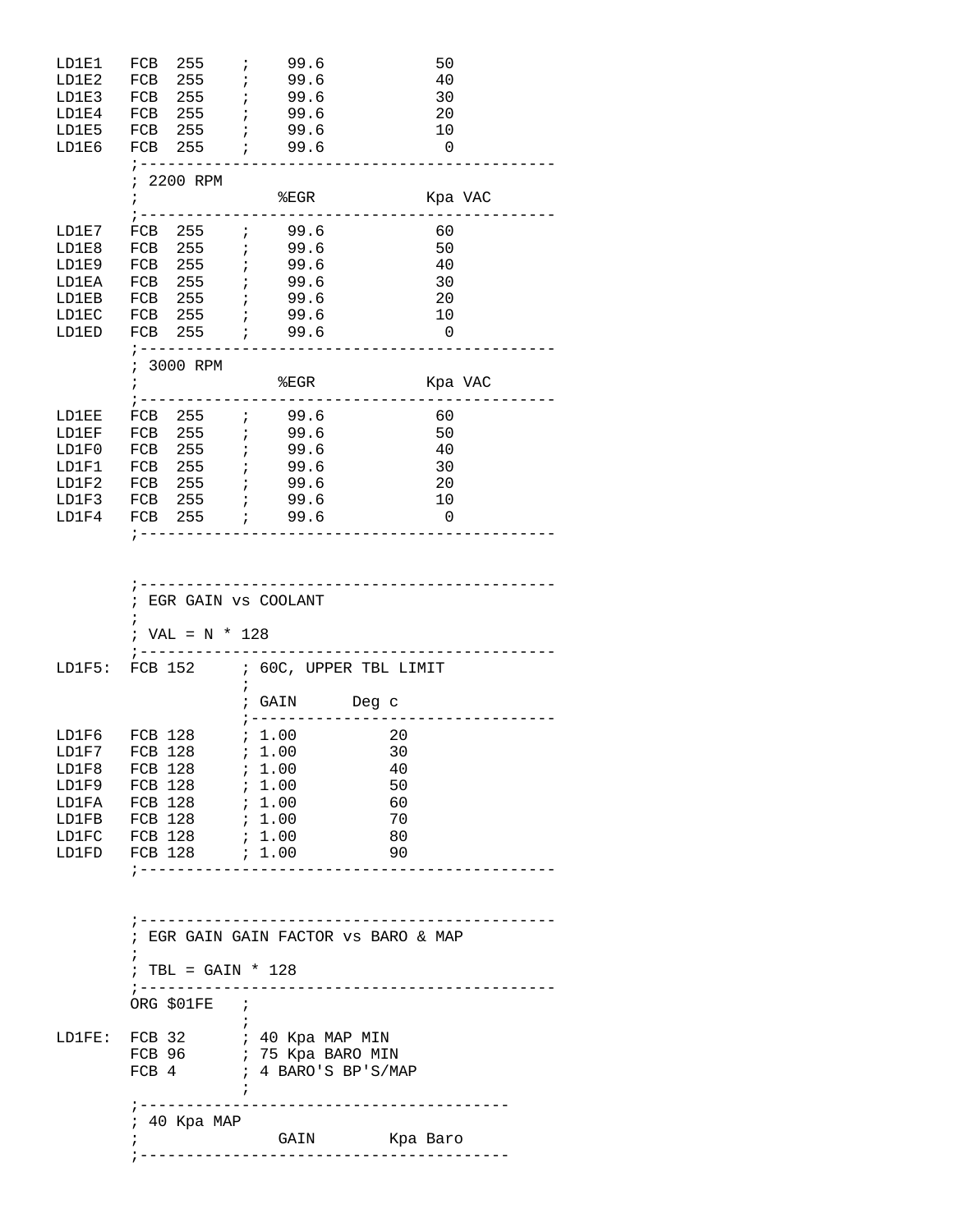| LD201<br>LD202<br>LD203<br>LD204     | FCB 123 ; 0.96<br>FCB 128 ; 1.00 85<br>FCB 128 <i>i</i> 1.00 95<br>;--------------------------- |                                        | 75                                                                                                                                 |  |
|--------------------------------------|-------------------------------------------------------------------------------------------------|----------------------------------------|------------------------------------------------------------------------------------------------------------------------------------|--|
|                                      | $: 50$ Kpa MAP<br>$\ddot{ }$                                                                    |                                        | GAIN Kpa Baro                                                                                                                      |  |
| LD205<br>LD208                       | FCB 123<br>LD206 FCB 128<br>LD207 FCB 128<br>; ----------------------------------               | 0.96<br>; 1.00<br>; 1.00               | 75<br>85<br>95                                                                                                                     |  |
|                                      | ; 60 Kpa MAP                                                                                    |                                        |                                                                                                                                    |  |
| LD20B<br>LD20C                       | FCB 128                                                                                         | ; 1.00                                 | 95<br>105                                                                                                                          |  |
|                                      | ; --------------------<br>$70$ Kpa MAP                                                          |                                        |                                                                                                                                    |  |
| LD210                                | LD20D FCB 123                                                                                   | 0.96                                   | 75                                                                                                                                 |  |
|                                      | ; 80 Kpa MAP                                                                                    |                                        |                                                                                                                                    |  |
| LD213<br>LD214                       | LD211 FCB 123<br>LD212 FCB 128 <i>i</i> 1.00<br>; ------------------------------------          | 6.96                                   | 75<br>85                                                                                                                           |  |
|                                      | ; 90 Kpa MAP                                                                                    |                                        |                                                                                                                                    |  |
| LD215<br>LD216<br>LD217 FCB<br>LD218 | FCB<br>FCB<br>FCB                                                                               | ; 0.96<br>$\ddot{i}$ 1.00 85<br>; 1.00 | 75<br>95<br>$7.1.00$ 105                                                                                                           |  |
|                                      | ; 100 Kpa MAP<br>i                                                                              |                                        | GAIN Kpa Baro                                                                                                                      |  |
|                                      | FCB 123<br>FCB 128<br>FCB 128<br>;----------------------------------                            | : 0.96<br>;1.00<br>$71.00$ 95          | 75<br>85                                                                                                                           |  |
|                                      | * 0, 16 & 32 HEADER ARE SAME<br>$\star$<br>*<br>*<br>*<br>*<br>ASDZ BP EGR                      |                                        | * 454 CID DIFF VALS NO EVEN SPACING IN NUM VALUE<br>EGR CORR FACTOR VS VACUUM & EGR D.C.<br>EGR CORRECTION Vs. VACUUM Vs. EGR D.C. |  |
|                                      | *<br>* TBL = Factor * 256                                                                       |                                        |                                                                                                                                    |  |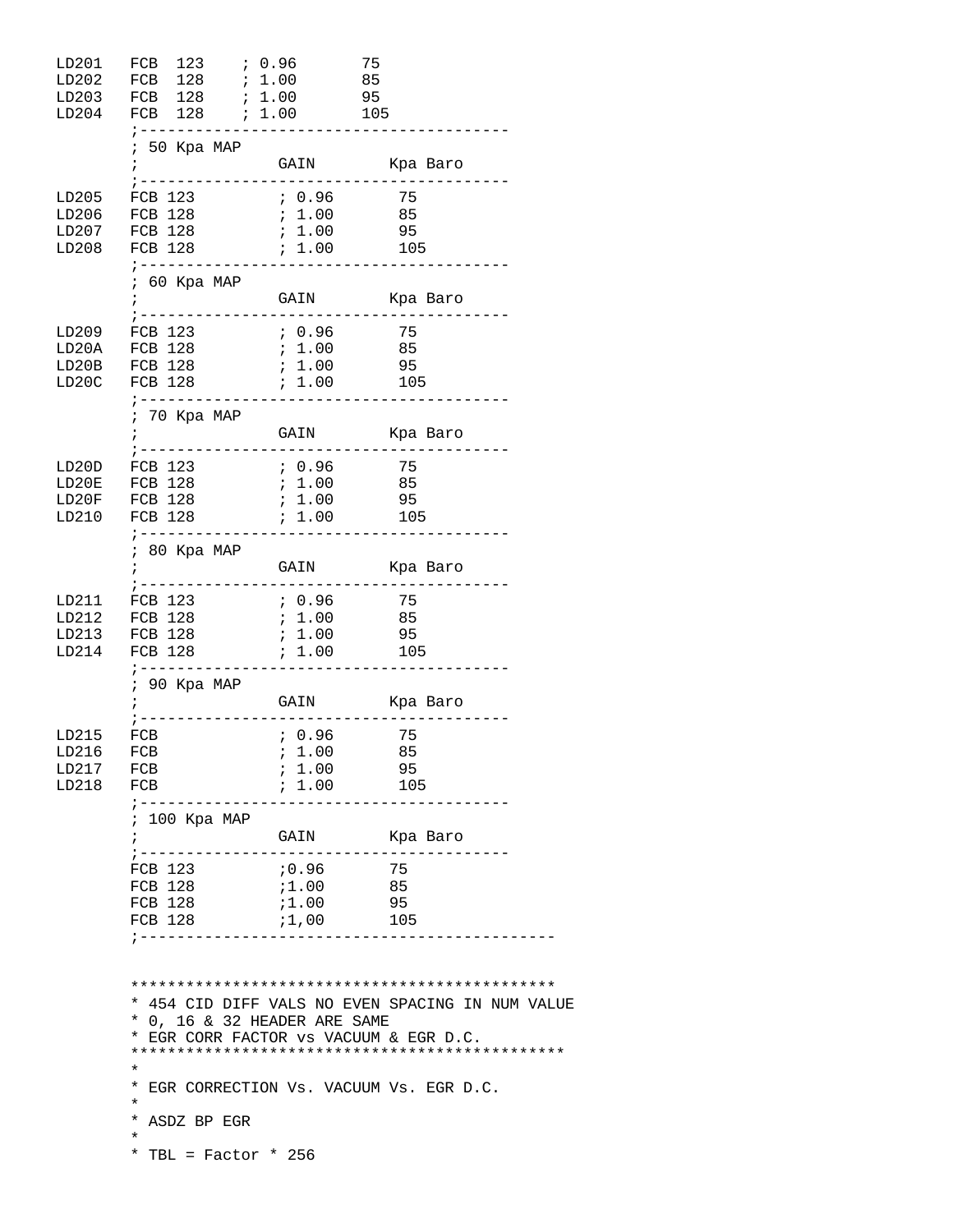| LD21D: FCB 48                                                                                                                     | FCB 0                                                                                                                                                        | FCB 13 |                                              | ÷<br>$\ddot{i}$                                                    | $: 30$ % DC MIN<br>; MIN Kpa VAC<br>; BP'S per D.c.                                                                                      |                                                                                                  |  |
|-----------------------------------------------------------------------------------------------------------------------------------|--------------------------------------------------------------------------------------------------------------------------------------------------------------|--------|----------------------------------------------|--------------------------------------------------------------------|------------------------------------------------------------------------------------------------------------------------------------------|--------------------------------------------------------------------------------------------------|--|
|                                                                                                                                   | $: 30$ Pct EGR<br>$\ddot{i}$<br>$\frac{1}{2} - - - - -$                                                                                                      |        |                                              |                                                                    | MULT<br>-----------------                                                                                                                | Kpa VAC                                                                                          |  |
| LD220<br>LD221<br>LD222<br>LD223<br>LD224<br>LD225<br>LD226<br>LD227<br>LD228<br>LD229 FCB 144<br>LD22A<br>LD22B FCB 176<br>LD22C | FCB 0<br>FCB 32<br>FCB 48<br>FCB 64<br>FCB 80<br>FCB 96<br>FCB 112<br>FCB 128<br><b>FCB 160</b><br>FCB 192<br>; ---------                                    | FCB 16 |                                              |                                                                    | 7.0.063<br>7.0.125<br>7.0.188<br>0.025<br>0.313<br>7.0.375<br>7.0.438<br>7.500<br>0.563<br>$6.625$ $40.0$<br>7.0.688<br>0.759<br>------- | 2.5<br>5.0<br>7.5<br>10.0<br>12.5<br>15.0<br>17.5<br>20.0<br>30.0<br>50.0<br>60.0                |  |
|                                                                                                                                   | $: 40$ Pct EGR<br>$\mathbf{r}$                                                                                                                               |        | ____________                                 |                                                                    | MULT Kpa VAC<br>. _ _ _ _ _ _ _ _ _                                                                                                      |                                                                                                  |  |
| LD22D<br>LD22E<br>LD22F<br>LD230<br>LD231<br>LD232<br>LD233<br>LD234<br>LD235<br>LD236<br>LD237<br>LD238<br>LD239                 | FCB 0<br>FCB 16<br>FCB 32<br>FCB 48<br>FCB 64<br>FCB 80<br>FCB 96<br>FCB 112<br>FCB 128<br>FCB 144<br>FCB 160<br>FCB 176<br>FCB 192                          |        |                                              |                                                                    | 0.063<br>$6.125$ 5.0<br>; 0.188<br>7.0.025<br>7.0.313<br>7.0.375<br>0.438<br>0.500<br>7.0.563<br>7.625<br>0.688<br>6.759                 | 2.5<br>7.5<br>10.0<br>12.5<br>15.0<br>17.5<br>20.0<br>30.0<br>40.0<br>50.0<br>60.0               |  |
|                                                                                                                                   | ï                                                                                                                                                            |        | ; -----------------<br>50 Pct EGR<br>------- |                                                                    | MULT                                                                                                                                     | Kpa VAC                                                                                          |  |
| LD23A<br>LD23B<br>LD23C<br>LD23D<br>LD23E<br>LD23F<br>LD240<br>LD241<br>LD242<br>LD243<br>LD244<br>LD245<br>LD246                 | ; -----<br>FCB 0<br>FCB 16<br>FCB 32<br>FCB 48<br>FCB 64<br>FCB 80<br>FCB 96<br><b>FCB 112</b><br>FCB 128<br>FCB 144<br><b>FCB 160</b><br>FCB 176<br>FCB 192 |        |                                              | $\ddot{i}$<br>$\ddot{i}$<br>$\ddot{ }$<br>$\ddot{i}$<br>$\ddot{ }$ | : 0.000<br>: 0.063<br>0.125<br>0.188<br>0.025<br>0.313<br>0.375<br>7.0.438<br>7.0.500<br>7.0.563<br>7.0.625<br>, 0.688<br>759            | 0.0<br>2.5<br>5.0<br>7.5<br>10.0<br>12.5<br>15.0<br>17.5<br>20.0<br>30.0<br>40.0<br>50.0<br>60.0 |  |
|                                                                                                                                   | % 60 Pct EGR<br>ï                                                                                                                                            |        | ----------                                   |                                                                    | MULT                                                                                                                                     | Kpa VAC                                                                                          |  |
| LD247<br>LD248<br>LD249<br>LD24A<br>LD24B                                                                                         | FCB 0<br>FCB 16<br>FCB 32<br>FCB 48<br>FCB 64                                                                                                                |        |                                              | $\ddot{i}$                                                         | ; 0.000<br>7.0.063<br>7.0.125<br>0.188<br>0.025                                                                                          | 0.0<br>2.5<br>5.0<br>7.5<br>10.0                                                                 |  |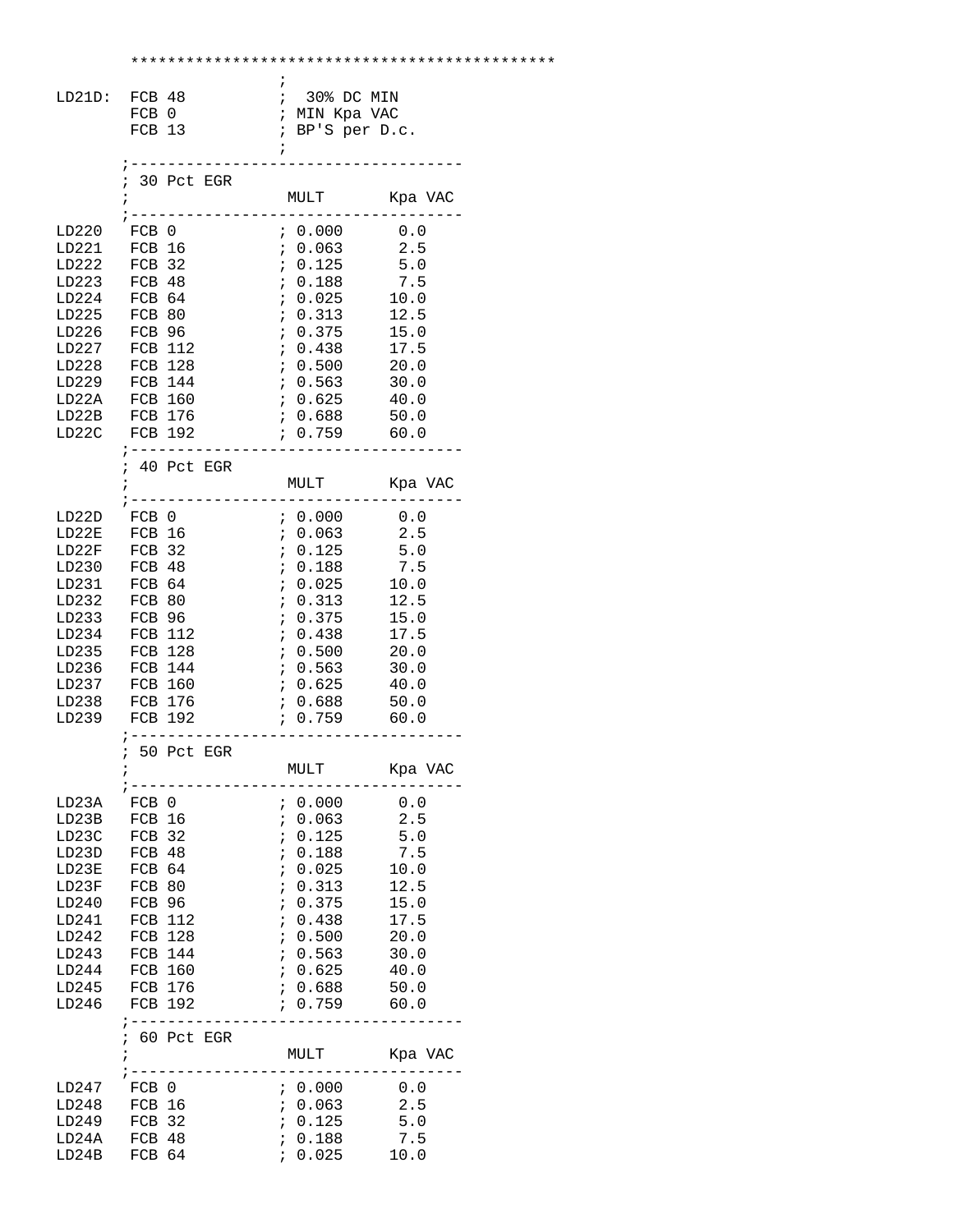| LD24C<br>LD24D<br>LD24E<br>LD24F<br>LD250<br>LD251<br>LD253                                                       | FCB 80<br>FCB 96<br>FCB 112<br>FCB 128<br>FCB 144<br>FCB 160<br>LD252 FCB 176<br>FCB 192<br>$\frac{1}{2}$ - - - - - - - - - -                               | 0.313<br>$\ddot{i}$<br>0.375<br>$\mathcal{L}$<br>0.438<br>0.500<br>$\begin{array}{c} .563 \\ .6563 \end{array}$<br>7.0.625<br>$7.0.688$ 50.0<br>$0.759$ 60.0<br>. _ _ _ _ _ _ _ _ _ _ _ .                                                  | 12.5<br>15.0<br>17.5<br>20.0<br>30.0<br>40.0                                                              |
|-------------------------------------------------------------------------------------------------------------------|-------------------------------------------------------------------------------------------------------------------------------------------------------------|--------------------------------------------------------------------------------------------------------------------------------------------------------------------------------------------------------------------------------------------|-----------------------------------------------------------------------------------------------------------|
|                                                                                                                   | ; 70 Pct EGR<br>$\ddot{i}$                                                                                                                                  |                                                                                                                                                                                                                                            |                                                                                                           |
| LD254<br>LD255<br>LD258<br>LD25A<br>LD25B<br>LD25C<br>LD25D<br>LD25E<br>LD260                                     | FCB 0<br>FCB 16<br>LD256 FCB 32<br>LD257 FCB 48<br>FCB 64<br>LD259 FCB 80<br>FCB 96<br>FCB 112<br>FCB 128<br>FCB 144<br>FCB 160<br>LD25F FCB 176<br>FCB 192 | 0.000<br>$0.063$ 2.5<br>; 0.125<br>; 0.188<br>0.025<br>: 0.313<br>0.375<br>$\frac{1}{2}$<br>0.438<br>7.0.500<br>7.563<br>$6.625$ $40.0$<br>7.0.688<br>759                                                                                  | 0.0<br>5.0<br>5.0<br>7.5<br>10.0<br>12.5<br>15.0<br>17.5<br>20.0<br>30.0<br>50.0<br>60.0                  |
|                                                                                                                   | $\frac{1}{2}$ - - - - - - - - - - -<br>; 80 Pct EGR                                                                                                         | ---------                                                                                                                                                                                                                                  |                                                                                                           |
| LD261<br>LD262<br>LD263<br>LD264<br>LD265<br>LD266<br>LD267<br>LD268<br>LD269<br>LD26A<br>LD26B<br>LD26C<br>LD26D | FCB 0<br>FCB 16<br>FCB 32<br>FCB 48<br>FCB 64<br>FCB 80<br>FCB 96<br>FCB 112<br>FCB 128<br>FCB 144<br>FCB 160<br>FCB 176<br>FCB 192                         | ; 0.000<br>; 0.063<br>$\mathcal{L}^{\mathcal{L}}$<br>0.125<br>$\mathcal{V}$<br>0.188<br>$\mathbf{r}$<br>0.025<br>$\mathbf{i}$<br>0.313<br>$\mathcal{L}$<br>0.375<br>0.438<br>$\mathbf{i}$<br>0.500<br>7.0.563<br>7.625<br>0.688<br>; 0.759 | $0.0$<br>2.5<br>2.5<br>5.0<br>7.5<br>10.0<br>12.5<br>15.0<br>17.5<br>20.0<br>30.0<br>40.0<br>50.0<br>60.0 |
|                                                                                                                   | 90 Pct EGR<br>$\dot{I}$                                                                                                                                     | MULT<br>___________                                                                                                                                                                                                                        | Kpa VAC                                                                                                   |
| LD26E<br>LD26F<br>LD270<br>LD271<br>LD272<br>LD273<br>LD274<br>LD275<br>LD276<br>LD277<br>LD278<br>LD279<br>LD27A | FCB 0<br>FCB 16<br>FCB 32<br>FCB 48<br>FCB 64<br>FCB 80<br>FCB 96<br><b>FCB 112</b><br>FCB 128<br>FCB 144<br>FCB 160<br>FCB 176<br>FCB 192                  | 6.000<br>: 0.063<br>$\ddot{i}$<br>0.125<br>$\ddot{i}$<br>0.188<br>$\ddot{i}$<br>0.025<br>$\mathbf{\dot{.}}$<br>0.313<br>$\ddot{i}$<br>0.375<br>$\ddot{i}$<br>0.438<br>$\ddot{i}$<br>0.500<br>0.563<br>7.625<br>0.688<br>0.759              | 0.0<br>2.5<br>5.0<br>7.5<br>10.0<br>12.5<br>15.0<br>17.5<br>20.0<br>30.0<br>40.0<br>50.0<br>60.0          |
|                                                                                                                   | ; 100 Pct EGR<br>ï<br>$\frac{1}{2} - - - - -$                                                                                                               | MULT<br>___________                                                                                                                                                                                                                        | Kpa VAC                                                                                                   |
| LD27B<br>LD27C<br>LD27D                                                                                           | FCB 0<br>FCB 16<br>FCB 32                                                                                                                                   | 0.000<br>0.063<br>$\ddot{i}$<br>: 0.125                                                                                                                                                                                                    | 0.0<br>2.5<br>5.0                                                                                         |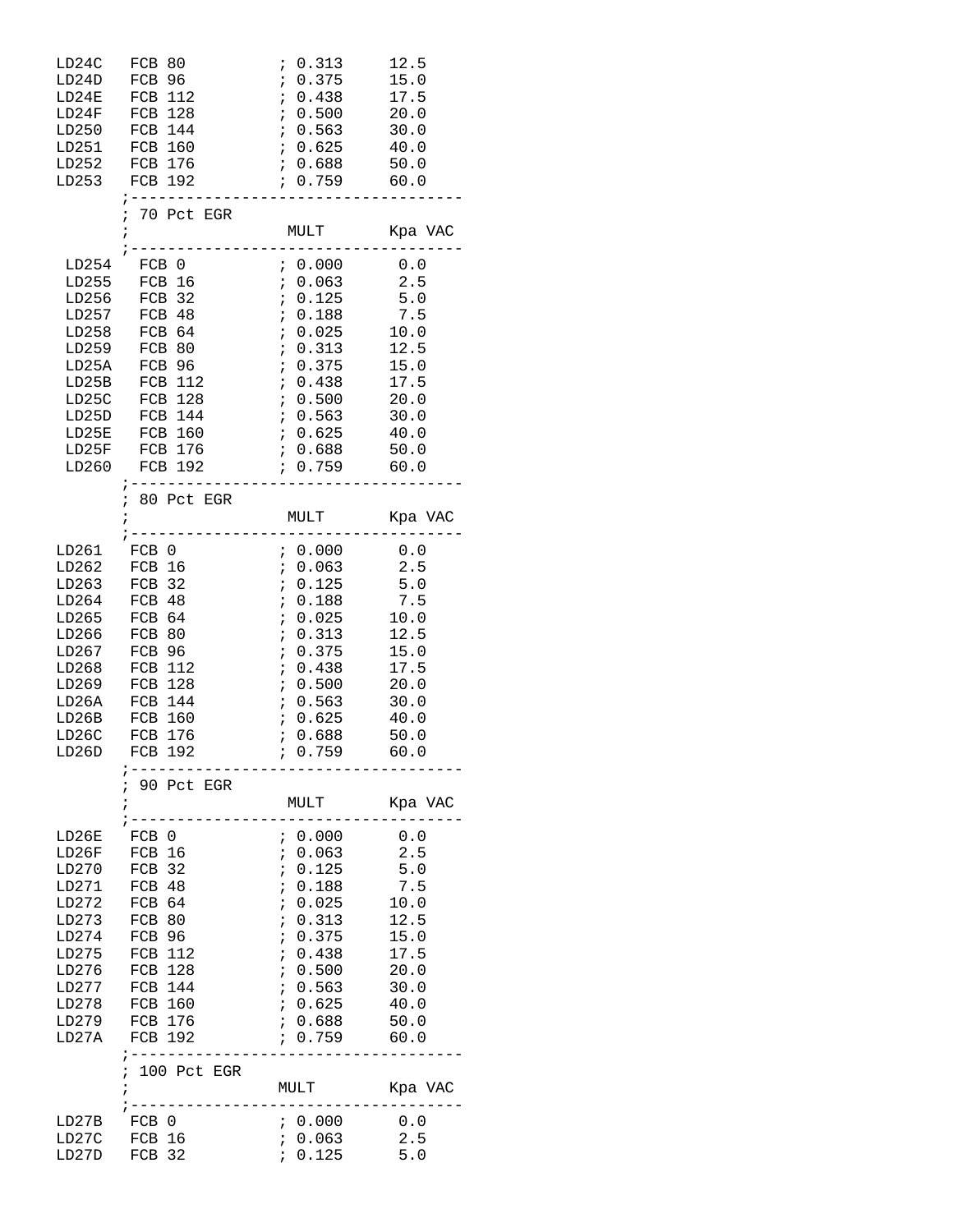| LD27E  | FCB 48                |  | : 0.188 |              | 7.5                                  |  |
|--------|-----------------------|--|---------|--------------|--------------------------------------|--|
| LD27F  | FCB 64                |  | 7.0.025 |              | 10.0                                 |  |
| LD280  | FCB 80                |  | : 0.313 |              | 12.5                                 |  |
| LD281  | FCB 96                |  | 7.0.375 |              | 15.0                                 |  |
| LD282  | FCB 112               |  | 70.438  |              | 17.5                                 |  |
| LD283  | FCB 128               |  | 0.500   |              | 20.0                                 |  |
| LD284  | FCB 144               |  | 7.0.563 |              | 30.0                                 |  |
| LD285  | FCB 160               |  | 0.625   |              | 40.0                                 |  |
|        |                       |  |         |              |                                      |  |
| LD286  | FCB 176               |  | 70.688  |              | 50.0                                 |  |
| LD287  | FCB 192               |  |         | $0.759$ 60.0 |                                      |  |
|        |                       |  |         |              |                                      |  |
|        |                       |  |         |              |                                      |  |
|        |                       |  |         |              |                                      |  |
|        |                       |  |         |              |                                      |  |
|        |                       |  |         |              |                                      |  |
|        | $\ast$<br>AFR PARAM'S |  |         |              |                                      |  |
|        | $\star$               |  |         |              |                                      |  |
|        |                       |  |         |              |                                      |  |
|        |                       |  |         |              |                                      |  |
| LD288: | FCB 96                |  |         |              | ; 37.5% TPS HI/LO THRESH (GAIM TERM) |  |
|        |                       |  |         |              |                                      |  |

|                 |                 | ; TPS LD = $(LD288/64)$ * A/D TPS - LD289)                    |
|-----------------|-----------------|---------------------------------------------------------------|
|                 | LD289: FCB 64   | ; 25% Min TPS POSIT (OFF SET TERM)                            |
|                 | LD28A: FCB 32   | ; LOW TPS COEF                                                |
|                 |                 | LD28B: FCB 255 ; MNR LOOP 02 COEF                             |
|                 | LD28C: FCB 2    | ; SLOW 02 COEF FOR IDLE                                       |
|                 |                 | LD28D: FCB $104$ ; o2 FILT INIT 451 mvdc<br>; VAL = $N*230.4$ |
| LD28E           | FCB 16          | : COOL FILT COEF (100 msec reads)                             |
|                 | LD28F FCB 16    | ; ACCEL ENRICH DIFF MAP 5 KPA                                 |
| $T \cap \Omega$ | <b>DOD</b> 11 P | $\cdot$ $\pi$ <i>rrm donn mnd</i>                             |

LD290 FCB 115 ; FILT COEF TPS LD291 FCB 165 ; FILT COEF TPS  $\begin{minipage}{.4\linewidth} \texttt{LD292} & \texttt{FCB 5} & \texttt{;} \\ \end{minipage}$ LD292 FCB 5 ; 2%, DIFF TPS REQ FOR PWR ENRICH WHILE IN PWR ENRICH LD293 FCB 4 ; 244 usec ADDED TO BPW WHILE IAC IS OPENING ; 244 usec ADDED TO BPW WHILE IAC IS OPENING ; VAL = MSEC \* 16.384

| LD294 FCB 1  |  |  |                   |  | ; 100 MSEC TRANS FUEL CALC Intervle |
|--------------|--|--|-------------------|--|-------------------------------------|
| LD295 FCB 52 |  |  | ; TPS Filter Coef |  |                                     |

 ; CLOSED LOOP TIMER QUALS ;

;

| LD296 FCB 102<br>; 60 Deg c, (140f) CLS LP Timer WARM Thresh, (1K PU)<br>LD297 FCB 20<br>; 10.0 Sec WARM CLS LP Timer<br>LD298 FCB 95<br>; 47.5 Sec COLD CLS LP Timer<br>LD299<br>; 35c, COOL Min for CLS LP Enable<br>FCB 64<br>LD29A FCB 100<br>:: 35c, COOL Min for CLS LP Enable<br>* BLM MAP & RPM OUALIFIERS<br>* ASDZ, \$42 5.7L V8<br>********<br>FCB 1 $\qquad$ ; 20.0 Kpa MAP THRESH FOR BLM<br>LD29B<br>$*$ *******<br>LD29C FCB 254 ; 99.3 Kpa MAP UPPER THRESH FOR BLM<br>-*******<br>LD29D<br>FCB 140 ; 3500 RPM UPPER BLM THRESH |  |  |
|-------------------------------------------------------------------------------------------------------------------------------------------------------------------------------------------------------------------------------------------------------------------------------------------------------------------------------------------------------------------------------------------------------------------------------------------------------------------------------------------------------------------------------------------------|--|--|
|                                                                                                                                                                                                                                                                                                                                                                                                                                                                                                                                                 |  |  |
|                                                                                                                                                                                                                                                                                                                                                                                                                                                                                                                                                 |  |  |
|                                                                                                                                                                                                                                                                                                                                                                                                                                                                                                                                                 |  |  |
|                                                                                                                                                                                                                                                                                                                                                                                                                                                                                                                                                 |  |  |
|                                                                                                                                                                                                                                                                                                                                                                                                                                                                                                                                                 |  |  |
|                                                                                                                                                                                                                                                                                                                                                                                                                                                                                                                                                 |  |  |
|                                                                                                                                                                                                                                                                                                                                                                                                                                                                                                                                                 |  |  |
|                                                                                                                                                                                                                                                                                                                                                                                                                                                                                                                                                 |  |  |
|                                                                                                                                                                                                                                                                                                                                                                                                                                                                                                                                                 |  |  |
|                                                                                                                                                                                                                                                                                                                                                                                                                                                                                                                                                 |  |  |
|                                                                                                                                                                                                                                                                                                                                                                                                                                                                                                                                                 |  |  |
|                                                                                                                                                                                                                                                                                                                                                                                                                                                                                                                                                 |  |  |
|                                                                                                                                                                                                                                                                                                                                                                                                                                                                                                                                                 |  |  |
|                                                                                                                                                                                                                                                                                                                                                                                                                                                                                                                                                 |  |  |

;----------------------------------------------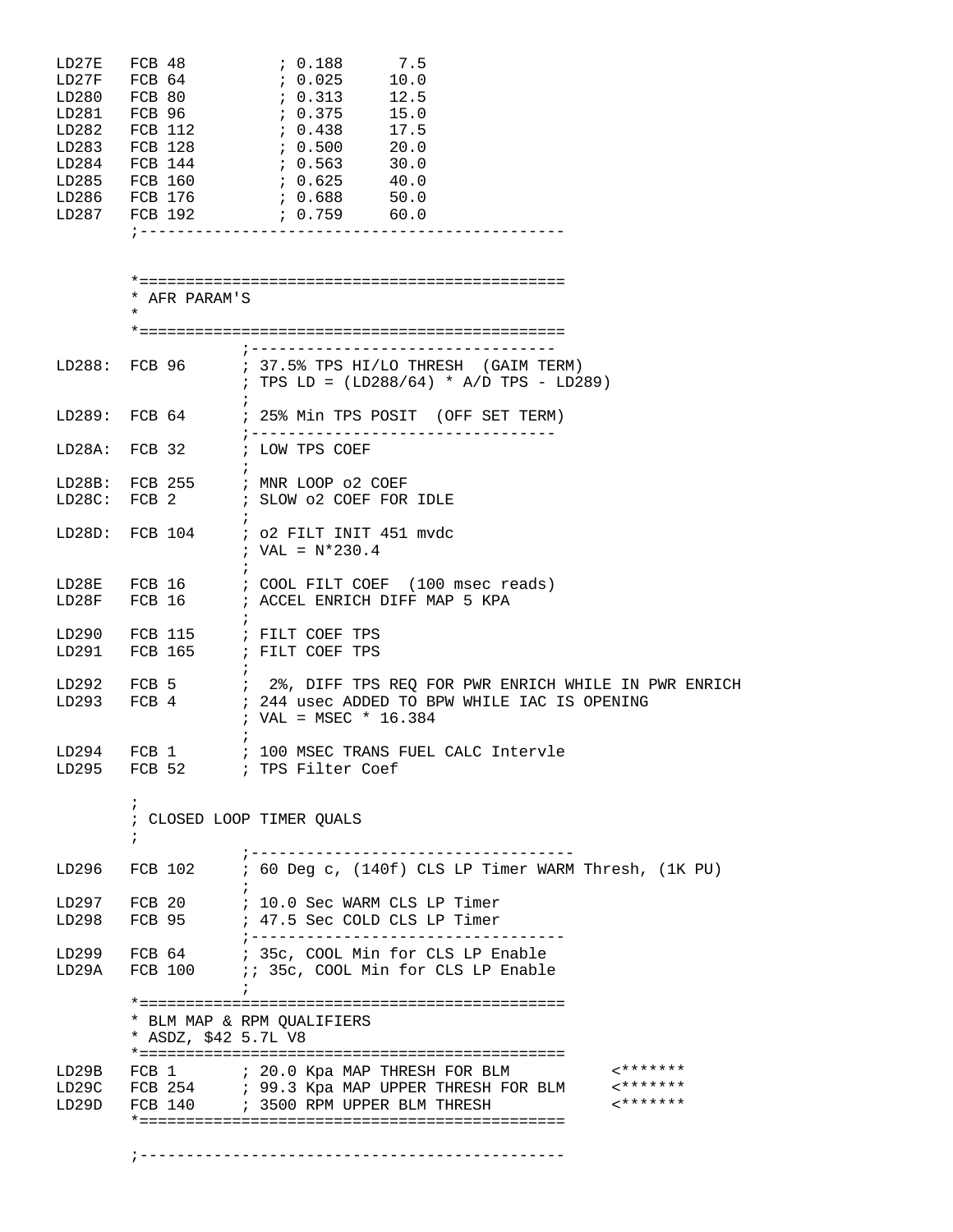; OPEN LOOP IDLE CALIBRATIONS ; L05  $\mathcal{L}^{\text{max}}$  ;---------------------------------------------- LD29E FCB 4 ; 4 MPH, OPN LP IDLE THRESH LD29F FCB 5 ; 2%, OPN LP IDLE THRESH TPS LD2A0 FCB 1 : 25 RPM, Open loop RPM thresh IDLE OFF LD2A1 FCB 2 : 50 RPM, Open loop RPM thresh IDLE ON LD2A2 FCB 160 ; 8 Sec's, Open loop IDLE AFR Ratio enable TIME DELAY LD2A3 FCB 100 ; 5 Sec's, Open loop IDLE AFR Ratio TIME DELAY LD2A4 FCB 137 : 13.7 Open loop AFR MAX AT IDLE ;---------------------------------------------- LD2A5 FCB 6 ; 6 MPH Open loop DECEL THRESH LD2A6 FCB 254 ; 6350 RPM Open loop DECEL THRESH LD2A7 FCB 0  $\qquad$  ; -40c Open loop DECEL THRESH  $\mathcal{L}^{\text{max}}$  is a set of the set of the set of the set of the set of the set of the set of the set of the set of the set of the set of the set of the set of the set of the set of the set of the set of the set of the set LD2A8 FCB 150 ; Open loop AFR MAX 15.0 LD2A9 FCB 140 ; 14.0 LEAN Open loop AFR LMT AT IDLE ;---------------------------------------------- LD2AA  $FCB$  147 ; 14.7 AFR (STOCH)  $\mathcal{L}^{\text{max}}$ LD2AB FCB 8 ; Freq of blk learn update, (450 Msec) ; VAL =  $(N * 20)+1$  \_\_\_\_\_\_\_|\_\_\_\_\_\_|\_\_\_\_\_\_\_|\_\_\_\_\_\_ | | | 12 | 13 | 14 | 15 \_\_\_\_\_\_\_|\_\_\_\_\_\_|\_\_\_\_\_\_\_|\_\_\_\_\_\_ HI MAP 80 Kpa | | | 8 | 9 | 10 | 11 \_\_\_\_\_\_\_|\_\_\_\_\_\_|\_\_\_\_\_\_\_|\_\_\_\_\_\_ MID MAP 60 Kpa | | | 4 | 5 | 6 | 7  $\Box$  LO MAP 26 Kpa | | |  $0$  | 1 | 2 | 3 \_\_\_\_\_\_\_|\_\_\_\_\_\_|\_\_\_\_\_\_\_|\_\_\_\_\_\_ | | | 750 LO RPM \_\_\_\_\_\_| | | | | 1800 MID RPM \_\_\_\_\_\_\_\_\_\_\_\_\_| | | 2600 HI RPM \_\_\_\_\_\_\_\_\_\_\_\_\_\_\_\_\_\_\_\_\_| LD2AC: FCB 30 ; 750 RPM, BLM Cell boundry LD2AD FCB 72 ; 1800 RPM, BLM Cell boundry LD2AE: FCB 104 ; 2600 RPM, BLM Cell boundry  $\mathcal{L}^{\text{max}}$  is a set of the set of the set of the set of the set of the set of the set of the set of the set of the set of the set of the set of the set of the set of the set of the set of the set of the set of the set LD2AF: FCB 20 ; 17.7 Kpa, BLM Cell boundry LD2B0: FCB 128 ; 57.6 Kpa, BLM Cell boundry LD2B1: FCB 192 ; 81.2 Kpa, BLM Cell boundry LD2B2: FCB 3 ; 75 RPM BLM cell Hyst<br>LB2B3: FCB 8 ; 3.3 Kpa BLM cell Hyst ; 3.3 Kpa BLM cell Hyst \*============================================== \* ASDZ INJECTOR FLOW COEF \*============================================== LD2B4: FCB 135 ; BPW const for EGR off,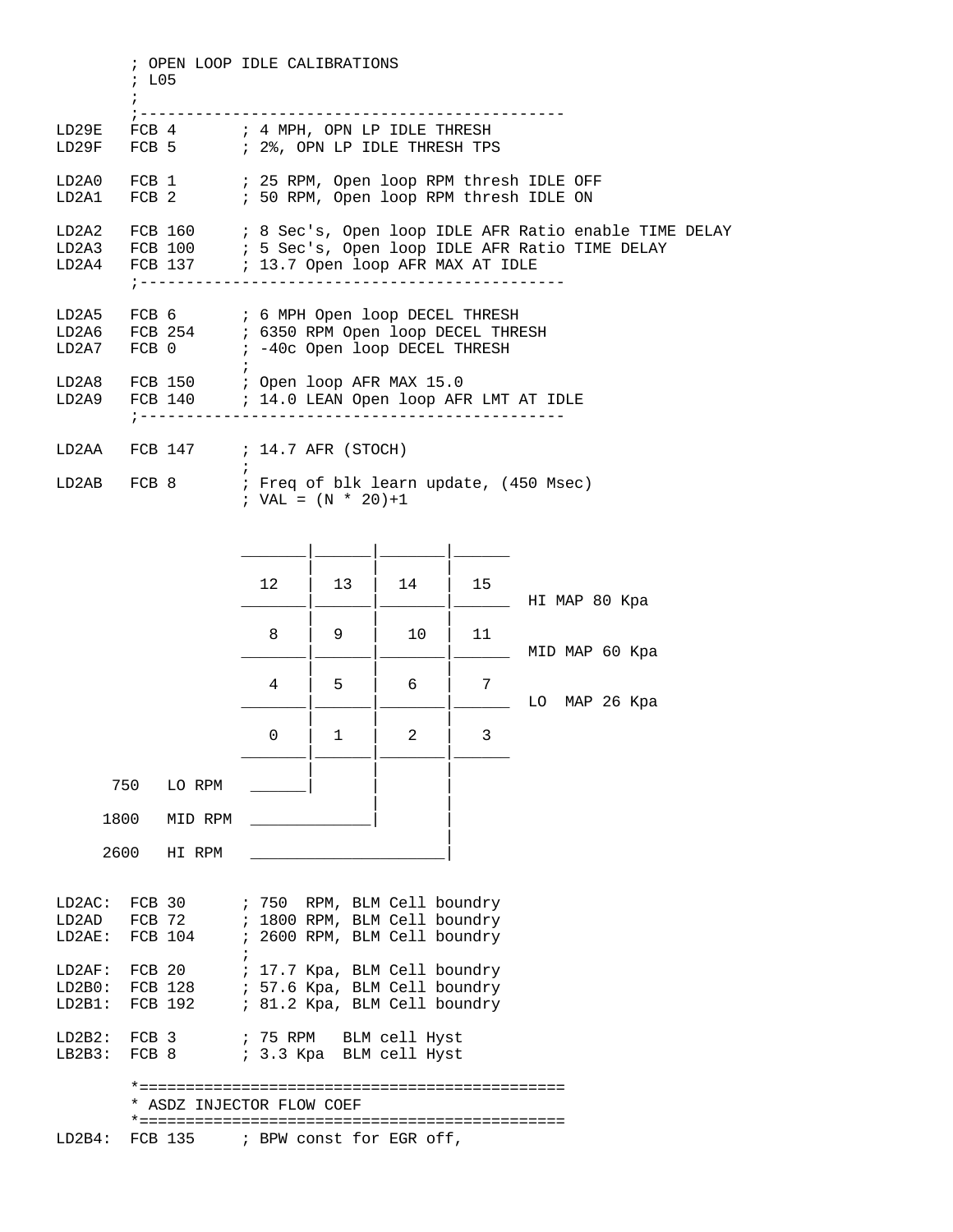```
 ;----------------------------------------------
          ; LD2B4 Constant is used for fuel BPW when 
          ; EGR is off. 
\mathcal{L}^{\text{max}} ; If EGR is on, table LD324 gives a different 
          ; contstant vs Vacumm for EGR compensation
\mathcal{L}^{\text{max}} ; During EGR transients the val is filtered 
          ; between the two constants for smoothing
\mathcal{L}^{\text{max}} ; Values shown for 5.7l engine:
\mathcal{L}^{\text{max}} ; TBI:
         ; Val = 1461.5 * (VOL/RATE)
           ; VOL = Vol of 1 Cylinder in liters, (0.7125l)
                        RATE = Injector flow in gms/sec5.71 = 7.71 qms/sec (61.2 \# / HR)(VOL/RATE) = 0.0924 \frac{1}{gm/sec} ; LD2B4: BPW = 135
\mathcal{L}^{\text{max}}_{\text{max}} ; PFI:
          ; Val = 365.375 * (VOL/RATE)
          ; VOL = Vol of 1 Cylinder in liters, (0.7125l)
                        RATE = Injector flow in gms/sec : 5.7l = 1.92751 gms/sec (#/HR)
                                (VOL/RATE) = 0.3696 1/gm/sec ; LD2B4: BPW = 135
\mathcal{L}^{\text{max}} ; EC PFI:
         ; Val = 365.375 * (VOL/RATE) ; VOL = Vol of 1 Cylinder in liters, (0.7125l)
          ; RATE = Injector flow in gms/sec
           : 5.7l = 2.331 gms/sec (#/HR)
                                (VOL/RATE) = 0.3056 1/qm/sec : LD2B4: BPW = 112
           ;----------------------------------------------
\mathcal{L}^{\text{max}} ; EGR OFF TO ON FILTER
\mathcal{L}^{\text{max}}LB2B5: FCB 15 ; 5.8%, EGR off filter coef<br>
LB2B6: FCB 32 ; 12.5%, EGR on filter coef
                      ; 12.5%, EGR on filter coef
\mathcal{L}^{\text{max}} is a set of the set of the set of the set of the set of the set of the set of the set of the set of the set of the set of the set of the set of the set of the set of the set of the set of the set of the set
LB2B7: FCB 4 ; Clsd lp intagrator window val, 4<br>LD2B8: FCB 1 ; BLM modifier (val * 128), 1.28%
                      ; BLM modifier (val * 128), 1.28%
          ;--------------------------------------------------
LD2B9: FCB 172
LD2BA: FCB 108 ; MIN BLM
\mathcal{L}^{\text{max}}LD2BB: FCB 135 ; MAX BLM VALUE AT INIT 
LD2BC FCB 125 ; MIN BLM VALUE AT INIT
          ;--------------------------------------------------
          ;------------------
          ; o2 STATE LIMITS
         ; VAL = N*230.4 ;------------------ 
           ;-------------------------------
          ; STAY IN CLSD LOOP WINDOW
          ;-------------------------------
LD2BD: FCB 161 : 699 mvdc, o2 UPPER LIMIT
LD2BE: FCB 81 : 352 mvdc, o2 LOWER LIMIT
          ;--------------------------------
```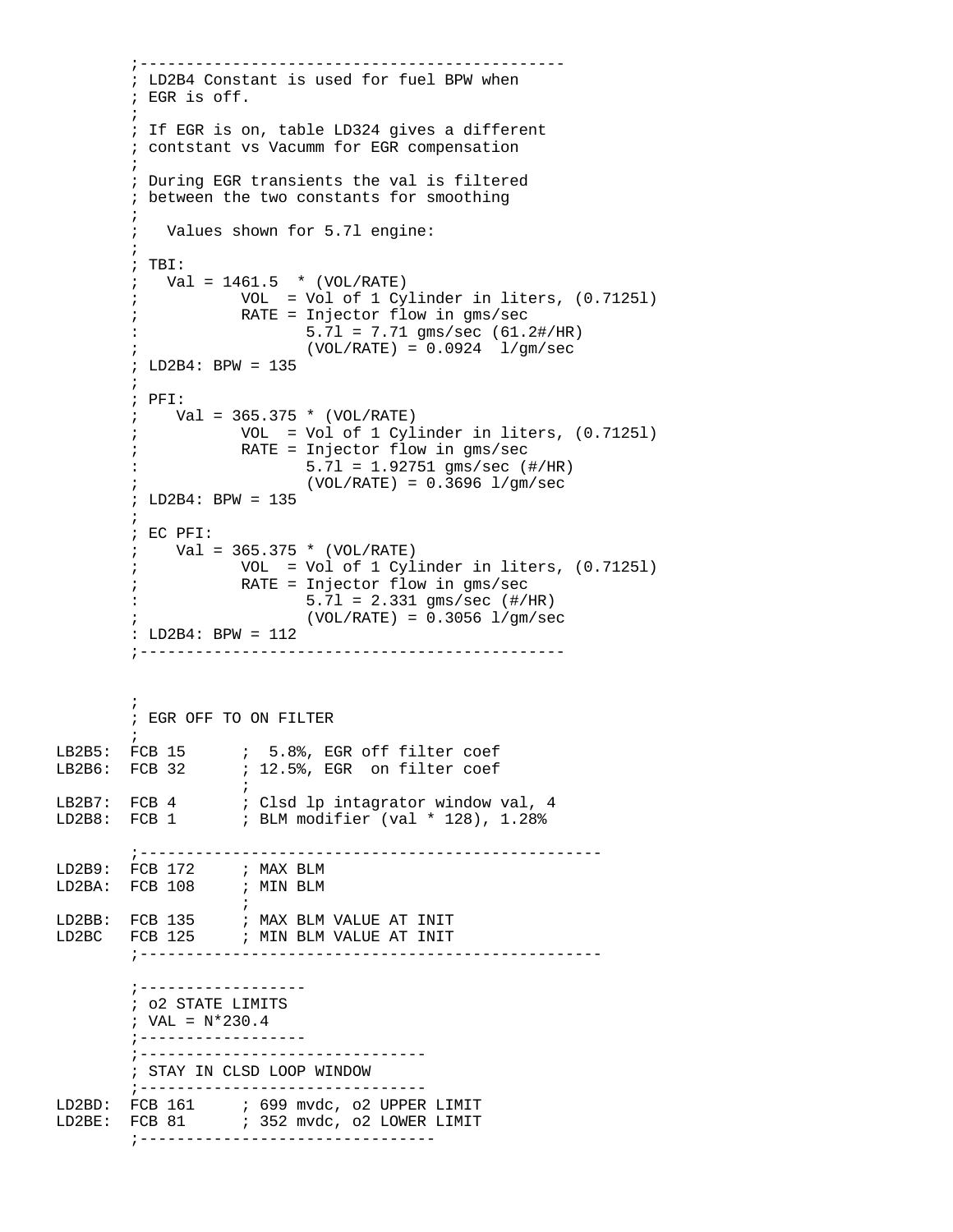;-------------------------------- ; TO GO CLSD LOOP O2 MUST EXCEED ; LD2BF - LD2C0 WINDOW ;-------------------------------- LD2BF: FCB 169 ; 734 mvdc o2 UPPER LIMIT LD2C0: FCB 81 : 352 mvdc o2 LOWER LIMIT ;-------------------------------  $\mathcal{L}^{\text{max}}$  ; CLS LP DECEL, ENLEAN QUALS ; to not used clsed loop correction  $\mathcal{L}^{\text{max}}$ LD2C1 FCB 19 ; 17 Kpa, CLS Loop Decel, enlean MAP thresh LD2C2 FCB 40 ; 1000 RPM, CLS Loop Decel, enlean RPM thresh ;---------------------------------------- ; CLS LP Min INTAGRATOR VAL LD2C4 FCB 158 ; CLS 1P Max INTAGRATOR VAL ;---------------------------------------- LD2C5 FCB 162 ; 16.2 MAX AFR ;-------------- ; CLEAR FLOOD ;-------------- LD2C6: FCB 166 ; 65%,(3.23vdc), TPS VALUE, CLEAR FLOOD LD2C7: FCB  $60$  ; CLR FLOOD AFR  $6.0:1$  ;-------------- LD2C8: FCB 218 : 10c, Cool TEMP THRSH FOR COLD START ; (A/D 1K PU) ;============================================== ; POWER ENRICH PARAMS ; MY90/81 L05 ;============================================== ;-------------------------------------------------- ; IF COOL OUTSIDE WINDOW PWR ENRICH ; NOT DELAYED L05 ;-------------------------------------------------- LD2C9: FCB 88 ; 50c, LOWER cool THRSH FOR Pwr Enr BYPASS DELAY LD2CA: FCB 192 ; 105c, UPPER cool THRSH FOR Pwr Enr BYPASS DELAY  $\mathcal{L}^{\text{max}}_{\text{max}}$  and  $\mathcal{L}^{\text{max}}_{\text{max}}$  ;-------------------------------------------------- LD2CB: FCB 26 ; 10.1% PWR ENR TPS HYST LD2CC: FCB 112 ; DELAY PWR ENRICH BELOW 2800 RPM LD2CD: FCB 179 ; PWR ENRICH NOT DLY'ED IF TPS G.T. 69.9% LD2CE FCB 0 ; Pwr Enr ON DELAY TMR, 0 Sec's ; VAL = SEC \* 20  $\mathcal{L}^{\text{max}}$ LD2CF: FCB 96 ; 55c 131f, COOL TEMP THRSH FOR PWR ENRICH LD2D0: FCB 80 ; 2000 RPM THRESH FOR PWR ENRICH ;============================================== ; CHOKE FUNCTIONS  $\mathcal{L}^{\text{max}}$  ;============================================== LD2D1: FCB 15 ; 1.5:1 AFR PWR ENRICH FOR COLD  $\mathcal{L}^{\text{max}}$ LD2D2: FCB 8  $\therefore$  1.8 Sec's, COLD AFR (CHOKE) TIME OUT, N = Sec \* 5 -1  $\mathcal{L}^{\text{max}}$ LD2D3: FCB 10 ; 2 Sec's, COOL TIME OUT (CHOKE)  $; N = SEC * 5$  $\mathcal{L}^{\text{max}}$ LD2D4: FCB 10 ; 2 Sec's, HOT TIME OUT DECAY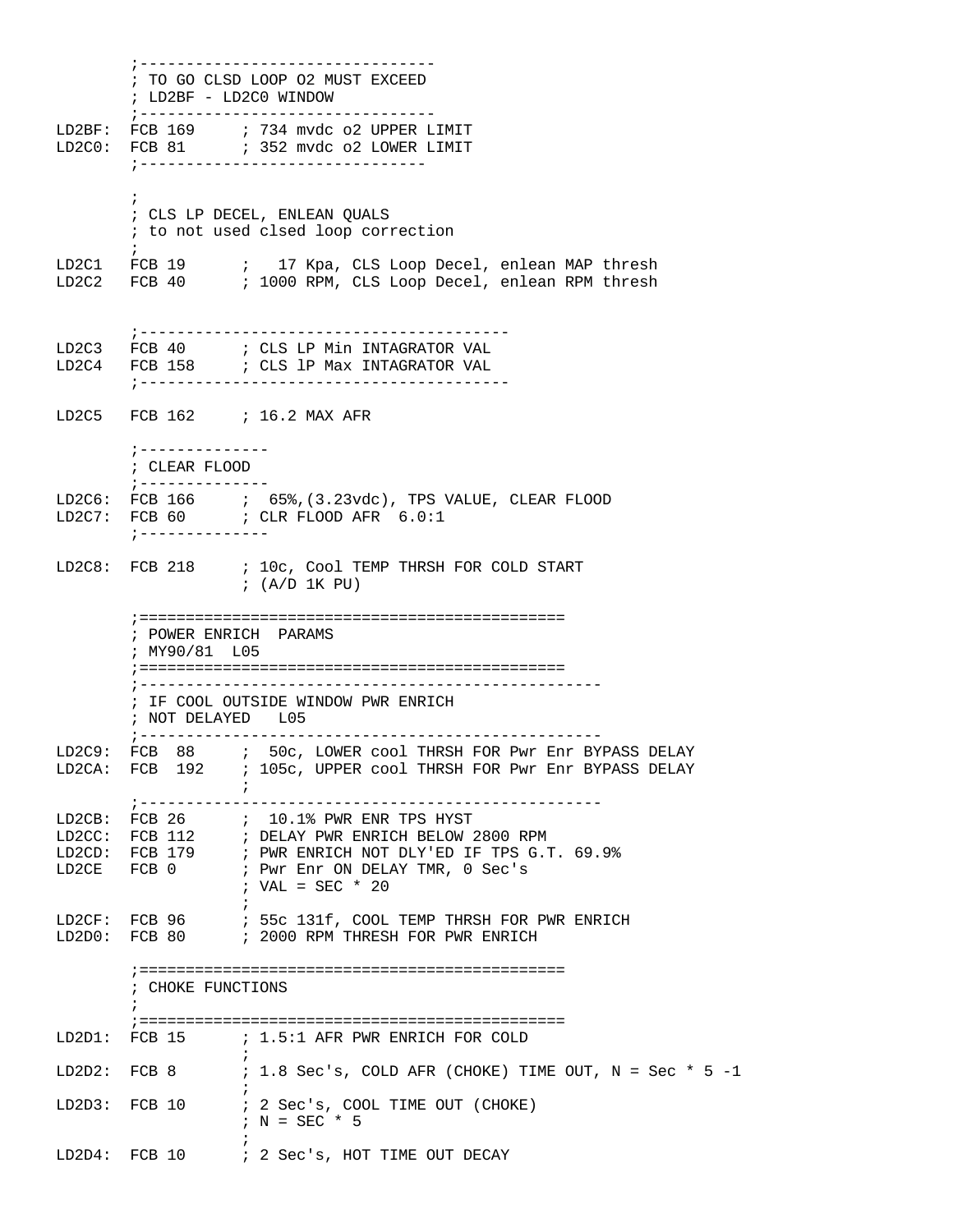$\mathcal{L}^{\text{max}}$ LD2D5: FCB 64 ; 80c COOL THRESH FOR TIME OUT DECAY ; TBL 3 ;============================================== ;---------------------------------------------- ; BPW PW'S ASDZ, 5.7l (\$42)  $\mathcal{L}^{\text{max}}$  ; CAL = msec \* 65.536 ;----------------------------------------------- LD2D6: FDB 0033  $\;$  ; 504 usec, MIN BPW HYST VAL LD2D8: FDB 0020 ; 305 usec, MIN BPW LD2DA: FDB 0026 ; 397 usec, INJ BIAS (ADDED) LD2DC: FDB 0786 ; 11.99 Msec, MAX ASYNCH BPW ; ANY EXCESS SAVE & DELIVERED LATER  $\mathcal{L}^{\text{max}}$  is a set of the set of the set of the set of the set of the set of the set of the set of the set of the set of the set of the set of the set of the set of the set of the set of the set of the set of the set LD2DE: FDB 0045 ; 687 usec, MIN ASYNC PW ; SHORTER IS SAVED TILL LATER ;---------------------------------------------- ;---------------------------------------------- ; DECEL ENLEAN PARAMS  $\mathcal{L}^{\text{max}}$  ;---------------------------------------------- LD2E0 FCB 3  $\cdot$  1% TPS DECEL ENLEAN INCR THRESH LD2E1: FCB 8 ; 2.5 Kpa DECEL ENLEAN INCR THRESH LD2E2: FCB 96 ; 0.375 ENLEAN MAP FACTOR ; (Mult 0.375 \* map for calc) ;---------------------------------------------- ; Limits for FUEL CUT OFF In decel  $\mathcal{L}^{\text{max}}$  ; 4 LINE TBL ;---------------------------------------------- LD2E3: FCB 56 : 1400 RPM, FUEL CUT OFF, UPPER LIMIT LD2E4: FCB 40 ; 1000 RPM, FUEL CUT OFF, LOWER LIMIT  $\mathcal{L}^{\text{max}}_{\text{max}}$  and  $\mathcal{L}^{\text{max}}_{\text{max}}$ LD2E5: FCB 18  $\qquad$  ; 18 MPH, FUEL CUT OFF, UPPER LIMIT LD2E6: FCB 15  $\qquad$  ; 15 MPH, FUEL CUT OFF, LOWER LIMIT ;---------------------------------------------- LD2E7: FCB 8 ; 13.3 Kpa, DECEL FUEL Cut Off MAP Thresh, Lower LD2E8: FCB 64 ; 34.0 Kpa, DECEL FUEL Cut Off MAP Thresh, Upper  $\mathcal{L}^{\text{max}}$ LD2E9: FCB 255 ; RPM/12.5, 6375 RPM To disable Cut Off, (Decel rate) LD2EA: FCB 255 ; MAP inc to disable Decell Fuel Cut Off, 99.6 Kpa  $\mathcal{L}^{\text{max}}$ LD2EB: FDB 0464 ; 7.07 msec, Fuel pulse WHEN EXITING Decell Fuel Cut Off ; by RPM < or Pk/Neut  $\mathcal{L}^{\text{max}}$  is a set of the set of the set of the set of the set of the set of the set of the set of the set of the set of the set of the set of the set of the set of the set of the set of the set of the set of the set LD2ED: FCB 160 ; 2 Sec REQ FOR DECEL FUEL Cut Off  $\mathcal{L}^{\text{max}}$ LD2EE: FCB 32 : 400 Msec, AFTER DECEL FUEL Cut Off FOR BPW  $;$   $val = msec \times 0.80$  $\mathcal{L}^{\text{max}}$  is a set of the set of the set of the set of the set of the set of the set of the set of the set of the set of the set of the set of the set of the set of the set of the set of the set of the set of the set LD2EF: FCB 240 ; 3000 msec's, MIN TIME BETWEEN DECEL FUEL Cut Off  $val = msec \times 0.80$  $\mathcal{L}^{\text{max}}$ LD2F0 FCB 4 ; 2% MAX TPS FOR DECEL FUEL Cut Off  $\mathcal{L}^{\text{max}}$  is a set of the set of the set of the set of the set of the set of the set of the set of the set of the set of the set of the set of the set of the set of the set of the set of the set of the set of the set LD2F1: FCB 96 ; 0.102 MULT FOR BPW IN DECEL FUEL Cut Off ; EVERY 12.5 msec LOOP  $\mathcal{L}^{\text{max}}$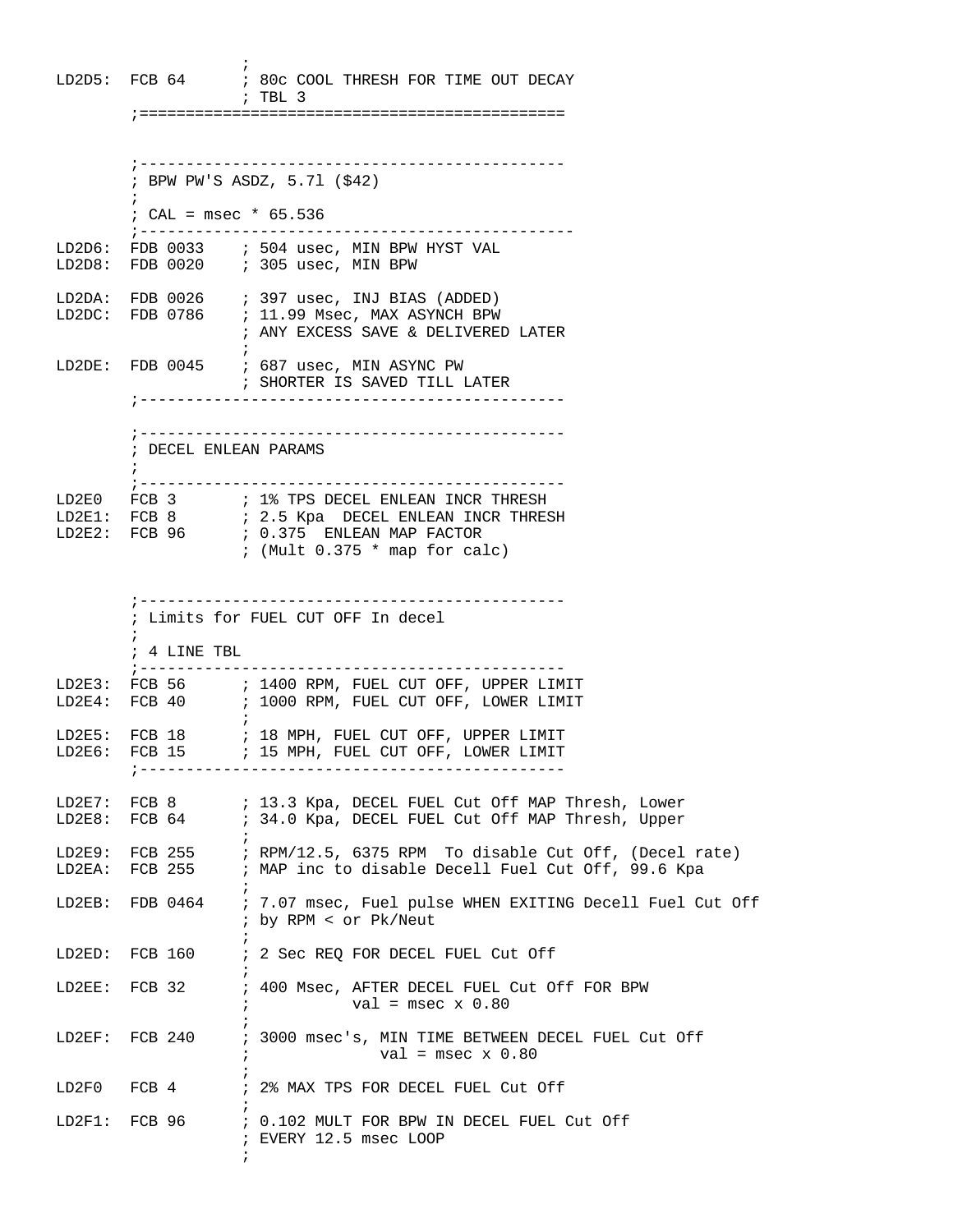|        |                                        | LD2F2: FCB 128 : DISABLE DECEL FUEL Cut Off BELOW 75 c                                                                                   |
|--------|----------------------------------------|------------------------------------------------------------------------------------------------------------------------------------------|
|        |                                        |                                                                                                                                          |
|        |                                        | LD2F3 FCB 30 ; 130 mvdc, o2 WINDOW FOR FAST o2 R/L                                                                                       |
|        |                                        | LD2F4 FCB 4 : 4 CNT'S ERR THRESH FOR INTAGRATOR CORRECTION                                                                               |
|        |                                        |                                                                                                                                          |
|        |                                        | LD2F5 FCB 141 : SCALAR FOR MAP LD IN FLOW $(1-0)$ 0.550<br>LD2F6 FCB 4 : 4 MPH THRES FOR IDLE                                            |
|        |                                        | LD2F7 FCB 25 ; 109 mvdc o2 SENSOR BIAS AT IDLE                                                                                           |
|        |                                        |                                                                                                                                          |
|        |                                        | LD2F8 FCB 0 $\,$ ; 0 sec's PROPORTIONIAL TERM DURATION AT IDLE<br>LD2F9 FCB 14 $\,$ ; 0.0547, PROPORTIONIAL GAIN FACTOR FOR FLOW AT IDLE |
|        |                                        | LD2FA FCB 9 : 225 msec, INTEGRATOR DELAY BIAS AT IDLE, (sec * 40)                                                                        |
|        |                                        |                                                                                                                                          |
|        |                                        | LD2FB FCB 232 $\cdot$ 0.906 POS ERR MOD FACTOR FOR RICH 02 AVG LD2FC FCB 192 $\cdot$ 0.750 IDLE ERR CORR TO ERROR                        |
|        |                                        | LD2FD FCB 241 ; 200 Deg c THRES FOR PK to DRIVE (1K PU)                                                                                  |
|        |                                        | LD2FE $FCB$ 27 $\qquad$ ; 2.7:1 RATIO AFR TIME OUT FOR COLD PK to DRIVE                                                                  |
|        |                                        | LD2FF FCB 50 ; 10 SEC DELAY FOR COLD AFR PK to DRV CHANGE                                                                                |
|        |                                        | LD300 FCB 30 : 110c, (230f), SHT DWN TEMP FOR HOT RESTART ENABLE                                                                         |
|        |                                        | LD301 FCB 50 : 90c, (194f), RESTART TEMP FOR HOT RESTART ENABLED                                                                         |
|        |                                        | LD302 FCB 20 : 0.2 AFR Rich bias for hot restart                                                                                         |
|        |                                        | LD303 FCB 30 : 30 Steps IAC Bias for hot restart                                                                                         |
|        |                                        | LD304 FDB 0010 ; 10 Sec's for Hot restart enabled                                                                                        |
|        |                                        | ; TIME AFTER START VAL = SEC'S                                                                                                           |
|        |                                        | ; MAP FILTER COEF VS COOL                                                                                                                |
|        |                                        | ; USED TO CALC AVG MAP VAL'S                                                                                                             |
|        | ; TBL = $COEF * 255$<br>; ------------ |                                                                                                                                          |
|        |                                        | LD306: FCB 80 ; UPPER TBL LIMIT                                                                                                          |
|        |                                        | COEF<br>Deg c                                                                                                                            |
| LD307  | FCB 13                                 | $7.0.051 - 5$                                                                                                                            |
| LD308  | FCB 26                                 | 6.102<br>- 15                                                                                                                            |
| LD309  | FCB 39                                 | 7.0.152<br>35                                                                                                                            |
| LD30A  | FCB 43                                 | , 0.168<br>55                                                                                                                            |
| LD30B  | FCB 51                                 | 75<br>0.199                                                                                                                              |
| LD30C  | FCB 102                                | 95<br>; 0.398                                                                                                                            |
|        |                                        |                                                                                                                                          |
|        |                                        | * ACCEL ENRICH vs Diff MAP                                                                                                               |
|        | $^\star$                               |                                                                                                                                          |
|        | $\star$<br>$^\star$                    | **** PUMP SHOT ******                                                                                                                    |
|        |                                        | * ASDZ 5.7L V8, 5 lines                                                                                                                  |
|        | $\star$                                | * ASYNC ONLY TO STRETCH BPW                                                                                                              |
|        |                                        | * Table = $msec$ * 16.384                                                                                                                |
| LD30D: | FCB 4                                  | ; 5 lines in table                                                                                                                       |
|        |                                        | $\ddot{i}$<br>Kpa MAP<br>usec<br>$\ddot{i}$                                                                                              |
|        |                                        |                                                                                                                                          |

;---------------------------------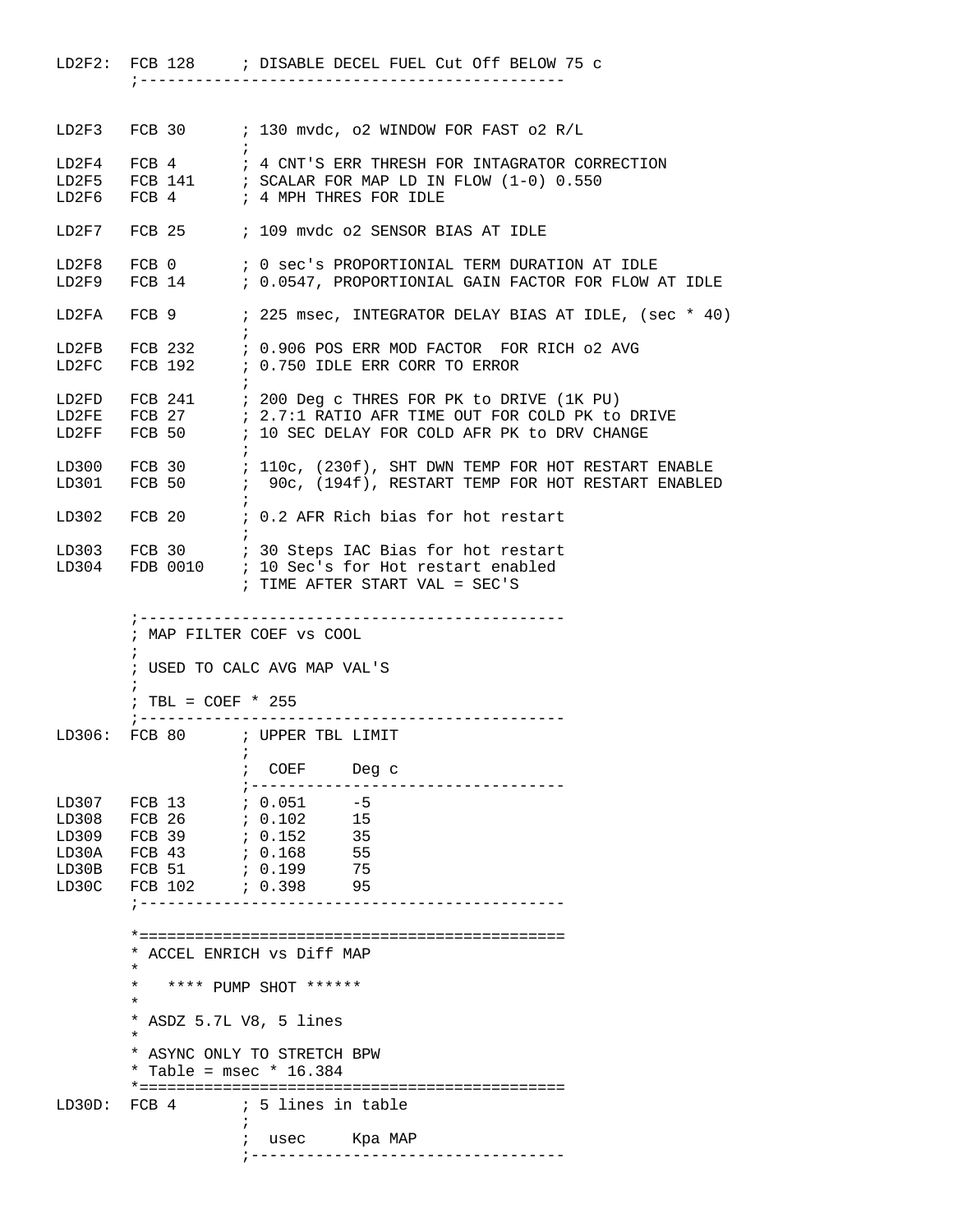| LD30E<br>LD30F<br>LD310<br>LD311<br>LD312                                                                 | FCB <sub>2</sub><br>FCB 4<br>FCB 7<br>FCB 10 ; 0.61<br>, 0.98<br>FCB 13                                                | ; 0.20<br>- 0<br>7.0.24<br>20<br>7.0.43<br>- 40<br>60<br>80                                                             |                                                                                                                                                                                                                                       |
|-----------------------------------------------------------------------------------------------------------|------------------------------------------------------------------------------------------------------------------------|-------------------------------------------------------------------------------------------------------------------------|---------------------------------------------------------------------------------------------------------------------------------------------------------------------------------------------------------------------------------------|
|                                                                                                           | $^{\star}$<br>$\star$<br>*<br>¥                                                                                        | **** PUMP SHOT ******<br>(11.99 Msec, MAX ASYNCH BPW AT LD2DC)                                                          | * Accel Enrich vs Diff TPS Contrib vs Diff TPS                                                                                                                                                                                        |
|                                                                                                           | * ASDZ 5.7L V8, 9 lines<br>¥<br>*<br>$\ast$<br>ORG \$0313 ;                                                            | * ASYNC ONLY TO STRETCH BPW<br>TBL = $16.384$ * msec<br>TBL = $0.016384$ * usec                                         |                                                                                                                                                                                                                                       |
|                                                                                                           | $\ddot{i}$                                                                                                             | LD313: FCB 128 ; MAX LIMIT 25% TPS DIFF                                                                                 |                                                                                                                                                                                                                                       |
|                                                                                                           |                                                                                                                        | ; usec<br>; ------                                                                                                      | Diff %TPS                                                                                                                                                                                                                             |
| L0314 FCB 1<br>$10315$ FCB 5<br>L0316<br>L0317<br>L0318<br>L0319 FCB 15<br>L031A FCB 17<br>L031B<br>L031C | FCB 7<br>FCB 10<br>FCB 13<br>FCB 35<br>FCB 37                                                                          | $\frac{1}{60}$<br>305<br>$\mathcal{F}$<br>$\ddot{i}$<br>427<br>, 610<br>; 793<br>; 915<br>; 1038<br>; 2136<br>; 2258    | 0.0<br>3.1<br>6.3<br>9.4<br>12.5<br>15.6<br>18.8<br>21.9<br>25.0                                                                                                                                                                      |
|                                                                                                           | ; TBL = $COEF * 255$<br>$\frac{1}{2}$ – – – – –                                                                        | ; ___________________________________                                                                                   | ; ACCEL ENRICH COOL TPS FILT COEF VS COOL TEMP                                                                                                                                                                                        |
|                                                                                                           |                                                                                                                        | LD31D: FCB 80 ; UPPER TBL LIMIT<br>$\ddot{i}$                                                                           |                                                                                                                                                                                                                                       |
|                                                                                                           | LD31E FCB 26<br>LD31F FCB 26<br>$LD320$ FCB 32<br>LD321 FCB 38 ; 0.148<br>LD322 FCB 45 ; 0.176<br>LD323 FCB 64 ; 0.250 | ; COEF Deg c COOL<br>; -------------------<br>7.0.102<br>, 0.102<br>0.125<br>55<br>;----------------------------------- | -5<br>15<br>35<br>75<br>95                                                                                                                                                                                                            |
|                                                                                                           | $\ddot{i}$<br>;<br>;<br>i                                                                                              | ; ASDZ, TYPE 42 ECM, 5.71 V8<br>; between the two constants for smoothing                                               | ; BPW Constant (egr) Vs. AIR FLOW Vs. %EGR<br>; EGR VE COMP TABLE FOR AIR FLOW IN Gms/sec<br>; If EGR is ON Table LD324 gives a different<br>; contstant vs Vacumm for EGR compensation<br>Durring EGR transients the val is filtered |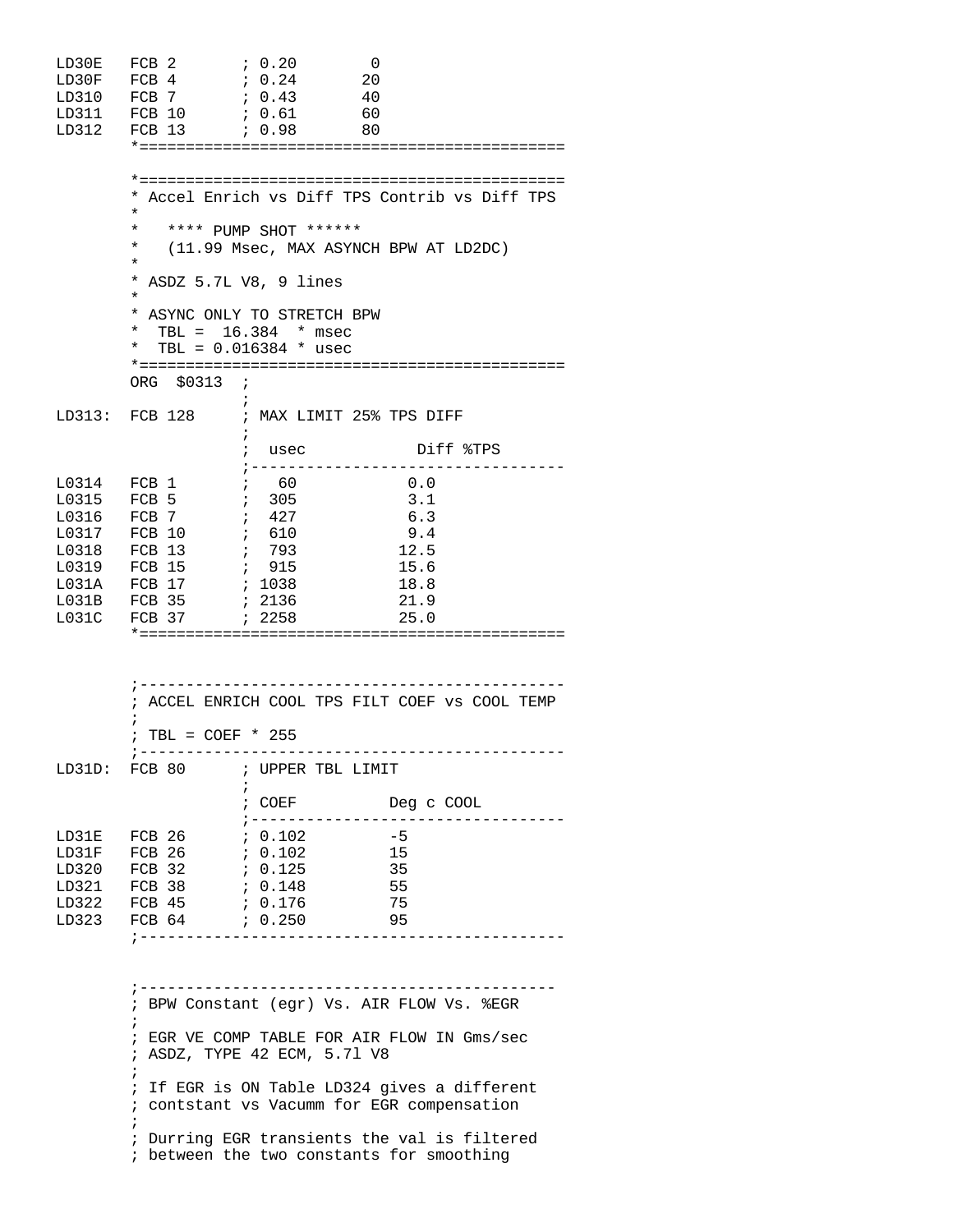```
\mathcal{L}^{\text{max}}_{\text{max}} ; LD2B4 Constant is used for fuel BPW when 
         ; EGR is off. 
\mathcal{L}^{\text{max}} ; Dissassemby of ASDZ 07-19-1998 14:21:00
\mathcal{L}^{\text{max}} ; TBL IS (VOL/RATE) Vs. PCT EGR
        ; TBL = N * 1461.5 ; TBL = Ratio x 1461.5 0 
         ;---------------------------------------------
         ORG $0324 ;
\mathcal{L}^{\text{max}}FCB 16 ; Min %EGR Val
FCB 0 ; Min gms/sec Val
FCB 17 ; LINES/BLOCK
\mathcal{L}^{\text{max}} ;---------------------------------------------
         ; 8 Air Flow, (gms/sec)
               RATIO %EGR
         ;---------------------------------------------
LD327 FCB 135 ; 0.0924 0<br>1.D327 FCB 135 ; 0.0924 6
LD327 FCB 135 ; 0.0924 6<br>
LD327 FCB 132 ; 0.0903 13<br>
LD327 FCB 128 ; 0.0876 19
LD327 FCB 132 ; 0.0903
LD327 FCB 128 ; 0.0876 19
LD327 FCB 123 ; 0.0842 25
LD327 FCB 123 ; 0.0842 31
LD327 FCB 123 ; 0.0842 38
LD327 FCB 123 ; 0.0842 44
LD327 FCB 123 ; 0.0842 50
LD327 FCB 123 ; 0.0842 56
LD327 FCB 123 ; 0.0842 63<br>LD327 FCB 123 ; 0.0842 69
LD327 FCB 123 ; 0.0842 69
LD327 FCB 123 ; 0.0842 75
LD327 FCB 123 ; 0.0842 81<br>LD327 FCB 123 ; 0.0842 88
LD327 FCB 123 ; 0.0842
LD327 FCB 123 ; 0.0842 94<br>
LD327 FCB 123 ; 0.0842 100
                   \begin{array}{cccc} 7 & 0.0842 & 100 \end{array} ;---------------------------------------------
         ; 16 Air Flow, (gms/sec)
                    ; RATIO %EGR
         ;---------------------------------------------
LD338 FCB 135 ; 0.0924 0<br>
LD338 FCB 135 ; 0.0924 6
LD338 FCB 135 ; 0.0924<br>LD338 FCB 132 ; 0.0903
LD338 FCB 132 ; 0.0903 13<br>
LD338 FCB 128 ; 0.0876 19
LD338 FCB 128 ; 0.0876
LD338 FCB 123 ; 0.0842 25<br>
LD338 FCB 123 ; 0.0842 31
LD338 FCB 123 ; 0.0842 31<br>LD338 FCB 123 ; 0.0842 38
LD338 FCB 123 ; 0.0842<br>LD338 FCB 123 ; 0.0842
LD338 FCB 123 ; 0.0842 44
LD338 FCB 123 ; 0.0842 50
LD338 FCB 123 ; 0.0842 56
LD338 FCB 123 ; 0.0842 63
LD338 FCB 123 ; 0.0842 69
LD338 FCB 123 ; 0.0842 75
LD338 FCB 123 ; 0.0842 81
LD338 FCB 123 ; 0.0842 88
LD338 FCB 123 ; 0.0842 94<br>
LD338 FCB 123 ; 0.0842 100
       FCB 123 ; 0.0842 100
         ;---------------------------------------------
         ; 24 Air Flow, (gms/sec)
                RATIO %EGR
       ;-----------------------------------
LD349 FCB 135 ; 0.0924 0
LD349 FCB 135 ; 0.0924 6<br>
LD349 FCB 132 ; 0.0903 13
LD349 FCB 132 ; 0.0903 13<br>10349 FCB 128 ; 0.0876 19
LD349 FCB 128 ; 0.0876
```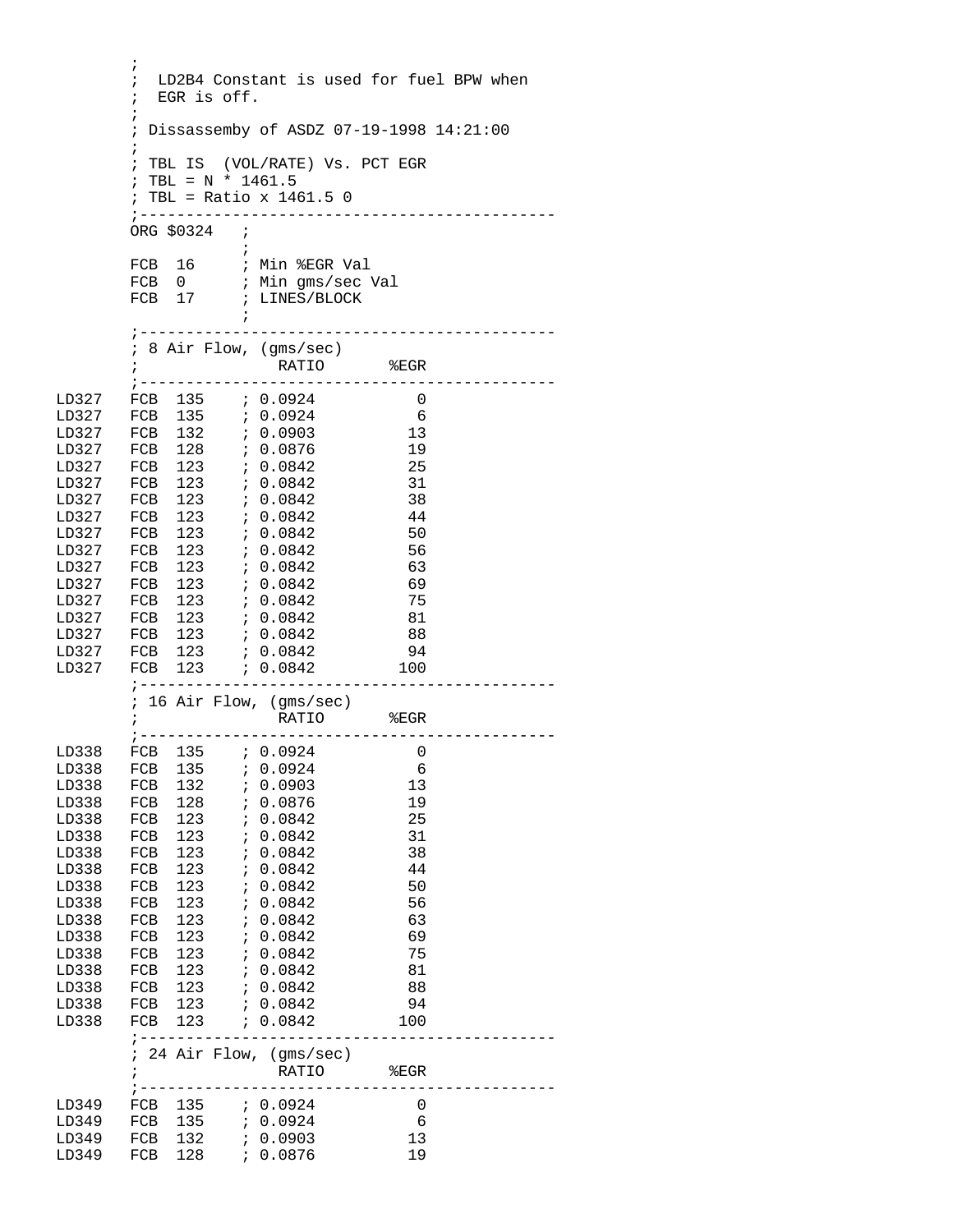| LD349 | FCB                            | 123        |                  | 70.0842                  | 25             |  |
|-------|--------------------------------|------------|------------------|--------------------------|----------------|--|
| LD349 | FCB                            | 123        |                  | : 0.0842                 | 31             |  |
| LD349 | FCB                            | 123        |                  | 7.0.0842                 | 38             |  |
| LD349 | FCB                            | 123        |                  | : 0.0842                 | 44             |  |
| LD349 | FCB                            | 123        |                  | : 0.0842                 | 50             |  |
| LD349 | FCB                            | 123        |                  | : 0.0842                 | 56             |  |
| LD349 | FCB                            | 123        |                  | 7.0.0842                 | 63             |  |
| LD349 | FCB                            |            | $123$ ; 0.0842   |                          | 69             |  |
| LD349 | FCB                            | 123        |                  | 7.0.0842                 | 75             |  |
| LD349 | FCB                            | 123        |                  | ; 0.0842                 | 81             |  |
| LD349 | FCB                            | 123        |                  | 7.0.0842                 | 88             |  |
| LD349 |                                |            | FCB 123 ; 0.0842 |                          | 94             |  |
| LD349 |                                |            |                  | FCB 123 ; 0.0842         | 100            |  |
|       |                                |            | ; -------------  | __________               |                |  |
|       |                                |            |                  | ; 32 Air Flow, (gms/sec) |                |  |
|       | $\mathbf{i}$                   |            |                  |                          |                |  |
|       |                                |            |                  | RATIO                    | EGR            |  |
| LD35A | FCB                            | 135        |                  | ; 0.0924                 | 0              |  |
| LD35A | FCB                            | 135        |                  | 0.0924                   | 6              |  |
| LD35A | FCB                            | 132        |                  | 7.0.0903                 | 13             |  |
| LD35A | FCB                            | 128        |                  | ; 0.0876                 | 19             |  |
| LD35A | FCB                            |            | $123$ ; 0.0842   |                          | 25             |  |
| LD35A | FCB                            |            | $123$ ; 0.0842   |                          | 31             |  |
|       |                                |            |                  |                          |                |  |
| LD35A | FCB                            | 123        |                  | : 0.0842                 | 38             |  |
| LD35A | FCB                            | 123<br>123 |                  | 0.0842                   | 44             |  |
| LD35A | FCB                            |            |                  | 7.0.0842                 | 50             |  |
| LD35A | FCB                            |            | $123$ ; 0.0842   |                          | 56             |  |
| LD35A | FCB                            |            |                  |                          | 63             |  |
| LD35A | FCB                            | 123        |                  | : 0.0842                 | 69             |  |
| LD35A | FCB                            | 123        |                  | ; 0.0842                 | 75             |  |
| LD35A | FCB                            | 123        |                  | ; 0.0842                 | 81             |  |
| LD35A | FCB 123                        |            | 7.0.0842         |                          | 88             |  |
| LD35A |                                |            |                  | FCB 123 ; 0.0842         | 94             |  |
| LD35A | FCB                            | 123        |                  | 0.0842                   | 100            |  |
|       |                                |            |                  | ; ---------------------  |                |  |
|       |                                |            |                  | ; 40 Air Flow, (gms/sec) |                |  |
|       | ï                              |            |                  | <b>RATIO</b>             | EGR            |  |
|       | ; ----                         |            |                  |                          |                |  |
| LD36B | FCB 135                        |            |                  | 0.0924                   | $\overline{0}$ |  |
| LD36B | FCB 135                        |            |                  | 7.0.0924                 | 6              |  |
| LD36B | FCB                            | 132        |                  | 7.0.0903                 | 13             |  |
| LD36B | FCB 128                        |            |                  | ; 0.0876                 | 19             |  |
| LD36B | FCB                            | 123        | $\ddot{i}$       | 0.0842                   | 25             |  |
| LD36B | FCB                            | 123        | $\ddot{i}$       | 0.0842                   | 31             |  |
| LD36B | FCB                            | 123        | $\ddot{i}$       | 0.0842                   | 38             |  |
| LD36B | FCB                            | 123        | $\ddot{i}$       | 0.0842                   | 44             |  |
| LD36B | FCB                            | 123        | $\ddot{i}$       | 0.0842                   | 50             |  |
| LD36B | FCB                            | 123        | $\ddot{i}$       | 0.0842                   | 56             |  |
| LD36B | FCB                            | 123        | i.               | 0.0842                   | 63             |  |
| LD36B | FCB                            | 123        | $\ddot{i}$       | 0.0842                   | 69             |  |
| LD36B | FCB                            | 123        | $\ddot{i}$       | 0.0842                   | 75             |  |
| LD36B | FCB                            | 123        | $\ddot{i}$       | 0.0842                   | 81             |  |
| LD36B | FCB                            | 123        | $\ddot{i}$       | 0.0842                   | 88             |  |
| LD36B | FCB                            | 123        |                  | : 0.0842                 | 94             |  |
|       |                                |            |                  |                          |                |  |
|       |                                |            |                  |                          |                |  |
| LD36B | FCB<br>$\frac{1}{2}$ - - - - - | 123        |                  | 70.0842                  | 100            |  |

 ;--------------------------------------------- ; MAIN FUEL (VE) Vs. MAP Vs. RPM ; ; MAIN FUEL PREDICITIONS vs MAP vs RPM, (FL1) ; TYPE \$42 L05 ASDZ ; 06-02-1997 Dissassemby of ASDZ, Blocks = 9  $\mathcal{L}^{\text{max}}_{\text{max}}$ ; TBL = %VE x 2.56 0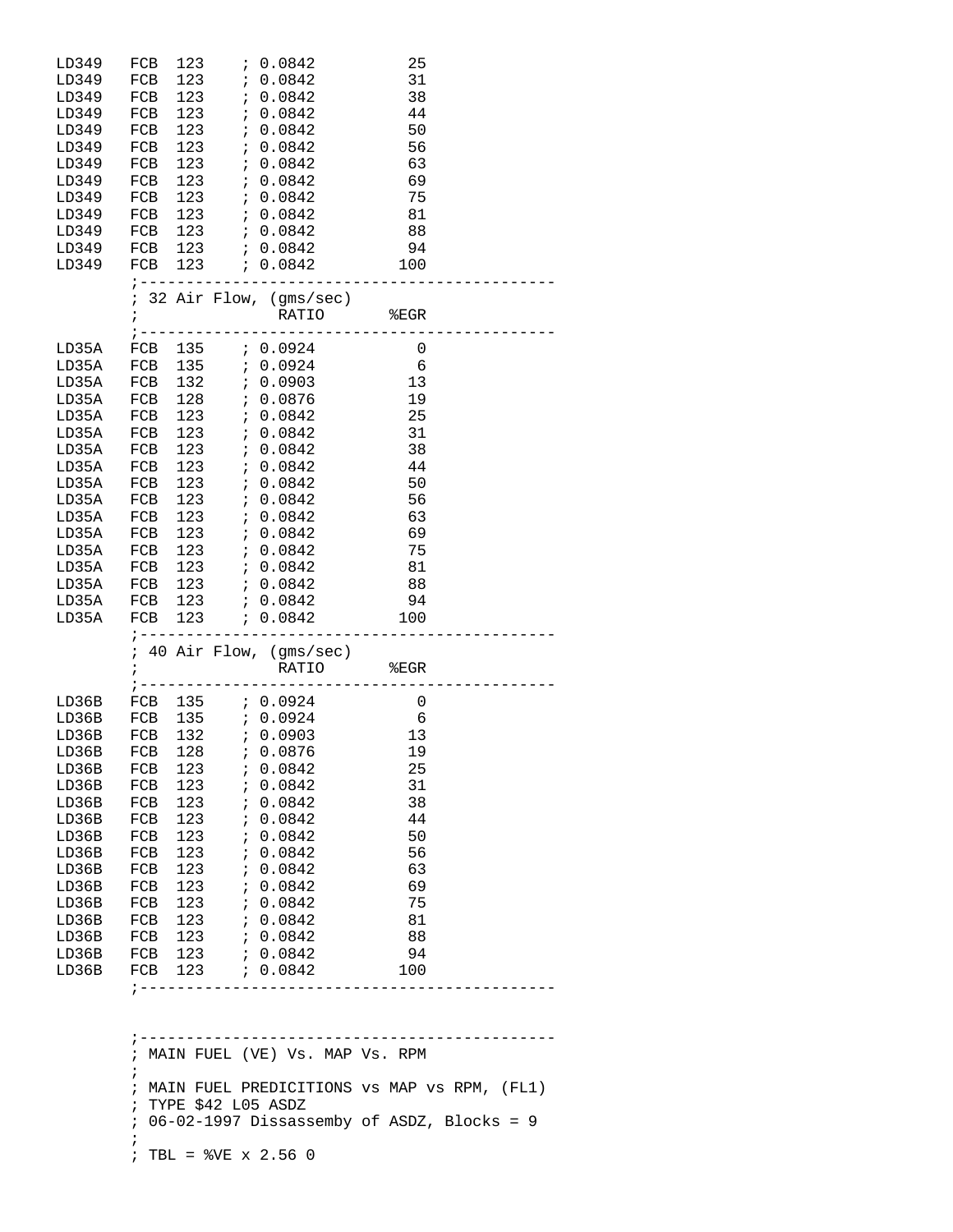|        | ORG \$037C ;              |                        |                  |
|--------|---------------------------|------------------------|------------------|
|        |                           | $\ddot{i}$             |                  |
|        |                           |                        |                  |
| LD37C: | FCB<br>0                  | ; COL                  | MIN MAP, MAP/2   |
|        | 16<br>FCB                 | ; ROW                  | MIN RPM, 400 RPM |
|        | 8 <sup>8</sup><br>FCB     | ; RPM BP'S/ROW MAP VAL |                  |
|        |                           | $\ddot{ }$             |                  |
|        |                           |                        |                  |
|        | 20 MAP<br>$\ddot{ }$      |                        |                  |
|        |                           |                        |                  |
|        | $\ddot{i}$                | $8\times$<br>RPM       |                  |
|        | ; ----                    | $- - - - -$            |                  |
| LD37F  | FCB 0                     | $\ddot{i}$ 0.0         | 400              |
| LD37F  | FCB 5                     | 72.0                   | 800              |
| LD37F  | 15<br>FCB                 | 7, 5.9                 | 1200             |
| LD37F  | FCB 25                    | ; 9.8                  | 1600             |
| LD37F  | FCB 36                    | ; 14.1                 | 2000             |
| LD37F  | $FCB$ 46                  | ; 18.0                 | 2400             |
|        |                           |                        |                  |
| LD37F  | FCB 50                    | : 19.5                 | 2800             |
| LD37F  |                           |                        | 3200             |
|        | $7 - - - - - - - - -$     |                        |                  |
|        | ; 30 MAP                  |                        |                  |
|        | $\ddot{ }$                | 8VE<br>RPM             |                  |
|        | $\frac{1}{2} - - - -$     |                        |                  |
|        |                           |                        |                  |
| LD387  |                           |                        | 400              |
| LD387  | FCB 58                    | 7.22.7                 | 800              |
| LD387  | FCB 79                    | 7.30.9                 | 1200             |
| LD387  | FCB 96                    | ; 37.5                 | 1600             |
| LD387  | FCB<br>107                | ; 41.8                 | 2000             |
| LD387  | 109<br>FCB                | ; 42.6                 | 2400             |
|        |                           |                        |                  |
| LD387  | 106<br>FCB                | ; 41.4                 | 2800             |
| LD387  | 90<br>FCB                 | : 35.2                 | 3200             |
| LD38F  | 31<br>FCB                 | ; 12.1                 | 400              |
| LD38F  | 64<br>FCB                 | 725.0                  | - 800            |
| LD38F  | 90<br>FCB                 | : 35.2                 | 1200             |
| LD38F  | 103<br>FCB                | 7.40.2                 | 1600             |
| LD38F  | 112<br>FCB                | : 43.8                 | 2000             |
|        |                           |                        |                  |
| LD38F  | 114<br>FCB                | : 44.5                 | 2400             |
| LD38F  | FCB 118 ; 46.1            |                        | 2800             |
| LD38F  | FCB 116 ; 45.3            |                        | 3200             |
|        | $\frac{1}{2}$ - - - - - - |                        |                  |
|        | ; 50 MAP                  |                        |                  |
|        | $\mathbf{r}$              | %VE                    | <b>RPM</b>       |
|        |                           |                        |                  |
|        | ; ----                    |                        |                  |
| LD397  | 59<br>FCB                 | : 23.0                 | 400              |
| LD397  | 75<br>FCB                 | : 29.3                 | 800              |
| LD397  | 97<br>FCB                 | ; 37.9                 | 1200             |
| LD397  | 109<br>FCB                | ; 42.6                 | 1600             |
| LD397  | 117<br>FCB                | ; 45.7                 | 2000             |
| LD397  | 122<br>FCB                | ; 47.7                 | 2400             |
| LD397  | 125<br>FCB                | ; 48.8                 | 2800             |
|        |                           |                        |                  |
| LD397  | 127<br>FCB                | ; 49.6                 | 3200             |
|        | $1 - - - - - - - -$       |                        |                  |
|        | 60 MAP<br>i.              |                        |                  |
|        | ï                         | %VE                    | RPM              |
|        |                           |                        |                  |
| LD39F  | 79<br>FCB                 | 7.30.9                 | 400              |
|        |                           |                        |                  |
| LD39F  | 92<br>FCB                 | 135.9                  | 800              |
| LD39F  | 105<br>FCB                | ; 41.0                 | 1200             |
| LD39F  | 116<br>FCB                | ; 45.3                 | 1600             |
| LD39F  | 124<br>FCB                | ; 48.4                 | 2000             |
| LD39F  | 127<br>FCB                | ; 49.6                 | 2400             |
| LD39F  | 135<br>FCB                | ; 52.7                 | 2800             |
| LD39F  | FCB<br>137                | 1, 53.5                | 3200             |
|        |                           |                        |                  |
|        | $\frac{1}{2}$ - - - - - - |                        |                  |
|        | 70 MAP<br>i               |                        |                  |
|        | $\ddot{ }$                | %VE                    | RPM              |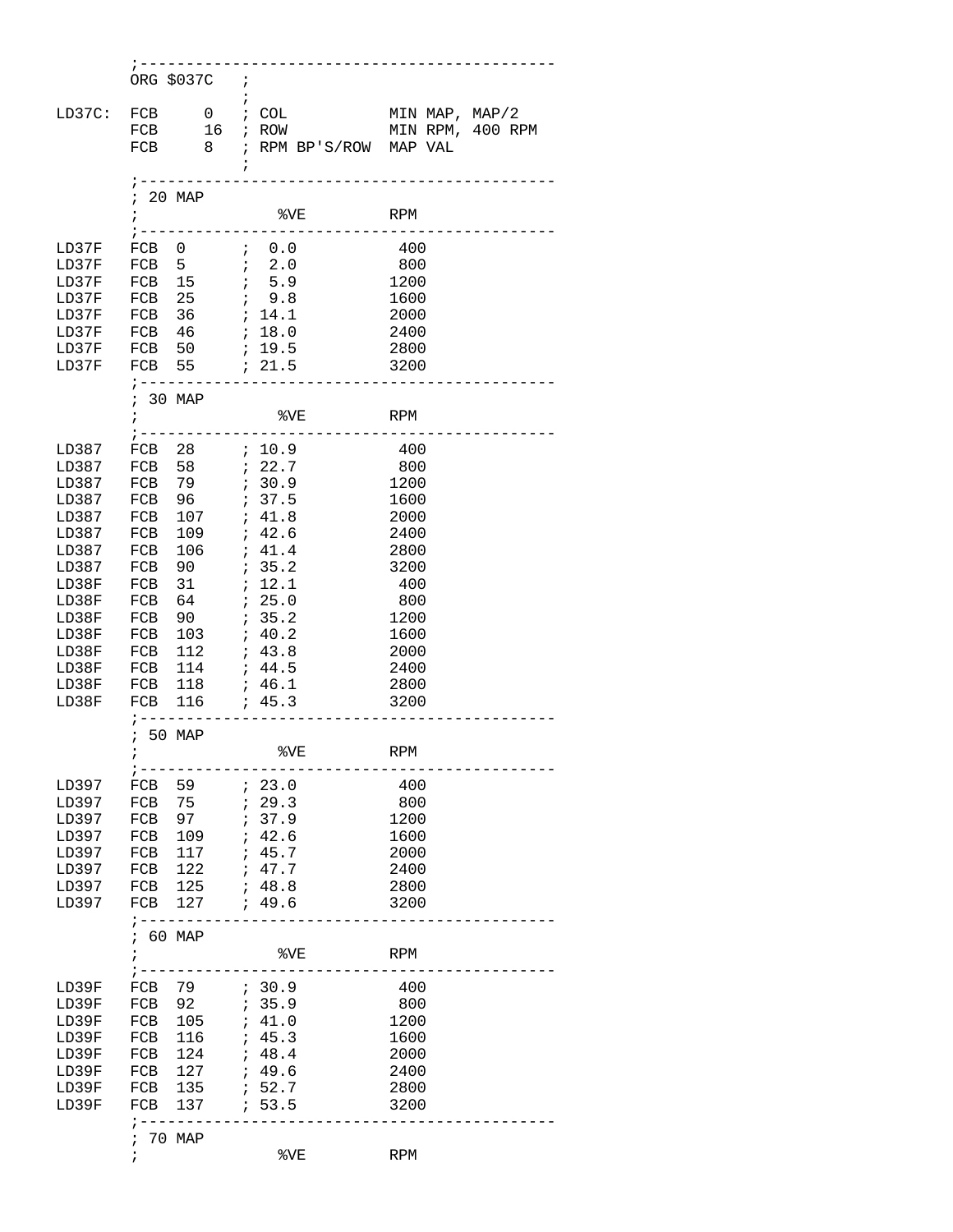| LD3A7 | FCB                       | 97                    |                          | 7.9                                      | 400        |   |
|-------|---------------------------|-----------------------|--------------------------|------------------------------------------|------------|---|
| LD3A7 | FCB                       | 100                   |                          | 7.39.1                                   | 800        |   |
| LD3A7 | FCB                       | 108                   | $\ddot{i}$               | 42.2                                     | 1200       |   |
|       |                           |                       | $\ddot{ }$               | 46.9                                     |            |   |
| LD3A7 | FCB                       | 120                   |                          |                                          | 1600       |   |
| LD3A7 | FCB                       | 126                   |                          | 7.49.2                                   | 2000       |   |
| LD3A7 | FCB                       | 136                   |                          | : 53.1                                   | 2400       |   |
| LD3A7 | FCB                       | 140                   |                          | ; 54.7                                   | 2800       |   |
| LD3A7 |                           | FCB 137 ; 53.5        |                          |                                          | 3200       |   |
|       |                           | $7 - - - - - - -$     |                          |                                          |            |   |
|       |                           | ; 80 MAP              |                          |                                          |            |   |
|       | $\ddot{i}$                |                       |                          | %VE                                      | <b>RPM</b> |   |
|       |                           |                       |                          |                                          |            |   |
| LD3AF | FCB                       | 103                   |                          | 7.40.2                                   | 400        |   |
| LD3AF | FCB                       | 106                   |                          | , 41.4                                   | 800        |   |
|       |                           |                       |                          |                                          |            |   |
| LD3AF | FCB                       | 113                   |                          | ; 44.1                                   | 1200       |   |
| LD3AF | FCB                       | 123                   |                          | ; 48.0                                   | 1600       |   |
| LD3AF | FCB                       | 131                   |                          | : 51.2                                   | 2000       |   |
| LD3AF | FCB                       | 135                   |                          | ; 52.7                                   | 2400       |   |
| LD3AF | FCB                       | 140                   |                          | 7.54.7                                   | 2800       |   |
| LD3AF | FCB                       | 141                   |                          | .55.1                                    | 3200       |   |
|       |                           | ; ---------           |                          |                                          |            |   |
|       |                           | ; 90 MAP              |                          |                                          |            |   |
|       | $\ddot{i}$                |                       |                          | %VE                                      | RPM        |   |
|       |                           |                       |                          |                                          |            |   |
| LD3B7 | FCB                       | 110                   |                          | ; 43.0                                   | - 400      |   |
| LD3B7 | FCB                       | 115                   |                          | ; 44.9                                   | 800        |   |
|       |                           |                       |                          |                                          |            |   |
| LD3B7 | FCB                       | 122                   |                          | 7.47.7                                   | 1200       |   |
| LD3B7 | FCB                       | 125                   |                          | ; 48.8                                   | 1600       |   |
| LD3B7 | FCB                       | 133                   |                          | 7.52.0                                   | 2000       |   |
| LD3B7 | FCB                       | 143                   |                          | : 55.9                                   | 2400       |   |
| LD3B7 | FCB                       | 144                   |                          | : 56.3                                   | 2800       |   |
| LD3B7 | FCB                       | 152                   |                          | ; 59.4                                   | 3200       |   |
|       | ; ------                  |                       |                          |                                          |            |   |
|       |                           | ; 100 MAP             |                          |                                          |            |   |
|       | $\ddot{i}$                |                       |                          | %VE                                      | RPM        |   |
|       | $\frac{1}{2}$ - - - - - - |                       |                          |                                          |            |   |
| LD3BF |                           | FCB 120               |                          | ; 46.9                                   | 400        |   |
| LD3BF | FCB                       | 120                   |                          | ; 46.9                                   | 800        |   |
| LD3BF |                           | 124                   |                          | , 48.4                                   | 1200       |   |
|       | FCB                       |                       |                          |                                          |            |   |
| LD3BF | FCB                       | 127                   |                          | , 49.6                                   | 1600       |   |
| LD3BF | FCB                       | 128                   | $\ddot{\phantom{0}}$     | 50.0                                     | 2000       |   |
|       |                           | LD3BF FCB 148 ; 57.8  |                          |                                          | 2400       |   |
|       |                           | LD3BF FCB 159 ; 62.1  |                          |                                          | 2800       |   |
|       |                           | LD3BF FCB 160 ; 62.5  |                          |                                          | 3200       |   |
|       |                           | ; ------------------- |                          |                                          |            |   |
|       |                           |                       |                          |                                          |            |   |
|       |                           |                       |                          |                                          |            |   |
|       |                           |                       |                          |                                          |            |   |
|       |                           |                       |                          | * FL2, MAIN FUEL TBL VS RPM, VE2         |            |   |
|       | $^{\star}$                |                       |                          |                                          |            |   |
|       | $^{\star}$                |                       |                          | 06-02-1997 Dissassemby of ASDZ Lines= 17 |            |   |
|       | ¥                         |                       |                          |                                          |            |   |
|       | *                         |                       |                          | TBL = 2.56 * %VE                         |            |   |
|       |                           |                       |                          |                                          |            |   |
|       |                           |                       |                          | ORG \$03C7 ; %VE                         | RPM        |   |
|       |                           |                       |                          | ;---------------------------------       |            |   |
| L03C7 |                           | FCB 64                |                          | $\dot{i}$ 25.0                           |            | 0 |
|       |                           |                       |                          |                                          |            |   |
| L03C8 |                           | FCB 100 ;             |                          |                                          | - 400      |   |
| L03C9 |                           | $FCB$ 100             | $\overline{\phantom{a}}$ | 39.1<br>39.1<br>39.1<br>$\mathcal{L}$    | 800        |   |

L03CB FCB 100 ; 39.1 1600

L03CC FCB 100 ; 39.1 2000 L03CD FCB 100 ; 39.1 2400 L03CE FCB 100 ; 39.1 2800 L03CF FCB 100 ; 39.1 3200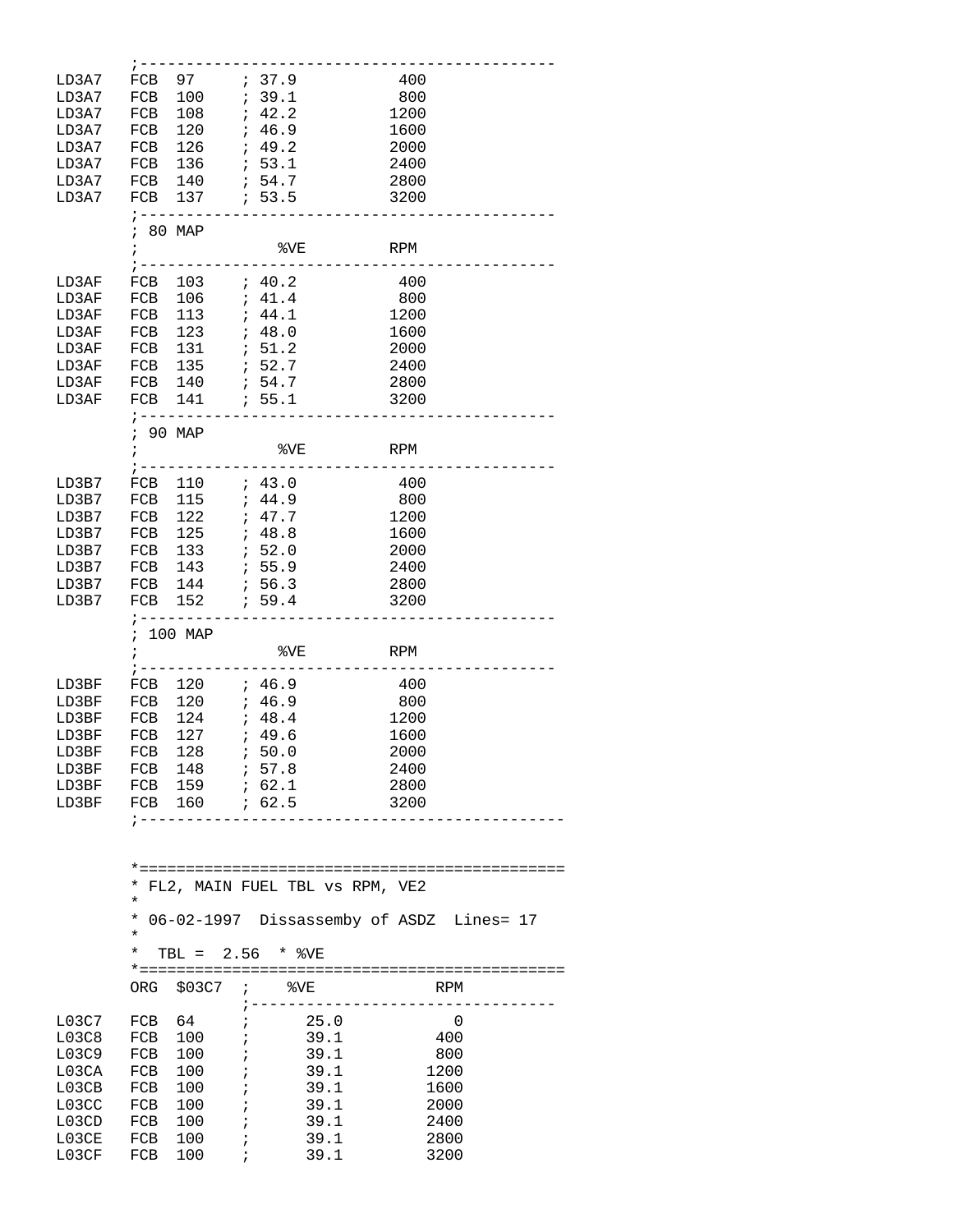| L03D0 | <b>FCB</b> | 105 |            | 41.0 | 3600 |  |
|-------|------------|-----|------------|------|------|--|
| L03D1 | <b>FCB</b> | 100 |            | 39.1 | 4000 |  |
| L03D2 | <b>FCB</b> | 95  |            | 37.1 | 4400 |  |
| L03D3 | FCB        | 95  |            | 37.1 | 4800 |  |
| L03D4 | FCB        | 95  |            | 37.1 | 5200 |  |
| L03D5 | <b>FCB</b> | 95  | $\ddot{i}$ | 37.1 | 5600 |  |
| L03D6 | <b>FCB</b> | 95  | ÷          | 37.1 | 6000 |  |
| L03D7 | <b>FCB</b> | 95  |            | 37.1 | 6400 |  |
|       |            |     |            |      |      |  |

|       |            | ; INV COOL TBL, $(1K P/U)$ |  |                        |  |                                       |                                 |     |  |  |
|-------|------------|----------------------------|--|------------------------|--|---------------------------------------|---------------------------------|-----|--|--|
|       |            | ; UESD FOR BPW CALC        |  |                        |  |                                       |                                 |     |  |  |
|       | $\ddot{i}$ |                            |  |                        |  |                                       |                                 |     |  |  |
|       |            |                            |  | ; TBL = $50,000/DEG K$ |  |                                       |                                 |     |  |  |
|       |            | $:$ -----------            |  |                        |  |                                       |                                 |     |  |  |
|       |            |                            |  |                        |  |                                       | ORG \$03D8 ; DEG K DEG C DEG F  |     |  |  |
|       |            |                            |  |                        |  |                                       |                                 |     |  |  |
| LD3D8 |            |                            |  |                        |  |                                       | FCB 107 ; 155 ; 423K HOT        |     |  |  |
| LD3D9 |            |                            |  |                        |  |                                       | FCB 126 ; 122 ; 410 138.0c 280f |     |  |  |
| LD3DA | FCB        |                            |  |                        |  |                                       | 107.0                           | 225 |  |  |
| LD3DB | FCB        |                            |  |                        |  |                                       |                                 | 196 |  |  |
| LD3DC | FCB        |                            |  |                        |  |                                       | 142 $i$ 142 $i$ 352   80.0      | 176 |  |  |
| LD3DD | FCB        |                            |  |                        |  |                                       | 71.0                            | 160 |  |  |
| LD3DE | FCB        |                            |  |                        |  |                                       | 63.0                            | 145 |  |  |
| LD3DF | FCB        |                            |  | $152$ ; $152$          |  | ; 329                                 | 56.0                            | 133 |  |  |
| LD3E0 | FCB        |                            |  | 155 ; 155              |  | 323                                   | 49.3                            | 121 |  |  |
| LD3E1 | FCB        |                            |  | 158 ; 158              |  | : 317                                 | 43.3                            | 110 |  |  |
| LD3E2 | FCB        |                            |  |                        |  |                                       | 37.0 99                         |     |  |  |
| LD3E3 | FCB        |                            |  | 165 ; 165              |  | : 303                                 | 30.5 87                         |     |  |  |
| LD3E4 | FCB        |                            |  | 169 ; 169 ; 296        |  |                                       | 23.5 74                         |     |  |  |
| LD3E5 | FCB        |                            |  | 173 ; 173              |  | 7289                                  | 15.5                            | 60  |  |  |
| LD3E6 | FCB        |                            |  |                        |  |                                       | 179 : 179 : 279 6.0 43          |     |  |  |
| LD3E7 |            |                            |  |                        |  |                                       |                                 | 17  |  |  |
| LD3E8 |            |                            |  |                        |  |                                       | FCB 211 ; 211 ; 237K COLD       |     |  |  |
|       |            |                            |  |                        |  | ;------------------------------------ |                                 |     |  |  |

|       |                            | ; VOLTAGE COMP VS BATTERY            |                                    |  |
|-------|----------------------------|--------------------------------------|------------------------------------|--|
|       | ; ECM TYPE \$42, (fuel)    |                                      |                                    |  |
|       | $\ddot{i}$                 |                                      |                                    |  |
|       | : TBL = $MULT * 128$       |                                      |                                    |  |
|       |                            | ;----------------------------------- |                                    |  |
|       | ORG \$03E9 ; battery       |                                      |                                    |  |
|       |                            |                                      |                                    |  |
|       |                            |                                      | ; -------------------------------- |  |
|       |                            |                                      |                                    |  |
|       |                            |                                      |                                    |  |
|       | LD3EB FCB 160 ; 1.250      |                                      | 3.2                                |  |
|       |                            |                                      | 4.8                                |  |
|       | LD3ED FCB 147 ; 1.148      |                                      | 6.4                                |  |
| LD3EE | FCB 147 <i>i</i> 1.148     |                                      | 8.0                                |  |
|       | LD3EF FCB $141$ ; 1.100    |                                      | 9.6                                |  |
|       |                            |                                      | 11.2                               |  |
|       |                            |                                      | 12.8                               |  |
|       | LD3F2 FCB 128 $\;$ ; 1.000 |                                      | 14.4                               |  |
| LD3F3 |                            |                                      | 16.0                               |  |
| LD3F4 |                            |                                      | 17.6                               |  |
| LD3F5 |                            |                                      | 19.2                               |  |
| LD3F6 |                            |                                      | 20.8                               |  |
|       |                            |                                      | 22.4                               |  |
| LD3F8 |                            |                                      | 24.0                               |  |
|       |                            |                                      | 25.5                               |  |
|       |                            |                                      |                                    |  |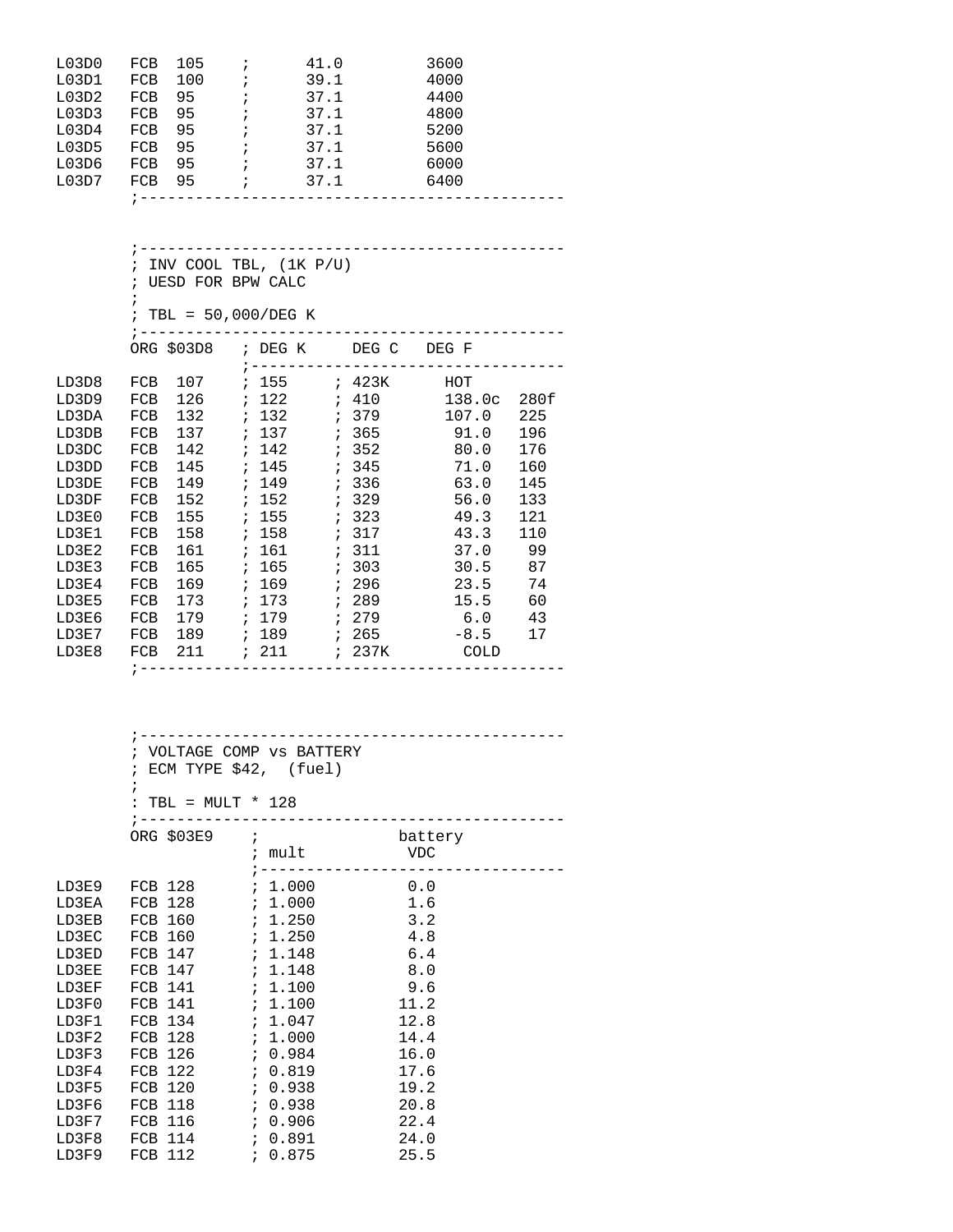;---------------------------------------------- ;---------------------------------------------- ; Decel COOLANT FACTOR vs COOLANT TEMP  $\mathcal{L}^{\text{max}}$  $\mathcal{L}^{\text{max}}$  ; Table = factor \* 32 ;---------------------------------------------- FCB 4 ; 5 line table  $\mathcal{L}^{\text{max}}$  ; MULT Deg c ;---------------------------------- LD3FB FCB 32 ; 1.00 COLD LD3FC FCB 56 ; 1.75 24.0 LD3FD FCB 64 ; 2.00 <br>
LD3FE FCB 64 ; 2.00 80.5 LD3FE FCB 64 ; 2.00 80.5 LD3FF FCB 64 ; 2.00 HOT ;---------------------------------------------- ;---------------------------------------------- ; COLD START CRANK CORR vs %RPM  $\mathcal{L}^{\text{max}}$  ; Stretches BPW if eng cold & NOT RUNNING based on ; Pct of engine running RPM  $\mathcal{L}^{\text{max}}$  ; TBL = FACTOR \* 255 ;---------------------------------------------- ; 11 LINE TBL  $\mathcal{L}^{\text{max}}$  ; MULT %RPM ;---------------------------------- LD401 FCB 255 LD402 FCB 255 ; 0.996 10 LD403 FCB 255 ; 0.996 20 LD404 FCB 255 *i* 0.996 30 LD405 FCB 255 ; 0.996 40 LD406 FCB 255 ; 0.996 50 LD407 FCB 255 ; 0.996 60 LD408 FCB 255 ; 0.996 70 LD409 FCB 243 ; 0.949 80 LD40A FCB 230 *;* 0.898<br>LD40B FCB 218 *;* 0.852 LD40B FCB 218 ; 0.852 100 ;------------------------------------------------- ;------------------------------------------------- ; ACCEL ENRICH vs COOLANT  $\mathcal{L}^{\text{max}}$  ; Dissassemby of ASDZ, LINES = 17 ; 04-20-1994, 16:58:25  $\mathcal{L}^{\text{max}}$ ; TBL =  $32 *$  FACTOR ;------------------------------------------------- ORG \$040C ; ; FACTOR COOL Deg c ;------------------------------------- LD40C FCB 160 ; 5.0 COLD LD40D FCB 160 ; 5.0 -8.5 LD40E FCB 144 ; 4.5 6.0 17<br>
LD40F FCB 112 ; 3.5 15.5 43 LD40F FCB 112 *i* 3.5<br>LD410 FCB 96 *i* 3.0 1D410 FCB 96 ; 3.0 <br>1D411 FCB 96 ; 3.0 30.5 74 LD411 FCB 96 ; 3.0 30.5 74<br>LD412 FCB 80 ; 2.5 37.0 87 LD412 FCB 80 ; 2.5 37.0<br>LD413 FCB 75 ; 2.3 43.3 LD413 FCB 75 ; 2.3 43.3 99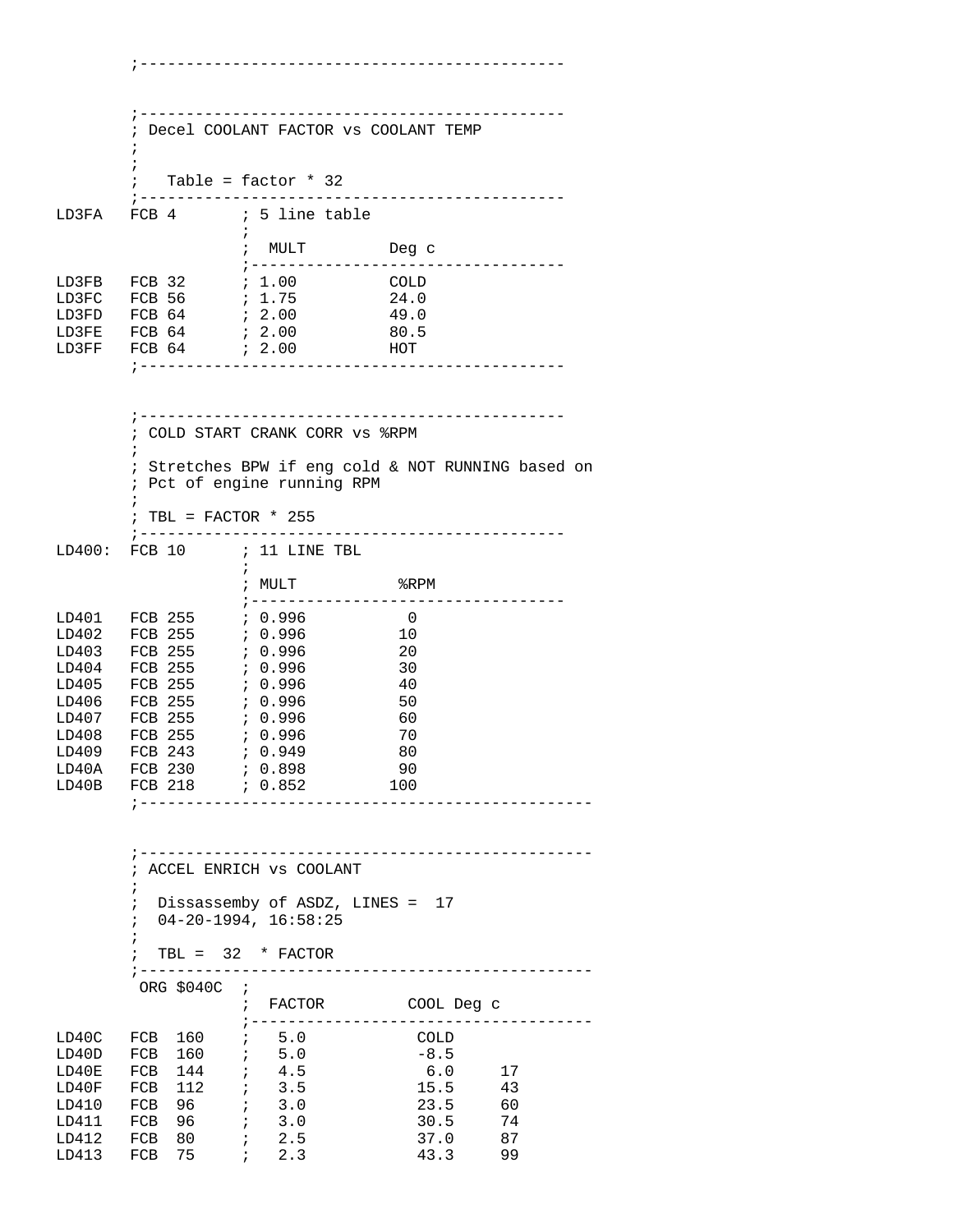| LD414<br>LD415<br>LD417<br>LD418                                                                                                    | $\overrightarrow{i}$<br>FCB<br>64<br>FCB 46<br>LD416 FCB 36<br>FCB 32<br>$\mathcal{L}^{\mathcal{L}}$<br>FCB 28<br>LD419 FCB 24 ; 0.8<br>LD41A FCB 24 ; 0.8<br>LD41B FCB 24 ; 0.8<br>LD41C FCB 24 ; 0.8<br>; ----------------- | 2.0<br>$\ddot{i}$ 1.4<br>$\ddot{i}$ 1.1<br>1.0<br>$\mathcal{L}$<br>0.9                                                                                           | 49.3<br>56.0<br>63.0<br>71.0<br>80.0<br>91.0<br>107.0<br>138.5<br>HOT                                          | 110<br>121<br>133<br>145<br>176<br>196<br>225 |
|-------------------------------------------------------------------------------------------------------------------------------------|-------------------------------------------------------------------------------------------------------------------------------------------------------------------------------------------------------------------------------|------------------------------------------------------------------------------------------------------------------------------------------------------------------|----------------------------------------------------------------------------------------------------------------|-----------------------------------------------|
|                                                                                                                                     | * COLD ENGINE AIR/FUEL VS VACUUM<br>* (OPN LP IF NOT CRANK)<br>$^{\star}$<br>$\star$<br>$\star$<br>$^\star$                                                                                                                   | TABLE = $10 * A/F$ RATIO                                                                                                                                         | SUM VAC AFR (LD41D) + COOL AFR (LD45A)                                                                         |                                               |
| LD41D:                                                                                                                              | FCB 8                                                                                                                                                                                                                         | ; 9 LINE TABLE<br>$\ddot{i}$                                                                                                                                     |                                                                                                                |                                               |
| LD41E<br>LD41F<br>LD420<br>LD421<br>LD422<br>LD423<br>LD424<br>LD425<br>LD426                                                       | FCB 35<br>FCB 33<br>$FCB$ 32<br>FCB 30<br>FCB 25<br>FCB 20<br><b>FCB 15</b><br>FCB 10 ; 1.0<br>FCB 0                                                                                                                          | 7.3.5<br>$7 \t3.3$<br>3.2<br>7.3.0<br>7.2.5<br>72.0<br>$\ddot{i}$ 1.5<br>$\mathfrak{c}$ 0                                                                        | ; ---------------------<br>- 80<br>70<br>60<br>50<br>40<br>30<br>20<br>10<br>0                                 | . <u>_ _ _ _ _ _ _ _ _ _ _</u> _ .            |
|                                                                                                                                     | * TIME OUT AFR VS COOLANT<br>* (AFR STARTUP (CHOKE))<br>$\star$<br>* AFTER START UP AFR<br>*<br>$\star$<br>$\star$<br>¥<br>$\star$<br>TBL = $10 * AFR$<br>ORG \$0427<br>$\mathbf{r}$                                          | --> SMALL NUM IS LEAN)<br>; AFR                                                                                                                                  | * ICREASES WITH TIME, SIMULATING A CHOKE.<br>(TBL VALUED IS SUB'ED FROM CURRENT AFR,<br>DEG C COOL             |                                               |
| LD427<br>LD428<br>LD429<br>LD42A<br>LD42B<br>LD42C<br>LD42D<br>LD42E<br>LD42F<br>LD430<br>LD431<br>LD432<br>LD433<br>LD434<br>LD435 | FCB 59<br>FCB 37<br>FCB 32<br>FCB 27<br>FCB 27<br>FCB 27<br>FCB 27<br>FCB 27<br>FCB 27<br>FCB 27<br>FCB 27<br>FCB 22<br>FCB 22<br>FCB 22                                                                                      | ; -----------------<br>$\frac{1}{2}$ 5.9 COLD<br>7.3.7<br>7.3.2<br>7.2.7<br>7.2.7<br>7.2.7<br>7.2.7<br>7.2.7<br>7.2.7<br>7.2.7<br>7.2.7<br>72.2<br>72.2<br>7.2.2 | $-7.0$<br>6.5<br>16.0<br>24.0<br>31.0<br>37.3<br>43.7<br>49.7<br>56.5<br>63.5<br>71.5<br>80.5<br>92.0<br>108.5 |                                               |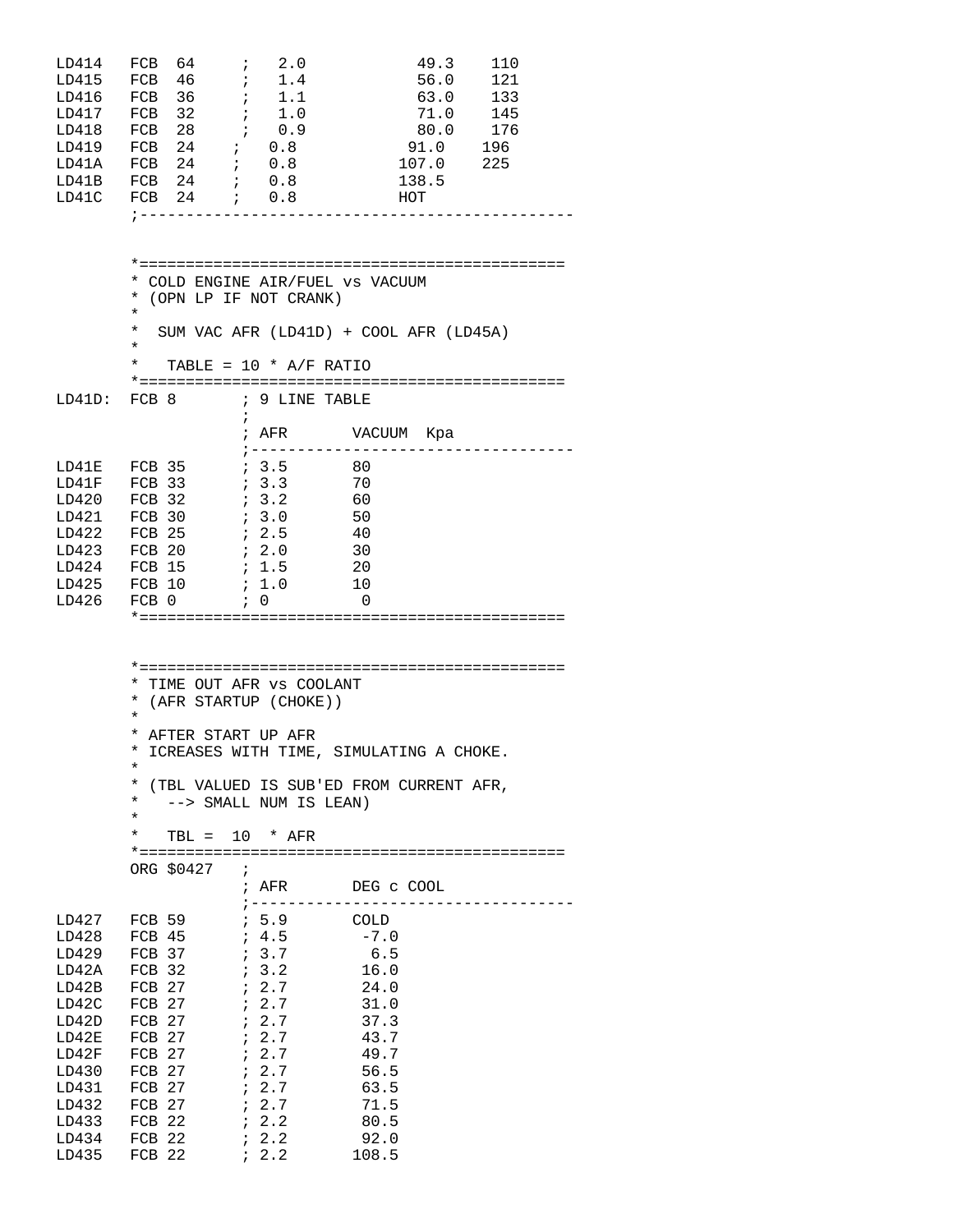| LD436<br>LD437 | FCB <sub>22</sub><br>$FCB$ 22 | $\ddot{i}$ 2.2<br>$\mathbf{1}$ $\mathbf{2}$ $\mathbf{3}$                              | 138.5<br><b>HOT</b>                        |  |
|----------------|-------------------------------|---------------------------------------------------------------------------------------|--------------------------------------------|--|
|                |                               |                                                                                       |                                            |  |
|                | $\star$                       | * TIME OUT DECAY MULT VS COOL<br>* (CHOKE AFR MULT Vs. COOL)<br>* AFTER START UP AFR, |                                            |  |
|                | $\star$                       |                                                                                       | * INCREASES WITH TIME, SIMULATING A CHOKE. |  |
|                |                               | * TABLE = FACTOR * 256                                                                |                                            |  |
|                |                               | $\ddot{i}$<br>; ---------------                                                       | ; MULT Deg c COOL                          |  |
| LD438          | FCB 243                       | ; 0.949                                                                               | <b>COLD</b>                                |  |
| LD439          | FCB 248                       | 7.0.969                                                                               | $-7.0$                                     |  |
| LD43A          | FCB 251                       | ; 0.980                                                                               | 6.5                                        |  |
| LD43B          | FCB 251                       | 7.0.980                                                                               | 16.0                                       |  |
| LD43C          | FCB 243                       | ; 0.949                                                                               | 24.0                                       |  |
| LD43D          | FCB 243 ; 0.949               |                                                                                       | 31.0                                       |  |
| LD43E          | FCB 251                       | , 0.980                                                                               | 37.3                                       |  |
| LD43F          | FCB 251                       | $\ddot{i}$ 0.980                                                                      | 43.7                                       |  |
| LD440          | FCB 251                       | $\ddot{5}$ , 0.980                                                                    | 49.7                                       |  |
| LD441          | FCB 251                       | $\ddot{5}$ , 0.980                                                                    | 56.5                                       |  |
| LD442          | FCB 251                       | $\ddot{5}$ , 0.980                                                                    | 63.5                                       |  |
| LD443          | FCB 251                       | , 0.980                                                                               | 71.5                                       |  |
| LD444          | FCB 251                       | ; 0.980                                                                               | 80.5                                       |  |
| LD445          | FCB 243                       | ; 0.949                                                                               | 92.0                                       |  |
| LD446          | FCB 243                       | ; 0.949                                                                               | 108.5                                      |  |
| LD447          | FCB 243                       | 0.949                                                                                 | 138.5                                      |  |
| LD448          | FCB 243 $: 0.949$             |                                                                                       | HOT                                        |  |
|                |                               |                                                                                       |                                            |  |
|                |                               |                                                                                       |                                            |  |
|                |                               |                                                                                       |                                            |  |
|                |                               |                                                                                       |                                            |  |

|                      | $\star$            |  |            | * CRANK AFR VS COOLANT |                                                                  |  |  |  |
|----------------------|--------------------|--|------------|------------------------|------------------------------------------------------------------|--|--|--|
|                      | * AFR DURING CRANK |  |            |                        |                                                                  |  |  |  |
|                      | $\star$            |  |            |                        |                                                                  |  |  |  |
|                      |                    |  |            | * TBL = $10$ * AFR     |                                                                  |  |  |  |
|                      |                    |  | $\ddot{i}$ |                        |                                                                  |  |  |  |
|                      |                    |  |            |                        | ; AFR Deg c COOL                                                 |  |  |  |
| LD449                |                    |  |            |                        | ;----------------------------------<br>FCB 7 $\qquad$ ; 0.7 COLD |  |  |  |
| LD44A                |                    |  |            |                        | FCB 22 $\qquad$ ; 2.2 $\qquad$ -7.0                              |  |  |  |
| LD44B                |                    |  |            |                        | FCB 30 : 3.0 6.5                                                 |  |  |  |
| LD44C                |                    |  |            |                        |                                                                  |  |  |  |
| LD44D                |                    |  |            |                        |                                                                  |  |  |  |
| LD44E                | FCB 49             |  |            |                        | $4.9$ $31.0$                                                     |  |  |  |
|                      |                    |  |            |                        |                                                                  |  |  |  |
|                      |                    |  |            |                        | LD450 FCB 60 ; 6.0 43.7                                          |  |  |  |
|                      |                    |  |            |                        |                                                                  |  |  |  |
|                      |                    |  |            |                        |                                                                  |  |  |  |
|                      |                    |  |            |                        |                                                                  |  |  |  |
| LD454                |                    |  |            |                        |                                                                  |  |  |  |
|                      |                    |  |            |                        | LD455 FCB 100 ; 10.0 80.5                                        |  |  |  |
| LD456                |                    |  |            |                        |                                                                  |  |  |  |
| LD457 FCB 100 ; 10.0 |                    |  |            |                        | 108.5                                                            |  |  |  |
| LD458                |                    |  |            | FCB 100 ; 10.0         | 138.5                                                            |  |  |  |
| LD459                |                    |  |            |                        | HOT                                                              |  |  |  |
|                      |                    |  |            |                        |                                                                  |  |  |  |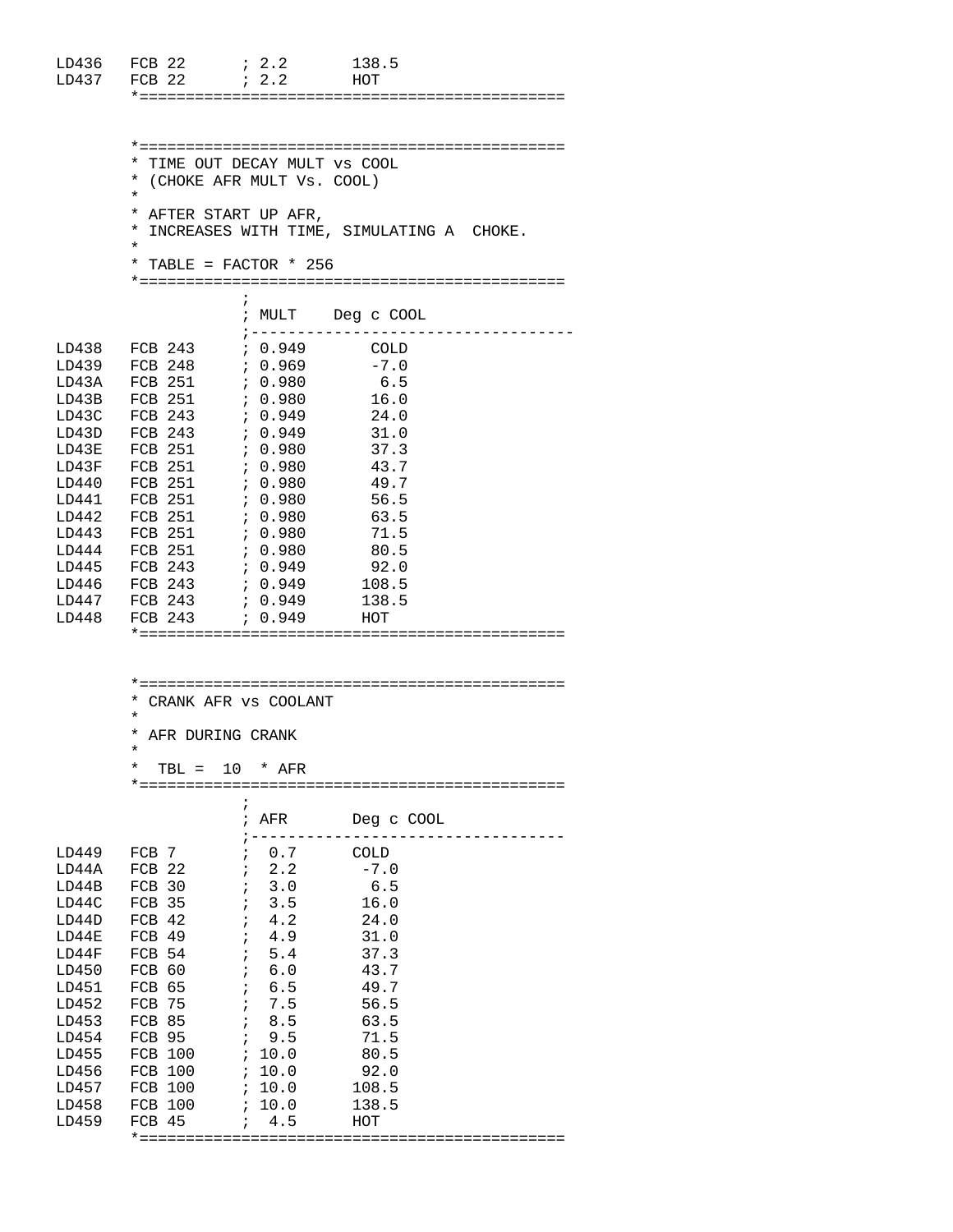\*============================================== \* COLD ENG TEMP AFR vs COOLANT \* (OPN LP IF NOT CRANK & CHOKE) OPEN LOOP AFR Vs. COOL  $\star$  \* ASDZ, 17 LINES \* SUM VAC AFR (LD41D) + COOL AFR (LD45A)  $\star$  \* TBL = AFR \* 10 \*==============================================  $\mathcal{L}^{\text{max}}$  is a set of the set of the set of the set of the set of the set of the set of the set of the set of the set of the set of the set of the set of the set of the set of the set of the set of the set of the set ; AFR Deg c COOL ;--------------------------------- LD45A FCB 72 ; 7.2 COLD<br>LD45B FCB 93 ; 9.3 -7.0 LD45B FCB 93 ; 9.3 -7.0 LD45C FCB 104 ; 10.4 6.5<br>LD45D FCB 115 ; 11.5 16.0 LD45D FCB 115 ; 11.5 16.0<br>LD45E FCB 120 ; 12.0 24.0 LD45E FCB 120 ; 12.0 24.0 LD45F FCB 125 ; 12.5 31.0<br>LD460 FCB 130 ; 13.0 37.3 LD460 FCB 130 ; 13.0 37.3<br>LD461 FCB 130 ; 13.0 43.7 LD461 FCB 130 ; 13.0 43.7<br>LD462 FCB 130 ; 13.0 49.7 LD462 FCB 130 ; 13.0 49.7 LD463 FCB 130 LD464 FCB 130 *;* 13.0 63.5 LD465 FCB 130 ; 13.0 71.5 LD466 FCB 130 ; 13.0 80.5 LD467 FCB 130 ; 13.0 92.0<br>
LD468 FCB 130 ; 13.0 108.5 LD468 FCB 130 ; 13.0 108.5 LD469 FCB 125 ; 12.5 138.5<br>LD46A FCB 125 ; 12.5 HOT  $; 12.5$  \*============================================== ;---------------------------------------------- ; ASYNC MULT vs RPM TABLE  $\mathcal{L}^{\text{max}}_{\text{max}}$  $\mathcal{L}^{\text{max}}$  ; THIS MULT IS USED TO CONVERT SMALL PW ; (PW/CYL)TO ASYNC (PW/12.5 Msec) INJ. ; FOR ASYNC INJECTIONS  $\mathcal{L}^{\text{max}}$  $\mathcal{L}^{\text{max}}$  ; ASYNC IS BOTH INJECTORS, SYMO ; SYNC IS ATRNATING INJECTIONS  $\mathcal{L}^{\text{max}}$  ; FACTOR = (NUM CYLS/2) \* (RPM/60) \* (0.0125/2) ; .0125 = PULSE PERIOD, (80 Hz)  $\mathcal{L}^{\text{max}}$  $\mathcal{L}^{\text{max}}_{\text{max}}$ ; TBL =  $MULT * 64$  ;---------------------------------------------- LD46B: FCB 8 ; 9 LINE TABLE  $\mathcal{L}^{\text{max}}$  is a set of the set of the set of the set of the set of the set of the set of the set of the set of the set of the set of the set of the set of the set of the set of the set of the set of the set of the set ; MULT RPM ;---------------------------------- LD46C FCB 0 ; 0.000 0 LD46D FCB 21 ; 0.328 800 LD46E FCB 43 ; 0.672 1600 LD46F FCB 64 ; 1.000 2400 LD470 FCB 85 ; 1.328 3200 LD471 FCB 107 ; 1.672 4000<br>
LD472 FCB 128 ; 2.000 4800 LD472 FCB 128 ; 2.000 4800 LD473 FCB 149 ; 2.328 5600<br>LD474 FCB 171 ; 2.672 6400 LD474 FCB 171 ; 2.672 6400 ;----------------------------------------------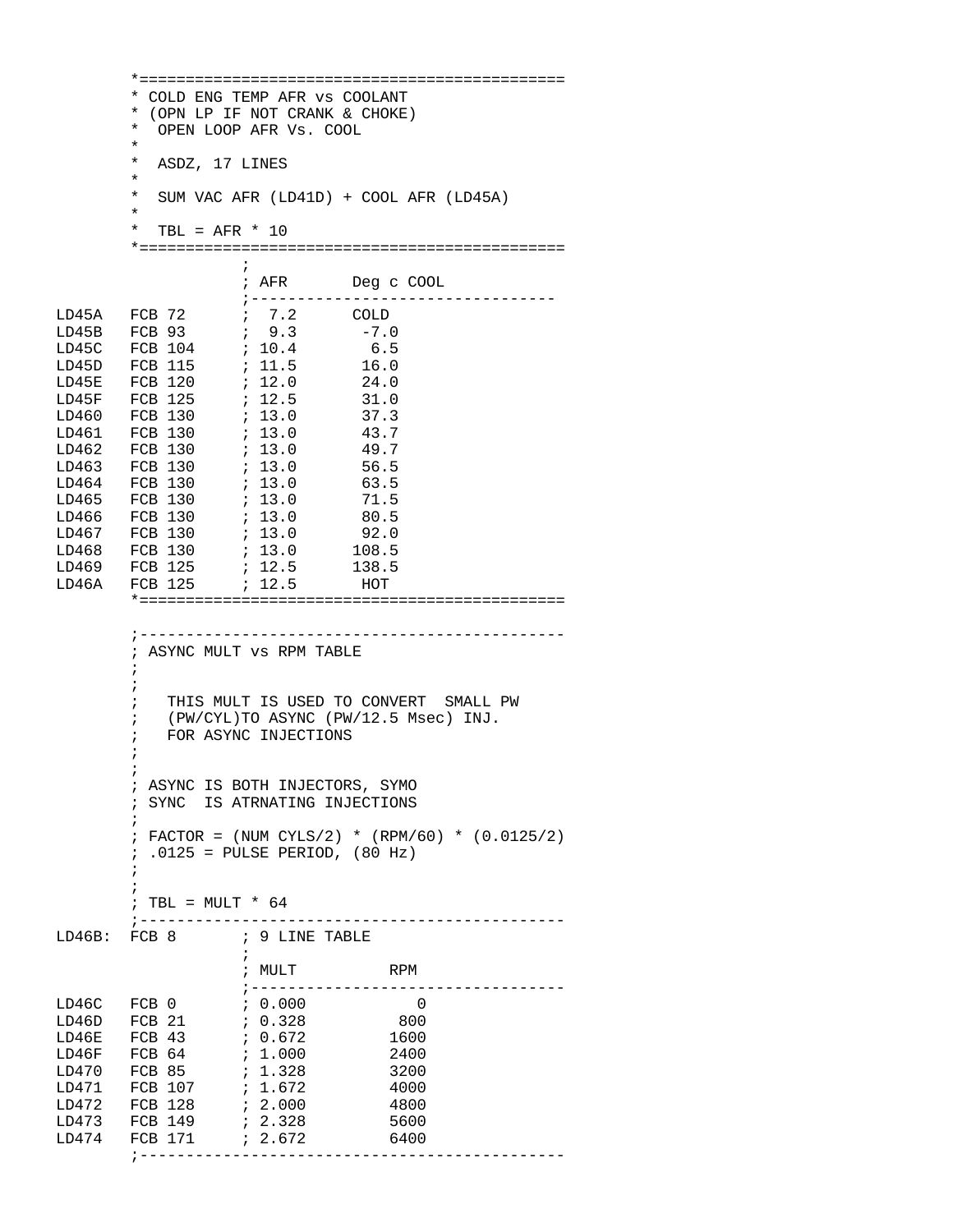;---------------------------------------------- ; BPW CONST MULT vs BARO  $\mathcal{L}^{\text{max}}$  ; TBL = MULT \* 128 ;----------------------------------------------  $\mathcal{L}^{\text{max}}$  is a set of the set of the set of the set of the set of the set of the set of the set of the set of the set of the set of the set of the set of the set of the set of the set of the set of the set of the set ; MULT BARO Kpa  $\begin{tabular}{lllllll} \multicolumn{2}{l}{{\footnotesize \texttt{LD475}}} & $\texttt{FCB 136}$ & $\texttt{ $i$} $1$-063$ & $\texttt{ 75}$ \\ \multicolumn{2}{l}{\footnotesize \texttt{LD476}} & $\texttt{FCB 131}$ & $\texttt{ $i$} $1.023$ & $\texttt{ 85}$ \\ \end{tabular}$ FCB 136 ; 1.063<br>FCB 131 ; 1.023 LD476 FCB 131 ; 1.023 85 LD477 FCB 128 LD478 FCB 128 ; 1.000 105 ;---------------------------------------------- ;---------------------------------------------- ; PWR ENRICH TPS MULT vs BARO  $\mathcal{L}^{\text{max}}$  ; (MULT CURRENT TPS \* THESE MULTIPLIERS)  $\mathcal{L}^{\text{max}}$  ; ECM 1227747, TYPE \$42 ; ASDZ/  $\mathcal{L}^{\text{max}}$  ; TABLE = FACTOR \* 128 ;---------------------------------------------- ORG \$0479 ; FACTOR BARO Kpa ;---------------------------------- FCB 187 : 1.46 75<br>FCB 187 : 1.99 85 LD47A FCB 187 ; 1.99 85 LD47B FCB 255 ; 1.99 95  $; 1.99$  ;---------------------------------------------- \*============================================== \* TPS vs RPM THRESH FOR WOT ENABLE, (\$42) \* \* ASDZ, ECM 1227747 TYPE \$42, 9 LINE TBL  $\star$  $\star$  \*============================================== ORG \$047D ; ; VDC RPM ;---------------------------------- LD47D FCB 64 ; 1.30 0  $FCB 64$ LD47F FCB 154 ; 3.08 800 LD480 FCB 154 ; 3.08<br>LD481 FCB 140 ; 2.80 LD481 FCB 140 ; 2.80 1600<br>LD482 FCB 128 ; 2.50 2000 LD482 FCB 128 ; 2.50 2000<br>LD483 FCB 128 ; 2.50 2400 LD483 FCB 128 ; 2.50 2400<br>LD484 FCB 102 ; 2.04 2800 LD484 FCB 102 *;* 2.04<br>LD485 FCB 102 *;* 2.04  $2.04$  3200 \*============================================== \*============================================== \* WOT FUEL AFR Vs. RPM  $\star$  \* ASDZ, 9 LINES \* \* TBL =  $AFR * 10$  \*==============================================  $\mathcal{L}^{\text{max}}$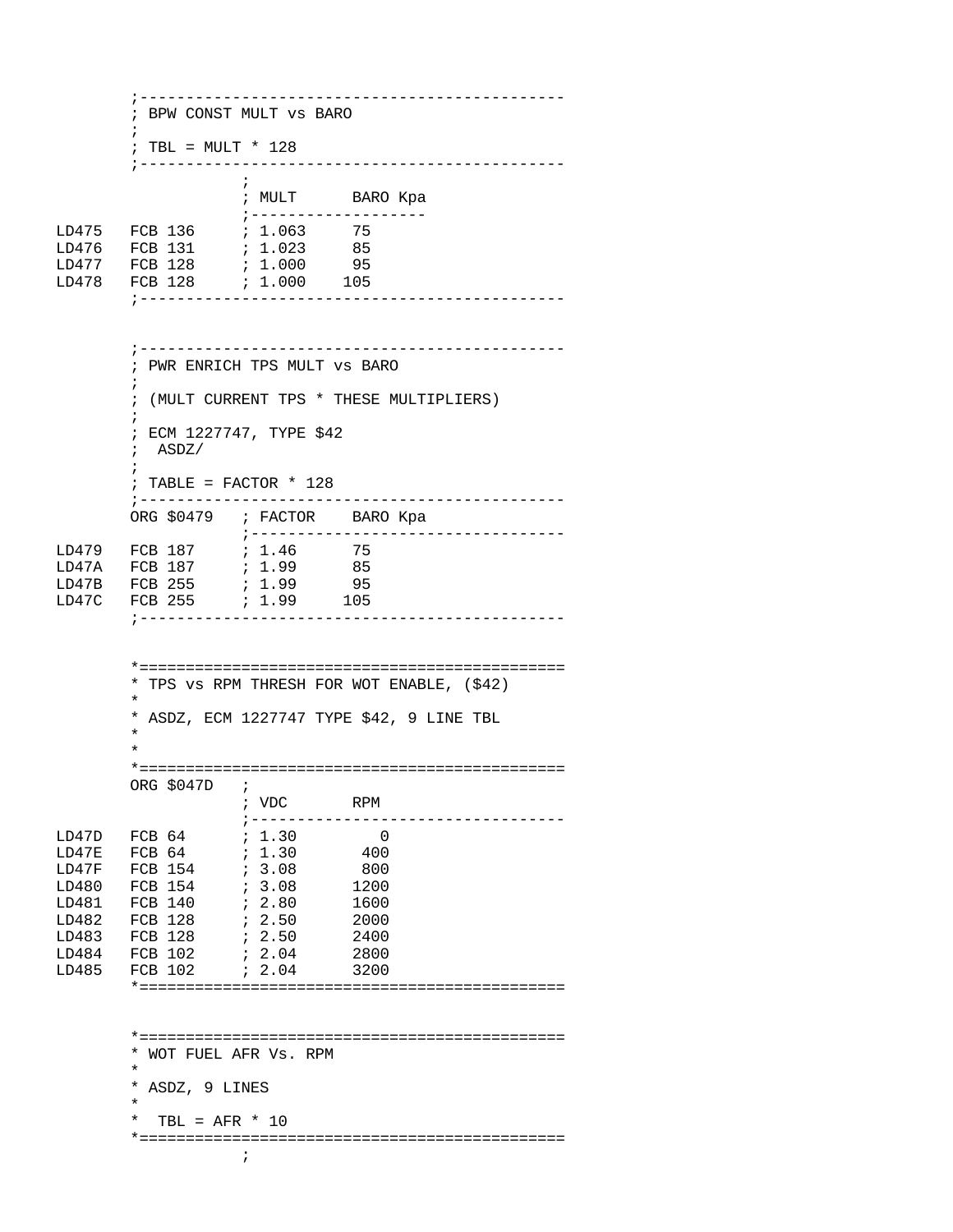|       |                                                                                | $;$ AFR RPM                                |                                                                                     |  |
|-------|--------------------------------------------------------------------------------|--------------------------------------------|-------------------------------------------------------------------------------------|--|
|       |                                                                                | ; ---------------<br>7.13.6                | $\overline{\phantom{0}}$                                                            |  |
|       | LD486 FCB 136<br>LD487 FCB 136                                                 | ; 13.6                                     | 400                                                                                 |  |
| LD488 | FCB 136 ; 13.6 800                                                             |                                            |                                                                                     |  |
|       | LD489 FCB 132 <i>i</i> 13.2                                                    |                                            | 1200                                                                                |  |
| LD48A | FCB 127 ; 12.7                                                                 |                                            | 1600                                                                                |  |
|       | LD48B FCB 127<br>LD48C FCB 127                                                 | : 12.7<br>: 12.7                           | 2000<br>2400                                                                        |  |
|       | LD48D FCB 127 ; 12.7 2800                                                      |                                            |                                                                                     |  |
| LD48E |                                                                                |                                            | 3200                                                                                |  |
|       |                                                                                |                                            |                                                                                     |  |
|       |                                                                                |                                            |                                                                                     |  |
|       |                                                                                |                                            |                                                                                     |  |
|       | ; INTEGRATOR DELAY VS AIR FLOW                                                 |                                            |                                                                                     |  |
|       |                                                                                |                                            | ; 5 LINE TBL, USE AIR FLOW 0-64 BIN                                                 |  |
|       |                                                                                |                                            | ; MULT x INT DELAY MULT (Vs. Slo o2) * LD4CC                                        |  |
|       | $TBL = Sec's * 40$                                                             |                                            |                                                                                     |  |
|       | $i =$ msec * 0.04                                                              |                                            |                                                                                     |  |
|       | ORG $$048F$ ; msec's                                                           |                                            | AIR FLOW                                                                            |  |
|       |                                                                                |                                            | ; -----------------------------------                                               |  |
|       |                                                                                |                                            | $\overline{\phantom{0}}$                                                            |  |
| LD491 | FCB 10                                                                         | $\begin{array}{cc} & 259 \\ & \end{array}$ | 16<br>32                                                                            |  |
|       | LD492 FCB 7                                                                    | ; 175                                      | 48                                                                                  |  |
|       | LD493 FCB 5 ; 125                                                              |                                            | 64                                                                                  |  |
|       |                                                                                |                                            | ;-------------------------------------                                              |  |
|       | ; AS A FUNCTION OF FLOW<br>$\ddot{i}$<br>; TBL = $230.4 * VDC$<br>; ---------- |                                            | ;-----------------------------------<br>; MEAN Rich/Lean THRESOLD FOR UNFILTERED 02 |  |
|       |                                                                                | $\ddot{i}$                                 |                                                                                     |  |
|       |                                                                                |                                            | ; mvdc AIR FLOW                                                                     |  |
|       |                                                                                |                                            |                                                                                     |  |
| LD495 | LD494 FCB 97<br>FCB 93                                                         | <i>i</i> 422<br>7404                       | $\overline{0}$<br>16                                                                |  |
| LD496 | FCB 90                                                                         | 391                                        | 32                                                                                  |  |
| LD497 | FCB 90                                                                         | 6391                                       | -48                                                                                 |  |
| LD498 | FCB 90                                                                         | $64$ $(391)$                               |                                                                                     |  |
|       | ;------------------------------                                                |                                            |                                                                                     |  |
|       |                                                                                |                                            | ; RICH 02 THRESHOLD as FUNCT OF AIR FLOW                                            |  |
|       | ; TBL = $230.4 * VDC$<br>; -------                                             |                                            | _______________________                                                             |  |
|       |                                                                                | $\ddot{i}$                                 |                                                                                     |  |
|       |                                                                                |                                            | ; mvdc AIR FLOW<br>;---------------------------------                               |  |
|       | LD499 FCB 109                                                                  | ; 474                                      | $\Omega$                                                                            |  |
| LD49A |                                                                                |                                            |                                                                                     |  |
|       | LD49B FCB 90                                                                   | ; 391 32                                   |                                                                                     |  |
| LD49C |                                                                                |                                            | 48                                                                                  |  |
| LD49D | FCB 90                                                                         | ; 391                                      | 64                                                                                  |  |
|       | ; __________________________________                                           |                                            |                                                                                     |  |
|       |                                                                                |                                            |                                                                                     |  |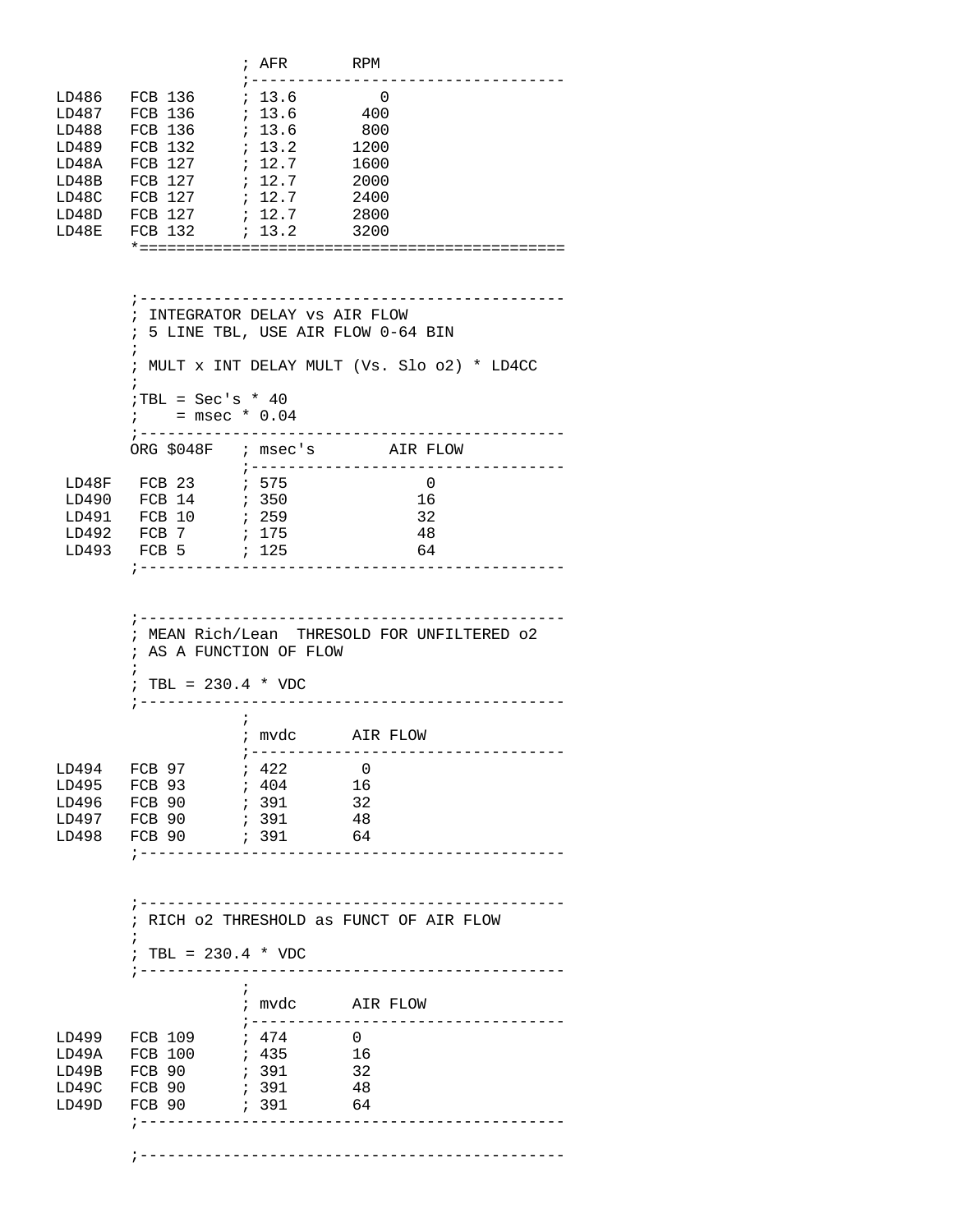; LEAN o2 THRES as FUNCT OF AIR FLOW  $\mathcal{L}^{\text{max}}$ ; TBL =  $230.4 * VDC$  ;----------------------------------------------  $\mathcal{L}^{\text{max}}$  ; mvdc AIR FLOW ;---------------------------------- LD49E FCB 83 ; 157 0 LD49F FCB 86 ; 374 16 LD4A0 FCB 90 ; 391 32  $\begin{tabular}{lllllllll} \texttt{LD4A1} & \texttt{FCB} & 90 & & & ; & 391 & & 48 \\ \texttt{LD4A2} & \texttt{FCB} & 90 & & & ; & 391 & & 64 \\ \end{tabular}$  $LDAA2$   $FCB 90$  ;---------------------------------------------- ;---------------------------------------------- ; SLOW o2 FILTER TIME CONSTANT vs AIR FLOW ; ASDZ.BIN, (TYPE \$42)  $\mathcal{L}^{\text{max}}$  ; TBL = CONST \* 256 ;---------------------------------------------- ORG \$04A3 ; CONST AIR FLOW ;---------------------------------- LD4A3 FCB 7 ; 0.027<br>LD4A4 FCB 10 ; 0.039 LD4A4 FCB 10 ; 0.039 16 LD4A5 FCB 16 ; 0.063 32 LD4A6 FCB 22 ; 0.086 48 LD4A7 FCB 26 ; 0.102 64 ;---------------------------------------------- ;---------------------------------------------- ; PROPORTIONIAL VALUE vs SLO o2 ERROR ; FOR SELECTING BIN VAL TO ADJUST THE INTEGRATOR  $\mathcal{L}^{\text{max}}$  ; (Apply LD2FC idle correction if in idle)  $\mathcal{L}^{\text{max}}$  $;$  TBL = BIN \* 1 ;---------------------------------------------- ORG \$04A8 ; BIN ERR, BIN ;---------------------------------- LD4A8 FCB 12 ; 12<br>LD4A9 FCB 12 ; 12 LD4A9 FCB 12 ; 12 8 LD4AA FCB 12 ; 12 16 LD4AB FCB 12 ; 12 24 LD4AC FCB 13 <br>
LD4AD FCB 16 <br>  $\begin{array}{ccc} 13 & 32 \\ 16 & 16 \end{array}$  16 <br>
40 LD4AD FCB 16 ; 16 40 LD4AE FCB 16 ; 16 48 LD4AF FCB 18 ; 18<br>LD4B0 FCB 22 ; 22 LD4B0 FCB 22 ; 22 64 LD4B1 FCB 28 ; 28 72 LD4B2 FCB 32 ; 32 80 LD4B3 FCB 36 ; 36 88<br>LD4B4 FCB 40 ; 40 96 LD4B4 FCB 40 ; 40 96 ;---------------------------------------------- ;---------------------------------------------- ; PROPORTIONIAL TERM DURATION o2 ERROR ; FOR SELECTING SEC'S TO ALLOW ADJUST TO TAKE AFFECT  $\mathcal{L}^{\text{max}}$  ; (Skip if in idle conditions, use LD2F8)  $\mathcal{L}^{\text{max}}$  $:$  TBL = SEC'S \* 40 ; msec \* 0.04 ;---------------------------------------------- ; msec's o2 ERROR ;----------------------------------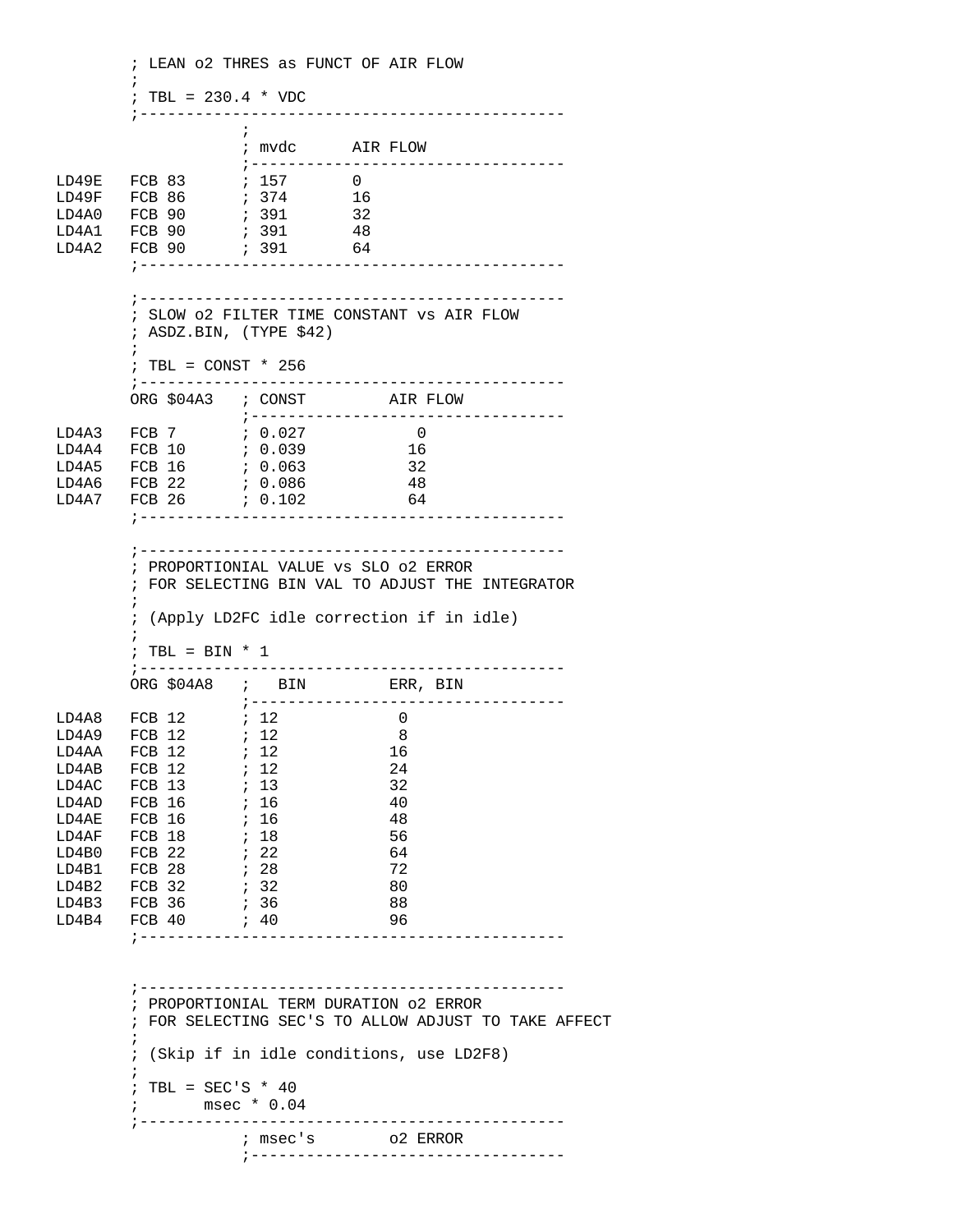|  | i                                                                                                                                                                                  | 25  |                                      | 0  |
|--|------------------------------------------------------------------------------------------------------------------------------------------------------------------------------------|-----|--------------------------------------|----|
|  | ÷                                                                                                                                                                                  | 50  |                                      | 8  |
|  | $\ddot{i}$                                                                                                                                                                         | 70  |                                      | 16 |
|  | ÷                                                                                                                                                                                  | 70  |                                      | 24 |
|  | ÷                                                                                                                                                                                  | 100 |                                      | 32 |
|  | $\ddot{ }$                                                                                                                                                                         | 139 |                                      | 40 |
|  | $\ddot{ }$                                                                                                                                                                         | 200 |                                      | 48 |
|  | $\ddot{i}$                                                                                                                                                                         | 300 |                                      | 56 |
|  | $\ddot{i}$                                                                                                                                                                         | 600 |                                      | 64 |
|  |                                                                                                                                                                                    |     |                                      | 72 |
|  |                                                                                                                                                                                    |     |                                      | 80 |
|  |                                                                                                                                                                                    |     |                                      | 88 |
|  |                                                                                                                                                                                    |     |                                      | 96 |
|  |                                                                                                                                                                                    |     |                                      |    |
|  | FCB 1<br>FCB <sub>2</sub><br>FCB <sub>3</sub><br>FCB <sub>3</sub><br>FCB 4<br>FCB <sub>5</sub><br>FCB 8<br>$FCB$ 12<br>FCB <sub>24</sub><br>FCB 48<br>FCB 96<br>FCB 240<br>FCB 240 |     | ; 1200<br>; 2400<br>; 4800<br>; 4800 |    |

|       | ; PROPORTIONIAL DURATION OFFSET TBL vs AIR FLOW |                           |                |                       |          |  |  |  |  |
|-------|-------------------------------------------------|---------------------------|----------------|-----------------------|----------|--|--|--|--|
|       |                                                 |                           |                |                       |          |  |  |  |  |
|       | ; (Added to Prop Vs. o2 ERR)                    |                           |                |                       |          |  |  |  |  |
|       | ; TBL = SEC'S * 40                              |                           |                |                       |          |  |  |  |  |
|       | $\mathcal{L}$                                   | $msec * 0.04$             |                |                       |          |  |  |  |  |
|       |                                                 |                           |                |                       |          |  |  |  |  |
|       |                                                 | $\ddot{i}$                |                | msec AIR FLOW qms/SEC |          |  |  |  |  |
|       |                                                 |                           |                |                       |          |  |  |  |  |
| LD4C2 | FCB 0                                           | $\cdot$ ; 0               |                |                       | $\Omega$ |  |  |  |  |
| LD4C3 | FCB 0                                           | $\mathbf{i}$ $\mathbf{0}$ |                |                       | 16       |  |  |  |  |
| LD4C4 | FCB 1                                           | $\ddot{i}$ 25             |                |                       | 32       |  |  |  |  |
| LD4C5 | FCB 1                                           | $\ddot{i}$ 25             |                |                       | 48       |  |  |  |  |
|       | LD4C6 FCB 0                                     |                           | $\mathbf{i}$ 0 |                       | 64       |  |  |  |  |
|       |                                                 |                           |                |                       |          |  |  |  |  |
|       |                                                 |                           |                |                       |          |  |  |  |  |

 ;---------------------------------------------- ; PROPORTIONIAL GAIN FLOW FACTOR vs AIR FLOW  $\mathcal{L}^{\text{max}}$  ; Used to modify prOp gain count.  $\mathcal{L}^{\text{max}}$  ; (Skip if in idle conditions, use LD2F9)  $\mathcal{L}^{\text{max}}_{\text{max}}$  ; TBL = MULT \* 256 ;---------------------------------------------- ORG \$04C7 ; MULT AIR FLOW gms/SEC ;---------------------------------- LD4C7 FCB 35 ; 0.137 0<br>LD4C8 FCB 45 ; 0.176 16 FCB 45 ; 0.176 16<br>FCB 70 ; 0.273 32  $LD4C9$   $FCB 70$ LD4CA FCB 80 ; 0.313 48 LD4CB FCB 96 ; 0.375 64

 ;---------------------------------------------- ; INT DELAY MULT vs SLOW O2 ERROR  $\mathcal{L}^{\text{max}}_{\text{max}}$  ; INTIGRATOR DELAY AS FUNCT OF SLOW o2  $\mathcal{L}^{\text{max}}$  ; MULT x INT DELAY MULT (Vs. Slo o2) \* LD48F  $\mathcal{L}^{\text{max}}$  ; TBL = FACTOR \* 256 ;---------------------------------------------- ; MULT o2 ERROR ;---------------------------------- LD4CC FCB 255 ; 0.996

;----------------------------------------------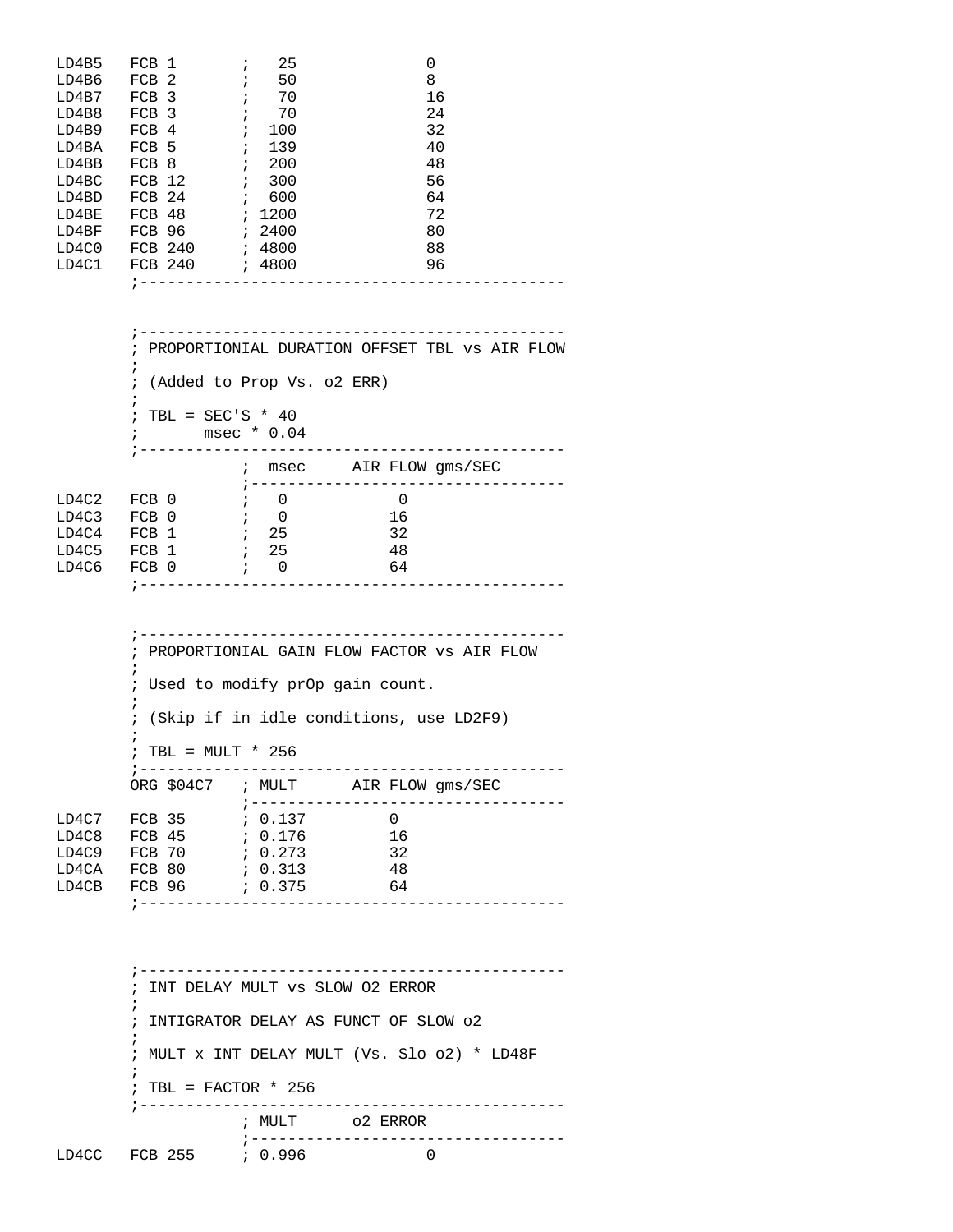|  |                                                                                                                                | 8                                                                                                                                |
|--|--------------------------------------------------------------------------------------------------------------------------------|----------------------------------------------------------------------------------------------------------------------------------|
|  |                                                                                                                                | 16                                                                                                                               |
|  |                                                                                                                                | 24                                                                                                                               |
|  |                                                                                                                                | 32                                                                                                                               |
|  |                                                                                                                                | 40                                                                                                                               |
|  |                                                                                                                                | 48                                                                                                                               |
|  |                                                                                                                                | 56                                                                                                                               |
|  |                                                                                                                                | 64                                                                                                                               |
|  |                                                                                                                                | 72                                                                                                                               |
|  |                                                                                                                                | 80                                                                                                                               |
|  |                                                                                                                                | 88                                                                                                                               |
|  |                                                                                                                                | 96                                                                                                                               |
|  |                                                                                                                                |                                                                                                                                  |
|  | FCB 255<br>FCB 255<br>FCB 224<br>FCB 192<br>FCB 160<br>FCB 112<br>FCB 96<br>FCB 96<br>FCB 112<br>FCB 160<br>FCB 192<br>FCB 192 | 7.0.996<br>7.0.996<br>7.0.875<br>7.0.750<br>7.0.625<br>7.0.438<br>7.0.375<br>7.0.375<br>7.0.438<br>7.0.625<br>7.0.750<br>7.0.750 |

|             |                                    |            | 02 SENS VOLTAGE BIAS FOR COLD OP'S    |        |
|-------------|------------------------------------|------------|---------------------------------------|--------|
|             |                                    |            |                                       |        |
|             | ; TBL = VDC * 230.4                |            |                                       |        |
|             |                                    |            | ; ----------------------------------- |        |
|             |                                    |            | LD4D9: FCB 192 ; UPPER TBL LIMT       |        |
|             |                                    | $\ddot{i}$ |                                       |        |
|             |                                    |            | ; mvdc                                | Deg c  |
|             |                                    |            | ;---------------------------          |        |
| LD4DA FCB 0 |                                    |            | ; 000                                 | cold   |
|             |                                    |            |                                       |        |
| LD4DB FCB 0 |                                    |            | $\sim$ 600 $\sim$                     | $-7.0$ |
| LD4DC       | $\sim$ ; 000<br>FCB 0              |            |                                       | 6.5    |
| LD4DD       | FCB 0                              |            | $\ddot{i}$ 000                        | 16.0   |
| LD4DE       | $\ddot{i}$ 017<br>FCB 4            |            |                                       | 24.0   |
| LD4DF       | $\ddot{i}$ 017<br>FCB 4            |            |                                       | 31.0   |
| LD4E0       | , 017<br>FCB <sub>4</sub>          |            |                                       | 37.3   |
| LD4E1       | FCB 4<br>, 017                     |            |                                       | 43.7   |
| LD4E2       | $\ddot{i}$ 017<br>FCB 4            |            |                                       | 49.7   |
| LD4E3       | $\ddot{i}$ 017<br>FCB <sub>4</sub> |            |                                       | 56.5   |
| LD4E4       | , 017<br>FCB 4                     |            |                                       | 63.5   |
| LD4E5       | ; 017<br>FCB 4                     |            |                                       | 71.5   |
| LD4E6       | $\sim$ 600 $\cdot$<br>FCB 0        |            |                                       | 80.5   |
|             |                                    |            |                                       |        |

ORG \$04E7

```
 ;==============================================
        ; ALDL XMIT TABLE OR ADDRESSE'S
        ; 127747 ECM
\mathcal{L}^{\text{max}} ; DATA PIN: Read data on PIN "E" of ALDL Connector
        ;
        ; BAUD RATE: 160 Baud
er and the Copen open the 20 Bytes
; 10k - 20 Bytes
        ; Shorted - 20 Bytes
\mathcal{L}^{\text{max}} ; ENGINE RPO VIN Platform
       ;<br>
\frac{1}{4 \cdot 3L} TBI LB4, Z 89 TRUCKS
       ; 4.3L TBI LB4, Z<br>; 4.3L TBI LB4, Z
 ; 4.3L TBI LB4, Z 90 91 S/T TRUCKS w/auto TRANS
 ; 4.3L TBI LB4, Z 90 C/K/G/M/L/R/V TRUCKS
        ; 4.3L TBI LU2, B 90 TRUCKS
        ;
        ; 5.0L TBI L03, H 89,90 TRUCKS
        ;
       ; 5.7L TBI L05, K 89 TRUCKS<br>; 5.7L TBI L05, K 90 TRUCKS
          5.7L TBI L05, K
\mathcal{L}^{\text{max}} ; 6.0L TBI LS0, P 89 TRUCKS
        ;
```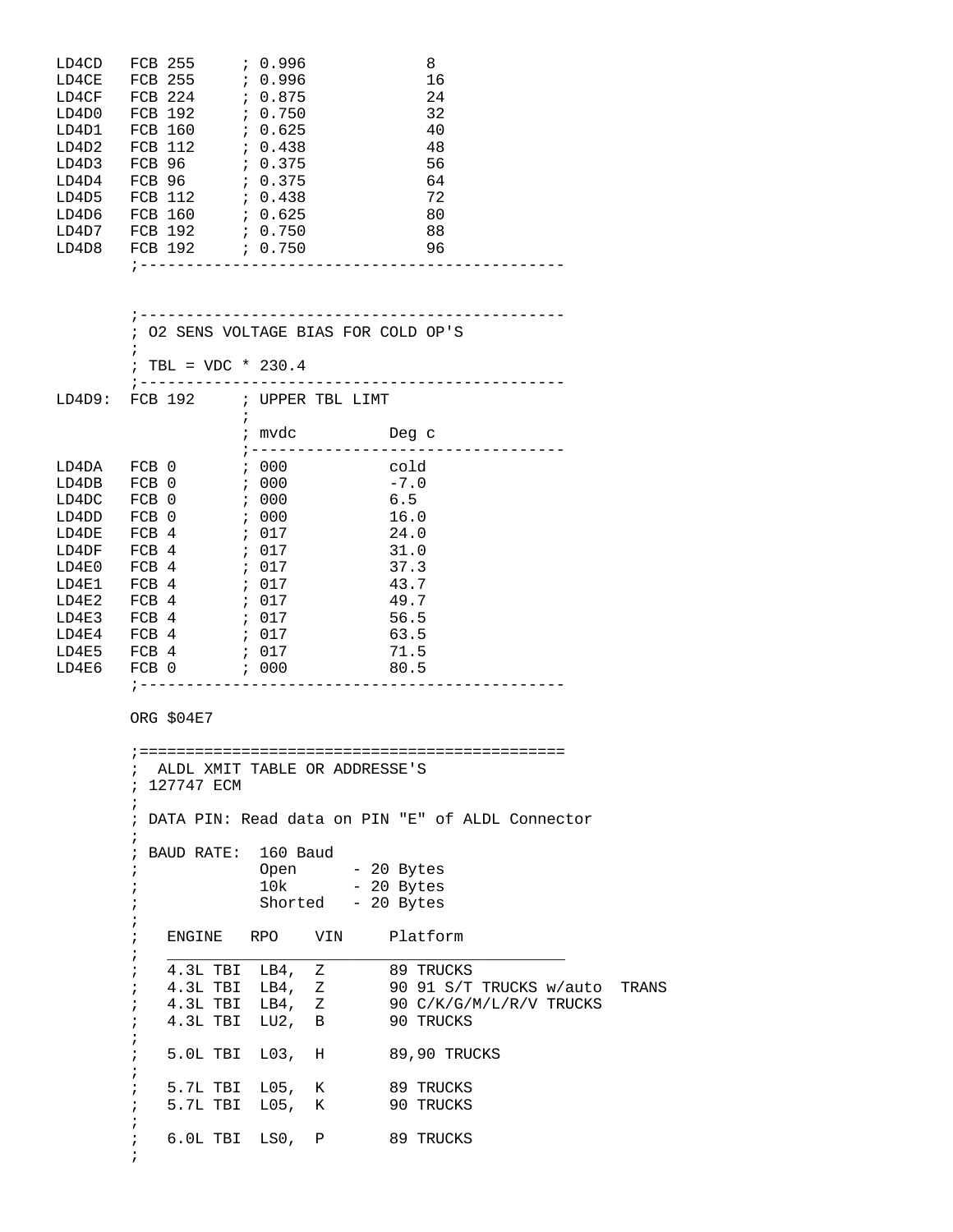; 7.4L TBI L19, N 89 TRUCKS <sup>3</sup> 7.4L TBI L19, N 90 TRUCKS ; 7.4L TBI L19, N 91 TRUCKS ;==================================== LD4E7 FDB \$D002 ; 1. EPROM ID LSB LD4E9 FDB \$D003 ; 2. EPROM ID MSB ;----------------------------  $; 3.$  CURRENT IAC POSIT,  $(0-255)$ ;  $N = \text{COUNTS}$  ;---------------------------- LD4ED FDB \$0025 ; 4. COOLANT ; see table 1 ;---------------------------- LD4EF FDB \$0034 ; 5. MPH, ;  $(MPH/1)$  ;---------------------------- LD4F1 FDB \$002D ; 6. MAP, (A/D, 0-255) ; VOLTS = N \* .0196 ;---------------------------- ; 7. RPM/25 ; RPM =  $N * 25$  ;----------------------------  $; 8. TPS (A/D, 0-255)$  ; VOLTS = N \* .0196 ;---------------------------- LD4F7 FDB \$00A4 ; 9. INTIGRATOR, (0-255)  $\mathcal{L}^{\text{max}}$  ;---------------------------- LD4F9 FDB \$003E ; 10. o2 (A/D), mvdc = 0.2304 \* A/D VAL  $\mathcal{L}^{\text{max}}$  ;----------------------------  $: 11.$  ERROR flag 1  $\mathcal{L}^{\text{max}}$  is a set of the set of the set of the set of the set of the set of the set of the set of the set of the set of the set of the set of the set of the set of the set of the set of the set of the set of the set ; b7 ERROR CODE 12 NO DRP ; b6 ERROR CODE 13 OXYGEN SENSOR ; b5 ERROR CODE 13 OXYGEN SENSOR : b4 ERROR CODE 15 COOLANT SENSOR LOW  $\mathcal{L}^{\text{max}}$  is a set of the set of the set of the set of the set of the set of the set of the set of the set of the set of the set of the set of the set of the set of the set of the set of the set of the set of the set ; b3 ERROR CODE 21 TPS HIGH ; b2 ERROR CODE 22 TPS LOW ; b1 ERROR CODE 22 TPS LOW : b0 ERROR CODE 24 Vss ;---------------------------- ; 12. ERROR flag 2  $\mathcal{L}^{\text{max}}$  ; b7 ERROR CODE 25 not used ; b6 ERROR CODE 31 GOVERNOR FAIL ; b5 ERROR CODE 32 EGR FAILURE : b4 ERROR CODE 33 MAP SENSOR HIGH  $\mathcal{L}^{\text{max}}$  ; b3 ERROR CODE 34 MAP SENSOR LOW ; b2 ERROR CODE 35 not used ; b1 ERROR CODE 41 not used : b0 ERROR CODE 42 EST MONITOR ERROR ;---------------------------- LD4FF FDB \$00E2 ; 13. ERROR flg 3  $\mathcal{L}^{\text{max}}$  ; b7 ERROR CODE 43 KNOCK SPARK CONTROL FAILURE ; b6 ERROR CODE 44 o2 LEAN ; b5 ERROR CODE 45 o2 RICH : b4 ERROR CODE 51 PROM ERROR  $\mathcal{L}^{\text{max}}$  ; b3 ERROR CODE 55 ADU ERROR ; b2 ERROR CODE 54 FUEL PUMP RELAY FAILURE ; b1 ERROR CODE 53 not used : b0 ERROR CODE 52 CAL PACK MISSING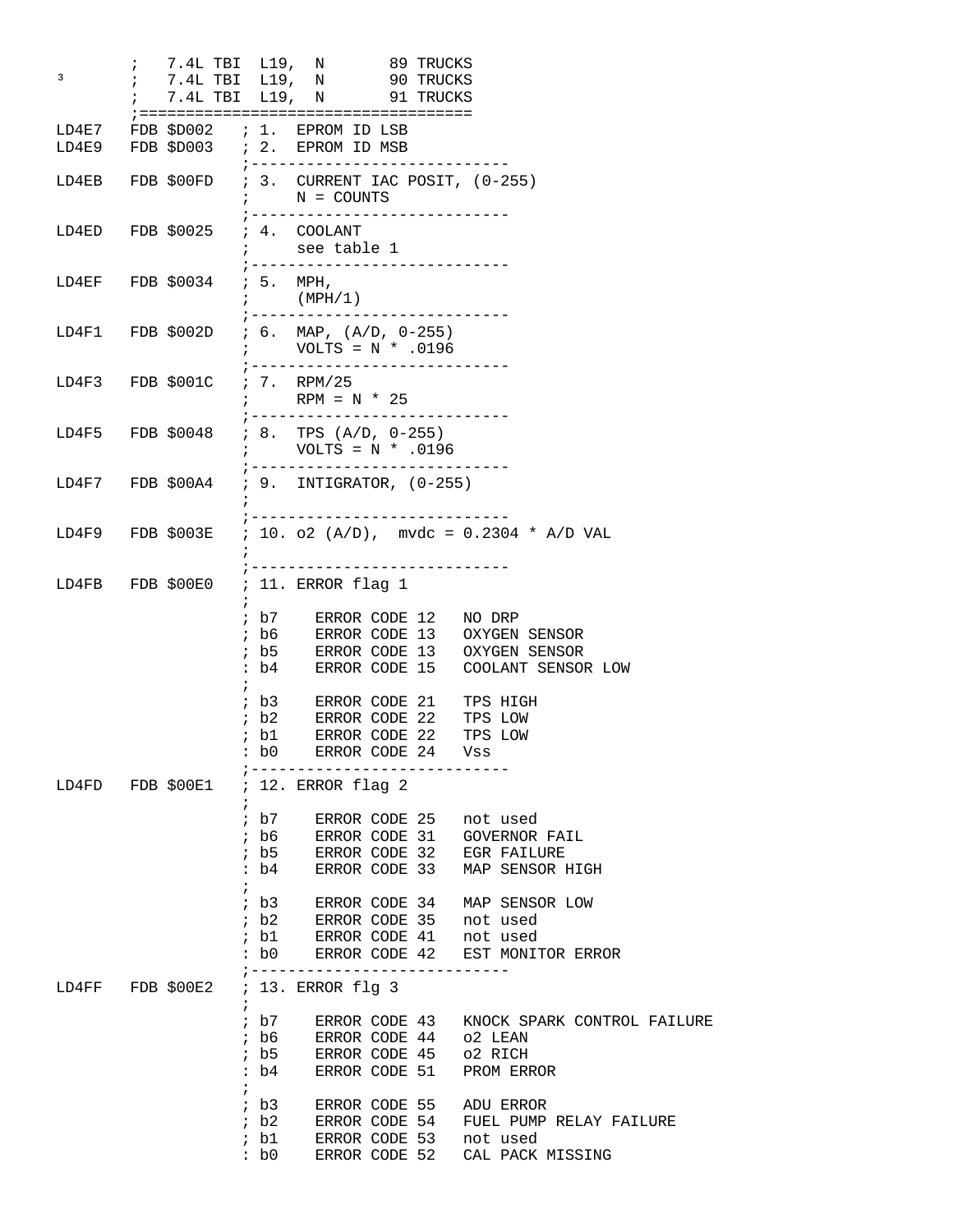|                          | LD501 FDB \$000E ; 14. A/F MODE Word Flag 1, (FLAG),                                                                                                                                                                                     |
|--------------------------|------------------------------------------------------------------------------------------------------------------------------------------------------------------------------------------------------------------------------------------|
|                          | $: b7$ CLOSED LOOP FLAG, $1 =$ CLOSED LOOP<br>$: b6$ RICH/LEAN FLAG, $1 =$ RICH<br>; b5 OLD HIGH GEAR FLAG, 0 = HIGH GEAR LAST TIME<br>: b4 ASYNC FUEL FLAG                                                                              |
|                          | $\begin{tabular}{lllllll} $ & $b3$ & & $4$-3 DOWNSHIFT FOR TCC UNLOCK \\ $ & $b2$ & & $LOW BATTERY, $ & $1$ & = $LOW\\ \end{tabular}$<br>; b1 BLM ENABLE FLAG, $1$ = ENABLE STORE<br>: b0<br>CLEAR FLOOD FLAG, $1 = C$ RANKED IN C/FLOOD |
|                          | LD503 FDB \$0045 ; 15 BATTERY VOLTS, (A/D, 0-255) Vbatt/10                                                                                                                                                                               |
|                          | ;------------------------------------<br>LD505 FDB \$0801 ; 16. MCU2 I/O                                                                                                                                                                 |
|                          | $\cdot$ b7 AIR CONDITIONER, $0 = A/C$ REQUESTED<br>% b6 frtj (not used),<br>% b5 HIGH GEAR, 0 = SWITCH OPEN<br>$\cdot$ b4 PARK NEUTRAL, $0 =$ DRIVE                                                                                      |
|                          | $ib3$ TCC, $1 = TCC$ LOCKED<br>$\begin{array}{lll} ; & b2 & \text{OF3 A/C, } 1 = \text{A/C DISABLED} \\ ; & b2 & \text{OF3 A/C, } 1 = \text{A/C DISABLED} \end{array}$<br>b0 AIR SWITCH, 1 = SOLENOID ENGAGED                            |
|                          | LD507 FDB \$0073 ; 17. OLD PA3<br>$N = \text{COUNTS}$                                                                                                                                                                                    |
|                          | LD509 FDB \$00A3 ; 18. BLM, (BLM/1                                                                                                                                                                                                       |
|                          | LD50B FDB \$00BA ; 19. o2 CROSS COUNTS<br>$N = \text{COUNTS}$                                                                                                                                                                            |
|                          |                                                                                                                                                                                                                                          |
|                          | TABLE 1 --- COOLANT TEMPERATURE                                                                                                                                                                                                          |
| A/D<br>i<br>COUNTS       | <b>DEGREES</b><br>C                                                                                                                                                                                                                      |
| 255<br>251<br>250<br>247 | $-40$<br>$-30$<br>$-25$<br>$-20$                                                                                                                                                                                                         |
| 245<br>241<br>237<br>231 | $-15$<br>$-10$<br>$-5$<br>$\mathsf 0$                                                                                                                                                                                                    |
| 225<br>218<br>209        | 5<br>10<br>15                                                                                                                                                                                                                            |
| 199<br>189<br>177<br>165 | 20<br>25<br>30<br>35                                                                                                                                                                                                                     |
| 152<br>139<br>126<br>114 | 40<br>45<br>50<br>55                                                                                                                                                                                                                     |
| 102<br>92                | 60<br>65                                                                                                                                                                                                                                 |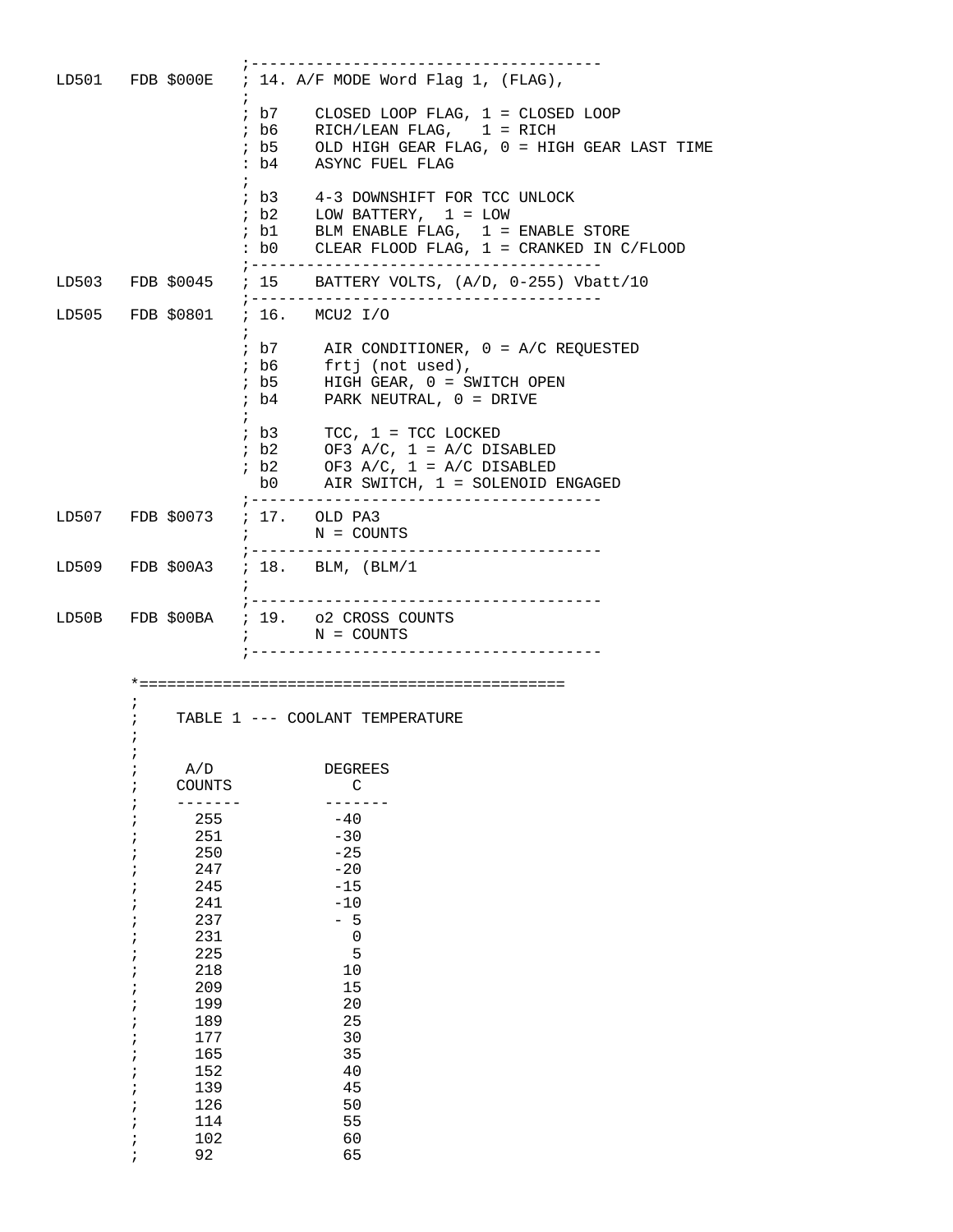; 81 70 ; 72 75 ;  $64$  80  $\begin{array}{ccccc} \cdot & & & 56 \\ \cdot & & & 50 \end{array}$  85  $;$  50 ; 44 95 ; 39 100 ; 34 105 ; 30 110 ; 26 115 ; 23 120  $\begin{array}{cccc} ; & & 21 & & & 125 \\ ; & & 18 & & & 130 \end{array}$  $;$  18 ; 16 135 ; 14 140  $\begin{array}{cc} ; & 13 & 145 \\ ; & 12 & 150 \end{array}$  $\begin{array}{ccccc} ; & & 12 & & & 150 \\ ; & & 0 & & & 200 \end{array}$  $\mathbf{i}$  0 ;---------------------------------------------- ;---------------------------------------------- ; DIAGNOSTIC PRAM MASK'S  $\mathcal{L}^{\text{max}}$  ; 0 = disable error recognition ; 1 = Enable error recognition  $\mathcal{L}^{\text{max}}$  ;---------------------------------------------- ;-------------------------------------- LD50D: FCB \$FC ; Mask for MALFFLG1, 1111 1100b  $\mathcal{L}$  ; and  $\mathcal{L}$  is the state of  $\mathcal{L}$  ; bit 0 code 24, VSS ; bit 1 code 23, MAT Sensor lo temp, (NOT USED) ; bit 2 code 22, TPS lo ; bit 3 code 21, TPS hi  $\mathcal{L}$  ; and  $\mathcal{L}$  is the state of  $\mathcal{L}$  ; bit 4 code 15, Coolant sensor lo ; bit 5 code 14, Coolant Sensor Hi ; bit 6 code 13, o2 sensor ; bit 7 code 12, No ref's, (eng not running ?) ;-----------------------------  $\mathcal{L}^{\text{max}}$ LD50E: FCB \$39 ; Mask for MALFFLG2, 0011 1001  $\mathcal{L}$  ; and  $\mathcal{L}$  is the state of  $\mathcal{L}$  ; 1 b0 code 42, EST Mon error ; 0 b1 code 41, NO DRP , (NOT USED) ; 0 b2 code 35, IAC ERROR, (NOT USED) ; 1 b3 code 34, MAP Sensor low  $\mathcal{L}$  ; and  $\mathcal{L}$  is the state of  $\mathcal{L}$  ; 1 b4 code 33, MAP Sensor hi ; 1 b5 code 32, EGR failure ; 0 b6 code 31, MAP LOW, (NOT USED) ; 0 b7 code 25, MAT Sensor high temp, (NOT USED) ;-----------------------------  $\mathcal{L}$  ; and  $\mathcal{L}$  is the state of  $\mathcal{L}$ LD05F: FCB \$F9 ; Mask for MALFFLG3, 1111 1001  $\mathcal{L}^{\text{max}}$  ; 1 bit 0 code 55, ADU Error ; 0 bit 1 code 54, Fuel pump relay malfunction ; 0 bit 2 code 53, VATS, (NOT USED) ; 1 bit 3 code 52, Cal-pack missing  $\mathcal{L}^{\text{max}}$  ; 1 bit 4 code 51, EPROM error ; 1 bit 5 code 45, o2 Rich ; 1 bit 6 code 44, o2 Lean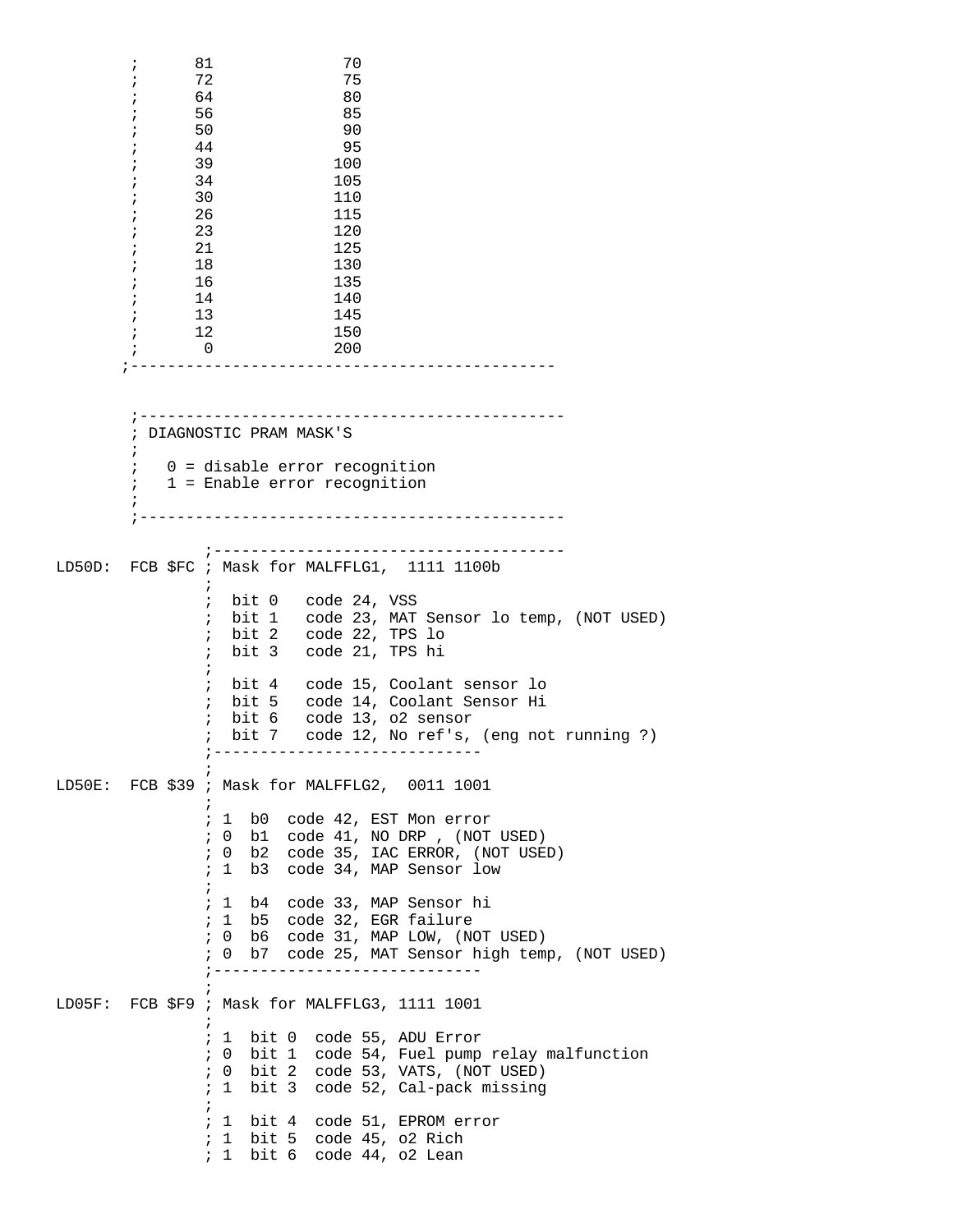; 1 bit 7 code 43, ESC failure ;------------------------------------------  $\mathcal{L}^{\text{max}}$  $\mathcal{L}^{\text{max}}$ LD510: FCB 50 ; Num of successive pwr ups w/no errors ; AFTER 50 Ok START'S ARR'S WILL BE RESET  $\mathcal{L}$  ; and  $\mathcal{L}$  is the state of  $\mathcal{L}$  ;------------------------------------------ ;---------------------------------------- ; ERROR LOG TIME CONSTANTS ;---------------------------------------- LD511 FCB 10 ; ERROR LOG TIME CONSTANT 1, 1 Ssec LD512 FCB 20 ; ERROR LOG TIME CONSTANT 2, 2 Ssec LD513 FCB 100 ; ERROR LOG TIME CONSTANT 3, 10 Ssec LD514 FCB 120 ; ERROR LOG TIME CONSTANT 4, 12 Ssec ;---------------------------------------- ;---------------------------------------------- ; Error 13 param's ; o2 Sensor ;---------------------------------------------- LD515 FCB 60 ; Time since run eable, (120 Sec) LD516 FCB 81 ; 352 mvdc, o2 Sensor Lo limit o2 Test window LD517 FCB 127 ; 552 mvdc, o2 Sensor Hi limit  $\mathcal{L}^{\text{max}}$  is a set of the set of the set of the set of the set of the set of the set of the set of the set of the set of the set of the set of the set of the set of the set of the set of the set of the set of the set LD518 FCB 13 ; TPS Min limit, (5%) LD519 FCB 30 ; Time limit, (60 Sec) ;---------------------------------------------- ;---------------------------------------------- ; Error 13/14 param's ; o2/MAP ;---------------------------------------------- LD51A FCB 81 ; 65c, Coolant Min thresh, 1k PU ;---------------------------------------------- ;---------------------------------------------- ; Error 14 param's ; HI COOLANT TEMP ;---------------------------------------------- LD51B: FCB 1 ; TIME SINCE RUN ENABLE, (1 Sec) LD51C FCB 16 ; 135c, COOLANT HI LIMIT, 1k PU ;-------------------------------------------- ;---------------------------------------------- ; Error 15 param's ; HI COOLANT TEMP ;---------------------------------------------- LD51D FCB 0 ; 0 Sec's TIME SINCE RUN ENABLE LD51E FCB 253 : 35c, COOLANT LOW LIMIT ;-------------------------------------------- ;---------------------------------------------- ; Error 14/15 param ; Coolant default ;---------------------------------------------- LD51F FCB 126 ; 50c, Coolant default ;---------------------------------------------- ;---------------------------------------------- ; error 21 param's ; TPS High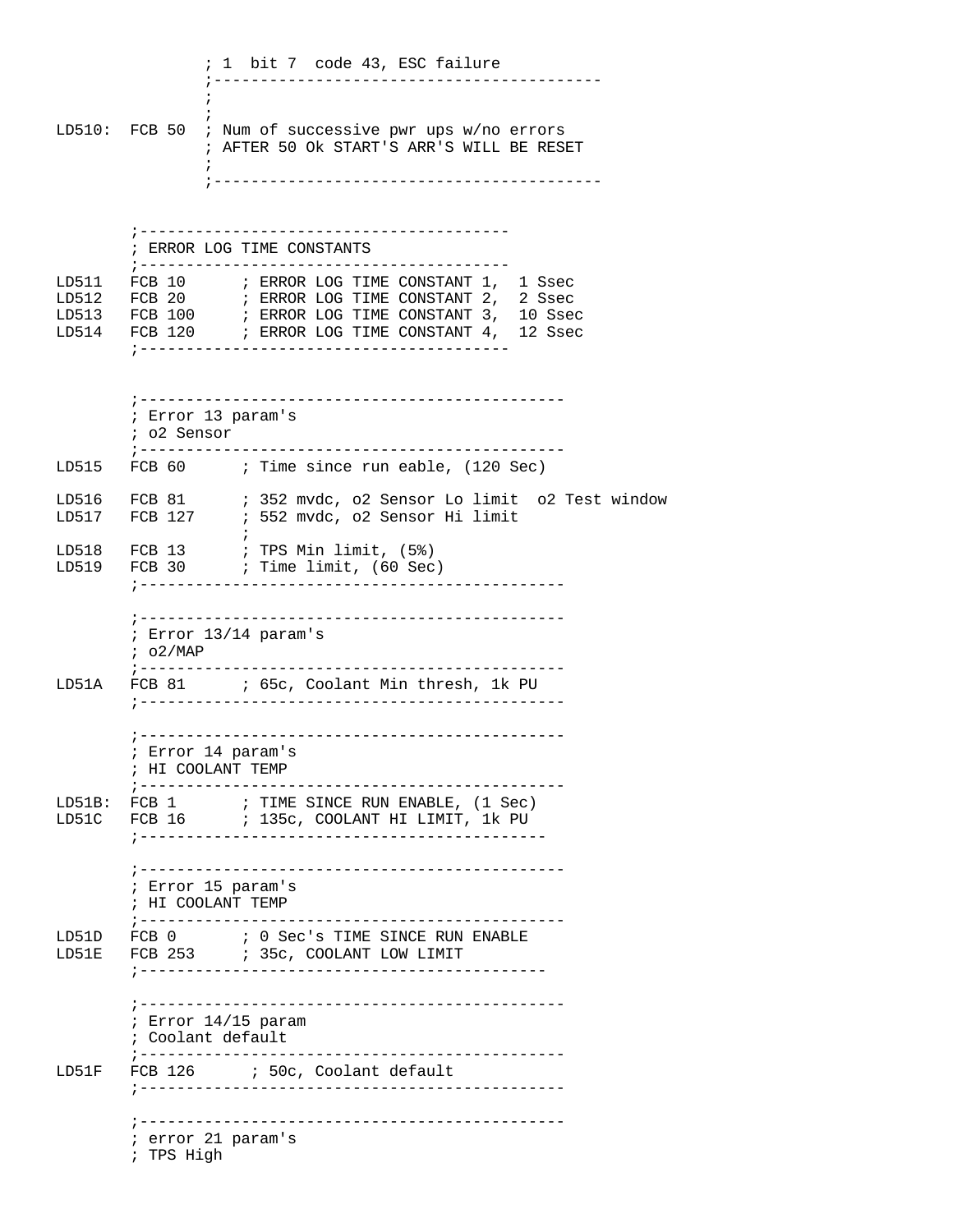;---------------------------------------------- LD520: FCB 128 ; 2.5vdc, TPS limit,  $LD521: FCB 80$  ; 8 Sec, Time limtit, LD522: FCB 112 ; 51.7 Kpa Baro limit, ;---------------------------------------------- ;---------------------------------------------- ; error 22 param's ; Low TPS ;---------------------------------------------- LD523: FCB 10 ; TPS limit, 0.20 VCD LD524: FCB 48 : DEFAULT TPS, 0.96 VDC ;---------------------------------------------- ;---------------------------------------------- ; ERR 24 ; VSS ;---------------------------------------------- LD525: FCB 4 ; 4 MPH Vss LIMIT  $\mathcal{L}$  ; and  $\mathcal{L}$  is the set of  $\mathcal{L}$  ; Valid test RPM window  $\mathcal{L}^{\text{max}}$ LD526: FCB 56 ; 1400 RPM LO LIMIT  $\int 2700$  RPM HI LIMIT  $\mathcal{L}$  ; and the contract of  $\mathcal{L}$ LD528: FCB 40 ; 25.1 Kpa MAP LIMIT LD529: FCB 92 ; 65c,COOL LMT, 1k PU  $\mathcal{L}$  ; and the state  $\mathcal{L}$  is the state of  $\mathcal{L}$ LD52A: FCB 5  $\qquad$  ; 5 sec TIME LMT ;---------------------------------------------- ;---------------------------------------------- ; ERR 32 ; >> EGR << ;---------------------------------------------- LD52B: FCB 30 ; 30 Sec's DIAG CYCLE TIME  $\mathcal{L}^{\text{max}}$  ; ENABLED IF IN MAP WINDOW  $\mathcal{L}$  ; and  $\mathcal{L}$  is the set of  $\mathcal{L}$ LD52C: FCB 80 ; 39.9 Kpa. LO LD DISABLE LD52D: FCB 208 : 87.1 Kpa. HI LD DISABLE  $\mathcal{L}$  ; and  $\mathcal{L}$  is the set of  $\mathcal{L}$  ; ENABLED IF IN TPS WINDOW  $LD52E: FCB 17$ LD52E: FCB  $17$  ; 6.6% LO TPS LIMIT LD52F: FCB 64 ; 25% HI TPS LIMIT LD530 FCB 250 **;** 98% EGR ON THRESH LD531 FCB 25  $\qquad$  ; 2.5 SEC'S EGR ERR DELAY TMR LD530 FCB 250 ; 98% EGR ON THRESH<br>
LD531 FCB 25 ; 2.5 SEC'S EGR ERR DELAY T<br>
LD532 FCB 3 ; 3 CNTS FAIL CNT'T THRESH LD533 FCB 10  $\qquad$  ; 3.9% TPS, CHNG TO DISABLE TEST LD534 FCB 28  $\qquad$  ; 2.8 Sec's TEST DURRATION ; 2.8 Sec's TEST DURRATION LD535 FCB 4 ; INTIGRATOR CNT LESS FOR EGR FAULT LD536 FCB 45 ; 45 MPH REQ TO ENABLE TEST<br>LD537 FCB 255 ; 99.6% EGR D.C, DECREMENT I ; 99.6% EGR D.C, DECREMENT FOR TEST IN WORK ; (Big Blk IS TYP 50%) ;---------------------------------------------- ;---------------------------------------------- ; error 33 param's ; Hi MAP ;---------------------------------------------- LD538: FCB 10 ; 200 mvdc TPS limit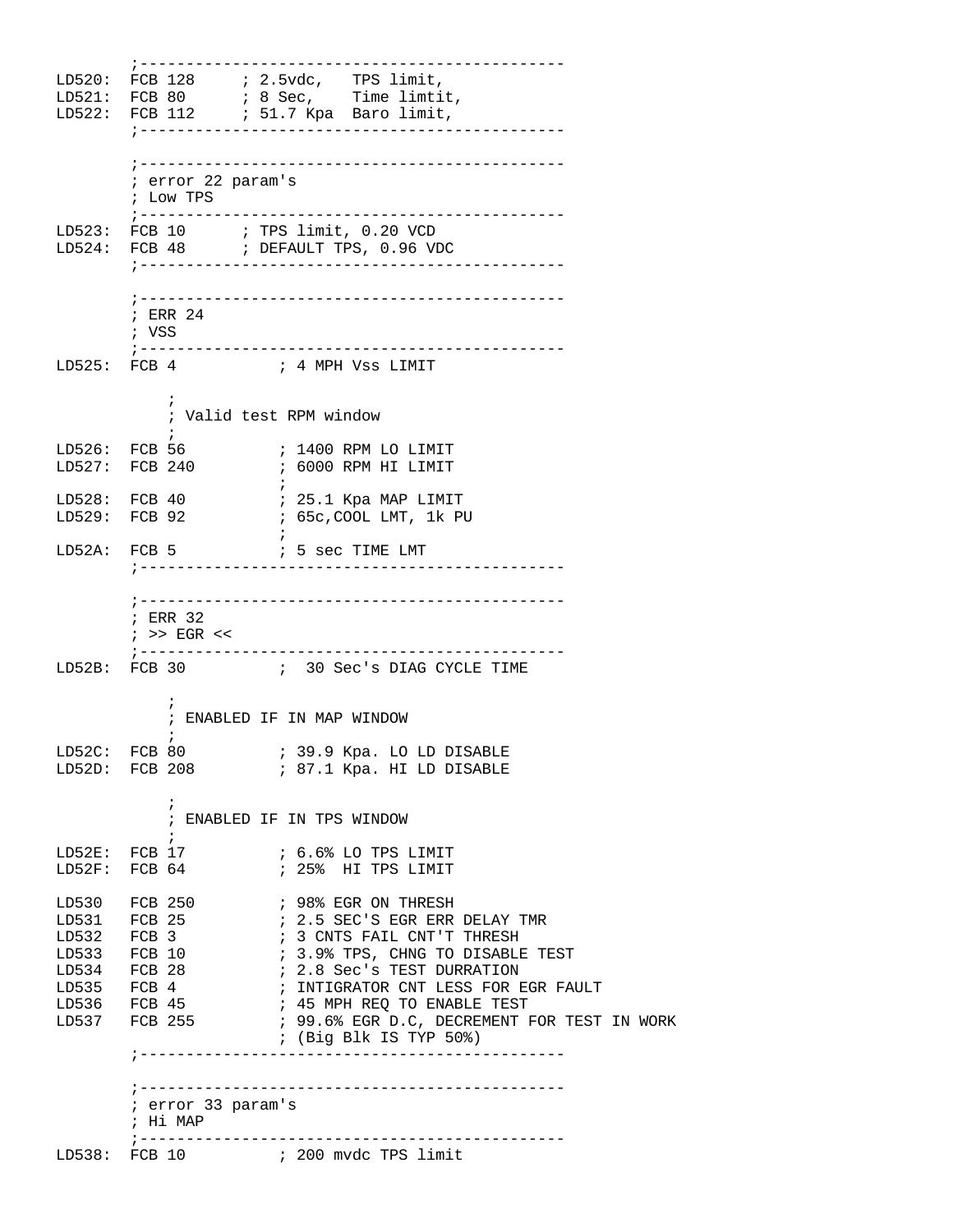LD539: FCB 156 ; 67.9 Kpa, MAP limit LD53A: FCB 50 ; 5 Sec's Time limit ;---------------------------------------------- ;---------------------------------------------- ; error 34 param's ; Lo MAP ;---------------------------------------------- LD53B FCB 10 ; MAP limit, (14.0 Kpa) LD53C FCB 64 ; 1200 RPM, (TBL) LD53D FCB 2  $\qquad$  ; 0.02 SEC TIME LIMIT (SEC  $*$  80) LD53E FCB 54 ; 1.08 VDC TPS LMT LD53F FCB 218 ; 90.8 Kpa DEFAULT MAP IF ERR BEFORE (NOT RUNNING) ;--------------------------------------------- ;--------------------------------------------- ; ERROR 33/34 PARAM ; MAP DEFAULT COEFF ;--------------------------------------------- LD540: FCB 150 ; 2.34, MAP default coef, COEF \* 64 ;---------------------------------------------- ; MAP BIAS DEFAULT ; vs RPM ;---------------------------------------------- LD541 FCB 64 ; UPPER TBL LIMIT  $\mathcal{L}^{\text{max}}$  ; RPM/SPD A/D VAL, RPM ;---------------------------------- LD542 FCB 112 ; 112 800 LD543 FCB 85 ; 85 1600<br>
LD544 FCB 51 ; 51 2400<br>
LD545 FCB 35 ; 51 2400 LD544 FCB 51 ; 51 2400 LD545 FCB 35 ;------------------------------------------ ;------------------------------------------ ; ERROR 42 ; EST MONITOR ;------------------------------------------ LD546: FCB 4 ; RPM limit, (450 RPM) LD547 FCB 0 ; Num PA1 cnt's for error LD548 FCB 4 ; Num of EST faults for 42A LD549 FCB 4 ; Num of EST faults for 42B ;------------------------------------------ ;------------------------------------------ ; ERROR 43  $\mathcal{L}^{\text{max}}$  ; ESC FAIL ;------------------------------------------ LD54A: FCB 0 ; 0 SEC Eng run time prior to test LD54B FCB 120 : 240 SEC'S, Min time since run enable LD54C FCB 235 ; PA count limit LD54D FCB 23 : 2.3 SEC'S, EST fail test period LD54E FCB 3 ; TEST DURATION  $\mathcal{L}^{\text{max}}$ LD54F FCB 55 ; 84c, ERR 43 TEMP LIMIT LD550 FCB 34 ; 105c, ERR 43 HOT TEMP LIMIT  $\mathcal{L}^{\text{max}}$ LD551 FCB 128 ; 3200 RPM LIMIT LD552 FCB 195 ; 82 Kpa MAP LIMIT (TBL) ;------------------------------------------ ;------------------------------------------

; SA TO FORCE KNK FOR TEST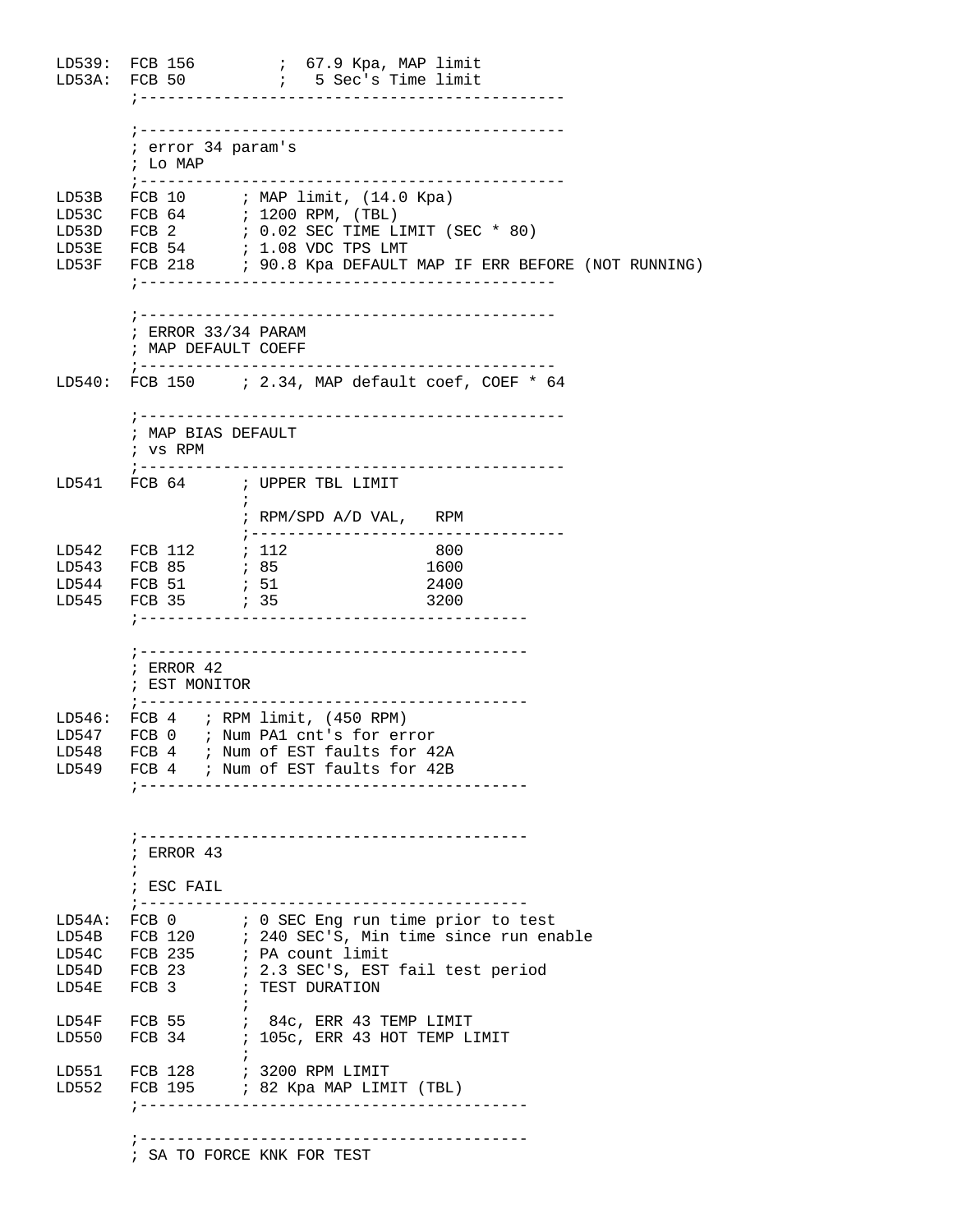;------------------------------------------ LD553 FCB 34 ; 11.9 Deg SA TEST SPK 1st Pwr Enr MODE LD554 FCB 63 ; 22.2 Deg SA TEST SPK 2nd Pwr Enr MODE LD555 FCB 2 ; 2, KNOCK ACCUM LIMIT ;------------------------------------------ ;------------------------------------------ ; ERR 44 ; LEAN o2 ;------------------------------------------ LD556: FCB 34 ; 148 mvdc o2 LOW LIMIT LD557: FCB 20 ; 20 Sec TIME REQ ;------------------------------------------ ;------------------------------------------ ; ERROR 45 ; RICH o2 ;------------------------------------------ LD558 FCB 173 : 751 mvdc, o2 SENSOR HI LIMIT, LD559 FCB 60 ; 60 Sec's, TIME LIMIT LD55A FCB 13 : 5%, TPS HI LIMIT LD55B FCB 0 ; 0%, TPS LO LIMIT ;------------------------------------------ ;------------------------------------------ ; ERROR 54 ; PUMP RELAY ERROR ;------------------------------------------ LD55C FCB 30 ; Fuel pump delay time .. fm ign on to test bgn ;------------------------------------------ \*============================================== \* END OF DIAGNOSTICS  $\star$  \*============================================== \*============================================== \* AIR MANAGMENT PARMS  $\star$  \*============================================== LD55D FCB 0 ; 0 Kpa DIFF MAP THRESH<br>LD55E FCB 0 ; DIVERT TIME ; DIVERT TIME<br>; MJR LP 02 COEF  $LDS5F$  FCB 2 LD560 FCB 192 ; LOW TEMP (144c, (291f) LD561 FCB 0 ; 0 Kpa MAX MAP FOR DIVERT LD562 FCB 255 ; 200c COLD DIVERT THRESH LD563 FCB 5 ; 5 Sec Air to Ports if in PWR enrich \*============================================== \*============================================== \* TCC ASDZ, 5.7L V8  $\star$  \*============================================== LD564: FCB 112 ; 65c, TCC LOWER TEMP THRESH  $\mathcal{L}^{\text{max}}$  is a set of the set of the set of the set of the set of the set of the set of the set of the set of the set of the set of the set of the set of the set of the set of the set of the set of the set of the set ;--------------------------------------------- ; INDEXED LOOK UP OF TCC PARAM'S ;--------------------------------------------- LD565: FCB 3 ; TCC LD PARAM SELECT ; 0000 0000 = VAC ; 0000 0001 = MAP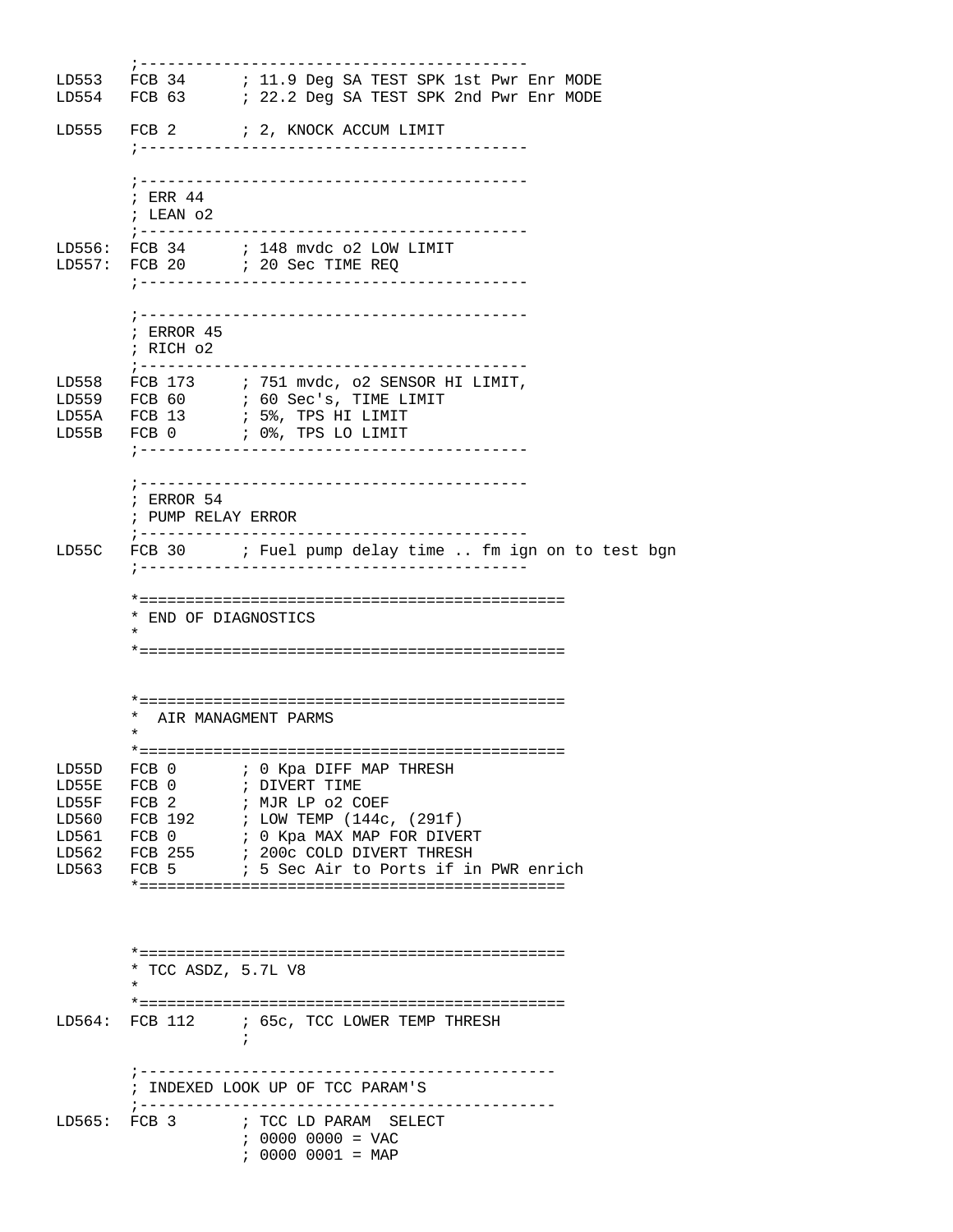|                                                                                                 |                                                                                                                | $: 0000 0011 = TPS$                                                                                                                                                                                                                                              |  |  |  |  |  |  |
|-------------------------------------------------------------------------------------------------|----------------------------------------------------------------------------------------------------------------|------------------------------------------------------------------------------------------------------------------------------------------------------------------------------------------------------------------------------------------------------------------|--|--|--|--|--|--|
|                                                                                                 | LD566: FCB0                                                                                                    | ; 0 MPH TCC COAST RELEASE                                                                                                                                                                                                                                        |  |  |  |  |  |  |
|                                                                                                 | LD567: FCB 7                                                                                                   | ; ----------------<br>; 0.14 VDC TPS, TCC COAST LO MPH LD LIMIT<br>LD568: FCB 7 7 7 80.14 VDC TPS, TCC COAST HI MPH LD LIMIT<br>LD569: FCB 1 : 1d, TPS HYST FOR COAST LD'S , (2 ABOVE)                                                                           |  |  |  |  |  |  |
| LD56A:                                                                                          |                                                                                                                | FCB 0 : 0 Sec COAST RELEASE TMR, (SEC * 10)                                                                                                                                                                                                                      |  |  |  |  |  |  |
| LD56B:                                                                                          |                                                                                                                | FCB 255 ; MPH LAG FILT COEF                                                                                                                                                                                                                                      |  |  |  |  |  |  |
| LD56C                                                                                           | ÷                                                                                                              | FCB $1$ ; 100 msec, TCC DLY AFTER $4 \rightarrow 3$ DN SHFT, $1 = \text{NOP}$                                                                                                                                                                                    |  |  |  |  |  |  |
| LD56D                                                                                           | FCB 5                                                                                                          | ; 500 msec TCC DLY BEFORE LOCK ENAB AFTER OTHER CONDITIONS OK.                                                                                                                                                                                                   |  |  |  |  |  |  |
| LD56E                                                                                           |                                                                                                                | FCB 100         ; TCC WIL NOT UNLOCK IF Vss G.T.100 MPH                                                                                                                                                                                                          |  |  |  |  |  |  |
|                                                                                                 |                                                                                                                | ; ---------------------                                                                                                                                                                                                                                          |  |  |  |  |  |  |
|                                                                                                 | * LO GEARS TCC<br>$\star$                                                                                      |                                                                                                                                                                                                                                                                  |  |  |  |  |  |  |
|                                                                                                 |                                                                                                                | ; UNLOCK TO LOCK, LOW GEARS                                                                                                                                                                                                                                      |  |  |  |  |  |  |
|                                                                                                 |                                                                                                                | ;----------------------------------<br>;-----------------------------------                                                                                                                                                                                      |  |  |  |  |  |  |
|                                                                                                 |                                                                                                                |                                                                                                                                                                                                                                                                  |  |  |  |  |  |  |
|                                                                                                 |                                                                                                                | ; LOCK TO UNLOCK, LOW GEARS<br>;----------------------------------                                                                                                                                                                                               |  |  |  |  |  |  |
|                                                                                                 |                                                                                                                | LD571: FCB 24 ; 24 MPH, (40 MPH)<br>;-----------------------------------                                                                                                                                                                                         |  |  |  |  |  |  |
|                                                                                                 | * LOW GEARS<br>$^\star$<br>*<br>* TABLE = $$LD * 2.56$<br>; ------------------                                 | * TCC LD LIMIT VS MPH Or RPM<br>* Also used for shift light                                                                                                                                                                                                      |  |  |  |  |  |  |
|                                                                                                 | ; UPPER LIMIT                                                                                                  | -------------------------------                                                                                                                                                                                                                                  |  |  |  |  |  |  |
|                                                                                                 | $\ddot{ }$                                                                                                     | ;        。<br>MPH<br>RPM<br>; -------------------                                                                                                                                                                                                                |  |  |  |  |  |  |
| LD573<br>LD574<br>LD575<br>LD576<br>LD577<br>LD578<br>LD579<br>LD57A<br>LD57B<br>LD57C<br>LD57D | FCB 38<br>FCB 38<br>FCB 38<br>FCB 51<br>FCB 67<br>FCB 82<br>FCB 95<br>FCB 115<br>FCB 128<br>FCB 128<br>FCB 128 | : 13.6 10<br>1000<br>, 13.6<br>15<br>1100<br>; 13.6<br>20<br>1200<br>; 19.9<br>25<br>1300<br>: 26.1<br>30<br>1400<br>; 32.0<br>35<br>1500<br>; 37.1<br>1600<br>40<br>; 44.9<br>45<br>1700<br>.50.0<br>50<br>1800<br>7.50.0<br>55<br>1900<br>; 50.0<br>2000<br>60 |  |  |  |  |  |  |
|                                                                                                 | ; ---------------                                                                                              |                                                                                                                                                                                                                                                                  |  |  |  |  |  |  |

;----------------------------------------------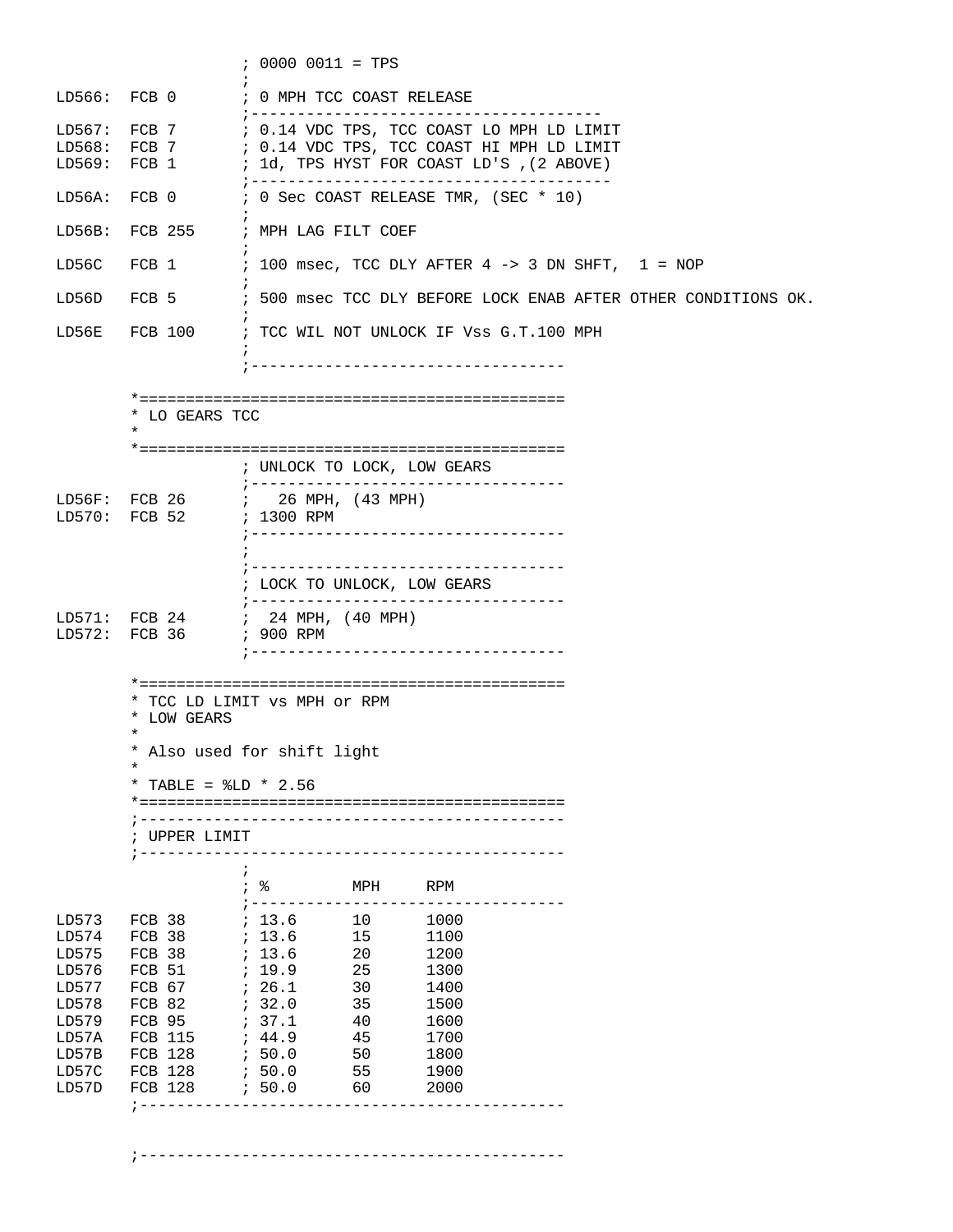|                | ; LOW GEARS, LOW LIMIT                                                                                                       |                                     | _____________________                      |                                       |  |  |  |
|----------------|------------------------------------------------------------------------------------------------------------------------------|-------------------------------------|--------------------------------------------|---------------------------------------|--|--|--|
|                |                                                                                                                              | i.                                  | MPH RPM                                    | ;-----------------------------------  |  |  |  |
| LD57E          | FCB 0                                                                                                                        | $\mathfrak{z} = 0$                  | 10                                         | 1000                                  |  |  |  |
| LD57F          | FCB 0                                                                                                                        | $\ddot{i}$ 0                        | 15                                         | 1100                                  |  |  |  |
| LD580          | FCB 13                                                                                                                       | $\frac{1}{2}$ 5.1 20                |                                            | 1200                                  |  |  |  |
| LD581          | FCB 26                                                                                                                       | ; 14.0                              | 25                                         | 1300                                  |  |  |  |
| LD582          | FCB 36                                                                                                                       | ; 14.1                              | 30                                         | 1400                                  |  |  |  |
| LD583          | FCB 49                                                                                                                       | : 19.1                              | 35                                         | 1500                                  |  |  |  |
| LD584          | FCB 59                                                                                                                       | ; 23.0                              | 40                                         | 1600                                  |  |  |  |
| LD585          | FCB 72                                                                                                                       | : 28.1<br>45                        |                                            | 1700                                  |  |  |  |
| LD586<br>LD587 | FCB 82<br>FCB 82                                                                                                             | 7.32.0<br>: 32.0                    | 50<br>55                                   | 1800                                  |  |  |  |
| LD588          | FCB 82                                                                                                                       | ; 32.0                              | 60                                         | 1900<br>2000                          |  |  |  |
|                |                                                                                                                              |                                     |                                            |                                       |  |  |  |
|                | * HI GEARS TCC<br>¥                                                                                                          |                                     |                                            |                                       |  |  |  |
|                |                                                                                                                              |                                     |                                            |                                       |  |  |  |
|                |                                                                                                                              | ; UNLOCK TO LOCK                    |                                            | ; ----------------------------------- |  |  |  |
|                | LD589: FCB 26                                                                                                                | $: 26$ MPH, $(43$ MPH)              |                                            |                                       |  |  |  |
|                | LD58A: FCB 52                                                                                                                | ; 1300 RPM                          |                                            |                                       |  |  |  |
|                |                                                                                                                              |                                     |                                            |                                       |  |  |  |
|                |                                                                                                                              | ;---------------------------------- |                                            |                                       |  |  |  |
|                |                                                                                                                              |                                     |                                            |                                       |  |  |  |
|                |                                                                                                                              | LOCK TO UNLOCK                      |                                            | ;-----------------------------------  |  |  |  |
|                | LD58B: FCB 24 ; 24 MPH, (40 MPH)                                                                                             |                                     |                                            |                                       |  |  |  |
| LD58C:         |                                                                                                                              |                                     |                                            |                                       |  |  |  |
|                |                                                                                                                              |                                     |                                            |                                       |  |  |  |
|                | ; TCC LD LIMIT vs MPH or RPM<br>; HI GEARS<br>Also used for shift light<br>$\ddot{i}$<br>TABLE = $$LD * 2.56$<br>UPPER LIMIT | -----------------------------       | -------------------                        |                                       |  |  |  |
|                |                                                                                                                              | $\frac{1}{2}$ - - - - - -           | MPH                                        | RPM                                   |  |  |  |
| LD58D          | FCB 38                                                                                                                       | ; 13.6                              | $\begin{array}{c}\n- \\ 10 \\ \end{array}$ | 1000                                  |  |  |  |
| LD58E          | FCB 38                                                                                                                       | ; 13.6                              | 15                                         | 1100                                  |  |  |  |
| LD58F          | FCB 38                                                                                                                       | , 13.6                              | 20                                         | 1200                                  |  |  |  |
| LD590          | FCB 51                                                                                                                       | , 19.9<br>25                        |                                            | 1300                                  |  |  |  |
| LD591          | FCB 76                                                                                                                       | 729.6                               | 30                                         | 1400                                  |  |  |  |
| LD592          | FCB 82                                                                                                                       | ; 32.0                              | 35                                         | 1500                                  |  |  |  |
| LD593          | FCB 95                                                                                                                       | : 37.1                              | 40                                         | 1600                                  |  |  |  |
| LD594          | FCB 115                                                                                                                      | ; 44.9                              | 45                                         | 1700                                  |  |  |  |
| LD595          | <b>FCB 128</b>                                                                                                               | 6.50.0                              | 50                                         | 1800                                  |  |  |  |
| LD596          | FCB 128                                                                                                                      | ; 50.0                              | 55                                         | 1900                                  |  |  |  |
| LD597          | FCB 128                                                                                                                      | .50.0<br>---------------------      | 60                                         | 2000                                  |  |  |  |
|                |                                                                                                                              |                                     |                                            |                                       |  |  |  |

 ; LOWER LIMIT ;----------------------------------------------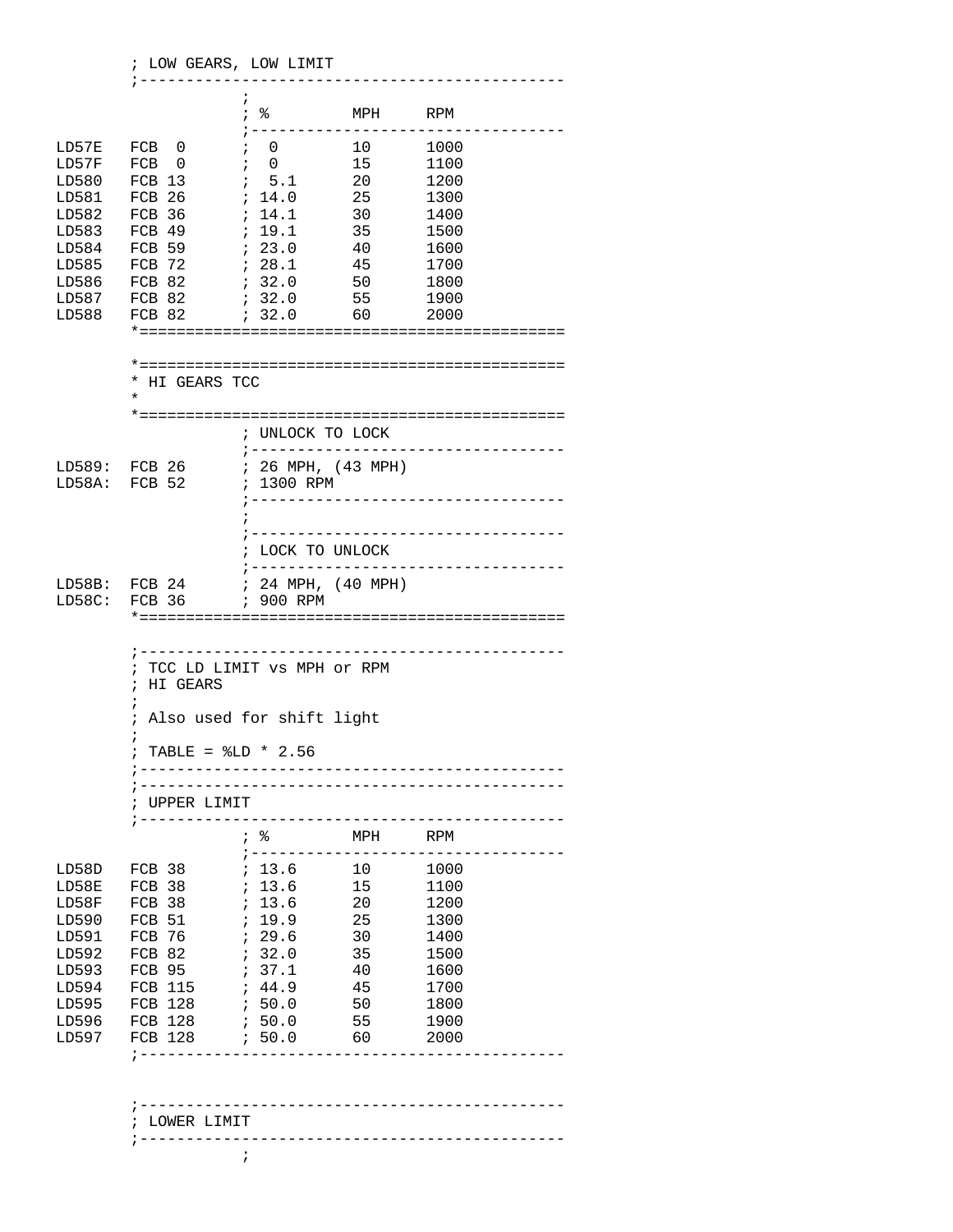|              |                                              |        |                | MPH RPM |      |                                   |
|--------------|----------------------------------------------|--------|----------------|---------|------|-----------------------------------|
|              | LD598 FCB 26                                 |        | ; 14.0 10 1000 |         |      |                                   |
|              |                                              |        |                |         |      |                                   |
| LD599 FCB 26 |                                              |        | : 14.0         | 15      | 1100 |                                   |
| LD59A        | FCB 26                                       | ; 14.0 |                | 20      | 1200 |                                   |
| LD59B        | FCB 26                                       | ; 14.0 |                | 25      | 1300 |                                   |
| LD59C        | FCB 36                                       | ; 14.1 |                | 30      | 1400 |                                   |
| LD59D        | FCB 49                                       | ; 19.1 |                | 35      | 1500 |                                   |
| LD59E        | FCB 59                                       | , 23.0 |                | 40      | 1600 |                                   |
| LD59F FCB 72 |                                              | ; 28.1 |                | 45      | 1700 |                                   |
| LD5A0        | FCB 82                                       | 732.0  |                | 50      | 1800 |                                   |
| LD5A1 FCB 82 |                                              | ; 32.0 |                | 55      | 1900 |                                   |
|              | LD5A2 FCB 82                                 |        | $32.0$ 60 2000 |         |      |                                   |
|              |                                              |        |                |         |      |                                   |
|              |                                              |        |                |         |      |                                   |
|              |                                              |        |                |         |      |                                   |
|              | * SHIFT LIGHT PARAMS                         |        |                |         |      |                                   |
|              | $\star$                                      |        |                |         |      |                                   |
|              |                                              |        |                |         |      |                                   |
|              |                                              |        |                |         |      |                                   |
|              |                                              |        |                |         |      |                                   |
|              | ; UPPER RPM/MPH VAL OF A PAIR USED TO CALC   |        |                |         |      |                                   |
|              | ; BEST RANGE FOR 1ST GEAR                    |        |                |         |      |                                   |
|              |                                              |        |                |         |      |                                   |
|              | LD5A3: FCB 255 ; RPM/MPH HI RATIO FOR 1ST GR |        |                |         |      |                                   |
|              |                                              |        |                |         |      |                                   |
|              |                                              |        |                |         |      |                                   |
| LD5A4: FCB   |                                              |        |                |         |      |                                   |
|              |                                              |        |                |         |      |                                   |
|              | ; ---------------------------------          |        |                |         |      |                                   |
|              | ; UPPER RPM/MPH VAL OF A PAIR USED TO CALC   |        |                |         |      |                                   |
|              | ; BEST RANGE FOR 2nd GEAR                    |        |                |         |      |                                   |
|              | ;---------------------------------           |        |                |         |      |                                   |
|              | $LD5A5: FCB 80$ ;                            |        |                |         |      |                                   |
|              |                                              |        |                |         |      |                                   |
|              |                                              |        |                |         |      |                                   |
|              | ; UPPER RPM/MPH VAL OF A PAIR USED TO CALC   |        |                |         |      |                                   |
|              | ; BEST RANGE FOR 3rd GEAR                    |        |                |         |      |                                   |
|              | ; -------------------                        |        |                |         |      |                                   |
|              | $LD5A6: FCB 45$ ;                            |        |                |         |      |                                   |
|              |                                              |        |                |         |      |                                   |
|              | : ------                                     |        |                |         |      |                                   |
|              | ; UPPER RPM/MPH VAL OF A PAIR USED TO CALC   |        |                |         |      |                                   |
|              | ; BEST RANGE FOR 4th GEAR                    |        |                |         |      |                                   |
|              |                                              |        |                |         |      |                                   |
|              | $LD5A7: FCB 35$ ;                            |        |                |         |      |                                   |
|              |                                              |        |                |         |      |                                   |
|              |                                              |        |                |         |      |                                   |
|              |                                              |        |                |         |      |                                   |
|              | ; LOWER RPM/MPH VAL OF A PAIR USED TO CALC   |        |                |         |      |                                   |
|              | ; BEST RANGE FOR 1st GEAR                    |        |                |         |      |                                   |
|              |                                              |        |                |         |      |                                   |
|              | LD5A8: FCB 110 ; RPM/MPH LOW RATIO           |        |                |         |      |                                   |
|              |                                              |        |                |         |      |                                   |
|              |                                              |        |                |         |      |                                   |
|              | ; LOWER RPM/MPH VAL OF A PAIR USED TO CALC   |        |                |         |      |                                   |
|              | ; BEST RANGE FOR 2ND GEAR                    |        |                |         |      |                                   |
|              |                                              |        |                |         |      |                                   |
|              | LD5A9: FCB 55 ; RPM/MPH LOW RATIO            |        |                |         |      |                                   |
|              |                                              |        |                |         |      |                                   |
|              |                                              |        |                |         |      |                                   |
|              | ; LOWER RPM/MPH VAL OF A PAIR USED TO CALC   |        |                |         |      |                                   |
|              | ; BEST RANGE FOR 3RD GEAR                    |        |                |         |      |                                   |
|              | ; --------------------------                 |        |                |         |      | . _ _ _ _ _ _ _ _ _ _ _ _ _ _ _ _ |
|              | LD5AA: FCB 34 ; RPM/MPH LOW RATIO            |        |                |         |      |                                   |
|              |                                              |        |                |         |      |                                   |
|              |                                              |        |                |         |      |                                   |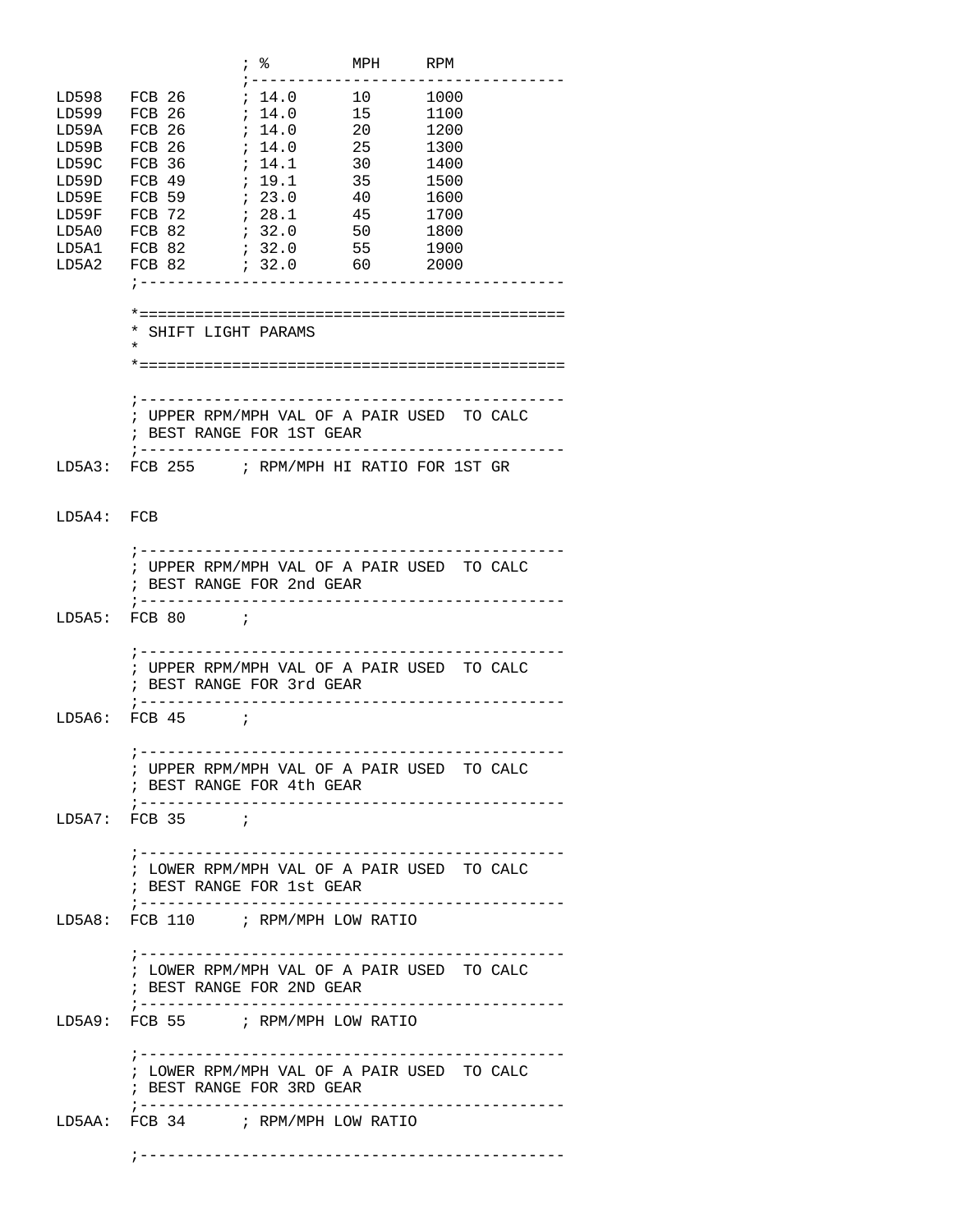; LOWER RPM/MPH VAL OF A PAIR USED TO CALC ; BEST RANGE FOR 4TH GEAR ;---------------------------------------------- LD5AB: FCB 23 ; RPM/MPH LOW RATIO ;---------------------------------------------- ; ENABLE LITE ON PARAMS  $\mathcal{L}^{\text{max}}$  ;---------------------------------------------- LD5AC: FCB 64 ; 1600 RPM, IF 1ST GR IF G.T. THRESH LD5AD: FCB 64 ; 1600 RPM, IF 2ND GR IF G.T. THRESH LD5AE: FCB 254 ; 6350 RPM, IF 3RD GR IF G.T. THRESH LD5AF: FCB 254 : 6350 RPM, IF 4TH GR IF G.T. THRESH ;---------------------------------------------- ;---------------------------------------------- ; 0 - 2 MULT FOR ADJ TPS ; RELETIVE TO CURRENT GEAR, (N/A FOR AUTO) ;---------------------------------------------- LD5B0: FCB 128 ; 1.0 ADJ TO TPS IN 1st GR LD5B1: FCB 128 ; 1.0 ADJ TO TPS IN 2nd GR LD5B2: FCB 128 ; 1.0 ADJ TO TPS IN 3rd GR LD5B3: FCB 128 ; 1.0 ADJ TO TPS IN 4th GR ;---------------------------------------------- LD5B4: FCB 32 ; 15c, 59f MIN COOL FOR FOR LIGHT OFF FOR LOWER GEARS  $\mathcal{L}^{\text{max}}$  is a set of the set of the set of the set of the set of the set of the set of the set of the set of the set of the set of the set of the set of the set of the set of the set of the set of the set of the set LD5B5: FCB 13 : 260 mvdc TPS, Light is OFF below thresh for LOWER gear LD5B6: FCB 10 ; 200 mvdc TPS, Light is OFF below thresh for HIGH gear LD5B7: FCB 170 ; 4250 RPM, Light always enabled above thresh  $\mathcal{L}^{\text{max}}$ LD5B8: FCB 5 ; 0.5 sec'S 1ST GEAR, DELAY BEFORE TURNING ON SHIFT LIGHT  $\mathcal{L}^{\text{max}}$  is a set of the set of the set of the set of the set of the set of the set of the set of the set of the set of the set of the set of the set of the set of the set of the set of the set of the set of the set LD5B9: FCB 25 ; 2.5 sec's 4 TH GEAR, DELAY BEFORE TURNING ON SHIFT LIGHT ;---------------------------------------------- ; TCC TPS MULT vs BARO  $\mathcal{L}^{\text{max}}$  ; USED FOR TCC & MAN XMISSION  $\mathcal{L}^{\text{max}}$  ; TBL = FACTOR \* 128 ;---------------------------------------------- L05BA ; MULT Kpa BARO ;---------------------------------- LD5BA: FCB 128 ; 1.0 75 LD5BB: FCB 128 ; 1.0 85  $LD5BC: FCB 128$ LD5BD: FCB 128 ; 1.0 105 ;---------------------------------------------- \*============================================== \* END OF XMISSION PARAMS \*============================================== ;---------------------------------------------- ; COLD START THROTTLE KICKER ; >> NOT USED << ;---------------------------------------------- LD5BE: FCB 0 ; 200c FOR KICKER ON LD5BF: FCB 0 ; 200c FOR KICKER OFF LD5C0: FCB 0 ; 0 VDC TPS FOR KICKER OFF ;---------------------------------------------- \*============================================== \* IAC PARAMS \* TYPE 42 ECM, ASDZ, 5.7l V8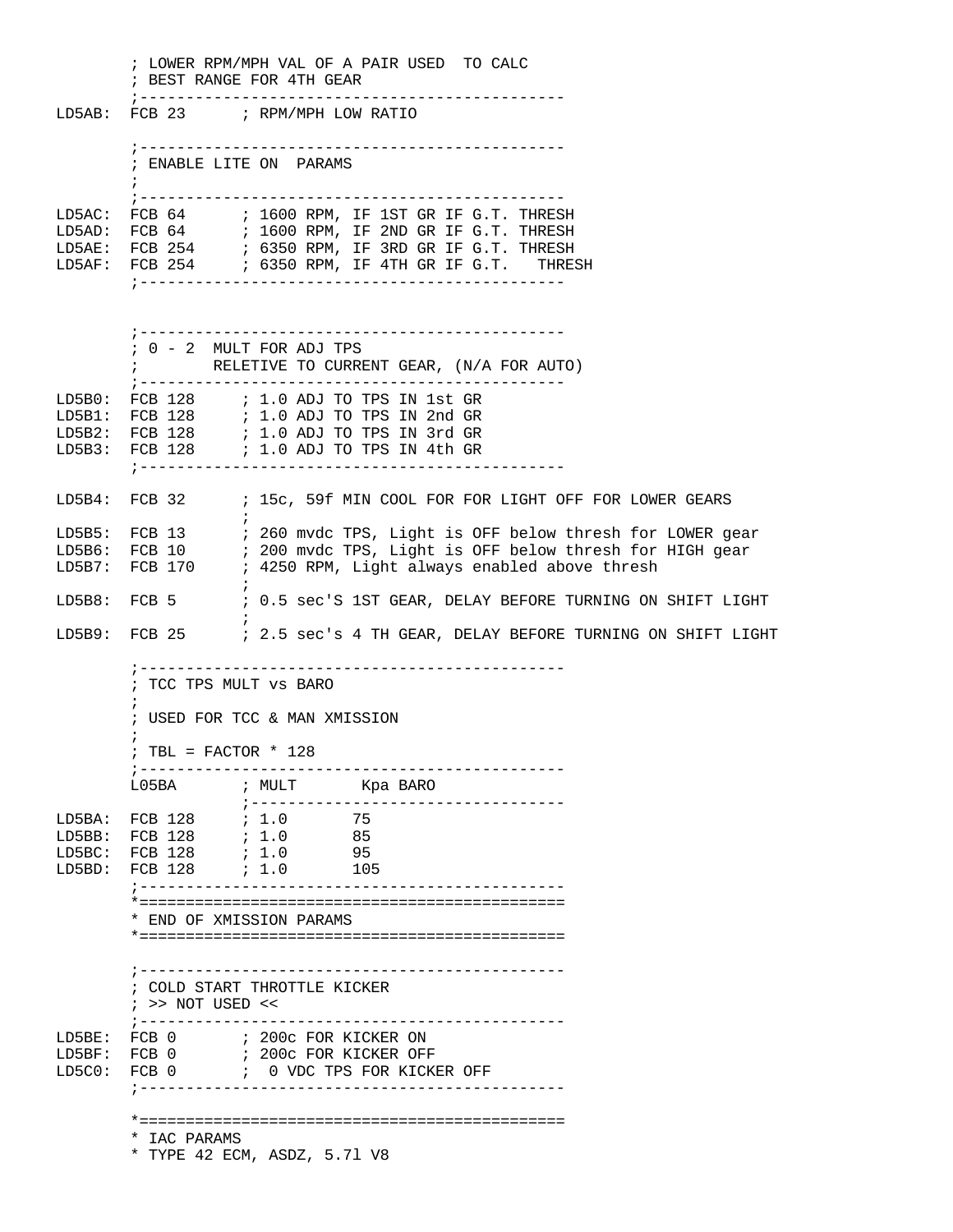|        | $\ast$                         |                                                                                                                                                                                                       |
|--------|--------------------------------|-------------------------------------------------------------------------------------------------------------------------------------------------------------------------------------------------------|
| LD5C1: |                                | FCB 25 : 25 STEPS, INT NON VOL RAM FAIL FOR A/C ON STEPS<br>LD5C2: FCB 145 ; 146 STEPS, MOTOR PK POSIT <----<<<<<                                                                                     |
|        |                                | LD5C4: FCB 34 $\qquad$ ; 425 RPM PWR STEER STALL<br>LD5C5: FCB 40 $\qquad$ ; 500 RPM/12.5 TO EXIT PWR STEER STALL<br>LD5C6: FCB 3 ; 1% TPS FOR CLOSED THROTLE                                         |
|        | ; INDEXED TBL<br>; ----------- | ------------------------                                                                                                                                                                              |
|        |                                | LD5C7: FCB 2          ; Clsd Lp SMALL ERROR RETRACT<br>LD5C8: FCB 1         ; Clsd Lp LARGE ERROR RETRACT                                                                                             |
|        |                                | LD5CA: $FCB$ 0 $i$ Clsd Lp LARGE ERR EXTEND                                                                                                                                                           |
| LD5CC: |                                | LD5CB: FCB 5 : NEG ERR BK PT FOR LARGE GAIN WD<br>FCB 4 : POS ERR BK PT FOR LARGE GAIN WD                                                                                                             |
|        |                                | LD5CD: FCB 2 $\qquad$ ; 25 RPM, DEAD BAND<br>LD5CE: FCB 200 $\qquad$ ; RETRACT PULSE RESET                                                                                                            |
|        |                                |                                                                                                                                                                                                       |
| LD5D4: |                                | LD5D2: FCB 87 : 8.7 VDC, STEPPER MOTER PROTECT<br>LD5D3: FCB 40 ; 40, DECEL STALL Fuel Cut Off STEP'S<br>FCB 0 : 0, DECEL Fuel Cut Off STEP'S                                                         |
|        |                                | LD5D5: FCB 60 : 1500 RPM, ALDL RESET TRHRESH<br>LD5D6: FCB 0 ; DESIRED MP A/C ADJ BIAS                                                                                                                |
|        |                                | LD5D7: FCB $5$ ; $5$ sec FOR ENABLE IAC KICK DN<br>LD5D8: FCB 25 ; 25, KICK DN ADJ STEPS                                                                                                              |
|        |                                | LD5DA: FCB 0 $\qquad$ ; 0, DIFF ENG SPD FOR A/C ON (RPM/12.5)                                                                                                                                         |
| LD5DD: |                                | LD5DB: FCB 80 $\qquad$ ; ALDL (1000 RPM)<br>LD5DC: FCB 5 $\qquad$ ; 5 STEPS INCR FOR BATT VDC DECREASE<br>FCB 2 $: 0.2$ VDC BATT DECR FOR INCR STEPS                                                  |
| LD5DE: | $\ddot{i}$                     | FCB $145$ ; MAX IAC <-----<<<<                                                                                                                                                                        |
|        |                                | LD5DF: FCB 255 ; MOTOR R/S WITH A/C 255 STEPS<br>LD5E0: FCB 254 ; MOTOR R/S WITH OUT A/C 255 STEP                                                                                                     |
|        |                                | LD5E1: FCB 96 $\qquad$ ; 1200 RPM FOR COLD RPM IN KICK DN MODE <-----<<<<br>LD5E2: FCB 88 $\qquad$ ; 1100 RPM MAX HOT RPM FOR PK/NEUT <-----<<<<br>LD5E3: FCB 2 $\qquad$ ; 25 RPM DIFF ADD FOR A/C ON |
| LD5E6: | FCB 16                         | LD5E4: FCB 51 $\qquad$ ; LOW Vss FILTER COEF<br>LD5E5: FCB 51 $\qquad$ ; MED VSS FILTER COEF<br>; HI VSS FILTER COEF                                                                                  |
|        |                                | LD5E7: FCB 2 : 0.4 Sec, DECAY DELAY FOR LOW VSS Sec/5<br>LD5E8: FCB 5 : 1.0 Sec, DECAY DELAY FOR HI VSS Sec/5                                                                                         |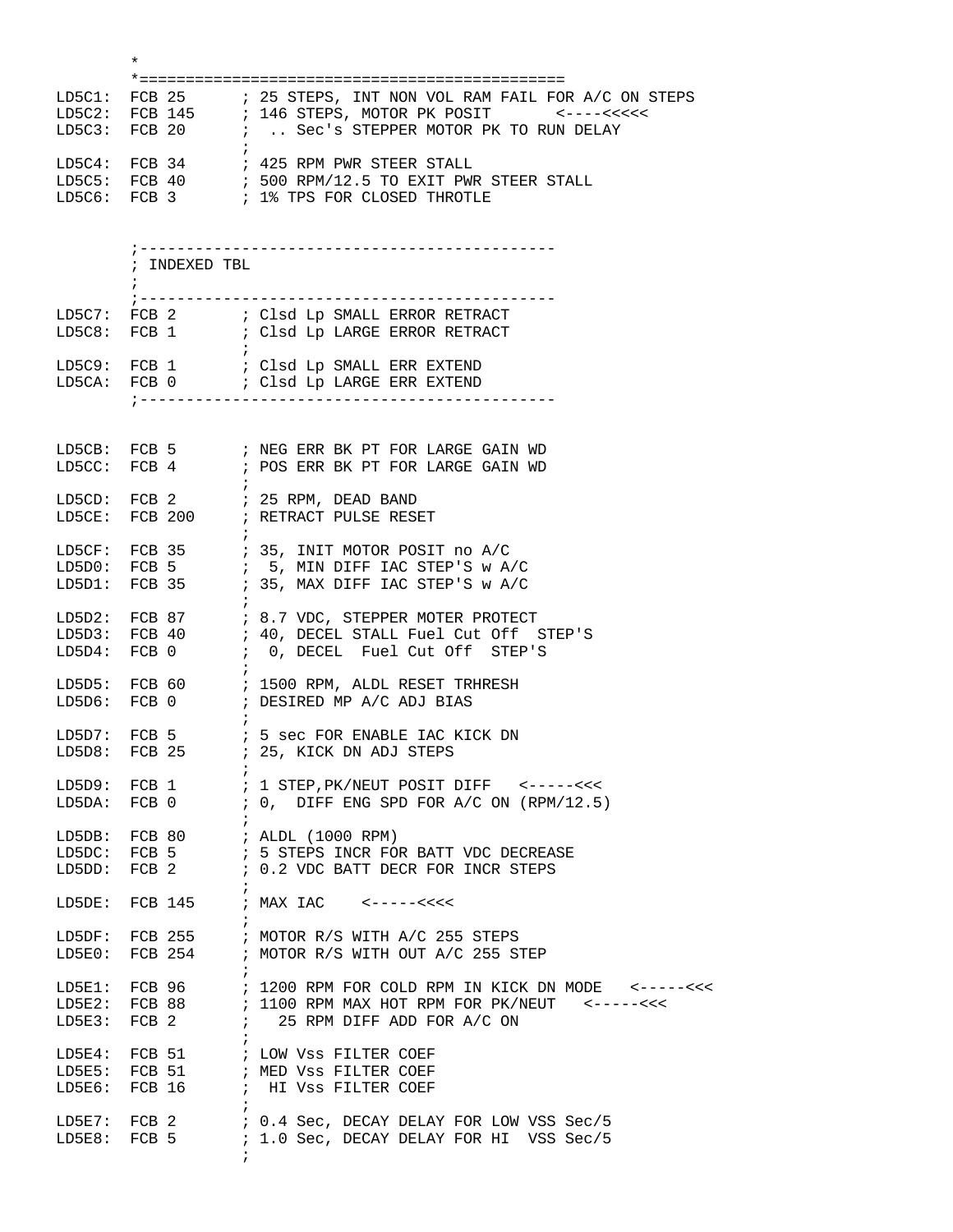|                                  | LD5EA: FCB 30 : DECAY FILT COEF<br>LD5EB: FCB 38 : FAST DECAY FILTER COEF                                                                                                                                                                                                                                                                      |                                   |                                                                                                                                 |                                                                                                                        |  |  |  |  |
|----------------------------------|------------------------------------------------------------------------------------------------------------------------------------------------------------------------------------------------------------------------------------------------------------------------------------------------------------------------------------------------|-----------------------------------|---------------------------------------------------------------------------------------------------------------------------------|------------------------------------------------------------------------------------------------------------------------|--|--|--|--|
|                                  |                                                                                                                                                                                                                                                                                                                                                | $\ddot{i}$                        | LD5EC: FCB 12 $\qquad$ ; 3.75 MPH FOR MIN COEF THRESH LD5ED: FCB 64 $\qquad$ ; 20.0 MPH FOR MAX COEF THRESH                     |                                                                                                                        |  |  |  |  |
|                                  |                                                                                                                                                                                                                                                                                                                                                |                                   | LD5EE: FCB 10 : 10 STEPS, MIN VAL AT HI VSS<br>LD5EF: FCB $6$ ; *TPS FOR THROT FOLLOWER BIAS                                    |                                                                                                                        |  |  |  |  |
|                                  | LD5F0: FCB 32 : %THROT FOLLOWER IN PK/NEUT<br>LD5F1: FCB 110 : %THROT FOLLOWER NOT IN PK/NEUT                                                                                                                                                                                                                                                  |                                   |                                                                                                                                 |                                                                                                                        |  |  |  |  |
|                                  |                                                                                                                                                                                                                                                                                                                                                | $\cdot$ ;                         |                                                                                                                                 | LD5F2: FCB 60 : MAX THROT FOLLOWER BIAS, 60 STEPS<br>LD5F3: FCB 1 $\qquad$ ;  Deg c, TEMP FOR COLD RPM LIMITING, TBL 2 |  |  |  |  |
|                                  | LD5F4: FCB 16 $\qquad$ ; 5 MPH, Vss FOR N BIAS = 0                                                                                                                                                                                                                                                                                             |                                   |                                                                                                                                 |                                                                                                                        |  |  |  |  |
|                                  | * IAC MOTOR POSIT VS COOLANT<br>$\star$<br>$^\star$<br>$*$ TBL = STEPS                                                                                                                                                                                                                                                                         |                                   | * (IN STEPS) ASDZ, 5.7L V8 TYPE \$42 ECM                                                                                        |                                                                                                                        |  |  |  |  |
|                                  | ORG $$05F5$ ;                                                                                                                                                                                                                                                                                                                                  |                                   | ; STEPS Deg c Deg f<br>; ------------------------                                                                               |                                                                                                                        |  |  |  |  |
| LD5F5<br>LD602<br>LD604<br>LD605 | LD5F9 FCB 24<br>LD5FA FCB 24<br>LD5FB FCB 24<br>LD5FB FCB 24<br>LD5FB FCB 24<br>LD5FB FCB 24<br>LD5FB FCB 24<br>LD5FB 24<br>LD5FB 24<br>LD5FB 24<br>LD5FB 24<br>LD5FB 24<br>LD5FB 24<br>LD5FB 24<br>LD5FB 24<br>LD5FB 24<br>LD5FB 24<br>LD5FB 2<br>LD603 FCB 110<br>FCB 120<br>FCB 145 ; 145<br>; POSIT AFER MOTOR RESET VS BARO<br>$\ddot{ }$ | ; 110<br>; 120                    | HOT<br>$\begin{array}{ccc} & . & & 121 \\ 43.3 & & & 110 \\ 37.0 & & & \end{array}$<br>30.5 87<br>15.5<br>6.0<br>$-8.5$<br>COLD | HOT<br>277<br>-74<br>60<br>43<br>17<br>COLD                                                                            |  |  |  |  |
|                                  | $: TBL = STEPS$<br>$\frac{1}{2}$ - - - - - - - - - -<br>ORG \$0606 ; STEPS Kpa BARO                                                                                                                                                                                                                                                            |                                   |                                                                                                                                 |                                                                                                                        |  |  |  |  |
| LD606<br>LD607<br>LD608<br>LD609 |                                                                                                                                                                                                                                                                                                                                                | $7 - - - - - - - - - - - - - - -$ | 75<br>- 95<br>105                                                                                                               | -----------------                                                                                                      |  |  |  |  |
|                                  | ; PWR STEER STALL VS BARO<br>$: TBL = STEPS$                                                                                                                                                                                                                                                                                                   |                                   |                                                                                                                                 |                                                                                                                        |  |  |  |  |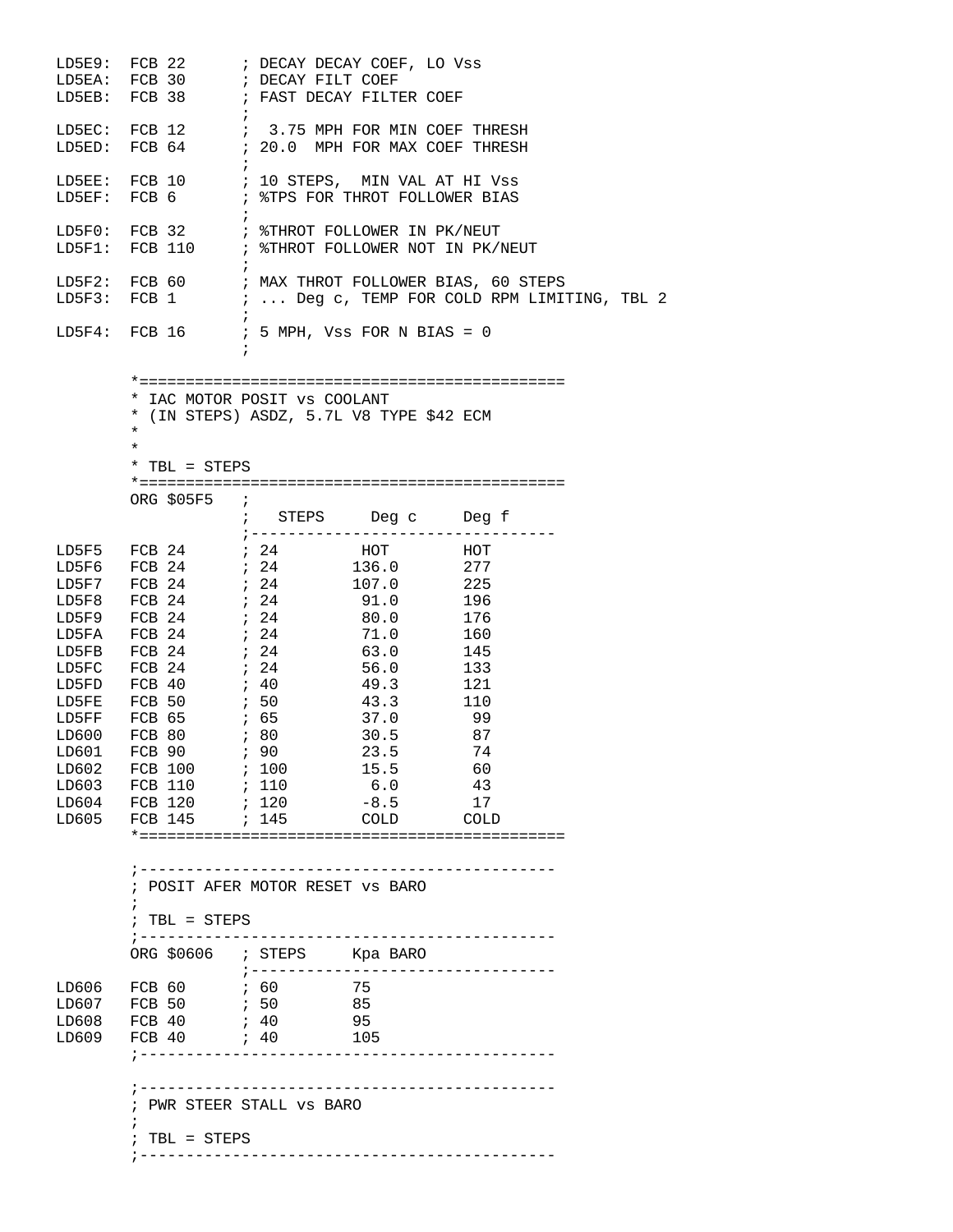|                                  | ORG \$060A ; STEPS                     |                          |                       | Kpa BARO |
|----------------------------------|----------------------------------------|--------------------------|-----------------------|----------|
| LD60A<br>LD60B<br>LD60C<br>LD60D | FCB 24<br>FCB 16<br>$FCB$ 12<br>FCB 10 | 7.24<br>16<br>12.<br>:10 | 75<br>85<br>95<br>105 |          |

 \*============================================= \* IAC DESIERD IDLE SPD vs COOL \* (Closed loop) \* \* TBL = RPM/12.5  $\ast{\texttt{2}}\texttt{2}=\texttt{2}=\texttt{2}=\texttt{2}=\texttt{2}=\texttt{2}=\texttt{2}=\texttt{2}=\texttt{2}=\texttt{2}=\texttt{2}=\texttt{2}=\texttt{2}=\texttt{2}=\texttt{2}=\texttt{2}=\texttt{2}=\texttt{2}=\texttt{2}=\texttt{2}=\texttt{2}=\texttt{2}=\texttt{2}=\texttt{2}=\texttt{2}=\texttt{2}=\texttt{2}=\texttt{2}=\texttt{2}=\texttt{2}=\texttt{2}=\texttt{2}=\texttt{2}=\texttt{2}=\texttt{2}=\text$  ; RPM Deg c Deg f ;--------------------------------- LD60E FCB 48 ; 600 55 131 LD60F FCB 48 ; 600 65 149 LD610 FCB 46 ; 575 75 167 LD611 FCB 42 ; 525 85<br>
LD612 FCB 42 ; 525 95<br>
LD613 FCB 42 ; 525 100<br>
LD614 FCB 46 ; 575 105<br>
LD615 FCB 50 ; 625 110 LD612 FCB 42 ; 525 95 203 LD613 FCB 42 ; 525 100 212 LD614 FCB 46 ; 575 105 221 LD615 FCB 50 ; 625 110 230 LD616 FCB 52 ; 650 \*============================================= \*=============================================

LAST CALIB AT \$D616

\*=============================================

| 12/03/93<br>* ASDZ ALGO,               |
|----------------------------------------|
| $\ast$<br>06/06/95<br>REV              |
| $\star$                                |
| * 127747 ECM                           |
| $\star$                                |
| $\star$<br>DISASSEMBLED FOR THE MC6803 |
| $\star$<br>BY THE CAMS DISASSEMBLER    |
| $\star$<br>$12 - 09 - 1992$            |
|                                        |

ORG \$D617

| D617: |       | LDAA       | #03   | ; SET UP $A/D$              |
|-------|-------|------------|-------|-----------------------------|
| D619: |       | LDAB       | #01   |                             |
| D61B: |       | JSR        | LFBCE | A/D ROUTINE<br>$\ddot{i}$   |
| D61E: |       | LDAA       | LOOOF |                             |
| D620: |       | ANDA       | #\$08 | ; MASK FOR BIT 3            |
| D622: |       | TST        | LD007 | ; 0010 0100, 3rd AFR OPT WD |
| D625: |       | BMI        | LD62C |                             |
|       |       |            |       | ;  else                     |
| D627: |       | LDAB       | L0005 |                             |
| D629: |       | ANDB       | #\$80 | 1000 0000                   |
| D62B: |       | ABA        |       |                             |
|       |       |            |       |                             |
| D62C: | LD62C | LDAB       | L0010 |                             |
| D62E: |       | ANDB       | #\$FE | 1111 1110                   |
| D630: |       | <b>CBA</b> |       |                             |
| D631: |       | BNE        | LD659 |                             |
|       |       |            |       | else                        |
| D633: |       | LDAB       | L0049 | TPS                         |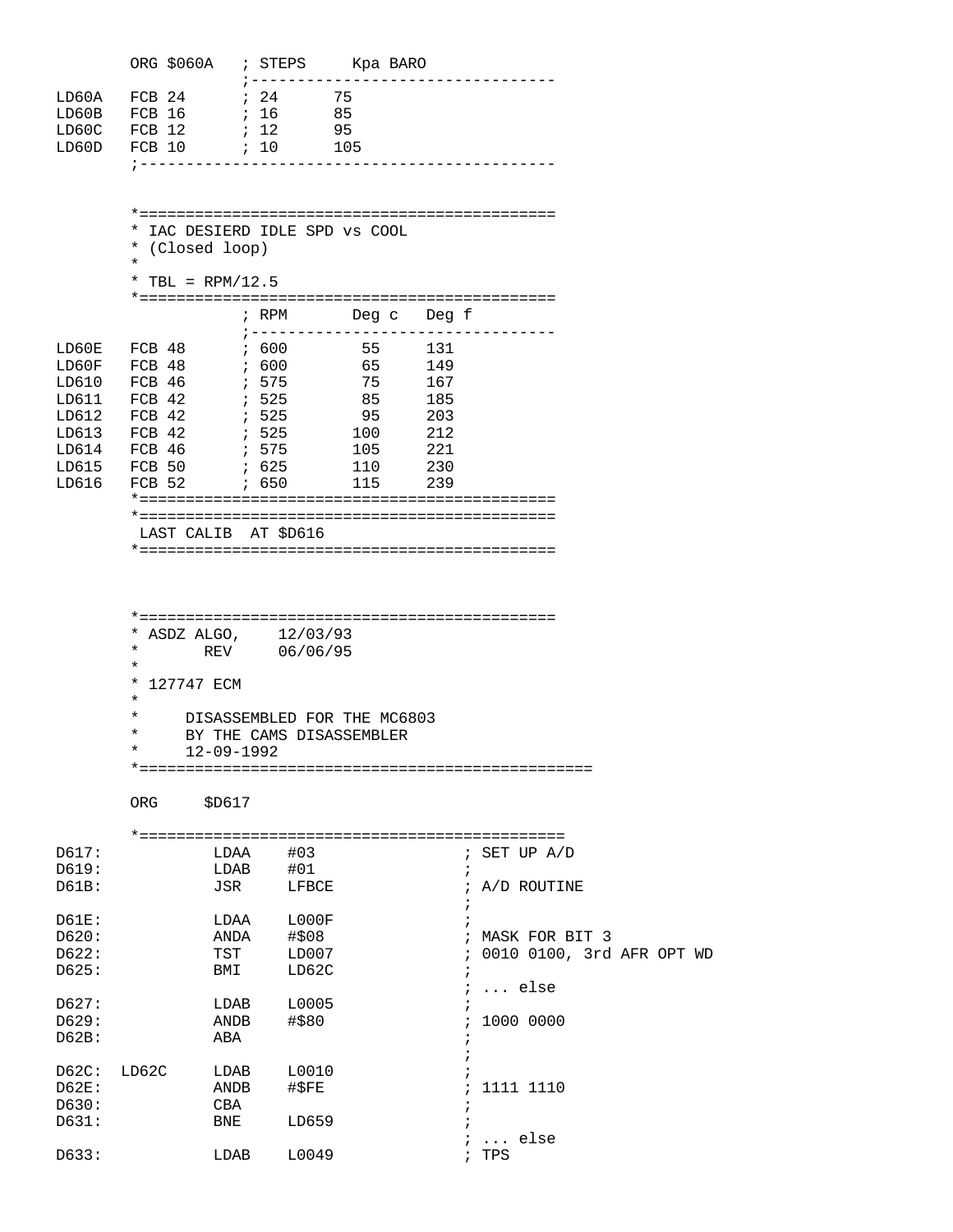| D635: |                      | SUBB                     | L004A                            | $\ddot{i}$                                    |
|-------|----------------------|--------------------------|----------------------------------|-----------------------------------------------|
| D637: |                      | BCC                      | LD63A                            | ; BR IF TPS GT<br>$\ldots$ else<br>$\ddot{i}$ |
| D639: |                      | NEGB                     |                                  |                                               |
| D63A: | LD63A                | $\mathop{\mathrm{CMPB}}$ | LD011                            | ; DIFF TPS FOR MAP FILT COEF                  |
| D63D: | LD63D                | BHI                      | LD659                            | $\ddot{i}$                                    |
| D63F: | LD63F                | LDAB                     | LOO1F                            | $i \ldots$ else<br>$;$ RPM/12.5               |
| D641: |                      | SUBB                     | L0020                            | $\cdot$                                       |
| D643: |                      | <b>BCC</b>               | LD646                            | $\ddot{ }$                                    |
|       |                      |                          |                                  | $i \ldots$ else                               |
| D645: |                      | NEGB                     |                                  |                                               |
| D646: | LD646                | CMPB                     | LD012                            | ; DIFF RPM TRANS MAP COEF (75 RPM)            |
| D649: |                      | BHI                      | LD659                            | $\cdot$<br>$\ddot{i}$                         |
| D64B: |                      | LDAB                     | L0034                            | ; $MPH/1$                                     |
| D64D: |                      | <b>CMPB</b>              | LD013                            | ; 0 MPH, THRESH FOR MAP FILT COEF             |
| D650: |                      | BHI                      | LD659                            | ; BR IF MPH G.T. 0 MPH<br>$i \ldots$ else     |
| D652: |                      | LDAB                     | L002B                            | ; TRANSIENT MAP TMR                           |
| D654: |                      | BEQ                      | LD65F                            | ; BR IF Z                                     |
|       |                      |                          |                                  | $i \ldots$ else                               |
| D656: |                      | DECB                     |                                  | ; DECR TRANSIENT MAP TMR                      |
| D657: |                      | BRA                      | LD65C                            |                                               |
|       | $\ddot{\phantom{0}}$ |                          |                                  |                                               |
|       |                      |                          |                                  |                                               |
| D659: | LD659                | LDAB                     | LD010                            | ; 500 Msec, TRANSIENT MAP COEF                |
|       |                      |                          |                                  | ; APPLY TIME, SEC/80                          |
| D65C: | LD65C                | <b>STAB</b>              | L002B                            | ; TRANSIENT MAP TMR                           |
|       |                      |                          |                                  |                                               |
| D65E: |                      | INCA                     |                                  | INCR TMR ??<br>$\cdot$                        |
| D65F: | LD65F                | STAA                     | L0010                            | TMR<br>$\cdot$                                |
| D661: |                      | JSR                      | LFA59                            | $\ddot{i}$<br>TO FIRWARE                      |
|       |                      |                          |                                  |                                               |
|       |                      |                          |                                  |                                               |
|       |                      | * LOOK UP 2D VE2 VALUE   |                                  |                                               |
|       | $\star$              | $(0 - 6400$ RPM)         |                                  |                                               |
|       | $\star$              |                          | * ADD TO VE 3d RESULTS IN \$00A9 |                                               |
|       | $^\star$             |                          |                                  |                                               |
|       |                      | * TBL = $8VE$ * 2.56     |                                  |                                               |
| D664: |                      |                          | LDAA L001C                       | ; RPM/25                                      |
| D666: |                      |                          | LDX #\$D3C7                      | ; LOOK UP VE2, (17 LINE)                      |
| D669: |                      |                          | JSR LFB49                        | ; 2d LOOK PU                                  |
|       |                      |                          |                                  |                                               |
| D66C: |                      | STAA                     | L00A9                            | ; FUEL FM TBL                                 |
|       |                      |                          |                                  |                                               |
|       |                      |                          | ; ---------------                |                                               |
|       |                      | ; GET 02 VALUE           |                                  |                                               |
| D66E: |                      | ; -----------<br>JSR     | LFBDB                            | ; READ $A/D$ , (o2 & TPS)                     |
|       |                      |                          |                                  |                                               |
| D671: |                      |                          | STAA L003E                       | $:$ 02 (A/D), mvdc = 0.2304 * A/D VAL         |
|       |                      |                          |                                  |                                               |
| D673: |                      | $LDAA$ #\$0B             |                                  | ; SET UP A/D                                  |
| D675: |                      | $LDAB$ #\$01             |                                  |                                               |
| D677: |                      | JSR                      | LFBCE                            | ; A/D ROUTINE                                 |
|       |                      |                          |                                  |                                               |
|       |                      |                          |                                  |                                               |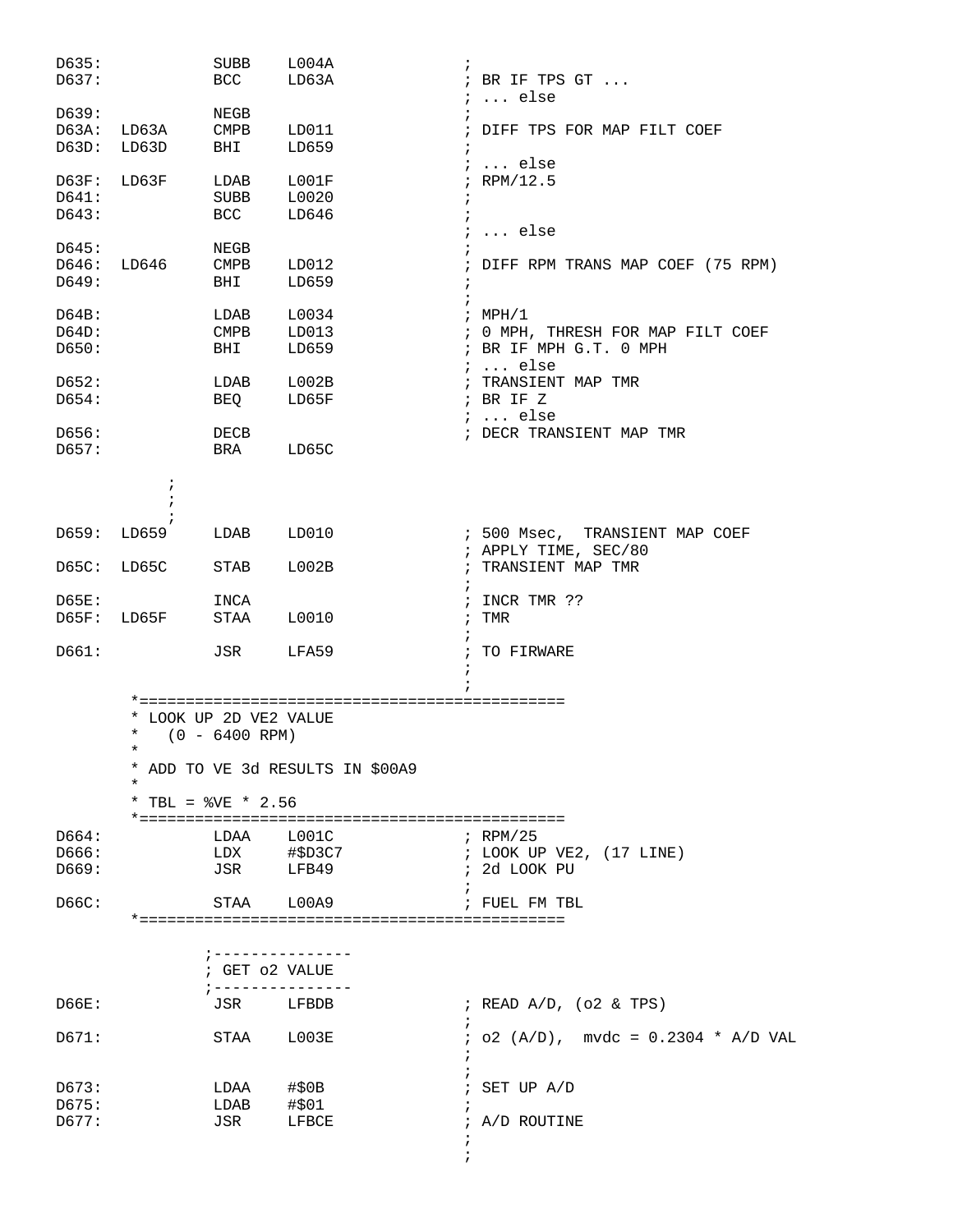| D67A:<br>D67C:<br>D67F:          |                          | LDAA                                                   | L001C<br>CMPA LD028<br>BHI LD684                   | $i$ RPM/25<br>; 2400 RPM, MIN RPM FOR SPK SA DECAY<br>; BR IF G.T. 2400 RPM<br>$i \ldots$ else                       |
|----------------------------------|--------------------------|--------------------------------------------------------|----------------------------------------------------|----------------------------------------------------------------------------------------------------------------------|
| D681:                            |                          | JSR                                                    | LFDCB                                              | $\ddot{i}$<br>; TO CPU<br>$\ddot{i}$                                                                                 |
| D686:                            |                          |                                                        | D684: LD684 LDAA L003F<br>STAA L00BD               | ; FILT 02 VAL<br>; INIT W/Filt o2 VAL                                                                                |
|                                  |                          | ; ---------------------<br>; FILTER 02 VAL             |                                                    | $\ddot{i}$                                                                                                           |
|                                  | $\ddot{i}$               |                                                        | --------------                                     |                                                                                                                      |
| D688:<br>D68A:<br>D68C:<br>D68F: |                          |                                                        | LDX L003F<br>LDAA L003E<br>LDAB LD28B<br>JSR LFB12 | ; OLD Filtered o2<br>; NEW $o2 (A/D)$ , mvdc = 0.2304 * A/D VAL<br>; Minor LOOP 02 FILT COEF<br>; LAG FILTER ROUTINE |
| D692:                            |                          |                                                        | STD L003F                                          | $\ddot{ }$<br>; SAVE FILT 02 VAL<br>÷                                                                                |
| D694:<br>D695:<br>D697:<br>D699: |                          | ASLB<br>ADCA<br>STAA<br>PSHA                           | #0<br>$_{\tt LO03E}$                               | $\ddot{i}$<br>; ROUND<br>$: o2 (A/D), mvdc = 0.2304 * A/D VAL$<br>$\ddot{i}$                                         |
| D69A:                            |                          | LDAB                                                   | LD28C                                              | ; 2d, SLOW o2 COEF FOR IDLE                                                                                          |
| D69D:<br>D69F:                   |                          |                                                        | LDAA L0002<br>BMI LD6AA                            | $\ddot{i}$<br>; STATUS<br>; BR IF B7, IN IDLE CONDITIONS<br>;  else                                                  |
|                                  | $\ddot{i}$<br>$7. TBL =$ | $(0 - 64$ gms/sec)                                     |                                                    | ; Lk Up SLOW 02 FILTER TIME CONSTANT VS AIR FLOW                                                                     |
| D6A1:<br>D6A3:<br>D6A6:          |                          |                                                        | JSR LFB49                                          | LDAA LOOBE    i AIR FLOW, (gms/sec)<br>; 2d look pu                                                                  |
|                                  |                          |                                                        | ; FILTER ASYNC INJ PW                              |                                                                                                                      |
| D6A9:<br>D6AB:<br>D6AD:          | ÷<br>D6AA: LD6AA         | TAB<br>PULA<br>JSR                                     | $LDX$ $L0043$<br>LFB12                             | ; SLOW 02 FILTER TIME CONS TO B Reg<br>; NEW $\circ$ 2<br>; OLD OLD<br>; LAG FILTER ROUTINE                          |
| D6B0:                            |                          |                                                        | STD L0043                                          | ; SAVE NEW FILTERED SLOW 02 VAL<br>--------------------------                                                        |
| D6B2:<br>D6B4:<br>D6B5:<br>D6B7: | $\ast$                   | * LOOK UP FL 1<br>* TBL = $8VE$ * 2.56<br>LDAA<br>LSRA | L0026<br>LDAB L001C<br>$CMPB$ #128                 | * MAIN FUEL PREDICITIONS VS MAP VS RPM, (FL1)<br>; S/D MAP<br>; DIV BY 2 FOR LK UP<br>; RPM/25<br>; 3200 RPM         |
| D6B9:                            |                          | BLS                                                    | LD6BD                                              | ; BR IF RPM LT 3200                                                                                                  |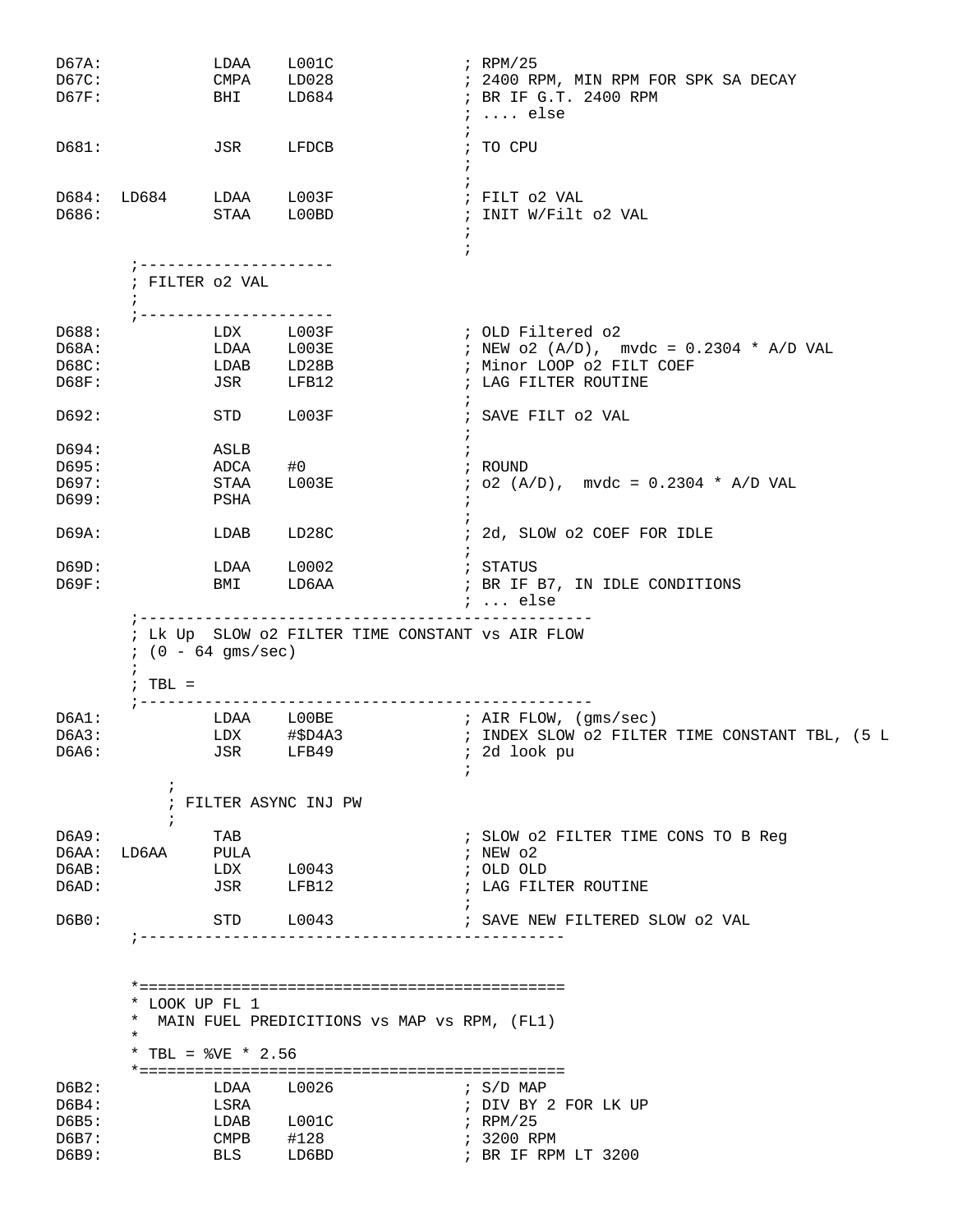| D6BB:<br>D6BD:<br>DC0: |                          |                       | $LDAB$ #128<br>LD6BD LDX #\$D37C<br>JSR LFB67 | $i \ldots$ else<br>; FORCE 3200 RPM<br>; POINT TO FL 1 TABLE<br>; 3D LOOK UP |
|------------------------|--------------------------|-----------------------|-----------------------------------------------|------------------------------------------------------------------------------|
| D6C3:<br>DC5:          |                          | <b>BCC</b>            | ADDA L00A9<br>LD6C9                           | $\ddot{i}$<br>; SAVE TOTAL VE RESULT<br>; IF NO OVERFLOW                     |
|                        |                          |                       |                                               | ;  else<br>; USE 100 % VE<br>; SAVE VE RESULT                                |
|                        | $\, \, \cdot \,$ $  -$   |                       |                                               |                                                                              |
|                        | $\star$                  |                       |                                               | * GET TPS A/D VALUE & ERR CK FOR LO LIMIT                                    |
| D6CB:                  |                          |                       | JSR LFBDB                                     | ; READ $A/D$ , (o2 & TPS)<br>$\ddot{i}$                                      |
| D6CE:                  |                          | STAA                  | L0048                                         | ; TPS, VDC                                                                   |
| D6D0:                  |                          | LDAB L0009            |                                               |                                                                              |
| D6D2:                  |                          | ANDB                  | #\$DF                                         | ; MASK FOR b5<br>$\ddot{i}$                                                  |
| D6D4:                  |                          |                       | $LDAA$ $L0001$                                | $\cdot$ ;                                                                    |
| D6D6:                  |                          |                       | BPL LD6F0                                     | <i>;</i> else                                                                |
|                        | $\ddot{i}$<br>$\ddot{ }$ |                       |                                               | ; CK FOR LOW TPS ERR TEST ENABLE                                             |
| D6D8:                  |                          |                       | LDAA LD50D                                    | ; ERR ENABLE WD 1                                                            |
| D6DB:                  |                          |                       | BITA #\$04                                    | ; b2, ERR 22, TPS lo                                                         |
| D6DD:                  |                          | BEQ                   | LD6F8                                         | ; BR IF NOT b2<br>;  else                                                    |
| D6DF:                  |                          |                       | $LDAA$ $L0048$                                | ; TPS, VDC                                                                   |
| <b>D6E1:</b>           |                          |                       | CMPA LD523                                    | ; TPS limit, 0.20 VCD, (ERR 22)                                              |
| <b>D6E4:</b>           |                          | <b>BCC</b>            | LD6F8                                         | ; IF TPS > .195 BR                                                           |
|                        |                          |                       |                                               | $i \ldots$ else                                                              |
|                        | $\ddot{ }$               | ; SET BIT 2 OF \$0012 |                                               |                                                                              |
|                        |                          | ; (TPS LOW ERR FLG)   |                                               |                                                                              |
| D6E6:                  |                          | LDAA                  | L0012                                         | ; CURRENT ERR FLG                                                            |
| D6E8:                  |                          | ORAA                  | #\$04                                         | $;$ SET $b2$                                                                 |
| D6EA:                  |                          | STAA                  | L0012                                         | ; CURRENT ERR FLG<br>$\ddot{i}$                                              |
| D6EC:                  |                          | ORAB                  | #\$20                                         | SET b5<br>$\ddot{i}$                                                         |
| D6EE:                  |                          | BRA                   | LD6F8                                         |                                                                              |
|                        |                          |                       |                                               |                                                                              |
| D6F0:                  | LD6F0                    | LDAA                  | LD289                                         | ; Min TPS IN %, (25%)                                                        |
| D6F3:                  |                          | STAA                  | L004F                                         | ; MIN TPS VAL                                                                |
| D6F5:                  | $\ddot{i}$               | CLR                   | L0050                                         | TPS ERR TMR                                                                  |
|                        | $\ddot{i}$               | TPS OK                |                                               |                                                                              |
|                        | $\ddot{i}$               |                       |                                               |                                                                              |
| D6F8:                  | LD6F8                    | STAB                  | L0009                                         |                                                                              |
| D6FA:                  |                          | JSR                   | LFCD8                                         | TO CPU<br>$\ddot{i}$<br>$\ddot{i}$                                           |
|                        | $\ddot{ }$               |                       |                                               |                                                                              |
|                        |                          |                       |                                               |                                                                              |

|       |       |       | ; CHECK FOR IDLE CONDITIONS |  |
|-------|-------|-------|-----------------------------|--|
|       |       |       |                             |  |
| D6FD: | T DAR | L0002 |                             |  |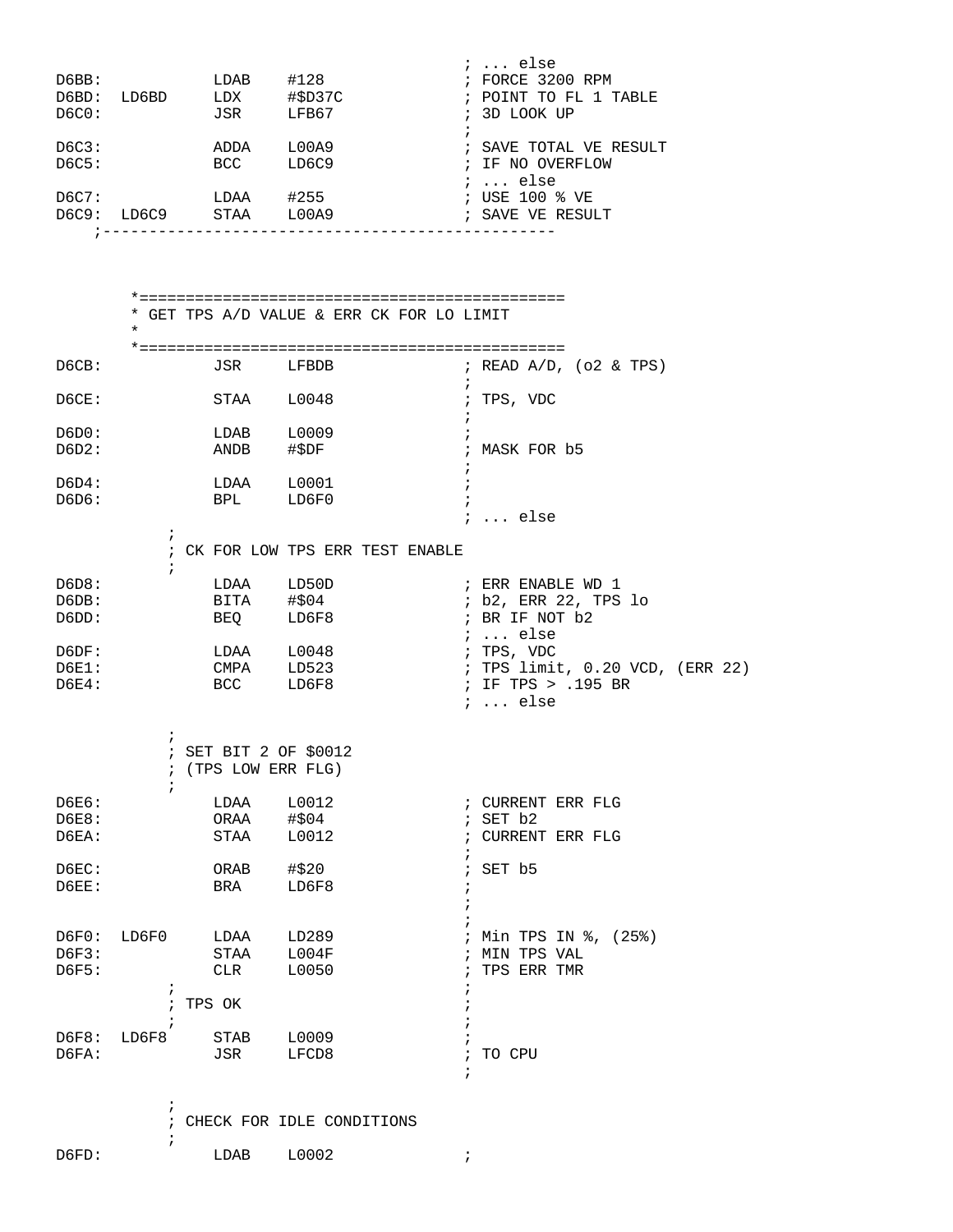| D6FF:       | ANDB | #\$7F | ; CLR b7, IDLE CONDITIONS    |
|-------------|------|-------|------------------------------|
| D701:       | CMPA | LD5C6 | ; 1% TPS FOR CLOSED THROTTLE |
| D704:       | BHI  | LD70F | ; BR IF TPS $L.T. 1$ %       |
|             |      |       | $i$ else                     |
|             |      |       |                              |
| D706:       | LDAA | L0034 | ; $MPH/1$                    |
| D708:       | CMPA | LD2F6 | ; 4 MPH, THRES FOR IDLE      |
| D70B:       | BHI  | LD70F | ; BR IF Vss LT 4 MPH         |
|             |      |       | $i$ else                     |
| D70D:       | ORAB | #\$80 | ; SET b7, IDLE CONDITIONS    |
| D70F: LD70F | STAB | L0002 | ; STATUS, IN IDLE CONDITIONS |
|             |      |       |                              |
| D711:       | LDAA | L0001 | ; STATUS                     |
| D713:       | BMI  | LD718 |                              |
|             |      |       | ;  else                      |
| D715:       | JMP  | LD7F0 |                              |
|             |      |       |                              |

 $\mathcal{L}$  ; and  $\mathcal{L}$  is the set of  $\mathcal{L}$ 

|       |       |             | ; SUB OLD MAP fm CURRENT MAP |            |                              |
|-------|-------|-------------|------------------------------|------------|------------------------------|
|       |       |             |                              |            |                              |
| D718: | LD718 | <b>CLRB</b> |                              | $\ddot{i}$ |                              |
| D719: |       | LDAA        | L0026                        |            | $\frac{1}{2}$ S/D MAP        |
| D71B: |       | <b>SUBD</b> | L002F                        |            | ; FILT MAP                   |
| D71D: |       | BLS         | LD74D                        |            | BR IF DECELL                 |
|       |       |             |                              |            | else                         |
| D71F: |       | TSTB        |                              |            |                              |
| D720: |       | <b>BPL</b>  | LD723                        |            |                              |
|       |       |             |                              |            | else                         |
| D722: |       | INCA        |                              |            | INCR                         |
| D723: | LD723 | PSHA        |                              |            |                              |
| D724: |       | STAA        | L0032                        |            | DIFF MAP                     |
|       |       |             |                              |            |                              |
| D726: |       | LDAB        | LD28F                        |            | 5 KPA, ACCEL ENRICH DIFF MAP |
| D729: |       | LDAA        | L0049                        |            | TPS                          |
| D72B: |       | CMPA        | LD290                        |            | FILT TPS COEF                |
| D72E: |       | BHI         | LD735                        |            |                              |
|       |       |             |                              |            |                              |
| D730: |       | ASLB        |                              |            | ix2                          |
| D731: |       | <b>BCC</b>  | LD735                        |            | BR IF NO OVERFLOW            |
|       |       |             |                              |            | else                         |
| D733: |       | LDAB        | #255                         |            | USE MAX LMT                  |
| D735: | LD735 | PULA        |                              |            |                              |
| D736: |       | CBA         |                              |            | COMP B to A Req              |
| D737: |       | <b>BLS</b>  | LD750                        |            | SKIP PUMP SHOT               |
|       |       |             |                              |            | $i$ else                     |

 ;------------------------------------------------- ; LK UP ACCEL ENRICH vs Diff MAP ; \*\*\* PUMP SHOT \*\*\* ; ; ASYNC ONLY TO STRETCH BPW ; Table = msec \* 16.384 ;------------------------------------------------- D739: LDX #\$D30D ; Accel Enrich vs Diff MAP TBL D73C: JSR LFB40 ; 2d lk up w/line cnt in hdr  $\mathcal{L}^{\text{max}}$ D73F: LDAB L0049 ; TPS VAL ; FILT TPS COEF D744: BLS LD751 ; BR IF L.T. or E.Q. TPS ; ELSE D746: ASLA ; MULT PMP SHOT \* 2 ; IF NO OVER FLOW ; ... else LDAA #255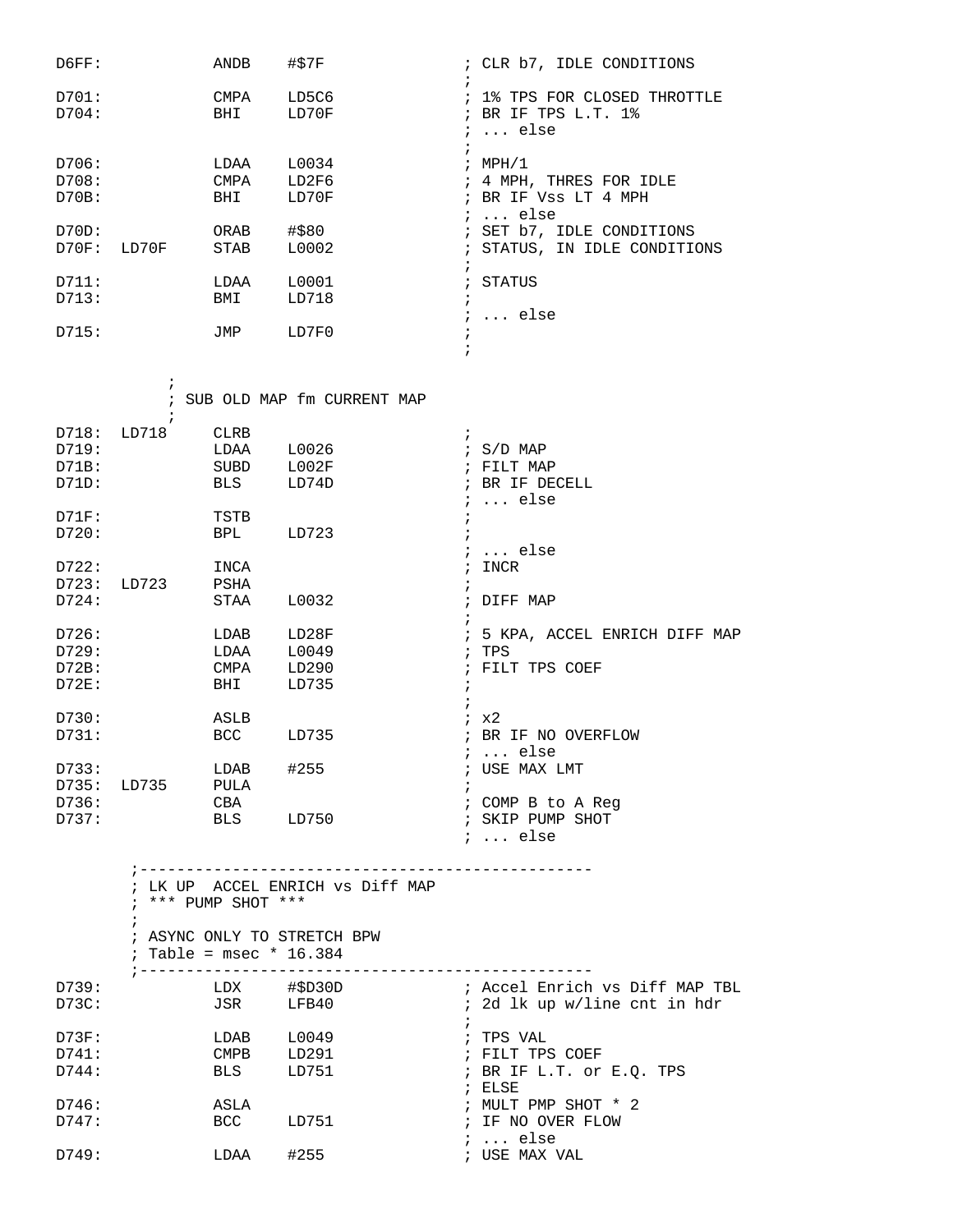| D74B:                   |                                     | BRA                                    | LD751                                                                                          | ; EXIT                                                                                                         |  |
|-------------------------|-------------------------------------|----------------------------------------|------------------------------------------------------------------------------------------------|----------------------------------------------------------------------------------------------------------------|--|
| D74D:<br>D750:          | LD74D<br>LD750                      | CLR<br><b>CLRA</b>                     | L0032                                                                                          | ; DIFF MAP<br>; CLT PUMP SHOT                                                                                  |  |
| D751:<br>D753:          | LD751                               | $7 - - - - - - - - - -$                | STAA L0053<br>STAA L0099                                                                       | ; SAVE PUMP SHOT LK UP<br>; SAVE PUMP SHOT LK UP                                                               |  |
|                         | $\ddot{i}$<br>$\ddot{i}$            |                                        | ; CK CURRENT TPS vs OLD TPS                                                                    |                                                                                                                |  |
| D755:                   |                                     | LDAB                                   | L00DF<br>$\ddot{i}$<br>$\cdot$ ;                                                               |                                                                                                                |  |
| D757:<br>D759:<br>D75B: |                                     | LDAA L0049<br>SUBA L004B<br>BLS LD78C  |                                                                                                | ; TPS<br>; ACCEL ENRICH FILTERED TPS<br>; BR IF NEW TPS gt OLD TPS<br>; (CLR PUMP SHOT VAL)<br>$i \ldots$ else |  |
|                         | i.<br>$\ddot{i}$                    | ; CK AFR OPT WORD 2                    |                                                                                                |                                                                                                                |  |
| D75D:<br>D760:          |                                     | TST LD006<br>BPL<br>$\ddot{ }$         | LD76A                                                                                          | ; 2ND AFR OPT WORD, 1101 0000                                                                                  |  |
|                         |                                     | $\ddot{i}$<br>$\ddot{i}$<br>$\ddot{i}$ | $B7 = 1 = SEL$ Diff TPS opt for Acell Enr<br>$B4 = 1 = DO INT R/S ON BLM CELL CHANGE$          | $B6 = 1 = NO$ ENABLE MOTOR R/S DUE TO RESTART                                                                  |  |
| D762:<br>D765:          |                                     | TST<br>BPL                             | L004C<br>LD76A                                                                                 | $i \ldots$ else                                                                                                |  |
| D767:<br>D768:          |                                     | DECA<br><b>BEQ</b>                     | LD78C                                                                                          | $i$ else<br>; (CLR PUMP SHOT VAL)                                                                              |  |
| D76A:<br>D76C:          | LD76A                               | BITB<br>BNE                            | #\$10<br>LD773                                                                                 | ;  else<br>ib4<br>; BR IF b4                                                                                   |  |
| D76E:                   |                                     | CMPA LD292                             |                                                                                                | $: 2$ DIFF TPS REQ FOR PWR ENRICH $\ldots$                                                                     |  |
| D771:                   |                                     | BLS LD78C                              |                                                                                                | ;  WHILE IN PWR ENRICH<br>; BR IF DIFF TPS G.T. 2%,<br>$:$ (CLR PUMP SHOT VAL)<br>$i \ldots$ else              |  |
|                         | $\ddot{i}$<br>; CK AFR OPT WORD 2   |                                        |                                                                                                |                                                                                                                |  |
| D776:                   | $\ddot{i}$<br>D773: LD773 TST LD006 | BMI LD77B                              |                                                                                                | ; 2nd AFR OPT WORD<br>; BR IF<br>$i$ else                                                                      |  |
| D778:<br>D779:          |                                     | ASLA<br>BCS LD77E                      |                                                                                                | ix2<br>; BR IF OVERFLOW<br>$i \ldots$ else                                                                     |  |
| D77B:<br>D77C:          | LD77B ASLA                          | BCC LD780                              |                                                                                                | $\lambda$ $\times 2$<br>; BR IF NO OVERFLOW,<br>$i \ldots$ else                                                |  |
|                         | D77E: LD77E LDAA #255               |                                        |                                                                                                | ; USE MAX VALUE                                                                                                |  |
|                         |                                     |                                        | ; LK UP Accel Enrich vs Diff TPS<br>; **** TPS PUMP SHOT ******<br>; ASYNC ONLY TO STRETCH BPW |                                                                                                                |  |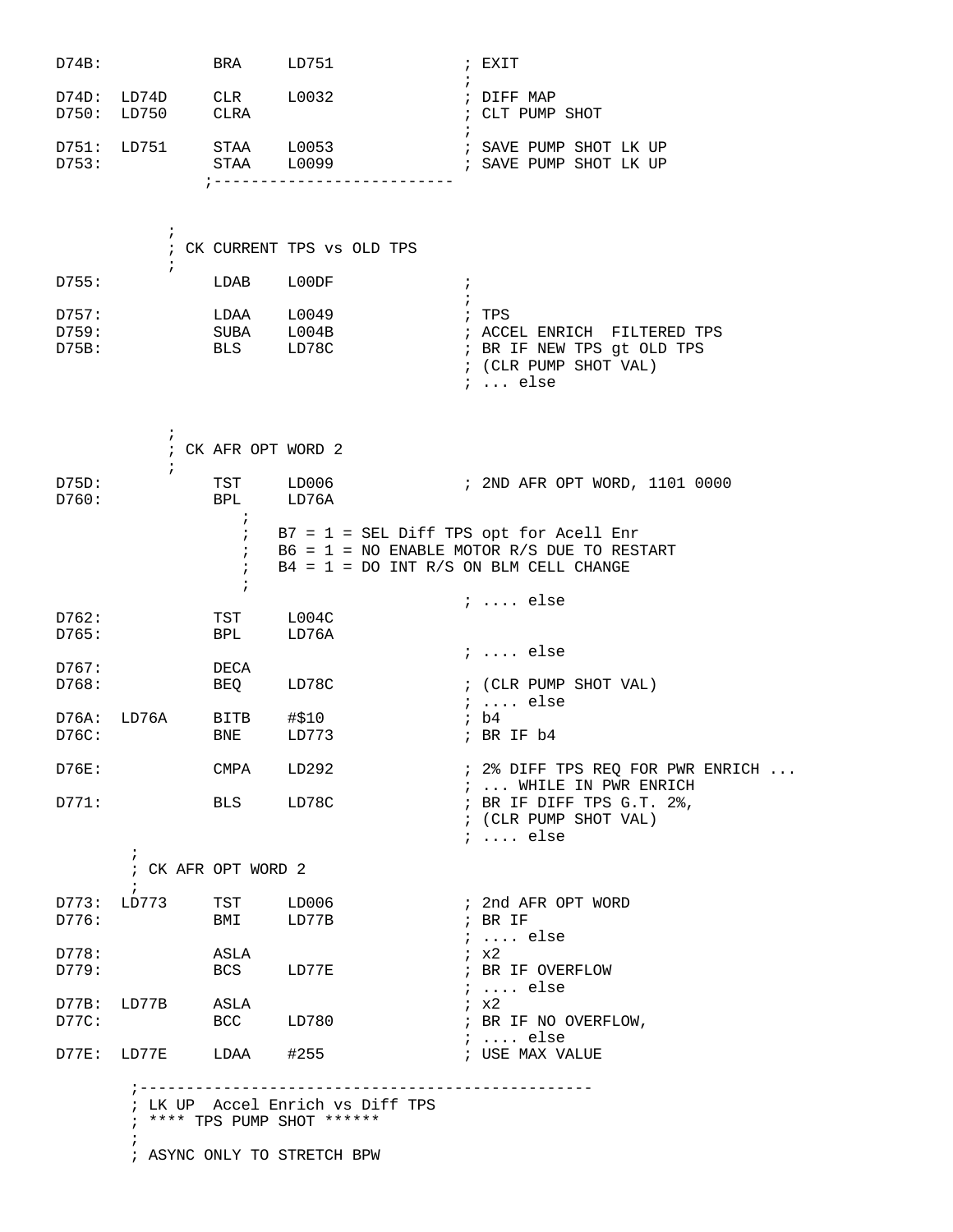|             | $7 - - - - - - - -$ | ; Table = $msec * 16.384$ | ---------------- |                                                   |
|-------------|---------------------|---------------------------|------------------|---------------------------------------------------|
|             | D780: LD780         |                           |                  | ; CONTRIB VS DIFF TPS                             |
| D783:       |                     | JSR                       | LFB36            | ; 2d LK UP, WITH UPPER LIMIT                      |
| D786:       |                     | LDAB                      | L00DF<br>$\cdot$ |                                                   |
| D788:       |                     | ORAB #\$10                |                  | ; SET b4, (TPS AE)                                |
| D78A:       |                     | BRA                       | LD78F            |                                                   |
|             |                     |                           | $\ddot{i}$       |                                                   |
| D78C: LD78C |                     | CLRA                      |                  | ; CLR PMP SHOT VAL                                |
| D78D:       |                     | ANDB #\$EF                |                  | ; CLR b4                                          |
|             | D78F: LD78F         | STAB LOODF                | i.<br>$\ddot{i}$ |                                                   |
| D791:       |                     | STAA                      | L0052            | ; PMP SHOT BPW                                    |
| D793:       |                     | STAA L009A                | $\ddot{i}$       |                                                   |
| D795:       |                     | CLRA                      |                  |                                                   |
| D796:       |                     | LDAB                      | ${\tt LOODF}$    |                                                   |
| D798:       |                     | <b>BITB</b>               | #4               | ; BIT 2 (IAC OPENING)                             |
| D79A:       |                     | <b>BEQ</b>                | LD79F            | ; BR IF NOT b2<br>$i \ldots$ else                 |
| D79C:       |                     | LDAA LD293                |                  | ; 244 usec ADDED TO BPW WHILE IAC<br>; IS OPENING |
|             |                     |                           |                  | ; VAL = MSEC * $16.384$                           |
|             | D79F: LD79F         | ADDA L0052                |                  | ; BPW, LSB                                        |
| D7A1:       |                     | BCS                       | LD7A7            | ; BR IF NO OVERFLOW                               |
|             |                     |                           |                  | $i \ldots$ else                                   |
| D7A3:       |                     | ADDA L0053                |                  | ; BPW, MSB                                        |
| D7A5:       |                     | <b>BCC</b>                | LD7A9            | ; BR IF NO OVERFLOW                               |
|             |                     |                           |                  | $i \ldots$ else                                   |
|             | D7A7: LD7A7         | LDAA #255                 |                  | ; USE MAX VALUE                                   |
| D7A9: LD7A9 |                     | BEQ                       | LD7C7            | $\ddot{i}$                                        |
|             |                     |                           |                  | $i \ldots$ else                                   |
| D7AB:       |                     | LDAB L0098                |                  | ; BPW MULT                                        |
| D7AD:       |                     | MUL                       |                  |                                                   |
| D7AE:       |                     | LSRD                      |                  | ; DIV BY 8                                        |
| D7AF:       |                     | LSRD                      |                  | $\ddot{ }$                                        |
| D7B0:       |                     | LSRD                      | $\ddot{i}$       |                                                   |
| D7B1:       |                     | ADDD                      | L0096            | $;$ BPW,<br>ASYN                                  |
| D7B3:       |                     | STD                       | L0096            | BPW,<br>ASYN                                      |
|             |                     |                           | i                | i.                                                |
| D7B5:       |                     | LDAA                      | L000D            | STATUS WD<br>÷                                    |
| D7B7:       |                     | <b>BITA</b>               | #\$40            | ib5                                               |
| D7B9:       |                     | <b>BNE</b>                | LD7BD            | ; BR IF b5<br>$\ldots$ else                       |
| D7BB:       |                     | ORAA                      | #\$01            |                                                   |
| D7BD:       | LD7BD               | ORAA                      | #\$C0            |                                                   |
| D7BF:       |                     | LDAB                      | L0006            | STATUS                                            |
| $D7C1$ :    |                     | ORAB                      | #\$01            | SET b0                                            |
| D7C3:       |                     | <b>STAB</b>               | L0006            |                                                   |
|             |                     |                           |                  |                                                   |
| D7C5:       |                     | BRA                       | LD7CB            |                                                   |
|             |                     |                           |                  |                                                   |
| D7C7:       | LD7C7               | LDAA                      | L000D            | STATUS WD                                         |
| D7C9:       |                     | ANDA                      | $\sharp$ \$BF    | ; CLR b6                                          |
| D7CB:       | LD7CB               | STAA                      | L000D            | STATUS WD                                         |
|             |                     |                           | ÷                |                                                   |
| D7CD:       |                     | LDAA                      | L0049            | TPS<br>$\ddot{i}$                                 |
| D7CF:       |                     | <b>CLRB</b>               | $\ddot{ }$       |                                                   |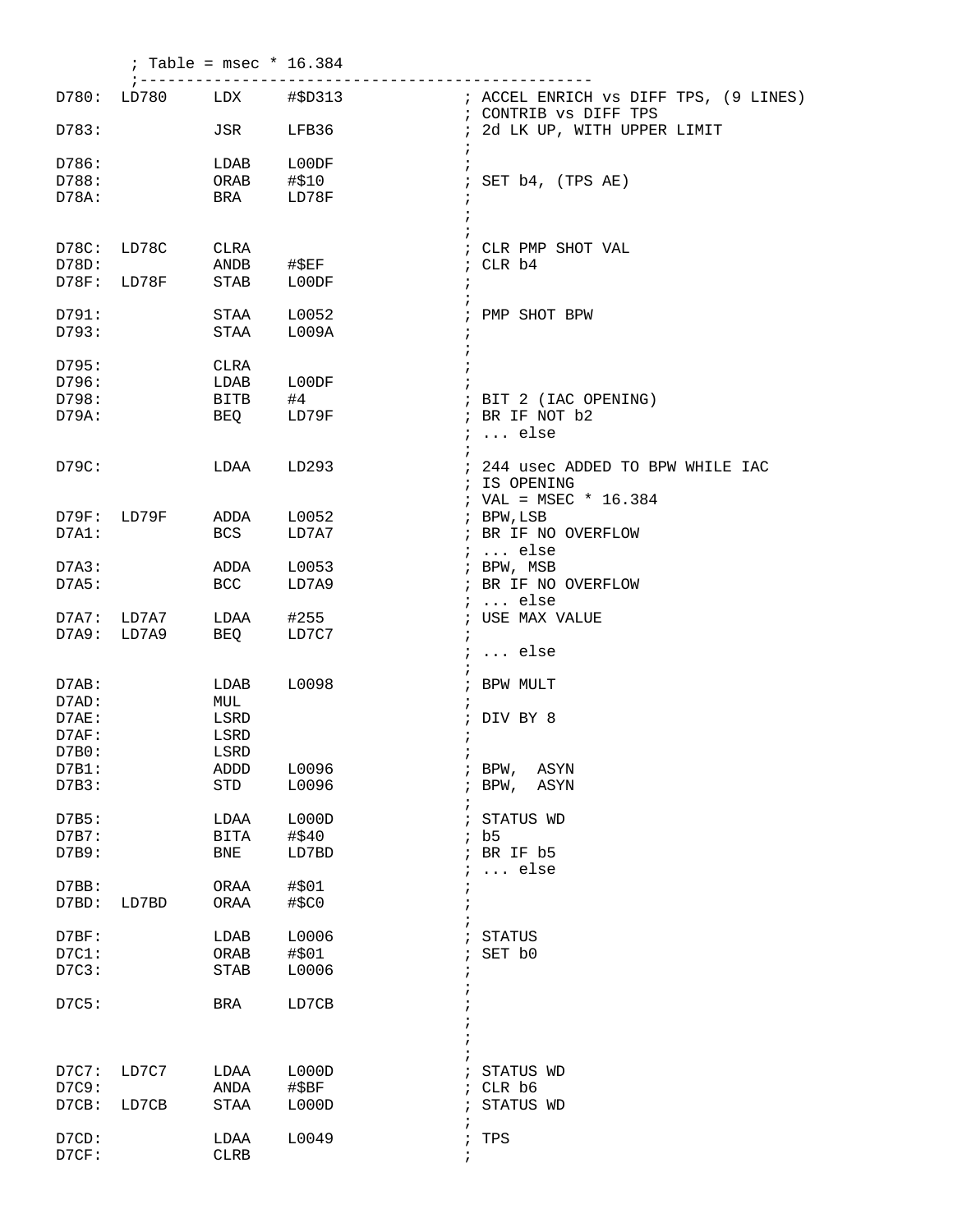| D7D0:          | $\ddot{i}$             |                       | TST LD006                               | ; AFR OPT WORD 2                                                             |
|----------------|------------------------|-----------------------|-----------------------------------------|------------------------------------------------------------------------------|
| D7D3:          |                        | BPL                   | LD7EC                                   | ; BR IF MD WD IS POS<br>$i$ else                                             |
| D7D5:          |                        |                       | LDAB L0070                              | $\ddot{i}$                                                                   |
| D7D7:          |                        | BITB #\$02            |                                         | ; b1                                                                         |
| D7D9:          |                        |                       | BEQ LD819                               | ; BR IF NOT b1, (MPH for TCC)<br>;  else                                     |
|                | $\ddot{i}$             | ; TBL = $COEF * 255$  | ; LK UP ACCEL ENRICH COOL TPS FILT COEF |                                                                              |
|                |                        | ; ----------------    | --------------------                    |                                                                              |
| D7DB:          |                        |                       | LDAA L0021                              | ; COOLANT (-5 - 95c)                                                         |
| D7DD:<br>D7DE: |                        | LSRA                  |                                         | ; DIV/2 for lk up<br>; ACCEL ENRICH COOL FILT COEF TBL, (6 LINES)            |
| $D7E1$ :       |                        |                       | $LDX$ $\#$ \$D31D<br>JSR LFB36          | ; 2d LK UP, WITH UPPER LIMIT                                                 |
| $D7E4$ :       |                        | TAB                   |                                         | $\mathcal{V}$<br>; COEF TO B Reg                                             |
| D7E5:          |                        |                       | LDAA L0049                              | ; CURRENT TPS                                                                |
| $D7E7$ :       |                        |                       | $LDX$ $L004B$                           | ; ACCEL ENRICH FILTERED TPS                                                  |
| $D7E9$ :       |                        | JSR LFB12             |                                         | ; LAG FILTER ROUTINE<br>$\ddot{i}$                                           |
|                | D7EC: LD7EC STD L004B  |                       |                                         | ; ACCEL ENRICH FILTERED TPS                                                  |
| $D7EE$ :       |                        | BRA LD819             |                                         |                                                                              |
|                | D7F0: LD7F0 LDAA L0049 |                       |                                         | ; TPS                                                                        |
| D7F2:          |                        | CLRB                  |                                         | $\ddot{i}$                                                                   |
| D7F3:          |                        |                       | STD L004B                               | ; ACCEL ENRICH FILTERED TPS                                                  |
| D7F5:          |                        | STD L004D             |                                         | ; FILTERED TPS                                                               |
| $D7F7$ :       |                        | LDAA L0026            |                                         | ; $S/D$ MAP                                                                  |
| D7F9:          |                        | STD L002F             |                                         | ; FILT MAP                                                                   |
|                | $\ddot{i}$             |                       |                                         |                                                                              |
|                | $\ddot{i}$             | ; DRP CNT'R MANAGMENT |                                         |                                                                              |
| D7FB:          |                        | LDAA                  | #255                                    |                                                                              |
| D7FD:          |                        | LDX                   | LBC00                                   | ; DRP COUNT, ECU HARDWARE                                                    |
| D800:          |                        | CPX                   | LD00A                                   | ; ENG START UP RPM DRP PERIODS, (499 RPM)                                    |
|                |                        |                       |                                         | ; VAL = N * 65536 * (120/N CYL)                                              |
| D803:          |                        | <b>BLS</b>            | LD811                                   | ; BR IF DRP CNT GT LMT, (499 RPM)<br>$i \ldots$ else                         |
| D805:          |                        | STX                   | L0053                                   | ; SAVE DRP CNT                                                               |
| D807:          |                        | LDD                   | LD00A                                   | ; ENG START UP RPM DRP PERIODS, (499 RPM)<br>; VAL = N * 65536 * (120/N CYL) |
| D80A:          |                        | JSR                   | LFB92                                   |                                                                              |
| D80D:          |                        | TSTB                  |                                         |                                                                              |
| <b>D80E:</b>   |                        | BPL                   | LD811                                   |                                                                              |
| D810:          |                        | INCA                  |                                         | $i \ldots$ else                                                              |
|                |                        |                       |                                         |                                                                              |
|                |                        |                       |                                         |                                                                              |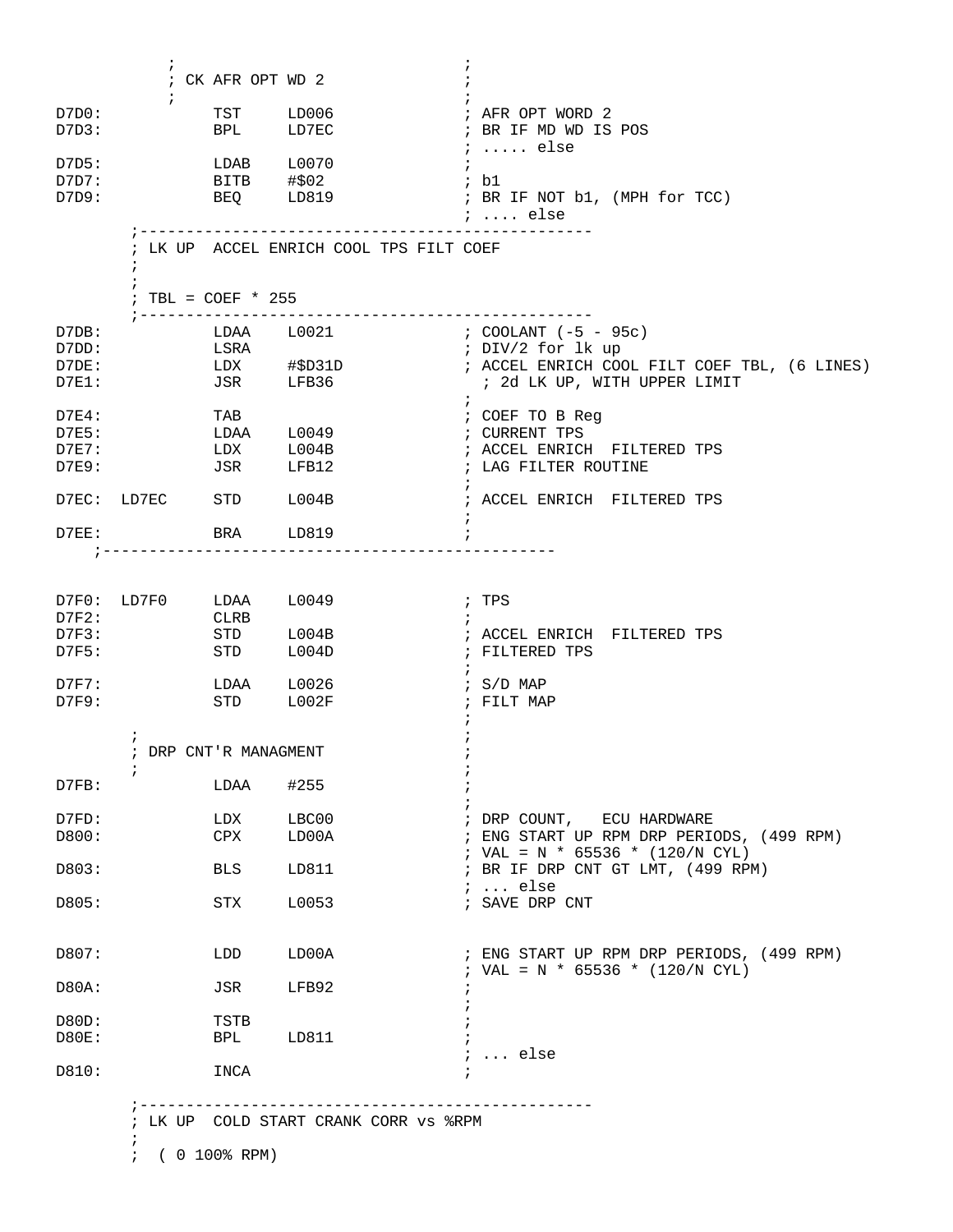|                         | ; TBL = $MULT * 255$    |                                         |                                      |                                                                                     |  |  |  |
|-------------------------|-------------------------|-----------------------------------------|--------------------------------------|-------------------------------------------------------------------------------------|--|--|--|
| D814:                   | D811: LD811             | $LDX$ $\#$ \$D400<br>JSR                | LFB40                                | ; COLD START CRANK CORR TBL<br>; 2D LK UP W/LINE CNT IN HDR                         |  |  |  |
| D817:                   |                         | STAA                                    | L0058                                | $\ddot{i}$<br>; COLD START CRANK MULT                                               |  |  |  |
|                         | $\ddot{ }$              | ; CK OPN LP AFR                         |                                      |                                                                                     |  |  |  |
|                         | D819: LD819             | LDAA                                    | L00A6                                | $\ddot{i}$<br>$\ddot{i}$                                                            |  |  |  |
| D81B:<br>D81D:<br>D81F: |                         | LDAB<br>$\mathop{\mathrm{CMPB}}$<br>BHI | L00A5<br>#63<br>LD842                | ; OPN LP AFR<br>: 6.3:1<br>; BR IF OPN LP AFR LT $6.3:1$                            |  |  |  |
| D821:<br>D823:          |                         | $\mathop{\mathrm{CMPB}}$<br>BHI         | #15<br>LD82E                         | $\ldots$ else<br>$\ddot{i}$<br>$\cdot$<br>$\ddot{i}$<br>$\ldots$ else<br>$\ddot{ }$ |  |  |  |
| D825:<br>D826:          |                         | CLRB<br>STD                             | L00AB                                | TEMP BPW, (SYNC)<br>$\ddot{i}$<br>$\ddot{i}$                                        |  |  |  |
| D828:<br>D82A:<br>D82B: |                         | LDAA<br>ASLA<br>ASLA                    | L00A5                                | $\ddot{i}$<br>; OPN LP AFR<br>ix2<br>ix2<br>$\mathbf{\dot{}}$                       |  |  |  |
| D82C:                   |                         | BRA                                     | LD835                                |                                                                                     |  |  |  |
| D82E:<br>D830:<br>D831: | LD82E                   | LDAB<br>MUL<br>STD                      | #64<br>L00AB                         | TEMP BPW, (SYNC)<br>$\ddot{i}$                                                      |  |  |  |
| D833:<br>D835:<br>D836: | LD835                   | LDAA<br>ASLA<br>ASLA                    | L00A5                                | ; OPN LP AFR<br>$\cdot$                                                             |  |  |  |
| D837:                   |                         | BRA                                     | LD849                                |                                                                                     |  |  |  |
| D83C:                   | D839: LD839 LDX #L00AB  | JSR LFBB9                               |                                      | ; TEMP BPW, (SYNC)                                                                  |  |  |  |
| D83F:                   |                         | STD LOOAB                               |                                      | ; TEMP BPW, (SYNC)                                                                  |  |  |  |
| D841:                   |                         | RTS                                     | ;----------------------------------- | $\ddot{i}$                                                                          |  |  |  |
| D844:<br>D845:          | D842: LD842 LDAB #16    | MUL                                     | STD LOOAB                            | ; TEMP BPW, (SYNC)                                                                  |  |  |  |
|                         | ; LK UP OPN LP AFR      |                                         |                                      |                                                                                     |  |  |  |
| D847:<br>D84C:          | D849: LD849 LDX #\$FE33 | LDAA L00A5                              | JSR LFB40                            | ; OPN LP AFR<br>$;$ TBL<br>; 2d lk up W/LINE CNT IN HDR<br>i                        |  |  |  |
| D84F:                   |                         | <b>BSR</b>                              | LD839                                |                                                                                     |  |  |  |
| D851:<br>D853:          |                         | LDAA<br>BSR                             | L00A9<br>LD839                       |                                                                                     |  |  |  |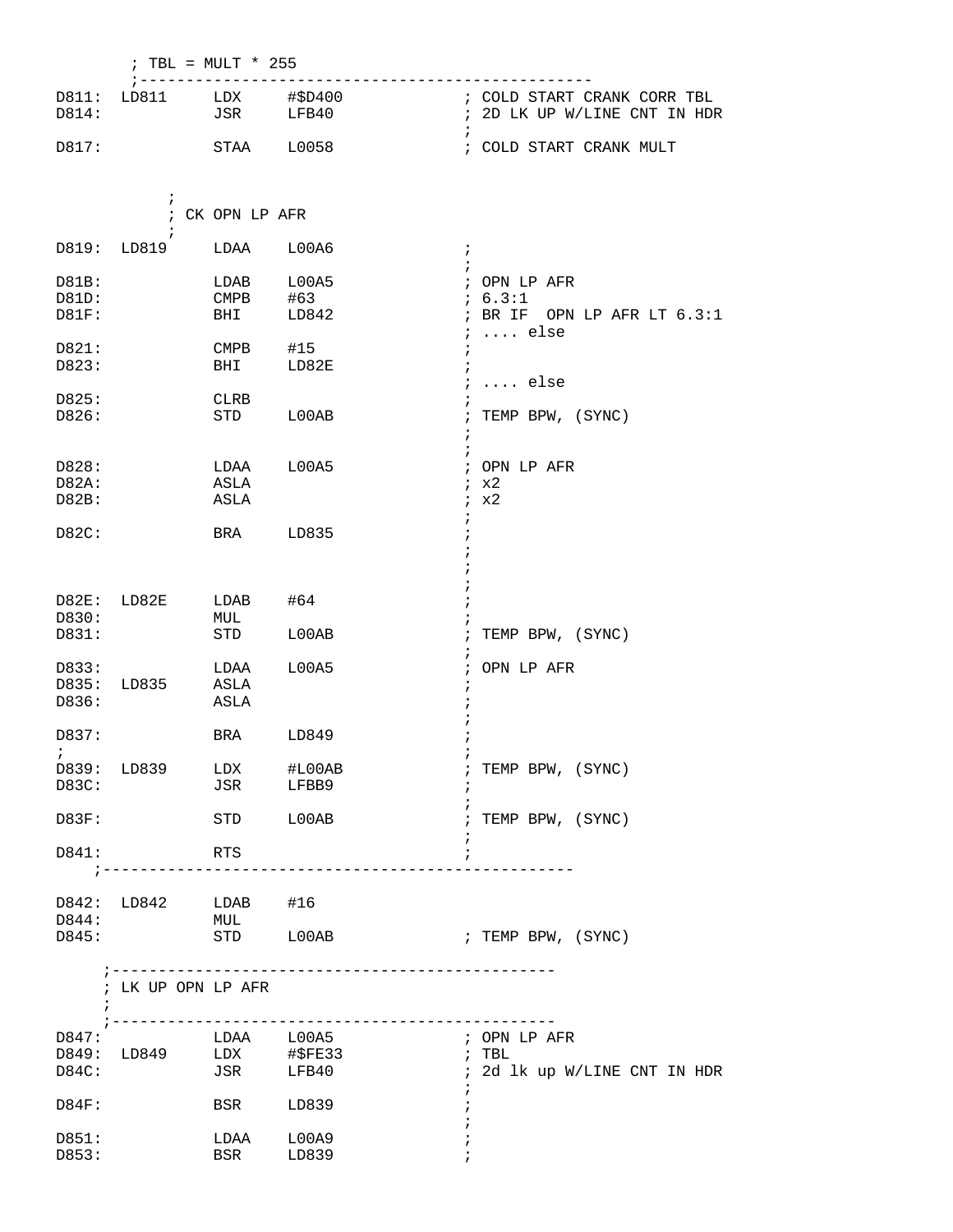|                |        |                     | ï              |                                                      |
|----------------|--------|---------------------|----------------|------------------------------------------------------|
| D855:          |        | LDAA                | L002E          |                                                      |
| D857:          |        | <b>BSR</b>          | LD839          |                                                      |
|                |        |                     |                |                                                      |
| D859:          |        | LDAA                | L00AA          | INV COOL (fm LK UP)                                  |
| D85B:          |        | <b>BSR</b>          | LD839          |                                                      |
| D85D:          |        | LDAA                | L0001          |                                                      |
| D85F:          |        | BMI                 | LD865          |                                                      |
|                |        |                     |                | $\ldots$ else                                        |
| D861:          |        | LDAA                | L0058          | PROPORTIONIAL DURATION, SEC'S<br>$\ddot{i}$          |
| D863:          |        | <b>BSR</b>          | LD839<br>÷     |                                                      |
|                |        |                     | $\cdot$        | $\ldots$ else                                        |
|                |        |                     |                |                                                      |
| D865:          | LD865: | LDAA                | L00A3          | ; BLM, BIN                                           |
| D867:          |        | BMI                 | LD86F          | ; BR IF NEG<br>$i \ldots$ else                       |
| D869:          |        | LDAB                | L000D          | ; STATUS WD                                          |
| D86B:          |        | <b>BITB</b>         | #\$20          | ib5                                                  |
| D86D:          |        | BNE                 | LD87A          | $;$ BR IF $b5$                                       |
|                |        |                     |                | $i \ldots$ else                                      |
| D86F:          | LD86F  | JSR                 | LFBB9          | ÷                                                    |
|                |        |                     |                |                                                      |
| D872:          |        | ASLD                |                | x2<br>$\ddot{i}$                                     |
| D873:          |        | BCC                 | LD878          | BR IF NO OVERFLOW<br>$\ddot{i}$<br>$\ldots$ else     |
| D875:          |        | LDD                 | #SFFFF         | $\ddot{ }$<br>; USE MAX VALUE                        |
| D878:          | LD878  | STD                 | L00AB<br>ï     | TEMP BPW, (SYNC)                                     |
|                |        |                     |                | $\ddot{i}$                                           |
|                |        |                     |                |                                                      |
| D87A:          | LD87A  | LDAA                | L0021          | COOLANT<br>$\ddot{i}$                                |
| D87C:          |        | <b>CMPA</b>         | LD2F2          | DISABLE DECEL FUEL C/O BELOW 75c (128)<br>$\ddot{i}$ |
| D87F:          |        | <b>BCC</b>          | LD884          |                                                      |
|                |        |                     |                | $\ldots$ else                                        |
| D881:          |        | JMP                 | LD946          |                                                      |
|                |        |                     |                |                                                      |
| D884:          | LD884  | LDAA                | L000F          |                                                      |
| D886:          |        | <b>BITA</b>         | #\$10          | ; BIT $4$                                            |
| D888:          |        | <b>BNE</b>          | LD8B5          | EXIT FUEL C/O ROUTINE<br>$\ddot{i}$                  |
|                |        |                     |                | $i \ldots$ else                                      |
| D88A:          |        | LDAB                | L0009          | $\ddot{i}$                                           |
| D88C:          |        | <b>BITB</b>         | #\$24          |                                                      |
| D88E:          |        | BNE                 | LD89F          |                                                      |
|                |        |                     |                | $i \ldots$ else                                      |
| D890:<br>D892: |        | LDAA<br><b>CMPA</b> | L0049<br>LD2F0 | ; TPS<br>; 2% MAX TPS FOR DECEL FUEL C/O             |
|                |        | <b>BCS</b>          | LD89F          | BR IF TPS LT 2%                                      |
|                |        |                     |                | $\ldots$ else                                        |
| D897:          |        | LDAA                | L0003          |                                                      |
| D899:          |        | ORAA                | #\$10          | SET b4, IN FUEL C/O                                  |
| D89B:          |        | STAA                | L0003          |                                                      |
|                |        |                     |                |                                                      |
| D89D:          |        | BRA                 | LD8CB          |                                                      |
|                |        |                     |                |                                                      |
|                |        |                     |                |                                                      |
|                |        |                     |                |                                                      |
|                |        |                     |                |                                                      |
| D89F:          | LD89F  | LDAA                | L0020          |                                                      |
| D8A1:<br>D8A3: |        | SUBA<br>BCS         | LOO1F          | $i$ RPM/12.5<br>; BR IF UNDERFLOW                    |
|                |        |                     | LD8AA          | $i \ldots$ else                                      |
| D8A5:          |        | CMPA                | LD2E9          | ; RPM/12.5, 6375 RPM To disable C/O                  |
|                |        |                     |                | ; (Decel rate)                                       |
| D8A8:          |        | BHI                 | LD8B5          | ; EXIT FUEL C/O ROUTINE                              |
| D8AA:          | LD8AA  | <b>BITB</b>         | #\$48          | $i \ldots$ else<br>; b6 & b3                         |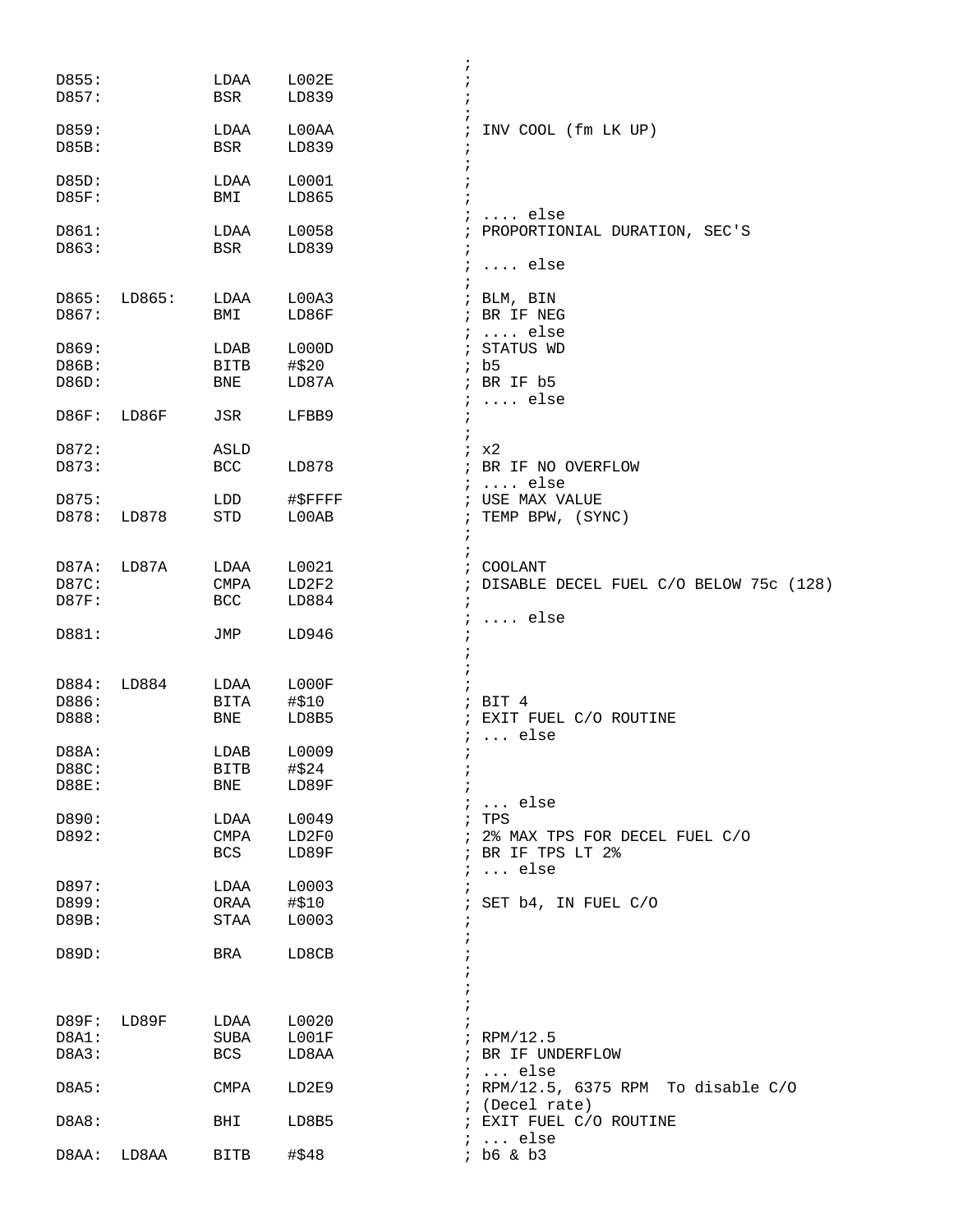| D8AC:                                  |                          | BNE                                        | LD8E2                                 | $;$ BR IF $b6$ & $b3$<br>$i \ldots$ else                                                                                           |
|----------------------------------------|--------------------------|--------------------------------------------|---------------------------------------|------------------------------------------------------------------------------------------------------------------------------------|
| D8AE:<br>DBB0:<br>DBB3:                |                          | LDAA<br>CMPA<br><b>BLS</b>                 | L0032<br>LD2EA<br>LD8D0               | ; DIFF MAP<br>; MAP INC TO DISABLE DFCO, 99.6 Kpa<br>; BR IF<br>$i \ldots$ else                                                    |
|                                        | $\ddot{ }$<br>$\ddot{ }$ |                                            | ; HERE TO COME OUT OF DECEL FUEL C/0  |                                                                                                                                    |
| $DBB$ :<br>DBB7:                       | $\ddot{i}$<br>LD8B5      | LDAA<br>BEQ                                | L00A0<br>LD8CB                        | ; POST DECEL C/O TMR<br>; BR IF TMR = $0$                                                                                          |
| $DBB$ :<br>DBBB:                       |                          | LDD<br>ADDD                                | L0096<br>LD2EB                        | $i$ else<br>; BPW, ASYN<br>; FUEL PULSE WHEN EXITING DFCO,                                                                         |
| D8BE:                                  |                          | <b>BCC</b>                                 | LD8C3                                 | ; 7.07 Msec BY RPM < OR Pk/Neut<br>; BR IF NO OVERFLOW<br>$i \ldots$ else                                                          |
| D8C0:<br>D8C3:                         | LD8C3                    | LDD<br>STD                                 | #\$7FFF<br>L0096<br>$\ddot{i}$        | ; USE MAX VALUE<br>; BPW, ASYN                                                                                                     |
| D8C5:<br>D8C7:<br>D8C9:                |                          | LDAA<br>ORAA<br>STAA                       | L000D<br>#\$80<br>L000D<br>$\ddot{i}$ | ; STATUS WD<br>; SET $b7$<br>; STATUS WD                                                                                           |
| D8CB:<br>D8CE:                         | LD8CB                    | CLR<br>BRA                                 | L00A0<br>LD937<br>$\ddot{i}$          | ; POST DECEL C/O TMR                                                                                                               |
| $\ddot{i}$<br>D8D0:                    | LD8D0                    | LDAA                                       | L0026<br>$\ddot{i}$                   | $: S/D$ MAP                                                                                                                        |
| D8D2:                                  |                          | LDAB                                       | L0008                                 | ; status                                                                                                                           |
| D8D4:                                  |                          | <b>CMPA</b>                                | LD2E7                                 | ; DECEL FUEL C/O MAP Thresh,<br>; Lower, 22.5 Kpa                                                                                  |
| D8D7:                                  |                          | <b>BCS</b>                                 | LD8E2<br>$\ddot{i}$                   | $i$ else                                                                                                                           |
| D8D9:<br>D8DB:                         |                          | BITB<br>BEQ                                | #8<br>LD937<br>$\ddot{ }$             | ; b3, FUEL C/O<br>; BR IF NOT b3                                                                                                   |
| D8DD:                                  |                          | CMPA                                       | LD2E8                                 | ; DECEL FUEL C/O MAP Thresh,<br>; Upper, 45 Kpa                                                                                    |
| D8E0:                                  | BCC LD937                |                                            |                                       | $\cdots$ else                                                                                                                      |
|                                        |                          |                                            | ; Limits for FUEL CUT OFF In decel    |                                                                                                                                    |
| $\ddot{i}$<br>$\ddot{i}$<br>$\ddot{i}$ | 1000/1400 RPM            | $15/18$ MPH                                |                                       |                                                                                                                                    |
|                                        | ; 4 LINE TBL             |                                            |                                       |                                                                                                                                    |
|                                        | D8E2: LD8E2 LDX #\$D2E3  |                                            |                                       | ; POINT TO 4 LINE TBL                                                                                                              |
| D8E5:<br>D8E7:<br>D8E9:                |                          | $LDAB$ $L0008$<br>BITB #\$08<br><b>BEQ</b> | $\ddot{i}$<br>LD8EC                   | ; status<br>; b3, FUEL C/O<br>; BR IF NOT b3                                                                                       |
| D8EB:<br>D8EC:<br>D8EE:<br>DBFO:       | LD8EC                    | INX<br>LDAA<br>CMPA<br>BLS                 | L001C<br>0, X<br>LD8B5                | $i \ldots$ else<br>; ADJ INDEX<br>; RPM/25<br>; 1000/1400 RPM HYST<br>; BR IF RPM LT 1000/1500, (EXIT FUEL C/O)<br>$i \ldots$ else |
| D8F2:<br>DSF4:<br>D8F6:                |                          | LDAA<br>CMPA<br>BCS                        | L0034<br>2, X<br>LD8B5                | ; MPH/1<br>; 15/18 MPH<br>; BR IF VSS LT 15/18 MPH, (EXIT FUEL C/O)                                                                |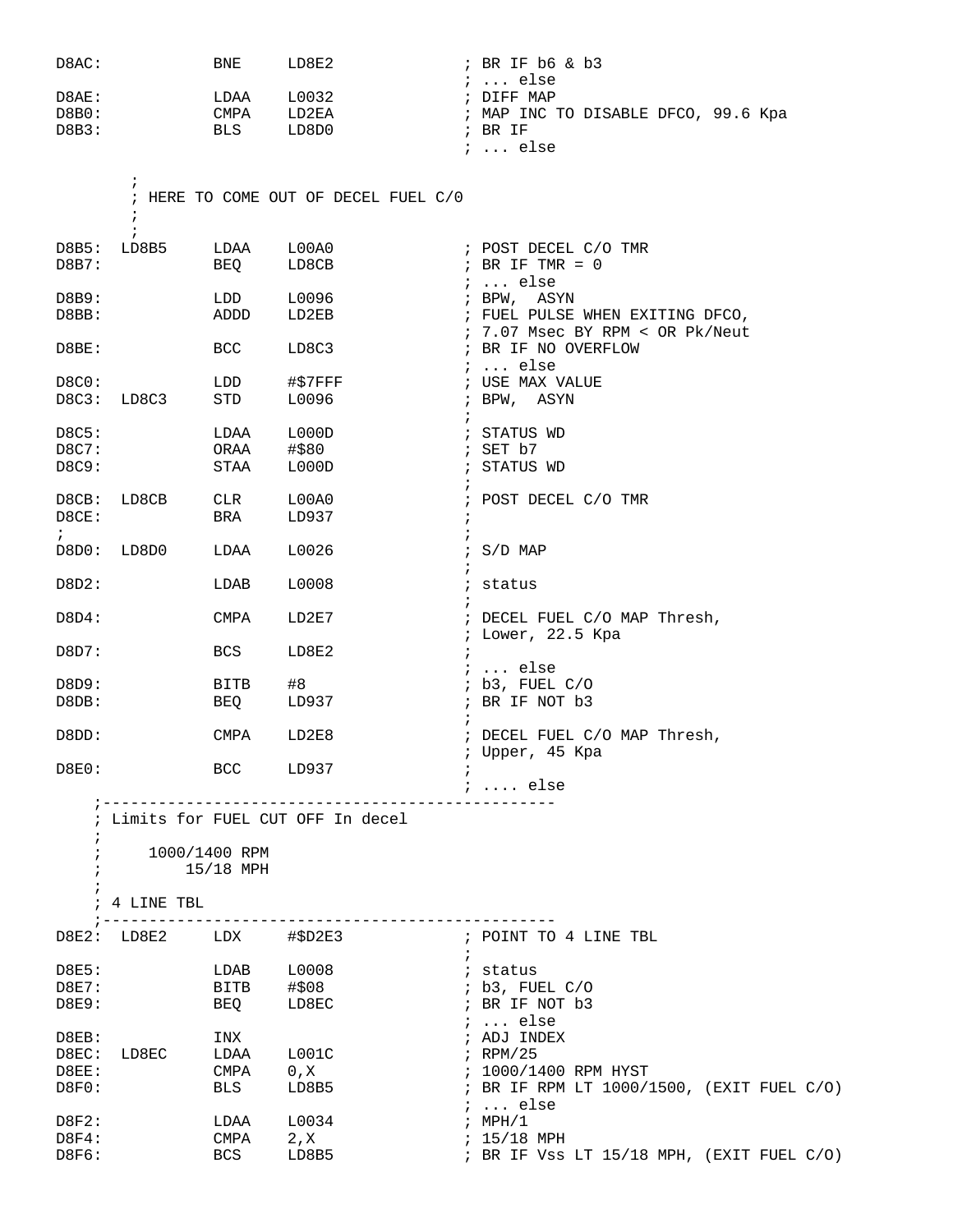|                            |                                        |                                   |                         | $i \ldots$ else                                                                                     |
|----------------------------|----------------------------------------|-----------------------------------|-------------------------|-----------------------------------------------------------------------------------------------------|
|                            | $\ddot{ }$<br>$\ddot{ }$               | ; CK DECEL FUEL C/O TMR           |                         |                                                                                                     |
| D8F8:<br>D8FA:             |                                        | LDAA<br>BNE                       | L00A1<br>LD934          | ; DECEL FUEL C/O TMR<br>; BR IF Non Z<br>$i \ldots$ else                                            |
| D8FC:                      |                                        | LDAB                              | LD2EF                   | ; 3 Sec's MIN BETWEEN DECEL FUEL C/O                                                                |
| D8FF:<br>D901:<br>D903:    |                                        | LDAA<br>BITA<br>BEQ               | L0003<br>#\$10<br>LD90B | $\ddot{i}$<br>; b4, (IN FUEL C/O)<br>; BR IF NOT b4                                                 |
| D905:<br>D907:             |                                        | ANDA<br><b>STAA</b>               | $\sharp$ \$EF<br>L0003  | $i \ldots$ else<br>; CLR b4<br>$\cdot$                                                              |
| D909:<br>D90B:<br>D90D:    | LD90B                                  | <b>STAB</b><br>CMPB<br><b>BLS</b> | L009F<br>L009F<br>LD914 | ; BETWEEN DECEL FUEL C/0 TIMER<br>; BETWEEN DECEL FUEL C/0 TIMER<br>$\ddot{i}$<br>$i$ else          |
| D90F:<br>D912:             |                                        | INC<br>BRA                        | L009F<br>LD946          | ; INCR DECEL FUEL C/0 TIMER<br>$\ddot{i}$                                                           |
|                            |                                        |                                   |                         |                                                                                                     |
| D914:<br>D916:<br>D918:    | LD914                                  | LDAB<br>ORAB<br>STAB              | L0008<br>#8<br>L0008    | $\ddot{ }$<br>; SET b3, FUEL C/O SET b3<br>$\ddot{i}$                                               |
| D91A:<br>D91D:             |                                        | LDAA<br>STAA                      | LD2EE<br>L00A0          | ; 400 Msec AFTER DECEL FUEL C/O FOR BPW<br>; POST DECEL C/O TMR                                     |
| D91F:<br>D921:<br>D923:    |                                        | LDAA<br>ORAA<br><b>STAA</b>       | L000D<br>#\$10<br>L000D | ; STATUS WD<br>; SET b4<br>; STATUS WD                                                              |
| D925:<br>D927:             |                                        | LDAA<br>SUBA                      | L009E<br>LD2F1          | $\ddot{i}$<br>; DECEL FUEL MULT<br>; 10.2% MULT FOR BPW IN DECEL FUEL C/O<br>; EVERY 12.5 MSEC LOOP |
| D92A:                      |                                        | <b>BCC</b>                        | LD92D                   | ; BR IF NO UNDERFLOW<br>$i \ldots$ else                                                             |
| D92C:<br>D92D:<br>$D92F$ : | LD92D                                  | CLRA<br>STAA<br>JSR               | L009E<br>LD839          | $\ddot{i}$<br>; DECEL FUEL MULT                                                                     |
| D932:                      |                                        | BRA                               | LD9A4                   |                                                                                                     |
| D935:                      | D934: LD934                            | DECA<br>BRA                       | LD93A                   | ; DECR DECEL FUEL TMR<br>÷                                                                          |
|                            | $\ddot{ }$<br>$\ddot{i}$<br>$\ddot{i}$ |                                   |                         |                                                                                                     |
| D937:<br>D93A:             | LD937<br>LD93A                         | LDAA<br>STAA                      | LD2ED<br>L00A1          | ; 2 Sec REQ FOR DECEL FUEL C/O<br>; DECEL FUEL C/O TMR                                              |
| D93C:                      |                                        | CLR                               | L009F                   | ; BETWEEN DECEL FUEL C/0 TIMER<br>$\ddot{i}$                                                        |
| D93F:<br>D941:             |                                        | LDAA<br>BEQ                       | L00A0<br>LD946          | ; POST DECEL C/O TMR<br>; BR IF TMR = $Z$<br>$i \ldots$ else                                        |
| D943:                      |                                        | DEC                               | L00A0                   | ; DECR POST DECEL C/O TMR                                                                           |
| D946:                      | LD946                                  | LDAA                              | L0008                   | i.                                                                                                  |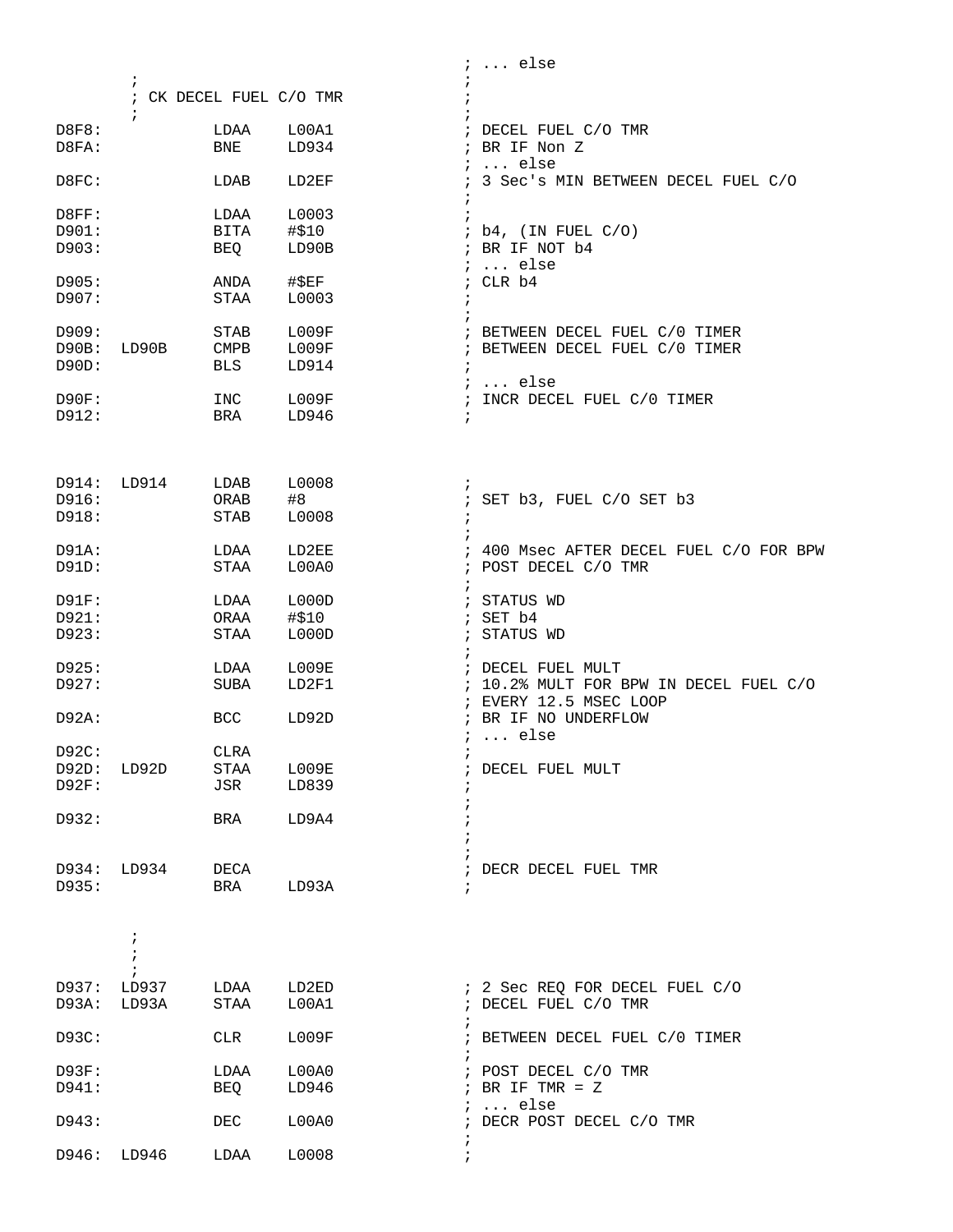| D948:<br>D94A:       |                | ANDA<br>STAA       | #\$F7<br>L0008 | ; CLR b3, FUEL C/O                                                         |
|----------------------|----------------|--------------------|----------------|----------------------------------------------------------------------------|
| $D94C$ :<br>$D94E$ : |                | LDAA<br>STAA       | #255<br>L009E  | DECEL FUEL MULT                                                            |
| D950:<br>D952:       |                | LDD<br>ASLB        | L004D          | ; FILTERED TPS<br>ix2                                                      |
| D953:<br>D955:       |                | ADCA<br><b>BCC</b> | #0<br>LD958    | ; ROUND OFF<br>; BR IF NO OVERFLOW<br>$\ldots$ else                        |
| D957:<br>D958:       | LD958          | DECA<br>SUBA       | L0049          | ; TPS                                                                      |
| D95A:                |                | <b>BCS</b>         | LD99E          | ; BR RPS LT<br>$i \ldots$ else                                             |
| D95C:<br>D95F:       |                | CMPA<br><b>BLS</b> | LD2E0<br>LD99E | ; 1%, TPS DECEL ENLEAN INCR THRESH<br>; BR IF TPS LT 1%<br>$i \ldots$ else |
| D961:<br>D963:       |                | LDD<br>ASLB        | L002F          | ; FILT MAP<br>ix2                                                          |
| D964:                |                | ADCA               | #0             |                                                                            |
| D966:                |                | BCC                | LD969          | ; BR IF NO OVERFLOW<br>$i \ldots$ else                                     |
| D968:<br>D969:       | LD969          | DECA<br>SUBA       | L0026          | $\frac{1}{2}$ S/D MAP                                                      |
| D96B:                |                | BCS                | LD99E          | ; BR IF S/D MAP LT 0 or NEG<br>$i \ldots$ else                             |
| D96D:                |                | CMPA               | LD2E1          | ; 2.5 Kpa DECEL ENLEAN INCR THRESH                                         |
| D970:                |                | <b>BLS</b>         | LD99E          | ; BR IF MAP LT 2.5 Kpa<br>$i \ldots$ else                                  |
| D972:                |                | LDAB               | LD2E2          | : 0.375 ENLEAN MAP FACTOR<br>; (Mult .375 * map for calc)                  |
| D975:                |                | MUL                |                |                                                                            |
| D976:                |                | LDAB               | L009D          |                                                                            |
| D978:<br>D979:       |                | MUL<br>ASLD        |                | ; x2                                                                       |
| D97A:                |                | BCS                | LD982          | ; BR IF OVERFLOW<br>$i \ldots$ else                                        |
| D97C:                |                | ASLD               |                | ix2                                                                        |
| D97D:                |                | <b>BCS</b>         | LD982          | ; BR IF OVERFLOW<br>$i \ldots$ else                                        |
| D97F:                |                | ASLD               |                | $k \times 2$                                                               |
| D980:                |                | <b>BCC</b>         | LD984          | ; BR IF NO OVERFLOW<br>$\ldots$ else                                       |
| D982:<br>D984:       | LD982<br>LD984 | LDAA<br>NEGA       | #255           | USE MAX VALUE                                                              |
| D985:                |                | BEQ                | LD99E          | ; BR IF Z<br>$i \ldots$ else                                               |
| D987:                |                | LDAB               | L000D          | ; STATUS WD                                                                |
| D989:                |                | ORAB               | #\$10          | SET b4                                                                     |
| D98B:                |                | <b>STAB</b>        | L000D          | STATUS WD                                                                  |
| D98D:                |                | STAA               | L0058          | ; PROPORTIONIAL DURATION, Sec's                                            |
| D98F:                |                | LDX                | #L0096         | ASYN<br>; BPW,                                                             |
| D992:                |                | JSR                | LFBB9          |                                                                            |
| D995:                |                | STD                | L0096          | ; BPW, ASYN                                                                |
| D997:                |                | LDAA               | L0058          | PROPORTIONIAL DURATION, SEC'S                                              |
| D999:                |                | JSR                | LD839          |                                                                            |
| D99C:                |                | BRA                | LD9A7          |                                                                            |

 $\mathcal{L}^{\text{max}}$  $\mathcal{L}^{\text{max}}$ 

 $\mathcal{L}^{\text{max}}$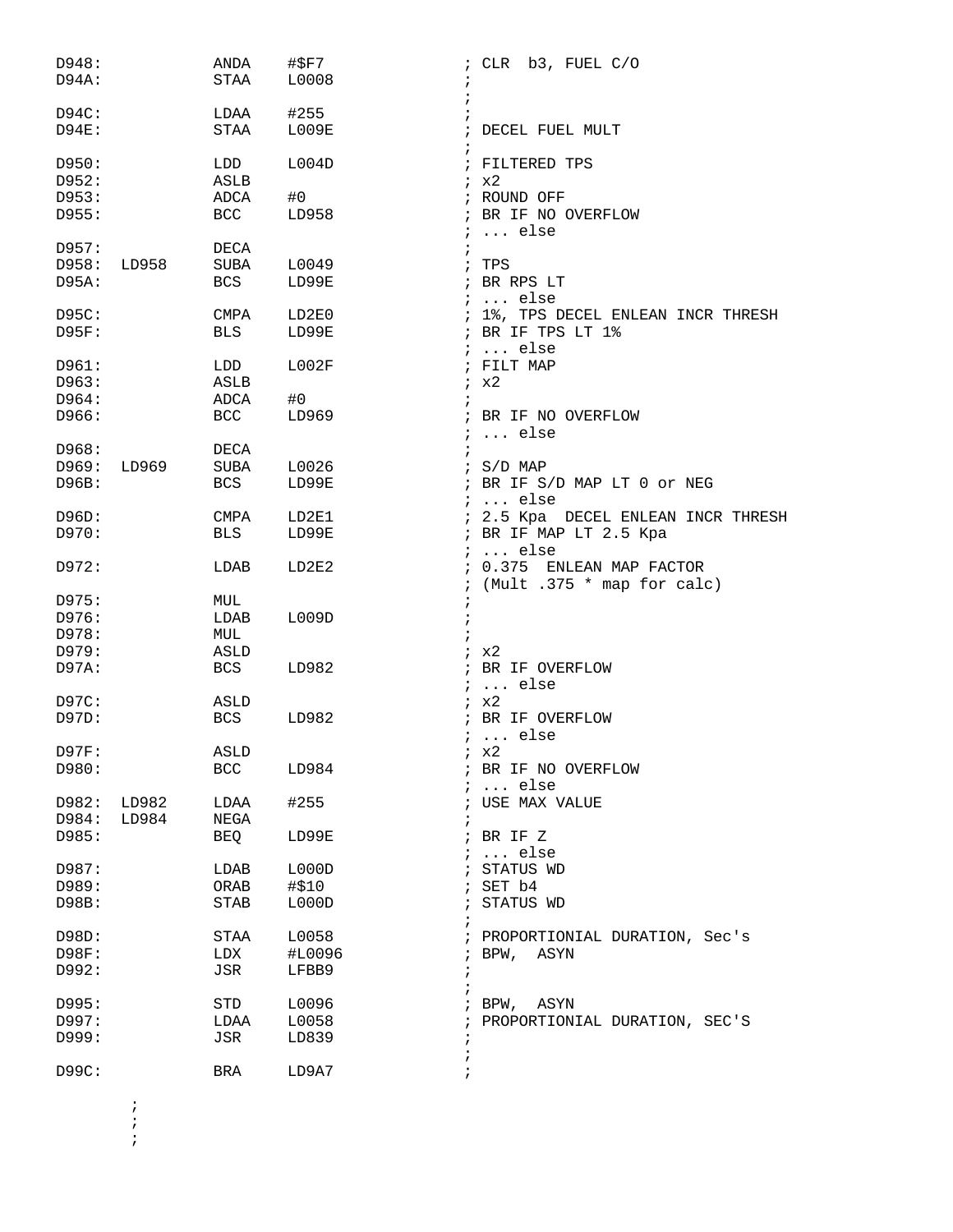| D99E:<br>D9A0: | LD99E                     | LDAA<br>ANDA       | L000D<br>#\$EF   | ; STATUS WD<br>; CLR b4                 |
|----------------|---------------------------|--------------------|------------------|-----------------------------------------|
| D9A2:          |                           | STAA               | L000D            | ; STATUS WD<br>i                        |
| D9A4:          | LD9A4<br>D9A7: LD9A7      | LDX<br>LDAA        | #L00AB           | ; TEMP BPW, (SYNC)                      |
| D9A9:          |                           | JSR                | L00B2<br>LFBB9   | $\ddot{ }$<br>$\ddot{ }$                |
| D9AC:          |                           | ASLD               |                  | $i \times 2$                            |
| D9AD:          |                           | <b>BCC</b>         | LD9B4            | ; BR IF NO OVERFLOW<br>$i$ else         |
| D9AF:<br>D9B2: |                           | LDD<br>BRA         | #\$FFFF<br>LD9CF | ; FORCE MAX VALUE<br>$\ddot{i}$         |
| $\ddot{i}$     |                           |                    |                  | $\ddot{ }$                              |
| D9B6:          | D9B4: LD9B4               | STD<br>CLRA        | L00AB            | ; TEMP BPW, (SYNC)<br>$\ddot{i}$        |
| D9B7:          |                           | LDAB               | L00B1            | ÷                                       |
| D9B9:          |                           | BMI                | LD9C4            | $i \ldots$ else                         |
| D9BB:          |                           | ADDD               | L00AB            | TEMP BPW, (SYNC)<br>$\cdot$             |
| D9BD:          |                           | BCC                | LD9CF            | $\ddot{ }$<br>$i \ldots$ else           |
| D9BF:          |                           | LDD                | #\$FFFF          | $\ddot{i}$                              |
| D9C2:          |                           | BRA                | LD9CF            |                                         |
| D9C4:          | LD9C4                     | NEGB               |                  |                                         |
| D9C5:          |                           | STD                | L0051            |                                         |
| D9C7:          |                           | LDD                | $_{\rm L00AB}$   | ; TEMP BPW, (SYNC)                      |
| D9C9:          |                           | SUBD<br><b>BCC</b> | L0051            |                                         |
| D9CB:          |                           |                    | LD9CF            | ; BR IF NO UNDERFLOW<br>$i \ldots$ else |
| D9CD:          |                           | CLRA               |                  | $\ddot{ }$                              |
| D9CE:          |                           | <b>CLRB</b>        |                  | $\ddot{i}$                              |
| D9CF:          | LD9CF                     | STD                | L00AB            | ; TEMP BPW, (SYNC)                      |
| D9D1:          |                           | LDD                | L00AB            | ; TEMP BPW, (SYNC)                      |
| D9D3:          |                           | ASLD               |                  | ix2                                     |
| D9D4:          |                           |                    | BCS LD9DB        | ; BR IF OVERFLOW                        |
| D9D6:          |                           | ASLD               |                  | $i \ldots$ else<br>ix2                  |
| D9D7:          |                           | <b>BCS</b>         | LD9DB            | ; BR IF OVERFLOW                        |
|                |                           |                    |                  | $i \ldots$ else                         |
| D9D9:          |                           | <b>BPL</b>         | LD9DE            | $\ddot{i}$<br>$i$ else                  |
|                | D9DB: LD9DB LDD #\$7FFF   |                    |                  | ; MAX VALUE                             |
|                | D9DE: LD9DE STD L0053     |                    |                  | $\ddot{ }$<br>i.                        |
|                |                           |                    |                  |                                         |
| $\ddot{i}$     | ; LK UP ASYNC MULT VS RPM |                    |                  |                                         |
|                | D9E0:                     |                    | LDAA L001C       | $\mathcal{F}$ RPM/25                    |
|                | $D9E2$ :                  |                    |                  |                                         |
| D9E5:          |                           |                    | JSR LFB40        | ; 2D LK UP W/LINE CNT IN HDR            |
| D9E8:          |                           |                    | LDX #L0053       |                                         |
| $D9EB$ :       |                           |                    | JSR LFBB9        |                                         |
| D9EE:          |                           |                    | STD L0057        | ; ASYNC INJ FUEL ADDER                  |
| D9F0:          |                           |                    | LDAA L0000       | $\ddot{ }$                              |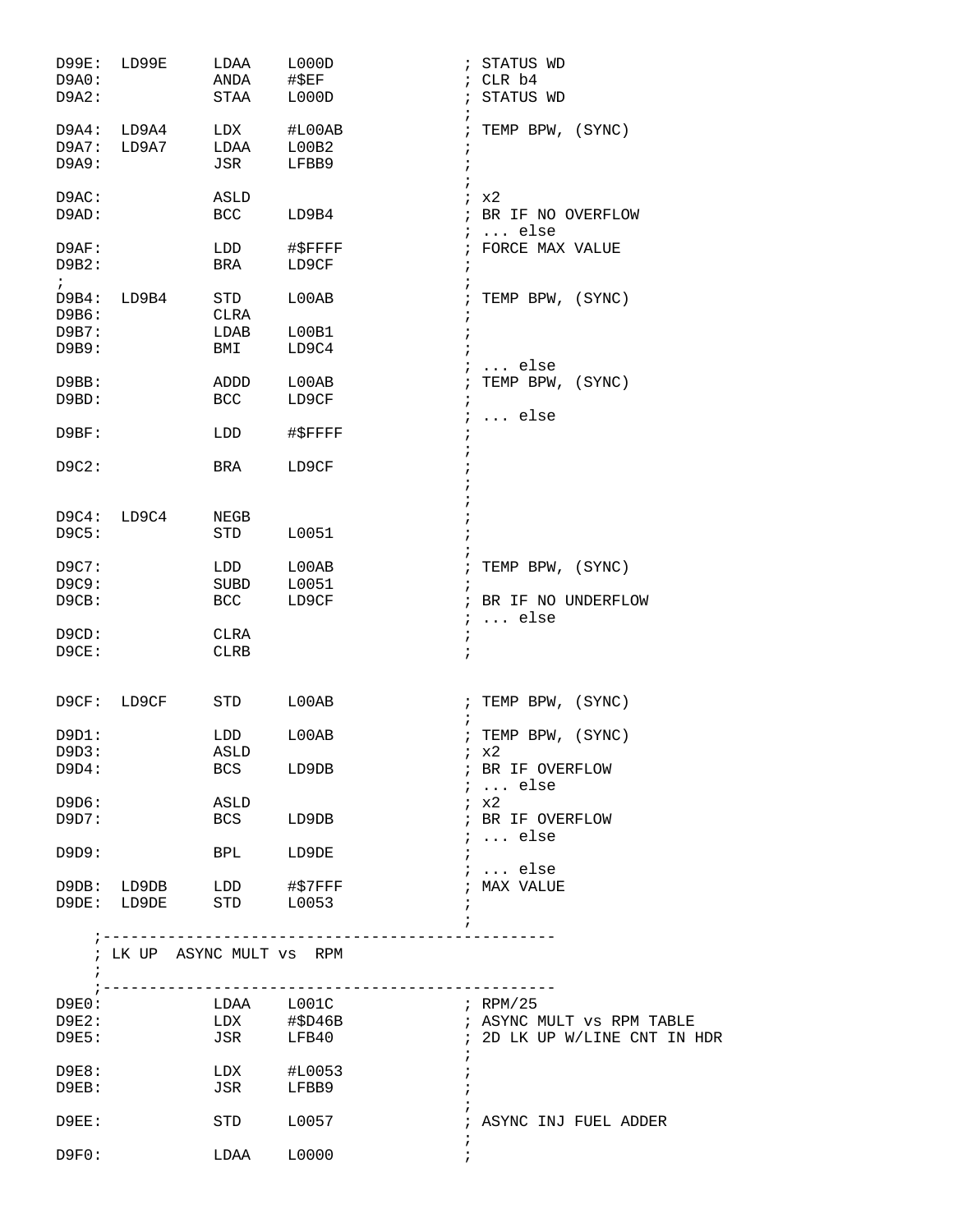| D9F2:<br>D9F4:          | $\ddot{ }$               | BITA #\$10                                                                                                                                                    | BEQ LD9FE                        | ; b4<br>; BR IF NOT b4<br>;  else                                                                                 |
|-------------------------|--------------------------|---------------------------------------------------------------------------------------------------------------------------------------------------------------|----------------------------------|-------------------------------------------------------------------------------------------------------------------|
|                         | $\ddot{ }$               |                                                                                                                                                               | ; DO ZERO PW SYNC INJECTION      |                                                                                                                   |
| D9F6:<br>D9F7:<br>D9F8: |                          | CLRA<br>CLRB<br>STD LBC0E                                                                                                                                     |                                  | $\ddot{i}$<br>; SYNC BPW PWM <--------------                                                                      |
| D9FB:                   |                          | JMP LDA9D                                                                                                                                                     |                                  | $\ddot{ }$                                                                                                        |
|                         |                          |                                                                                                                                                               | . _ _ _ _ _ _ _ _ _ _ _ _ _      |                                                                                                                   |
| DA00:                   |                          | D9FE: LD9FE LDAA L0001<br><b>BPL</b>                                                                                                                          | LDA26                            | $\ddot{i}$<br>$\cdot$                                                                                             |
| DA02:<br>DA04:<br>DA07: |                          | LDX<br><b>CPX</b><br>BHI                                                                                                                                      | L00AB<br>LD2D6<br>LDA26          | $\cdots$ else<br>; TEMP BPW, (SYNC)<br>; 504 usec, MIN BPW HYST VAL<br>; BR IF BPW GT 504 usec<br>$i \ldots$ else |
| DA09:<br>DA0B:<br>DA0D: |                          | LDAA Luve<br>$\begin{array}{ccc}\n\text{LDAA} & \text{Luu} \\ \hline\n\text{A} & \text{H$310} \\ \text{A} & \text{A} & \text{A} \\ \end{array}$<br><b>BNE</b> | LDA18                            | ; A/F MODE Word Flag<br>; b4, ASYNC FUEL<br>; BR IF b4, ASYNC FUEL<br>;  else                                     |
| DA0F:<br>DA12:          |                          | CPX<br>BHI                                                                                                                                                    | LD2D8<br>LDA26                   | ; 305 usec, MIN BPW<br>; BR IF GT 305 usec<br>;  else                                                             |
| DA14:<br>DA16:          |                          | ORAA<br>STAA                                                                                                                                                  | #\$10<br>L000E                   | ; SET b4, ASYNC FUEL<br>; A/F MODE Word Flag                                                                      |
| DA18:<br>DA1A:<br>DA1C: | LDA18                    | LDD<br>חחח ג<br>ADDD<br>STD                                                                                                                                   | L0057<br>$_{\tt LOOAD}$<br>L00AD | ; ASYNC INJ MULT<br>; ASYNC TEMP BPW<br>; ASYNC TEMP BPW                                                          |
|                         | $\ddot{ }$               |                                                                                                                                                               |                                  | ;  else                                                                                                           |
|                         | $\ddot{i}$               |                                                                                                                                                               | ; DO ZERO PW SYNC INJECTION      |                                                                                                                   |
| DA1E:<br>DA21:          |                          | LDX<br>STX                                                                                                                                                    | #\$0000<br><b>LBC0E</b>          | ; ZERO FUEL<br>; SYNC BPW PWM <---------                                                                          |
| DA24:                   |                          | BRA                                                                                                                                                           | LDA44                            |                                                                                                                   |
| DA26:<br>DA28:<br>DA2A: | LDA26                    | LDAA<br>ANDA<br>STAA                                                                                                                                          | LOOOE<br>$\#$ \$EF<br>L000E      | ; A/F MODE Word Flag<br>; CLR b4, ASYNC FUEL<br>; A/F MODE Word Flag<br>$\ddot{i}$                                |
| DA2C:<br>DA2F:          |                          | LDX<br>STX                                                                                                                                                    | #\$0000<br>L00AD                 | ; ZERO FUEL<br>; TEMP ASYNC BPW<br>$\ddot{ }$                                                                     |
|                         | $\ddot{ }$<br>$\ddot{i}$ | ; AND DO INJECTION                                                                                                                                            | ; ADD IN INJ OFFSET BIAS         |                                                                                                                   |
| DA31:<br>DA34:<br>DA36: |                          | LDD<br>ADDD<br>BCS                                                                                                                                            | LD2DA<br>L00AB<br>LDA3A          | ; 397 usec, INJ BIAS (ADDED) ***<br>; TEMP BPW, (SYNC)<br>; BR IF OVERFLOW<br>$i \ldots$ else                     |
| DA38:                   |                          | BPL                                                                                                                                                           | LDA3D                            | $\ddot{i}$<br>$i \ldots$ else                                                                                     |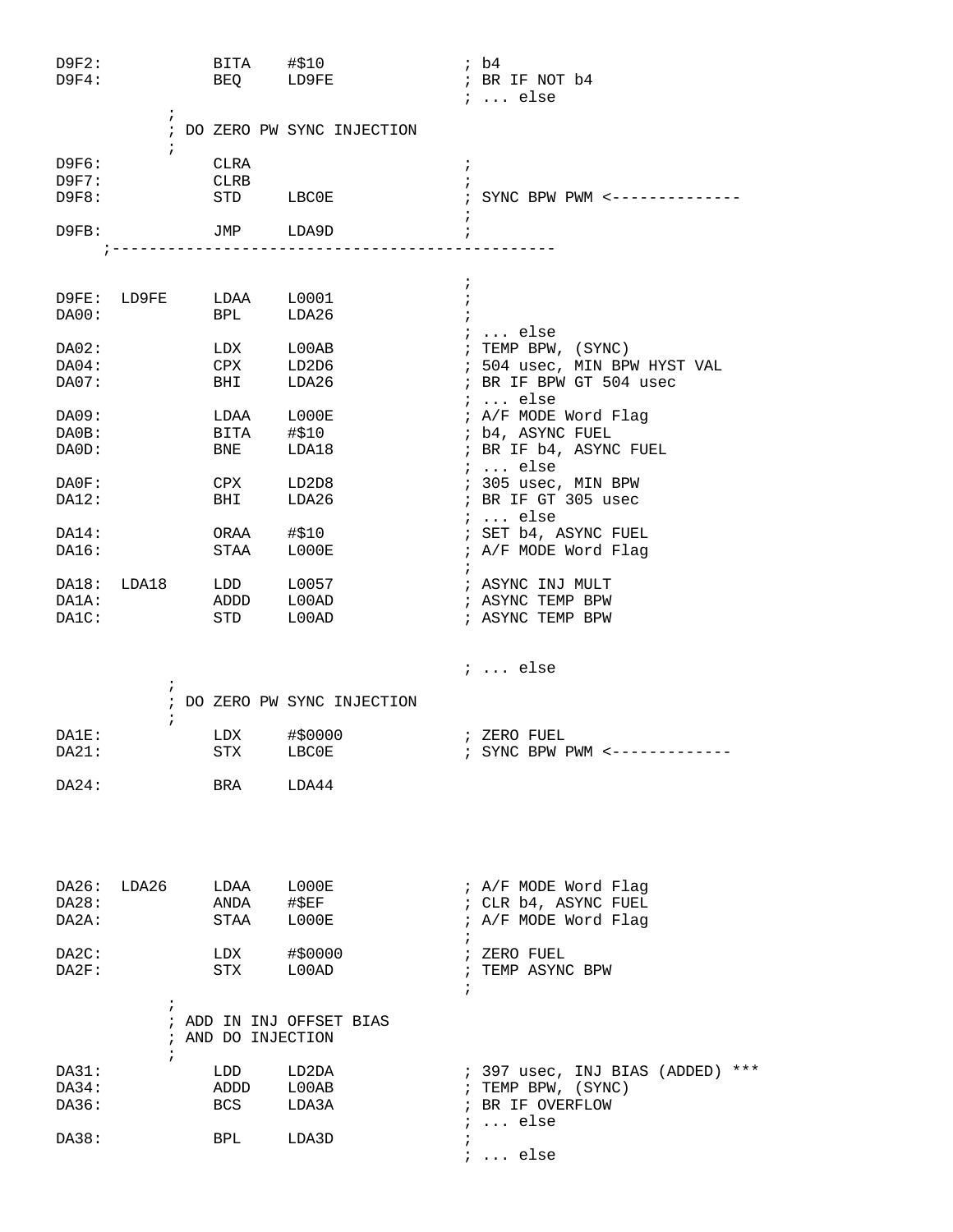|                                           | DA3A: LDA3A<br>DA3D: LDA3D                  | LDD<br><b>STD</b>                  | #\$7FFF<br>LBCOE                             | ; SYNC BPW PWM <--------------                                          |
|-------------------------------------------|---------------------------------------------|------------------------------------|----------------------------------------------|-------------------------------------------------------------------------|
| DA40:<br>DA42:                            |                                             | LDAA L000D<br>BPL LDA9D            |                                              | ; STATUS WD<br>$\ddot{i}$<br>;  else                                    |
| DA44:<br>DA46:<br>DA48:<br>DA49:<br>DA4A: | LDA44                                       | ADDD L0096<br>PSHB<br>PSHA<br>PULX | LDD L00AD                                    | ; TEMP BPW, (ASYNC)<br>; BPW, ASYNC                                     |
| DA4B:                                     |                                             | CPX                                | LD2DC                                        | ; 11.99 Msec, MAX ASYN BPW<br>; ANY EXCESS SAVE & DILIVERED LATER       |
| DA4E:                                     |                                             | BHI                                | LDA63                                        | $\ddot{i}$<br>; BR IF BPW GT 12 Msec<br><i>;</i> else                   |
| DA50:                                     |                                             | CPX                                | LD2DE                                        | ; 687 usec, MIN ASYNC PW<br>; SHORTER IS SAVED TILL LATER<br>$\ddot{ }$ |
| DA53:                                     |                                             | <b>BLS</b>                         | LDA97                                        | ; BR IF BPW LT 687 usec<br>;  else                                      |
| DA55:<br>DA58:                            |                                             | <b>STD</b>                         | ADDD LD2DA<br>LBC14                          | ; 397 usec, INJ BIAS (ADDED) ***<br>; SYNC BPW PWM <-----------         |
|                                           | Ť                                           | ; CLEAR ASYNC VALUE                |                                              |                                                                         |
| DA5B:                                     | $\ddot{ }$                                  | CLRA                               | $\ddot{i}$                                   |                                                                         |
| DA5C:                                     |                                             | CLRB                               | $\cdot$                                      |                                                                         |
| DA5D:                                     |                                             |                                    | STD L0096                                    | ; BPW, (ASYNC)                                                          |
| DA5F:                                     |                                             | STD L00AD                          |                                              | ; TEMP BPW, (ASYNC)                                                     |
| DA61:                                     |                                             | BRA LDA7B                          |                                              |                                                                         |
|                                           | $\ddot{ }$<br>; AND DO INJECTION<br>$\cdot$ |                                    | ; CK ASYNC FUEL LIMITS & APPLY START UP BIAS |                                                                         |
| DA63:                                     | LDA63                                       | LDD                                | LD2DC                                        | ; 11.99 Msec, MAX ASYN BPW<br>; ANY EXCESS SAVE & DILIVERED LATER       |
| DA66:                                     |                                             | ADDD                               | LD2DA                                        | ; 397 usec, INJ BIAS (ADDED) ***                                        |
| DA69:                                     |                                             | STD                                | LBC14                                        | ; SYNC BPW PWM <--------                                                |
| DA6C:                                     |                                             | LDD                                | L00AD                                        | ; TEMP BPW, (ASYNC)                                                     |
| DA6E:                                     |                                             | SUBD                               | LD2DC                                        | ; 11.99 Msec, MAX ASYN BPW<br>; ANY EXCESS SAVE & DILIVERED LATER       |
| DA71:                                     |                                             | BCC                                | LDA79                                        | $\ddot{ }$<br>; IF NO UNDERFLOW<br>$i \ldots$ else                      |
| DA73:                                     |                                             | ADDD                               | L0096                                        | ; BPW, ASYN                                                             |
| DA75:                                     |                                             | STD                                | L0096                                        | ; BPW, ASYN                                                             |
| DA77:                                     |                                             | CLRA                               |                                              |                                                                         |
| DA78:                                     |                                             | CLRB                               |                                              |                                                                         |
| DA79:                                     | LDA79                                       | STD                                | L00AD                                        | $;$ BPW, $(ASYNC)$                                                      |
| DA7B:                                     | LDA7B                                       | JSR                                | LFD39                                        | $\ddot{i}$<br>SHORT TIME DELAY                                          |
| DA7E:<br>DA81:                            |                                             | LDD<br>ANDB                        | LBC3C<br>#\$7F                               | ; PWM<br>: 0111 1111                                                    |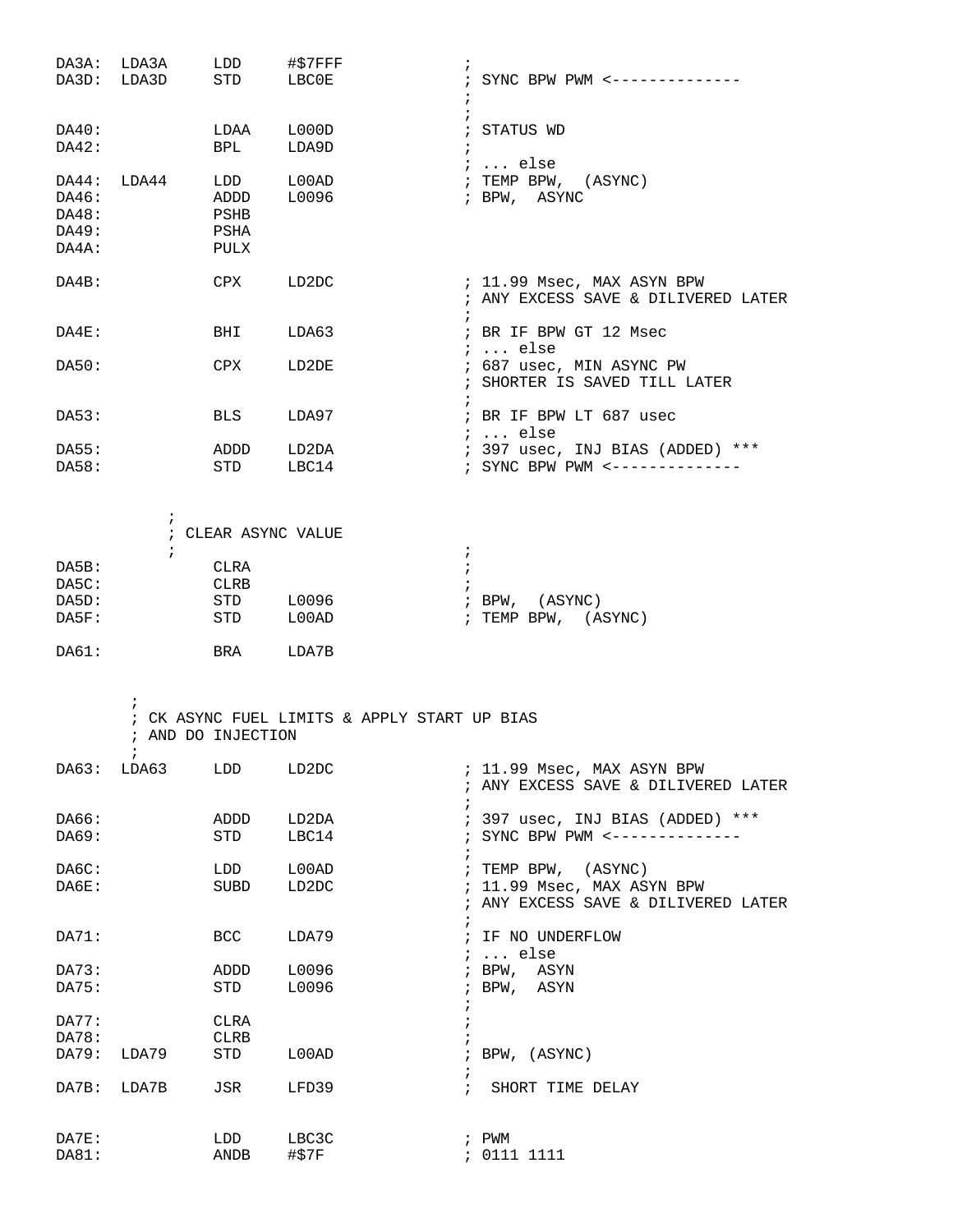| DA83:          |                                                      | JSR         | LFD39                             |            | ; SHORT TIME DELAY                      |
|----------------|------------------------------------------------------|-------------|-----------------------------------|------------|-----------------------------------------|
| DA86:          |                                                      | STD         | LBC3C                             | $\ddot{i}$ | ; PWM                                   |
| DA89:          |                                                      | ORAB        | #\$80                             |            | ; SET b7                                |
| DA8B:          |                                                      | JSR         | LFD39                             | $\ddot{i}$ | ; SHORT TIME DELAY                      |
| DA8E:          |                                                      | STD         | LBC3C                             |            | ; PWM                                   |
| DA91:          |                                                      | LDAA        | L000D                             |            | ; STATUS WD                             |
| DA93:          |                                                      | ORAA        | #\$80                             | $\ddot{ }$ | ; SET b7                                |
| DA95:          |                                                      | BRA         | LDA9B                             | $\cdot$    |                                         |
| DA97:          | LDA97                                                | LDAA        | L000D                             |            | ; STATUS WD                             |
| DA99:          |                                                      | ANDA        | #\$7F                             |            | ; CLR b7                                |
| DA9B:          | LDA9B                                                | STAA        | L000D                             | $\ddot{i}$ |                                         |
| DA9D:          | LDA9D                                                | LDAA        | L0070                             | $\ddot{i}$ |                                         |
| DA9F:          |                                                      | ANDA        | #\$03                             |            | ; mask, 0000 0011                       |
| DAA1:<br>DAA3: |                                                      | CMPA<br>BEQ | #\$03<br>LDAA8                    | $\ddot{i}$ | ; TO COLD ENG AFR VS VACUUM             |
|                |                                                      |             |                                   |            | $i \ldots$ else                         |
| DAA5:          |                                                      | JMP         | LDDE1                             | $\ddot{i}$ |                                         |
|                | $\ddot{ }$<br>; AFR TEST ??                          |             |                                   |            |                                         |
|                | $\ddot{i}$                                           |             |                                   |            |                                         |
| DAA8:          | LDAA8                                                | LDAA        | LD2AA                             | $\ddot{i}$ | ; AFR (STOCH), 14.7:1                   |
| DAAB:          |                                                      | LDAB        | ${\tt LOOOE}$                     |            | ; A/F MODE Word Flag                    |
| DAAD:          |                                                      | BITB        | #\$A0                             |            | ; b7 & b5, CLSD LOOP, OLD HI GEAR       |
| DAAF:          |                                                      | BNE         | LDAD0                             |            | ; BR IF b7 & b5<br>$i$ else             |
|                | $;$ (TYPE \$42)                                      |             | ; LK UP COLD ENGINE AFR VS VACUUM |            |                                         |
| DAB1:          |                                                      |             | LDX #\$D41D                       |            | ; COLD ENGINE AFR VS VACUUM             |
| DAB4:          |                                                      | LDAA        | L0031                             |            | ; VACUUM                                |
| DAB6:          |                                                      | JSR         | LFB40                             | $\ddot{i}$ | ; 2d lk up w/line cnt in hdr            |
| DAB9:          |                                                      | ADDA        | L00B5                             |            | ; ADD IN AFR                            |
| DABB:          |                                                      | <b>BCC</b>  | LDABF                             |            | ; BR IF NO OVERFLOW                     |
| DABD:          |                                                      | LDAA        | #255                              |            | $i \ldots$ else<br>; USE MAX LMT        |
| DABF:          | LDABF                                                | SUBA LOOE5  |                                   |            | ; AFR                                   |
| DAC1:          |                                                      | <b>BCC</b>  | LDAC4                             |            | ; BR IF NO UNDERFLOW<br>$i \ldots$ else |
|                | $\ddot{i}$<br>; CHECK OPEN LP IDLE AFR<br>$\ddot{i}$ |             |                                   |            |                                         |
| DAC3:          |                                                      | CLRA        |                                   |            | ; Zero                                  |
| DAC4:          | LDAC4                                                | LDAB        | L0002                             |            | ; STATUS, CHECK FOR IDEL CONDTIONS      |
| DAC6:          |                                                      | BPL         | LDAD0                             |            | ; BR IF NOT IN IDLE, (b7)               |
|                |                                                      |             |                                   |            | $i \ldots$ else                         |
| DAC8:          |                                                      | CMPA        | LD2A9                             |            | ; 14.0 LEAN OPN LP AFR LMT AT IDLE      |
| DACB:          |                                                      | <b>BLS</b>  | LDAD0                             |            | ; BR IF AFR GT 14.0<br>$i \ldots$ else  |
| DACD:          |                                                      | LDAA        | LD2A9                             |            | ; 14.0 LEAN OPN LP AFR LMT AT IDLE      |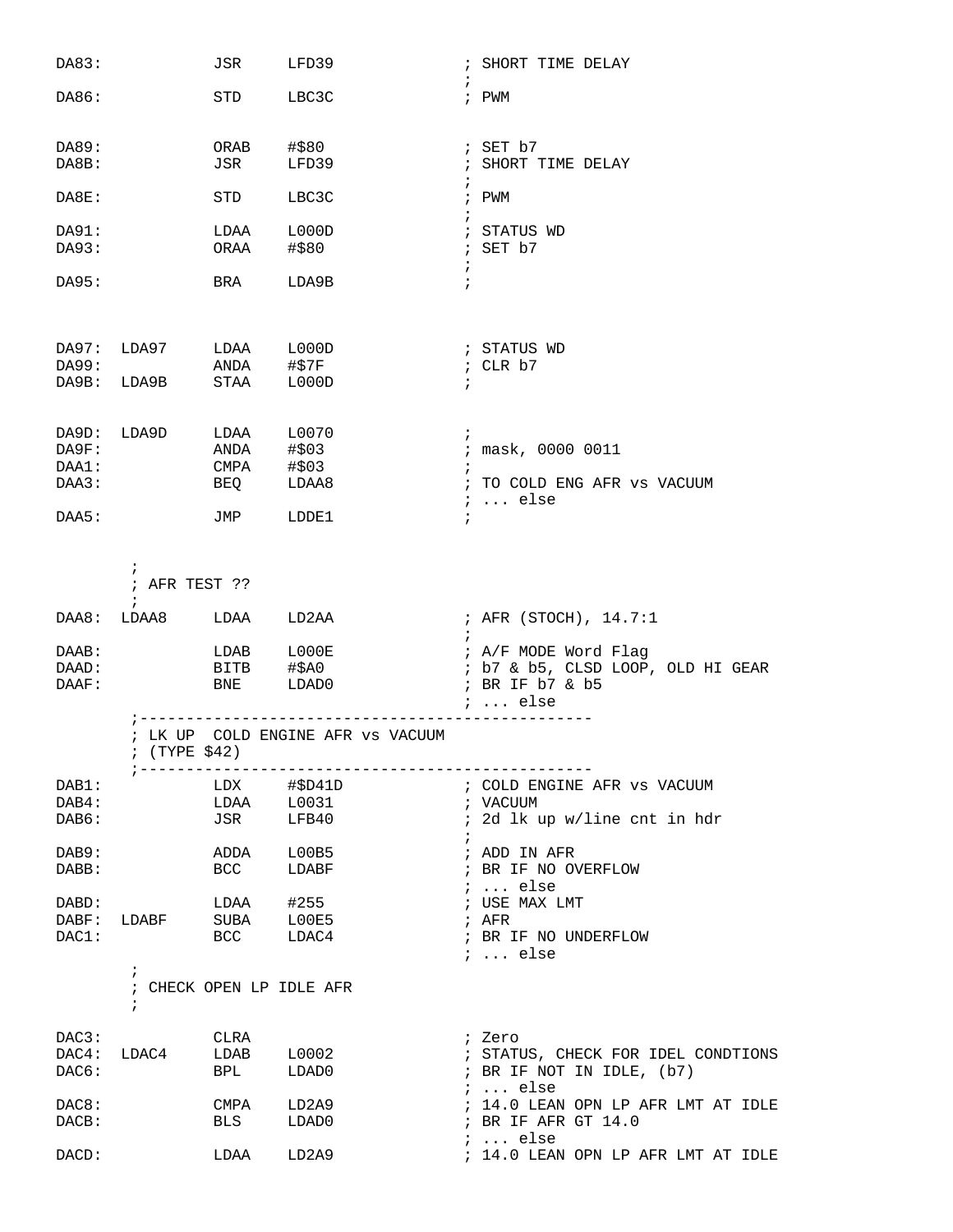| DAD0:    | LDAD0       | STAA               | L00A5                           | ; OPN LP AFR                                   |
|----------|-------------|--------------------|---------------------------------|------------------------------------------------|
|          | $\ddot{i}$  |                    |                                 |                                                |
|          |             |                    | ; CHECK OPEN LOOP IDLE THRESH'S |                                                |
| DAD2:    |             | LDAB               | L0002                           | ; STATUS                                       |
| DAD4:    |             | <b>BITB</b>        | #\$20                           | ; b5. CLOSED LOOP                              |
|          |             |                    |                                 |                                                |
| DAD6:    |             | BNE                | LDAFD                           | ; BR IF b5, CLOSED LOOP<br>$i$ else            |
| DAD8:    |             | LDAA               | L0034                           | :MPH/1                                         |
| DADA:    |             | CMPA               | LD29E                           | ; 4 MPH, OPN LP IDLE THRESH                    |
| DADD:    |             | BHI                | LDAFD                           | $\ddot{i}$                                     |
|          |             |                    |                                 | $i \ldots$ else                                |
| DADF:    |             | LDAA               | L0049                           | ; TPS                                          |
| DAE1:    |             | CMPA               | LD29F                           | ; 1.2%, OPN LP IDLE THRESH TPS                 |
| $DAE4$ : |             | BHI                | LDAFD                           | $\ddot{ }$                                     |
|          |             |                    |                                 | $i \ldots$ else                                |
| DAE6:    |             | LDAA               | L001C                           | $;$ RPM/25                                     |
| DAE8:    |             | <b>CMPA</b>        | LD2A1                           | ; 50 RPM, OPEN LOOP 25 RPM THRESH IDLE IDLE ON |
| DAEB:    |             | BHI                | LDAFD                           | ; BR IF RPM GT 50 RPM                          |
|          |             |                    |                                 | $i \ldots$ else                                |
| DAED:    |             | BITB               | #\$02                           | ; bl                                           |
| DAEF:    |             | BNE                | LDAF6                           | ; BR IF b1                                     |
|          |             |                    |                                 | $i \ldots$ else                                |
| DAF1:    |             | CMPA               | LD2A0                           | ; OPN LOOP, 1000 RPM THRESH IDLE OFF           |
| $DAF4$ : |             | BHI                | LDAFD                           | ; BR IF RPM LT 1000 RPM                        |
|          |             |                    |                                 | $i \ldots$ else                                |
|          |             |                    |                                 |                                                |
| DAF6:    | LDAF6       | LDAA               | LD2A4                           | ; 13.7 OPN LP AFR MAX AT IDLE                  |
| DAF9:    |             | CMPA               | L00A5                           | ; OPN LP AFR                                   |
| DAFB:    |             | <b>BLS</b>         | LDB53                           | ; BR IF OPN LP AFR LT MAX LMT                  |
|          |             |                    |                                 | $i \ldots$ else                                |
| DAFD:    | LDAFD       | ANDB               | #\$FD                           | ; CLR b1                                       |
| DAFF:    | LDAFF       | STAB               | L0002                           | ; STATUS                                       |
|          |             |                    |                                 | $\ddot{i}$                                     |
| DB01:    |             | CLRB               |                                 | ; CLR TMR                                      |
| DB02:    | LDB02       | STAB               | $\mathtt{LOOB4}$                | ; IDLE AFR TIMER                               |
|          | i.          |                    |                                 |                                                |
|          |             | ; CK AFR OPT WD 2  |                                 |                                                |
|          |             | : (OPN LP AFR OPT) |                                 |                                                |
|          | $\tilde{I}$ |                    |                                 |                                                |
| DB04:    |             | LDAA               | LD006                           | ; AFR OPT WORD 2                               |
| DB07:    |             | <b>BITA</b>        | #8                              | ib3                                            |
| DB09:    |             | BEQ                | LDB34                           | ; BR IF NOT b3                                 |
|          |             |                    |                                 | $: B3 = 1 =$ OPN LP AFR OPT                    |
|          |             |                    |                                 | $i \ldots$ else                                |
| DB0B:    |             | LDAA               | L0003                           | $\ddot{ }$                                     |
| DB0D:    |             | ORAA               | #\$02                           | ; SET b1, (OPN LP AFR OPT)                     |
| DB0F:    |             | STAA               | L0003                           | $\ddot{\phantom{0}}$                           |
|          |             |                    |                                 | $\ddot{ }$                                     |
| DB11:    |             | LDAA               | L00E3                           | ; COOL TEMP                                    |
| DB13:    |             | CMPA               | LD2A7                           | ; -40c OPN LP DECEL THRESH                     |
| DB16:    |             | BHI                | LDB34                           |                                                |
|          |             |                    |                                 | $i \ldots$ else                                |
| DB18:    |             | LDAA               | L0049                           | ; TPS                                          |
| DB1A:    |             | CMPA               | LD29F                           | ; OPN LP IDLE THRESH TPS                       |
| DB1D:    |             | BHI                | LDB34                           | $\ddot{i}$                                     |
|          |             |                    |                                 | $i \ldots$ else                                |
| DB1F:    |             | LDAA               | L0036                           | ; MPH VAL                                      |
| DB21:    |             | CMPA               | LD2A5                           | ; 6 MPH OPN LP DECEL THRESH                    |
| DB24:    |             | BLS                | LDB34                           |                                                |
|          |             |                    |                                 | $\ldots$ else                                  |
| DB26:    |             | LDAA               | LOO1C                           | $i$ RPM/25                                     |
| DB28:    |             | CMPA               | LD2A6                           | ; 6350 RPM OPN LP DECEL THRESH                 |
| DB2B:    |             | BHI                | LDB34                           | $\ddot{i}$                                     |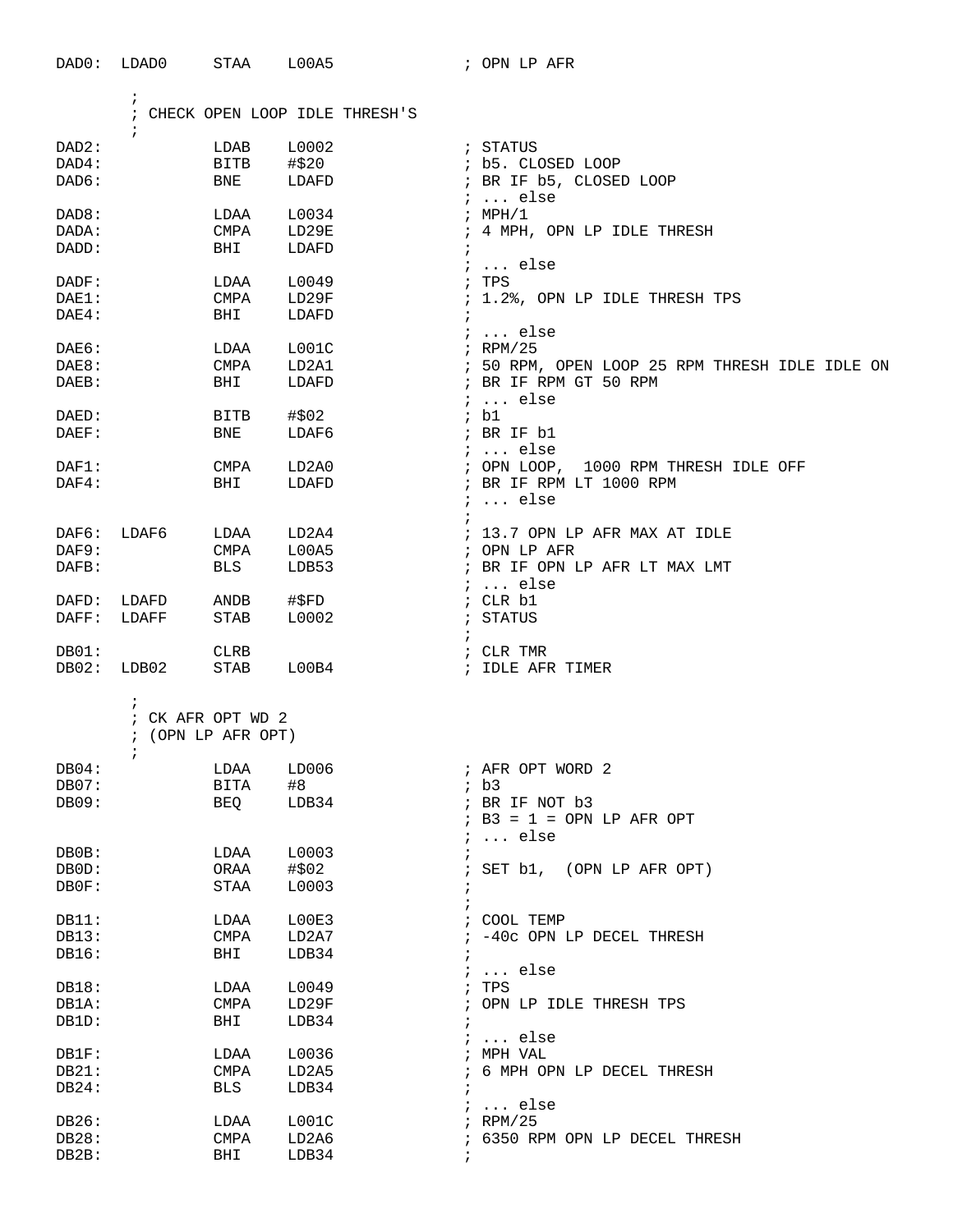| DB2D:                |                     | LDAA         | LD2A8                             | $i \ldots$ else<br>; OPN LOOP AFR MAX 15.0 |
|----------------------|---------------------|--------------|-----------------------------------|--------------------------------------------|
| DB30:<br>DB32:       |                     | LDAB<br>BMI  | L0008<br>LDB3C                    | ; STATUS<br>; b7                           |
|                      |                     |              |                                   | $i \ldots$ else                            |
|                      | $\ddot{i}$          |              | ; NOT OPEN LOOP AFR MODE SELECTED |                                            |
| DB34:                | $\ddot{i}$<br>LDB34 | LDAB         | L0003                             |                                            |
| DB36:                |                     |              | #\$FD                             | ; CLR b1, (OPN LP AFR OPT)                 |
| DB38:                |                     | ANDB<br>STAB | L0003                             | $\ddot{ }$                                 |
| DB3A:                |                     | LDAA         | L00A5                             | $\cdot$<br>; OPN LP AFR                    |
|                      |                     |              |                                   | $\mathbf{i}$                               |
| DB3C: LDB3C<br>DB3E: |                     | LDAB<br>BPL  | L0001<br>LDB81                    | ; CK FOR CLR FLOOD                         |
|                      |                     |              |                                   | $i \ldots$ else                            |
| DB40:                |                     | TST          | L000E                             | ; A/F MODE Word Flag                       |
| DB43:                |                     | BMI          | LDB47                             | $\mathcal{L}$                              |
|                      |                     |              |                                   | $i \ldots$ else                            |
| DB45:                |                     | BSR          | LDB74                             |                                            |
|                      |                     |              |                                   |                                            |
| DB47: LDB47          |                     | CMPA         | LD2C5                             | ; 16.2 MAX AFR                             |
| DB4A:                |                     | BLS          | LDB4F                             | ; BR IF AFR LT 16.2<br>$i \ldots$ else     |
| DB4C:                |                     | LDAA         | LD2C5                             | ; USE 16.2 AFR                             |
|                      | DB4F: LDB4F         | STAA         | L00A5                             | ; OPN LP AFR                               |
| DB51:                |                     | BRA          | LDBA8                             | $\ddot{ }$                                 |
|                      |                     |              |                                   | $\ddot{i}$                                 |
| DB53:                | LDB53               | BITB         | #\$02                             | $\ddot{i}$<br>; b1                         |
| DB55:                |                     | BNE          | LDB64                             | ; BR IF b1                                 |
|                      |                     |              |                                   | $i \dots$ else                             |
| DB57:                |                     | LDAB         | L00B4                             | ; IDLE AFR TMR                             |
| DB59:                |                     | CMPB         | LD2A2                             | ; 8 Sec's OPN LP IDLE AFR RATIO            |
|                      |                     |              |                                   | ; ENABLE TIME DELAY                        |
| DB5C:                |                     | BCS          | LDB6B                             | ; BR IF TIME GT 8 SEC'S                    |
|                      |                     |              |                                   | $: $ else                                  |
| DB5E:                |                     | LDAB         | L0002                             | ; STATUS                                   |
| DB60:                |                     | ORAB         | #\$02                             | ; SET b1                                   |
| DB62:<br>$\ddot{ }$  |                     | BRA          | LDAFF                             | $\ddot{ }$                                 |
| DB64:                | LDB64               | LDAB         | L00B4                             | ; IDLE AFR TMR                             |
| DB66:                |                     | <b>CMPB</b>  | LD2A3                             | 5 Sec's OPN LP IDLE AFR                    |
|                      |                     |              |                                   | RATIO TIME DELAY                           |
| DB69:                |                     | <b>BCC</b>   | LDB3C                             | $\ldots$ else                              |
| DB6B:                | LDB6B               | LDAA         | L0070                             |                                            |
| DB6D:                |                     | BITA         | #\$04                             |                                            |
| DB6F:                |                     | BNE          | LDB72                             |                                            |
|                      |                     |              |                                   | else                                       |
| DB71:                |                     | INCB         |                                   |                                            |
| DB72:                | LDB72               | BRA          | LDB02                             |                                            |
| DB74:                | LDB74               | LDAB         | L00DE                             |                                            |
| db76:                |                     | bitb         | #\$10                             | b4                                         |
| DB78:                |                     | BEQ          | LDB80                             |                                            |
|                      |                     |              |                                   | $i \ldots$ else                            |
| DB7A:                |                     | SUBA         | LD302                             | ; 0.2 AFR RICH BIAS FOR HOT RESTART        |
| DB7D:                |                     | BCC          | LDB80                             | $\ddot{i}$                                 |

; ... else

DB7F: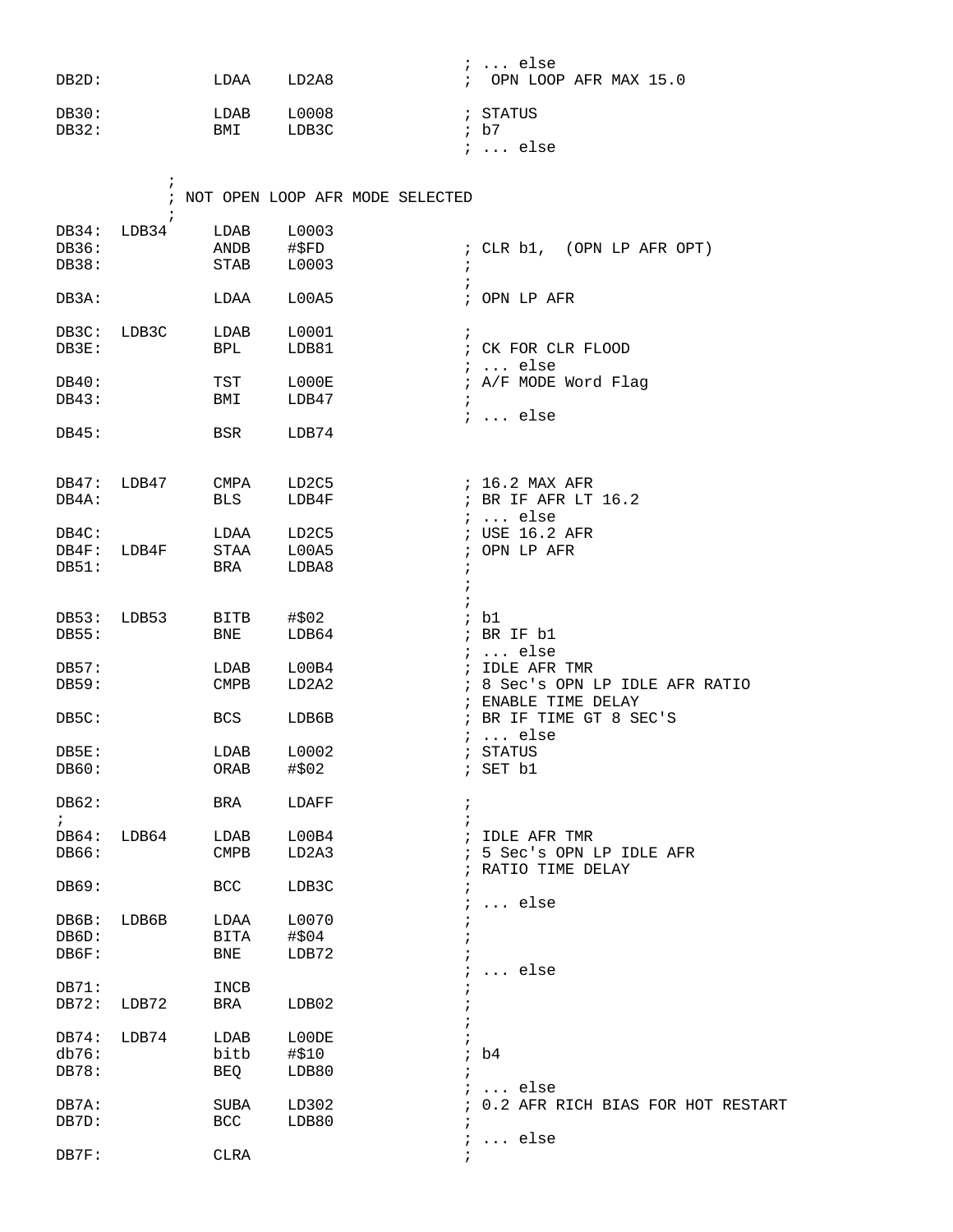|                         | $\ddot{i}$<br>$\ddot{i}$                                                                                    | ; CK CLEAR FLOOD QUAL         |                                              |                                                                              |  |  |  |  |  |
|-------------------------|-------------------------------------------------------------------------------------------------------------|-------------------------------|----------------------------------------------|------------------------------------------------------------------------------|--|--|--|--|--|
|                         | DB81: LDB81 LDAA L00B6                                                                                      |                               |                                              | ; AFR<br>$\ddot{ }$                                                          |  |  |  |  |  |
| DB83:<br>DB86:<br>DB88: | <b>Example 15 The LDAB</b><br><b>CMPB</b>                                                                   | BHI                           | LD2C6<br>L0049<br>LDB93                      | ; 65% TPS VALUE, CLR FLOOD<br>; CURRENT TPS<br>$\ddot{i}$                    |  |  |  |  |  |
| DB8A:<br>DB8D:          | BCC LDB91                                                                                                   |                               | ADDA LD2C7                                   | $i \ldots$ else<br>; CLR FLOOD AFR 6.0:1<br>; BR IF NOT OVERFLOW<br>$i$ else |  |  |  |  |  |
|                         | DB8F: LDB91 LDAA #255<br>DB91: LDB91 BRA LDBA4                                                              |                               |                                              | ; USE MAX VAL                                                                |  |  |  |  |  |
| DB95:                   | DB93: LDB93 LDAB L00E3                                                                                      | CMPB                          | LD2C8                                        | ; START UP COOL<br>; TEMP THRSH FOR COLD START<br>: 10 C, (50f) (A/D 1K PU)  |  |  |  |  |  |
| DB98:                   |                                                                                                             | BHI LDB9E                     |                                              | $\ddot{i}$<br>$i \ldots$ else                                                |  |  |  |  |  |
| DB9A:                   |                                                                                                             | BSR                           | LDB74                                        |                                                                              |  |  |  |  |  |
| DB9C:                   |                                                                                                             | BRA                           | LDBA4                                        |                                                                              |  |  |  |  |  |
| $\mathbf{i}$<br>DBA0:   | DB9E: LDB9E CMPA L00B5                                                                                      | <b>BCS</b>                    | LDBA4                                        |                                                                              |  |  |  |  |  |
|                         | DBA2: LDAA L00B5<br>DBA4: LDBA4 STAA L00A5                                                                  |                               |                                              | $\ldots$ else<br>; OPN LP AFR                                                |  |  |  |  |  |
| DBA6:                   |                                                                                                             | BRA LDC1A                     |                                              |                                                                              |  |  |  |  |  |
|                         | ; LK UP PWR ENRICH TPS MULT VS BARO<br>$\ddot{i}$<br>; 4 LINE TBL W/MULT 50% TO 200%,<br>$:$ TYP VAL = 200% |                               |                                              |                                                                              |  |  |  |  |  |
| DBA8:                   | LDBA8                                                                                                       | ; --------------------<br>JSR | LFD18                                        | ---------------------------<br>; GET PROCESSED BARO VALUE IN A REG           |  |  |  |  |  |
| DBAB:<br>DBAE:          |                                                                                                             | LDX<br>JSR                    | #\$D479<br>LFB45                             | ; PWR ENRICH TPS MULT VS BARO TBL (4 LINES)<br>; 2d LK UP                    |  |  |  |  |  |
|                         | $\ddot{i}$<br>$\ddot{i}$                                                                                    |                               | ; MULT TPS by LK'ED UP TBL VAL               |                                                                              |  |  |  |  |  |
| DBB1:<br>DBB3:          |                                                                                                             | LDAB<br>MUL                   | L0049                                        | ; TPS<br>; ROUND OFF                                                         |  |  |  |  |  |
| DBB4:<br>DBB6:          |                                                                                                             | ADCA<br>PSHA                  | #0<br>______________________________________ | ; SAVE MULT'ED TPS VAL TO STX                                                |  |  |  |  |  |

|       |      | $: 9$ LINE TBL, $0 - 3200/400$ RPM |  |  |  |  |                                 |  |
|-------|------|------------------------------------|--|--|--|--|---------------------------------|--|
| DBB7: | LDX  | #SD47D                             |  |  |  |  | ; TPS vs RPM THRESH FOR WOT TBL |  |
| DBBA: | T.SR | Aתתדות                             |  |  |  |  | ; SET RPM SACLE AND 2d LOOK UP  |  |

; LK UP TPS vs RPM THRESH FOR WOT TBL

 $\mathcal{L}^{\text{max}}$ 

;----------------------------------------------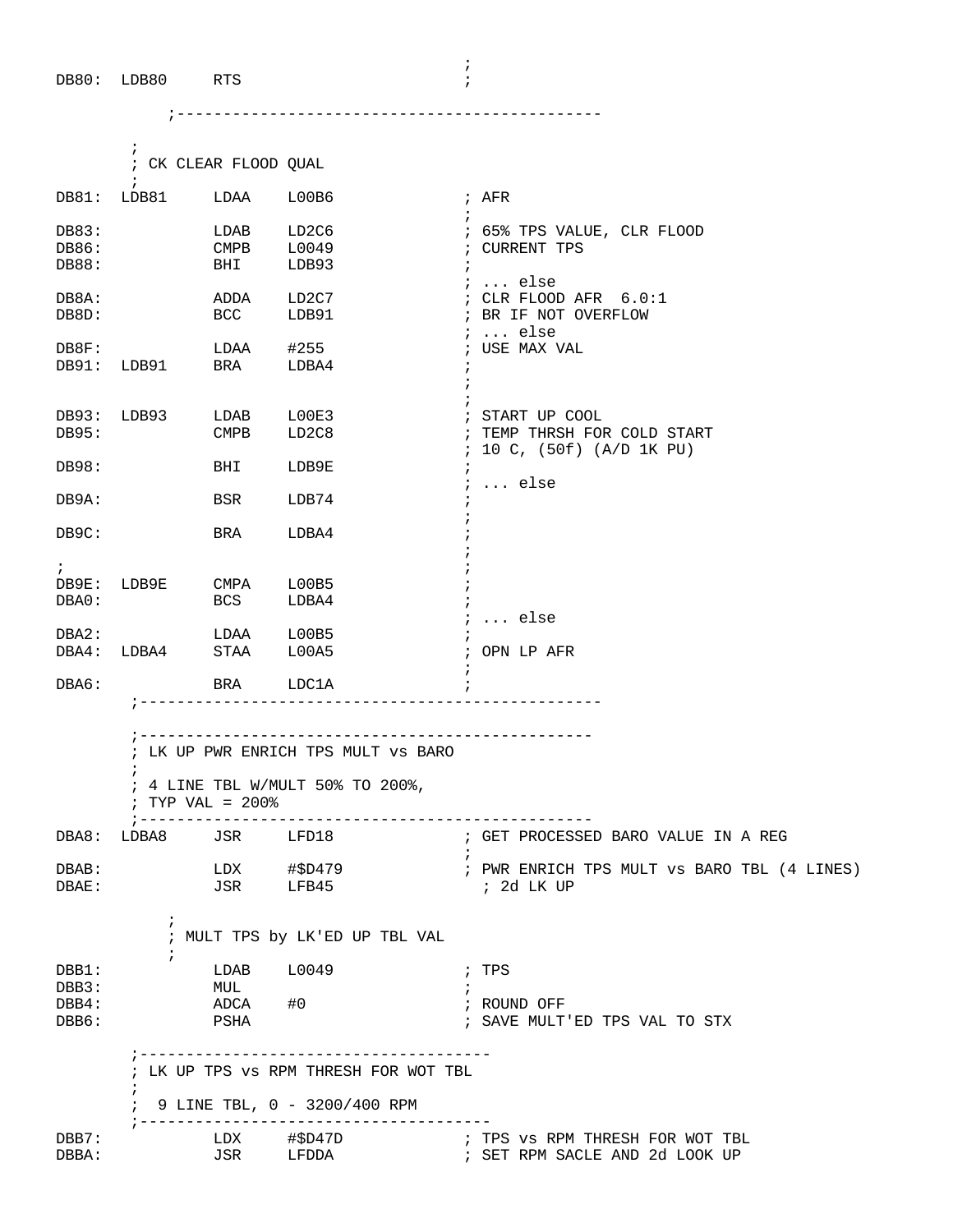|                   |                                       |            |                                                   | $\ddot{i}$                                       |
|-------------------|---------------------------------------|------------|---------------------------------------------------|--------------------------------------------------|
| DBBD:             |                                       | TAB        |                                                   | ; SAVE TPS THESH VAL TO b REG                    |
| DBBE:             |                                       | LDAA       | L000D                                             | ; STATUS WD                                      |
| DBC0:             |                                       | BITA       | #\$20                                             | ; b5,                                            |
| DBC2:             |                                       | <b>BEQ</b> | LDBCA                                             | ; BR IF NOT b5                                   |
|                   |                                       |            |                                                   | ;  else                                          |
| DBC4:             |                                       | SUBB       | LD2CB                                             | ; 10% TPS, PWR ENR TPS HYST                      |
| DBC7:             |                                       | <b>BCC</b> | LDBCA                                             | ; BR IF                                          |
| DBC9:             |                                       | CLRB       |                                                   | $i \ldots$ else                                  |
| DBCA:             | LDBCA PULA                            |            |                                                   | $\cdot$                                          |
| DBCB:             |                                       | SBA        |                                                   |                                                  |
| DBCC:             |                                       |            | BCC LDBD5                                         | ; BR IF NO UNDERFLOW                             |
|                   |                                       |            |                                                   | $i \ldots$ else                                  |
|                   |                                       |            |                                                   |                                                  |
| DBCE:             |                                       |            | LDAA LD2CE                                        | ; PE ON DELAY TMR, 0 Sec's<br>; VAL = SEC * 20   |
| DBD1:             |                                       | STAA LOOBB |                                                   | ; PE ON DELAY TMR                                |
| DBD3:             |                                       | BRA LDC29  |                                                   | $\ddot{i}$                                       |
|                   |                                       |            | ;----------------------------------               |                                                  |
|                   |                                       |            |                                                   |                                                  |
|                   | $\ddot{ }$                            |            |                                                   |                                                  |
|                   | ; WOT LK UP, 105c/50c                 |            | ; CK COOLANT UPPER/LOWER LMT FOR PE BY PASS DELAY |                                                  |
|                   | $\ddot{i}$                            |            |                                                   |                                                  |
| DBD5:             |                                       |            |                                                   |                                                  |
| DBD7:             |                                       | CMPA LD2CA |                                                   | ; UPPER TEMP THRSH FOR PE BYPASS DELAY           |
| DBDA:             |                                       | BHI        | LDBF2                                             | ; BR IF COOL LT 105c, (LK UP WOT)                |
|                   |                                       |            |                                                   | ;  else                                          |
| DBDC:             |                                       | CMPA       | LD2C9                                             | ; LOWER TEMP THRSH FOR PE BYPASS DELAY<br>; 50 C |
| DBDF:             |                                       | <b>BLS</b> | LDBF2                                             | ; LK UP WOT                                      |
|                   |                                       |            |                                                   | ;  else                                          |
|                   |                                       |            |                                                   |                                                  |
|                   | $\ddot{i}$                            |            |                                                   |                                                  |
|                   | $\ddot{ }$                            |            | ; CK RPM THRESH FOR WOT DELAY                     |                                                  |
| $DBE1$ :          |                                       | LDAA LD2CC |                                                   | ; DELAY PWR ENRICH BELOW 2800 RPM                |
| $DBE4$ :          |                                       | CMPA L001C |                                                   | ; RPM/25                                         |
| DBE6:             |                                       | <b>BLS</b> | LDBEF                                             | ; BR IF RPM GT 2800 ROM                          |
|                   |                                       |            |                                                   | $i \ldots$ else                                  |
|                   | ÷                                     |            |                                                   |                                                  |
|                   | $\ddot{ }$                            |            | ; CK THS THRESH FOR WOT DELAY                     |                                                  |
| DBE8:             |                                       | LDAA L0049 |                                                   | ; TPS                                            |
| DBEA:             |                                       |            | CMPA LD2CD                                        | ; PWR ENR NOT DLY'ED IF TPS G.T. 3.58VDC         |
| DBED:             |                                       | BCS LDC1C  |                                                   | ; BR IF TPS LT 3.58VDC, (DELAY WOT)              |
|                   |                                       |            |                                                   | $i \ldots$ else                                  |
|                   | $\ddot{ }$                            |            |                                                   |                                                  |
|                   | ; RESET WOT DELAY TIMER<br>$\ddot{i}$ |            |                                                   |                                                  |
| $\texttt{DBEF}$ : | LDBEF CLRB                            |            |                                                   |                                                  |
| DBF0:             |                                       |            | STAB LOOBB                                        | ; PE ON DELAY TMR                                |
|                   |                                       |            |                                                   |                                                  |
|                   |                                       |            |                                                   |                                                  |
|                   | * WOT FUEL LOOK UP<br>$\star$         |            |                                                   |                                                  |
|                   | * $0 - 3200/400$ RPM)                 |            |                                                   |                                                  |
|                   | $\star$                               |            |                                                   |                                                  |
|                   | * TBL = $AFR$ * 10                    |            |                                                   |                                                  |
|                   |                                       |            |                                                   |                                                  |
|                   | $\ddot{r}$                            |            | ; SET WOT FLAG b5, \$000D                         |                                                  |
|                   | $\ddot{i}$                            |            |                                                   |                                                  |
| DBF2:             | LDBF2: LDAA                           |            | L000D                                             |                                                  |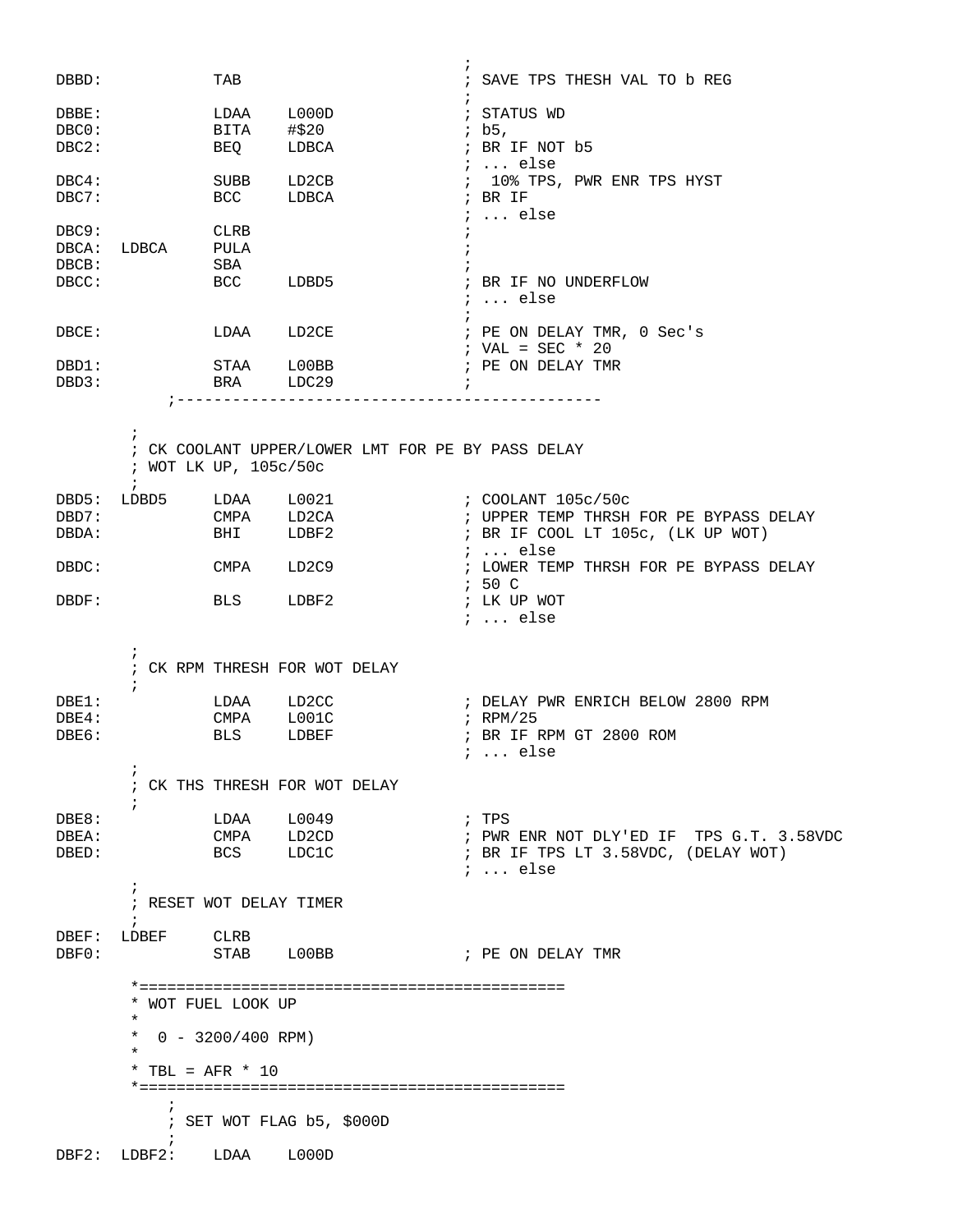| DBF4:<br>DBF6:    |                                            | ORAA<br>STAA            | #\$20<br>L000D                   | ; BIT 5, 0010 0000<br>; SET BIT 5                       |
|-------------------|--------------------------------------------|-------------------------|----------------------------------|---------------------------------------------------------|
| DBF8:<br>DBFB:    |                                            | JSR                     | $LDX$ $\#$ $$D486$<br>LFDDA      | ; INDEX WOT AFR table<br>; SET RPM SACLE AND 2d LOOK UP |
| DBFE:             |                                            | TAB                     |                                  | ; SAVE AFR TO B Reg                                     |
|                   |                                            |                         |                                  |                                                         |
|                   | $\ddot{i}$<br>$\ddot{i}$                   |                         | ; CK COOL THRESH FOR WOT ENR     |                                                         |
| $\texttt{DBFF}$ : |                                            |                         | LDAA L0021                       | ; COOLANT                                               |
| DC01:             |                                            |                         |                                  | CMPA LD2CF : 55c COOL TEMP THRSH FOR PWR ENRICH (96d)   |
| DC04:             |                                            |                         | BHI LDC13    i BR IF COOL LT 55c | ;  else                                                 |
|                   | $\ddot{i}$<br>$\ddot{i}$                   |                         | ; CK RPM THRESH FOR WOT PWR ENR  |                                                         |
| DC06:             |                                            | LDAA                    |                                  |                                                         |
| DC08:             |                                            | UMPA<br>BCC             | LD2D0                            | ; 2000 RPM THRESH FOR PWR ENRICH                        |
| DCOB:             |                                            |                         | LDC13                            | ; BR IF RPM GT 2000 RPM<br>;  else                      |
| DCOD:             |                                            | SUBB                    | LD2D1                            | ; 1.5:1 AFR PWR ENRICH FOR COLD                         |
| DC10:             |                                            | <b>BCC</b>              | LDC13                            | ; BR IF GT 1.5:1                                        |
| DC12:             |                                            | <b>CLRB</b>             |                                  | $i \ldots$ else                                         |
| DC13:             | LDC13: LDAA                                |                         | L00A5                            | ; OPN LP AFR                                            |
| DC15:             |                                            | CBA                     |                                  | $\ddot{ }$                                              |
| DC16:             |                                            | BLS                     | LDC2F                            | $i \ldots$ else                                         |
| DC18:             |                                            | STAB                    | L00A5                            | ; OPN LP AFR                                            |
|                   | DC1A: LDC1A                                | <b>BRA</b>              | LDC2F                            | $\ddot{ }$                                              |
|                   |                                            |                         |                                  |                                                         |
|                   |                                            |                         |                                  |                                                         |
|                   |                                            |                         | DC1C: LDC1C LDAB L00BB           | ; PE ON DELAY TMR                                       |
| DC1E:             |                                            |                         | BEQ LDBF2                        | ; LK UP WOT<br>$i \ldots$ else                          |
| DC20:             |                                            | LDAA                    | L0070                            | $\ddot{i}$                                              |
| DC22:             |                                            | ANDA                    | #\$06                            | $\ddot{i}$                                              |
| DC24:             |                                            | BEQ                     | LDC29                            | $\ddot{i}$                                              |
| DC26:             |                                            | DEC                     | L00BB                            | $i$ else<br>; PE ON DELAY TMR                           |
|                   |                                            |                         |                                  | ; STATUS WD                                             |
|                   | DC29: LDC29 LDAA L000D<br>DC2B: ANDA #\$DF |                         |                                  | ; CLR b5, (WOT FLAG)                                    |
| DC2D:             | STAA L000D                                 |                         |                                  | ; STATUS WD                                             |
|                   |                                            | -----------------       |                                  |                                                         |
|                   | ; CHECK HEADS UP STATUS<br>$\ddot{i}$      |                         | ;-----------------------------   |                                                         |
|                   | DC2F: LDC2F LDAA L0000                     |                         |                                  | ; STATUS MODE WD                                        |
| DC31:             |                                            | BITA #\$02<br>BEQ LDC38 |                                  | ; b1                                                    |
| DC33:             |                                            |                         |                                  | ; BR IF NOT b1<br>$i \ldots$ else                       |
| DC35:             |                                            | JSR L5800               |                                  | ; HEADS UP $\le$ ---- $\lt\lt\lt$                       |
|                   |                                            |                         |                                  |                                                         |
|                   | * BLM STUFF<br>$\ast$                      |                         |                                  |                                                         |
|                   |                                            |                         |                                  |                                                         |
| DC3A:             | $DC38:$ $LDC38$ $LDAA$ $L000D$             | ANDA #\$FB              |                                  | ; STATUS WD<br>; CLR b2                                 |
|                   |                                            |                         |                                  |                                                         |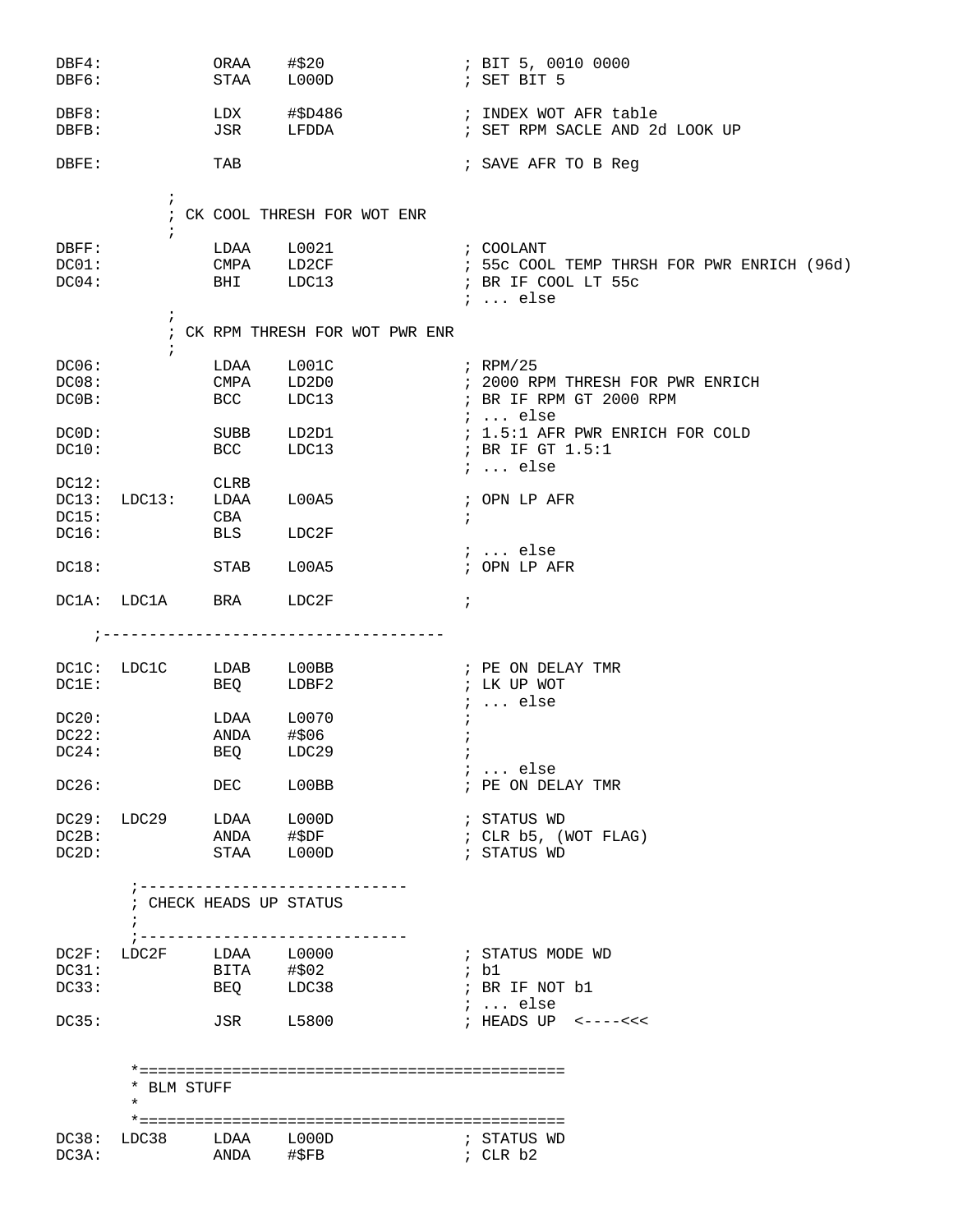| DC3C:          |                      | STAA         | L000D               | ; STATUS WD                           |
|----------------|----------------------|--------------|---------------------|---------------------------------------|
|                |                      |              |                     |                                       |
| DC3E:          |                      | LDAB         | $\cdot$<br>L00A2    | $;$ BLM                               |
| DC40:          |                      | ANDB         | #\$03               | ; MASK FOR LSB                        |
| DC42:          |                      | LDX          | #\$D2AC             | ; Blk learn Mult RPM cell             |
|                |                      |              |                     | ; boundry, (750 RPM)                  |
| DC45:          |                      | ABX          |                     |                                       |
| DC46:          |                      | DEX          |                     |                                       |
| DC47:          |                      | TSTB         |                     |                                       |
| DC48:          |                      | BEQ          | LDC59               |                                       |
|                |                      |              |                     | $\ldots$ else                         |
| DC4A:          |                      | LDAA         | 0, X                |                                       |
| DC4C:          |                      | SUBA         | LD2B2               | Blk learn cell RPM Hyst, (75 RPM)     |
| DC4F:          |                      | BCS          | LDC55<br>$\cdot$    |                                       |
|                |                      |              |                     | $i \ldots$ else<br>; RPM/25           |
| DC51:<br>DC53: |                      | CMPA<br>BHI  | LOO1C<br>LDC90      |                                       |
|                |                      |              | $\ddot{i}$          | $\ldots$ else                         |
| DC55:          | LDC55                | <b>CMPB</b>  | #3                  |                                       |
| DC57:          |                      | BEQ          | $\cdot$<br>LDC64    |                                       |
|                |                      |              |                     | $\ldots$ else                         |
| DC59:          | LDC59                | LDAA         | 1, x                |                                       |
| DC5B:          |                      | ADDA         | LD2B2               | Blk learn cell RPM Hyst, (75 RPM)     |
| DC5E:          |                      | BCS          | LDC64<br>$\cdot$    |                                       |
|                |                      |              |                     | $i$ else                              |
| DC60:          |                      | CMPA         | LOO1C               | ; RPM/25                              |
| DC62:          |                      | <b>BCS</b>   | LDC90<br>$\ddot{i}$ |                                       |
|                |                      |              |                     | $i \ldots$ else                       |
| DC64:          | LDC64                | LDAB         | L00A2               | $;$ BLM                               |
| DC66:<br>DC68: |                      | ANDB         | #\$0C<br>$\ddot{ }$ |                                       |
| DC69:          |                      | LSRB<br>LSRB |                     |                                       |
| DC6A:          |                      | LDX          | #\$D2AF             | Blk learn Mult MAP cell               |
|                |                      |              |                     | boundry, (26.3 Kpa)                   |
| DC6D:          |                      | ABX          | ÷                   |                                       |
| DC6E:          |                      | DEX          |                     |                                       |
| DC6F:          |                      | TSTB         |                     |                                       |
| DC70:          |                      | BEQ          | LDC81               |                                       |
|                |                      |              |                     | $\ldots$ else                         |
| DC72:          |                      | LDAA         | 0, X                |                                       |
| DC74:          |                      | SUBA         | LD2B3               | ; Blk learn cell LOAD Hyst, (2.5 Kpa) |
| DC77:          |                      | <b>BCS</b>   | LDC7D<br>÷          |                                       |
|                |                      |              |                     |                                       |
| DC79:<br>DC7B: |                      | CMPA         | L0026               | $\frac{1}{2}$ S/D MAP                 |
|                |                      | BHI          | LDC90<br>$\ddot{i}$ | $i \ldots$ else                       |
| DC7D:          | LDC7D                | <b>CMPB</b>  | #03                 | $\ddot{i}$                            |
| DC7F:          |                      | BEQ          | LDC8C<br>$\ddot{ }$ |                                       |
|                |                      |              |                     | $\ldots$ else                         |
| DC81:          | LDC81                | LDAA         | 1, X                |                                       |
| DC83:          |                      | ADDA         | LD2B3               | ; Blk learn cell LOAD Hyst, (2.5 Kpa) |
| DC86:          |                      | BCS          | LDC8C               |                                       |
|                |                      |              |                     | $\ldots$ else                         |
| DC88:          |                      | CMPA         | L0026<br>$\ddot{ }$ | $S/D$ MAP                             |
| DC8A:          |                      | BCS          | LDC90               |                                       |
|                |                      |              |                     | $: $ else                             |
| DC8C:          | LDC8C                | LDAB         | L00A2               | $;$ BLM                               |
| DC8E:          |                      | BRA          | LDCC8<br>$\cdot$    |                                       |
|                | $\ddot{ }$           |              |                     |                                       |
|                | ; SET BITS IN \$000D |              |                     |                                       |
|                | $\ddot{i}$           |              |                     |                                       |
| DC90:          | LDC90                | LDAA         | L000D               | ; STATUS WD                           |
| DC92:          |                      | ORAA         | #\$0C               | ; b2 & b3                             |
| DC94:          |                      | STAA         | L000D               | ; STATUS WD                           |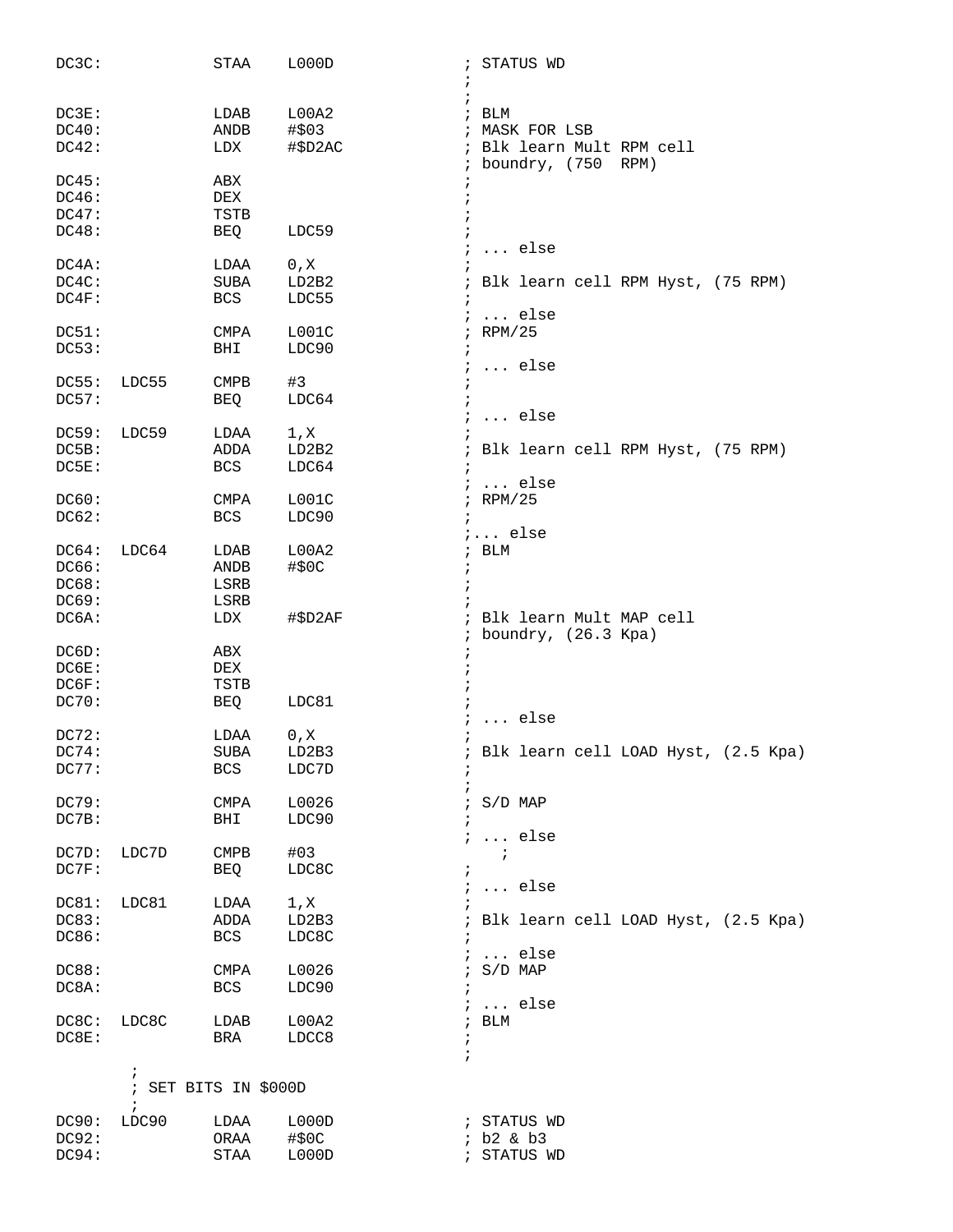; SET BITS IN \$0006  $\mathcal{L}$ DC96: LDAA L0006 ; STATUS<br>
DC98: ORAA #\$01 ; SET b0 DC98: ORAA #\$01 ; SET b0 DC9A: STAA L0006 ;  $\mathcal{L}^{\text{max}}$ DC9C: CLRB ;<br>;  $\mathcal{L}^{\text{max}}$ DC9D: LDAA L001C ; RPM/25 ; Blk learn Mult RPM cell ; boundry, (750 RPM) DCA2: BCS LDCB1 ; IF RPM LT 750, BR ; ... else DCA4: INCB <br>
DCA5: CMPA LD2AD <br>  $\begin{array}{ccc} i & B = 1 ? \\ i & B k \end{array}$ ; Blk learn Mult RPM cell ; boundry, (1800 RPM) DCA8: BCS LDCB1 ; IF RPM LT 1800, BR<br>
; ... else ; ... else  $DCAA:$  INCB  $AB = 2$ DCAB: CMPA LD2AE ; Blk learn Mult RPM cell ; boundry, (2600 RPM)<br>; IF RPM LT 6375 RPM, BR DCAE: BCS LDCB1  $: ...$  else<br> $: B = 3$  $DCB0:$   $INCB$  $\mathcal{L}^{\text{max}}$ DCB1: LDCB1: LDAA L0026 ; S/D MAP DCB3: CMPA LD2AF ; Blk learn Mult MAP cell ; boundry, (26.3 Kpa) DCB6: BCS LDCC8 ;  $DCB8: \t\t\tADDB \t\t\t#4 \t\t\t i \t\t\t\t .\t\t\t else$ DCB8: ADDB #4 ;<br>
DCBA: CMPA LD2B0 ; ; Blk learn Mult MAP cell ; boundry, (60 Kpa) DCBD: BCS LDCC8 ; ; ... else ADDB  $\#4$  ; DCC1: CMPA LD2B1 ; Blk learn Mult MAP cell ; boundry, (80 Kpa) DCC4: BCS LDCC8 ;  $DCCG:$   $ADDB$   $#4$   $;$   $PCCG:$ DCC6: ADDB #4 ; DCC8: LDCC8 LDX #\$00ED ; RAM ADDR DCCB: ABX ;  $DCCC:$   $LDAA$  0,  $X$  ; DCCE: CMPA LD2B9 ; MAX BLM, 172 DCD1: BHI LDCD8 ; ; ... else<br>; MIN BLM, 108  $DCD3:$  CMPA  $LD2BA$ DCD6: BCC LDCE1 ; ; ... else ;--------------------------------------------------  $\mathcal{L}^{\text{max}}$  $\mathcal{L}^{\text{max}}$  ;--------------------------------------------------  $\ddot{i}$  ; SET BITS IN \$0008  $\mathcal{L}$  ; and  $\mathcal{L}$  is the set of  $\mathcal{L}$ DCD8: LDCD8 LDAA L0008 ; DCDA: ORAA #\$40 ; SET b6 DCDC: STAA L0008 ;  $\mathcal{L}^{\text{max}}$ DCDE: JSR LFDBD ;

 $\mathcal{L}^{\text{max}}$ 

 $\mathcal{L}^{\text{max}}$ 

 $\mathcal{L}^{\text{max}}_{\text{max}}$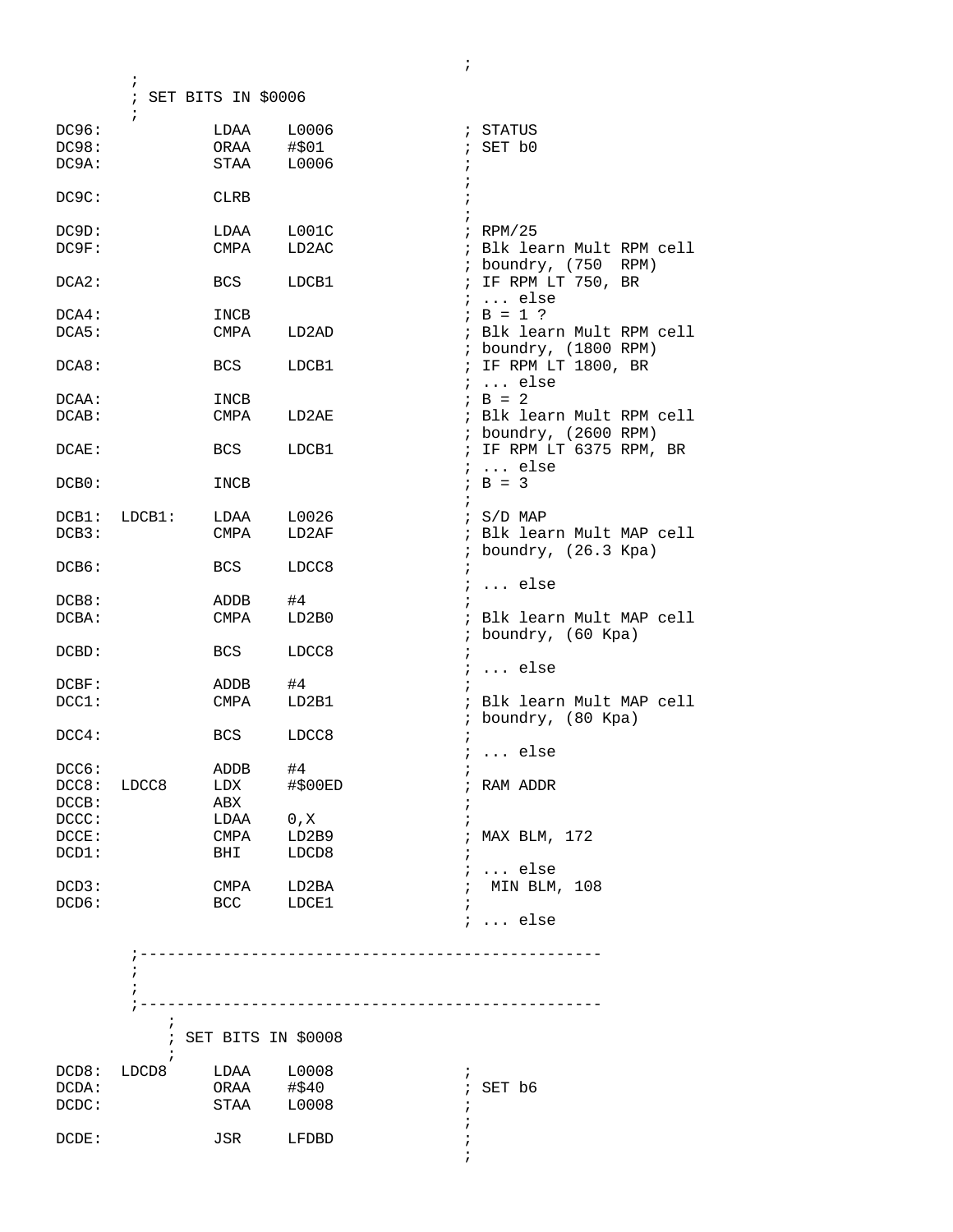| DCE3:                            | DCE1: LDCE1 STAA L00A3  | STAB                                                                         | L00A2                                                                         | ; BLM, BIN<br>; BLM                                                                       |
|----------------------------------|-------------------------|------------------------------------------------------------------------------|-------------------------------------------------------------------------------|-------------------------------------------------------------------------------------------|
| DCE5:<br>DCE8:                   |                         | LDAA<br>LDAB                                                                 | LD2B6                                                                         | $\ddot{i}$<br>; EGR on filter coef                                                        |
| DCEB:<br>DCEE:                   |                         | TST<br><b>BPL</b>                                                            | L0006<br>LDD07                                                                | ; STATUS<br>; BR IF                                                                       |
| DCFO:<br>DCF2:<br>DCF4:<br>DCF5: |                         | LDAB<br>MUL<br>ASLD                                                          | LDAA L00BE<br>#197                                                            | $\ldots$ else<br>; AIR FLOW, (gms/sec)                                                    |
| DCF6:<br>DCF8:                   |                         | CMPA<br><b>BLS</b>                                                           | #80<br>LDCFC<br>$\ddot{i}$                                                    | ; CLR AIR FLOW LMT                                                                        |
| DCFA:                            |                         | LDAA #80                                                                     |                                                                               | ;  else<br>; LIMIT AIR FLOW                                                               |
|                                  | ; TBL = N * 1461.5      |                                                                              | ; Lk Up EGR COMP TABLE FOR AIR FLOW IN Gms/sec<br>; TBL IS GMS/SEC vs PCT EGR |                                                                                           |
| DCFE:<br>DD01:                   |                         |                                                                              | DCFC: LDCFC LDAB L007F : AIR FLOW FOR EGR<br>JSR LFB67                        | LDX #\$D324 (FIGR COMP TABLE FOR AIR FLOW IN Gms/sec<br>; 3D LOOK UP ?<br>$\cdot$ $\cdot$ |
| DD04:                            |                         | LDAB                                                                         | LD2B5                                                                         | ; EGR off filter coef                                                                     |
| DD07:<br>DD09:                   | LDD07 LDX               | <b>JSR</b>                                                                   | ${\tt LOOA7}$<br>LFB12                                                        | ; EGR CORRECTION<br>; LAG FILTER ROUTINE                                                  |
| DDOC:                            |                         | STD                                                                          | L00A7                                                                         | ; EGR CORRECTION                                                                          |
| DD0E:<br>DD0F:<br>DD11:          | <b>ASLB</b><br>ADCA     | PSHA                                                                         | #0                                                                            |                                                                                           |
| DD12:                            | i.<br>; --------------- | ; --------------------<br>(BARO 75 - 105 Kpa)<br>; TBL = $MULT * 128$<br>LDX | ; Lk Up BPW CONST MULT vs BARO<br>#\$D475                                     | ; BPW CONST MULT vs BARO, (5 LINES)                                                       |
| DD15:                            |                         | JSR                                                                          | LFD18                                                                         | ; GET PROCESSED BARO VALUE IN A REG                                                       |
| DD18:                            |                         | JSR                                                                          | LFB45                                                                         | ; 2d LK UP                                                                                |
| DD1B:<br>DD1C:<br>DD1D:<br>DD1E: |                         | PULB<br>MUL<br>ASLD<br><b>BCC</b>                                            | LDD22                                                                         | i<br>; APPLY MULTIPLIER<br>; BR IF NO OVERFLOW                                            |
| DD20:<br>DD22:                   | LDD22                   | LDAA<br>STAA                                                                 | #255<br>L00A6                                                                 | $i \ldots$ else<br>; USE MAX LMT                                                          |
| DD24:<br>DD26:<br>DD28:          |                         | LDAA<br>BITA<br>BNE                                                          | L0070<br>#\$04<br>LDD2D                                                       | ib2<br>; BR IF NOT b2<br>$i \ldots$ else                                                  |
| DD2A:                            |                         | JMP                                                                          | LDDDE                                                                         |                                                                                           |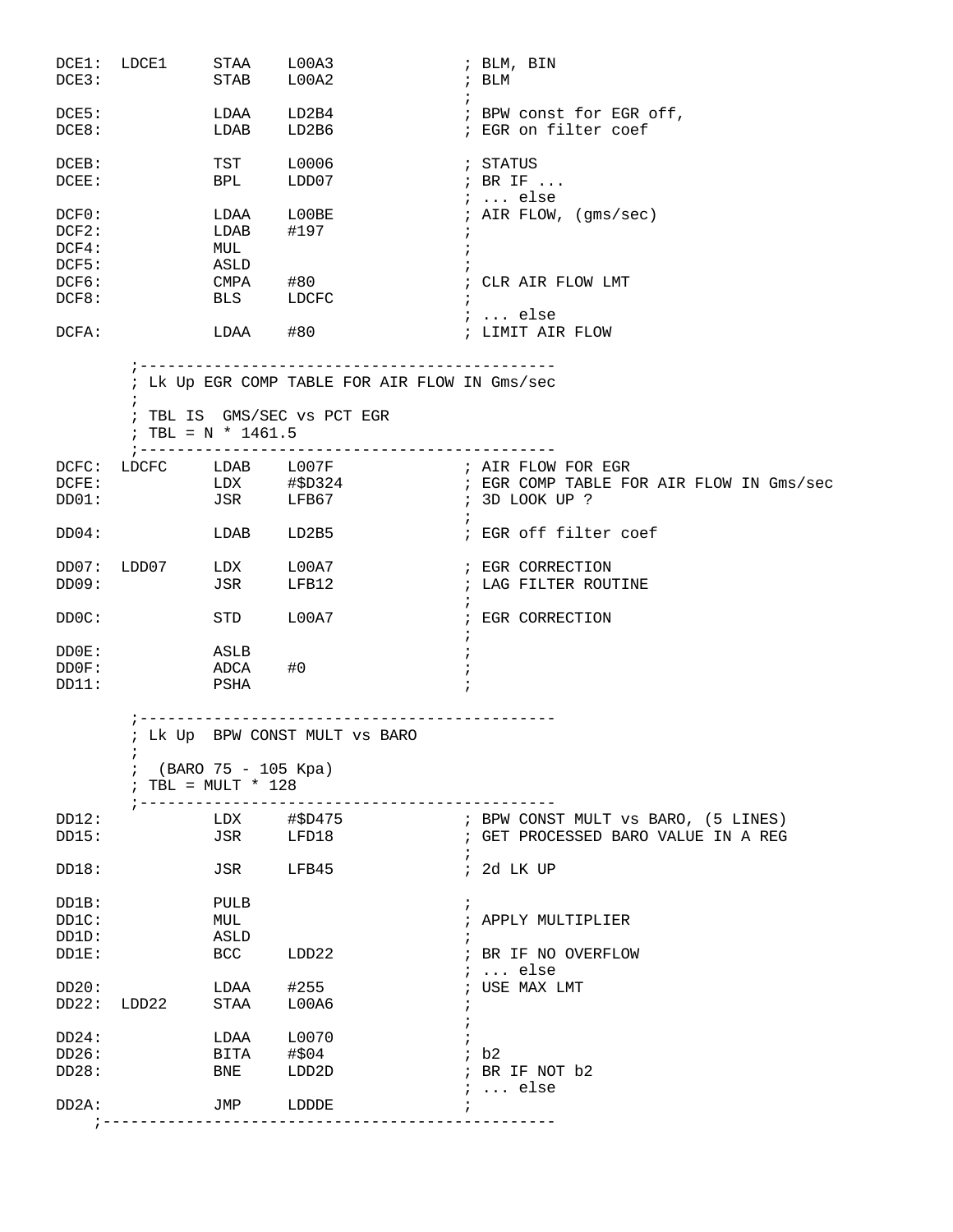| DD2D:<br>DD2F:     | LDD2D LDAA L009B              | BNE LDD57          |                                       | ; TRANS FUEL CALC INTERVEL TMR<br>; BR IF TIMER NZ                                               |
|--------------------|-------------------------------|--------------------|---------------------------------------|--------------------------------------------------------------------------------------------------|
| DD31:<br>DD34:     |                               |                    | LDAA LD294<br>STAA L009B              | $: $ else<br>; 100 MSEC TRANS FUEL CALC Intervel<br>; TRANS FUEL CALC INTERVEL TMR<br>$\ddot{i}$ |
|                    |                               | ; FILTER TPS       | ; ---------------------               |                                                                                                  |
| DD36:              |                               |                    | ; ---------------------<br>LDAB LD295 | ; TPS Filter Coef                                                                                |
| DD39:              |                               |                    | LDX L004D                             | ; FILTERED TPS                                                                                   |
| DD3B:              |                               |                    |                                       | ; TPS                                                                                            |
| DD3D:              |                               |                    | LDAA L0049<br>JSR LFB12               | ; LAG FILTER ROUTINE                                                                             |
| DD40:              |                               | STD L004D          |                                       | FILTERED TPS                                                                                     |
|                    |                               |                    | ; LK UP MAP FILTER COEF VS COOL       |                                                                                                  |
|                    | $\ddot{ }$<br>$: (-5c - 95c)$ |                    |                                       |                                                                                                  |
|                    | ; TBL = $COEF$ * 255          |                    |                                       |                                                                                                  |
| DD42:              |                               | ; ---------------- | --------------<br>$LDX$ $\#$D306$     | ; MAP FILTER COEF vs COOL TBL, (6 LINES)                                                         |
| DD45:              |                               |                    | LDAA L0021                            | ; COOLANT                                                                                        |
| DD47:              | LSRA                          |                    |                                       | ; DIV BY 2 FOR LK UP                                                                             |
| DD48:              |                               | JSR LFB36          |                                       | ; 2d LK UP, WITH UPPER LIMIT<br>$\ddot{i}$                                                       |
| DD4B:              |                               | TAB                |                                       | ; FILT MAP TO B Reg                                                                              |
| $DD4C$ :           |                               |                    | LDX L002F                             | ; FILT MAP VAL, (OLD)                                                                            |
| DD4E:              |                               |                    | LDAA L0026                            | ; S/D MAP                                                                                        |
| DD50:              |                               | <b>JSR</b>         | LFB12                                 | ; LAG FILTER ROUTINE                                                                             |
| DD53:              |                               | STD                | L002F                                 | ; FILT MAP                                                                                       |
| DD55:              |                               | BRA                | LDD5A                                 | $\ddot{i}$                                                                                       |
|                    |                               |                    |                                       |                                                                                                  |
|                    | DD57: LDD57 DEC L009B         |                    |                                       | ; TRANS FUEL CALC INTERVEL TMR                                                                   |
|                    |                               |                    |                                       |                                                                                                  |
|                    | DD5A: LDD5A LDAA L000E        |                    |                                       | ; A/F MODE Word Flag                                                                             |
| DD <sub>5</sub> C: |                               | BITA               | #\$02                                 | ; b1, BLM ENABLE                                                                                 |
| DD5E:              |                               | BEQ                | LDDCF                                 | ; BR IF NOT b1, BLM ENABLE<br>$i \ldots$ else                                                    |
| DD60:              |                               | LDAA               | L000D                                 | ; STATUS WD                                                                                      |
| DD62:              |                               | BITA               | # \$08                                | ib3                                                                                              |
| DD64:              |                               | BNE                | LDDCF                                 | STATUS WD                                                                                        |
| DD66:              |                               | LDAA               | L00A4                                 | $\ldots$ else<br>CURRENT INTEGRATOR                                                              |
| DD68:              |                               | CMPA               | #128                                  | ; STOCH ?                                                                                        |
| DD6A:              |                               | BEQ                | LDDCF                                 | BR IF AT TARGET AFR                                                                              |
| DD6C:              |                               | LDAB               | L00B9                                 | $\ldots$ else<br>INTEGRATOR DELAY TMR                                                            |
| DD6E:              |                               | INCB               |                                       | INC TMR                                                                                          |
| DD6F:              |                               | BMI                | LDD78                                 | ; BT IF                                                                                          |
|                    |                               |                    |                                       | $\ldots$ else                                                                                    |
| DD71:              |                               | STAB               | L00B9                                 | INTEGRATOR DELAY TMR                                                                             |
| DD73:              |                               | ASLB               |                                       | MULT * 2                                                                                         |
| DD74:              |                               | <b>CMPB</b>        | L00B0                                 | INTEGRATOR DELAY                                                                                 |
| DD76:              |                               | <b>BCS</b>         | LDDD4                                 | ï                                                                                                |
| DD78:              | LDD78                         | LDAB               | L00B8                                 | $\ldots$ else<br>BLK LEARN TMR                                                                   |
| DD7A:              |                               | INCB               |                                       | ï                                                                                                |
| DD7B:              |                               | BEQ                | LDD84                                 |                                                                                                  |
|                    |                               |                    |                                       | $\ldots$ else                                                                                    |
| DD7D:              |                               | <b>STAB</b>        | L00B8                                 | ; BLK LEARN TMR                                                                                  |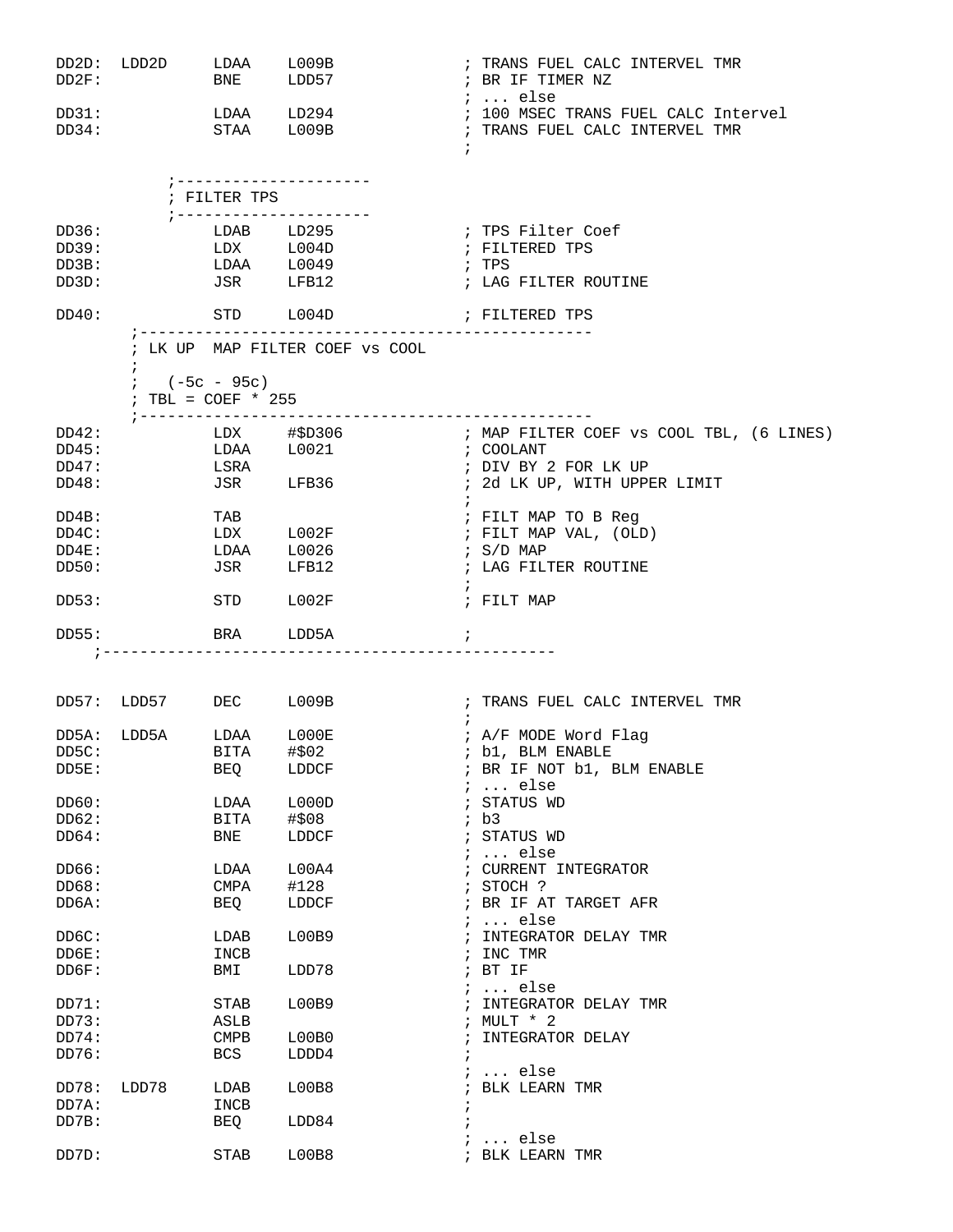| DD7F:<br>DD82:          |                                                                                                                                       | <b>CMPB</b><br>BCS                             | LD2AB<br>LDDD4                    | ; FREQ OF BLK LEARN UPDATE, (170 Msec)<br>; BR IF TMR G.T. 170 Msec<br>$i \ldots$ else   |
|-------------------------|---------------------------------------------------------------------------------------------------------------------------------------|------------------------------------------------|-----------------------------------|------------------------------------------------------------------------------------------|
| DD84:<br>DD86:          | LDD84                                                                                                                                 | SUBA<br>BCS                                    | #128<br>LDD95                     | ; CK CURRENT INTEGRATOR VAL<br>; BR IF L.T. STOCH<br>$i \ldots$ else                     |
| DD88:<br>DD8B:          |                                                                                                                                       | CMPA<br>BLS                                    | LD2B7<br>LDDD4                    | : Clsd lp intagrator window val, 4<br>$;$ BR IF                                          |
| DD8D:<br>DD8F:<br>DD91: |                                                                                                                                       | LDAA<br>BITA<br>BNE                            | $_{\tt LOOOOE}$<br>#\$40<br>LDDD4 | $i \ldots$ else<br>; A/F MODE Word Flag<br>; b6, RICH<br>; IF b6, RICH                   |
| DD93:                   |                                                                                                                                       | BRA                                            | LDDA1                             | $\ldots$ else<br>$\ddot{i}$<br>$\ddot{i}$                                                |
| DD95:<br>DD96:<br>DD99: | LDD95                                                                                                                                 | NEGA<br>CMPA<br>BLS                            | LD2B7<br>LDDD4                    | ; INVERT INT DIFF VAL<br>; Clsd lp intagrator window val, 4<br>$\ddot{i}$                |
| DD9B:<br>DD9D:<br>DD9F: |                                                                                                                                       | LDAA L000E<br>BITA #\$40<br>BEQ LDDD4          |                                   | ;  else<br>; A/F MODE Word Flag<br>; b6, RICH<br>; BR IF NOT b6, RICH<br>$i \ldots$ else |
|                         | $\ddot{ }$                                                                                                                            | ; ---------------------<br>; UP DATE BLM CELLS |                                   |                                                                                          |
| DDA1:<br>DDA4:<br>DDA6: | $\begin{tabular}{lllll} \multicolumn{2}{l}{{\tt LDNA}} & & $\tt LDX$ & $\tt \#LO0ED\\ & & $\tt LDAB$ & & $\tt LO0A2$\\ \end{tabular}$ | ; ---------------------<br>ABX                 |                                   | ; POINT TO BLM CELL START<br>; BLM CELL NUMBER<br>; ADJ INDEX FOR BLM CELL REQUEST       |
| DDA7:                   |                                                                                                                                       | LDAA                                           | 0, X                              | ; GET BLM VALUE FOR THIS CELL                                                            |
| DDA9:<br>DDAB:<br>DDAD: |                                                                                                                                       | LDAB<br>BITB<br>BEQ                            | ${\tt LOOOE}$<br>#\$40<br>LDDBE   | ; A/F MODE Word Flag<br>$;$ b6 $(R/L)$ FLAG<br>; BR IF NOT b6, RICH                      |
| DDAF:<br>DDB2:          |                                                                                                                                       | SUBA<br>BCS                                    | LD2B8<br>LDDB9                    | $i \ldots$ else<br>; BLM modifier, 1<br>$i \ldots$ else                                  |
| DDB4:<br>DDB7:          |                                                                                                                                       | CMPA<br>BCC                                    | LD2BA<br>LDDCB                    | ; MIN BLM, 103<br>; BR IF BLM L.T. MIN<br>$i \ldots$ else                                |
| DDB9:<br>DDBC:          | LDDB9                                                                                                                                 | LDAA<br>BRA                                    | LD2BA<br>LDDCB                    | ; GET MIN BLM, 103                                                                       |
| DDBE:<br>DDC1:          | LDDBE                                                                                                                                 | ADDA<br>BCS                                    | LD2B8<br>LDDC8                    | ; BLM modifier , 1<br>; BR IF OVERFLOW<br>$i \ldots$ else                                |
| DDC3:<br>DDC6:          |                                                                                                                                       | CMPA<br>BLS                                    | LD2B9<br>LDDCB                    | ; MAX BLM, 172<br>; BR IF BLM = 172 or L.T. 172<br>$i \ldots$ else                       |
| DDC8:<br>DDCB:<br>DDCD: | LDDC8<br>LDDCB                                                                                                                        | LDAA<br>STAA<br>STAA                           | LD2B9<br>0, X<br>L00A3            | ; USE MAX BLM, 172<br>; SAVE TO BLM CELL ADDR<br>; BLM FOR ALDL                          |
| DDCF:<br>DDD0:<br>DDD2: | LDDCF                                                                                                                                 | CLRB<br>STAB<br>STAB                           | L00B9<br>L00B8                    | ; INTEGRATOR DELAY TMR<br>; BLK LEARN TMR<br>$\ddot{i}$                                  |
| DDD4:<br>DDD6:<br>DDD8: | LDDD4                                                                                                                                 | LDAA<br>ANDA<br>STAA                           | L000D<br>#\$F7<br>L000D           | ; STATUS WD<br>; CLR b0<br>; STATUS WD<br>$\ddot{i}$                                     |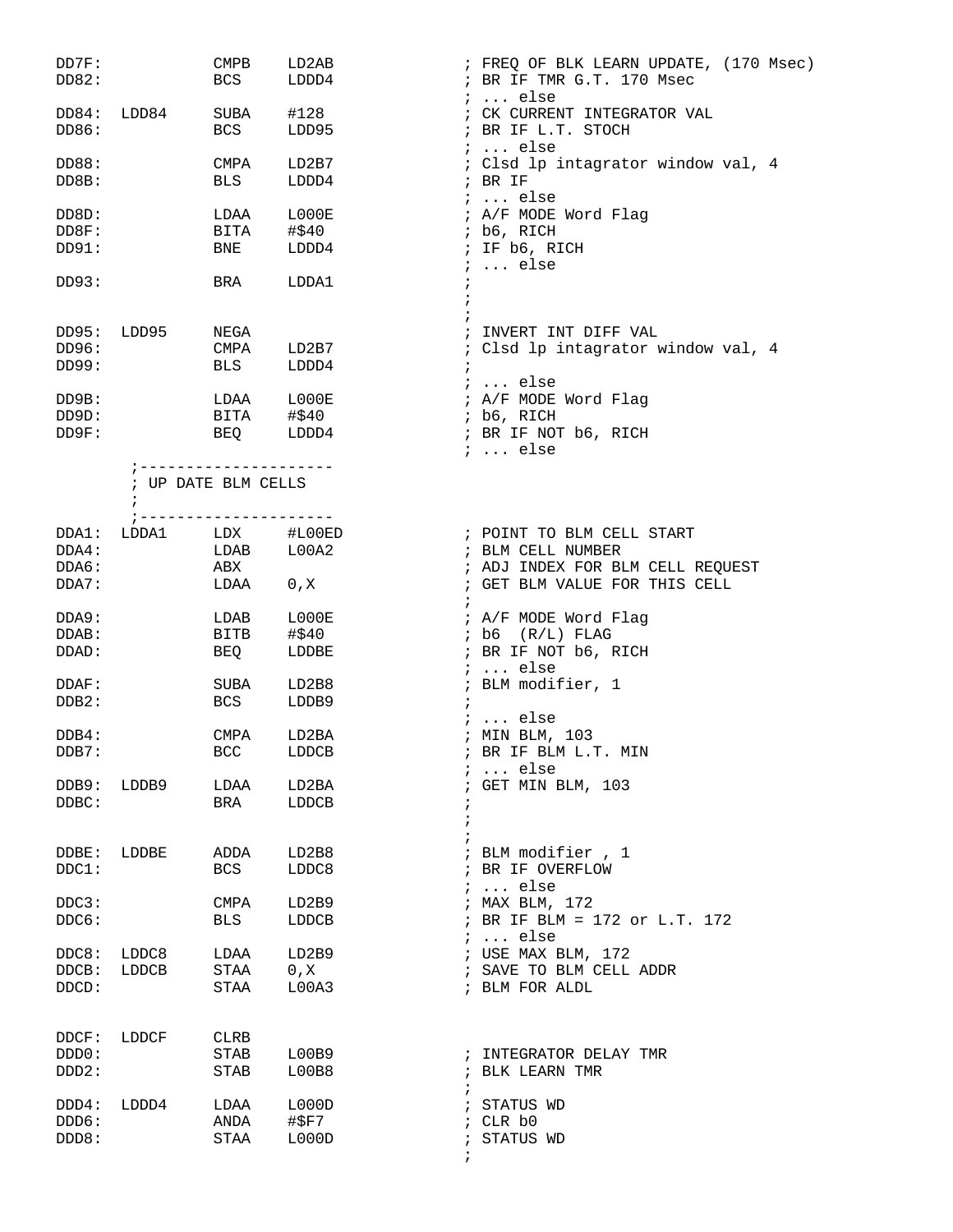| DDDA:<br>DDDC:          |                                                                  |                            | LDAA L001F<br>STAA L0020             | $:$ RPM/12.5<br>; OLD RPM/12.5                                                        |
|-------------------------|------------------------------------------------------------------|----------------------------|--------------------------------------|---------------------------------------------------------------------------------------|
| DDDE:                   | LDDDE                                                            | JMP LE531                  |                                      | ; TO CPU ADDR                                                                         |
|                         |                                                                  |                            |                                      |                                                                                       |
| DDE1:<br>DDE3:          | LDDE1                                                            | LDAA L0001<br><b>BPL</b>   | LDE08                                | $\ddot{ }$<br>$i \ldots$ else                                                         |
| DDE5:<br>DDE7:          |                                                                  | BMI                        | LDAA L000E<br>LDDF1                  | ; A/F MODE Word Flag<br>$\ddot{i}$<br>$i \ldots$ else                                 |
|                         | $\ddot{i}$                                                       |                            | ; CK o2 FOR TO GO CLSD LOOP,         |                                                                                       |
| DDE9:                   | $\ddot{i}$                                                       | LDAA                       | LD2BF                                | ; o2 Upper Limit TO GO CLSD LOOP, (734 mvdc)<br>; TO GO CLSD LOOP 02 MUST EXCEED      |
| DDEC:                   |                                                                  | LDAB                       | LD2C0                                | $\ddot{ }$<br>; o2 Lower Limit, (352 mvdc)<br>; to go CLSD LOOP o2 MUST EXCEED        |
| DDEF:                   |                                                                  | BRA LDDF7                  |                                      |                                                                                       |
|                         | $\ddot{ }$                                                       |                            | ; CK o2 FOR STAY IN CLSD LOOP WINDOW |                                                                                       |
|                         | $\ddot{ }$<br>DDF1: LDDF1                                        | LDAA                       | LD2BD                                | $:$ 02 UPPER LIMIT, $(700$ mvdc)<br>; STAY IN CLSD LOOP WINDOW                        |
| $DDF4$ :                |                                                                  | LDAB                       | LD2BE                                | $\ddot{i}$<br>$:$ 02 LOWER LIMIT, $(352 \text{ mvdc})$<br>; STAY IN CLSD LOOP WINDOW  |
| $DDF7$ :<br>DDF9:       | LDDF7                                                            | CMPA<br>BCS                | L003E<br>LDDFF                       | $:$ o2 (A/D), mvdc = 0.2304 * A/D VAL<br>; IF 02 G.T. UPPER LIMIT<br>$i \ldots$ else  |
| DDFB:<br>DDFD:          |                                                                  | CMPB L003E<br>BLS          | LDE08                                | $: o2 (A/D)$ , mvdc = 0.2304 * A/D VAL<br>; IF 02 L.T. LOWER LIMIT<br>$i \ldots$ else |
| $\texttt{DDFF}:$        | LDDFF                                                            | CLR                        | L009C                                |                                                                                       |
|                         | $\ddot{i}$<br>$\ddot{ }$                                         | ; SET BITS IN \$00DE       |                                      |                                                                                       |
| DE02:<br>DE04:<br>DE06: |                                                                  | LDAB<br>ORAB<br>STAB       | L00DE<br>#1<br>L00DE                 | ; SET b0                                                                              |
|                         | ; ------------<br>; CALC AIR FLOW VALUE<br>$7 - - - - - - - - -$ |                            |                                      |                                                                                       |
| DE08:<br>DE0A:<br>DE0D: | LDE08                                                            | LDAA<br>LDAB<br>MUL        | L002E<br>LD2F5                       | $\ddot{i}$<br>; SCALAR FOR MAP LD IN AIR FLOW (1-0) 55%                               |
| DE0E:<br>DE10:<br>DE11: |                                                                  | LDAB<br>ASLB<br><b>BCC</b> | L001C<br>LDE15                       | $;$ RPM/25                                                                            |
| DE13:<br>DE15:          | LDE15                                                            | LDAB<br>MUL                | #255                                 | $i \ldots$ else                                                                       |
| DE16:<br>DE18:          |                                                                  | CMPA<br>BLS                | #64<br>LDE1C                         | LIMIT AIR FLOW VALUE<br>$i$ else                                                      |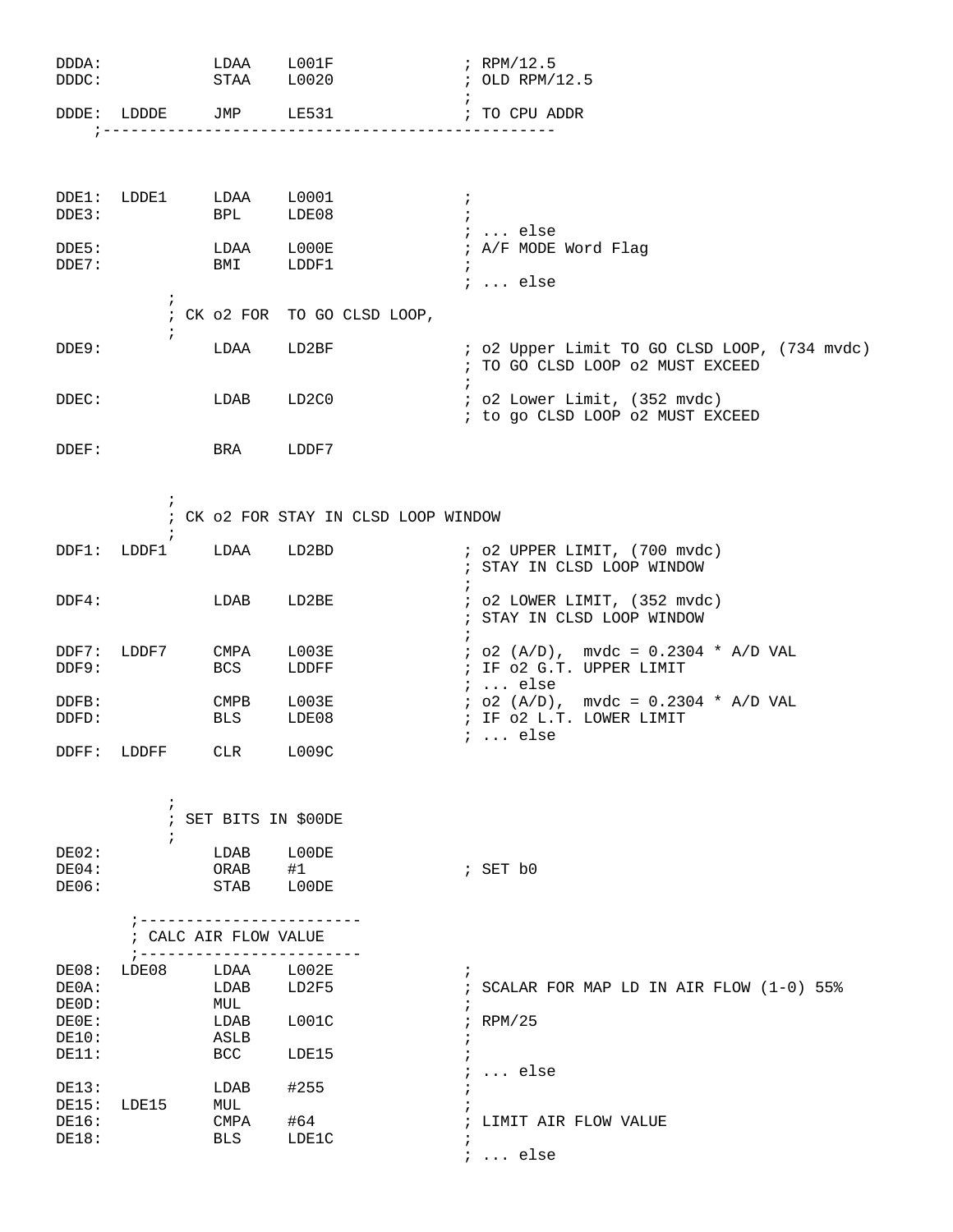| DE1A:                   | DE1C: LDE1C STAA LOOBE  | $LDAA$ $#64$                    |                                   |                                            |                          | ; FORCE MAX LMT<br>; AIR FLOW, (gms/sec)                                    |
|-------------------------|-------------------------|---------------------------------|-----------------------------------|--------------------------------------------|--------------------------|-----------------------------------------------------------------------------|
|                         |                         |                                 |                                   | ; LK UP 02 SENS VOLTAGE BIAS FOR COLD OP'S |                          |                                                                             |
| DE1E:<br>DE21:<br>DE23: |                         | COMA                            |                                   |                                            |                          |                                                                             |
| DE24:                   |                         |                                 | JSR LFB36                         |                                            | $\cdot$                  | ; 2d LK UP, WITH UPPER LIMIT                                                |
| DE27:                   |                         | STAA L0055                      |                                   |                                            | $\ddot{i}$               | ; SAVE 02 SENSOR VOLTAGE BIAS RESULT                                        |
| DE29:                   |                         | LDAB                            | #3                                |                                            |                          |                                                                             |
| DE2D:<br>DE2F:          | DE2B: LDE2B: STAB L0054 | LDAA #5<br>MUL                  |                                   |                                            |                          |                                                                             |
|                         | $\ddot{i}$              | ;------------------------------ |                                   | ; LK UP INTAGRATOR DELAY vs AIR FLOW       |                          |                                                                             |
| DE30:<br>DE33:          |                         | ABX                             | LDX #\$D48F                       |                                            | $\ddot{i}$               | ; INTEGRATOR DELAY VS AIR FLOW TBL (5 LINES)<br>; LINE FIND                 |
| DE34:<br>DE36:          |                         |                                 | LDAA L00BE<br>JSR LFB49           |                                            |                          | ; AIR FLOW, (gms/sec)<br>; 2d look pu                                       |
| DE39:<br>DE3C:<br>DE3E: |                         | <b>BEQ</b>                      | LDX #L0055<br>LDAB L0054<br>LDE59 |                                            | $\ddot{i}$               | ; 02 SENSOR VOLTAGE BIAS<br>; COLD OP'S o2, (Temp)                          |
| DE40:<br>DE43:          |                         | TST<br>BPL                      | L0002<br>LDE4E                    |                                            |                          | $: $ else<br>; STATUS<br>; BR IF NOT IN IDLE CONDITIONS<br>$i \ldots$ else  |
| DE45:<br>DE48:          |                         | BCC LDE53                       | ADDA LD2F7                        |                                            |                          | ; 109 mvdc o2 SENSOR BIAS AT IDLE<br>; BR IF NO OVERFLOW<br>$i \ldots$ else |
| DE4A:                   |                         | $LDAA$ #255                     |                                   |                                            |                          | ; FORCE MAX VLOTAGE                                                         |
| DE4C:                   |                         | BRA LDE53                       |                                   |                                            |                          |                                                                             |
| DE50:                   | DE4E: LDE4E             | SUBA<br>BCC                     | LDE53                             | L0055                                      |                          | ; o2 SENSOR VOLTAGE BIAS, (Temp)<br>; BR IF NO UNDERFLOW<br>$i \ldots$ else |
| DE52:<br>DE54:<br>DE56: | DE53: LDE53             | CLRA<br>ABX<br>STAA<br>DECB     | 0, X                              |                                            | $\ddot{ }$<br>$\ddot{i}$ | ; USE ZERO 02 VOLTAGE<br>; ADJUST INDEX<br>; STORE                          |
| DE57:                   |                         | BRA                             | LDE2B                             |                                            |                          |                                                                             |
|                         | DE59: LDE59             | STAA                            | L00B0                             |                                            | $\ddot{i}$               | ; INTEGRATOR DELAY                                                          |
| DE5B:                   |                         | LDAB                            | L000E                             |                                            |                          | ; A/F MODE Word Flag                                                        |
| DE5D:                   |                         | LDAA                            | L0056                             |                                            |                          |                                                                             |
| DE5F:                   |                         | ADDA                            | LD2F3                             |                                            |                          | ; 130 MVDC, o2 WINDOW FOR FAST o2 R/L                                       |
| DE62:                   |                         | BCS                             | LDE68                             |                                            | $\ddot{i}$               | $i \ldots$ else                                                             |
| DE64:<br>DE66:          |                         | CMPA<br><b>BCS</b>              | L003F<br>LDE7D                    |                                            |                          | ; FILT 02 VAL<br>; GO SET RICH FLAG<br>$i \ldots$ else                      |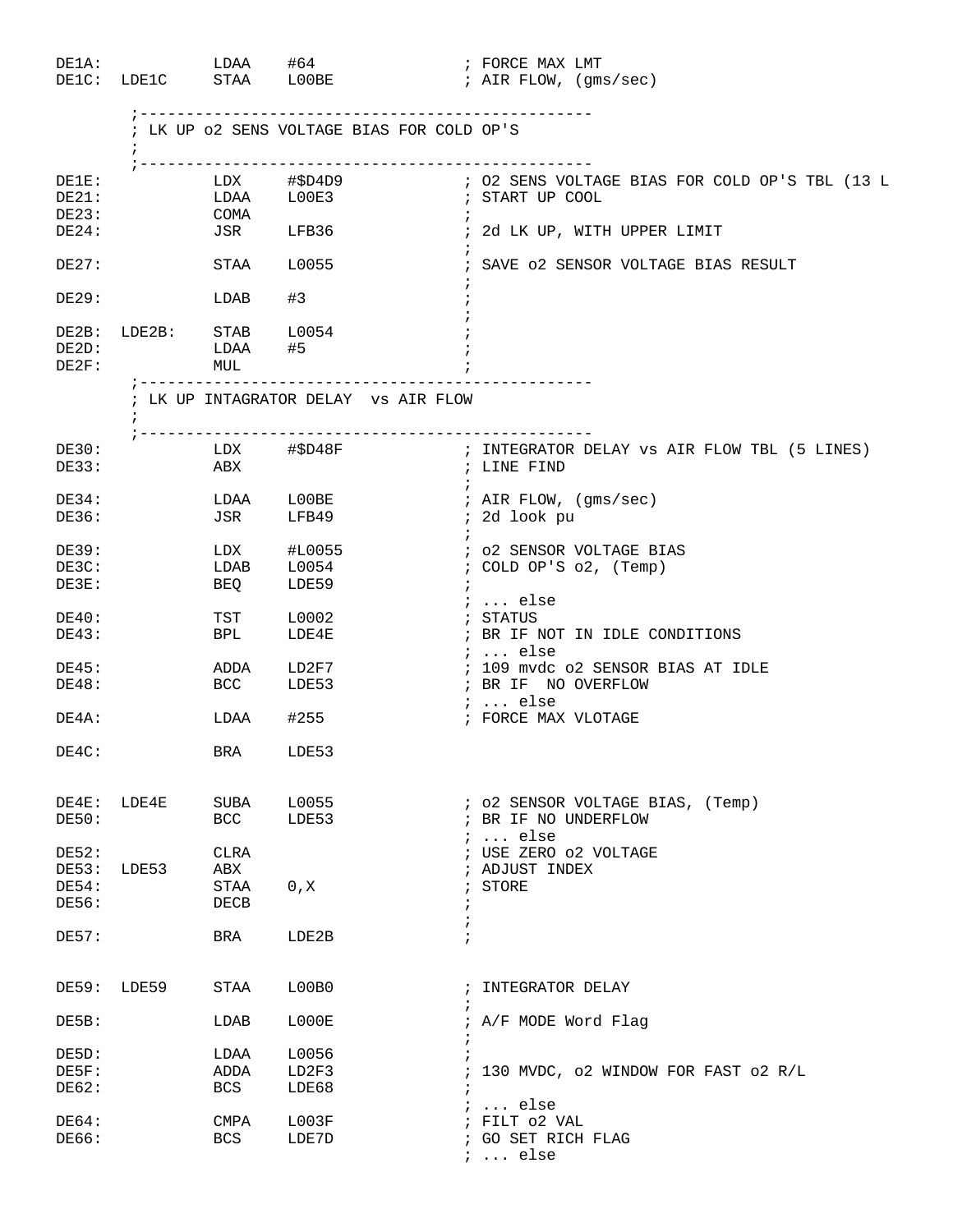| DE68:<br>DE6A:<br>DE6D:        | LDE68          | LDAA<br>SUBA<br>BCS                 | L0056<br>$\ddot{ }$<br>LD2F3<br>LDE73               | ; 130 MVDC, o2 WINDOW FOR FAST o2 R/L                                  |
|--------------------------------|----------------|-------------------------------------|-----------------------------------------------------|------------------------------------------------------------------------|
| DE6F:<br>DE71:                 |                | CMPA<br>BHI                         | L003F<br>LDE79                                      | $i \ldots$ else<br>; FILT 02 VAL                                       |
| DE73:<br>DE75:<br>DE77:        | LDE73          | LDAA<br>CMPA<br>BHI                 | $\ddot{ }$<br>L003F<br>L00BD<br>LDE7D<br>$\ddot{i}$ | $\ldots$ else<br>; FILT 02 VAL                                         |
| DE79:                          | LDE79          | ANDB                                | #SBF                                                | $i \ldots$ else<br>CLR b6, \$000E, RICH<br>$\ddot{i}$                  |
| DE7B:                          |                | BRA                                 | LDE7F                                               |                                                                        |
|                                |                |                                     |                                                     |                                                                        |
| DE7D:<br>DE7F:<br>DE81:        | LDE7D<br>LDE7F | ORAB<br><b>CMPB</b><br>BEQ          | #\$40<br>LOOOE<br>LDE8F                             | ; SET b6, RICH<br>; A/F MODE Word Flag<br>; BR IF Z<br>$i \ldots$ else |
|                                | i              |                                     | $\ddot{i}$<br>INCR 02 CROSS COUNTS                  | $\cdot$                                                                |
| DE83:                          | $\ddot{ }$     | INC                                 | LOOBA                                               | o2 CROSS COUNTS                                                        |
| DE86:<br><b>DE88:</b><br>DE8A: |                | LDAA<br>ORAA<br>STAA                | L0007<br>#\$10<br>$\ddot{i}$<br>L0007               | SET b4                                                                 |
| DE8C:<br>DE8D:                 |                | CLRA<br>BRA                         | LDE94                                               |                                                                        |
| DE8F:<br>DE91:<br>DE92:        | LDE8F          | LDAA<br>INCA<br>BEQ                 | L00BF<br>LDE96                                      | ; PROPORTIONIAL DURATION TMR<br>INCR TMR<br>$\ddot{i}$<br>; BR IF Z    |
| DE94:                          | LDE94          | STAA                                | LOOBF                                               | $\ldots$ else<br>$\ddot{i}$<br>; PROPORTIONIAL DURATION TMR            |
| DE96:<br>DE98:                 | LDE96          | $\operatorname{STAB}$<br><b>BPL</b> | L000E<br>LDF08                                      | ; A/F MODE Word Flag<br>; RESET INT VALUE, 128<br>$i$ else             |
| DE9A:                          |                | LDAA                                | L0008                                               |                                                                        |
| DE9C:<br>DE9E:                 |                | BITA<br>BNE                         | #\$08<br>LDEA6                                      | ; b3, FUEL C/O<br>; BR IF b3                                           |
| DEA0:                          |                | LDAB                                | L000D                                               | $i \ldots$ else<br>; STATUS WD                                         |
| DEA2:                          |                | BITB                                | #\$20                                               | ib5                                                                    |
| DEA4:                          |                | BEQ                                 | LDEAE                                               | ; STATUS WD<br>$i \ldots$ else                                         |
| DEA6:                          | LDEA6          | LDAB L0006                          |                                                     | ; STATUS                                                               |
| DEA8:<br>DEAA:                 |                | ORAB #\$01<br>STAB                  | L0006                                               | ; SET b0                                                               |
| DEAC:                          |                | BRA LDF02                           |                                                     |                                                                        |
|                                |                | _________________                   |                                                     |                                                                        |
| $\mathcal{L}$<br>DEAE:         | LDEAE          | LDAB                                | LD006                                               | ; 2ND AFR OPT WORD, 0001 1000                                          |
| DEB1:                          |                | <b>BITB</b>                         | #\$20                                               | $;$ BIT 5                                                              |
| DEB3:                          |                | <b>BEQ</b>                          | LDEC5                                               | $i$ else                                                               |
| DEB5:<br>DEB7:                 |                | LDAB<br>ASRB                        | LOOOD<br>$\ddot{i}$                                 | ; STATUS WD                                                            |
| DEB8:                          |                | BCC                                 | LDEC5<br>$\ddot{i}$                                 |                                                                        |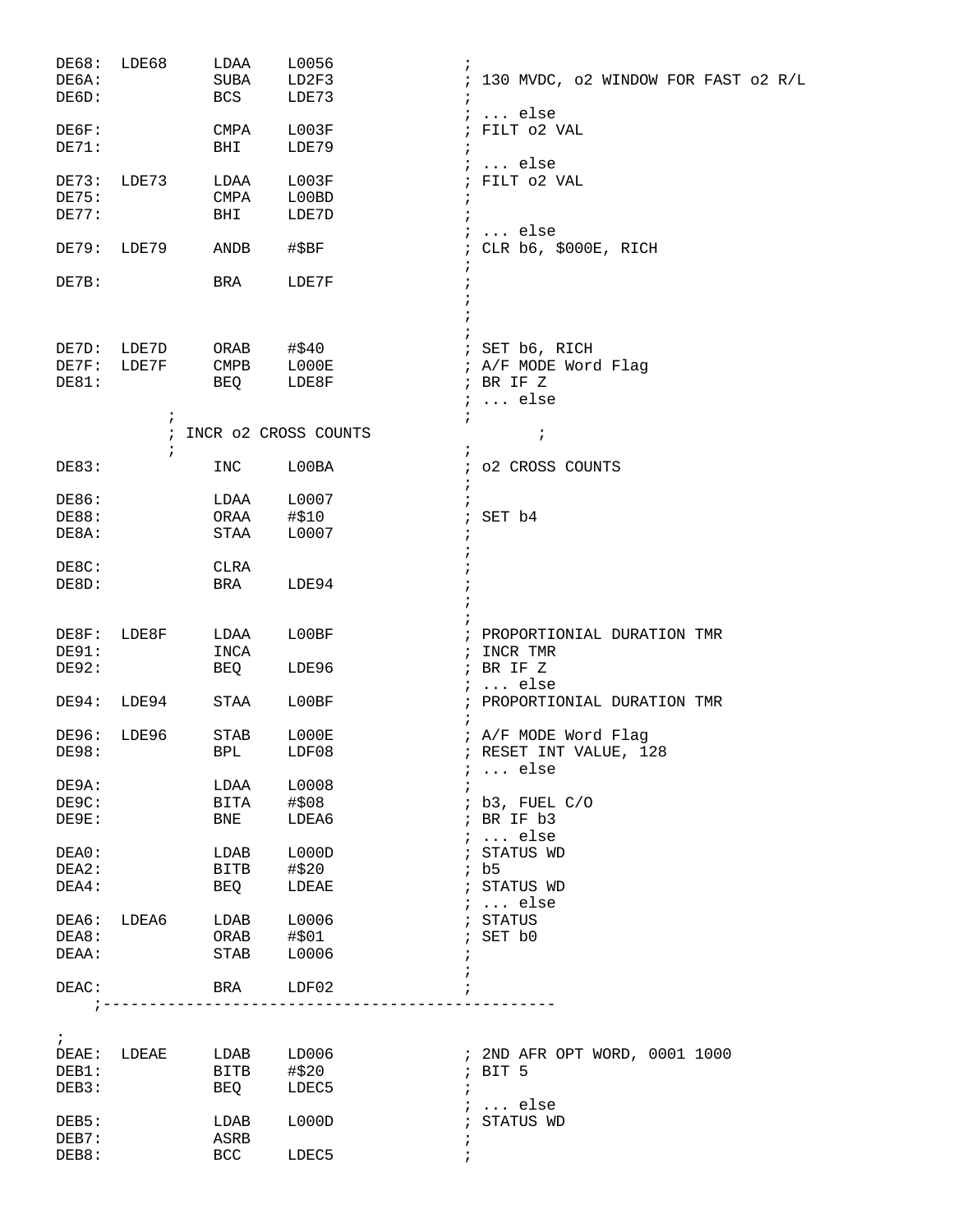|       |                  |                          |                                | $i \ldots$ else                             |
|-------|------------------|--------------------------|--------------------------------|---------------------------------------------|
| DEBA: |                  | ASLB                     |                                |                                             |
| DEBB: |                  | STAB L000D               |                                | ; STATUS WD                                 |
|       |                  |                          |                                |                                             |
|       | $\ddot{i}$       |                          |                                |                                             |
|       |                  | ; SET BITS IN L0006      |                                |                                             |
|       |                  |                          |                                |                                             |
| DEBD: | LDEBD            | LDAB L0006               |                                | ; STATUS                                    |
| DEBF: |                  |                          |                                | ; SET b0                                    |
| DEC1: |                  | ORAB #\$01<br>STAB L0006 |                                |                                             |
|       |                  |                          |                                |                                             |
|       |                  |                          |                                |                                             |
| DEC3: |                  | BRA LDF08                |                                | ; RESET INT VALUE, 128                      |
|       | ---------------  |                          |                                |                                             |
|       |                  |                          |                                |                                             |
|       |                  |                          |                                |                                             |
|       | DEC5: LDEC5      | LDAB L000D               |                                | ; STATUS WD                                 |
| DEC7: |                  | BITB #\$10               |                                | ib4                                         |
| DEC9: |                  | BEQ LDED7                |                                | ; BR IF NOT b4                              |
|       |                  |                          |                                | $: $ else                                   |
| DECB: |                  | LDAA                     | ${\tt LOOOE}$                  | ; A/F MODE Word Flag                        |
| DECD: |                  | BITA #\$40               |                                | ; b6, RICH                                  |
| DECF: |                  | BNE                      | LDF18                          | ; BR IF b6                                  |
|       |                  |                          |                                |                                             |
|       |                  |                          |                                | $i \ldots$ else                             |
| DED1: |                  | LDAA L00A4               |                                | ; INTIGRATOR, BIN                           |
| DED3: |                  | <b>BPL</b>               | LDF18                          |                                             |
|       |                  |                          |                                | $i \ldots$ else                             |
| DED5: |                  | BRA                      | LDEBD                          |                                             |
|       |                  |                          |                                |                                             |
|       |                  |                          |                                |                                             |
|       | $\ddot{i}$       |                          |                                |                                             |
|       |                  | ; CK AFR OPT WD 2        |                                |                                             |
|       | $\ddot{i}$       |                          |                                |                                             |
| DED7: | LDED7 LDAB LD006 |                          |                                | ; 2ND AFR OPT WORD                          |
| DEDA: |                  | BITB                     | #\$10                          | ; b 4                                       |
|       |                  |                          |                                |                                             |
|       |                  |                          |                                | $: 1 = DO INT R/S ON BLM CELL CHANGE$       |
| DEDC: |                  | BEQ                      | LDEE4                          | ; BR IF NOT b4                              |
|       |                  |                          |                                | $i \ldots$ else                             |
| DEDE: |                  | LDAA                     | L000D                          | ; STATUS WD                                 |
| DEE0: |                  | BITA                     | #04                            | ib2                                         |
| DEE2: |                  | BNE                      | LDEBD                          | ; BR IF NOT $b2$ , (Reset = 128)            |
|       |                  |                          |                                | $i$ else                                    |
|       | DEE4: LDEE4      | LDAB L0002               |                                | ; STATUS                                    |
| DEE6: |                  | BITB                     | #\$20                          | ; b5, CLOSED LOOP                           |
| DEE8: |                  | BNE                      | LDF18                          | ; BR IF b5, CLOSED LOOP                     |
|       |                  |                          |                                |                                             |
|       |                  |                          |                                | $i \ldots$ else                             |
|       | $\ddot{i}$       |                          |                                |                                             |
|       |                  | ; CK DECEL QUAL'S        |                                |                                             |
|       | $\ddot{i}$       |                          |                                |                                             |
| DEEA: |                  | LDAB                     | L0026                          | $\frac{1}{2}$ S/D MAP                       |
| DEEC: |                  | <b>CMPB</b>              | LD2C1                          | ; CLS LP Decel, ENLEAN MAP thresh. (26 Kpa) |
| DEEF: |                  | BHI                      | LDF18                          | ; BR IF MAP GT THRESH                       |
|       |                  |                          |                                | $i \ldots$ else                             |
| DEF1: |                  | LDAB                     | LOO1C                          | $i$ RPM/25                                  |
| DEF3: |                  | $\texttt{CMPB}$          | LD <sub>2</sub> C <sub>2</sub> | ; CLS LP Decel, ENLEAN RPM                  |
|       |                  |                          |                                | ; thresh. (1000 RPM)                        |
|       |                  |                          |                                |                                             |
| DEF6: |                  | BLS                      | LDF18                          |                                             |
|       |                  |                          |                                | $i \ldots$ else                             |
| DEF8: |                  | LDAA                     | L000E                          | ; A/F MODE Word Flag                        |
| DEFA: |                  | BITA                     | #\$40                          | $;$ b6, RICH                                |
| DEFC: |                  | BNE                      | LDF18                          | ; BR IF b6                                  |
|       |                  |                          |                                | $i \ldots$ else                             |
| DEFE: |                  | LDAA                     | L00A4                          | ; INTIGRATOR, BIN                           |
| DF00: |                  | BPL                      | LDF18                          |                                             |
|       |                  |                          |                                | $i \ldots$ else                             |
|       | $\ddot{ }$       |                          |                                |                                             |
|       |                  |                          |                                |                                             |

; SET BIT 2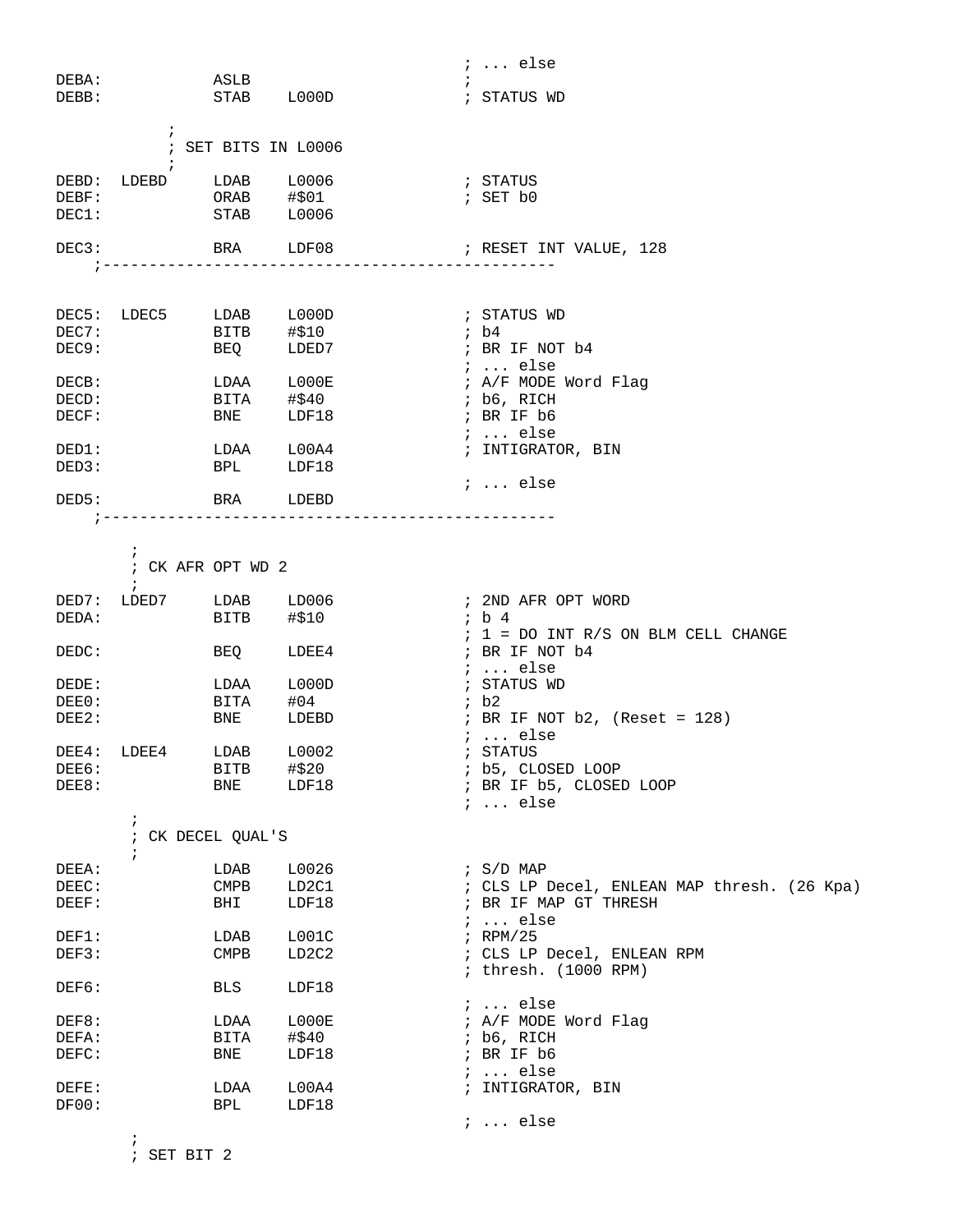| DF04:<br>DF06:          | $\mathbf{i}$<br>$DF02: LDF02$ $LDAA$ $L000B$<br>STAA L000B | ORAA #\$04                                                      |                                                                               | ; SET BIT 2                                                                                                                                                                                                                    |
|-------------------------|------------------------------------------------------------|-----------------------------------------------------------------|-------------------------------------------------------------------------------|--------------------------------------------------------------------------------------------------------------------------------------------------------------------------------------------------------------------------------|
|                         |                                                            |                                                                 | ----------------------<br>; RESET INT VALUE, 128<br>; ----------------------- |                                                                                                                                                                                                                                |
| DF08:<br>DF0A:          | LDF08 LDAA #128                                            |                                                                 | STAA L00A4                                                                    | $\ddot{ }$<br>; INTIGRATOR, BIN                                                                                                                                                                                                |
| DFOC:<br>$DF0E$ :       |                                                            | $LDAA$ #102<br>STAA L0043                                       | ;-----------------------                                                      | ; ASYNC INJ VAL                                                                                                                                                                                                                |
|                         |                                                            | ; CLR RAM LOC'S                                                 |                                                                               |                                                                                                                                                                                                                                |
| DF10:<br>DF11:<br>DF13: |                                                            | CLRA                                                            | STAA LOOBC                                                                    | STAA LOOAF <b>Frankling</b> <i>i</i> INTEGRATOR DELAY TMR<br>; PROPORTIONIAL FACTORED AIR FLOW                                                                                                                                 |
| DF15:                   |                                                            |                                                                 | JMP LE008                                                                     | and the contract of the contract of the contract of the contract of the contract of the contract of the contract of the contract of the contract of the contract of the contract of the contract of the contract of the contra |
|                         | DF18: LDF18 LDAB L0008                                     |                                                                 |                                                                               | ; STATUS                                                                                                                                                                                                                       |
| DF1A:<br>DF1C:<br>DF1E: |                                                            | <b>BHI</b>                                                      | LDAA L0043<br>CMPA L0057<br>LDF2C                                             | ; ASYNC INJ VAL<br>; ASYNC INJ MULT, (temp)                                                                                                                                                                                    |
| DF20:<br>DF22:          |                                                            | <b>BCS</b>                                                      | SUBA L0058<br>LDF27                                                           | $i \ldots$ else<br>; PROPORTIONIAL DURATION, Sec's<br>$i$ else                                                                                                                                                                 |
| DF24:<br>DF25:          |                                                            | CLRA                                                            | BRA LDF46                                                                     |                                                                                                                                                                                                                                |
| DF28:<br>DF2A:          | DF27: LDF27 NEGA<br><b>ERA</b>                             |                                                                 | ANDB #\$FD<br>LDF36                                                           | ; 1111 1101                                                                                                                                                                                                                    |
|                         | DF2C: LDF2C                                                | SUBA                                                            | L0057                                                                         | ; ASYNC INJ MULT                                                                                                                                                                                                               |
| DF2E:<br>DF31:          |                                                            | LDAB<br>MUL                                                     | LD2FB                                                                         | ; 90.6% POS ERR MOD FACTOR FOR RICH 02 AVG<br>$\ddot{ }$                                                                                                                                                                       |
| DF32:<br>DF34:<br>DF36: | LDF36 STAB                                                 | LDAB<br>ORAB                                                    | L0008<br>#\$02<br>L0008                                                       | ; STATUS<br>; SET b1                                                                                                                                                                                                           |
| DF38:<br>DF3A:          |                                                            |                                                                 |                                                                               | ; STATUS, CHECK IF IDLE<br>; BR IF NOT IDLE CONDITION<br>;  else                                                                                                                                                               |
|                         | $\ddot{i}$<br>$\ddot{ }$<br>$\ddot{ }$                     | ; ---------------------<br>(o2 ERR 0 - 96)<br>; TBL = $CNT * 1$ |                                                                               | ---------<br>; LK UP PROPORTIONIAL VALUE VS SLO FILT ERROR<br>; Apply LD2FC idle correction if in idle)                                                                                                                        |
| DF3C:<br>DF3F:          |                                                            | ; ----------------<br>MUL                                       | LDAB LD2FC                                                                    | -----------------<br>; 0.750 IDLE ERR CORR TO ERROR<br>$\ddot{i}$                                                                                                                                                              |
|                         | i.                                                         |                                                                 | ; limit max LK Up value                                                       | ÷                                                                                                                                                                                                                              |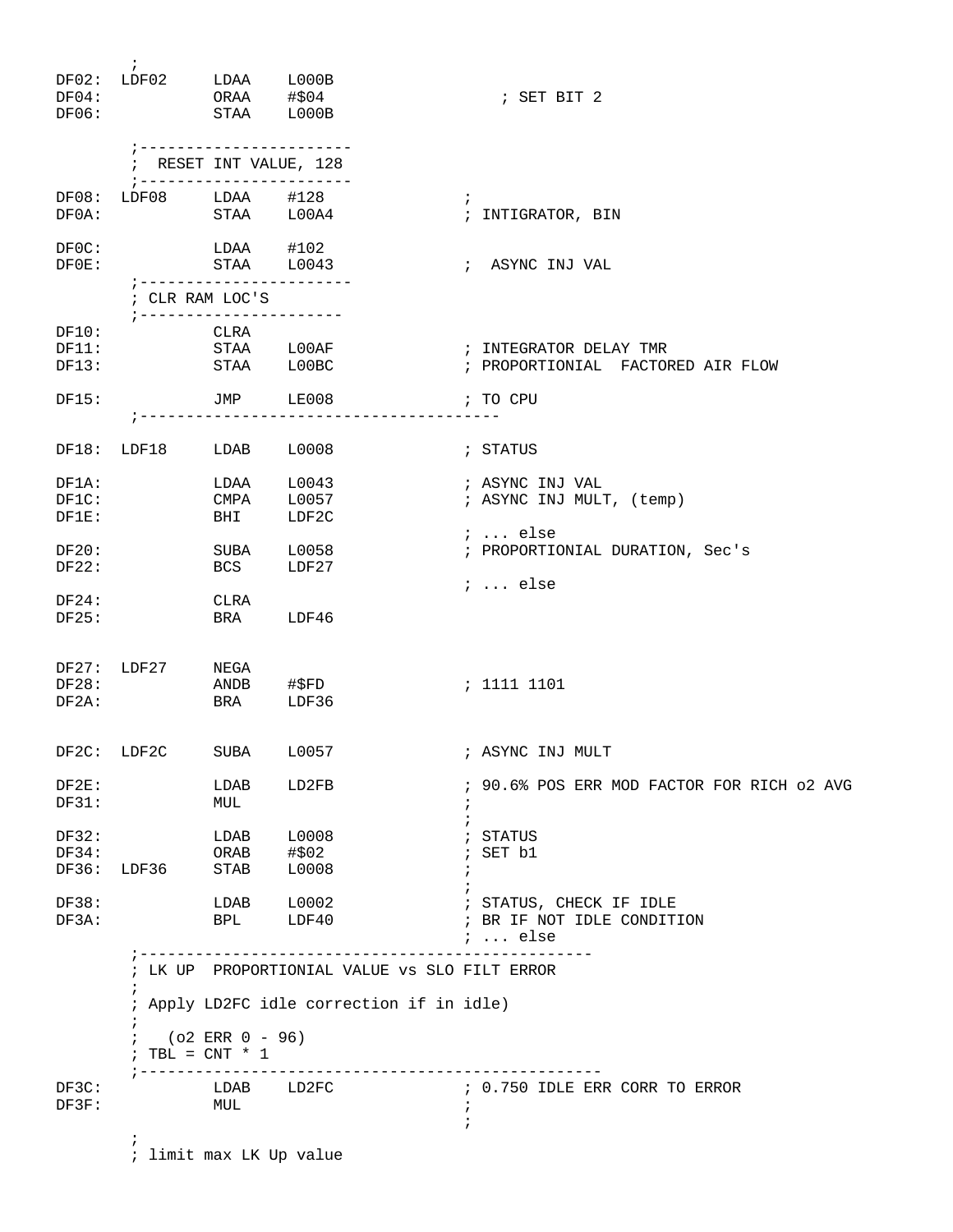$\mathcal{L}^{\text{max}}$ DF40: LDF40 CMPA #96 ; MAX LIMIT, SLO FILT ERROR (bin) DF42: BLS ; ; ... else DF44: LDAA #96 ; FORCE MAX LIMIT, SLO FILT ERROR (bin) DF46: LDF46 STAA L0457 ; ???  $\mathcal{L}^{\text{max}}$ DF49: ASLA ; n x 2, Scalar DF4A: STAA L0056 ; SLO FILT ERROR (temp) DF4C: LDX #\$D4A8 ; PROPORTIONIAL VAL vs SLO FILT ERROR, (13 li<br>DF4F: JSR LFB49 ; 2d LOOK UP ROUTINE ; 2d LOOK UP ROUTINE DF52: STAA L00BC ; PROPORTIONIAL VALUE ;-------------------------------------------------- DF54: LDAB L0002 ; GET STATUS ; BR IF NOT AT IDLE ; ... else ; 0 sec's PROPORTIONIAL TERM DURATION AT IDLE DF58: LDAA LD2F8 ; 0 sec's PROPOI<br>DF5B: PSHA <br>PSHA ; SAVE TO STACK  $\mathcal{L}^{\text{max}}$ DF5C: LDAA LD2F9 : 0.0547, PROPORTIONIAL GAIN FACTOR FOR FLOW A  $\mathcal{L}^{\text{max}}$ DF5F: BRA LDF72 ; TO MULT IN GAIN FACTOR  $\mathcal{L}^{\text{max}}$  ; BYPASS NEXT 2 TABLES FOR IDLE CONDITION  $\mathcal{L}^{\text{max}}$  ;------------------------------------------------- ; LK UP PROPORTIONIAL TERM DURATION vs o2 ERROR  $\mathcal{L}^{\text{max}}$  ; (Skip if in idle conditions, use LD2F8)  $\mathcal{L}^{\text{max}}$  $; (o2 \, \text{ERR} \, 0 - 96)$  $:$  TBL = SEC'S \* 40 ; msec \* 0.04 ;---------------------------------------------- DF61: LDF61 LDAA L0056 ; SLO FILT ERROR (temp) DF63: LDX #\$D4B5 ; PROPORTIONIAL TERM DURATION vs o2 ERROR TBL DF66: JSR LFB49 ; 2d look up routine  $\mathcal{L}^{\text{max}}$ DF69: PSHA  $\qquad$ PSHA  $\qquad$  ; SAVE PROPORTIONIAL TERM DURATION TO STX ;------------------------------------------------- ;------------------------------------------------- ; LK UP PROPORTIONIAL GAIN FLOW FACTOR vs AIR FLOW  $(0 - 64 \; \text{gms/Sec})$  $\mathcal{L}^{\text{max}}$  ; (Skip if in idle conditions, use LD2F9)  $\mathcal{L}^{\text{max}}$  $;$  TBL = SEC'S \* 40 ; msec \* 0.04 ;---------------------------------------------- DF6A: LDAA L00BE ; AIR FLOW, (gms/sec) DF6C: LDX #\$D4C7 ; PROPORTIONIAL GAIN FLOW FACTOR vs AIR FLOW T DF6F: JSR LFB49 ; 2d LOOK UP ROUTINE  $\mathcal{L}^{\text{max}}$  ; Apply gain factor  $\mathcal{L}^{\text{max}}$ DF72: LDF72 LDAB L00BC ; PROPORTIONIAL FACTORED AIR FLOW DF74: MUL MUL **in the MULT \* AIR FLOW** DF75: ADCA #00 ; ROUND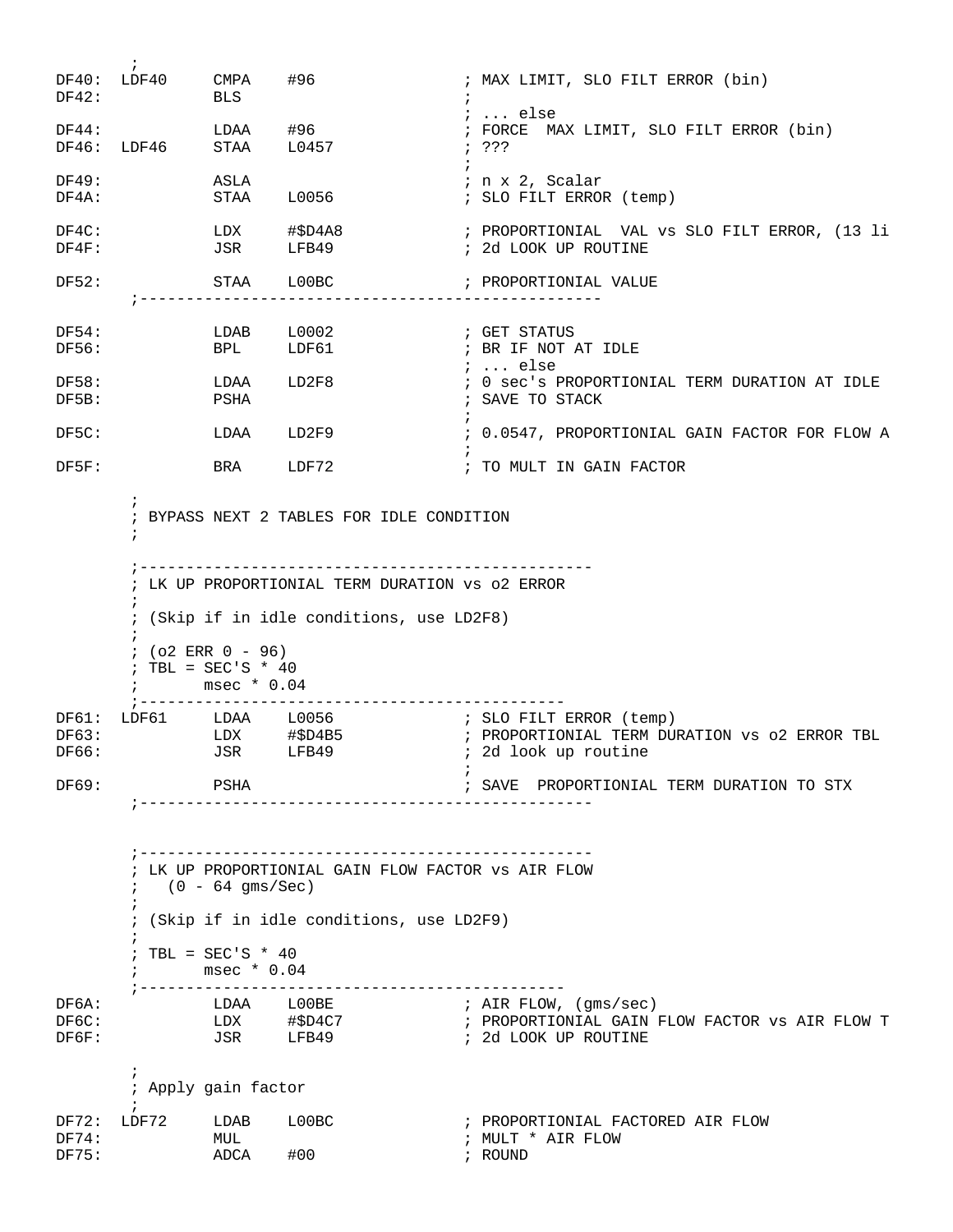$\mathcal{L}^{\text{max}}$ 

;-------------------------------------------------

 ;------------------------------------------------- ; LK UP PROPORTIONIAL TERM DURRATION vs AIR FLOW  $;$  (0 - 64 qms/sec)  $\mathcal{L}^{\text{max}}$  ; (Added to PROPORTIONIAL Vs. o2 ERR)  $\mathcal{L}^{\text{max}}$  $:$  TBL = sec's  $*$  40 ; msec \* 0.04 ;---------------------------------------------- DF79: LDAA L00BE ; AIR FLOW, (gms/sec)<br>DF7B: LDX #\$D4C2 ; msec's, PROPORTION DF7B: LDX #\$D4C2 ; msec's, PROPORTIONIAL DURRATION OFFSET TBL ; COUNTS FLOW tbl ; 2d look up routine PULB DF81: PULB ; Get PROPORTIONIAL Vs. o2 Err FROM STACK ; Prop Vs. Air + PROPORTIONIAL Vs. o2 Err DF83: BCC LDF87 ; IF NO OVERFLOW ; ... else LDAA #255 DF87: LDF87 STAA L0058 ; SAVE msec's PROPORTIONIAL DURATION (temp) ;-------------------------------------------------

 ;------------------------------------------------ ; LK UP INT DELAY MULT vs SLOW o2 ERROR  $; \, (o2 \, \text{ERR} \, 0 - 96)$  $\mathcal{L}^{\text{max}}$  ; MULT x INT DELAY MULT (Vs. Slo o2) \* LD48F  $\mathcal{L}^{\text{max}}$  ; TBL = FACTOR \* 255 ;------------------------------------------------- DF89: LDAA L0056 ; AIR FLOW gms/sec DF8B: LDX #\$D4CC ; INT DELAY MULT vs SLOW 02 ERROR tbl (13 line DF8B: LDX #\$D4CC : INT DELAY MULT vs <br>DF8E: JSR LFB49 : 2d look up routine

|          |                        | MULT DELAY X INT MULT |                                             |
|----------|------------------------|-----------------------|---------------------------------------------|
|          |                        |                       |                                             |
| DF91:    | LDAB                   | LOOBO                 | ; GET INTEGRATOR DELAY                      |
| DF93:    | MUL                    |                       | ; INTEGRATOR DELAY * DELAY MULT             |
|          |                        |                       |                                             |
| DF94:    | LDAB L0002             |                       | ; CHECK STATUS                              |
| DF96:    | <b>BPL</b>             | LDF9F                 | ; BR IF NOT AT IDLE                         |
|          |                        |                       | $i$ else                                    |
| DF98:    | ADDA                   | LD2FA                 | ; INTEGRATOR DELAY BIAS AT IDLE, (225 msec) |
| DF9B:    | BCC                    | LDF9F                 | ; BR NO OVERFLOW                            |
|          |                        |                       | $i$ else                                    |
| DF9D:    |                        | LDAA #255             | ; Force MAX delay                           |
|          |                        |                       |                                             |
|          | DF9F: LDF9F STAA L00B0 |                       | ; SAVE msec, INTEGRATOR DELAY               |
| DFA1:    | $STAA$ $L0458$         |                       | 7.322                                       |
|          |                        |                       |                                             |
|          |                        |                       |                                             |
| $DFA4$ : |                        | LDAA L0008            | ; Status                                    |
| DFA6:    | ANDA #\$02             |                       | ; b1, BLM ENABLE                            |
| DFA8:    | LDAB                   | LOOOE                 | ; A/F MODE Word Flaq                        |
|          |                        |                       |                                             |
| DFAA:    | ANDB                   | #40                   | : 0100 0000                                 |
| DFAC:    | ABA                    |                       |                                             |
| DFAD:    | BEQ                    | LDFBC                 | ; GO CHECK INT REQUIREMENTS                 |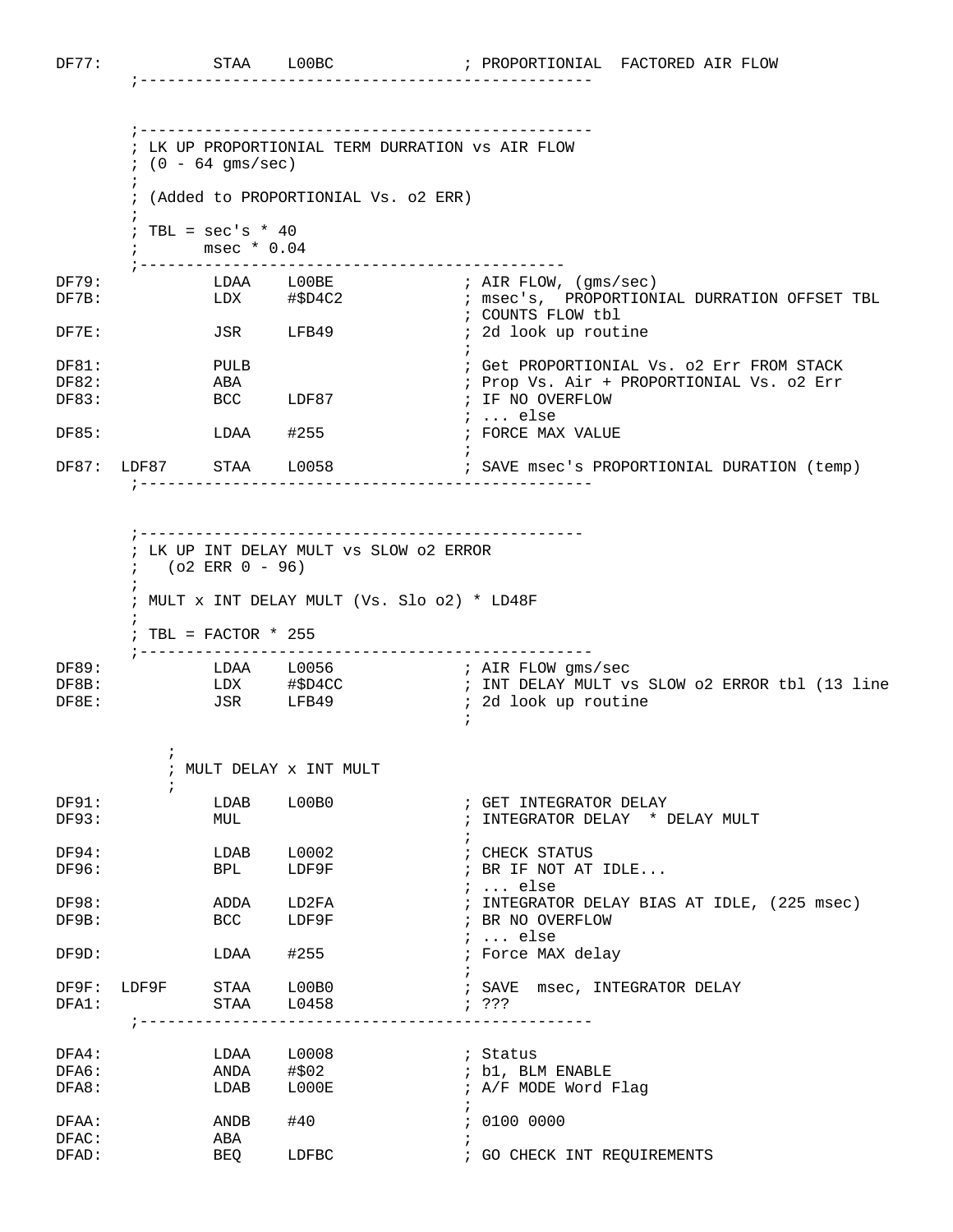|               |                               |                      |                                       | $i$ else                                 |
|---------------|-------------------------------|----------------------|---------------------------------------|------------------------------------------|
| DFAF:         |                               | CMPA #66             |                                       |                                          |
| DFB1:         |                               | BEQ                  | LDFBC                                 |                                          |
|               |                               |                      |                                       | $i \ldots$ else                          |
| DFB3:         |                               | LDAA                 | LOOBC                                 | ; PROPORTIONIAL FACTORED AIR FLOW        |
| DFB5:         |                               | BEQ                  | LDFC3                                 |                                          |
|               |                               |                      |                                       | ;  else                                  |
| DFB7:         |                               | DEC                  | L00BC                                 | ; PROPORTIONIAL FACTORED AIR FLOW        |
|               |                               |                      |                                       |                                          |
| DFBA:         |                               | BRA LDFC3            |                                       |                                          |
|               |                               |                      |                                       |                                          |
|               |                               |                      |                                       |                                          |
|               |                               |                      |                                       |                                          |
|               |                               |                      |                                       |                                          |
|               |                               |                      |                                       |                                          |
|               | DFBC: LDFBC LDAA L0056        | CMPA LD2F4           | $\cdot$ ;                             |                                          |
| DFBE:         |                               |                      |                                       | ; 4 BITS, ERR THRESH FOR INTAGRATOR CORR |
| DFCI:         |                               | <b>BHI</b>           | LDFD1                                 | ; BR IF                                  |
|               |                               |                      |                                       | <i>i</i> else                            |
| DFC3:         | $LDFC3$ $CLR$                 |                      | $_{\rm L00AF}$                        | ; INTEGRATOR DELAY TMR                   |
| DFC6:         |                               | LDAA                 | L00BF                                 | ; PROPORTIONIAL DURATION TMR             |
| DFC8:         |                               | CMPA                 | L0058                                 | ; Prop DURATION, SEC'S                   |
| DFCA:         |                               | BLS                  | LDFF7                                 |                                          |
|               |                               |                      |                                       | $i \ldots$ else                          |
|               |                               |                      |                                       |                                          |
| DFCC:         |                               | CLR                  | LOOBC                                 | ; PROPORTIONIAL FACTORED AIR FLOW        |
| DFCF:         |                               | BRA                  | LDFF7                                 | $\ddot{i}$                               |
| $\mathcal{L}$ |                               |                      |                                       |                                          |
| DFD1:         | LDFD1 LDAA L00AF              |                      |                                       | ; INTEGRATOR DELAY TIMER                 |
| DFD3:         |                               | <b>CMPA</b>          | LOOBO                                 | ; INTEGRATOR DELAY                       |
| DFD5:         |                               | <b>BCS</b>           | LDFDA                                 | ; BR IF IND DLY TMR                      |
|               |                               |                      |                                       | $i \ldots$ else                          |
| DFD7:         |                               | CLRA                 |                                       |                                          |
| DFD8:         |                               | BRA                  | LDFDB                                 |                                          |
|               |                               |                      |                                       |                                          |
|               |                               |                      |                                       |                                          |
|               |                               |                      |                                       |                                          |
|               |                               |                      | ;------------------------------------ |                                          |
|               |                               | ; CK INTEGRATOR LMTS |                                       |                                          |
|               |                               |                      |                                       |                                          |
|               |                               |                      | ;-----------------------------------  |                                          |
| DFDA:         | LDFDA INCA                    |                      |                                       | ; INCR TMR                               |
| DFDB:         |                               |                      |                                       | ; INTEGRATOR DELAY TIMER                 |
| DFDD:         | LDFDB STAA L00AF<br>BNE LDFF7 |                      |                                       | ; BR IF TMR L.T REQ TIME                 |
|               |                               |                      |                                       |                                          |
|               |                               |                      |                                       | $i$ else                                 |
| DFDF:         |                               | LDAA L00A4           |                                       | ; CURRENT INTEGRATOR VAL                 |
|               |                               |                      |                                       |                                          |
| DFE1:         |                               | LDAB                 | L0008                                 |                                          |
| DFE3:         |                               | BITB                 | #\$02                                 | ; b1, BLM ENABLE                         |
| DFE5:         |                               | BNE                  | LDFEF                                 | ; BR IF b1                               |
|               |                               |                      |                                       | $i \ldots$ else                          |
| DFE7:         |                               | CMPA                 | LD2C4                                 | ; CLS 1P Max INTAGRATOR VAL, 158         |
| DFEA:         |                               | BEQ                  | LDFF5                                 | ; BR IF INT L.T. MAX                     |
|               |                               |                      |                                       | $i \ldots$ else                          |
| DFEC:         |                               | INCA                 |                                       |                                          |
| DFED:         |                               |                      |                                       |                                          |
|               |                               | BRA                  | LDFF5                                 | ; GO SAVE INTEGRATOR                     |
|               |                               |                      |                                       |                                          |
|               |                               |                      |                                       |                                          |
| DFEF:         | LDFEF                         | CMPA                 | LD2C3                                 | ; 40, CLS LP MIN INTAGRATOR VAL          |
| DFF2:         |                               | BEQ                  | LDFF5                                 | ; BR IF INT L.T. MIN                     |
|               |                               |                      |                                       | $\ldots$ else<br>$\ddot{i}$              |
| $DFF4$ :      |                               | DECA                 |                                       |                                          |
| DFF5:         | LDFF5                         | STAA                 | L00A4                                 | ; CURRENT INTIGRATOR                     |
|               |                               |                      |                                       |                                          |
| DFF7:         | LDFF7                         | LDAA                 | LOOBC                                 | ; PROPORTIONIAL FACTORED AIR FLOW        |
|               |                               |                      |                                       |                                          |
|               |                               |                      |                                       |                                          |
| DFF9:         |                               | LDAB                 | L000E                                 | ; A/F MODE Word Flag                     |
| DFFB:         |                               | <b>BITB</b>          | #\$40                                 | ; b6, RICH                               |
| DFFD:         |                               | BEQ                  | <b>LE008</b>                          | ; BR IF NOT b6, RICH<br>$i \ldots$ else  |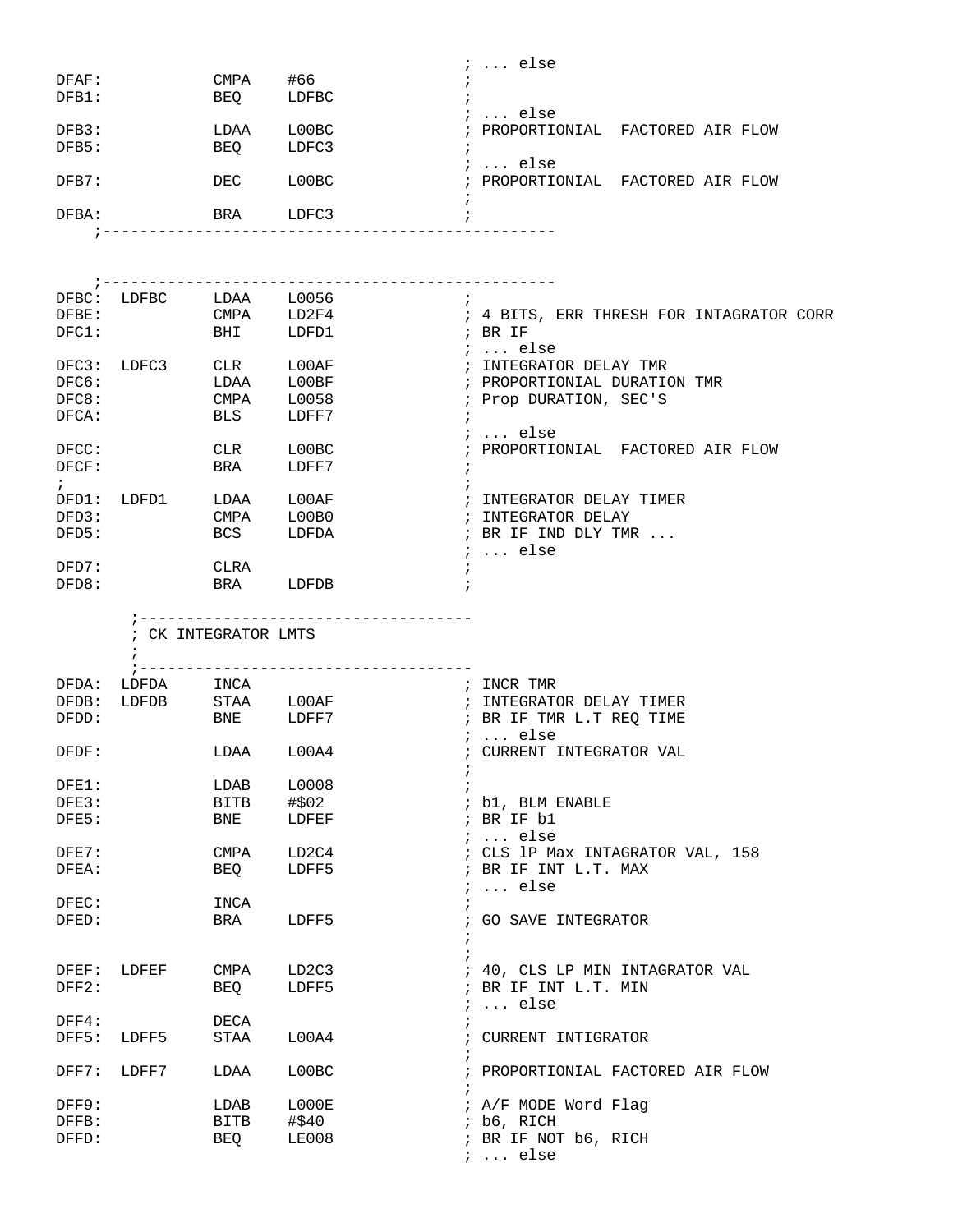| $\ddot{ }$ | ; PROM PORTION OF ALGO<br>$$E000 - $FFFF$ |               | ----------------------                       |
|------------|-------------------------------------------|---------------|----------------------------------------------|
|            | ORG                                       | <b>\$E000</b> |                                              |
|            |                                           |               |                                              |
|            | ANDA                                      | \$90,X        | $\ddot{i}$                                   |
|            | CPX                                       | L2409         |                                              |
|            | CLRA                                      |               |                                              |
|            | BRA                                       | LE00E         |                                              |
|            | <b>ADDA</b>                               | L00A4         | INTIGRATOR                                   |
|            | <b>BCC</b>                                | LE00E         |                                              |
|            | LDAA                                      | #\$00FF       | $\ldots$ else<br>$\ddot{i}$                  |
|            |                                           |               |                                              |
| LE00E      | SUBA                                      | #\$0080       |                                              |
|            | STAA                                      | L00B1         |                                              |
|            | LDAA                                      | L0000         |                                              |
|            | LDAB                                      | L0009         |                                              |
|            | <b>BITA</b>                               | #\$10         |                                              |
|            | BEQ                                       | LE01E         |                                              |
|            |                                           |               | $\ldots$ else<br>$\ddot{i}$                  |
|            | <b>ANDB</b>                               | #\$FD         | $\ddot{i}$                                   |
|            | BRA                                       | LE041         |                                              |
| LE01E      | BITB                                      | #\$01         |                                              |
|            | BNE                                       | LE043         |                                              |
|            |                                           |               | $i \ldots$ else                              |
|            | LDAA                                      | L0881         |                                              |
|            | BITA                                      | #\$20         |                                              |
|            | BEQ                                       | LE03F         |                                              |
|            |                                           |               | $i \ldots$ else                              |
|            | LDAA                                      | L0001         |                                              |
|            | BMI                                       | LE043         |                                              |
|            |                                           |               | $i$ else                                     |
|            | LDAB                                      | L0095         | PUMP DELAY TIMER<br>$\ddot{ }$               |
|            | INCB                                      |               | ; INCR TIMER                                 |
|            | $\ensuremath{\mathsf{CMPB}}$              | LD55C         | ; FUEL PUMP DELAY TIME FM IGN ON TO TEST BGN |
|            | <b>BLS</b>                                | LE044         | ; BR IF NOT TIMED OUT<br>$i \ldots$ else     |
|            | LDAA                                      | L0046         | ; BATTERY VDC                                |
|            | LDAB                                      | L0009         |                                              |
|            | <b>CMPA</b>                               | #40           | $; 4$ VDC                                    |
|            | BCC                                       | LE03F         | ; BR IF Vbat LT 4 VDC                        |
|            | ${\sf ORAB}$                              | #\$02         | $i \ldots$ else                              |
| LE03F      | ${\sf ORAB}$                              | #\$01         |                                              |
| LE041      | $\operatorname{STAB}$                     | L0009         |                                              |
| LE043      | ${\tt CLRB}$                              |               |                                              |
| LE044      | STAB                                      | L0095         |                                              |
|            |                                           |               |                                              |
|            | JMP                                       | LDDDE         |                                              |
| LE049      | LDAA                                      | L0801         | ; MCU2 I/O                                   |
|            | LDAB                                      | L000F         |                                              |
|            | $\operatorname{ANDB}$                     | #\$E7         | ; CLR b7 & b3                                |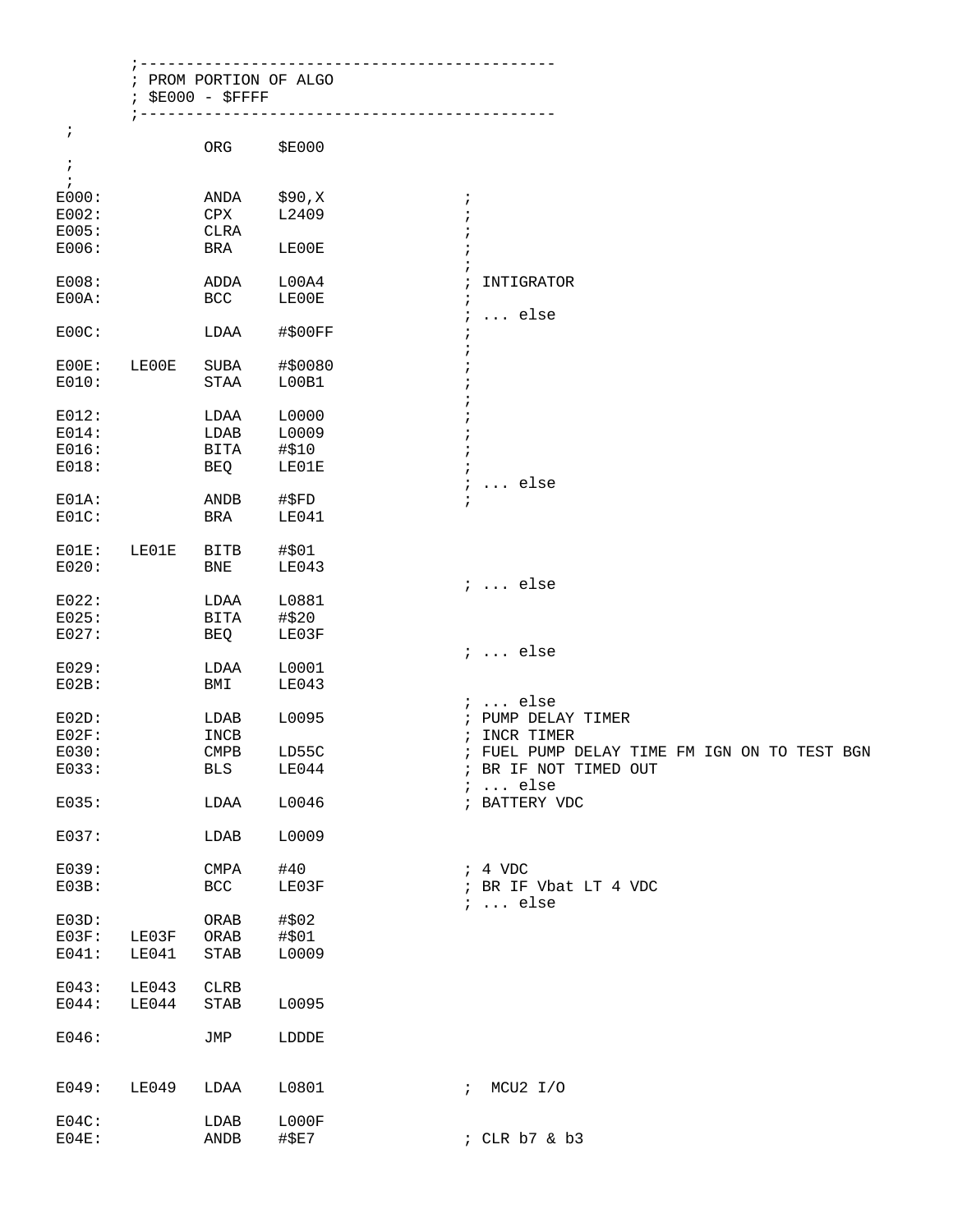| E050:<br>E052:          |       | BITA<br>BEQ              | #\$10<br><b>LE056</b> | $ib4, 1 = PK/NEUT$<br>; BR IF NOT b1   |
|-------------------------|-------|--------------------------|-----------------------|----------------------------------------|
| E054:                   |       | ORAB                     | #\$10                 | $i \ldots$ else<br>; SET b4            |
| E056: LE056<br>E057:    |       | TSTA<br>BMI              | LE05B                 |                                        |
| E059:<br>$E05B$ : LE05B |       | ORAB<br>STAB             | # \$08<br>L000F       | $i \ldots$ else<br>; SET b3            |
| E05D:                   |       | LDAB                     | L0002                 | ; STATUS                               |
| $E05F$ :                |       | LDAA                     | LOOOF                 |                                        |
| E061:                   |       | BITB                     | #\$20                 | ; b5, CLOSED LOOP                      |
|                         |       |                          |                       |                                        |
| E063:                   |       | BEQ                      | LE07A                 | ; BR IF NOT b5                         |
|                         |       |                          |                       | $i \ldots$ else                        |
| E065:                   |       | LDAB                     | LOO1C                 | $i$ RPM/25                             |
| E067:                   |       | $\mathop{\mathrm{CMPB}}$ | LD5D5                 | ; 1500 RPM, ALDL RESET TRHRESH         |
| $E06A$ :                |       | BLS                      | LE07A                 | ; BR IF RPM LT 1500<br>$i \ldots$ else |
| $E06C$ :                |       | LDAB                     | L00DF                 |                                        |
| $E06E$ :                |       | <b>BITB</b>              | #\$08                 | ib3                                    |
| E070:                   |       | <b>BNE</b>               | LE07A                 | ; BR IF b3                             |
|                         |       |                          |                       | $i \ldots$ else                        |
| E072:                   |       | ORAB                     | #\$08                 | ; SET b3                               |
| E074:                   |       | STAB                     | L00DF                 |                                        |
| E076:                   |       | ANDA                     | #SFE                  | ; CLR $b0$ ,                           |
| E078:                   |       | BRA                      | LE088                 |                                        |
|                         |       |                          |                       |                                        |
| E07A:                   | LE07A | BITA #\$01               |                       | ; b0                                   |
| $E07C$ :                |       | <b>BNE</b>               | LE09D                 | ; BR IF NOT b0                         |
|                         |       |                          |                       | $i \ldots$ else                        |
| $E07E$ :                |       | <b>BITA</b>              | #\$02                 | ; b1                                   |
| E080:                   |       | <b>BNE</b>               | LE094                 | ; BR IF b1                             |
|                         |       |                          |                       | $i \ldots$ else                        |
|                         |       |                          |                       |                                        |
| E082:                   |       | LDAB                     | L0000                 |                                        |
| E084:                   |       | <b>BITB</b>              | #\$20                 | ib5                                    |
| E086:                   |       | BEQ                      | LE09D                 | ; BR IF NOT b5                         |
|                         |       |                          |                       | $i \ldots$ else                        |
| E088: LE088             |       | ORAA                     | #\$02                 | ; SET b1                               |
| $E08A$ :                |       | STAA                     | LOOOF                 |                                        |
| $E08C$ :                |       | LDAB                     | LD5CE                 | ; 200, RETRACT PULSE RESET             |
| $E08F$ :                |       | STAB                     | L00FD                 | ; CURRENT DISPLAY IAC STEPS            |
|                         |       |                          |                       |                                        |
|                         |       |                          |                       |                                        |
| E091:<br>E092:          |       | CLRB<br>STAB             | L00CB                 | ; RESET CURRENT IAC STEPS              |
| $E094:$ LE094           |       | LDAB                     | L00FD                 | ; CURRENT DISPLAY IAC STEPS            |
| E096:                   |       | BEQ                      | <b>LE099</b>          | $i \ldots$ else                        |
| E098:                   |       | RTS                      |                       |                                        |
|                         |       |                          |                       |                                        |
| E099: LE099             |       | ORAA #\$01               |                       | $;$ SET $b0$                           |
| E09B:                   |       | STAA                     | LOOOF                 | $\ddot{i}$                             |
|                         |       |                          |                       | $\ddot{i}$                             |
| $E09F$ :                |       | BITB                     | #\$10                 | ib4                                    |
| $E0A1$ :                |       | BNE                      | LE0A7                 | $;$ BR $b4$                            |
|                         |       |                          |                       | $i$ else                               |
| E0A3:                   |       | LDAB                     | L0001                 | $\ddot{ }$                             |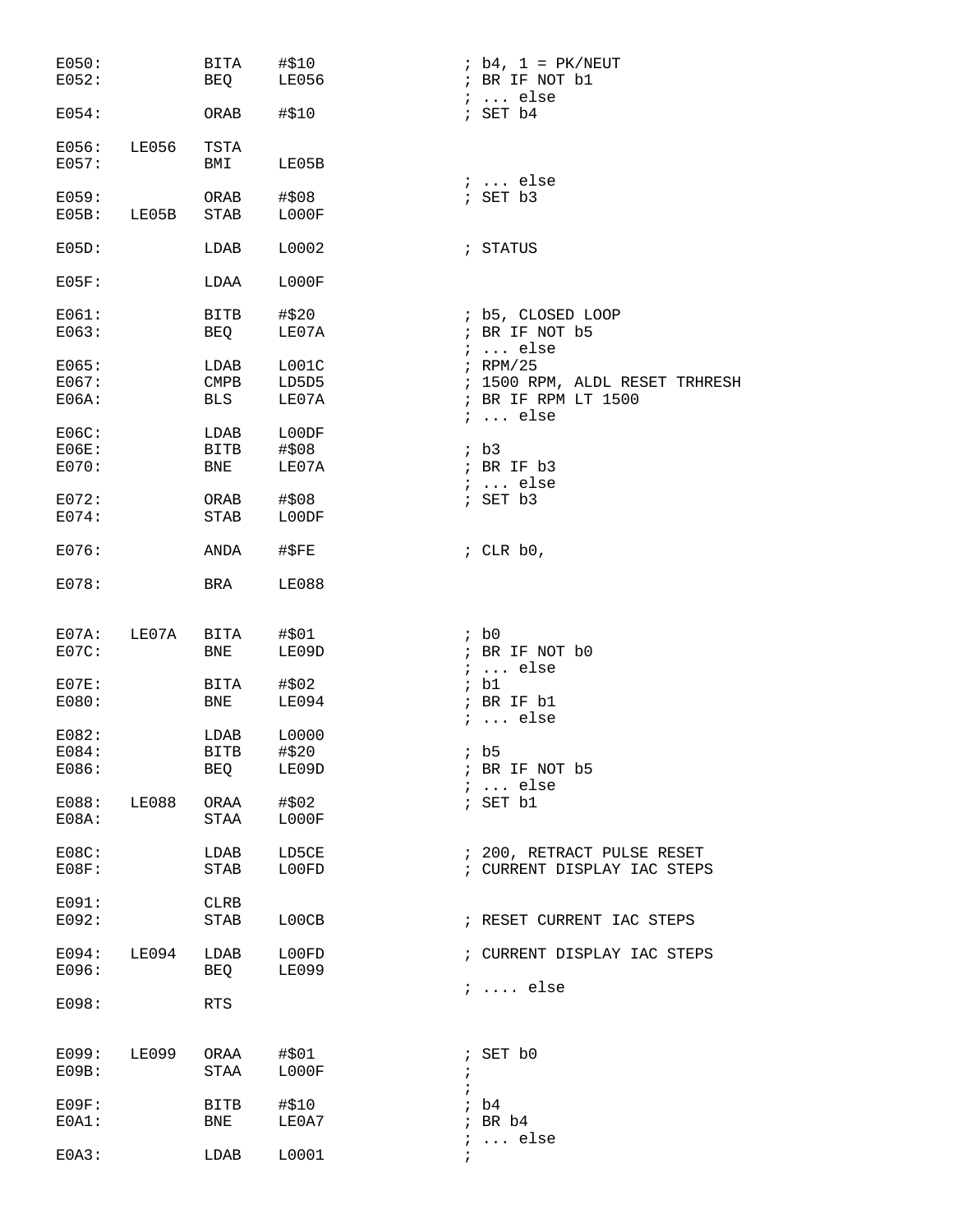| E0A5:              |       | BMI                           | LE0BA                             | ib7                                                    |
|--------------------|-------|-------------------------------|-----------------------------------|--------------------------------------------------------|
| $E0A7$ :           | LE0A7 | LDAA                          | LD5C3                             | $i \ldots$ else<br>Sec's STEPPER MOTOR PK TO RUN DELAY |
| E0AA:              | LE0AA | STAA                          | L00D1                             | $\ddot{i}$                                             |
| $E0AC$ :           |       | LDAB                          | LD5C2                             | ; 146 STEPS, MOTOR PK POSIT                            |
| $E0AF$ :           |       | LDAA                          | L0014                             | ; CURRENT ERROR flag 3                                 |
| EOB1:              |       | BITA                          | #\$10                             | ; b4, PROM ERR                                         |
| EOB3:              |       | BNE                           | LE0B7                             | ; BR IF b4<br>$i \ldots$ else                          |
| E0B5:              |       | STAB                          | L00CB                             |                                                        |
| EOB7:              | LE0B7 | JMP                           | LE239                             | ; TO HEADS UP CHECK                                    |
| $E0BA$ :           | LE0BA | LDAA                          | L00D1                             |                                                        |
| $E0BC$ :           |       | BEQ                           | LE0C1                             |                                                        |
| $E0BE$ :           |       | DECA                          |                                   |                                                        |
| E0BF:<br>$\cdot$ ; |       | BRA                           | LE0AA                             |                                                        |
| EOC1:              | LE0C1 | LDAB                          | L0005                             |                                                        |
| EOC3:              |       | LDAA                          | LD008                             | ; Od COLD START THROTLE KICKER ENABLE                  |
| E0C6:              |       | BEQ                           | LE0DF                             |                                                        |
|                    |       |                               |                                   | $i \ldots$ else                                        |
| E0C8:              |       | LDAA                          | L00E3                             | $:$ COOL TEMP, $(tb1 3)$                               |
| EOCA:              |       | CMPA                          | LD5BE                             | ; 200c FOR KICKER ON                                   |
| EOCD:              |       | BLS                           | LE0D3                             | $i \ldots$ else                                        |
| E0CF:              |       | ORAB                          | #\$0004                           | ; SET b2                                               |
| EOD1:              |       | BRA                           | LE0E1                             |                                                        |
| EOD3:              | LE0D3 | CMPA                          | LD5BF                             | ; 200c FOR TPS KICKER OFF                              |
| EOD6:              |       | <b>BCC</b>                    | LE0E1                             | $\ddot{i}$                                             |
|                    |       |                               |                                   | $i \ldots$ else                                        |
| EOD8:              |       | LDAA                          | L0049                             | ; CURRENT TPS VALUE                                    |
| $EODA$ :           |       | CMPA                          | LD5C0                             | 0 VDC TPS FOR TPS KICKER OFF<br>$\mathcal{L}$          |
| EODD:              |       | BLS                           | LE0E1                             | ; BR IF TPS LT THRESH                                  |
| EDDF:              | LE0DF | $\operatorname{ANDB}$         | $\sharp$ \$FB                     | $i \ldots$ else                                        |
| $E0E1$ :           | LE0E1 | <b>STAB</b>                   | L0005                             |                                                        |
| $+EOE3$ :          |       | LDAB                          | ${\tt LOOOF}$                     |                                                        |
| E0E5:              |       | BITB                          | #\$04                             |                                                        |
| $E0E7$ :           |       | <b>BNE</b>                    | LE101                             |                                                        |
|                    |       |                               |                                   | ;  else                                                |
| $E0E9$ :           |       | ORAB                          | #\$04                             | ; SET b2                                               |
| $E0EB$ :           |       | STAB                          | LOOOF                             |                                                        |
|                    |       |                               |                                   |                                                        |
|                    |       |                               | ; POSIT AFTER MOTOR RESET VS BARO |                                                        |
|                    |       | $\ddot{i}$<br>$: TBL = STEPS$ |                                   |                                                        |
| $E0ED$ :           |       | ; ---------                   | JSR LFD18                         | ; GET PROCESSED BARO VALUE IN A REG                    |
| $E0F0$ :           |       | LDX                           | #\$D606                           | ; POSIT AFTER MOTOR RESET VS BARO, (5 LINE)            |
| E0F3:              |       | JSR                           | LFB45                             |                                                        |
| E0F6:              |       | STAA                          | L00E4                             | ; LK'ed UP STEPS                                       |
| E0F8:              |       | ADDA                          | LD5C1                             | ; 25 STEPS, INT NON VOL RAM FAIL FOR A/C ON ST         |
| $E0FB$ :           |       | BCC                           | LE0FF                             | ; BR IF NOT OVERFLOW                                   |
|                    |       |                               |                                   | $: $ else                                              |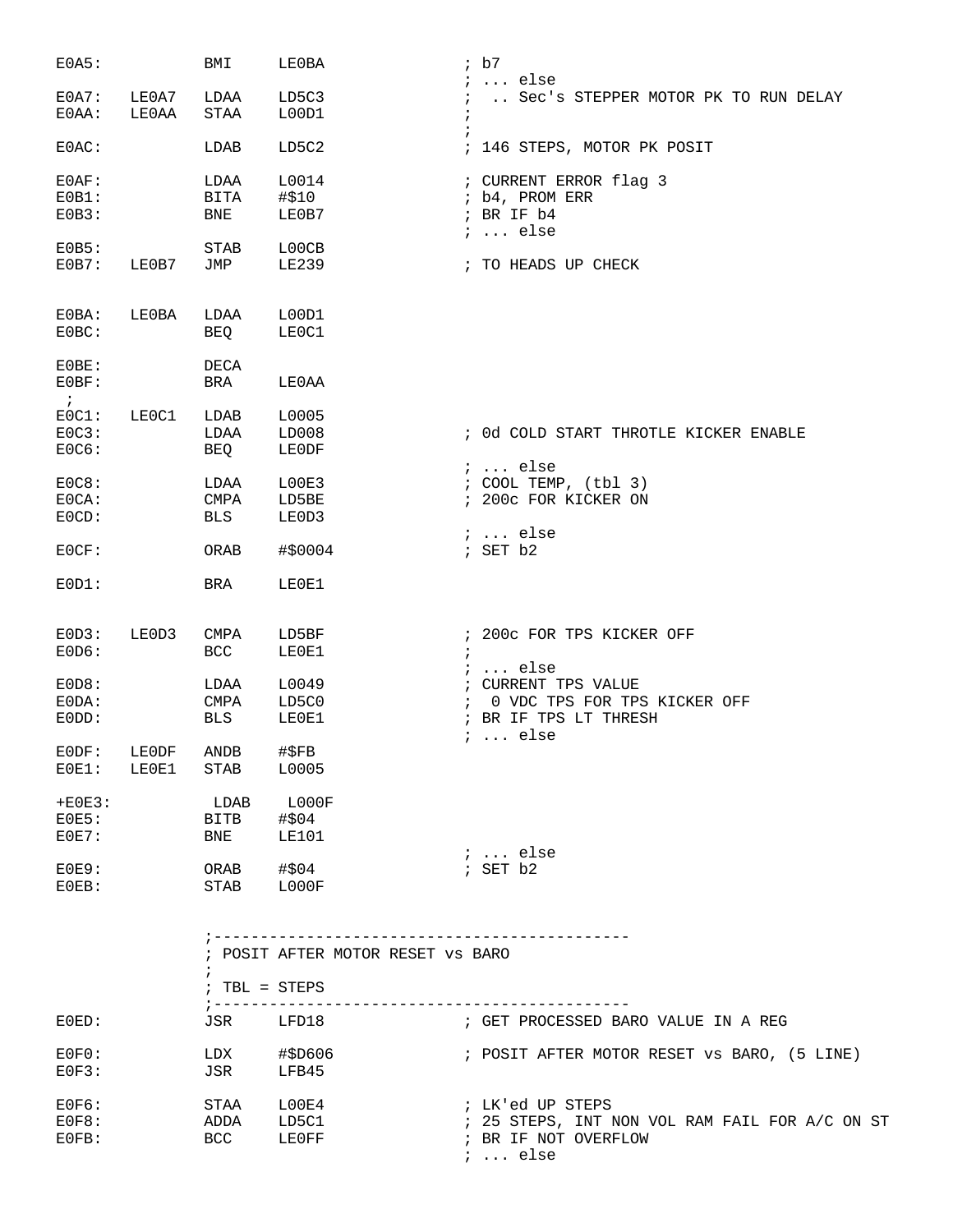| $E0FD$ :<br>$EOFF$ : | LEOFF                  | LDAA<br>STAA L00C1                                              | #255                             | ; FORCE MAX VALUE<br>$\ddot{i}$                  |
|----------------------|------------------------|-----------------------------------------------------------------|----------------------------------|--------------------------------------------------|
| E101:                | LE101                  | LDAA                                                            | LOOOF                            | $\ddot{i}$                                       |
|                      |                        |                                                                 |                                  | $\ddot{i}$                                       |
| E103:                |                        | LDAB                                                            | L0008                            | ; STATUS<br>; b3, FUEL C/O                       |
| E105:<br>E107:       |                        | BITB<br>BEQ                                                     | #\$08<br>LE11A                   | ; BR IF NOT b3                                   |
|                      |                        |                                                                 |                                  | $i \ldots$ else                                  |
| E109:                |                        | LDX                                                             | LD5D3                            | ; 40, DECEL STALL Fuel Cut Off STP'S             |
| $E10C$ :             |                        | CPX                                                             | LOOC2                            | $\ddot{i}$                                       |
| E10E:                |                        | <b>BCS</b>                                                      | LE116                            | ; BR IF STEPS GT 40                              |
|                      |                        |                                                                 |                                  | $i \ldots$ else                                  |
| E110:                |                        | STX                                                             | L00C2                            | $\ddot{i}$                                       |
| E112:                |                        | ORAB                                                            | #\$20                            | $;$ SET $b5$                                     |
|                      |                        |                                                                 |                                  |                                                  |
| E114:                |                        | STAB                                                            | L0008                            | ; STATUS                                         |
|                      |                        |                                                                 |                                  | $\ddot{ }$                                       |
| E116:                | LE116                  | ORAA                                                            | #\$40                            | ; SET b7                                         |
| E118:                |                        | STAA                                                            | L000F                            | $\ddot{i}$                                       |
|                      |                        |                                                                 |                                  |                                                  |
| $E11A$ :             | LE11A                  | LDAB                                                            | LD5C5                            | ; 500 RPM TO EXIT PWR STEER STALL                |
| E11D:                |                        | TSTA                                                            |                                  | $\ddot{i}$                                       |
| E11E:                |                        | BMI                                                             | <b>LE123</b>                     | $\cdot$                                          |
|                      |                        |                                                                 |                                  | $i \ldots$ else                                  |
| E120:                |                        | LDAB                                                            | LD5C4                            | ; 425 RPM PWR STEER STALL                        |
| E123:<br>E125:       | LE123                  | $\mathop{\mathrm{CMPB}}$<br>BCC                                 | ${\tt LOO1F}$<br>LE132           | ; RPM/12.5<br>; BR IF RPM GT THRESH              |
|                      |                        |                                                                 |                                  | $i \ldots$ else                                  |
| E127:                |                        | TSTA                                                            |                                  | $\ddot{ }$                                       |
| E128:                |                        | BPL                                                             | LE149                            | $\ddot{i}$                                       |
|                      |                        |                                                                 |                                  | ;  else                                          |
| $E12A$ :             |                        | ANDA                                                            | #\$7F                            | ; CLLR b7                                        |
| $E12C$ :             |                        | ORAA                                                            | #\$40                            | ; SET b2                                         |
| $E12E$ :             |                        | STAA                                                            | L000F                            | $\ddot{i}$                                       |
|                      |                        |                                                                 |                                  |                                                  |
| E130:                |                        | BRA                                                             | LE149                            |                                                  |
|                      |                        |                                                                 |                                  |                                                  |
| E132:                | LE132                  | ORAA                                                            | #\$80<br>; SET b7                |                                                  |
| E134:                |                        | $\begin{tabular}{ll} ANDA & #$BF\\ \end{tabular}$<br>STAA L000F |                                  | ; CLR b6                                         |
| E136:                |                        |                                                                 |                                  |                                                  |
|                      |                        |                                                                 |                                  | . _ _ _ _ _ _ _ _ _ _ _ _ _ _ _                  |
|                      |                        |                                                                 | ; POSIT AFER MOTOR RESET VS BARO |                                                  |
|                      | $: TBL = STEPS$        |                                                                 |                                  |                                                  |
|                      |                        |                                                                 |                                  |                                                  |
| E138:                |                        |                                                                 | JSR LFD18                        | ; GET PROCESSED BARO VALUE IN A REG              |
| E13B:                |                        |                                                                 | LDX #\$D60A                      | ; POSIT AFER MOTOR RESET VS BARO (4 LINES)       |
| $E13E$ :             |                        |                                                                 | JSR LFB45                        | ; 2d LOOK UP                                     |
| E141:                |                        | LDAB                                                            | $\mathtt{LOOC4}$                 | ; GET STEPS                                      |
| E143:                |                        | CBA                                                             |                                  | ; COMP B to LK'ED UP VAL                         |
| E144:                |                        | <b>BCS</b>                                                      | LE149                            | ; BR IF LOOKED UP VAL GT B                       |
|                      |                        |                                                                 |                                  | $i \ldots$ else                                  |
| E146:                |                        | CLRB                                                            |                                  | ; CLEAR B                                        |
| E147:                |                        | STD                                                             | L00C4                            | ; SAVE STEPS                                     |
|                      |                        |                                                                 |                                  |                                                  |
|                      | E149: LE149 LDAB LD5F1 |                                                                 |                                  | ; \$THROT FOLLOWER, NOT IN PK/NEUT<br>$\ddot{i}$ |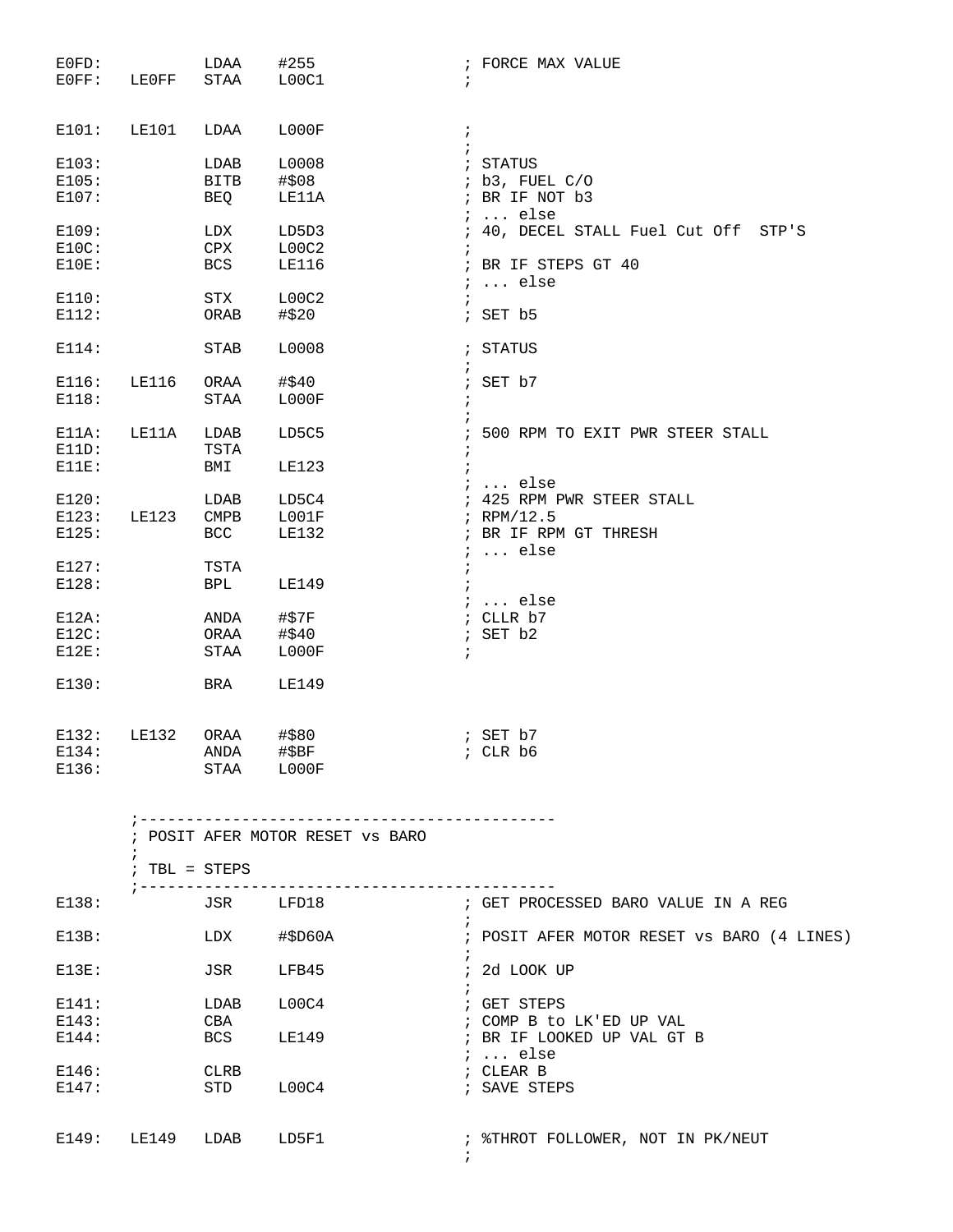| $E14C$ : |              | LDAA                      | L000F                                           | $\ddot{i}$                                 |
|----------|--------------|---------------------------|-------------------------------------------------|--------------------------------------------|
| $E14E$ : |              | BITA                      | #\$10                                           | ib2                                        |
| E150:    |              | BEQ                       | <b>LE155</b>                                    |                                            |
|          |              |                           |                                                 | $\ldots$ else                              |
| E152:    |              | LDAB                      | LD5F0                                           | %THROT FOLLOWER IN PK/NEUT<br>$\ddot{i}$   |
|          |              |                           |                                                 |                                            |
| E155:    | <b>LE155</b> | LDAA                      | L0049                                           | ; CURRENT TPS VALUE                        |
| E157:    |              | SUBA                      | LD5EF                                           | %TPS FOR THROT FOLLOWER BIAS<br>$\ddot{i}$ |
| $E15A$ : |              | BCC                       | LE15D                                           |                                            |
| E15C:    |              | CLRA                      |                                                 |                                            |
| $E15D$ : | LE15D        | MUL                       |                                                 |                                            |
|          |              |                           |                                                 |                                            |
| $E15E$ : |              | ASLD                      |                                                 |                                            |
| E15F:    |              | BCS                       | LE172                                           |                                            |
|          |              |                           |                                                 | $\ldots$ else                              |
| E161:    |              | ASLD                      |                                                 |                                            |
| E162:    |              | BCS                       | LE172                                           |                                            |
|          |              |                           |                                                 | $\ldots$ else<br>$\ddot{i}$                |
| E164:    |              | ASLD                      |                                                 |                                            |
| E165:    |              | BCS                       | LE172                                           |                                            |
|          |              |                           |                                                 | $\ldots$ else                              |
| E167:    |              | STAA                      | L00C8                                           |                                            |
| E169:    |              | CMPA                      | L00C6                                           |                                            |
|          |              |                           |                                                 |                                            |
| E16B:    |              | BLS                       | LE17E                                           | ; BR IF                                    |
|          |              |                           |                                                 | $i \ldots$ else                            |
| $E16D$ : |              | CMPA                      | LD5F2                                           | ; MAX THROT FOLLOWER BIAS, 60 STEPS        |
| E170:    |              | BCS                       | <b>LE175</b>                                    | $\ddot{i}$                                 |
|          |              |                           |                                                 | $i$ else                                   |
| E172:    | LE172        | LDAA                      | LD5F2                                           | ; MAX THROT FOLLOWER BIAS, 60 STEPS        |
| E175:    | <b>LE175</b> | <b>CLRB</b>               |                                                 | ; ZERO LSB                                 |
| E176:    |              | STD                       | L00C6                                           |                                            |
|          |              |                           |                                                 |                                            |
| E178:    |              | LDAA                      | L000F                                           |                                            |
|          |              |                           |                                                 |                                            |
| $E17A$ : |              |                           | ORAA #\$40                                      | ; SET b6                                   |
| E17C:    |              | STAA                      | LOOOF                                           |                                            |
|          |              | *<br>$^\star$<br>$^\star$ | * IAC MOTOR POSIT VS COOLANT<br>* TBL = $STEPS$ | (IN STEPS) ASDZ, 5.7L V8 TYPE \$42 ECM     |
|          |              |                           |                                                 |                                            |
| E17E:    | LE17E        | LDX                       | #\$D5F5                                         | IAC MOTOR POSIT VS COOLANT (17 LINES)      |
|          |              |                           |                                                 | $\ddot{i}$                                 |
| E181:    |              | LDAA                      | L00E3                                           | ; COOL TEMP, (tbl 3)                       |
| E183:    |              | JSR                       | LFB49                                           | 2d LOOK Up                                 |
|          |              |                           |                                                 |                                            |
| E186:    |              | LDAB                      | L00DE                                           | $\ddot{i}$                                 |
| E188:    |              | BITB                      | #\$20                                           | ib5                                        |
| E18A:    |              | BNE                       | LE1BA                                           | ; BR IF b5                                 |
|          |              |                           |                                                 | $i \ldots$ else                            |
| E18C:    |              | LDAB                      | L005F                                           | IAC ENABLE TIMER                           |
| E18E:    |              | $\texttt{CMPB}$           | LD5D7                                           | 5 sec FOR ENABLE IAC KICK DN               |
| E191:    |              | <b>BLS</b>                | LE1C0                                           | BR IF NOT TIMED OUT                        |
|          |              |                           |                                                 | $i \ldots$ else                            |
|          |              |                           |                                                 |                                            |
| E193:    |              | LDAB                      | LD5D8                                           | ; 25 KICK DN ADJ STEPS                     |
| E196:    |              | <b>CMPB</b>               | LOOC2                                           | $; 194$ ?                                  |
| E198:    |              | BCS                       | LE19F                                           | ÷                                          |
|          |              |                           |                                                 | $i \ldots$ else                            |
| E19A:    |              | <b>STAB</b>               | LOOC2                                           |                                            |
| E19C:    |              | <b>CLR</b>                | LOOC3                                           |                                            |
|          |              |                           |                                                 |                                            |
| E19F:    | LE19F        | LDAB                      | L00DE                                           |                                            |
| E1A1:    |              | ORAB                      | #\$20                                           | $;$ SET $b5$                               |
| E1A3:    |              | <b>STAB</b>               | L00DE                                           |                                            |
|          |              |                           |                                                 |                                            |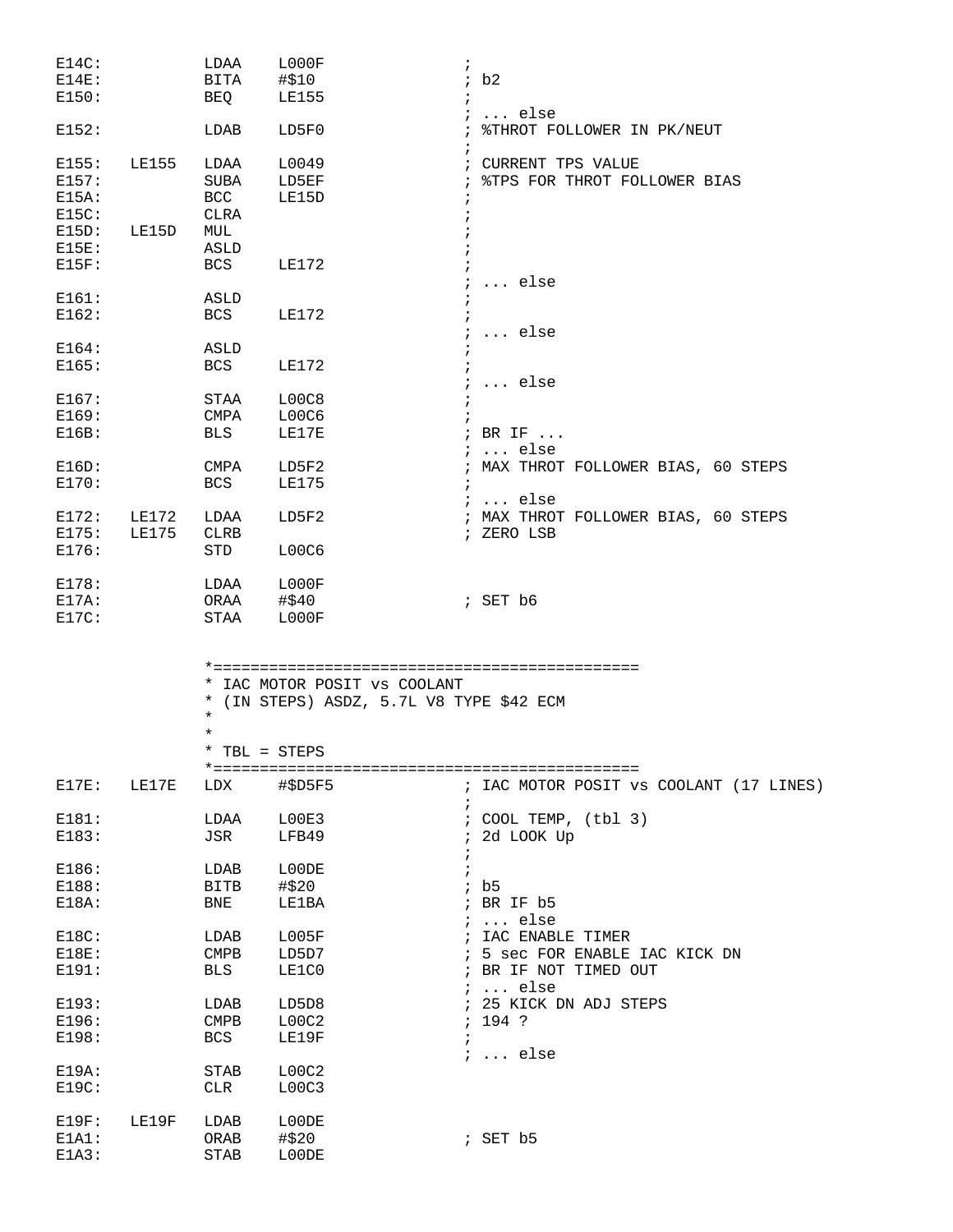| E1A5:<br>E1A7:                      |       | <b>BITB</b><br>BEQ                       | #\$10<br>LE1B4          | ib4                                                                                   |
|-------------------------------------|-------|------------------------------------------|-------------------------|---------------------------------------------------------------------------------------|
| E1A9:<br>$E1AC$ :<br>E1AE:          |       | LDAB<br>ADDB<br><b>BCC</b>               | LD303<br>LOOC2<br>LE1B2 | $i \ldots$ else<br>; 30 Steps IAC Bias for hot restart<br>; BR IF NO OVERFLOW         |
| E1B0:<br>E1B2:                      | LE1B2 | LDAB<br><b>STAB</b>                      | #255<br>LOOC2           | $i \ldots$ else<br>; FORCE MAX VALUE                                                  |
| $E1B4$ :<br>E1B6:<br>E1B8:          | LE1B4 | LDAB<br>ORAB<br><b>STAB</b>              | L000F<br>#\$40<br>L000F | $;$ SET $b6$                                                                          |
| E1BA:<br>$E1BD$ :                   | LE1BA | SUBA<br><b>BCC</b>                       | LD5D8<br>LE1C0          | $i \ldots$ else<br>; 25, KICK DN ADJ STEPS<br>; BR IF NO UNDERFLOW<br>$i \ldots$ else |
| E1BF:<br>E1C0:<br>$E1C1$ :<br>E1C3: | LE1C0 | <b>CLRA</b><br>TAB<br>SUBA<br><b>BCC</b> | L00CC<br>LE1C8          | ZERO STEPS ADJ                                                                        |
| E1C5:<br>E1C7:                      |       | <b>STAB</b><br><b>CLRA</b>               | L00CC                   | else                                                                                  |
| E1C8:<br>$E1CA$ :                   | LE1C8 | STAA<br>LDAB                             | L00CE<br>L00DE          |                                                                                       |
|                                     |       |                                          |                         |                                                                                       |
| E1CC:<br>E1CE:                      |       | <b>BITB</b><br>BEQ                       | #\$10<br>LE1DA          | b4<br>BR IF NOT b4<br>$\ldots$ else                                                   |
| E1D0:                               |       | LDAA                                     | LD303<br>$\ddot{i}$     | 30 Steps IAC Bias for hot restart                                                     |
| E1D3:                               |       | <b>CLRB</b>                              |                         |                                                                                       |
| E1D4:                               |       | CMPA                                     | LOOC2                   |                                                                                       |
| E1D6:                               |       | <b>BLS</b>                               | LE1DA<br>$\ddot{i}$     | BR IF STEPS<br>$\ldots$ else                                                          |
| E1D8:                               |       | STD                                      | LOOC2                   |                                                                                       |
| E1DA:                               | LE1DA | LDAA                                     | L00CF                   |                                                                                       |
| E1DC:                               |       | LDAB                                     | L000F                   |                                                                                       |
| E1DE:                               |       | <b>BPL</b>                               | <b>LE1EA</b>            |                                                                                       |
| $E1E0$ :                            |       | LDAA                                     | LD5C5                   | else<br>500 RPM TO EXIT PWR STEER STALL                                               |
| E1E3:                               |       | ADDA                                     | LD5CD                   | ; 25 RPM, DEAD BAND                                                                   |
| E1E6:                               |       | BCC                                      | LE1EA                   | ; BR IF RPM OVERFLOW<br>$i \ldots$ else                                               |
| E1E8:                               |       | LDAA                                     | #255                    | ; FORCE MAX VALUE, 3188 RPM                                                           |
| E1EA:                               | LE1EA | CMPA                                     | L001F                   | ; RPM/12.5                                                                            |
| E1EC:                               |       | BHI                                      | LE1F2                   | $i \ldots$ else                                                                       |
| $E1EE$ :                            |       | ANDB                                     | #\$DF                   | ; CLEAR b5                                                                            |
| E1F0:                               |       | BRA                                      | LE1F4                   |                                                                                       |
| $E1F2$ :                            | LE1F2 | ORAB                                     | #\$20<br>$\ddot{ }$     |                                                                                       |
| $E1F4$ :                            | LE1F4 | LDAA                                     | L00E4<br>$\ddot{ }$     | STEPS                                                                                 |
| E1F6:                               |       | STAB                                     | LOOOF                   |                                                                                       |
| E1F8:                               |       | BITB                                     | #\$08                   | ib3                                                                                   |
| E1FA:                               |       | BEQ                                      | LE204<br>i              | ; BR IF NOT b3<br>$\ldots$ else                                                       |
| E1FC:                               |       | CMPA                                     | L00C1                   |                                                                                       |
| E1FE:                               |       | <b>BLS</b>                               | <b>LE202</b>            |                                                                                       |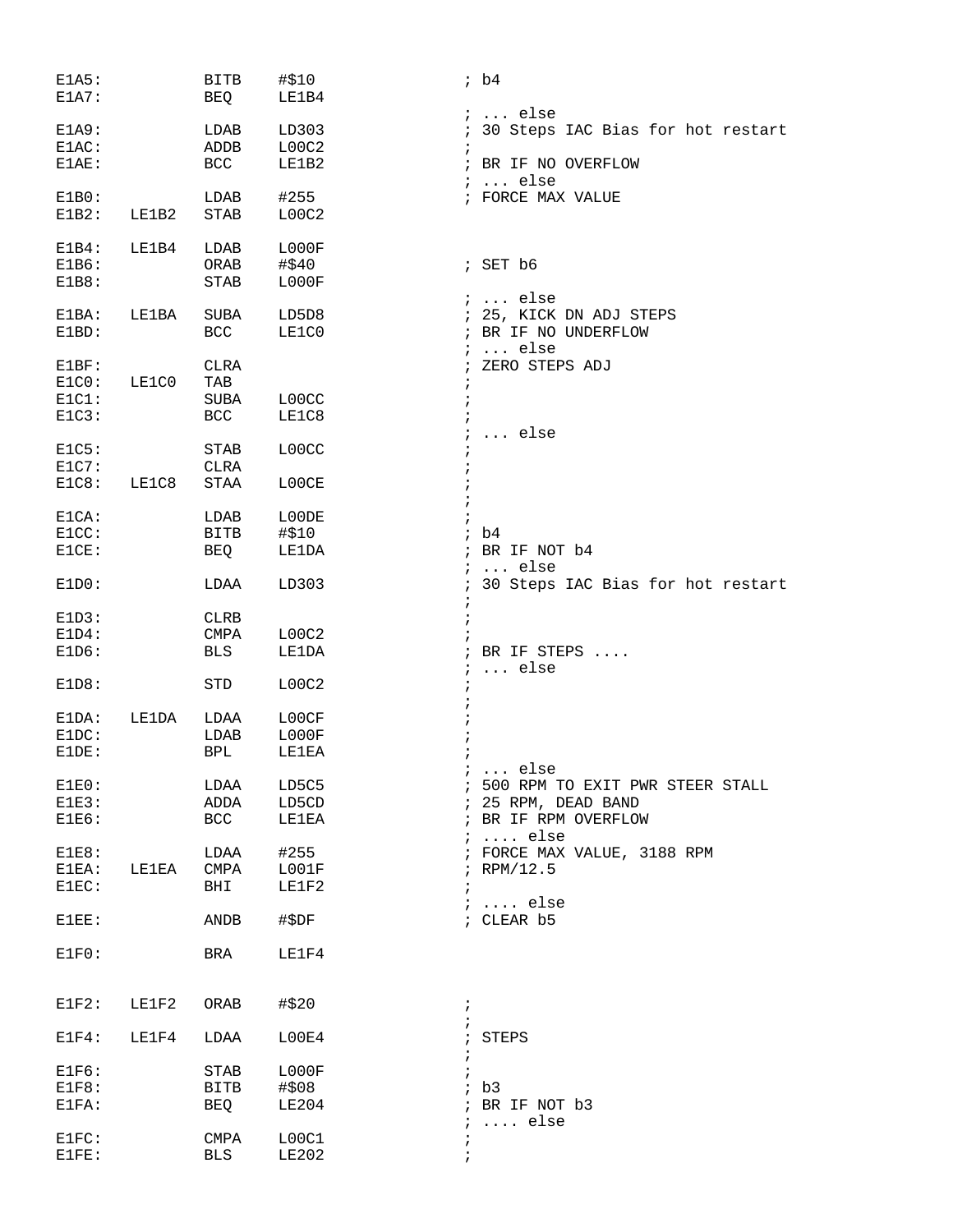|          |       |            |              | $i \ldots$ else              |
|----------|-------|------------|--------------|------------------------------|
| E200:    |       | STAA L00C1 |              |                              |
| E202:    |       | LE202 LDAA | LOOC1        | $\ddot{i}$                   |
|          |       |            |              |                              |
| E204:    | LE204 | LDAB       | L0005        | $\mathbf{i}$                 |
| E206:    |       |            |              | ib2                          |
|          |       | BITB       | #\$04        |                              |
| E208:    |       | BNE        | LE235        | ; BR IF b2                   |
|          |       |            |              | $i \ldots$ else              |
| $E20A$ : |       | LDAB       | L000F        | ; STATUS, $b4 = PK.NEUT$     |
| $E20C$ : |       | ADDA       | L00CE        | $\mathbf{i}$                 |
| $E20E$ : |       | BCS        | <b>LE229</b> | ; BR IF  OVERFLOW            |
|          |       |            |              | $i \ldots$ else              |
| E210:    |       | ADDA       | L00C2        | $\ddot{i}$                   |
| E212:    |       | BCS        | <b>LE229</b> | ; BR IF  OVERFLOW            |
|          |       |            |              |                              |
|          |       |            |              | $i \ldots$ else              |
| E214:    |       | ADDA       | L00C4        | $\ddot{i}$                   |
| E216:    |       | BCS        | <b>LE229</b> | ; BR IF  OVERFLOW            |
|          |       |            |              | $i$ else                     |
| E218:    |       | ADDA       | L00C6        |                              |
| $E21A$ : |       | BCS        | <b>LE229</b> | ; BR IF  OVERFLOW            |
|          |       |            |              | $i \ldots$ else              |
| $E21C$ : |       | ADDA       | L00CD        |                              |
| $E21E$ : |       | <b>BCS</b> | <b>LE229</b> | ; BR IF  OVERFLOW            |
|          |       |            |              | $i$ else                     |
| E220:    |       | BITB       | #\$08        |                              |
| E222:    |       | BEO        | LE22B        |                              |
|          |       |            |              |                              |
|          |       |            |              | $i$ else                     |
| E224:    |       | ADDA       | LD5D6        | ; DESIRED MP A/C ADJ BIAS    |
| E227:    |       | BCC        | LE22B        |                              |
|          |       |            |              | $i, \ldots$ else             |
| E229:    | LE229 | LDAA       | #\$255       | ; FORCE STEPS MAX            |
| $E22B$ : | LE22B | BITB       | #\$10        | ; b4, IN PK/NEUT             |
| E22D:    |       | BEQ        | <b>LE235</b> | ; BR IF NOT b4               |
|          |       |            |              | $i \ldots$ else              |
|          |       |            |              |                              |
| $E22F$ : |       | SUBA       | LD5D9        | ; 1 STEP, PK/NEUT POSIT DIFF |
| E232:    |       | BCC        | LE235        | ; BR IF UNDER FLOW           |
|          |       |            |              | $i \ldots$ else              |
| E234:    |       | CLRA       |              | ; ZERO IAC STEPS             |
| E235:    | LE235 | STAA       | L00CB        | ; SAVE IAC STEPS             |
| E237:    |       | STAA       | L00CB        | ; SAVE IAC STEPS             |
|          |       |            |              |                              |

|                   |                        |                   | _____________________________ |                                                                |
|-------------------|------------------------|-------------------|-------------------------------|----------------------------------------------------------------|
|                   |                        |                   | ; CHECK FOR HEADS UP ON LINE  |                                                                |
|                   | E239: LE239 LDAA L0000 |                   |                               | ; STATUS MODE WD                                               |
| $E23B$ :<br>E23D: |                        | BITA #\$02<br>BEO | LE242                         | ; b1<br>; BR IF NOT b1                                         |
| $E23F$ :          |                        | JSR               | L5803                         | $i$ else<br>; TO HEADS UP $\leftarrow---<\leftarrow\leftarrow$ |
| E242:             | LE242 RTS              |                   |                               | $i \ldots$ else                                                |
|                   |                        |                   |                               |                                                                |

|       |                  |            | -----------------  |
|-------|------------------|------------|--------------------|
|       | ; VECTOR (RESET) |            |                    |
| E243: | LDS              | $#$ \$00DC | ; SET USER STACK   |
| E246: | JSR              | LFD39      | ; SHORT TIME DELAY |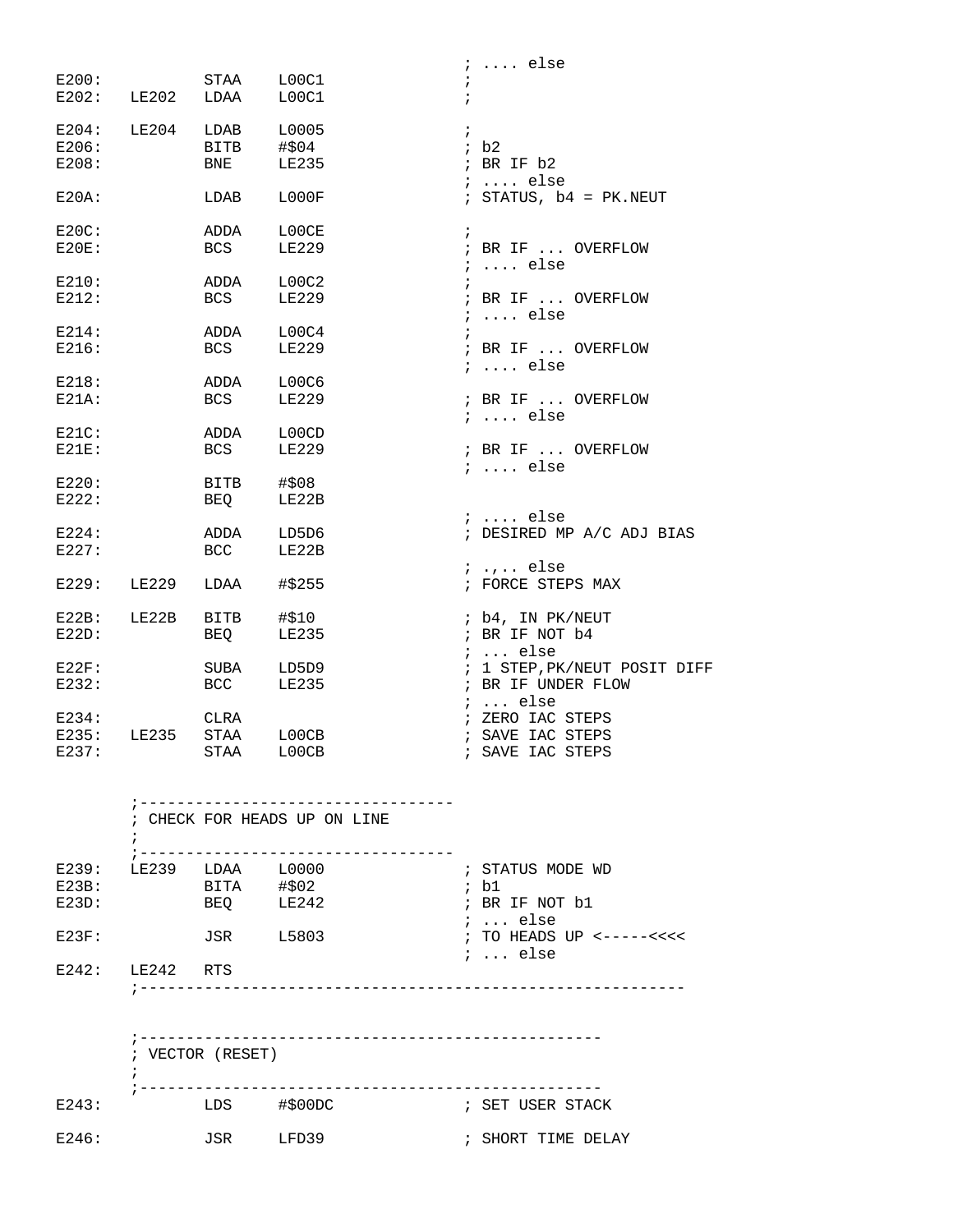| E249:    |       | LDX                   | #\$000A       |            |          |                                                      |
|----------|-------|-----------------------|---------------|------------|----------|------------------------------------------------------|
| $E24C$ : |       | STX                   | LBC3C         |            |          | ; ECU HARDWARE                                       |
|          |       |                       |               |            |          |                                                      |
| $E24F$ : |       | LDX                   | #\$BC00       |            |          | ; ECU HARDWARE                                       |
| E252:    |       | <b>CLRA</b>           |               |            |          |                                                      |
|          |       |                       |               |            |          |                                                      |
| E253:    |       | <b>CLRB</b>           |               |            |          |                                                      |
| E254:    | LE254 | STD                   | 0, X          |            |          |                                                      |
| E256:    |       | INX                   |               |            |          |                                                      |
| E257:    |       | INX                   |               |            |          |                                                      |
|          |       |                       |               |            |          |                                                      |
| E258:    |       | ${\tt CPX}$           | #\$BC38       |            |          | ; ECU HARDWARE                                       |
| E25B:    |       | <b>BNE</b>            | <b>LE254</b>  |            |          |                                                      |
| E25D:    |       | LDX                   | #\$0199       |            |          | $i \ldots$ else                                      |
| E260:    |       | ${\rm STX}$           | LBC0C         |            |          | ; ECU HARDWARE                                       |
|          |       |                       |               |            |          |                                                      |
| E263:    |       | LDX                   | #\$00D2       |            |          |                                                      |
| E266:    | LE266 | <b>CLR</b>            | 0, X          |            |          |                                                      |
| E268:    |       |                       |               |            |          |                                                      |
|          |       | DEX                   |               |            |          |                                                      |
| E269:    |       | CPX                   | #\$FFFF       |            |          |                                                      |
| E26C:    |       | BNE                   | <b>LE266</b>  |            |          |                                                      |
| E26E:    |       | LDAA                  | LD006         |            |          | ; Opt Word 2, 1101 0000                              |
| E271:    |       | BITA                  | #\$40         |            |          | $:$ b6, 1 = NO ENABLE MOTOR R/S DUE TO RESTART       |
|          |       |                       |               |            |          |                                                      |
| E273:    |       | BEQ                   | LE27B         | $\ddot{i}$ |          |                                                      |
|          |       |                       |               |            |          | $i \ldots$ else                                      |
| E275:    |       | LDAA                  | LOOOF         |            |          |                                                      |
| E277:    |       | ORAA                  | #\$01         |            |          |                                                      |
| E279:    |       | $\operatorname{STAA}$ | LOOOF         |            |          |                                                      |
| E27B:    | LE27B | LDAB                  | L0880         |            |          |                                                      |
| E27E:    |       | <b>STAB</b>           | L0880         |            |          |                                                      |
|          |       |                       |               |            |          |                                                      |
| E281:    |       | BMI                   | LE28A         |            |          |                                                      |
|          |       |                       |               |            |          | $i \ldots$ else                                      |
| E283:    |       | JSR                   | LFD2C         |            |          |                                                      |
| E286:    |       | <b>CMPA</b>           | L00EA         |            |          |                                                      |
| E288:    |       | BEQ                   | LE2AE         |            |          |                                                      |
|          |       |                       |               |            |          | $i \ldots$ else                                      |
| $E28A$ : | LE28A | LDX                   | #\$00FF       |            |          |                                                      |
| E28D:    | LE28D | ${\rm CLR}$           | 0, X          |            |          |                                                      |
| E28F:    |       | DEX                   |               |            |          |                                                      |
| E290:    |       | ${\tt CPX}$           | #\$00DC       |            |          |                                                      |
| E293:    |       | BNE                   | LE28D         |            |          |                                                      |
|          |       |                       |               |            |          | $i \ldots$ else                                      |
| E295:    |       | LDAA                  | LD5CF         |            |          | ; 35, INIT MOTOR POSIT no A/C                        |
| E298:    |       | STAA                  | LOOE4         |            | ; STEPS  |                                                      |
|          |       |                       |               |            |          |                                                      |
| $E29A$ : |       | LDAA                  | LD5C2         |            |          | ; 146 STEPS, MOTOR PK POSIT<br>$< - - - - < < < < <$ |
| E29D:    |       | STAA                  | L00FD         |            |          | ; CURRENT DISPLAY IAC STEPS                          |
|          |       |                       |               |            |          |                                                      |
| $E29F$ : |       | LDAA                  | LOOOF         |            |          |                                                      |
| $E2A1$ : |       | ANDA                  | $\sharp$ \$FE |            |          |                                                      |
| E2A3:    |       | STAA                  | L000F         |            |          |                                                      |
| E2A5:    |       | JSR                   | LFDBD         |            |          |                                                      |
|          |       |                       |               |            |          |                                                      |
| E2A8:    |       | LDAA                  | L0008         |            | ; STATUS |                                                      |
| E2AA:    |       | ORAA                  | #\$40         |            | ; b6,    |                                                      |
| $E2AC$ : |       | STAA                  | L0008         |            |          |                                                      |
|          |       |                       |               |            |          |                                                      |
| E2AE:    | LE2AE | LDAA                  | L00E4         |            |          |                                                      |
| E2B0:    |       | ADDA                  | LD5C1         |            |          | ; 25 STEPS, INT NON VOL RAM FAIL FOR A/C ON ST       |
| E2B3:    |       | <b>BCC</b>            | LE2B7         |            |          |                                                      |
|          |       |                       |               |            |          | $i \ldots$ else                                      |
| E2B5:    |       | LDAA                  | #\$00FF       |            |          |                                                      |
| E2B7:    | LE2B7 | $\operatorname{STAA}$ | LOOC1         |            |          |                                                      |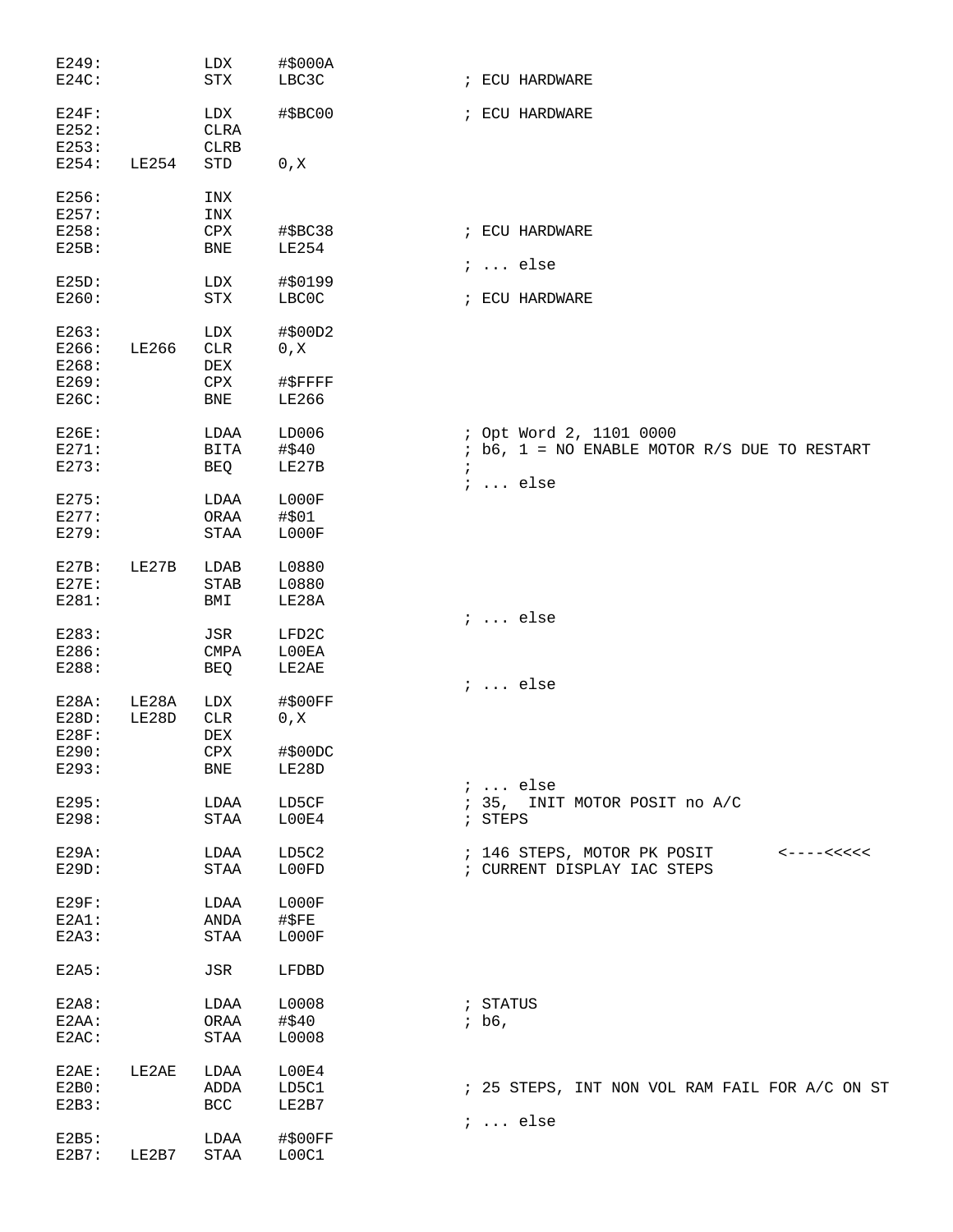| E2B9:              | <b>T.DAA</b> | L00DF  |
|--------------------|--------------|--------|
| E <sub>2</sub> RR: | ANDA         | #SCO   |
| E <sub>2</sub> BD: | STAA         | T.OODF |

|                                     |                                |                                   | ; CHECK FOR HEADS UP ON LINE                                                                                   |                                                                                                  |
|-------------------------------------|--------------------------------|-----------------------------------|----------------------------------------------------------------------------------------------------------------|--------------------------------------------------------------------------------------------------|
| E2BF:<br>$E2C2$ :                   |                                |                                   | ;----------------------------------<br>$LDX$ $L5800$<br>CPX #\$07E58<br>$E2C5:$ BNE LE2CA                      | ; CHECK IF HEADS UP IS PRESENT<br>; BR IF NO HEADS UP ON LINE                                    |
| E2C7:                               |                                |                                   | JSR L5815                                                                                                      | ;  else<br>; TO SET IF HEADS UP <-----<<<<                                                       |
|                                     | $\ddot{ }$                     |                                   | ;----------------------------------<br>; CHECK BYTE & CHECK SUM ROUTINE<br>;---------------------------------- |                                                                                                  |
| $E2CD$ :                            |                                |                                   | E2CA: LE2CA LDX #\$E000<br>STX L0055                                                                           | ; END OF EPROM AREA +1<br>$\ddot{i}$                                                             |
| E2CF:<br>$E2D2$ :                   |                                |                                   | LDX #\$D004<br>JSR LE403                                                                                       | ; CK BYTE (\$42)<br>; GO DO CK SUM ????                                                          |
| E2D5:<br>E2D8:                      |                                | <b>BNE</b>                        | SUBD LD000<br>LE2E1                                                                                            | ; CK SUM, (Start of EPROM)                                                                       |
| $E2DA$ :<br>$E2DD$ :<br>E2DF:       |                                |                                   | LDAA LD004<br>CMPA #\$42<br>BEQ LE305                                                                          | $i \ldots$ else<br>; CK BYTE $( $42)$<br>; CHECK IF TYPE \$42<br>; BR IF TYPE \$42               |
| $E2E4$ :<br>$E2E6$ :                | $E2E1:$ $LE2E1$ $LDAA$ $LD004$ |                                   | CMPA #\$AA<br>BEQ LE305                                                                                        | $i$ else<br>; CK BYTE $( $42)$<br>; CK FOR ENGINEERING BYPASS<br>; BR IF \$AA<br>$i \ldots$ else |
| E2E8:                               |                                | JSR                               | LFBF4                                                                                                          |                                                                                                  |
| $E2EB$ :<br>E2ED:<br>$E2EF$ :       |                                | <b>STAA</b>                       | LDAA L0014<br>ORAA #\$10<br>L0014                                                                              | ; CURRENT ERROR flag 3<br>; Set b4, PROM ERROR<br>; CURRENT ERROR flag 3                         |
| $E2F1$ :<br>$E2F3$ :<br>E2F5:       |                                |                                   | LDAA L00E2<br>ORAA #\$10<br>STAA L00E2                                                                         | ; ERROR flag 3<br>; Set b4, PROM ERROR<br>; ERROR flag 3                                         |
| $E2F7$ :<br>E2FA:                   |                                | STAA                              | JSR LFD2C<br>L00EA                                                                                             |                                                                                                  |
| E2FC:<br>$E2FE$ :<br>E301:<br>E303: | <b>LE301</b>                   | LDAA<br>JSR<br>CMPA<br><b>BCC</b> | #\$000C<br>LFEFE<br>#\$0099<br><b>LE301</b>                                                                    |                                                                                                  |
| E305:<br>E308:                      | LE305                          | LDX<br>STX                        | #\$B92A<br>LBC3C                                                                                               | ; ECU HARDWARE<br>; ECU HARDWARE                                                                 |
| E30B:<br>E30D:                      |                                | LDAA<br>JSR                       | #\$0005<br>LFEFE                                                                                               |                                                                                                  |
| E310:<br>E312:<br>E314:             |                                | STAA<br>STAA<br>SUBA              | L002C<br>L0029<br>#\$001A                                                                                      | ; MAP, Kpa<br>; FILTERED MAP                                                                     |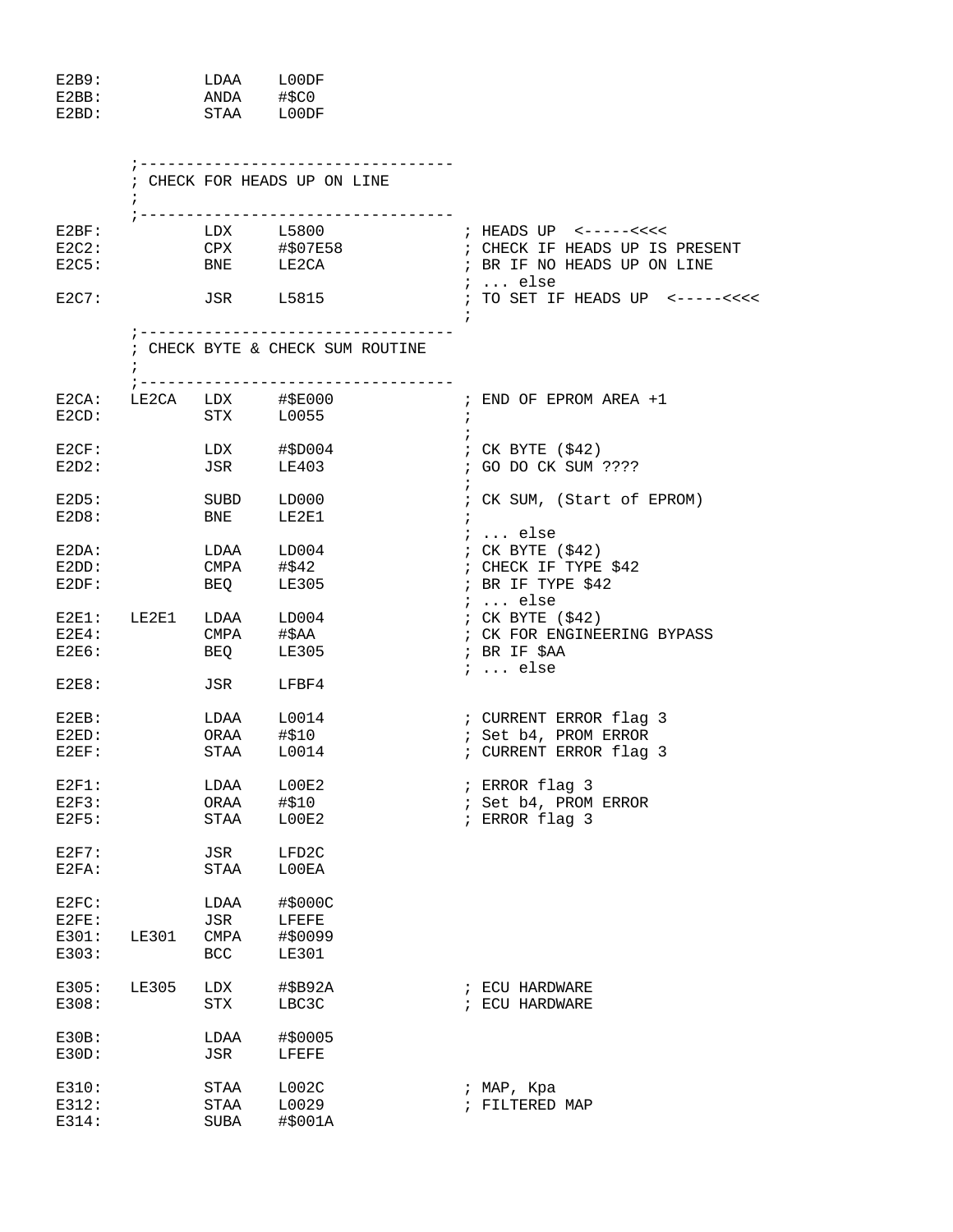|          | $\ddot{i}$<br>; GET MAP |             |         |                                                                    |
|----------|-------------------------|-------------|---------|--------------------------------------------------------------------|
| E316:    | $\ddot{i}$              | LDAB        | #\$97   |                                                                    |
| E318:    |                         | JSR         | LFC20   |                                                                    |
| $E31B$ : |                         | STAA        | L0026   | ; $S/D$ MAP                                                        |
| $E31D$ : |                         | <b>STAA</b> | L002F   | ; FILT MAP                                                         |
| $E31F$ : |                         | JSR         | LFC7F   | ; GET BARO or DEFAULT                                              |
| E322:    |                         | LDAA        | L00E3   | ; COOL TEMP, $(tb1 3)$ ;                                           |
| E324:    |                         | PSHA        |         | ÷                                                                  |
| E325:    |                         | JSR         | LFD3A   | $\cdot$                                                            |
| E328:    |                         | STAA        | L0024   | ; 1K PU COOL                                                       |
| $E32A$ : |                         | PULB        |         | $\ddot{i}$                                                         |
| E32B:    |                         | <b>CMPB</b> | LD300   | ; 110c, (230f), SHT DWN TEMP FOR HOT RESTART E                     |
| $E32E$ : |                         | <b>BCC</b>  | LE33B   | $\ddot{i}$                                                         |
|          |                         |             |         | $i$ else $i$                                                       |
| E330:    |                         | <b>CMPA</b> | LD301   | ; 90c, (194f), RESTART TEMP FOR HOT RESTART E                      |
| E333:    |                         | <b>BCC</b>  | LE33B   | ; BR IF COOL GT THRESH                                             |
| E335:    |                         | LDAB        | L00DE   | $i \ldots$ else<br>$\ddot{i}$                                      |
| E337:    |                         | ORAB        | #\$10   | ib4                                                                |
| E339:    |                         | STAB        | L00DE   | $\ddot{i}$                                                         |
|          |                         |             |         |                                                                    |
| $E33B$ : | LE33B                   | JSR         | LFC8A   | $\ddot{i}$                                                         |
| $E33E$ : |                         | STAA        | L0021   | ; COOLANT                                                          |
| E340:    |                         | STAA        | L0022   | ; COOLANT                                                          |
| E342:    |                         | LDAA        | LD28D   | ; o2 FILT INIT 451 mvdc                                            |
| E345:    |                         | STAA        | L003F   | ; o2 VALUE                                                         |
| E347:    |                         | STAA        | L003E   | $:$ 02 (A/D), mvdc = 0.2304 * A/D VAL                              |
| E349:    |                         | <b>STAA</b> | L0041   | ; FILT MJR LP 02                                                   |
| $E34B$ : |                         | STAA        | L0043   | ; o2 VALUE                                                         |
| E34D:    |                         | LDAA        | #\$000B |                                                                    |
| $E34F$ : |                         | JSR         | LFEFE   |                                                                    |
| E352:    |                         | STAA        | L0048   | ; TPS                                                              |
| E354:    |                         | LDAA        | LD289   | ; Min TPS IN %, (25%)                                              |
| E357:    |                         | STAA        | L004F   | $\ddot{i}$                                                         |
| E359:    |                         | JSR         | LFCD8   |                                                                    |
| E35C:    |                         | STAA        | L004B   |                                                                    |
| E35E:    |                         | STAA        | L004A   |                                                                    |
| E360:    |                         | STAA        | L004D   |                                                                    |
| E362:    |                         | JSR         | LFEFC   |                                                                    |
| E365:    |                         | STAA        | L0045   | $\ddot{ }$<br>; BATTERY VOLTS, (A/D, 0-255) Vbatt/10<br>$\ddot{ }$ |
| E367:    |                         | LDD         | LBC06   | ECU HARDWARE<br>$\ddot{i}$                                         |
| E36A:    |                         | STD         | L0092   | ÷                                                                  |
| E36C:    |                         | LDAA        | L00FD   | ; CURRENT DISPLAY IAC STEPS                                        |
| E36E:    |                         | STAA        | L00CB   | ; SAVE IAC STEPS                                                   |
| E370:    |                         | LDAA        | L00DE   |                                                                    |
| E372:    |                         | BITA        | #\$04   | ib2                                                                |
| E374:    |                         | BNE         | LE37C   | ; BR IF $b2$                                                       |
|          |                         |             |         | $\ddot{ }$                                                         |
| E376:    |                         | LDAB        | L0009   | $\ddot{i}$                                                         |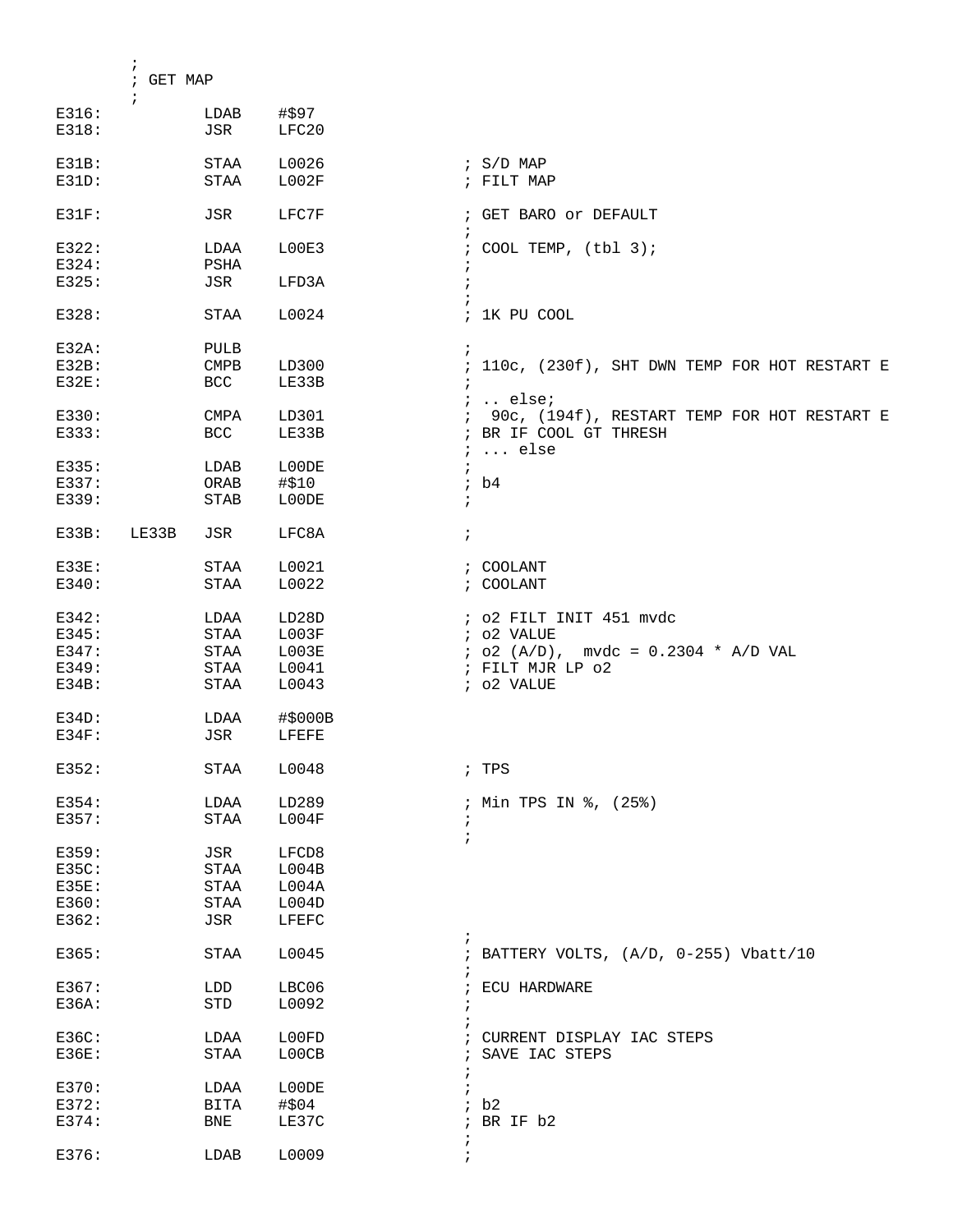| E378:<br>$E37A$ :    |            | ORAB<br>STAB          | #\$01<br>L0009 | $\cdot$      |                               |
|----------------------|------------|-----------------------|----------------|--------------|-------------------------------|
| $E37C$ :<br>$E37E$ : | LE37C      | ANDA<br>STAA          | #\$FB<br>L00DE |              | $;$ CLR $b2$                  |
| E380:                |            | LDAA                  | LD2AA          |              | ; AFR (STOCH)14.7:1           |
| E383:                |            | STAA                  | L00A5          |              | ; AFR                         |
| E385:                |            | STAA                  | L00B6          |              | ; AFR                         |
| E387:                |            | LDAA                  | #14            |              |                               |
| E389:                |            | STAA                  | L0070          |              |                               |
| $E38B$ :             |            |                       |                |              |                               |
| $E38D$ :             |            | LDAA<br>STAA          | #128<br>L0071  |              |                               |
| $E38F$ :             |            | STAA                  | L00A3          |              |                               |
|                      |            |                       |                |              |                               |
| E391:                |            | LDAA                  | #20            |              |                               |
| E393:                |            | STAA                  | L007B          |              |                               |
| E395:                |            | LDAA                  | #160           |              |                               |
| E397:                |            | STAA L0037            |                |              |                               |
|                      | $\ddot{ }$ | ; CHECK BLM MAX/MIN'S |                |              |                               |
| E399:                | $\ddot{i}$ | LDX                   | #\$00ED        |              | ; BLM VALUE ADDRESS           |
|                      |            |                       |                | $\ddot{i}$   |                               |
| $E39C$ :             |            | LDAA                  | LD2BB          |              | ; 135d, MAX BLM VALUE AT INIT |
| $E39F$ :             |            | LDAB                  | LD2BC          |              | ; 125d, MIN BLM VALUE AT INIT |
| E3A2:<br>$E3A4$ :    | LE3A2      | CMPA<br>BCC           | 0, X<br>LE3A8  |              | ; BR IF BLM GT                |
|                      |            |                       |                |              | $i \ldots$ else               |
| E3A6:                |            | STAA                  | 0, X           | $\ddot{i}$   |                               |
| E3A8:                | LE3A8      | CMPB                  | 0, X           |              |                               |
| E3AA:                |            | BLS                   | LE3AE          |              | ; BR IF BLM GT                |
|                      |            |                       |                |              | $i \ldots$ else               |
| E3AC:<br>E3AE:       | LE3AE      | STAB<br>INX           | 0, X           | $\ddot{ }$   | ; NEXT ADDRESS                |
| E3AF:                |            | CPX                   | #\$00FC        | $\cdot$      |                               |
| $E3B2$ :             |            | BLS                   | LE3A2          | $\ddot{i}$   |                               |
|                      |            |                       |                |              | $\ldots$ else                 |
| $E3B4$ :             |            | JSR                   | LFF03          |              |                               |
| E3B7:                |            | $_{\rm BCC}$          | LE3FD          |              |                               |
| E3B9:                |            | CLRA                  |                |              | else                          |
| E3BA:                |            | JSR                   | LFEFE          | $\ddot{i}$   |                               |
|                      |            |                       |                |              |                               |
| $E3BD$ :             |            | CMPA                  | #160           | $\ddot{i}$   |                               |
| E3BF:                |            | <b>BLS</b>            | LE3FD          |              |                               |
|                      |            |                       |                |              | else                          |
| ESCI:<br>E3C4:       |            | JSR<br><b>CMPA</b>    | LFEFC<br>#100  |              |                               |
| E3C6:                |            | <b>BCC</b>            | LE3FD          |              |                               |
|                      |            |                       |                |              | $\ldots$ else                 |
| E3C8:                |            | LDAA                  | L0007          |              |                               |
| E3CA:                |            | ORAA                  | #\$01          | $\mathbf{r}$ | SET b1                        |
| E3CC:                |            | STAA                  | L0007          | $\ddot{ }$   |                               |
| E3CE:                |            | LDAA                  | #204           | $\ddot{i}$   |                               |
| E3D0:                |            | STAA                  | L0021          | $\ddot{i}$   | <b>COOLANT</b>                |
| E3D2:                |            | STAA                  | L0023          | $\ddot{ }$   |                               |
|                      |            |                       |                |              |                               |
| E3D4:<br>E3D7:       |            | LDX<br>TXS            | #\$00DC        | $\ddot{ }$   |                               |
| E3D8:                |            | LDAA                  | #\$00AA        |              |                               |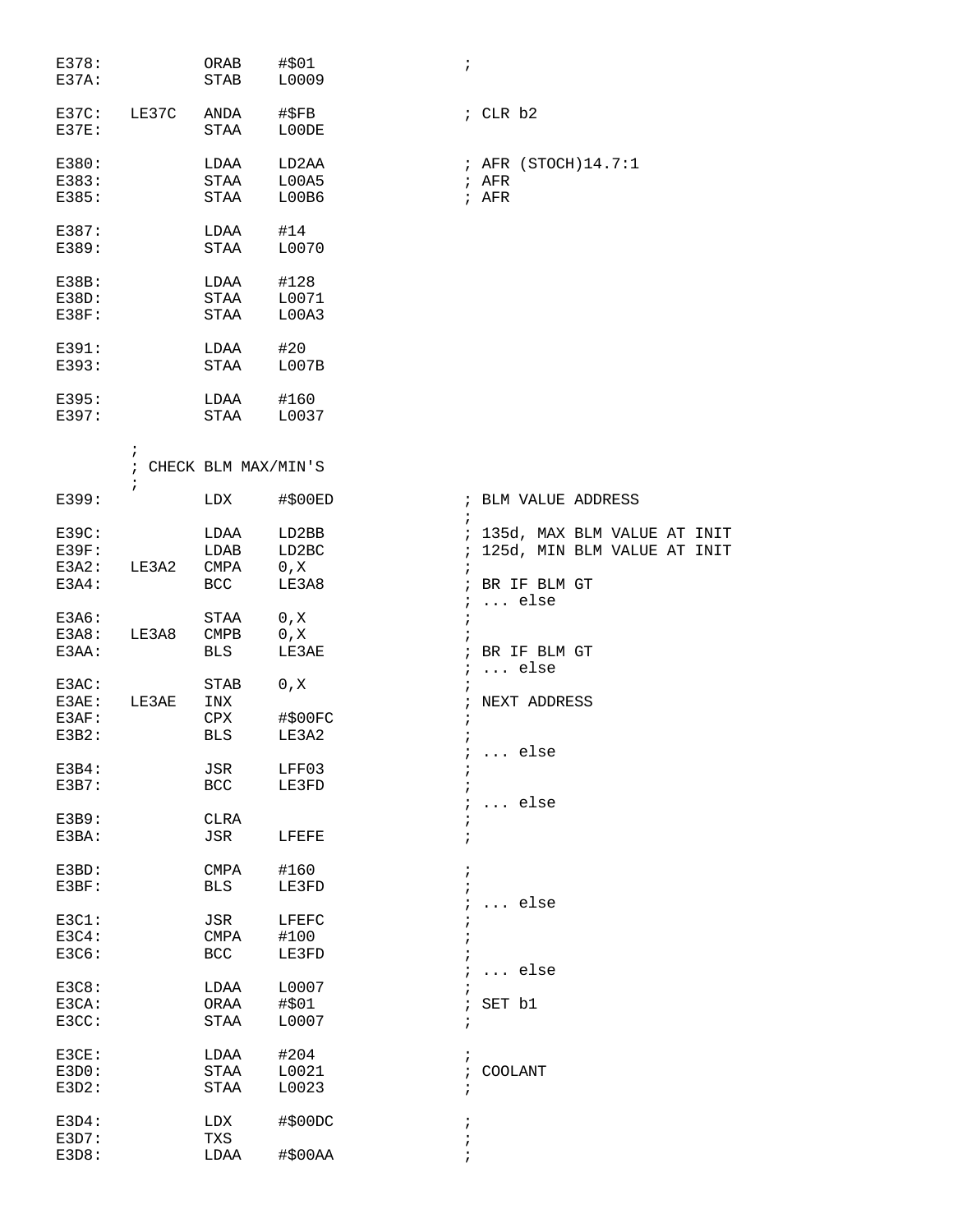| E3DA:<br>E3DB:<br>E3DD:<br>$E3E0$ :                      | LE3DA                | INX<br>STAA<br>CPX<br>BCS                 | 0, X<br>#\$00FF<br>LE3DA          | $\ddot{ }$<br>$\ldots$ else<br>$\ddot{i}$ |
|----------------------------------------------------------|----------------------|-------------------------------------------|-----------------------------------|-------------------------------------------|
| $E3E2$ :<br>E3E5:                                        |                      | LDX<br>STX                                | #\$E000<br>L0055                  | $\ddot{i}$<br>$\cdot$                     |
| E3E7:                                                    |                      | LDX                                       | #\$D000                           | CK SUM, (Start of EPROM)<br>$\cdot$       |
| E3EA:<br>E3EC:                                           |                      | BSR<br>STD                                | LE403<br>L0016                    | $\ddot{ }$<br>$\cdot$                     |
| E3EE:<br>$E3F0$ :<br>$E3F2$ :                            |                      | LDAA<br>STAA<br>BSR                       | #\$00F0<br>L0055<br>LE403         | $\ddot{i}$<br>$\ddot{i}$<br>$\ddot{i}$    |
| $E3F4$ :                                                 |                      | STD                                       | L0012                             | ; CURRENT ERR FLG 1<br>$\ddot{i}$         |
| E3F6:<br>E3F9:                                           |                      | CLR<br>BSR                                | L0055<br>LE403                    | $\ddot{r}$<br>$\ddot{i}$                  |
| E3FB:                                                    |                      | <b>STD</b>                                | L0014                             | ; CURRENT ERROR flag 3<br>$\ddot{i}$      |
| E3FD:                                                    | LE3FD                | LDX                                       | LBC38                             | ; ECU HARDWARE                            |
| E400:                                                    |                      | JMP                                       | LE55B                             | $\ddot{i}$                                |
|                                                          |                      |                                           | --------------------------------- |                                           |
| E403:<br>E404:<br>E405:<br>E407:<br>$E40A$ :             | LE403 CLRA<br>LE407  | CLRB<br>STX<br>INC<br>BPL                 | L0051<br>L0052<br>LE41D           | $\ddot{i}$<br>÷                           |
| $E40C$ :<br>$E40F$ :<br>E410:                            |                      | CLR<br>PSHA<br>PSHB                       | L0052                             | $\ldots$ else<br>$\ddot{i}$<br>$\ddot{i}$ |
| E411:<br>E414:<br>E416:                                  |                      | LDD<br>EORB<br>BSR                        | LBC3C<br>#\$04<br>LE426           | ; ECU HARDWARE<br>; TOGGLE b2<br>÷        |
| E418:                                                    |                      | STD                                       | LBC3C                             | ; ECU HARDWARE                            |
| E41B:<br>$E41C$ :<br>$E41F$ :<br>E421:<br>E422:<br>E424: | E41D: LE41D ADDB 0,X | PULB<br>PULA<br>ADCA<br>INX<br>CPX<br>BNE | #\$00<br>L0055<br>LE407           | $\ddot{ }$<br>$\ddot{i}$<br>$\ddot{i}$    |
|                                                          | E426: LE426 RTS      |                                           | _______________________           | $i \ldots$ else                           |
|                                                          |                      | ; VECTOR HANDLER                          |                                   |                                           |
| E427:                                                    |                      | RTI                                       |                                   |                                           |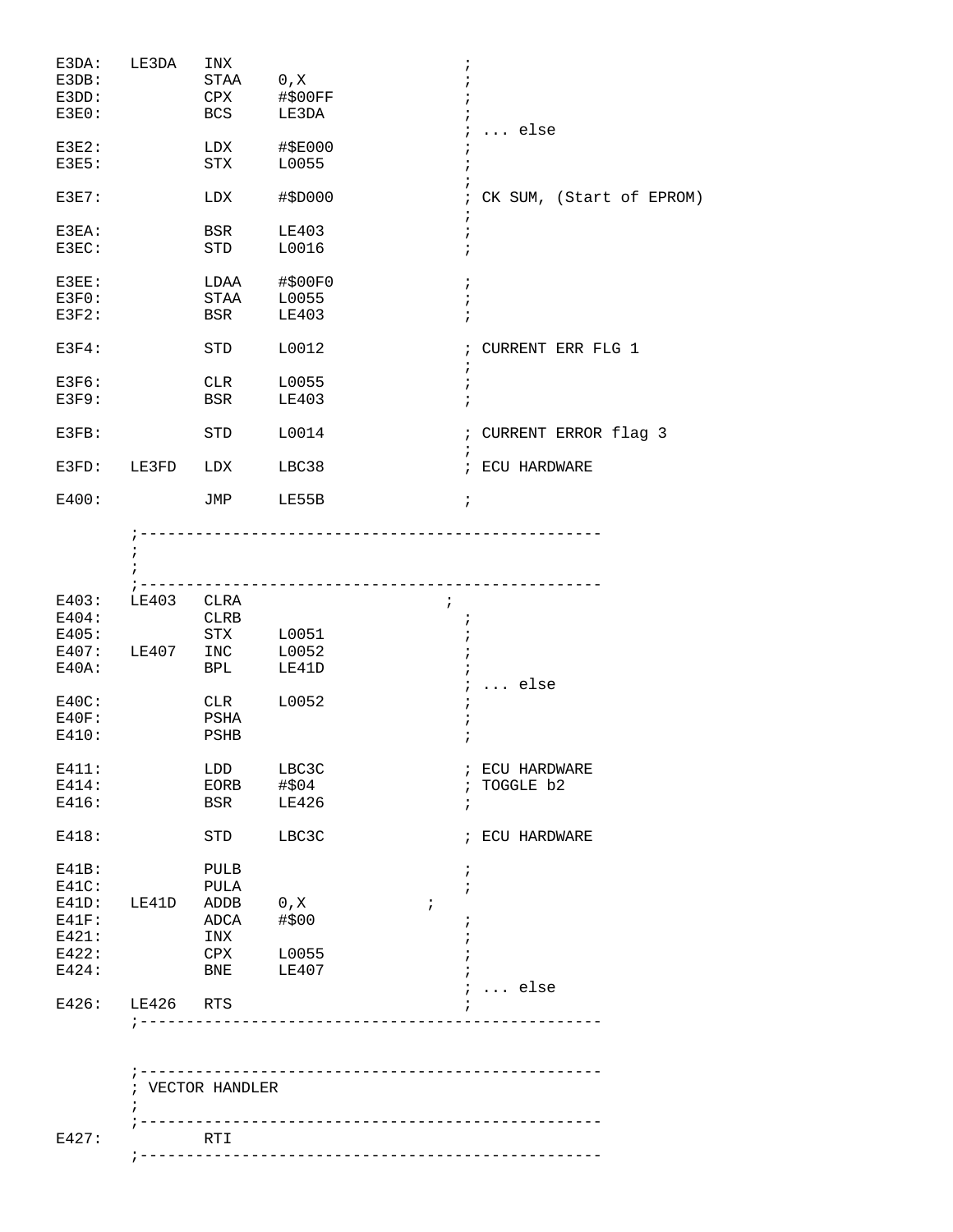|          |                                           | ; VECTOR HANDLER |                                    |                                                        |  |  |  |  |  |
|----------|-------------------------------------------|------------------|------------------------------------|--------------------------------------------------------|--|--|--|--|--|
|          | $\ddot{i}$                                |                  |                                    |                                                        |  |  |  |  |  |
| E428:    |                                           |                  | LDD LBC38                          | ; ECU HARDWARE                                         |  |  |  |  |  |
| $E42B$ : |                                           |                  | BITA #\$10                         | $;$ b4                                                 |  |  |  |  |  |
| $E42D$ : |                                           |                  | BNE LE430                          | $\ddot{i}$<br>$i$ else                                 |  |  |  |  |  |
| E42F:    |                                           | RTI              |                                    |                                                        |  |  |  |  |  |
|          |                                           |                  | ;--------------------------------- |                                                        |  |  |  |  |  |
|          | E430: LE430 TSX                           |                  |                                    | $\ddot{ }$                                             |  |  |  |  |  |
| E431:    |                                           |                  |                                    | $\ddot{i}$                                             |  |  |  |  |  |
| E434:    |                                           |                  |                                    |                                                        |  |  |  |  |  |
|          |                                           |                  |                                    | $i \ldots$ else                                        |  |  |  |  |  |
|          | E436:                                     | $LDAB$ $L0000$   |                                    |                                                        |  |  |  |  |  |
|          | E438: ORAB #\$01                          |                  |                                    | $;$ b <sub>0</sub>                                     |  |  |  |  |  |
| E43A:    |                                           | <b>STAB</b>      | L0000                              | $\ddot{i}$<br>$\ddot{i}$                               |  |  |  |  |  |
|          | E43C: LE43C LDS                           |                  | #\$00DC                            | ; SET USER STACK                                       |  |  |  |  |  |
|          | $E43F$ : $LDAB$ $L0002$                   |                  |                                    | ; FLAG WD                                              |  |  |  |  |  |
| E441:    |                                           |                  |                                    | ; b3, DIAG MODE SW LT 2 VDC                            |  |  |  |  |  |
| E443:    |                                           |                  | BITA #\$08<br>BEQ LE447            | ; BR IF NOT b3<br>$i \ldots$ else                      |  |  |  |  |  |
| E445:    |                                           | ORAB #\$04       |                                    | ; SET b2                                               |  |  |  |  |  |
|          |                                           |                  |                                    | $\ddot{i}$                                             |  |  |  |  |  |
|          | E447: LE447 BITA #\$20<br>E449: BEQ LE44D |                  |                                    | $\cdot$ :                                              |  |  |  |  |  |
|          |                                           |                  |                                    | $i \ldots$ else                                        |  |  |  |  |  |
| E44B:    | E44D: LE44D STAB                          | ORAB #\$01       | L0002                              | ; SET b0<br>$\ddot{i}$                                 |  |  |  |  |  |
| $E44F$ : |                                           |                  | LDAA L0000                         | $\cdot$                                                |  |  |  |  |  |
| E451:    |                                           | BITA #\$10       |                                    | $\ddot{ }$                                             |  |  |  |  |  |
| E453:    |                                           | <b>BEQ</b>       | LE459                              | $\cdot$                                                |  |  |  |  |  |
| E455:    |                                           |                  |                                    | ; CLR b2                                               |  |  |  |  |  |
| E457:    |                                           |                  |                                    | $\ddot{ }$                                             |  |  |  |  |  |
|          |                                           |                  |                                    |                                                        |  |  |  |  |  |
|          | E459: LE459 LDAA L0007                    |                  |                                    |                                                        |  |  |  |  |  |
| $E45B$ : |                                           | ASRA             |                                    | ÷                                                      |  |  |  |  |  |
| $E45C$ : |                                           | BCS              | LE464                              |                                                        |  |  |  |  |  |
|          |                                           |                  |                                    | $i \ldots$ else                                        |  |  |  |  |  |
| $E45E$ : |                                           | LDAA             | L0014                              | ; CURRENT ERROR flag 3                                 |  |  |  |  |  |
| E460:    |                                           | BITA             | #\$10                              | ib4                                                    |  |  |  |  |  |
| E462:    |                                           | BNE              | LE46E                              | ; BR IF b4, EPROM ERROR<br>$\ldots$ else<br>$\ddot{ }$ |  |  |  |  |  |
| E464:    | LE464                                     | LDAA             | #\$00BF                            |                                                        |  |  |  |  |  |
| E466:    |                                           | JSR              | LFBF6                              | i                                                      |  |  |  |  |  |
| E469:    |                                           | LDAA             | #\$0040                            | $\ddot{i}$                                             |  |  |  |  |  |
| E46B:    |                                           | JSR              | LFC01                              | $\ddot{i}$                                             |  |  |  |  |  |
| $E46E$ : | LE46E                                     | LDX              | L00EB                              | ; HOT RE-START TIMER                                   |  |  |  |  |  |
| E470:    |                                           | LDAA             | L0070                              | i.                                                     |  |  |  |  |  |
| E472:    |                                           | INCA             |                                    |                                                        |  |  |  |  |  |
| E473:    |                                           | CMPA             | #160                               |                                                        |  |  |  |  |  |
| E475:    |                                           | BNE              | LE49A                              |                                                        |  |  |  |  |  |
|          |                                           |                  |                                    | $\ldots$ else                                          |  |  |  |  |  |
| E477:    |                                           | LDAB             | L0007                              |                                                        |  |  |  |  |  |
| E479:    |                                           | EORB             | #\$20                              | TOGGLE b5                                              |  |  |  |  |  |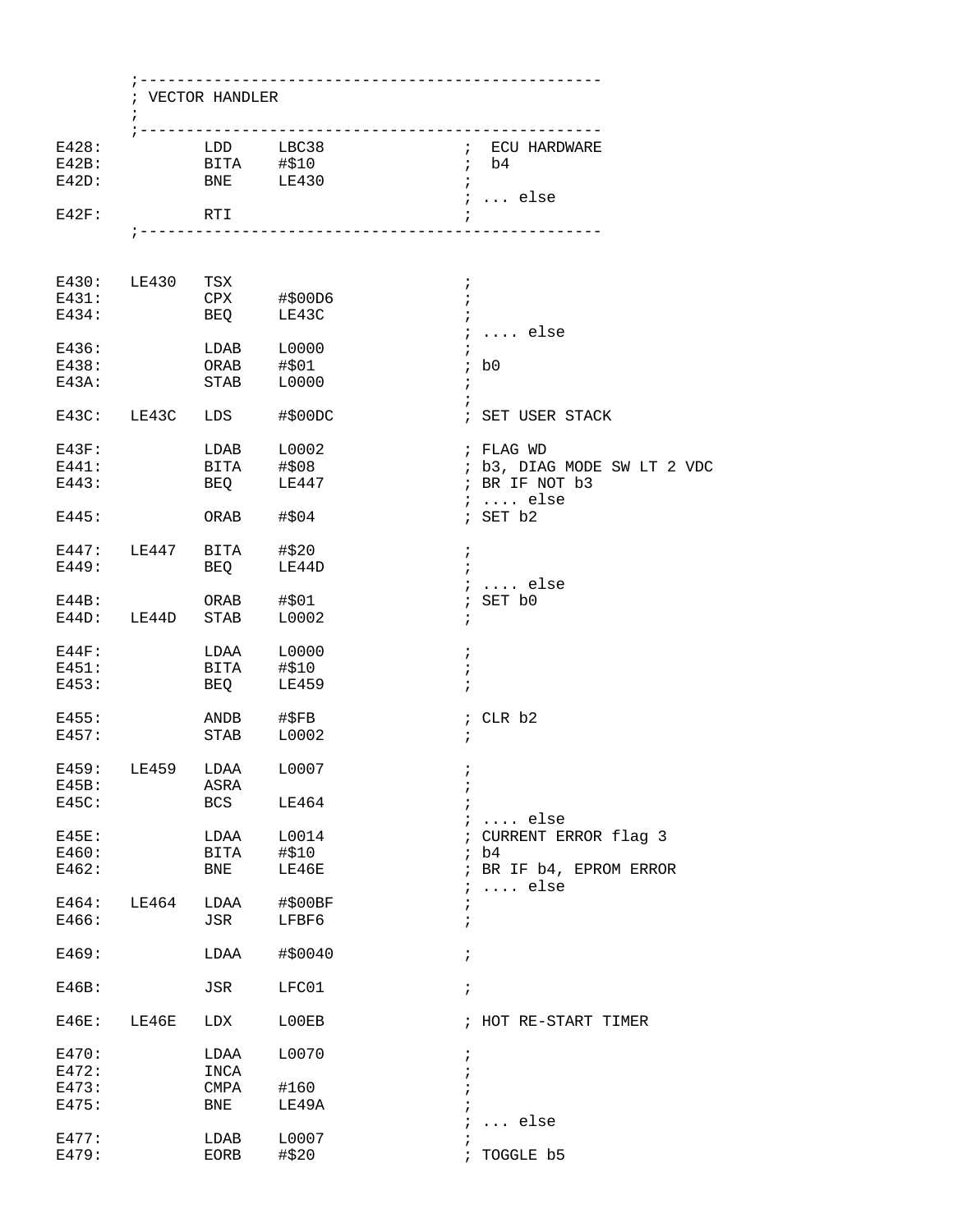| E47B:    |            | STAB                    | L0007<br>$\ddot{i}$     |                                      |
|----------|------------|-------------------------|-------------------------|--------------------------------------|
| E47D:    |            | LDAA                    | L00DE<br>$\ddot{ }$     |                                      |
| $E47F$ : |            | LDAB                    | L0001<br>$\ddot{i}$     |                                      |
| E481:    |            | BMI                     | LE48A                   | $\ddot{i}$                           |
|          |            |                         |                         | $i$ else                             |
| E483:    |            | CLR                     | L005F                   | $\ddot{i}$                           |
| E486:    |            | ANDA                    | #\$DF                   | ; CLEAR b5                           |
|          |            |                         |                         |                                      |
| E488:    |            | BRA                     | LE497                   | $\ddot{ }$                           |
|          |            |                         |                         |                                      |
|          |            |                         |                         |                                      |
| E48A:    | LE48A      | INC                     | L005F                   | ; 1 sec/bit TIMER                    |
| E48D:    |            | INX                     |                         | ; INCR 1 SEC CNT'R                   |
|          |            |                         |                         |                                      |
| E48E:    |            | STX                     | L00EB                   | ; Hot restart TIMER                  |
| E490:    |            | CPX                     | LD304                   | ; 10 Sec's for Hot restart enabled   |
| E493:    |            | BCS                     | LE497                   | ; BR IF Hot restart TIME LT 10 SEC'S |
|          |            |                         |                         | $i \ldots$ else                      |
| E495:    |            | ANDA                    | $\sharp$ \$EF           | ; CLEAR b4                           |
| E497:    | LE497      | STAA                    | L00DE<br>$\ddot{i}$     |                                      |
|          |            |                         |                         |                                      |
| E499:    |            | <b>CLRA</b>             | $\ddot{ }$              |                                      |
|          |            |                         |                         |                                      |
| $E49A$ : | LE49A STAA |                         | L0070<br>$\cdot$        |                                      |
| E49C:    |            | ANDA                    | #\$1F                   | ; CLEAR b5, 6 & 7                    |
| E49E:    |            | <b>BNE</b>              | LE4A9<br>$\ddot{i}$     |                                      |
|          |            |                         |                         | ;  else                              |
|          |            | ; --------------------  |                         |                                      |
|          |            | ; CHECK HEADS UP STATUS |                         |                                      |
|          |            |                         |                         |                                      |
|          |            |                         |                         |                                      |
|          |            |                         |                         |                                      |
| E4A0:    |            | $LDAB$ $L0000$          |                         | ; STATUS MODE WD                     |
| E4A2:    |            | BITB #\$02              |                         | ; b1                                 |
| E4A4:    |            | BEQ                     | LE4A9                   | ; BR IF NOT b1                       |
|          |            |                         |                         | ; $\ldots$ else                      |
| E4A6:    |            | JSR                     | L580F                   | $:$ GOTO HEADS UP <-----<<<<         |
|          |            |                         |                         | $\ddot{ }$                           |
| E4A9:    | LE4A9      | LDAA                    | L0007<br>$\ddot{i}$     |                                      |
| $E4AB$ : |            | ASRA                    |                         |                                      |
| E4AC:    |            | BCC                     | LE4B1<br>i.             |                                      |
|          |            |                         |                         | $i \ldots$ else                      |
| $E4AE$ : |            | JMP                     | LFE69                   |                                      |
|          |            |                         | ----------------------- |                                      |
|          |            |                         |                         |                                      |
|          |            |                         |                         |                                      |
| $E4B1$ : | LE4B1      | LDD                     | #\$0501                 | ; SET UP A/D                         |
| $E4B4$ : |            | JSR                     | LFBCE                   | ; A/D ROUTINE                        |
| E4B7:    |            | JSR                     | LEC56                   | $\ddot{i}$                           |
|          |            |                         |                         |                                      |
| $E4BA$ : |            | LDAA                    | L0002                   | ; FLAG WD                            |
| $E4BC$ : |            | ASRA                    |                         | ; SHIFT RIGHT                        |
| $E4BD$ : |            | <b>BCC</b>              | LE4C4                   | ; BR IF NOT b0                       |
|          |            |                         |                         |                                      |
| E4BF:    |            | ASLA                    |                         | ; LEFT ONCE                          |
|          |            |                         |                         |                                      |
| E4C0:    |            | STAA                    | L0002                   | ; FLAG WD                            |
|          |            |                         |                         |                                      |
| $E4C2$ : |            | BRA                     | LE4D7<br>$\ddot{i}$     |                                      |
|          |            |                         |                         |                                      |
|          |            |                         | $\ddot{i}$              |                                      |
| $E4C4$ : | LE4C4      | LDAB                    | L0037<br>$\ddot{i}$     |                                      |
| E4C6:    |            | INCB                    | $\ddot{ }$              |                                      |
| E4C7:    |            | <b>CMPB</b>             | #159                    |                                      |
| E4C9:    |            | BLS                     | LE4D3<br>$\ddot{i}$     |                                      |
|          |            |                         | $\ddot{ }$              | $\ldots$ else                        |
|          |            | LDAB                    | L0001                   | $\ddot{i}$                           |
| $E4CB$ : |            |                         |                         |                                      |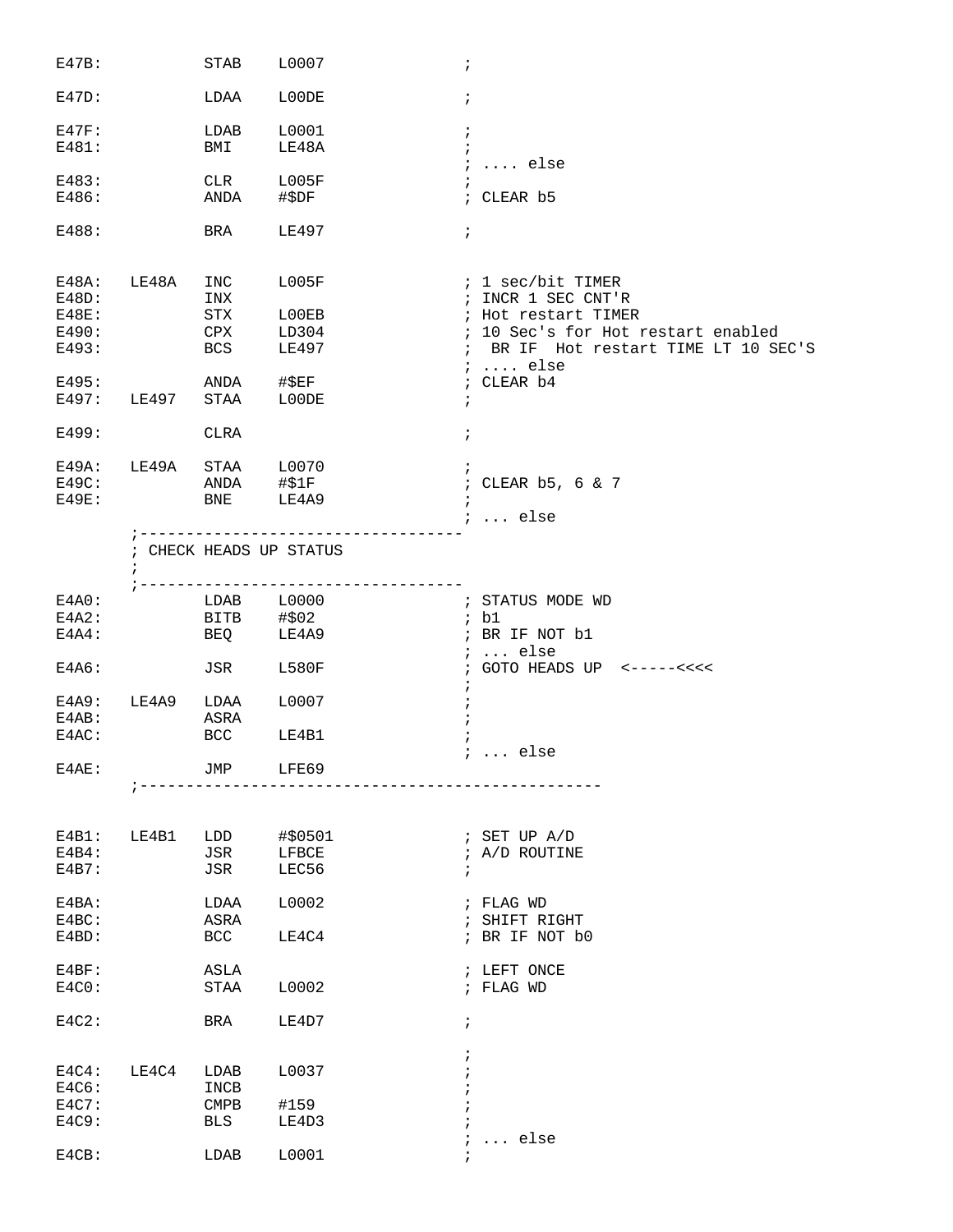| $E4CD$ :<br>E4CF:             |                        | ANDB #\$EF          | STAB L0001                           | ; CLR b4<br>$\ddot{i}$                                        |
|-------------------------------|------------------------|---------------------|--------------------------------------|---------------------------------------------------------------|
| E4D1:                         | E4D3: LE4D3 STAB       |                     | LDAB #159<br>L0037                   | $\ddot{i}$<br>$\ddot{i}$                                      |
| E4D5:                         |                        |                     | BRA LE4FA                            |                                                               |
| E4D9:<br>E4DB:<br>E4DD:       | E4D7: LE4D7 LDAB L0001 | BITB #\$10          | BNE LE4EA<br>ORAB #\$10              | $\mathcal{L}$<br>ib4<br>$\ddot{i}$<br>$i \ldots$ else<br>ib4  |
| E4DF:                         |                        | STAB                | L0001                                | $\ddot{ }$                                                    |
| $E4E1$ :<br>$E4E4$ :<br>E4E5: |                        | LDX<br>INX          | LBC02<br>STX L003C                   | ; ECU HARDWARE<br>$\ddot{ }$<br>$\ddot{i}$                    |
| $E4E7$ :<br>E4E8:             |                        | INX<br>STX          | L003A                                | $\ddot{ }$<br>$\ddot{i}$                                      |
|                               | E4EA: LE4EA CLR        |                     | L0037                                | $\ddot{i}$                                                    |
| $E4ED$ :<br>$E4EF$ :          |                        | STX                 | LDX L003A<br>L0038                   | $\ddot{ }$<br>$\ddot{i}$                                      |
| $E4F1$ :<br>E4F3:             |                        |                     | LDX L003C<br>STX L003A               | $\ddot{ }$<br>$\ddot{ }$                                      |
| E4F5:<br>E4F8:                |                        |                     | LDX LBC02<br>STX L003C               | ; ECU HARDWARE<br>$\ddot{i}$                                  |
|                               | $\ddot{i}$             | ; CK HEADS UP FLAG  |                                      |                                                               |
|                               |                        |                     | ;----------------------------------- | ; STATUS MODE WD                                              |
| E4FC:                         |                        |                     | E4FA: LE4FA LDAA L0000<br>BITA #\$02 | ; b1                                                          |
| $E4FE$ :                      |                        |                     | BEQ LE503                            | ; BR IF NOT b1<br><i>;</i> else                               |
| E500:                         |                        | JSR                 | L581B                                | ; TO HEADS UP <-----<<<<                                      |
| E503:<br>E506:                | LE503                  | JSR<br>STAA         | LFBDB<br>L002D                       | $\ddot{i}$<br>; MAP, $(A/D, 0-255)$                           |
| E508:<br>$E50A$ :<br>E50C:    |                        | LDAB<br>BITB<br>BEQ | L0014<br>#\$10<br><b>LE516</b>       | ; CURRENT ERROR flag 3<br>; b4, EPROM ERROR<br>; BR IF NOT b4 |
| $E50E$ :<br>E510:             |                        | LDAA<br>ASRA        | L0070                                | $\ldots$ else<br>$\ddot{i}$<br>÷<br>$\ddot{ }$                |
| E511:<br>E513:                |                        | BCS<br>JMP          | <b>LE531</b><br>LEA7B                | $\ddot{i}$<br>$\ldots$ else<br>$\ddot{ }$                     |
| E516:<br>E518:                | LE516                  | LDAA<br>ASRA        | L0070                                | $\ddot{ }$<br>$\ddot{ }$                                      |
| E519:<br>E51B:                |                        | BCS<br>JSR          | <b>LE520</b><br><b>LE049</b>         | $\ddot{ }$<br>$\ldots$ else<br>$\ddot{ }$<br>$\ddot{i}$       |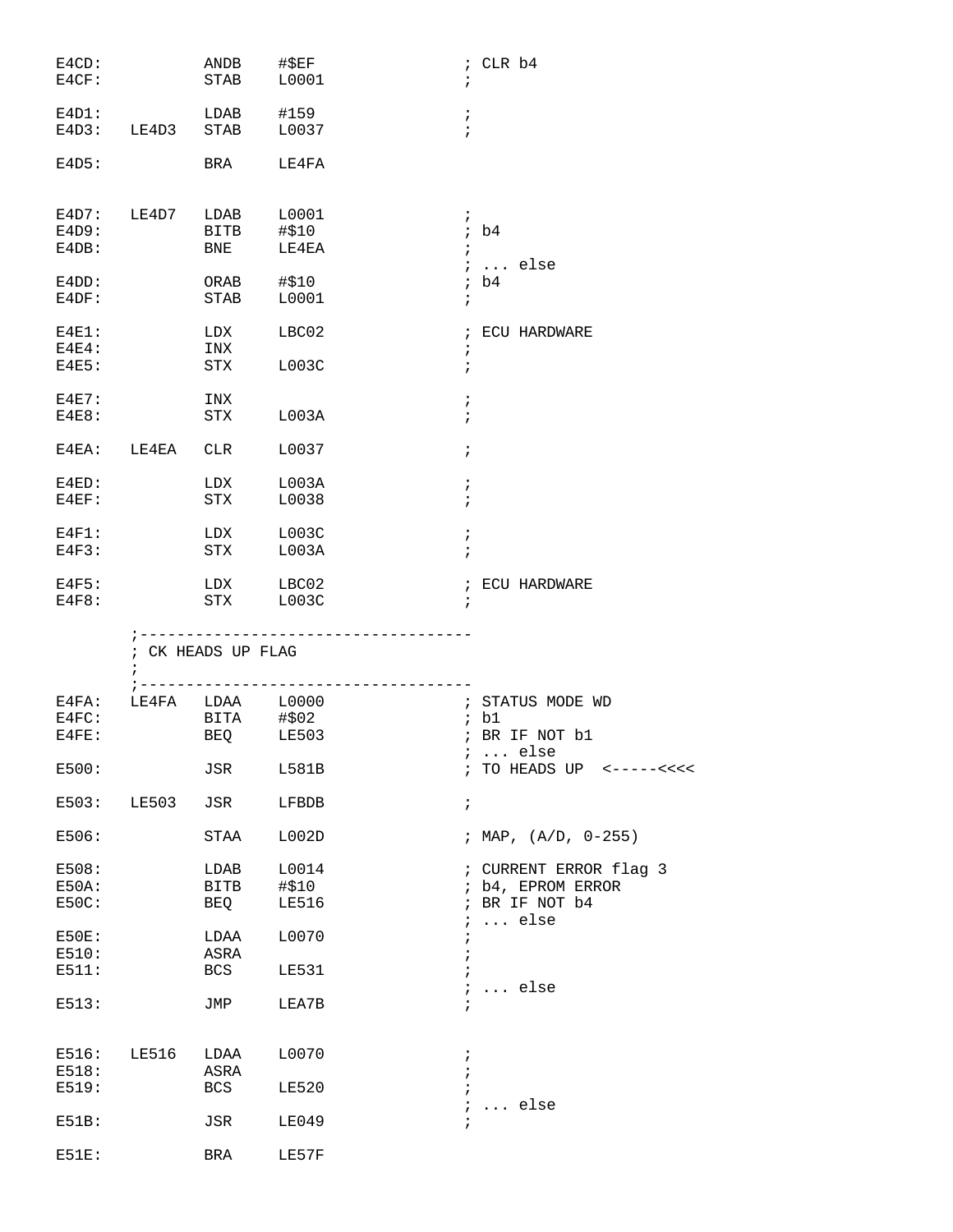| E520:                   | LE520 | LDAA                       | L0881                  | ÷          |                                                                        |
|-------------------------|-------|----------------------------|------------------------|------------|------------------------------------------------------------------------|
| E523:<br>E525:<br>E527: |       | LDAB<br><b>BITB</b><br>BNE | L0002<br>#508<br>LE52B |            | ; FLAG WD<br>; b3, DIAF SW LT 2 VDC<br>; BR IF NOT b3<br>$\ldots$ else |
| E529:<br>$E52B$ :       | LE52B | EORA<br>STAA               | #508<br>L0881          | $\ddot{i}$ | ; TOGGLE b3                                                            |
| <b>E52E:</b>            |       | JMP                        | LD617                  | ÷          |                                                                        |

;--------------------------------------------------

| E531:    |                 |                        | LE531 LDAA L0070 | ÷                             |
|----------|-----------------|------------------------|------------------|-------------------------------|
| E533:    |                 | ASRA                   |                  |                               |
| E534:    |                 |                        | BCC LE53B        |                               |
|          |                 |                        |                  | $i$ else                      |
| E536:    |                 |                        | LDAA #\$00FB     |                               |
| E538:    |                 |                        | JSR LFBF6        |                               |
|          |                 |                        |                  |                               |
|          |                 | E53B: LE53B LDAB L0070 |                  | ; LOOP COUNTER                |
| E53D:    |                 | ANDB #\$0F             |                  | ; MASK FOR LOW NIBBLE         |
| $E53F$ : |                 |                        | LDX #\$E55E      | ; INDEX RT ROUTINE ADDR TABLE |
| E542:    |                 | ASLB                   |                  | $\ddot{i}$                    |
| E543:    |                 | ABX                    |                  |                               |
| E544:    |                 | LDX 0, X               |                  | ; GET ADDRESS FROM ADDR TABLE |
| E546:    |                 | JSR 0, X               |                  | ; Call Routine                |
|          |                 | E548: LE548 LDAA L0001 |                  | $\cdot$                       |
| E54A:    |                 |                        | BITA #\$04       |                               |
| E54C:    |                 | <b>BNE</b>             | LE55B            |                               |
|          |                 |                        |                  | $\ldots$ else                 |
| $E54E$ : |                 | ORAA #\$04             |                  | ; SET b2                      |
| E550:    |                 | STAA                   | L0001            | $\ddot{i}$                    |
| E552:    |                 |                        | LDAB L0070       | $\ddot{i}$                    |
| E554:    |                 | STAB                   | L00DD            | $\ddot{ }$                    |
| E556:    |                 | <b>CLI</b>             |                  | $\ddot{i}$                    |
| E557:    |                 | ANDA #\$FB             |                  | ; CLEAR b2                    |
| E559:    |                 | STAA                   | L0001            | $\ddot{i}$                    |
| $E55B$ : | LE55B CLI       |                        |                  | i                             |
| E55C:    | ; ------------- |                        | BRA LE55B        |                               |

|       | ; REAL TIME SERVICE ROUTINES |                  |                |  |                        |
|-------|------------------------------|------------------|----------------|--|------------------------|
|       |                              |                  |                |  |                        |
|       |                              |                  |                |  |                        |
| LE55E | FDB LEA9C ; 0                |                  |                |  |                        |
|       | FDB LEB30 $: 1$              |                  |                |  |                        |
|       | FDB LEB36 $\;$ ; 2           |                  |                |  | CHECK DIAG MODE SWITCH |
|       | FDB LEB59                    | $\mathfrak{z}$ 3 |                |  |                        |
|       | FDB LECF8                    | ; 4              |                |  |                        |
|       | FDB LEF07                    | 5 <sub>5</sub>   |                |  |                        |
|       | FDB LFDEA                    | ; 6              | CHECK HEADS UP |  |                        |
|       |                              |                  |                |  |                        |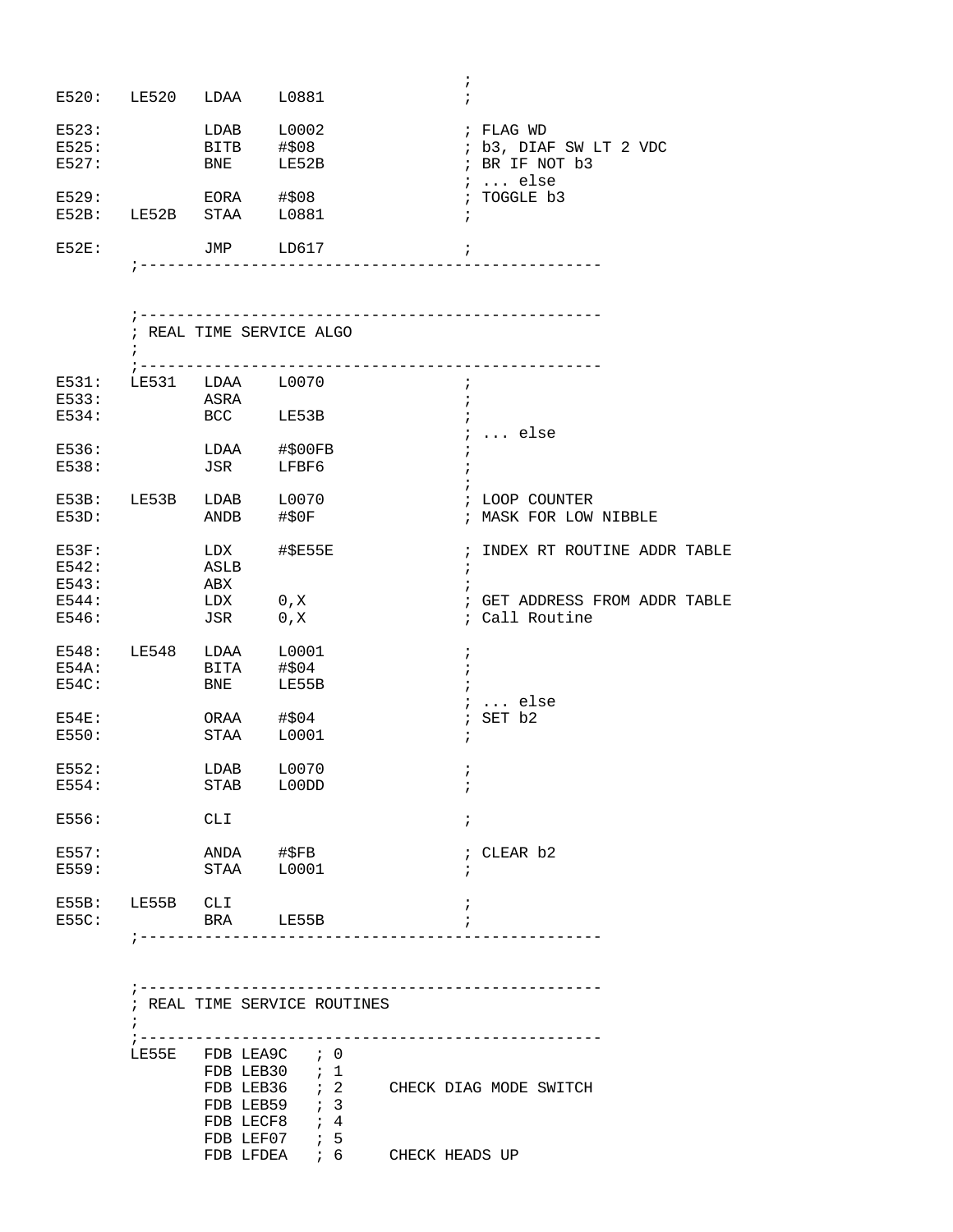|                         |           | FDB LF223 $\;$ ; 7<br>FDB LF497 ; 8<br>FDB LFDF4<br>FDB LFE09 ; A<br>FDB LF025 $\;$ ; B<br>FDB LFE13 $\rightarrow$ C<br>FDB LF4DE $\,$ ; D<br>FDB LFEOE ; E<br>FDB LED13 $\,$ ; F | $\cdot$ ; 9    |                             |            |                 |
|-------------------------|-----------|-----------------------------------------------------------------------------------------------------------------------------------------------------------------------------------|----------------|-----------------------------|------------|-----------------|
|                         | LE57E RTS |                                                                                                                                                                                   |                |                             |            |                 |
|                         |           |                                                                                                                                                                                   |                | --------------------------- |            |                 |
|                         |           | E57F: LE57F JSR LFA59                                                                                                                                                             |                |                             | $\ddot{i}$ |                 |
| E582:                   |           | $LDAB$ #151                                                                                                                                                                       |                |                             | $\ddot{i}$ |                 |
| E584:<br>$-$ - $\sim$ - |           | LDAA<br>------                                                                                                                                                                    | L00FE<br>$  -$ |                             |            | ; BARO PRESSURE |

| 프 이 구 어<br>E586:<br>E588: |            | LIDAA<br>SUBA<br>BHI | ᆚᄓᅁᅩ<br>L002C<br>LE58D | , BARO PRESSURE<br>; MAP, Kpa<br>; BR IF BARO GT MAP<br>$i$ else            |
|---------------------------|------------|----------------------|------------------------|-----------------------------------------------------------------------------|
| E58A:<br>E58C:            |            | LDAA<br><b>CLC</b>   | #1                     | ; PREVENT MAP ROLL OVER<br>; CLR CY                                         |
| E58D:                     | LE58D      | JSR                  | LFC1C                  | $\ddot{i}$                                                                  |
| E590:                     |            | NEGA                 |                        | ; INVERT                                                                    |
| E591:                     |            | STAA                 | L0031                  | ; VACUUM                                                                    |
| E593:<br>E595:            |            | LDAB                 | #151                   | $\ddot{i}$                                                                  |
| E597:                     |            | LDAA                 | L002C                  | ; BYTE FILT MAP                                                             |
| E599:                     |            | SUBA                 | #26<br>LFC1C           | ; 19.9 Kpa                                                                  |
|                           |            | JSR                  |                        | $\ddot{i}$                                                                  |
| E59C:                     |            | STAA                 | L0026                  | $\frac{1}{2}$ S/D MAP                                                       |
| <b>E59E:</b>              |            | LDAB                 | L0009                  | $\ddot{i}$                                                                  |
| ESAO:                     |            | ANDB                 | #\$F7                  | ; CLEAR b3                                                                  |
| E5A2:                     |            | BITB                 | #\$04                  | ib2                                                                         |
| $E5A4$ :                  |            | BNE                  | LE5C7                  | ; BE ID b2                                                                  |
|                           |            |                      |                        | $i$ else                                                                    |
|                           | $\ddot{i}$ |                      |                        |                                                                             |
|                           | $\ddot{i}$ | CHECK ERR 34 PARAMS  |                        |                                                                             |
|                           | $\ddot{ }$ |                      |                        |                                                                             |
| E5A6:                     |            | LDAA                 | L002D                  | ; MAP VALUE                                                                 |
| E5A8:                     |            | CMPA                 | LD53B                  |                                                                             |
| E5AB:                     |            | <b>BCC</b>           | LE5C7                  | ; MAP limit, (14.0 Kpa)<br>; BR IF MAP GT 14.4                              |
|                           |            |                      |                        | $i \ldots$ else                                                             |
| E5AD:<br>ESAF:            |            | LDAA<br>CMPA         | L008E<br>LD53D         | ; ERR TIMER, (12.5 msec INCR'S)<br>; 20 msec, TIME LIMIT (sec * 80), ERR 34 |
|                           |            |                      |                        | ; BR IF ERR TIMER GT 20 msec                                                |
| E5B2:                     |            | BHI                  | LE5CC                  | $i \ldots$ else                                                             |
| $E5B4$ :                  |            | LDAA                 | L001A                  | $;$ RPM/25                                                                  |
| E5B6:<br>E5B9:            |            | CMPA<br><b>BCS</b>   | LD53C<br>LE5C2         | ; 1200 RPM, (TBL), ERR 34<br>$\ddot{i}$                                     |
|                           |            |                      |                        | $: $ else                                                                   |
| E5BB:                     |            | LDAA                 | L0049                  | ; CURRENT TPS VALUE                                                         |
| E5BD:                     |            | CMPA                 | LD53E                  | ; 1.08 VDC TPS LMT, ERR 34                                                  |
| ESCO:                     |            | <b>BLS</b>           | LE5C7                  |                                                                             |
|                           |            |                      |                        | $i \ldots$ else                                                             |
| $E5C2$ :                  | LE5C2      | INC                  | L008E                  | ; ERR TIMER                                                                 |
| E5C5:                     |            | BRA                  | LE5D4                  | $\cdot$                                                                     |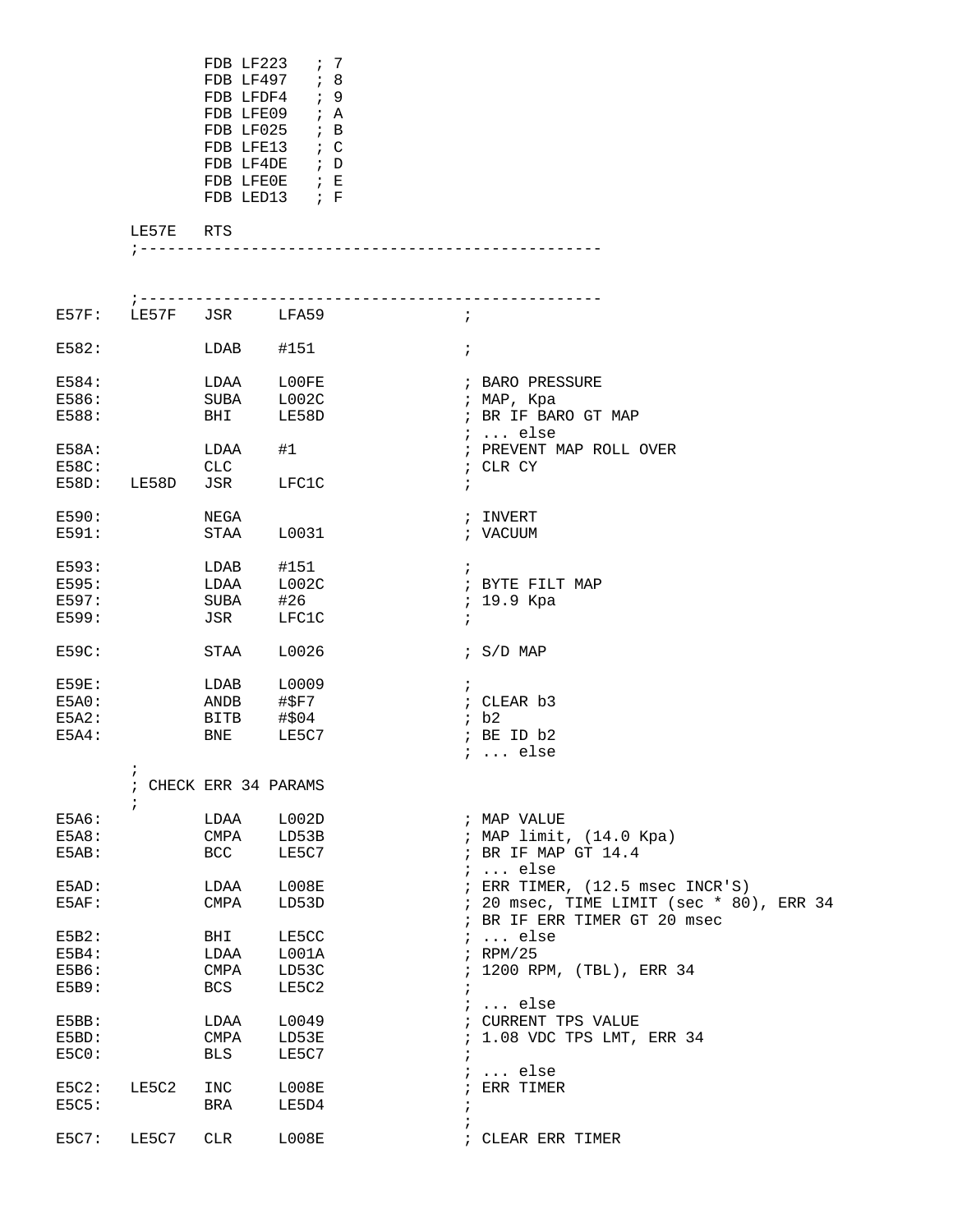| E5CA:        |       | BRA                   | LE5D4         | $\ddot{ }$                                                   |
|--------------|-------|-----------------------|---------------|--------------------------------------------------------------|
|              |       |                       |               |                                                              |
| E5CC:        | LE5CC | LDAA                  | L0013         | ÷                                                            |
| E5CE:        |       | ORAA                  | #\$08         |                                                              |
| E5D0:        |       | $\operatorname{STAA}$ | L0013         |                                                              |
| E5D2:        |       | ORAB                  | #\$08         | i                                                            |
| E5D4:        | LE5D4 | <b>STAB</b>           | L0009         |                                                              |
|              |       |                       |               |                                                              |
| E5D6:        |       | LDAA                  | L0002         | ; FLAG WD                                                    |
| E5D8:        |       | <b>BITA</b>           | #\$04         | ; b2, DISG SW GT 3V                                          |
| E5DA:        |       | BEQ                   | LE646         | ; BR IF NOT b2<br>else<br>÷                                  |
| E5DC:        |       | LDD                   | L0062         |                                                              |
| E5DE:        |       | LSRD                  |               |                                                              |
| E5DF:        |       | $_{\rm LSRD}$         |               |                                                              |
| E5E0:        |       | LSRD                  |               |                                                              |
| $E5E1$ :     |       | COMA                  |               |                                                              |
| E5E2:        |       | COMB                  |               |                                                              |
| E5E3:        |       | ADDD                  | L0062         |                                                              |
| E5E5:        |       | <b>BPL</b>            | LE5E9         |                                                              |
|              |       |                       |               | else                                                         |
| <b>E5E7:</b> |       | <b>CLRA</b>           |               |                                                              |
| E5E8:        |       | <b>CLRB</b>           |               |                                                              |
| E5E9:        | LE5E9 | STD                   | L0062         |                                                              |
| E5EB:        |       | <b>CLR</b>            | L0072         | i                                                            |
|              |       |                       |               |                                                              |
| E5EE:        |       | LDAA                  | L0001         | ÷                                                            |
| ESFO:        |       | BPL                   | LE607         |                                                              |
|              |       |                       |               | else                                                         |
| ESF2:        |       | BITA                  | #\$40         |                                                              |
| $E5F4$ :     |       | BEQ                   | LE662         |                                                              |
|              |       |                       |               | $\ldots$ else                                                |
| E5F6:        |       | LDX                   | L0068         |                                                              |
| <b>E5F8:</b> |       | CPX                   | #\$FEF0       |                                                              |
| E5FB:        |       | BHI                   | LE662         |                                                              |
| E5FD:        |       | LDAB                  |               | $\ldots$ else<br>START UP SA COEF, Filts SA from 0 at start  |
| E600:        |       | LDAA                  | LD01D<br>#255 | ÷                                                            |
| E602:        |       | JSR                   | LFB12         | i<br>; LAG FILTER                                            |
|              |       |                       |               |                                                              |
| E605:        |       | BRA                   | LE642         |                                                              |
|              |       |                       |               | i.                                                           |
| E607:        | LE607 | LDAB                  | L0000         |                                                              |
| E609:        |       | BITB                  | #\$08         |                                                              |
| E60B:        |       | BEQ                   | <b>LE655</b>  |                                                              |
|              |       |                       |               | $i \ldots$ else<br>; ENG START UP RPM DRP PERIODS, (499 RPM) |
| E60D:        |       | LDD                   | LD00A         |                                                              |
| E610:        |       | SUBD                  | LBC00         | ; ECU HARDWARE                                               |
| E613:        |       | BLS                   | LE61F         | $\ddot{i}$<br>$i \ldots$ else                                |
| E615:        |       | LDAA                  | L005B         | ; DRP CNT'R                                                  |
| E617:        |       | CMPA                  | LD017         | 4, ENG RUN TIME OUT PARAM, DRP'S<br>$\ddot{i}$               |
| $E61A$ :     |       | BCC                   | LE624         |                                                              |
|              |       |                       |               | $i \ldots$ else                                              |
| E61C:        |       | INCA                  |               | ; INCR DRP CNT'R, (ENG RUN TIME OUT)                         |
| E61D:        |       | BRA                   | LE620         | $\ddot{i}$                                                   |
|              |       |                       |               | $\ddot{ }$                                                   |
| $EG1F$ :     | LE61F | CLRA                  |               | ; CLR DRP CNT'R                                              |
| E620:        | LE620 | STAA                  | L005B         | ; DRP CNT'R (ENG RUN TIME OUT                                |
|              |       |                       |               |                                                              |
| E622:        |       | BRA                   | LE659         | $\ddot{ }$                                                   |
|              |       |                       |               |                                                              |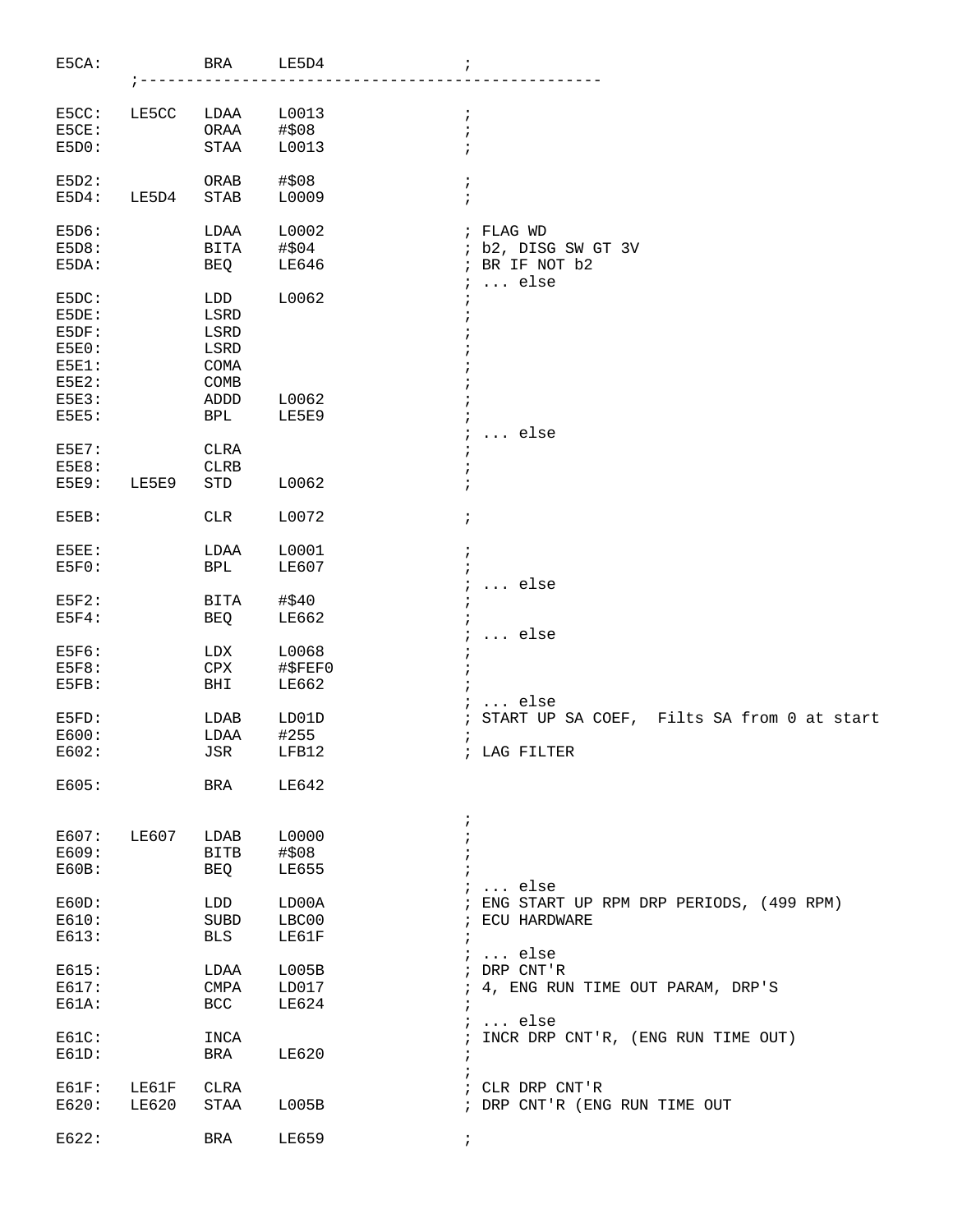|                |              |             |                                | i.         |                                   |
|----------------|--------------|-------------|--------------------------------|------------|-----------------------------------|
| E624:          | LE624        | LDAA        | L0001                          | $\ddot{i}$ |                                   |
| E626:          |              | ORAA        | #\$80                          |            | ib7                               |
| E628:          |              | STAA        | L0001                          | $\ddot{ }$ |                                   |
| $E62A$ :       |              | CLR         | L005B                          |            | ; CLEAR COUNTER                   |
| E62D:          |              | LDAA        | LD <sub>2</sub> C <sub>6</sub> |            | ; 65% TPS VALUE, CLR FLOOD        |
| E630:          |              | CMPA        | L0049                          |            | ; CURRENT TPS VALUE               |
| E632:          |              | BHI         | LE63A                          |            | ; BR IF TPS GT THRESH<br>$i$ else |
| E634:          |              | LDAA        | L000E                          |            | ; A/F MODE Word Flag              |
| E636:          |              | ORAA        | #\$01                          |            | ; SET b0, CLR FLOOD               |
| E638:          |              | STAA        | L000E                          |            | ; A/F MODE Word Flag              |
| E63A:          | LE63A        | LDAA        | L00DE                          | $\ddot{i}$ |                                   |
| E63C:          |              | ORAA        | #\$08                          |            | ; SET b3, CLEAR FLOOD             |
| E63E:          |              | STAA        | L00DE                          | $\ddot{ }$ |                                   |
| E640:          |              | CLRA        |                                | $\ddot{i}$ |                                   |
| E641:          |              | <b>CLRB</b> |                                | $\ddot{i}$ |                                   |
| E642:          | LE642        | STD         | L0068                          | $\ddot{i}$ |                                   |
| E644:          |              | BRA         | LE662                          | $\ddot{ }$ |                                   |
|                |              |             |                                | $\ddot{ }$ |                                   |
| E646:          | LE646        | LDAA        | L0072                          | $\ddot{i}$ |                                   |
| E648:          |              | LDAB        | L0001                          | $\cdot$    |                                   |
| E64A:          |              | CMPA        | #23<br>$\ddot{ }$              |            |                                   |
| E64C:          |              | BCS         | LE65C                          | $\ddot{i}$ |                                   |
|                |              |             |                                |            | $i \ldots$ else                   |
| $EG4E$ :       |              | ANDB        | #\$7F                          | $\ddot{i}$ | CLR b8                            |
| E650:          |              | <b>STAB</b> | L0001                          | $\cdot$    |                                   |
| E652:          |              | JMP         | LEA8E                          | $\ddot{i}$ |                                   |
|                |              |             |                                |            |                                   |
| E655:          | LE655        | ORAB        | #\$08                          |            | ; SET b3                          |
| E657:          |              | STAB        | L0000                          | $\ddot{i}$ |                                   |
| E659:          | <b>LE659</b> | JMP         | LEA7B                          | $\ddot{i}$ |                                   |
| $\ddot{i}$     |              |             |                                | ï          |                                   |
| E65C:          | LE65C        | TSTB        |                                |            |                                   |
| E65D:          |              | BPL         | LE659                          |            |                                   |
|                |              |             |                                |            | $\ldots$ else                     |
| E65F:          |              | INCA        |                                |            |                                   |
| E660:<br>E662: | LE662        | STAA        | L0072                          |            |                                   |
|                |              | LDAA        | #\$0004                        |            |                                   |
| E664:<br>E667: |              | JSR<br>JSR  | LFC01<br>LFD39                 |            | SHORT TIME DELAY                  |
|                |              |             |                                |            |                                   |
| E66A:          |              | LDD         | LBC00                          |            | ; ECU HARDWARE                    |
| E66D:          |              | STD         | L0018                          | $\ddot{ }$ |                                   |
| E66F:          |              | LDX         | #\$0018                        | $\ddot{i}$ |                                   |
| E672:          |              | LDAA        | LD016                          |            | ; NUM CYL'S, (MAY BE 3,4,6 or 8)  |
| E675:          |              | LDAB        | #32                            | $\cdot$    |                                   |
| E677:          |              | MUL         |                                | $\ddot{i}$ | 32 * NUM CYL'S                    |
| E678:          |              | TBA         |                                |            |                                   |
| E679:          |              | BEQ         | <b>LE680</b>                   |            | ; BR IF                           |
| EG7B:          |              | JSR         | LFBB9                          | $\ddot{i}$ | $i \ldots$ else                   |
| $EG7E$ :       |              | STD         | L0018                          |            |                                   |
|                |              |             |                                |            |                                   |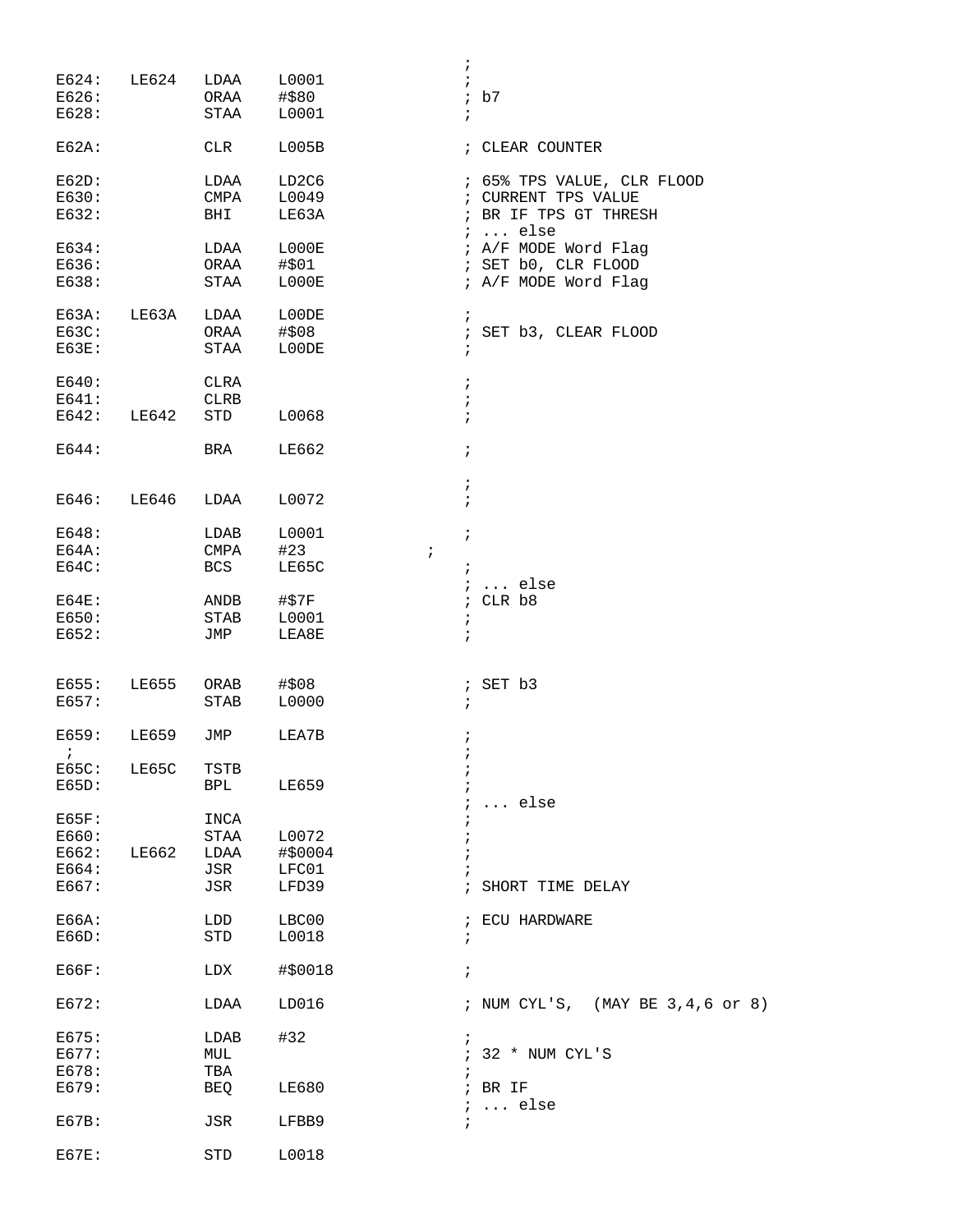;--------------------------------------------------

| E680:<br>E682:                   | $7 - - - - - - -$<br>LE680 | LDD<br>ASLD                        | L0018                     | i.<br>$\mathbf{r}$                               |                                   |
|----------------------------------|----------------------------|------------------------------------|---------------------------|--------------------------------------------------|-----------------------------------|
| E683:                            |                            | STD                                | L0053                     | $\ddot{ }$                                       |                                   |
| E685:<br>E688:                   |                            | LDD<br>JSR                         | #\$0133<br>LFB92          | $\ddot{ }$<br>$\mathbf{r}$                       |                                   |
| E68B:                            |                            | STD                                | L0051                     | $\ddot{ }$                                       |                                   |
| E68D:<br>E68F:                   |                            | CMPA<br>BLS                        | #\$60<br>LE6AF            | $\ddot{i}$<br>$\ddot{ }$<br>$\ddot{ }$           | $\ldots$ else                     |
| E691:<br>E692:                   |                            | TSTB<br>BPL                        | LE697                     | $\ddot{i}$<br>$\ddot{ }$<br>$\ddot{i}$           | $\ldots$ else                     |
| E694:<br>E695:                   |                            | INCA<br>BEQ                        | LE6A3                     | $\ddot{i}$<br>÷<br>$\ddot{i}$                    | $\ldots$ else                     |
| E697:<br>E699:                   | LE697                      | CMPA<br>BHI                        | #\$0090<br>LE69F          | $\ddot{ }$<br>$\ddot{i}$<br>$\ddot{ }$           | $\ldots$ else                     |
| E69B:<br>E69D:                   |                            | ADDA<br>BRA                        | #\$0040<br>LE6B8          | $\ddot{i}$<br>$\ddot{ }$                         |                                   |
| EG9F:<br>E6A1:<br>E6A3:          | LE69F<br>LE6A3             | CMPA<br>BLS<br>LDAA                | #\$BF<br>LE6A7<br>#\$00FF | $\ddot{i}$<br>;<br>$\ddot{ }$                    |                                   |
| E6A5:                            |                            | BRA                                | LE6A9                     | $\ddot{ }$                                       |                                   |
| E6A7:<br>E6A9:                   | LE6A7<br>LE6A9             | ADDA<br>STAA                       | #64<br>LOO1A              | ;                                                | $i$ RPM/25                        |
| EGAB:                            |                            | LDAA                               | $\#$ \$00D0               | $\ddot{i}$                                       |                                   |
| E6AD:                            |                            | BRA                                | LE6BA                     | $\ddot{i}$                                       |                                   |
| E6AF:<br>E6B0:<br>E6B3:<br>E6B5: | LE6AF                      | <b>ASLD</b><br>ADDD<br>SUBA<br>BCC | #128<br>#32<br>LE6B8      | $\ddot{i}$<br>;<br>$\ddot{ }$<br>÷<br>$\ddot{i}$ | BR IF NO UNDERFLOW                |
| E6B7:<br>E6B8:<br>E6BA:          | LE6B8<br>LE6BA             | CLRA<br>STAA<br><b>STAA</b>        | L001A<br>LOO1B            | i.<br>$\ddot{i}$<br>$\ddot{i}$<br>$\ddot{i}$     | $\ldots$ else<br>RPM/25           |
| E6BC:<br>E6BE:<br>EGC1:          |                            | LDD<br>ADDD<br>BCC                 | L0051<br>#128<br>LE6C5    | $\ddot{i}$<br>$\mathbf{r}$                       | $i \ldots$ else                   |
| EGC3:<br>EGC5:                   | LE6C5                      | LDAA<br>STAA                       | #255<br>LOO1C             |                                                  | ; BR IF NO OVERFLOW<br>$i$ RPM/25 |
| E6C7:<br>E6C9:<br>E6CA:          |                            | LDD<br>ASLD<br><b>BCS</b>          | L0051<br>LE6D1            | $\ddot{ }$<br>$\ddot{i}$<br>$\ddot{i}$           |                                   |
| EGCC:                            |                            | ADDD                               | #128                      | ÷<br>$\ddot{i}$                                  | else<br>.                         |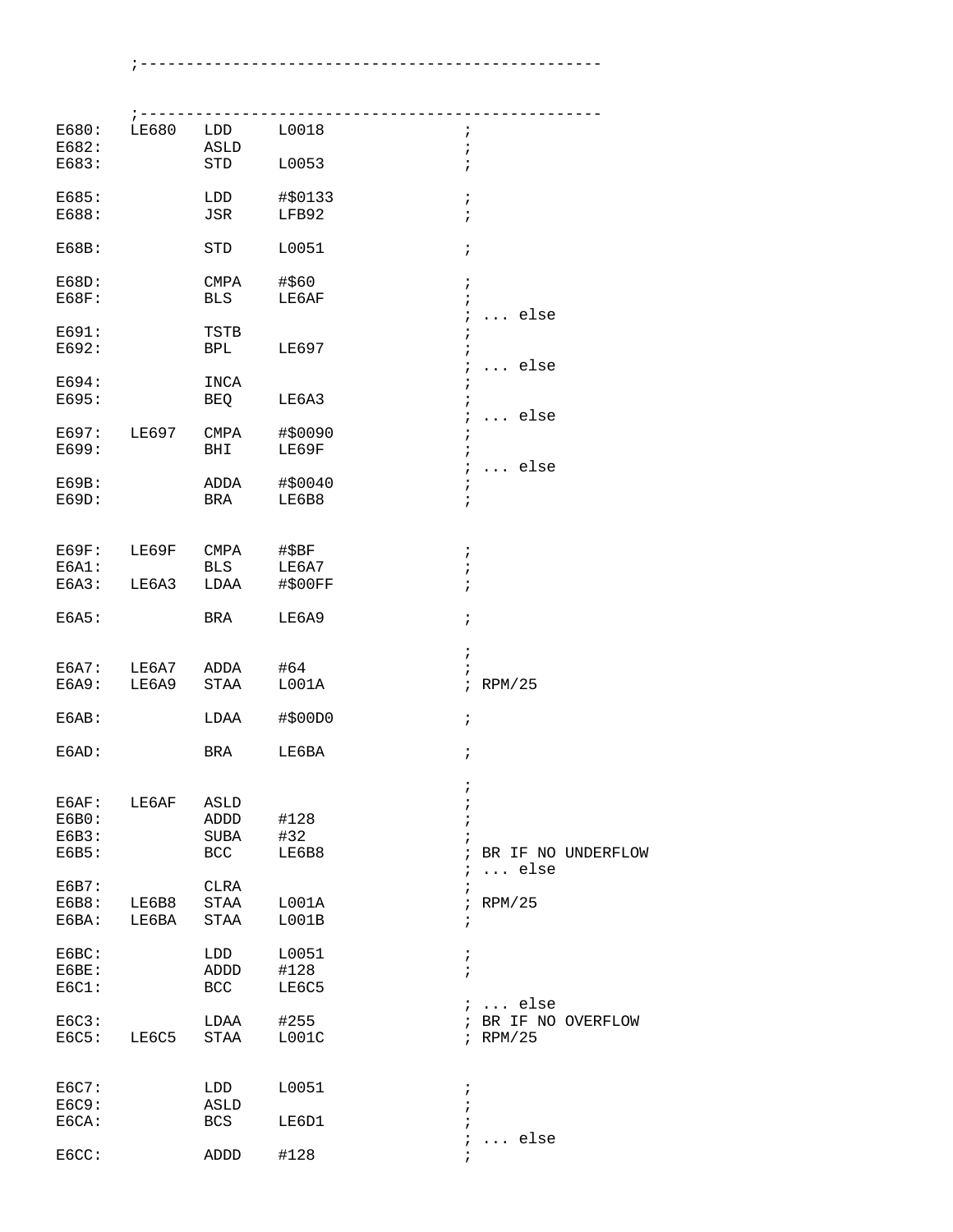| E6CF:                 |                          | <b>BCC</b>           | LE6D3                 | ; BR IF NO OVERFLOW                       |
|-----------------------|--------------------------|----------------------|-----------------------|-------------------------------------------|
| $E6D1$ :              | LE6D1                    | LDAA                 | #255                  | $i \ldots$ else<br>; FORCE MAX VALUE      |
|                       |                          |                      |                       |                                           |
|                       |                          |                      |                       |                                           |
|                       | $\ddot{i}$               |                      |                       |                                           |
|                       | ; $FILTER$<br>$\ddot{i}$ |                      |                       |                                           |
| E6D3:                 | LE6D3                    | LDX                  | L001D                 | ; OLD VALUE                               |
| E6D5:                 |                          | BNE                  | LE6DA                 | ; BR IF NZ                                |
|                       |                          |                      |                       | $: $ else                                 |
| E6D7:                 |                          | <b>CLRB</b>          |                       | $\ddot{i}$                                |
| E6D8:                 |                          | BRA                  | LE6E0                 | ; JUMP AROUND FILTER ROUTINE              |
|                       |                          |                      |                       |                                           |
|                       |                          |                      |                       | $\ddot{i}$                                |
| E6DA:<br>E6DD:        | LE6DA                    | LDAB<br>JSR          | LD01E<br>LFB12        | ; RPM FILTER CONSTANT<br>; LAG FILTER     |
|                       |                          |                      |                       |                                           |
| EGE0:                 | LE6E0                    | STD                  | L001D                 | $\ddot{ }$                                |
|                       |                          |                      |                       |                                           |
| EGE2:<br><b>E6E3:</b> |                          | ASLB<br>ADCA         | #\$00                 | $\ddot{ }$<br>$\ddot{i}$                  |
| <b>E6E5:</b>          |                          | STAA                 | LOO1F                 | $i$ RPM/12.5                              |
|                       |                          |                      |                       | $\ddot{i}$                                |
| EGE7:                 |                          | LDX                  | LBC00                 | ; ECU HARDWARE                            |
| E6EA:                 |                          | <b>STX</b>           | L0051                 | $\ddot{i}$                                |
| E6EC:                 |                          | LDAA                 | #\$00FF               | $\ddot{i}$                                |
|                       |                          |                      |                       |                                           |
| E6EE:                 |                          | LDAB                 | L0026                 | $;$ S/D MAP                               |
| EGFO:                 |                          | SUBB                 | L0028                 | $\ddot{ }$                                |
| EGF2:                 |                          | BCS                  | LE6F8                 | $\ddot{i}$                                |
| $EGF4$ :              |                          | CMPB                 | #32                   | $\ldots$ else<br>$\ddot{ }$<br>$\ddot{i}$ |
| E6F6:                 |                          | <b>BCC</b>           | LE703                 | $\ddot{i}$                                |
|                       |                          |                      |                       | $i \ldots$ else                           |
| EGF8:                 | LE6F8                    | LDD                  | L0060                 | $\ddot{ }$                                |
| E6FA:                 |                          | SUBD                 | L0051                 |                                           |
| E6FC:                 |                          | ASLD                 |                       |                                           |
| E6FD:<br>E6FF:        |                          | <b>SUBD</b><br>BMI   | L0062<br><b>LE705</b> |                                           |
| E701:                 |                          | ADDD                 | L0062                 | ;                                         |
| E703:                 | LE703                    | $\operatorname{STD}$ | L0062                 | i                                         |
| E705:                 | <b>LE705</b>             | ${\rm LDD}$          | L0051                 |                                           |
| E707:                 |                          | LSRD                 |                       |                                           |
| E708:                 |                          | $_{\rm LSRD}$        |                       |                                           |
| E709:                 |                          | LSRD                 |                       |                                           |
| E70A:<br>E70C:        |                          | SUBD<br>$_{\rm BCC}$ | L0062<br><b>LE712</b> |                                           |
| E70E:                 |                          | ADDD                 | L0062                 |                                           |
| E710:                 |                          | $\operatorname{STD}$ | L0062                 |                                           |
| E712:                 | <b>LE712</b>             | LDD                  | L0051                 |                                           |
| E714:                 |                          | $\operatorname{STD}$ | L0060                 |                                           |
| E716:                 |                          | LSRD                 |                       |                                           |
| E717:                 |                          | SUBD                 | #\$00E5               |                                           |
| $E71A$ :              |                          | <b>BCC</b>           | <b>LE721</b>          |                                           |
| E71C:<br>E71F:        |                          | ADDD<br><b>BRA</b>   | #\$0134<br>LE731      |                                           |
| $\ddot{i}$            |                          |                      |                       |                                           |
| E721:                 | <b>LE721</b>             | LSRD                 |                       |                                           |
| E722:                 |                          | <b>SUBD</b>          | #\$0127               |                                           |
| E725:                 |                          | <b>BCS</b>           | LE72C                 |                                           |
| E727:<br>$E72A$ :     |                          | ADDD                 | #\$017E               |                                           |
| $\ddot{i}$            |                          | <b>BRA</b>           | <b>LE731</b>          | ÷<br>$\ddot{i}$                           |
|                       |                          |                      |                       |                                           |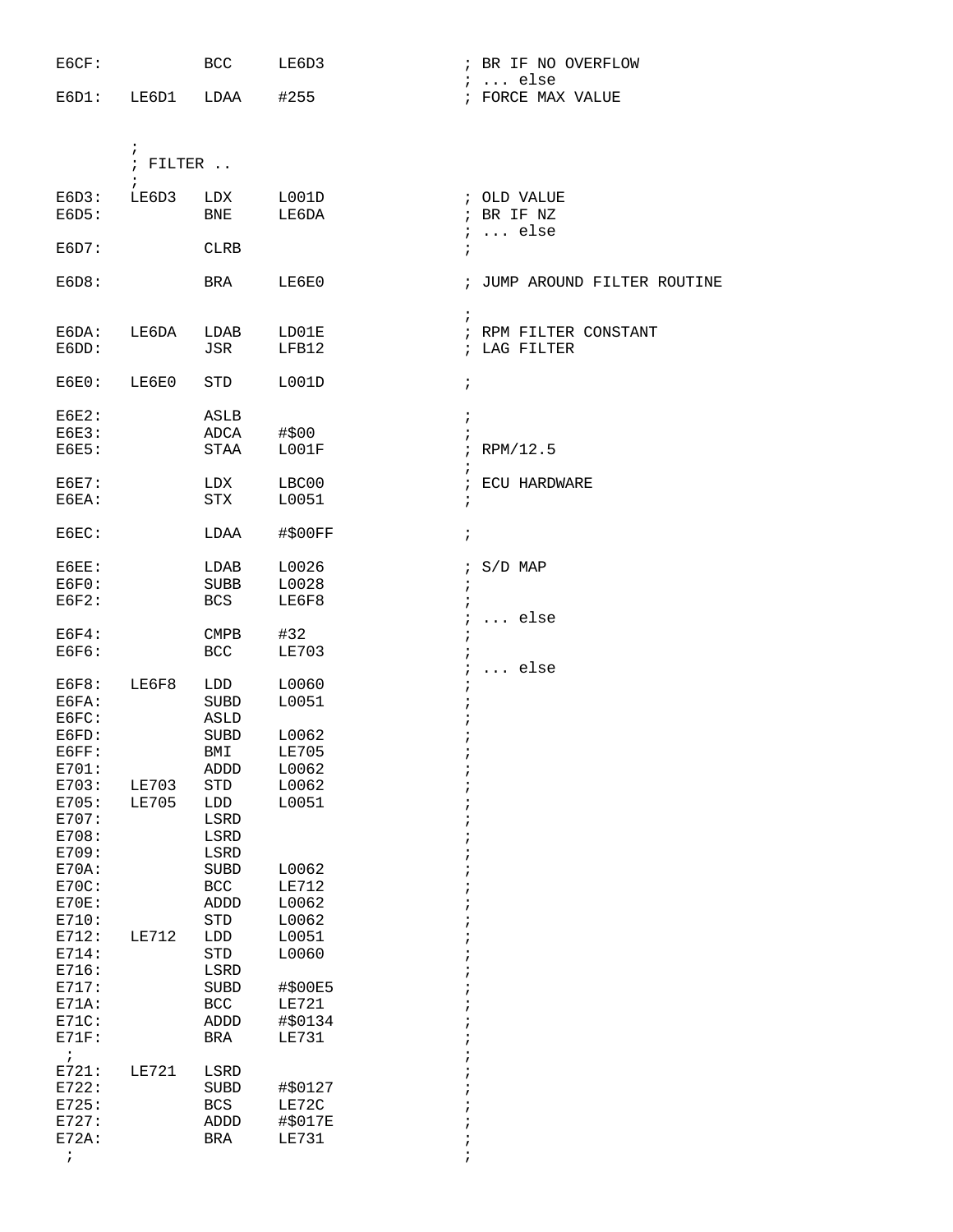| E72C:<br>E72F:<br>E730:                                  | LE72C        | ADDD<br>LSRD<br>LSRD                              | #\$05F7                                                   | $\ddot{ }$                                                                                             |
|----------------------------------------------------------|--------------|---------------------------------------------------|-----------------------------------------------------------|--------------------------------------------------------------------------------------------------------|
| E731:                                                    | LE731        | STD                                               | L0051                                                     | $\ddot{i}$                                                                                             |
| E733:<br>E735:<br>E737:                                  |              | LDAA<br>SUBA<br>BCC                               | #120<br>L0045<br>LE73A                                    | ; 12 VDC<br>; BATTERY VOLTS, (A/D, 0-255) Vbatt/10<br>$\ddot{i}$<br>$\ldots$ else<br>$\ddot{i}$        |
| E739:<br>$E73A$ :<br>E73C:<br>E73D:<br>$E73F$ :<br>E741: | LE73A        | <b>CLRA</b><br>LDAB<br>MUL<br>ADDD<br>ADDD<br>STD | #\$0004<br>L0051<br>L0062<br>L0064                        | $\ddot{i}$                                                                                             |
| E743:<br>E746:<br>E749:<br>$E74B$ :                      |              | LDD<br><b>SUBD</b><br>SUBD<br><b>BCC</b>          | LBC00<br>#39<br>L0064<br><b>LE751</b>                     | ; ECU HARDWARE<br>$\ddot{i}$<br>$\ddot{i}$<br>else<br>$\ddot{i}$                                       |
| E74D:<br>$E74F$ :                                        |              | ADDD<br><b>STD</b>                                | L0064<br>L0064                                            | $\ddot{i}$<br>$\ddot{i}$                                                                               |
| E751:<br>E753:                                           | <b>LE751</b> | LDAB<br><b>STAB</b>                               | L0027<br>L0028                                            | $\ddot{i}$<br>$\ddot{i}$                                                                               |
| E755:<br>E757:                                           |              | LDAB<br><b>STAB</b>                               | L0026<br>L0027                                            | $: S/D$ MAP<br>$\ddot{ }$                                                                              |
|                                                          | $\star$      |                                                   | * MAIN SA TABLE, $(14x15)$<br>* ECM 1227747 SA table ASDZ |                                                                                                        |
| E759:                                                    |              | LDX                                               | #\$D032                                                   | ; MAIN SA TABLE<br>$\ddot{i}$                                                                          |
| E75C:<br><b>E75E:</b>                                    |              | LDAB<br>LDAA                                      | L0026<br>L001B                                            | $: S/D$ MAP<br>$\ddot{ }$                                                                              |
| E760:                                                    |              | JSR                                               | LFB67                                                     | ; 3d LK UP                                                                                             |
| E763:<br>E765:<br>E767:                                  |              | LDAB<br><b>CMPB</b><br>BLS                        | LOO1C<br>#144<br>LE77E                                    | $i$ RPM/25<br>; 3600 RPM<br>; BR IF RPM LT 3600 RPM<br>$i \ldots$ else                                 |
| E769:<br>E76C:                                           |              | <b>CMPB</b><br><b>BLS</b>                         | LD00C<br>LE771                                            | 4200 RPM,<br>MAIN SPK HI EXTEND B.P. RPM/25<br>$\ddot{i}$<br>$\ddot{i}$<br>$\ldots$ else<br>$\ddot{ }$ |
| E76E:<br>E771:<br>E773:                                  | <b>LE771</b> | LDAB<br>SUBB<br>ASLB                              | LD00C<br>#144                                             | ; 4200 RPM,<br>MAIN SPK HI EXTEND B.P. RPM/25<br>; 3600 RPM<br>$\ddot{ }$                              |
| E774:<br>E777:<br>E778:<br>E77A:                         |              | LDAA<br>MUL<br>ADDA<br>BCC                        | LD00D<br>L0051<br>LE77E                                   | ; DEG/1K RPM SLOPE (5 DEG/1K RPM) USED TILL RP<br>$\ddot{i}$                                           |
| E77C:<br>E77E:<br>E77F:                                  | LE77E        | LDAA<br>TAB<br>CLRA                               | #255                                                      | $\ldots$ else<br>$\ddot{i}$<br>FORCE MAX LIMIT<br>$\mathcal{L}$<br>$\cdot$                             |
| E780:                                                    |              | STD                                               | L0057                                                     | ÷                                                                                                      |

 ;--------------------------------------------- ; COOLANT COMP SPARK Vs. LOAD Vs. Deg c COOL ;

;  $(12x5)$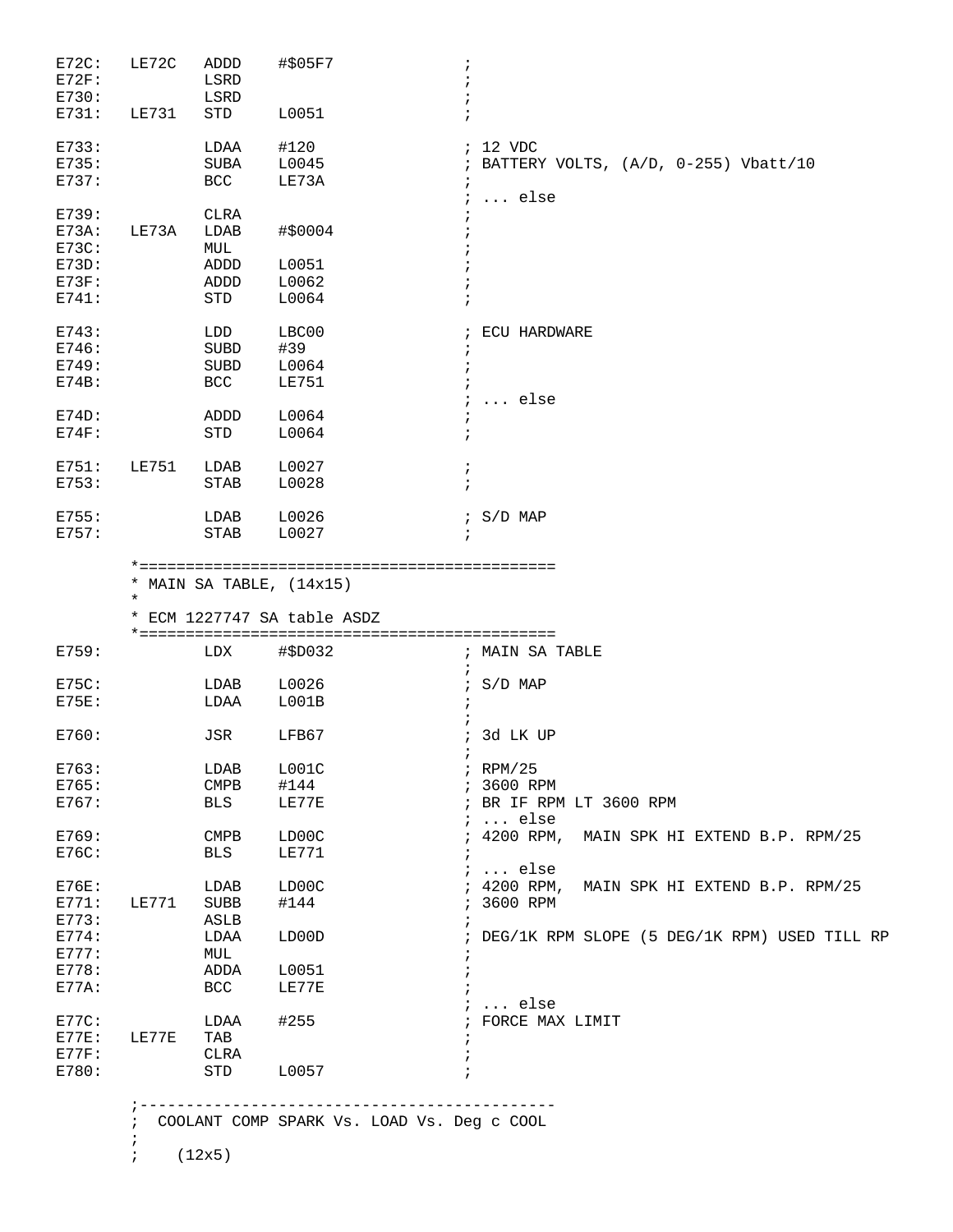; Val's show in ENG units include 20 deg bias  $;$  Added SA = tab-57/(256/90)  $\mathcal{L}^{\text{max}}_{\text{max}}$  ; Dissassemby of ASDZ 07-19-1998 14:21:16  $\mathcal{L}^{\text{max}}$  $\mathcal{L}^{\text{max}}_{\text{max}}$  ; TBL = (256/90) x SPK + 20 ;--------------------------------------------- E782: LDAA L0021 ; COOLANT 5 - 115c E784: CMPA #160 ; 115 deg c E786: BLS LE78D ; BR IF COOL LT 115c  $E788:$   $LSRA$   $\vdots$   $LSRA$ E788: LSRA ;<br>E789: ADCA #\$00 ; ;  $ADCA$   $\# $00$  ; E78B: ADDA #80 ; E78D: LE78D LDX #\$D107 ; COOLANT COMP SPARK Vs. LOAD Vs. COOL  $\mathcal{L}^{\text{max}}$ E790: LDAB L0031 ; VACUUME 40 - 0 Kpa  $E792:$  LSRB  $ISE$  i VAC/2 E793: JSR LFB67 ; 3d LK UP E796: PSHA ; E797: CLRA ; E798: LDAB LD1BA : 0.9960 SPK COEF FOR EGR OFF SPK FILTER E79B: TST L0006 ; STATUS E79E: BPL LE7AB ; ; ... else \*\*\*\*\*\*\*\*\*\*\*\*\*\*\*\*\*\*\*\*\*\*\*\*\*\*\*\*\*\*\*\*\*\*\*\*\*\*\*\*\*\*\*\*\*\* \* EGR SPK ADV vs EGR CORR FACTOR  $\star$  \* IF EGR ON THESE VAL'S SUB'ED FM SPK ADV  $\star$  \* VAL = SPK ADV \* (256/90) \*\*\*\*\*\*\*\*\*\*\*\*\*\*\*\*\*\*\*\*\*\*\*\*\*\*\*\*\*\*\*\*\*\*\*\*\*\*\*\*\*\*\*\*\*\* E7A0: LDAA L007F E7A2: LDX #\$D146 ; EGR SPK ADV vs EGR CORR FACTOR (17 LINES) E7A5: JSR LFB49 ; 2d LOOK UP ROUTINE E7A8: LDAB LD1BB ; 0.0625 SPK COEF FOR EGR ON SPK FILTER E7AB: LE7AB LDX L006A ; OLD FILT SPARK VALUE E7AD: JSR LFB12 *;* LAG FILTER E7B0: STD L006A ; FILTERED SPK ADV E7B2: ASLB ;  $E7B3:$   $ADCA$   $\#$00$  ; E7B5: PSHA ; E7B6: LDAB L000A ; E7B8: BPL LE7D7 ; ; ... else  $E7BA:$  BITB  $\#$ \$60 ; E7BC: BNE LE7D7 ; ; ... else E7BE: LDAB L000D ; E7C0: BITB #\$20 ; b5 E7C2: BNE LE7C9  $E7C4:$  JSR  $LFDCB$  ; ... else JSR LFDCB ; E7C7: BRA LE7D7 ;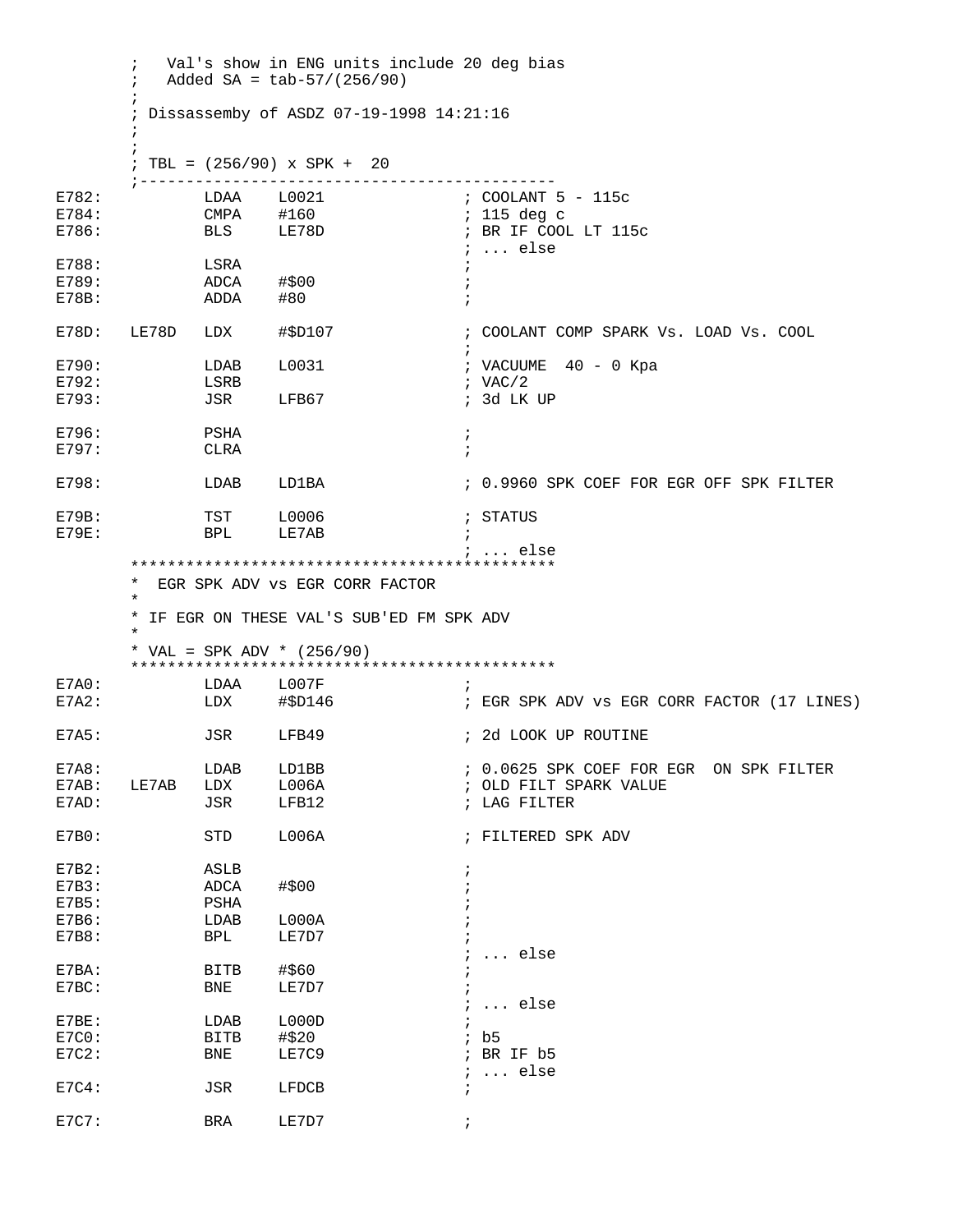\*\*\*\*\*\*\*\*\*\*\*\*\*\*\*\*\*\*\*\*\*\*\*\*\*\*\*\*\*\*\*\*\*\*\*\*\*\*\*\*\*\*\*\*\*\* \* PWR ENRICH SA CORRECTION Vs. RPM TBL  $\star$  \* INCR SA IF PWR ENRICH IS ON  $\star$  \* VAL = SPK ADV \* (256/90) \*\*\*\*\*\*\*\*\*\*\*\*\*\*\*\*\*\*\*\*\*\*\*\*\*\*\*\*\*\*\*\*\*\*\*\*\*\*\*\*\*\*\*\*\*\* ; PWR ENRICH SA CORRECTION TBL<br>; RPM/25  $E7CC:$   $LDAA$   $L001C$ <br> $E7CE:$   $LDAB$   $#32$ ; 800 RPM ARGUMENT MINIMUM VALUE  $\mathcal{L}^{\text{max}}$ E7D0: JSR LFB37 : 2d LK UP, WITH LOWER ARG LIMIT E7D3: SUBA L006E ; PWRENR SPK<br>E7D5: BHI LE7D8 ; BRIF PWR I E7D5: BHI LE7D8 ; BR IF PWR ENR SPK GT OLD VAL ; ... else E7D7: LE7D7 CLRA E7D8: LE7D8 PSHA ; E7D9: CLRB  $\overline{C}$ E7DA: LDAA L0002 *i* STATUS FLAG WD E7DC: BITA #\$20 ; b5, CLOSED LOOP E7DE: BEQ LE7E3 **;** BR IF NOT b5 ; ... else E7E0: LDAB LD023 : SA Diff for ALDL (8 Deg ? E7E3: LE7E3 LDX L0057 ; E7E5: ABX ; ADD IN ALDL SPARK E7E6: PULB ; E7E7: ABX ; ADD IN SPARK ADVANCE  $\mathcal{L}^{\text{max}}$ E7E8: PULB<br>E7E9: ABX ; ADD IN SPARK ADVANCE  $\mathcal{L}^{\text{max}}$ E7EA: PULB ; E7EB: ABX ; ADD IN SPARK ADVANCE  $\mathcal{L}^{\text{max}}$ E7EC: LDAB L00E7 ; TIME OUT SPARK ADV. E7EE: ABX ; ADD IN SPARK ADVANCE E7EF: STX L0057  $\mathcal{L}^{\text{max}}$ E7F1: CLRB ;  $\mathcal{L}^{\text{max}}$  $\begin{array}{ccc} \texttt{E7F2}: & \texttt{LDAA} & \texttt{L0036} & \texttt{;} \\ \texttt{E7F4}: & \texttt{CMPA} & \texttt{LD024} & \texttt{;} \end{array}$ LD024 ; 3 MPH, HWAY Spk Adv QUAL Thresh MPH, MIN<br>LE80B ; BR IF Vss LT THRESH E7F7: BLS LE80B ; BR IF VSS LT THRESH ; ... else E7F9: LDAA L000A ; E7FB: BPL LE80B ; BR IF NOT b7 LDAB L0078 ; ... else<br>
CMPB LD025 ; HWAY Spk<br>
BCC LE810 ; BR IF TII E7FD: LDAB L0078 ; HWAY Spk Adv TIMER E7FF: CMPB LD025 ; 40 Sec's HWAY Spk Adv QUAL MIN TIME Thresh ( E802: BCC LE810 ; BR IF TIMER GT THESH  $E804:$   $LDAA$   $L0070$   $i$ ... else E804: LDAA L0070 ; E806: CMPA #\$08 ; b3 E808: BNE LE80B ; BR IF b3 ; ... else E80A: INCB ; INCR HWAY Spk Adv TIMER E80B: LE80B STAB L0078 ; HWAY Spk Adv TIMER E80D: CLRA ; CLR TIMER E80E: BRA LE81B ; GO SUB OFF SPARK BIAS

; HIWAY SPK ADV vs VACUUM

;---------------------------------------------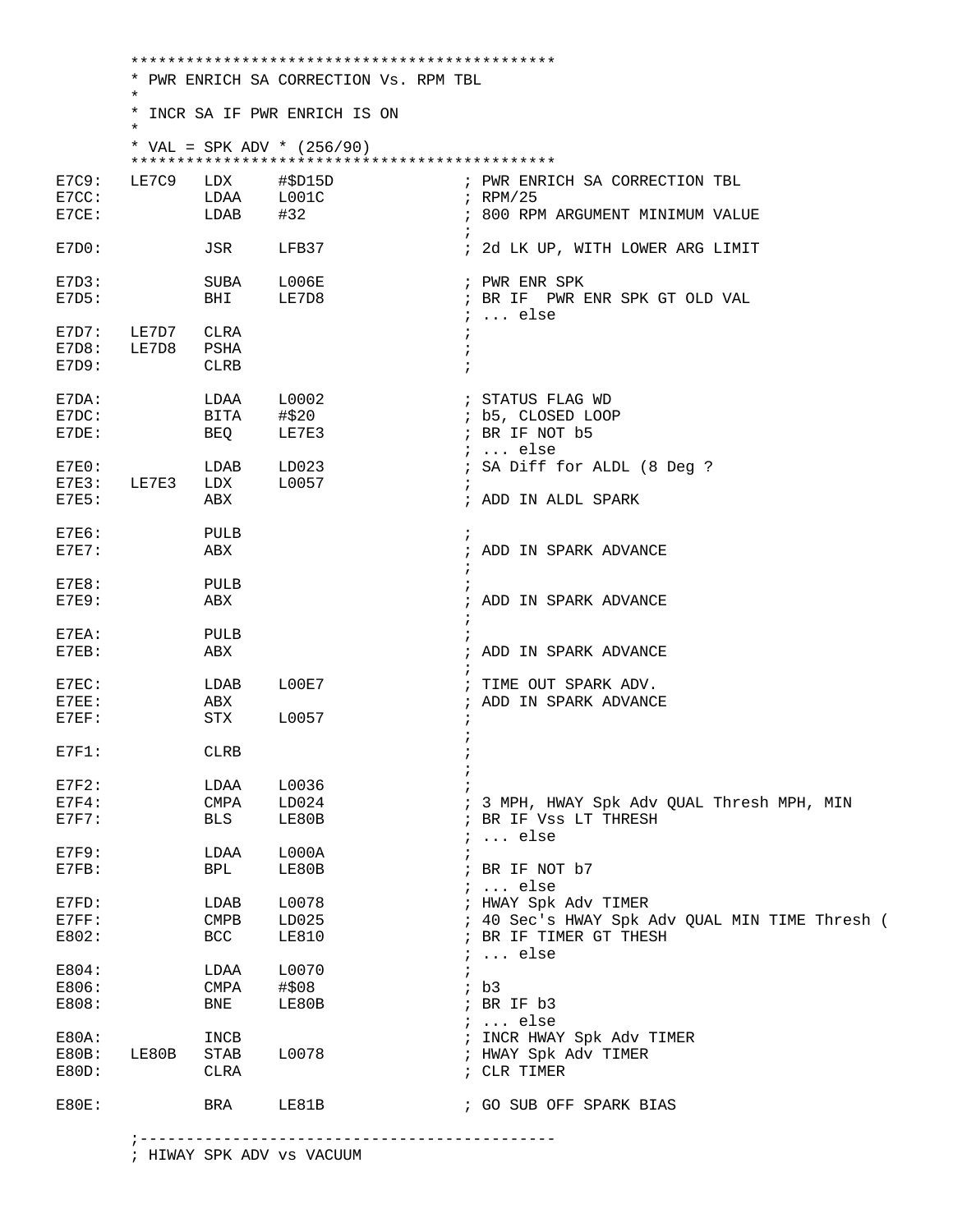$\mathcal{L}^{\text{max}}_{\text{max}}$  ; ADDED SPK IF IN HIWAY MODE ; (See LD024 & LD025 FOR QUAL'S)  $\mathcal{L}^{\text{max}}_{\text{max}}$ ; VAL = SPK ADV \*  $(256/90)$  ;--------------------------------------------- E810: LE810 LDAA L0031<br>E812: LSRA ; VAC/2 FOR LK UP SCALEING  $\mathcal{L}^{\text{max}}$ E813: LDAB #48 ; LK UP ARG LIMITER, (50 Kpa VAC)  $\mathcal{L}^{\text{max}}$ E815: LDX #\$D157 ; HIWAY SPK ADV vs VACUUM, (6 LINES)  $\mathcal{L}^{\text{max}}$ E818: JSR LFB45 ; 2d LOOK UP ROUTINE  $\ddot{i}$  ; SUB OFF SPARK BIAS  $\mathcal{L}^{\text{max}}$ E81B: LE81B TAB ; A to B Req.  $\begin{array}{ccc}\n \texttt{E81C}: & \texttt{CLRA} & \texttt{;} \\
 \texttt{E81D}: & \texttt{ADDD} & \texttt{L0057} & \texttt{;} \\
 \end{array}$ E81D: ADDD L0057 ; E81F: SUBB LD014 ; Main SA BIAS, (10 Deg)<br>E822: SBCA #\$00 ; ROUND E822: SBCA #\$00 ; ROUND E824: SUBB LD015 ; COOL SA BIAS, (20 Deg)<br>E827: SBCA #\$00 ; ROUND E827: SBCA #\$00 ; ROUND E829: STD L0051 ; SAVE ADJUSTED SPARK ADVANCE (Temp) ;------------------------------- ; CHECK HEADS UP FOR SPK MODIFER  $\mathcal{L}^{\text{max}}$  ;------------------------------- E82B: LDAA L0000 ; STA<br>E82D: BITA #\$02 ; b1 E82D: BITA #\$02 ; b1<br>
E82F: BEQ LE834 ; BR IF NOT b1 BEQ LE834  ${\tt JSR} \qquad {\tt L580C} \qquad \qquad {\tt i \ \ldots \ \, else}$ E831: JSR L580C ; GOTO HEADS UP, (spark) <-----<<<<  $\mathcal{L}^{\text{max}}$ E834: LE834 LDD L0051 ; ADJUSTED SPARK ADVANCE (Temp) E836: SUBB LD009 ; SA INIT, (256/90) E839: SBCA #\$00 ; ROUND ; TOTAL SPARK ADV E83D: LDD LD019 ; MAX SA, 41 DEG<br>E840: SUBD L0066 ; TOTAL SPARK ADV E840: SUBD L0066 ; TOTAL SPARK ADV ; E842: BGT LE848 ; ; ... else E844: ADDD L0066 ; E846: STD L0066 ; E848: LE848 LDAA LD006 : Opt Word 2, 1101 0000  $E84B:$  BITA  $\#$ \$01 ; E84D: BEQ LE8A4 ; ; ... else E84F: LDAA L0002<br>
E851: BITA #\$30 E851: BITA #\$30 ; b5 & b4. b5 = CLSD LP, b4 =?<br>E853: BNE LE8A4 ; E853: BNE LE8A4 ; ; ... else E855: LDAA L00E3 <br>
E857: CMPA LD02D <br>
E857: CMPA LD02D <br>
FAST: CMPA LD02D <br>
E857: E857: CMPA LD02D ; 48c KNOCK COOL Cut off, TBL 3 E85A: BHI LE8A4 ; ; ... else E85C: LDAB L0006 ; STATUS E85E: BITB #\$02 ; b2 E860: BEQ LE87F ; BR IF NOT b2 ; ... else E862: DEC L0079 ; E865: BNE LE86B ;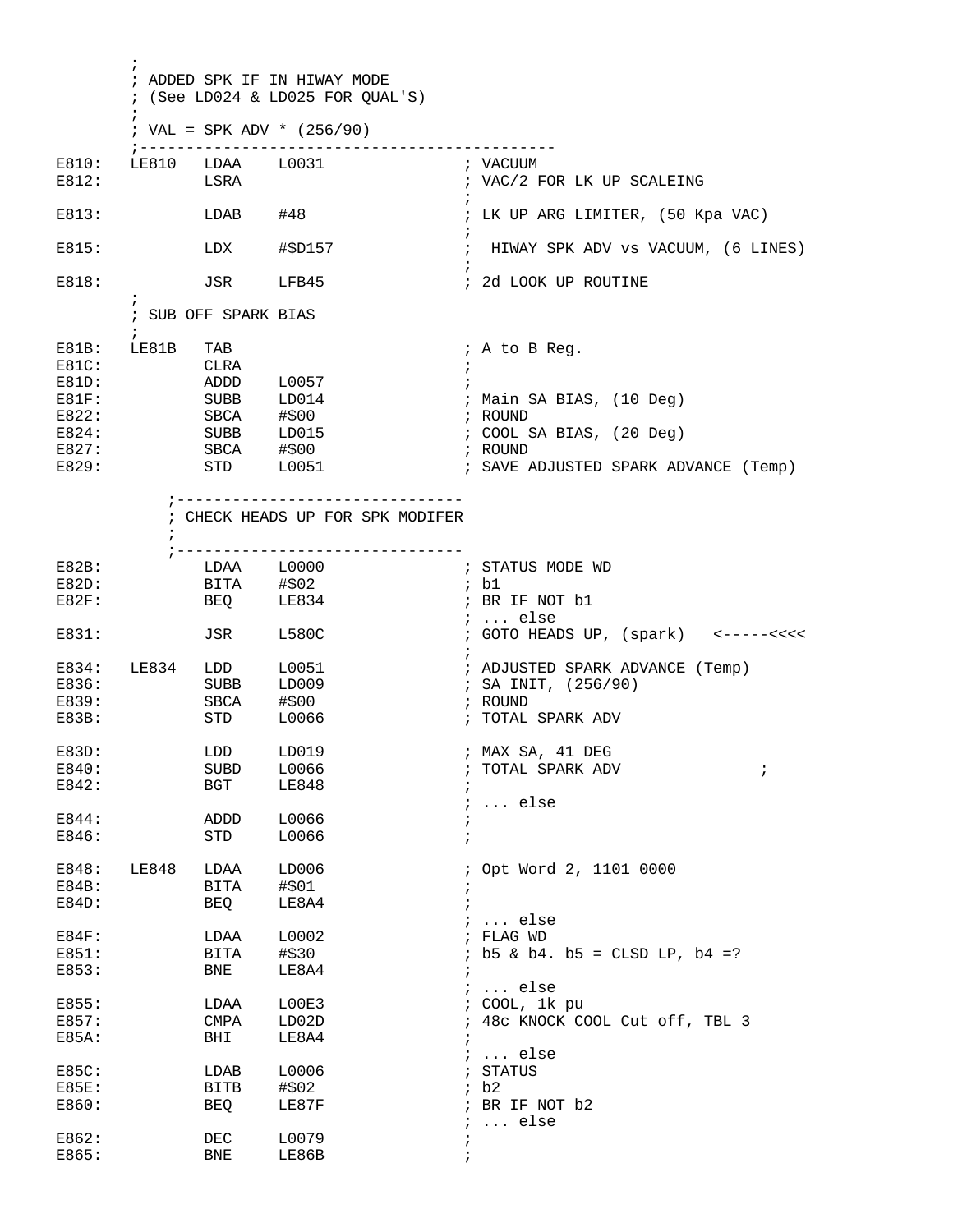| E867:<br>E869:                   |            |                         | ANDB #\$FD<br>STAB L0006                       | $: $ else<br>; CLR b1<br>; STATUS              |
|----------------------------------|------------|-------------------------|------------------------------------------------|------------------------------------------------|
|                                  | $\ddot{i}$ |                         | ; DEG BURST KNOCK RETARD VS COOL               |                                                |
|                                  |            |                         | ; VAL = SPK ADV * $(256/90)$                   |                                                |
| E86B:<br>E86D:                   |            | ; -------------<br>LDAB | LE86B LDAA L0021<br>#128                       | ; COOLANT 75 - 110c<br>; COOL ARG, LOWER LIMIT |
| E86F:                            |            | LDX                     | #\$D166                                        | ; DEG BURST KNOCK RETARD                       |
| E872:                            |            | JSR                     | LFB37                                          | ; 2d LK UP, WITH LOWER ARG LIMIT               |
| E875:<br>E877:<br>E879:<br>E87B: |            | LDD                     | L0066<br>SUBB L0051<br>SBCA #\$00<br>STD L0066 | ; TOTAL SPARK ADV<br>; TOTAL SPARK ADV         |
| E87D:                            |            |                         | BRA LE8A1                                      | $\ddot{i}$                                     |
|                                  |            |                         | ; BURST KNOCK RETARD QUALS                     |                                                |
| E87F:                            |            |                         | ;-------------------------<br>LE87F LDAA L0026 | $;$ S/D MAP                                    |
| E881:                            |            |                         | $\texttt{CMPA}$ $\texttt{LD02E}$               | ; MAP Threshold, 40 Kpa                        |
| E884:                            |            | <b>BCC</b>              | LE8A4                                          | $i \ldots$ else                                |
| E886:                            |            |                         | LDAB L0049                                     | ; CURRENT TPS VALUE                            |
| E888:                            |            | <b>CMPB</b>             | LD02F                                          | ; TPS Threshold, 19.9% TPS                     |
| E88B:                            |            | <b>BCC</b>              | LE8A4                                          |                                                |
|                                  |            |                         |                                                | $i \ldots$ else                                |
| $E88D$ :                         |            | SUBB                    | L004A                                          |                                                |
| $E88F$ :                         |            | BCS                     | LE8A4                                          |                                                |
|                                  |            |                         |                                                | $:$ else                                       |
| E891:                            |            | CMPB                    | LD030                                          | ; Diff TPS, 2%                                 |
| E894:                            |            | <b>BCS</b>              | LE8A4                                          |                                                |
|                                  |            |                         |                                                | $i$ else                                       |
| E896:                            |            | LDAB                    | L0006                                          | ; STATUS                                       |
| E898:                            |            |                         | ORAB #\$02                                     | ; SET b1                                       |
| $E89A$ :                         |            | STAB                    | L0006                                          | $\ddot{ }$                                     |
| E89C:                            |            | LDAA                    | LD031                                          | ; 0 Sec's, Duration of RETARD, Sec * 80        |
| E89F:                            |            | STAA                    | L0079                                          |                                                |
| E8A1:                            | LE8A1      | <b>CLR</b>              | L008F                                          | ; ERR 43 TEST TIMER                            |
| $E8A4$ :                         | LE8A4      | LDD                     | LBC0A                                          | ; ECU HARDWARE                                 |
| E8A7:                            |            | <b>STD</b>              | L0052                                          | $\ddot{i}$                                     |
| E8A9:                            |            | SUBD                    | L0073                                          | ; OLD PA3                                      |
| E8AB:                            |            | TSTA                    |                                                |                                                |
| E8AC:                            |            | BEQ                     | LE8B0                                          |                                                |
| E8AE:                            |            | LDAB                    | #255                                           | ; FORCE MAX VALUE                              |
| E8B0:                            | LE8B0      | LDX                     | L00EB                                          | ; Eng run time                                 |
| E8B2:                            |            | CPX                     | LD54A                                          | ; 0 SEC Eng run time prior to test             |
| E8B5:                            |            | <b>BLS</b>              | LE8C2                                          | ; BR IT ENG RUN TIME LT THRESH                 |
|                                  |            |                         |                                                | $i \ldots$ else                                |
| E8B7:                            |            | $\texttt{CMPB}$         | LD555                                          | ; 2, KNOCK ACCUM LIMIT                         |
| E8BA:                            |            | <b>BLS</b>              | LE8C5                                          | ; BR IF KNOCK COUNT                            |
|                                  |            |                         |                                                | $: $ else                                      |
| E8BC:                            |            | LDAA                    | LOOOA                                          |                                                |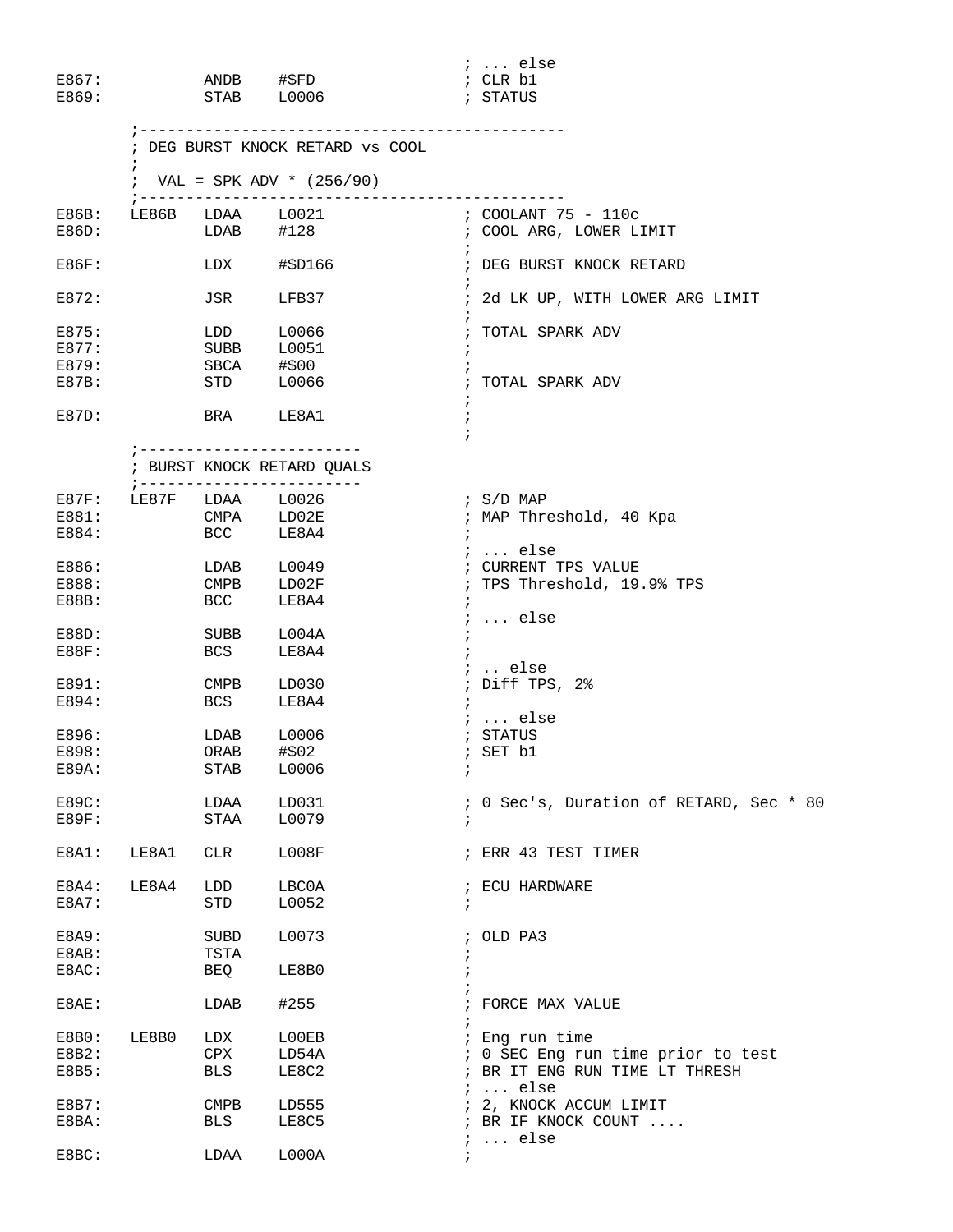| E8BE:<br>E8C0:                 |       | ORAA<br>STAA               | #\$80<br>L000A          | $;$ SET $b7$<br>$\ddot{i}$                                                                |
|--------------------------------|-------|----------------------------|-------------------------|-------------------------------------------------------------------------------------------|
| $E8C2$ :                       | LE8C2 | CLR                        | L008F                   | ; ERR 43 TEST TIMER                                                                       |
| E8C5:<br>E8C7:                 | LE8C5 | LDX<br>STX                 | L0052<br>L0073          | $\ddot{i}$<br>; OLD PA3                                                                   |
| <b>E8C9:</b><br>E8CB:<br>E8CD: |       | LDAA<br>BITA<br>BNE        | L0006<br>#\$02<br>LE8D6 | ; STATUS<br>; bl<br>; BR IF b1<br>$i \ldots$ else                                         |
| E8CF:<br>$E8D1$ :<br>E8D4:     |       | LDAA<br>CMPA<br>BCS        | L00E3<br>LD02D<br>LE8D9 | ; COOL, 1k pu<br>; 48c KNOCK COOL Cut off, TBL 3<br>$\ddot{i}$<br>$i$ else                |
| E8D6:<br>E8D7:                 | LE8D6 | CLRA<br>BRA                | <b>LE931</b>            | $\ddot{ }$<br>$\mathbf{r}$                                                                |
| E8D9:<br>E8DB:<br>E8DE:        | LE8D9 | LDAA<br>CMPA<br><b>BCC</b> | L0034<br>LD02B<br>LE8E7 | ; FILT Vss/1<br>; 2 MPH, Cut off for RETARD Increas<br>; BR IF Vss GT THRESH              |
| E8E0:<br>E8E2:<br><b>E8E5:</b> |       | LDAA<br>CMPA<br><b>BCS</b> | L001D<br>LD02C<br>LE93E | $\ddot{ }$<br>; 700 RPM, Cut off for RETARD Increase                                      |
| $E8E7$ :<br>E8E9:<br>E8EB:     | LE8E7 | LDAA<br>CMPA<br>BCS        | L0045<br>#90<br>LE8F3   | $i$ else<br>; BATTERY VOLTS, (A/D, 0-255) Vbatt/10<br>; 9.0 VDC<br>$\ddot{ }$<br>$i$ else |
| E8ED:<br>E8EF:<br>$E8F1$ :     |       | LDAA<br>BITA<br>BEQ        | L000A<br>#\$60<br>LE8F8 |                                                                                           |
| $E8F3$ :                       | LE8F3 | LDAA                       | LD54D                   | $i \ldots$ else<br>; 2.3 SEC'S, EST fail test period                                      |
| E8F6:                          |       | <b>BRA</b>                 | <b>LE931</b>            | $\ddot{ }$                                                                                |

 ;---------------------------------------------- ; RETARD ATTACK RATE vs RPM ; ; TYPE \$42 ECM, ASDZ ; ; ; DEG/MSEC  $;$  TBL = (DEG/MS)/.0255 ;---------------------------------------------- E8F8: LE8F8 PSHB ; E8F9: LDX #\$D18D ; E8FC: JSR LFDDA ; SET RPM SACLE AND 2d LOOK UP E8FF: PULB ;  $E900:$  MUL  $\qquad \qquad ;$ <br> $E901:$   $ASLD$   $\qquad \qquad ;$ ASLD  $\qquad \qquad ;$ E902: BCS LE908 ;  $E904:$  ADDA  $L0077$  ; ... else E904: ADDA L0077 ;<br>
E906: BCC LE90A ; ; BR IF NO OVERFLOW ; ... else<br>; FORCE MAX VALUE E908: LE908 LDAA #255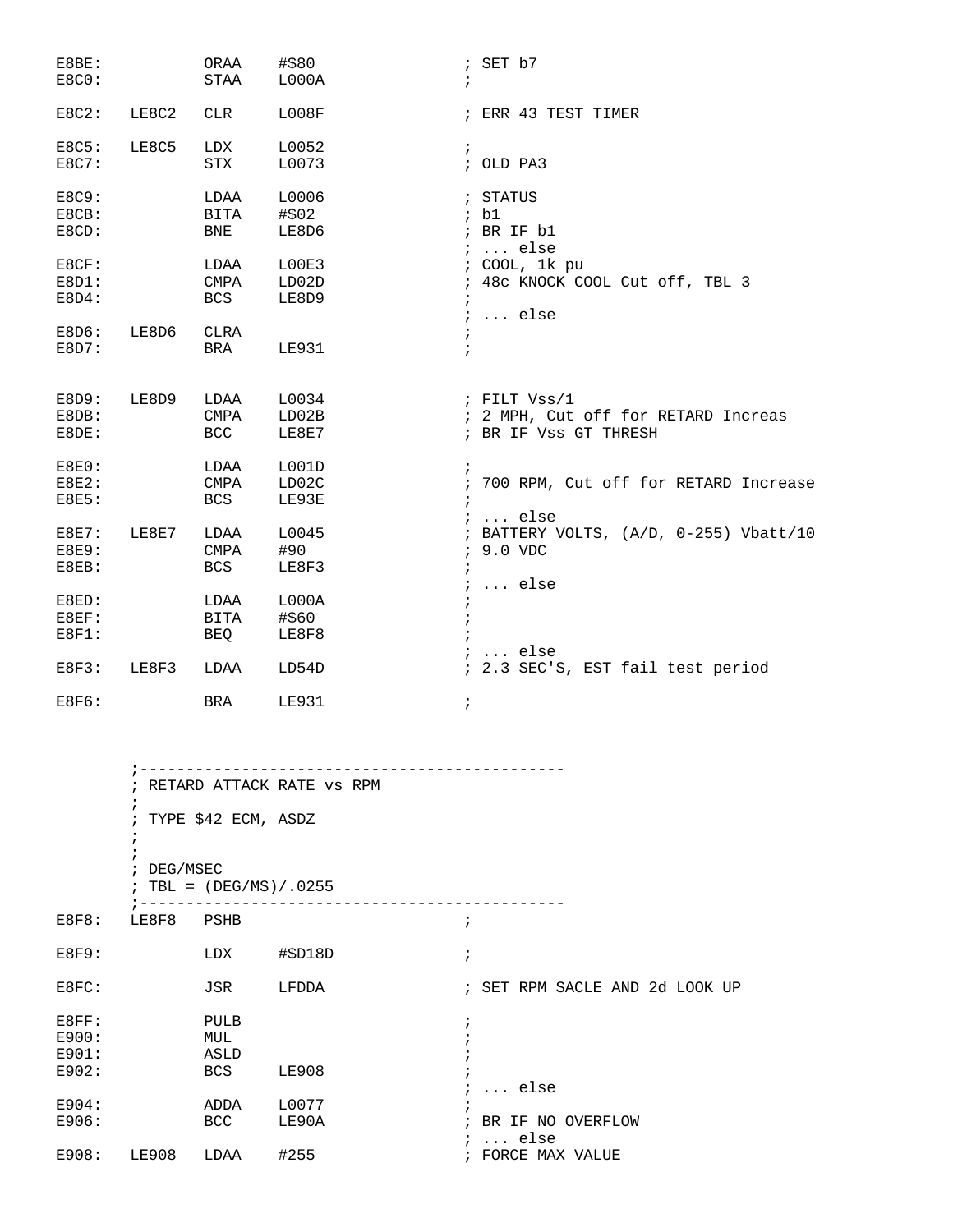| E90A:                         | LE90A              | PSHA                       |                                | $\cdot$                                   |
|-------------------------------|--------------------|----------------------------|--------------------------------|-------------------------------------------|
| E90B:<br>$E90D$ :<br>$E90F$ : |                    | LDAB<br>BITB<br><b>BEQ</b> | L000D<br>#\$20<br><b>LE919</b> | else                                      |
|                               |                    |                            |                                | * MAX KNK RETARD LIMITS IN PWR ENR VS RPM |
|                               | $\star$<br>$\star$ |                            | * ASDZ, TYPE \$42, 9 lines     |                                           |
|                               | $\ast$             |                            | TBL = SPK RETARD * $(256/45)$  |                                           |
| E911:                         |                    | LDX                        | #\$D17F                        | ; MAX KNK RETARD LIMITS IN PWR ENR VS RPM |
|                               |                    |                            |                                |                                           |
| E914:                         |                    | JSR                        | LFDDA                          | ; SET RPM SACLE AND 2d LOOK UP            |
| E917:                         |                    | BRA                        | LE92C                          | $\ddot{i}$                                |
|                               |                    |                            |                                |                                           |
| E919:                         | LE919              | LDAA                       | #\$00FF                        |                                           |
| E91B:                         |                    | LDAB                       | L0009                          |                                           |
| $E91D$ :                      |                    | BITB                       | #\$48                          | $;$ b6 & b3                               |
| $E91F$ :                      |                    | BNE                        | LE923                          | ; BR IF b6 or b3<br>$i$ else              |
|                               |                    |                            |                                |                                           |
|                               | $\star$            | * ASDZ, 5 LINES            | * MAX KNK RETARD VS VACUUM     |                                           |
|                               | $\ast$             |                            | TBL = SPK RETARD * $(256/45)$  |                                           |
| E921:                         |                    | LDAA                       | L0031                          | ; VACUUM                                  |
| E923:                         | LE923              | LSRA                       |                                | ; VAC/2 SCALEING FOR LK UP<br>$\cdot$     |
| E924:                         |                    | LDAB                       | #64                            | ; LK UP ARG LIMIT, (40 Kpa VAC)           |
| E926:                         |                    | LDX                        | #\$D188                        | ; MAX KNK RETARD vs VACUUM, (5 LINES)     |
| E929:                         |                    | JSR                        | LFB45                          | ; 2d LK UP                                |
| $E92C$ :                      | LE92C              | PULB                       |                                | $\cdot$                                   |
| $E92D$ :                      |                    | CBA                        |                                | $\ddot{i}$                                |
| <b>E92E:</b>                  |                    | BLS                        | LE931                          | $\ldots$ else                             |
| E930:                         |                    | TBA                        |                                |                                           |
| E931:                         | <b>LE931</b>       | STAA                       | L0077                          | $\ddot{i}$                                |
| E933:<br>E934:                |                    | LSRA<br>STAA               | L0051                          |                                           |
|                               |                    |                            |                                |                                           |
| E936:                         |                    | LDD                        | L0066                          | ; TOTAL SPARK ADV                         |
| E938:                         |                    | <b>SUBB</b>                | L0051                          | $\cdot$                                   |
| E93A:                         |                    | SBCA                       | #\$00                          | $\ddot{i}$                                |
| E93C:                         |                    | STD                        | L0066                          | ; TOTAL SPARK ADV                         |
| $E93E$ :                      | LE93E              | LDD                        | LD01B                          | ; MAX RETARD (9.4 Deg)                    |
| E941:                         |                    | SUBD                       | L0066                          | ; TOTAL SPARK ADV                         |
| E943:                         |                    | BLT                        | LE949                          | ; BR IF SPK ADV MAX LMT                   |
|                               |                    |                            |                                | $i \ldots$ else                           |
| E945:                         |                    | ADDD                       | L0066                          | ; TOTAL SPARK ADV                         |
| E947:                         |                    | STD                        | L0066                          | ; TOTAL SPARK ADV                         |
| E949:<br>$E94B$ :             | LE949              | LDAA<br><b>BEQ</b>         | L008F<br><b>LE968</b>          | ; ERR 43 TEST TIMER                       |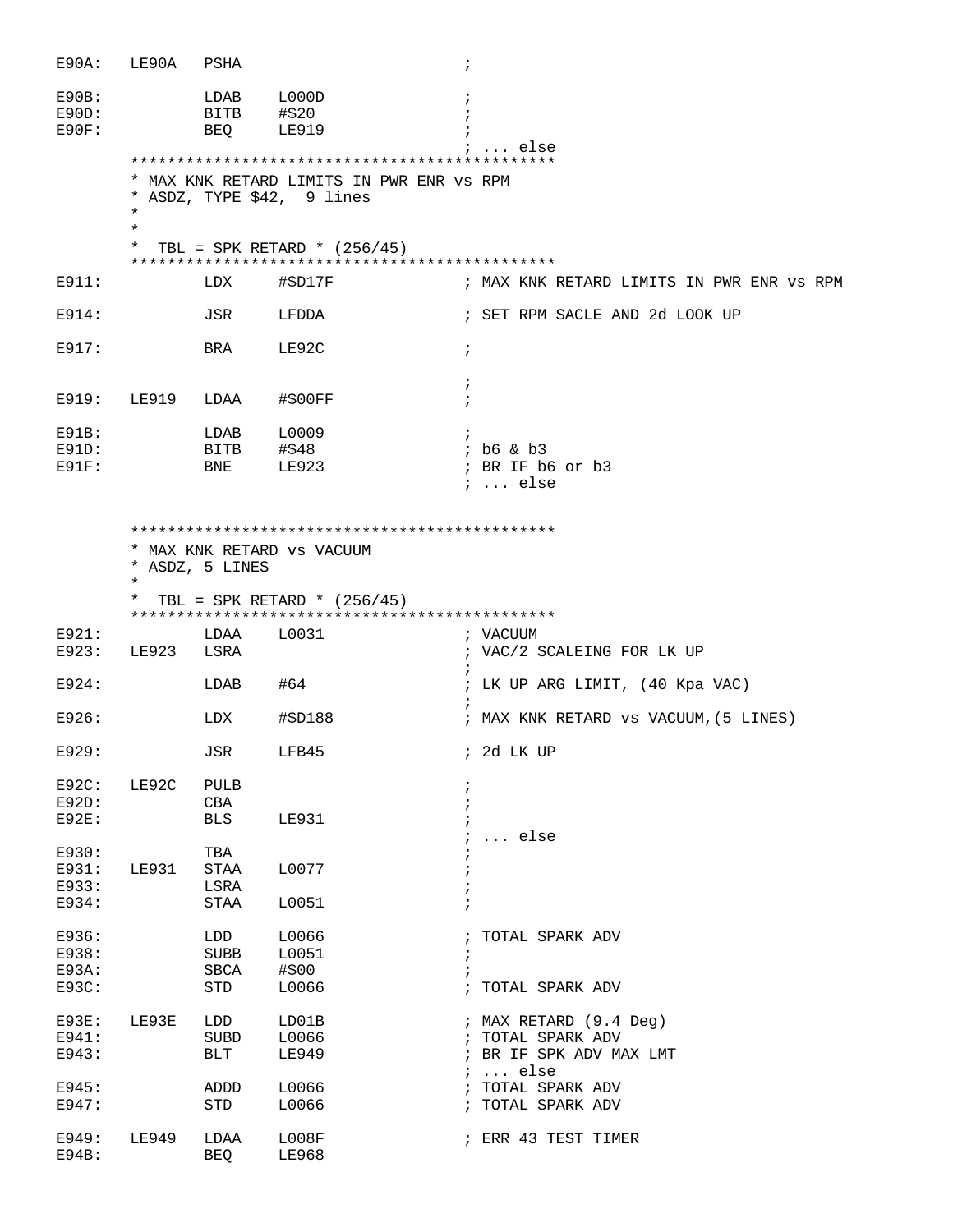|                 |                                                                      |                                                                                                                                                                                                         |                                                                                                                                                                                                                                  | $i \ldots$ else                                |
|-----------------|----------------------------------------------------------------------|---------------------------------------------------------------------------------------------------------------------------------------------------------------------------------------------------------|----------------------------------------------------------------------------------------------------------------------------------------------------------------------------------------------------------------------------------|------------------------------------------------|
|                 | LDX                                                                  | L0066                                                                                                                                                                                                   |                                                                                                                                                                                                                                  | ; TOTAL SPARK ADV                              |
|                 | LDAB                                                                 | LD553                                                                                                                                                                                                   |                                                                                                                                                                                                                                  | ; 11.9 Deg SA TEST SPK 1st Pwr Enr MODE, ERR 4 |
|                 |                                                                      |                                                                                                                                                                                                         |                                                                                                                                                                                                                                  |                                                |
|                 |                                                                      |                                                                                                                                                                                                         |                                                                                                                                                                                                                                  | ; b1                                           |
|                 |                                                                      |                                                                                                                                                                                                         |                                                                                                                                                                                                                                  |                                                |
|                 |                                                                      |                                                                                                                                                                                                         |                                                                                                                                                                                                                                  | ; BR IF NOT b1<br>$i \ldots$ else              |
|                 | LDAB                                                                 | LD554                                                                                                                                                                                                   |                                                                                                                                                                                                                                  | ; 22.2 Deg SA TEST SPK 2nd Pwr Enr MODE        |
|                 |                                                                      |                                                                                                                                                                                                         |                                                                                                                                                                                                                                  | ; ADD TO TOTAL SPK ADV                         |
|                 |                                                                      |                                                                                                                                                                                                         |                                                                                                                                                                                                                                  | ; MAX SA, 41 DEG                               |
|                 |                                                                      |                                                                                                                                                                                                         |                                                                                                                                                                                                                                  |                                                |
|                 |                                                                      |                                                                                                                                                                                                         |                                                                                                                                                                                                                                  | $i \ldots$ else                                |
|                 | <b>CLR</b>                                                           | L008F                                                                                                                                                                                                   |                                                                                                                                                                                                                                  | ; ERR 43 TEST TIMER                            |
|                 |                                                                      |                                                                                                                                                                                                         |                                                                                                                                                                                                                                  | ; TOTAL SPARK ADV                              |
|                 |                                                                      |                                                                                                                                                                                                         |                                                                                                                                                                                                                                  |                                                |
|                 |                                                                      |                                                                                                                                                                                                         |                                                                                                                                                                                                                                  | ; TOTAL SPARK ADV                              |
|                 |                                                                      |                                                                                                                                                                                                         |                                                                                                                                                                                                                                  | ; TOTAL SPARK ADV                              |
|                 |                                                                      |                                                                                                                                                                                                         |                                                                                                                                                                                                                                  |                                                |
|                 |                                                                      |                                                                                                                                                                                                         |                                                                                                                                                                                                                                  |                                                |
|                 |                                                                      |                                                                                                                                                                                                         |                                                                                                                                                                                                                                  | $i \ldots$ else                                |
|                 |                                                                      |                                                                                                                                                                                                         |                                                                                                                                                                                                                                  |                                                |
|                 | ANDA                                                                 |                                                                                                                                                                                                         |                                                                                                                                                                                                                                  | ; CLEAR b0                                     |
|                 |                                                                      |                                                                                                                                                                                                         |                                                                                                                                                                                                                                  |                                                |
|                 |                                                                      |                                                                                                                                                                                                         |                                                                                                                                                                                                                                  |                                                |
|                 | BRA                                                                  | LE97B                                                                                                                                                                                                   |                                                                                                                                                                                                                                  |                                                |
|                 |                                                                      |                                                                                                                                                                                                         |                                                                                                                                                                                                                                  |                                                |
|                 |                                                                      |                                                                                                                                                                                                         |                                                                                                                                                                                                                                  |                                                |
|                 |                                                                      |                                                                                                                                                                                                         |                                                                                                                                                                                                                                  | ; SET b0                                       |
|                 |                                                                      |                                                                                                                                                                                                         |                                                                                                                                                                                                                                  |                                                |
|                 |                                                                      |                                                                                                                                                                                                         |                                                                                                                                                                                                                                  |                                                |
|                 |                                                                      |                                                                                                                                                                                                         |                                                                                                                                                                                                                                  |                                                |
|                 |                                                                      |                                                                                                                                                                                                         |                                                                                                                                                                                                                                  |                                                |
|                 |                                                                      |                                                                                                                                                                                                         |                                                                                                                                                                                                                                  |                                                |
|                 |                                                                      |                                                                                                                                                                                                         |                                                                                                                                                                                                                                  |                                                |
|                 |                                                                      |                                                                                                                                                                                                         |                                                                                                                                                                                                                                  | $i \ldots$ else                                |
|                 |                                                                      |                                                                                                                                                                                                         |                                                                                                                                                                                                                                  |                                                |
|                 |                                                                      |                                                                                                                                                                                                         |                                                                                                                                                                                                                                  |                                                |
|                 |                                                                      |                                                                                                                                                                                                         |                                                                                                                                                                                                                                  |                                                |
|                 | INCA                                                                 |                                                                                                                                                                                                         |                                                                                                                                                                                                                                  |                                                |
| i               |                                                                      |                                                                                                                                                                                                         |                                                                                                                                                                                                                                  |                                                |
|                 |                                                                      |                                                                                                                                                                                                         |                                                                                                                                                                                                                                  |                                                |
|                 |                                                                      |                                                                                                                                                                                                         |                                                                                                                                                                                                                                  |                                                |
|                 |                                                                      |                                                                                                                                                                                                         |                                                                                                                                                                                                                                  |                                                |
|                 |                                                                      |                                                                                                                                                                                                         |                                                                                                                                                                                                                                  | ; STATUS MODE WD                               |
|                 |                                                                      |                                                                                                                                                                                                         |                                                                                                                                                                                                                                  | ; b1                                           |
|                 |                                                                      | LE98E                                                                                                                                                                                                   |                                                                                                                                                                                                                                  | ; BR IF NOT b1                                 |
|                 |                                                                      |                                                                                                                                                                                                         |                                                                                                                                                                                                                                  | $i$ else                                       |
|                 | JSR                                                                  | L5812                                                                                                                                                                                                   |                                                                                                                                                                                                                                  | ; TO HEADS UP <------------<<<                 |
|                 |                                                                      |                                                                                                                                                                                                         |                                                                                                                                                                                                                                  |                                                |
| E98E: LE98E LDX |                                                                      | #\$0018                                                                                                                                                                                                 |                                                                                                                                                                                                                                  |                                                |
|                 | JSR                                                                  | LFBB9                                                                                                                                                                                                   |                                                                                                                                                                                                                                  |                                                |
|                 | LE95B<br>LE966<br><b>LE968</b><br>LE974<br>LE97B<br>LE983<br>$\cdot$ | LDAA<br><b>BITA</b><br>BEQ<br>ABX<br>CPX<br>BLS<br>LDX<br>${\rm STX}$<br>LDD<br>BMI<br>LDAA<br>$\operatorname{STAA}$<br>LDAA<br>ORAA<br>STAA<br>NEGB<br>LDAA<br>TST<br><b>BPL</b><br>INCA<br>MUL<br>BEQ | L000A<br>#\$02<br>LE95B<br>LD019<br>LE966<br>L0066<br>L0066<br>L0066<br>LE974<br>L0001<br>$\sharp$ \$FE<br>L0001<br>L0001<br>#\$01<br>L0001<br>L0068<br>L0069<br>LE983<br>; CHECK HEADS UP STATUS<br>L0000<br>LDAB<br>BITB #\$02 |                                                |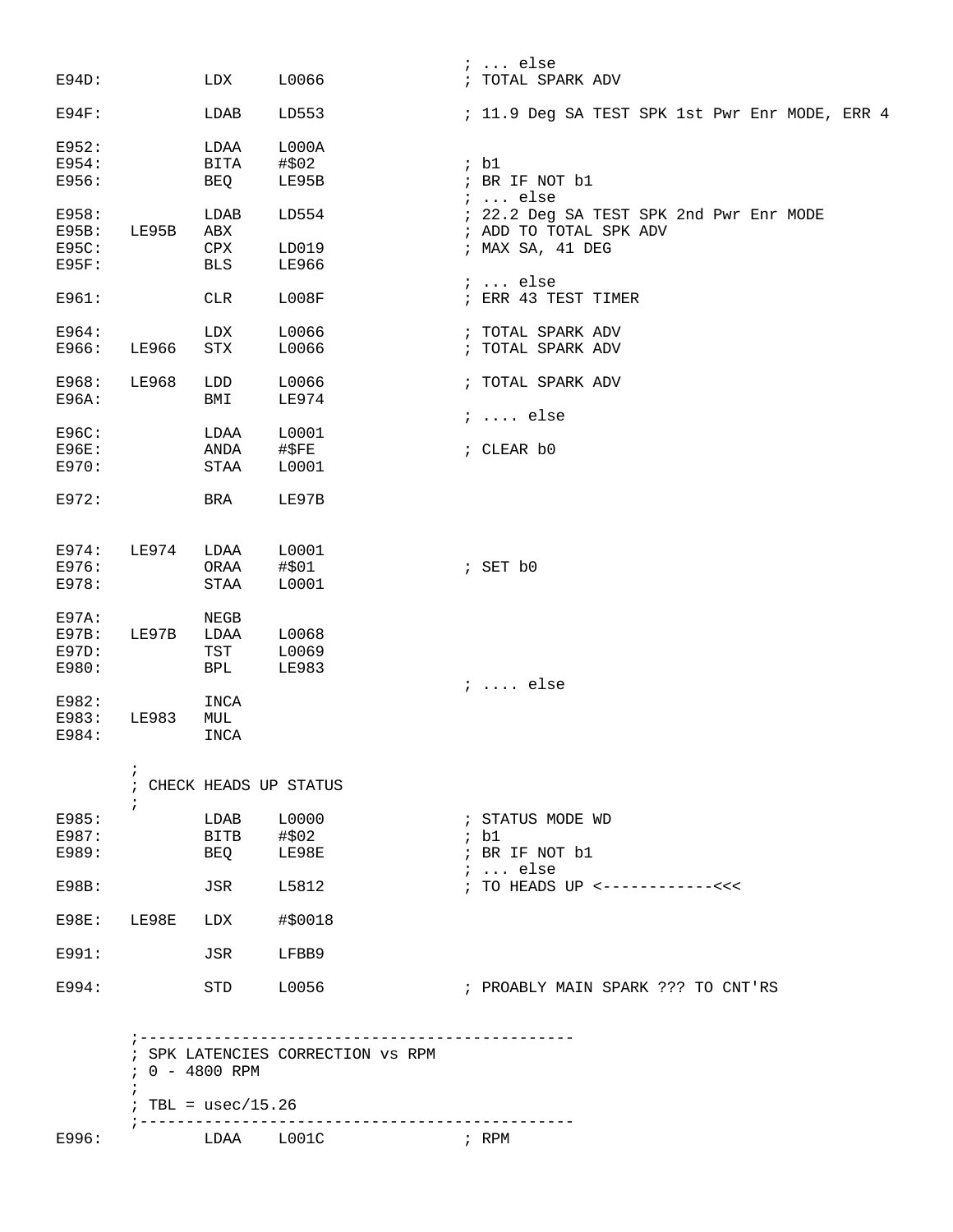| E998:                                              |                | LDX                                                               | #\$D19F                          |            | ; SPK LATENCIES CORRECTION VS RPM, (13 LINES) |
|----------------------------------------------------|----------------|-------------------------------------------------------------------|----------------------------------|------------|-----------------------------------------------|
| E99B:                                              |                | JSR                                                               | LFB36                            |            | ; 2d LK UP, WITH UPPER LIMIT                  |
| E99E:                                              |                | <b>STAA</b>                                                       | L0054                            |            | ; SAVE SPK LATE COMP                          |
| E9A0:<br>E9A2:<br>E9A4:                            |                | LDAB<br><b>BITB</b><br>BNE                                        | L0001<br>#\$01<br>LE9AC          |            | ib0<br>; BR IF b0<br>$i \ldots$ else          |
| E9A6:<br>E9A7:<br>E9A8:<br>E9AA:                   |                | <b>CLRA</b><br><b>CLRB</b><br><b>SUBD</b><br>BRA                  | L0056<br>LE9AE                   |            |                                               |
| E9AC:<br>E9AE:<br>E9B0:<br>E9B2:                   | LE9AC<br>LE9AE | LDD<br><b>SUBB</b><br><b>SBCA</b><br>STD                          | L0056<br>L0054<br>#\$00<br>L0051 |            |                                               |
| E9B4:<br>E9B5:<br>E9B6:<br>E9B9:<br>E9BA:<br>E9BB: |                | <b>CLRA</b><br><b>CLRB</b><br><b>SUBD</b><br>LSRD<br>LSRD<br>LSRD | LBC00                            |            | ; ECU HARDWARE                                |
| E9BC:<br>E9BD:<br>E9BF:<br>$E9C2$ :<br>E9C4:       |                | LSRD<br>ORAA<br>ADDD<br><b>SUBD</b><br>BMI                        | #\$F0<br>LBC20<br>L0051<br>LE9CA |            | : 1111 0000<br>; ECU HARDWARE                 |
| E9C6:<br>E9C8:                                     |                | ADDD<br>STD                                                       | L0051<br>L0051                   |            | $i \ldots$ else                               |
| E9CA:<br>E9CC:<br>E9CF:                            | LE9CA          | LDD<br>SUBD<br>JSR                                                | L0051<br>LBC20<br>LFD39          |            | ; ECU HARDWARE<br>; SHORT TIME DELAY          |
| $E9D2$ :                                           |                | STD                                                               | LBC28                            |            | ; ECU HARDWARE                                |
| E9D5:                                              |                | JSR                                                               | LFD39                            |            | ; SHORT TIME DELAY                            |
| E9D8:<br>E9DB:<br>E9DD:                            |                | ADDD<br>SUBD<br>NOP                                               | LBC1C<br>L0064                   |            | ; ECU HARDWARE                                |
| E9DE:<br><b>E9E0:</b>                              |                | LDX<br>STD                                                        | L0064<br>LBC26                   |            | ; ECU HARDWARE                                |
| E9E3:                                              |                | JSR                                                               | LFD39                            |            | ; SHORT TIME DELAY                            |
| <b>E9E6:</b><br>E9E9:                              |                | ${\rm STX}$<br>$_{\rm JSR}$                                       | LBC1C<br>LFD39                   |            | ; ECU HARDWARE<br>; SHORT TIME DELAY          |
| E9EC:<br>E9EE:                                     |                | LDD<br>STD                                                        | L0051<br>LBC36                   |            | ; ECU HARDWARE                                |
| $E9F1$ :<br>E9F3:                                  |                | LDAA<br>BITA                                                      | L0000<br>#\$08                   |            | ib3                                           |
| E9F5:                                              |                | BEQ                                                               | LEA5D                            | $\ddot{i}$ | ; BR IF NOT b3<br>$\ldots$ else               |
| <b>E9F7:</b><br>E9F9:                              |                | LDAB<br><b>BITB</b>                                               | L0002<br>#\$04                   |            | ; FLAG WD<br>ib2                              |
| E9FB:                                              |                | <b>BEQ</b>                                                        | LEA43                            |            | ; BR IF NOT b2                                |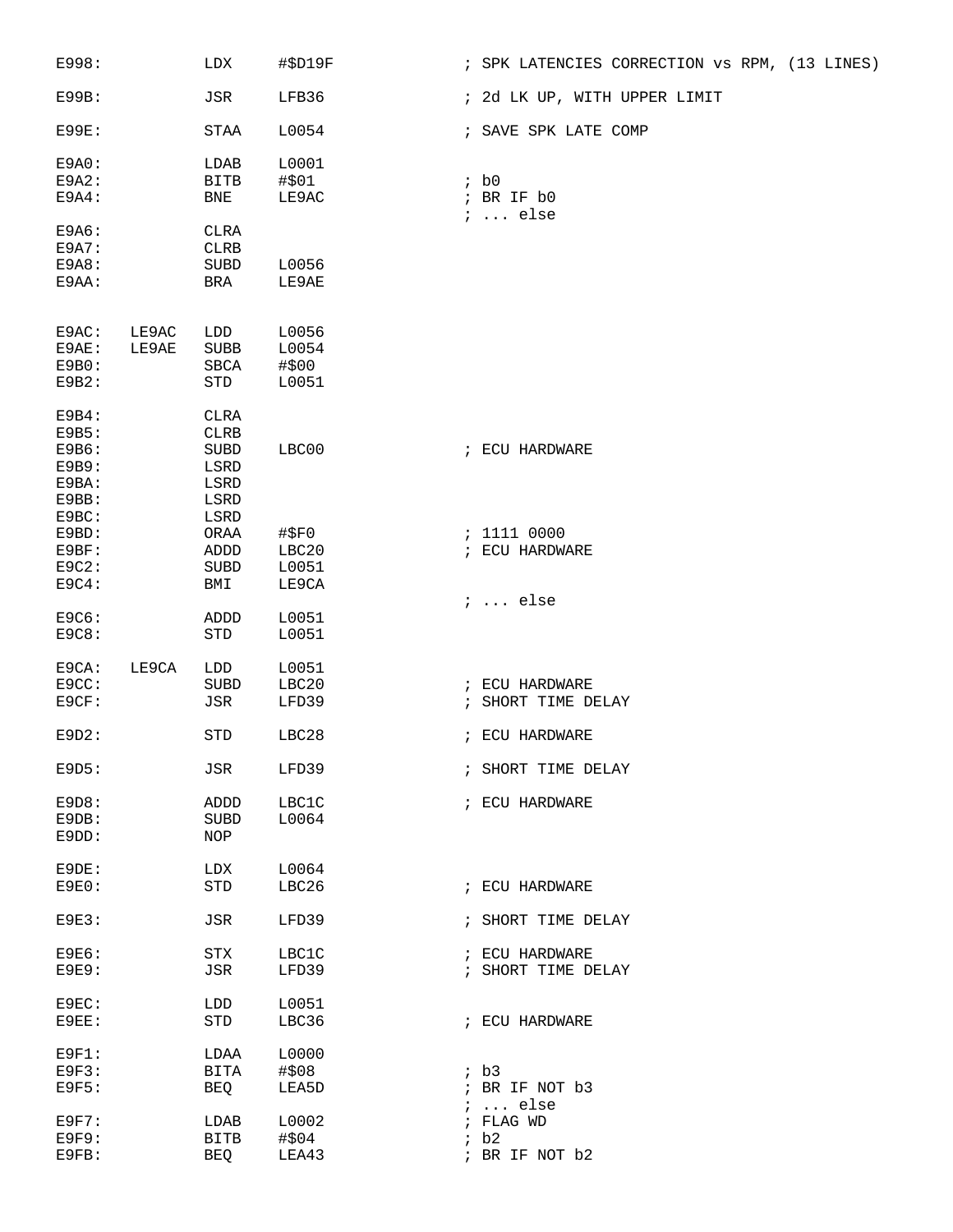|                  |             |                         |                | $: $ else                                           |
|------------------|-------------|-------------------------|----------------|-----------------------------------------------------|
| E9FD:<br>EA00:   |             | LDX<br>STX              | LBC06<br>L0051 | ; ECU HARDWARE                                      |
| $EAO2$ :         |             | LDAB                    | LD50E          | ; Mask for MALFFLG2, 0011 1001                      |
| EAO5:            |             | BITB                    | #\$01          | ; b0, code 42, EST Mon error                        |
| EAO7:            |             | BEQ                     | LEA45          | ; BR IF NOT b0<br>$i \ldots$ else                   |
| EA09:            |             | LDAB                    | L0001          |                                                     |
| EA0B:            |             | <b>BITB</b>             | #\$40          | $;$ b6                                              |
| EA0D:            |             | BNE                     | LEA50          | ; BR IF b6,<br>$i \ldots$ else                      |
| EA0F:            |             | LDAA                    | L0000          |                                                     |
| EA11:            |             | BMI                     | LEA39          |                                                     |
|                  |             |                         |                | $i \ldots$ else                                     |
| EA13:            |             | PSHA                    |                |                                                     |
| <b>EA14:</b>     |             | LDD                     | L0051          |                                                     |
| EA16:            |             | SUBD                    | L0092          |                                                     |
| EA18:            |             | TSTA                    |                |                                                     |
| EA19:            |             | PULA                    |                |                                                     |
| EA1A:            |             | BNE                     | LEA29          | ; BR IF NZ                                          |
| EA1C:            |             | CMPB                    | LD547          | $i$ else<br>; 0, Num PA1 cnt's for error            |
| EA1F:            |             | BHI                     | LEA29          | ; BR IF COUNT GT 0                                  |
|                  |             |                         |                | $: $ else                                           |
| EA21:            |             | BITA                    | #\$40          | $;$ b6                                              |
| E A 23:          |             | <b>BNE</b>              | LEA45          | ; BR IF b6                                          |
|                  |             |                         |                | $i \ldots$ else                                     |
| E A 25:          |             | ORAA                    | #\$40          | ; SET b6                                            |
| E A 27:          |             | BRA                     | LEA35          |                                                     |
|                  |             |                         |                |                                                     |
|                  |             |                         |                |                                                     |
| E A 29:<br>EA2B: | LEA29       | LDAB<br>$\texttt{CMPB}$ | L0094<br>LD548 | ; EST FAULT CNT'R<br>; 4, Num of EST faults for 42A |
| $EAZE$ :         |             | BHI                     | LEA39          | ; BR IF FAULT COUNT GT 4                            |
|                  |             |                         |                | $i \ldots$ else                                     |
| EA30:            |             | INC                     | L0094          | ; INCR EST FAULT CNT'R                              |
| EA33:            |             | ANDA                    | #\$BF          |                                                     |
|                  |             |                         |                |                                                     |
| E A 35:          | LEA35       | STX                     | L0092          |                                                     |
| E A 37:          |             | BRA                     | LEA41          |                                                     |
|                  |             |                         |                |                                                     |
|                  | EA39: LEA39 | ORAA                    | #\$80          | ; SET b7, ERR 42A?                                  |
| EA3B:            |             | LDAB                    | L0013          |                                                     |
| EA3D:            |             | ORAB                    | #\$01          | ; SET b0                                            |
| EA3F:            |             | STAB                    | L0013          |                                                     |
| EA41:            | LEA41       | STAA                    | L0000          |                                                     |
|                  |             |                         |                |                                                     |
| EA43:            | LEA43       | BRA                     | LEA93          |                                                     |
| $\ddot{i}$       |             |                         |                |                                                     |
| EA45:            | LEA45       | LDAB                    | L0001          |                                                     |
| EA47:            |             | ORAB                    | #\$40          | ; SET b6                                            |
| EA49:            |             | STAB                    | L0001          |                                                     |
|                  |             |                         |                |                                                     |
| $EAAB$ :         |             | CLR                     | L0094          | ; CLEAR EST FAULT CNT'R                             |
| $EAAE$ :         |             | STX                     | L0092          |                                                     |
| EA50:            | LEA50       | ANDA                    | #\$F7          |                                                     |
|                  |             |                         |                |                                                     |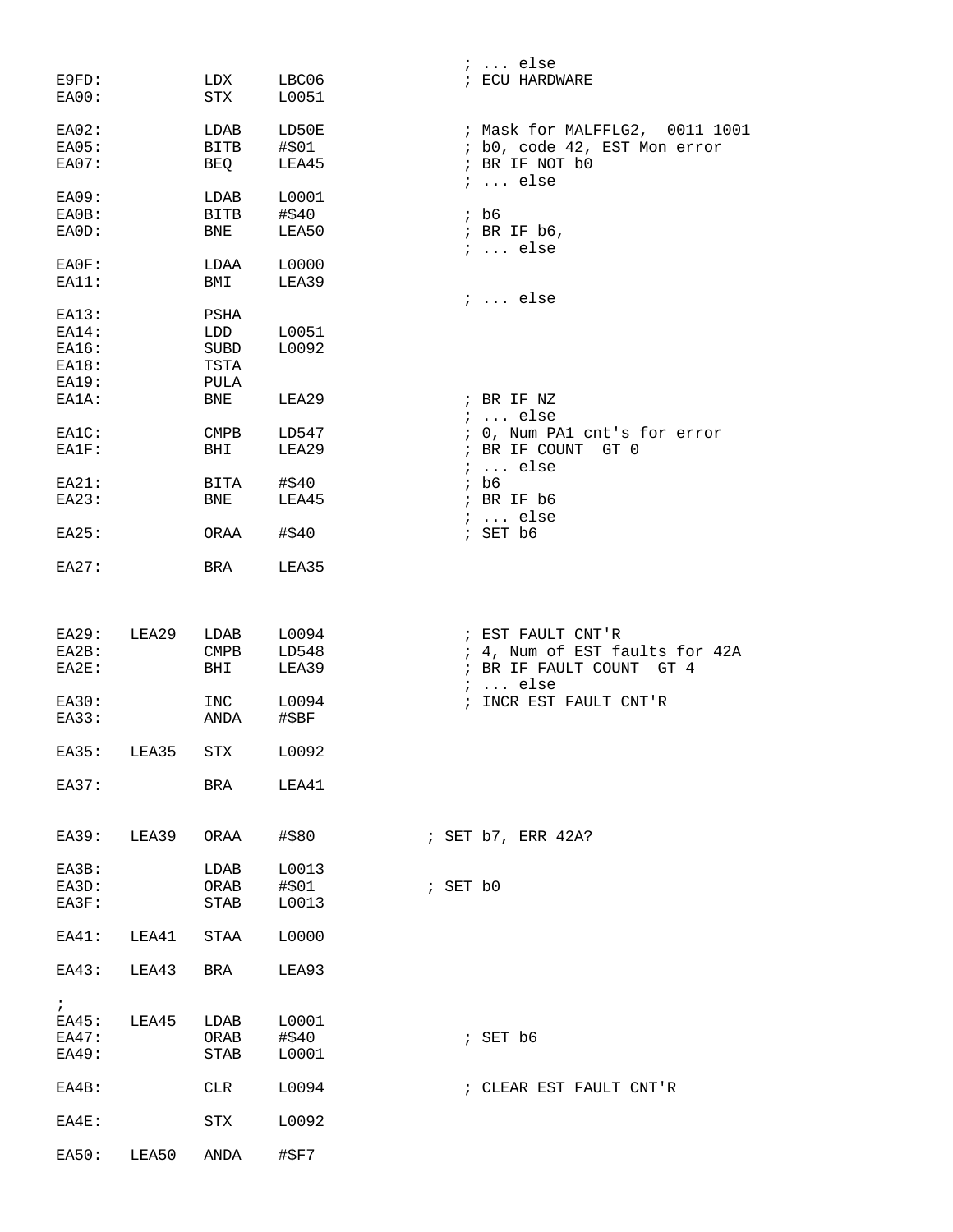| EA52:          |                          | STAA        | L0000                         |                                                           |
|----------------|--------------------------|-------------|-------------------------------|-----------------------------------------------------------|
| EA54:          |                          | LDD         | LBC2C                         | ; ECU HARDWARE                                            |
| <b>EA57:</b>   |                          | JSR         | LFD39                         | ; SHORT TIME DELAY                                        |
| EA5A:          |                          | STD         | LBC24                         | ; ECU HARDWARE                                            |
| EA5D:          | LEA5D                    | LDAA        | L0013                         |                                                           |
| EA5F:          |                          | ORAA        | #\$0001                       |                                                           |
| EA61:<br>EA63: |                          | LDAB<br>BPL | L00DE<br>LEA6E                |                                                           |
|                |                          |             |                               | $i \ldots$ else                                           |
| EA65:          |                          | STAA        | L0013                         |                                                           |
| EA67:          |                          | LDD         | LBC3C                         | ; ECU HARDWARE                                            |
| EA6A:          |                          | ANDB        | #\$EF                         |                                                           |
| Е              |                          |             |                               |                                                           |
| A6C:           |                          | BRA         | LEA73                         |                                                           |
| EA6E:          | LEA6E                    | LDD         | LBC3C                         | ; ECU HARDWARE                                            |
| EA71:          |                          | ORAB        | #\$10                         |                                                           |
| EA73:          | LEA73                    | JSR         | LFD39                         | ; SHORT TIME DELAY                                        |
| EA76:          |                          | STD         | LBC3C                         | ; ECU HARDWARE                                            |
| EA79:          |                          | BRA         | LEA93                         |                                                           |
| EA7B:          | LEA7B                    | LDAA        | #\$0004                       |                                                           |
| EA7D:          |                          | JSR         | LFC01                         |                                                           |
| <b>EA80:</b>   |                          | LDX         | #\$FFFF                       |                                                           |
| EA83:          |                          | STX         | L0018                         |                                                           |
| EA85:          |                          | LDAA        | L00DE                         |                                                           |
| EA87:          |                          | BITA        | #\$08                         |                                                           |
| EA89:          |                          | BNE         | LEA8E                         |                                                           |
|                |                          |             |                               | $i \ldots$ else                                           |
| EA8B:          |                          | INX         |                               |                                                           |
| EA8C:          |                          | <b>STX</b>  | LOOEB                         | ; ENG RUN TIMER                                           |
| EA8E:          | LEA8E                    | LDAA        | #\$00EF<br>JSR LFBF6          |                                                           |
| EA90:          |                          |             |                               |                                                           |
| EA93:          | LEA93                    |             | LDAA L0002                    | ; FLAG WD                                                 |
| E A 95:        |                          |             |                               | ; CLEAR b2, DIAG SW GT 3 V                                |
| EA97:          |                          |             | ANDA #\$FB<br>STAA L0002      | ; FLAG WD                                                 |
| <b>EA99:</b>   |                          |             | JMP LE531                     |                                                           |
|                |                          |             | ; REAL TIME SERVICE ROUTINE 0 |                                                           |
|                | $\ddot{i}$<br>; -------- |             |                               | -----------------------------                             |
| EA9C:          |                          |             | LDAA #\$0002                  |                                                           |
| EA9E:          |                          |             | JSR LFEFE                     |                                                           |
| EAA1:          |                          | PSHA        |                               |                                                           |
| EAA2:          |                          |             | LDAB L0000                    |                                                           |
| EAA4:          |                          | CMPA        | #\$005A                       |                                                           |
| EAA6:          |                          | BCC         | LEADF                         |                                                           |
| EAA8:          |                          | CMPA        | #\$0028                       |                                                           |
| EAAA:          |                          | <b>BCC</b>  | LEAF4                         |                                                           |
| EAAC:          |                          | LDAA        | L0045                         | $i \ldots$ else<br>; BATTERY VOLTS, (A/D, 0-255) Vbatt/10 |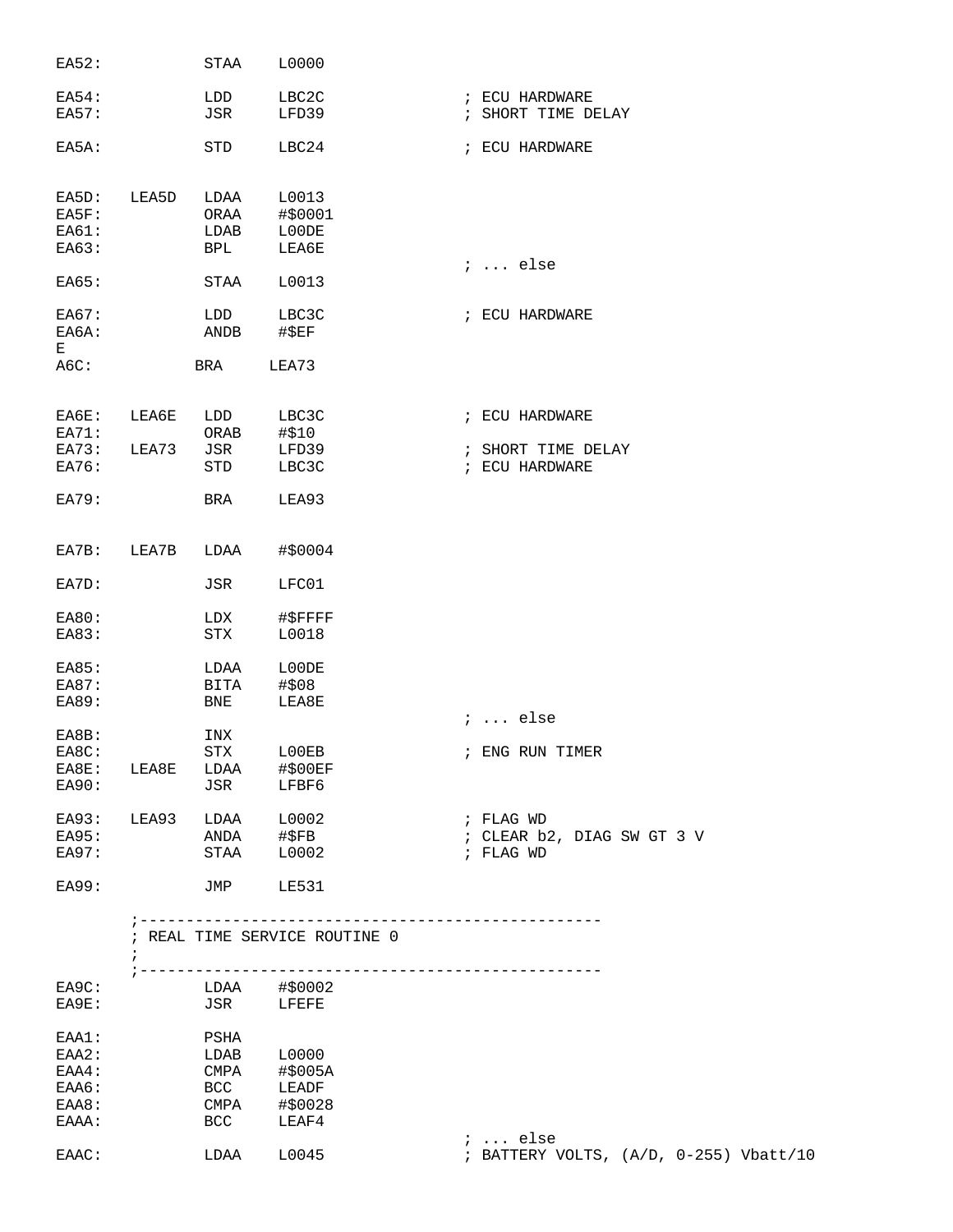| EAAE: |       | CMPA                  | #40           | $: 4.0$ VDC                            |
|-------|-------|-----------------------|---------------|----------------------------------------|
| EAB0: |       | $_{\rm BCC}$          | LEAF4         | ; BR IF Vbatt GT 4 VDC                 |
| EAB2: |       | <b>CLRA</b>           |               | $i \ldots$ else                        |
| EAB3: |       | $\operatorname{STAA}$ | L00EB         |                                        |
| EAB5: |       | $\operatorname{STAA}$ | L00EC         |                                        |
|       |       |                       |               |                                        |
| EAB7: |       | ORAA                  | #\$04         |                                        |
| EAB9: |       | STAA                  | L00DE         |                                        |
| EABB: |       | LDAA                  | L0001         |                                        |
| EABD: |       | ANDA                  | #\$7F         |                                        |
| EABF: |       | $\operatorname{STAA}$ | L0001         | $\ddot{ }$                             |
|       |       |                       |               |                                        |
| EAC1: |       | LDAA                  | L00DF         |                                        |
| EAC3: |       | ANDB                  | #\$DF         |                                        |
| EAC5: |       | <b>BITB</b>           | #\$10         |                                        |
| EAC7: |       | <b>BNE</b>            | LEAD9         |                                        |
|       |       |                       |               | else                                   |
| EAC9: |       | BITA                  | #\$02         |                                        |
| EACB: |       | BEQ                   | LEAD7         |                                        |
|       |       |                       |               |                                        |
|       |       |                       |               | $\ldots$ else<br>i.                    |
| EACD: |       | PSHA                  |               |                                        |
| EACE: |       | LDAA                  | LOOOF         |                                        |
| EAD0: |       | ANDA                  | #\$FC         |                                        |
| EAD2: |       | $\operatorname{STAA}$ | LOOOF         | $\ddot{i}$                             |
|       |       | <b>PULA</b>           |               |                                        |
| EAD4: |       |                       |               | $\ddot{ }$                             |
| EAD5: |       | ${\sf ORAB}$          | #\$20         | SET b5<br>$\ddot{i}$                   |
| EAD7: | LEAD7 | ORAB                  | #\$10         | SET B4<br>$\ddot{i}$                   |
| EAD9: | LEAD9 | ANDA                  | #\$FD         | ; CLEAR b1                             |
| EADB: |       | $\operatorname{STAA}$ | L00DF         |                                        |
| EADD: |       | BRA                   | LEAF2         |                                        |
|       |       |                       |               |                                        |
|       |       |                       |               |                                        |
| EADF: | LEADF | BITB                  | #\$10         | ib4                                    |
| EAE1: |       |                       | LEAE8         | $\ddot{i}$                             |
|       |       | <b>BEQ</b>            |               |                                        |
|       |       |                       |               | $i \ldots$ else                        |
| EAE3: |       | LDX                   | LBC06         | ECU HARDWARE<br>$\ddot{i}$             |
| EAE6: |       | ${\rm STX}$           | L0092         | $\ddot{ }$                             |
|       |       |                       |               |                                        |
| EAE8: | LEAE8 | LDAA                  | L00DE         |                                        |
| EAEA: |       | ANDA                  | $\sharp$ \$FB |                                        |
| EAEC: |       | STAA                  | L00DE         |                                        |
|       |       |                       |               |                                        |
| EAEE: |       | ANDB                  | $\sharp$ \$EF | : 1110 1111                            |
| EAF0: |       | ANDB                  | #\$DF         | : 1101 1111                            |
| EAF2: | LEAF2 | STAB                  | L0000         |                                        |
|       |       |                       |               |                                        |
| EAF4: | LEAF4 | PULA                  |               | $\ddot{ }$                             |
| EAF5: |       | STAA                  | L0045         | ; BATTERY VOLTS, (A/D, 0-255) Vbatt/10 |
|       |       |                       |               |                                        |
| EAF7: |       | LDAA                  | #\$00         |                                        |
| EAF9: |       | JSR                   | LFEFE         |                                        |
|       |       |                       |               |                                        |
| EAFC: |       | LDAA                  | L0046         | BATTERY VDC                            |
|       |       |                       |               |                                        |
| EAFE: |       | STAB                  | L0046         | ; BATTERY VDC                          |
| EB00: |       | SBA                   |               |                                        |
| EB01: |       | BHI                   | LEB04         | $\ddot{i}$                             |
|       |       |                       |               | $i \ldots$ else                        |
| EB03: |       | <b>CLRA</b>           |               | $\ddot{ }$                             |
|       |       |                       |               |                                        |
|       |       |                       |               |                                        |
| EB04: | LEB04 | STAA                  | L0047         | $\ddot{\phantom{0}}$<br>$\ddot{ }$     |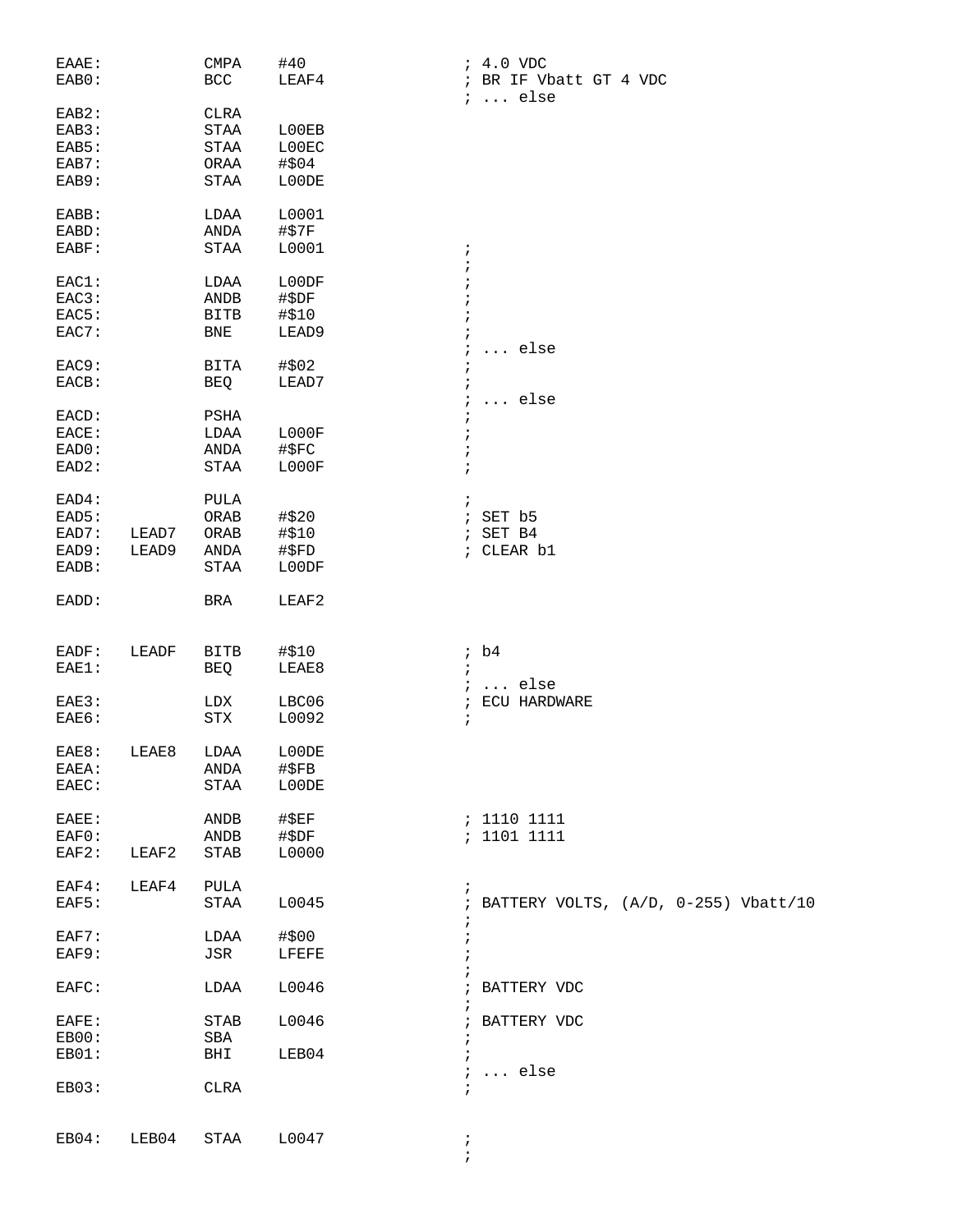| EB06:<br>EB08: |             | LDAB<br><b>BPL</b>                   | L0001<br>LEB1A                                       | $\ddot{i}$<br>$\ddot{i}$                                   |
|----------------|-------------|--------------------------------------|------------------------------------------------------|------------------------------------------------------------|
|                |             |                                      |                                                      | $i \ldots$ else                                            |
| EB0A:          |             | ORAB                                 | #\$08                                                | ; SET b3                                                   |
| EB0C:          |             | LDAA                                 | L00DF                                                |                                                            |
| EB0E:          |             | ORAA                                 | #\$02                                                | ; SET b1                                                   |
| EB10:          |             | STAA                                 | L00DF                                                |                                                            |
| EB12:          |             | BRA                                  | LEB2D                                                |                                                            |
|                | EB14: LEB14 | LDAA L00DE                           |                                                      |                                                            |
| EB16:          |             |                                      | ANDA #\$FB                                           | ; CLR b2                                                   |
| EB18:          |             | STAA                                 | L00DE                                                |                                                            |
| EB1A:          | LEB1A       | CLRA                                 |                                                      |                                                            |
| EB1B:          |             |                                      | BITB #\$08                                           | ; b3                                                       |
| EB1D:          |             | BNE                                  | LEB28                                                | ; BR IF b3,<br>$i \ldots$ else                             |
| EB1F:          |             | LDAA                                 | L005C                                                | ; ENG OFF TIME                                             |
| EB21:          |             | <b>BEQ</b>                           | LEB2B                                                | ; BR IF ENG OFF TIME                                       |
|                |             |                                      |                                                      | $i \dots$ else                                             |
| EB23:          |             | CMPA                                 | LD018                                                | ; 4 sec's, ENG OFF TIME, (1 sec loop)                      |
| EB26:          |             | BHI                                  | LEB14                                                | ; BR IF ENG OFF TIME GT 1 SEC<br>$i \ldots$ else           |
| EB28:          | LEB28       | INCA                                 |                                                      | $\ddot{ }$                                                 |
| EB29:          |             |                                      | STAA L005C                                           |                                                            |
| EB2B:          |             |                                      |                                                      | ; CLR b3                                                   |
| EB2D:          |             | LEB2B ANDB #\$F7<br>LEB2D STAB L0001 |                                                      |                                                            |
| EB2F:          |             | RTS                                  |                                                      |                                                            |
|                |             |                                      | ; REAL TIME SERVICE ROUTINE 1                        |                                                            |
|                |             |                                      |                                                      |                                                            |
| EB30:          |             | JSR LFD3A                            |                                                      |                                                            |
| EB33:          |             | JMP                                  | LFC2D                                                | $\ddot{i}$                                                 |
|                | $\ddot{i}$  |                                      | ; REAL TIME SERVICE ROUTINE 2<br>CK DIAG MODE STATUS |                                                            |
|                | $\cdot$     |                                      |                                                      |                                                            |
| EB36:          |             | LDAA #\$0C                           |                                                      | ; SET UP A/D                                               |
| EB38:          |             | CLRB                                 |                                                      | $\ddot{i}$                                                 |
| EB39:          |             | JSR                                  | LFBCE                                                | ; A/D ROUTINE, ret W/RESULT IN A<br>;--------------------- |
| EB3C:          |             |                                      | $LDAB$ $L0002$                                       | ; FLAG WD                                                  |
| EB3E:          |             | ANDB #\$C7                           |                                                      | ; CLR b3, b4 & b5<br>$\ddot{i}$                            |
|                |             |                                      |                                                      | b7 1=<br>$\ddot{i}$                                        |
|                |             |                                      |                                                      | b6 1=<br>$\ddot{i}$                                        |
|                |             |                                      |                                                      | b5 1= CLOSED LOOP<br>$\ddot{i}$                            |
|                |             |                                      |                                                      | b4 1= LT 800 mvdc<br>$\ddot{i}$                            |
|                |             |                                      |                                                      |                                                            |
|                |             |                                      |                                                      | $b3$ 1= LT @ VDC                                           |
|                |             |                                      |                                                      | $b2$ 1= GT 3 VDC                                           |
|                |             |                                      |                                                      | $b1 1=$                                                    |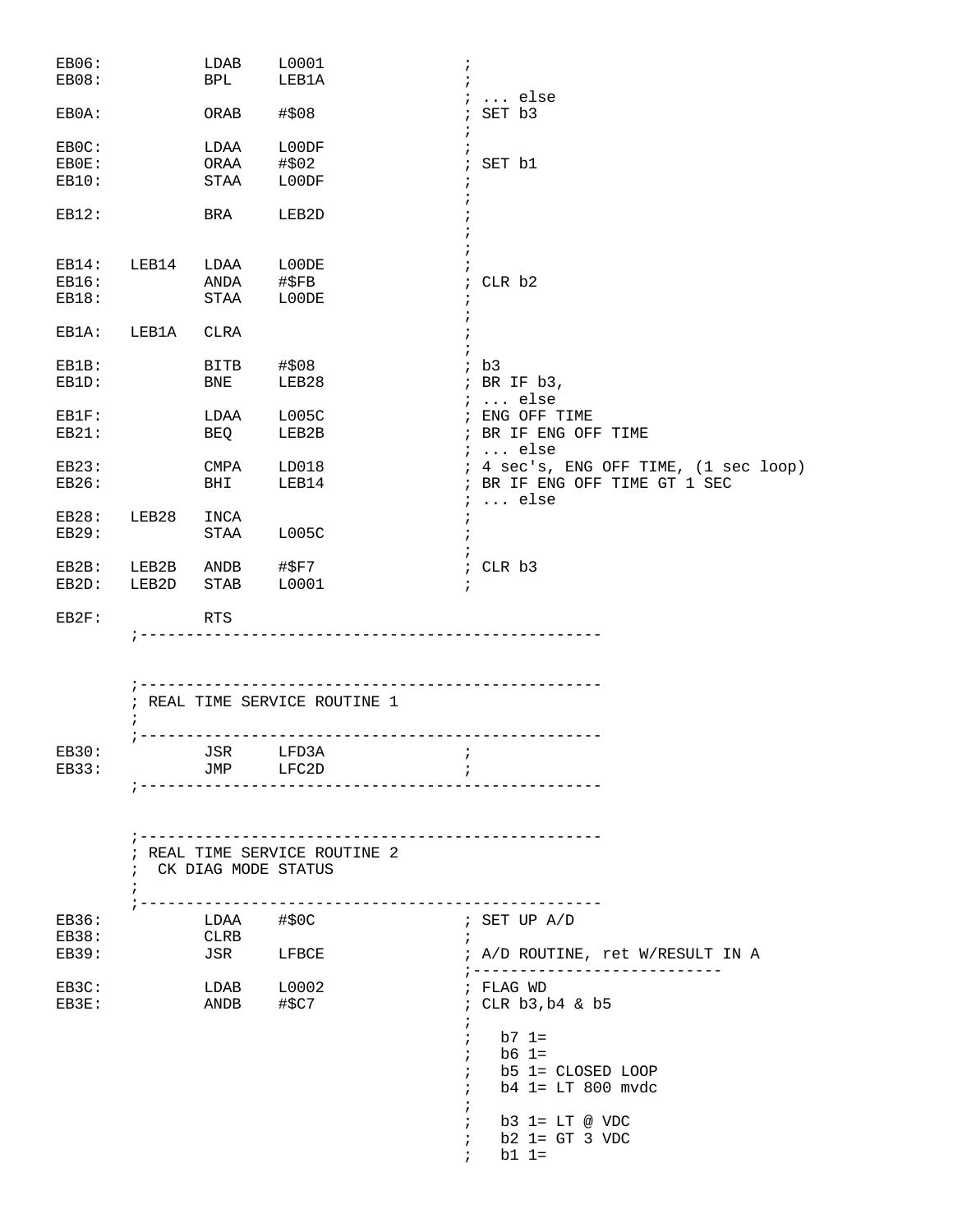|       |             |       | $\ddot{i}$ | $b0 1=$                                 |
|-------|-------------|-------|------------|-----------------------------------------|
| EB40: | <b>CMPA</b> | #40   |            | ; 800 Mvdc                              |
| EB42: | <b>BCS</b>  | LEB50 |            | ; BR IF DIAG SW LT 800 mvdc<br>$i$ else |
| EB44: | <b>CMPA</b> | #100  |            | $: 2.0$ VDC                             |
| EB46: | <b>BCS</b>  | LEB54 |            | ; BR IF DIAG SW LT 2 VDC<br>$i$ else    |
| EB48: | <b>CMPA</b> | #153  |            | $: 3.06$ VDC                            |
| EB4A: | <b>BCC</b>  | LEB56 |            | ; BR IF DIAG SW GT 3.06 VDC<br>$i$ else |
| EB4C: | ORAB        | #\$20 |            | $;$ SET $b5$                            |
| EB4E: | <b>BRA</b>  | LEB56 |            |                                         |

|                | $\ddot{i}$ | BLINK OUT ?? |                |                                |  |  |
|----------------|------------|--------------|----------------|--------------------------------|--|--|
| EB50:<br>EB52: | LEB50      | ORAB<br>BRA  | #\$10<br>LEB56 | ; SET b4, DIAG SW LT 800 mvdc  |  |  |
| EB54:          | LEB54      | ORAB         | #\$08          | ; SET b3, DIAG SW LT 2 VDC     |  |  |
| EB56:          | LEB56 STAB |              | L0002          | ; FLAG WD, DIAG SW GT 3.06 VDC |  |  |
| EB58:          |            | RTS          |                |                                |  |  |

;--------------------------------------------------

|                                |       |                           | ; REAL TIME SERVICE ROUTINE 3 |                                                                                                    |
|--------------------------------|-------|---------------------------|-------------------------------|----------------------------------------------------------------------------------------------------|
| <b>EB59:</b><br>EB5A:          |       | PULX<br>LDX               | $\sharp$ \$D1B3               | ; EGR PARAM'S                                                                                      |
| EB5D:                          |       | LDAB                      | L0006                         | ; STATUS                                                                                           |
| EB5F:<br><b>EB61:</b><br>EB63: |       | LDAA 0,X<br>CMPA<br>BLS   | LOOE3<br>LEBA5                | ; 48c COOL FOR EGR ENABLE (1K PU) TBL 3<br>; COOL, 1k pu<br>; BR IF COOL VAL LT THRESH<br>$i$ else |
| EB65:                          |       | LDAA                      | 6, X                          | ; 38 Kpa MAP, VACUUM FOR EGR ENABLE                                                                |
| EB67:<br><b>EB69:</b>          |       | <b>BITB</b><br>BEO        | #\$10<br>LEB6D                | ib4<br>; BR IF NOT b4<br>;  else                                                                   |
| EB6B:<br>EB6D:<br>EB6F:        | LEB6D | LDAA 5, X<br><b>BLS</b>   | CMPA L0031<br>LEB75           | ; 35 Kpa MAP, VACUUM FOR EGR ENABLE<br>; VACUUM<br>; BR IF VAC VAL GT THRESH<br>$i$ else           |
| EB71:<br><b>EB73:</b>          |       | ANDB<br>BRA               | #\$EF<br>LEBA3                | ; CLEAR b4                                                                                         |
| EB75:                          | LEB75 | ORAB                      | #\$10                         | $;$ SET $b4$                                                                                       |
| EB77:<br><b>EB79:</b><br>EB7B: |       | LDAA<br>BITA #\$24<br>BNE | L0009<br>LEB8F                | $\ddot{i}$<br>; b2 & b5                                                                            |
| EB7D:<br>EB7F:<br>EB81:        |       | LDAA<br>BITB<br>BEQ       | 4, X<br>#\$20<br>LEB85        | $i$ else<br>; 3%, HI TPS FOR EGR ENABLE<br>$i$ else                                                |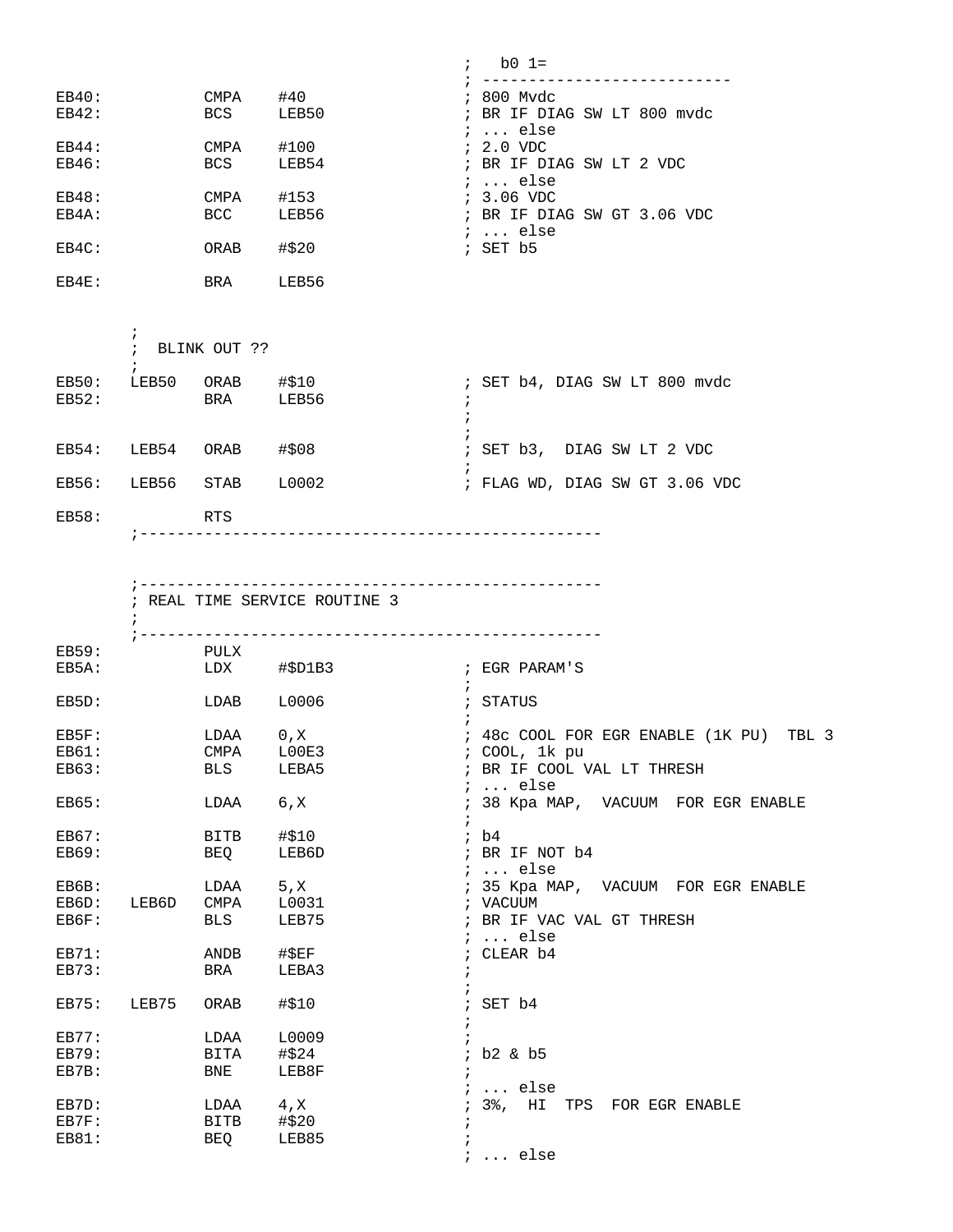| EB83:          |            | LDAA                   | 3, X                                                                                          | ; 2%, LOW TPS FOR EGR ENABLE                       |
|----------------|------------|------------------------|-----------------------------------------------------------------------------------------------|----------------------------------------------------|
| <b>EB85:</b>   | LEB85 CMPA |                        | L0049                                                                                         | ; CURRENT TPS VALUE                                |
| EB87:          |            | BCS                    | LEB8D                                                                                         | $\ddot{i}$                                         |
|                |            |                        |                                                                                               | $i \ldots$ else                                    |
| <b>EB89:</b>   |            | ANDB                   | #\$DF                                                                                         | ; CLEAR b5                                         |
|                |            |                        |                                                                                               |                                                    |
| EB8B:          |            | BRA                    | LEBA3                                                                                         |                                                    |
|                |            |                        |                                                                                               |                                                    |
| EB8D:          | LEB8D      | ORAB                   | #\$20                                                                                         | ib5                                                |
|                |            |                        |                                                                                               | $\ddot{i}$                                         |
| EB8F:          | LEB8F      | LDAA                   | L00DE                                                                                         | $\ddot{i}$                                         |
| <b>EB91:</b>   |            | BITA                   | #\$40                                                                                         | $;$ b6                                             |
| EB93:          |            | BNE                    | LEBAB                                                                                         | $\ddot{i}$                                         |
|                |            |                        |                                                                                               | $i \ldots$ else                                    |
| EB95:          |            | LDAA                   | 2, X                                                                                          | ; 0 MPH HI VSS THRESH FOR EGR ENABLE               |
| EB97:          |            | BITB                   | #\$40                                                                                         | ; b6                                               |
| <b>EB99:</b>   |            | BEQ                    | LEB9D                                                                                         | $\ddot{i}$                                         |
|                |            |                        |                                                                                               | $i$ else                                           |
| EB9B:          |            | LDAA                   | 1, x                                                                                          | : 0 MPH LO VSS THRESH FOR EGR ENABLE               |
| EB9D:          | LEB9D      | CMPA                   | L0034                                                                                         | ; FILT Vss/1                                       |
| EB9F:          |            | BLS                    | LEBA9                                                                                         | $\ddot{i}$                                         |
|                |            |                        |                                                                                               | <i>;</i> else                                      |
| EBA1:          |            | ANDB                   | #\$BF                                                                                         | ; CLR b6                                           |
| EBA3:          | LEBA3      | STAB                   | L0006                                                                                         | ; STATUS                                           |
|                |            |                        |                                                                                               | $\ddot{i}$                                         |
| EBA5:          | LEBA5      | CLRA                   | $\ddot{i}$                                                                                    |                                                    |
| EBA6:          |            | JMP                    | LEC00                                                                                         |                                                    |
|                | $\star$    |                        | * 01-31-1996 Dissassemby of ASDZ Blocks = 7<br>* RPM 1000, 1200, 1400, 1600, 1800, 2200, 3000 |                                                    |
|                | $^\star$   |                        |                                                                                               |                                                    |
|                |            | * TBL = $2.56$ * $EGR$ |                                                                                               |                                                    |
|                |            |                        |                                                                                               |                                                    |
| EBA9:          | LEBA9      | ORAB                   | #\$40                                                                                         | ; $SET b6$                                         |
| EBAB:          | LEBAB STAB |                        | L0006                                                                                         | ; STATUS                                           |
| EBAD:          | <b>LDX</b> |                        | #\$D1C0                                                                                       | $\ddot{i}$<br>; PCT EGR Vs. VAC LOAD Vs. RPM       |
| EBB0:          |            | JSR                    | ï<br>LFA4D                                                                                    |                                                    |
|                |            |                        |                                                                                               |                                                    |
| EBB3:          |            | LSRA                   |                                                                                               | $F$ RESULT/2                                       |
| EBB4:          |            | TAB                    | ÷                                                                                             |                                                    |
|                |            |                        |                                                                                               |                                                    |
| EBB5:          |            | LDAA                   | L001F                                                                                         | $i$ RPM/12.5                                       |
| EBB7:          |            | CMPA                   | #144                                                                                          | ; 1800 RPM                                         |
| EBB9:          |            | BLS                    | LEBCB                                                                                         | ; BR IF RPM LT 1800<br>$\ldots$ else<br>$\ddot{i}$ |
| EBBB:          |            | LSRA                   |                                                                                               | $;$ RPM/2                                          |
|                |            |                        |                                                                                               |                                                    |
| EBBC:          |            | ADDA                   | #72                                                                                           |                                                    |
| EBBE:          |            | CMPA                   | #160                                                                                          | $: 2000$ RPM/12.5                                  |
| EBC0:          |            | BLS                    | LEBCB                                                                                         | ; BR IF LT 2000 RPM<br>$i$ else                    |
| $EBC2$ :       |            | LSRA                   |                                                                                               | $F$ RPM/2                                          |
|                |            | ADCA                   |                                                                                               |                                                    |
| EBC3:          |            | CMPA                   | #80                                                                                           |                                                    |
| EBC5:<br>EBC7: |            | BLS                    | #80<br>LEBCB                                                                                  | ; 1000 RPM<br>; BR IF RPM LT 1000                  |
|                |            |                        |                                                                                               | $i$ else                                           |
| EBC9:          |            | LDAA                   | #176                                                                                          | ; 4400 RPM                                         |
|                |            |                        |                                                                                               |                                                    |
| EBCB:<br>EBCE: | LEBCB      | JSR<br>STAA            | LFB67<br>L0058                                                                                | ; 3d LK UP<br>; SAVE PCT EGR, (temp)               |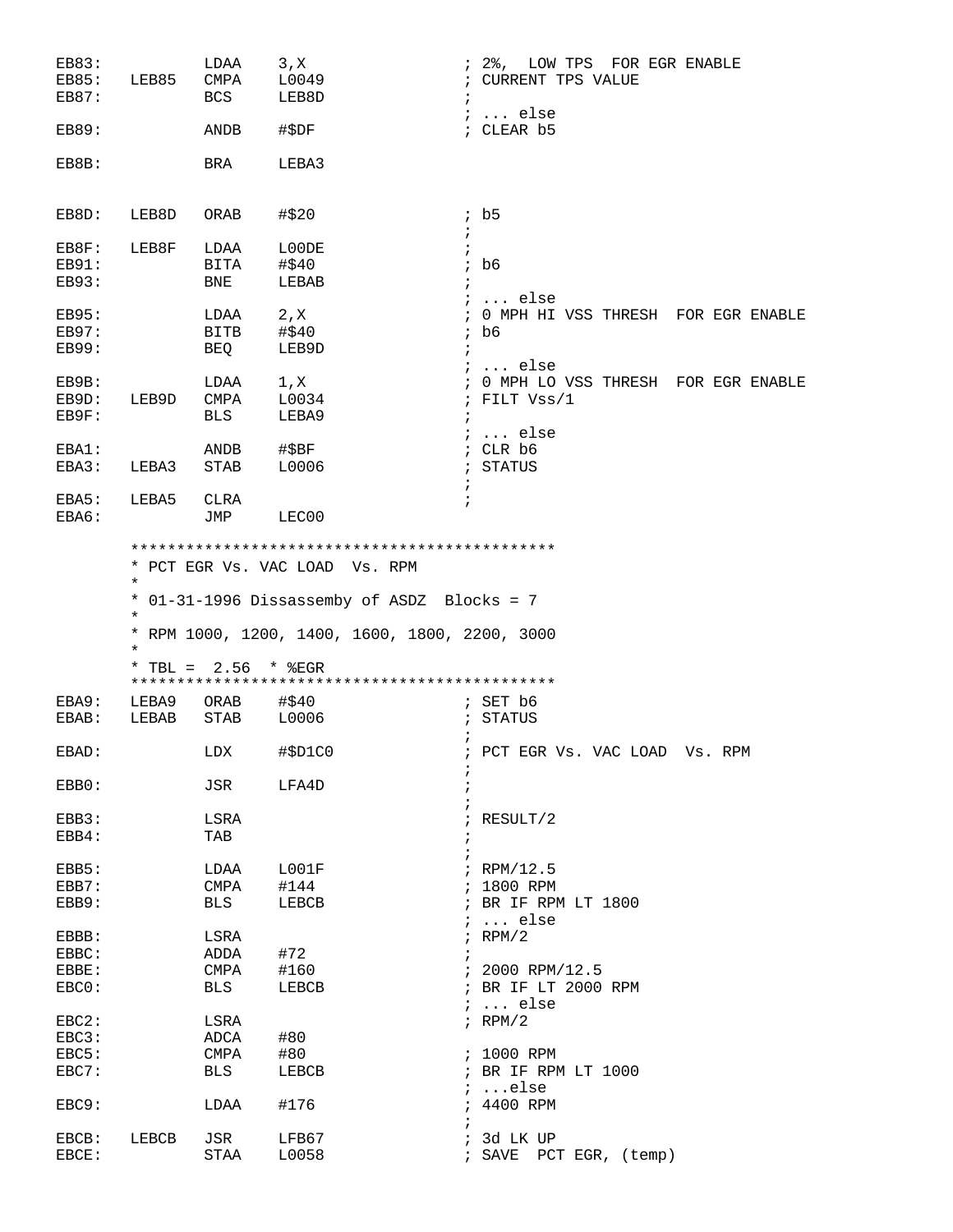| $\ddot{ }$              | ; EGR GAIN VS COOLANT |                                                                       |                                                                |
|-------------------------|-----------------------|-----------------------------------------------------------------------|----------------------------------------------------------------|
|                         | ; VAL = $N * 128$     |                                                                       |                                                                |
|                         |                       |                                                                       |                                                                |
|                         | LDAA                  | L0021                                                                 | ; COOLANT                                                      |
|                         | LDAB<br>JSR           | #40<br>LFB37                                                          | ; COOLANT ARG, LOWER LIMIT<br>; 2d LK UP, WITH LOWER ARG LIMIT |
|                         |                       |                                                                       | $\ddot{ }$                                                     |
|                         | <b>BSR</b>            | LEC22                                                                 |                                                                |
|                         |                       | LDAA LD1BF                                                            | ; 50% TPS HI TPS THRESH EGR AFTER 50% GAIN = 0                 |
|                         | CMPA<br><b>BCS</b>    | L0049<br>LEBA5                                                        | ; CURRENT TPS VALUE<br>; BR IF TPS GT THRESH                   |
|                         |                       |                                                                       | $i \ldots$ else                                                |
|                         |                       | ;-------------------------<br>; EGR GAIN GAIN FACTOR VS BARO & MAP 3d |                                                                |
| $\ddot{i}$              | ; TBL = GAIN $*$ 128  |                                                                       |                                                                |
| ; ---------             |                       | JSR LFD18                                                             | --------------<br>; GET PROCESSED BARO VALUE IN A REG          |
|                         | TAB                   |                                                                       | ; BARO IN A & B Reg                                            |
|                         |                       | LDX #\$D1FE                                                           | ; EGR GAIN GAIN FACTOR VS BARO & MAP 3d                        |
|                         | LDAA                  | L0026                                                                 | ; S/D MAP                                                      |
|                         | LSRA                  |                                                                       |                                                                |
|                         | JSR                   | LFB67                                                                 | ; 3d LK UP                                                     |
|                         | BSR                   | LEC22                                                                 |                                                                |
|                         | LDAA                  | L0080                                                                 | ; Pct EGR                                                      |
|                         | <b>CLRB</b>           |                                                                       |                                                                |
|                         | PSHB<br>PSHA          |                                                                       |                                                                |
|                         |                       |                                                                       |                                                                |
|                         | PULX                  |                                                                       |                                                                |
| $\ddot{i}$              | ; FILTER EGR          |                                                                       |                                                                |
| $\ddot{i}$              | LDAA                  | L0058                                                                 | ; PCT EGR (temp)                                               |
|                         | LDAB                  | LD1BC                                                                 | ; 0.898 EGR D.C. FILTER COEF                                   |
|                         | JSR                   | LFB12                                                                 | ; LAG FILTER                                                   |
| LEC00                   | STAA                  | L0080                                                                 | ; Pct EGR                                                      |
| $\ddot{i}$<br>; EGR MOD |                       | ; CK IF HEADS UP ON LINE                                              |                                                                |
| $\ddot{i}$              | LDAB                  | L0000                                                                 | ; STATUS MODE WD                                               |
|                         | BITB                  | #\$02                                                                 | ib1                                                            |
|                         | BEQ                   | LEC0B                                                                 | ; BR IF NOT b1<br>$i \ldots$ else                              |
|                         | JSR                   | L5806                                                                 | ; GOTO HEADS UP <-------<<                                     |
| LEC0B                   | LDAB                  | #160                                                                  | $\ddot{ }$                                                     |
|                         | MUL                   |                                                                       |                                                                |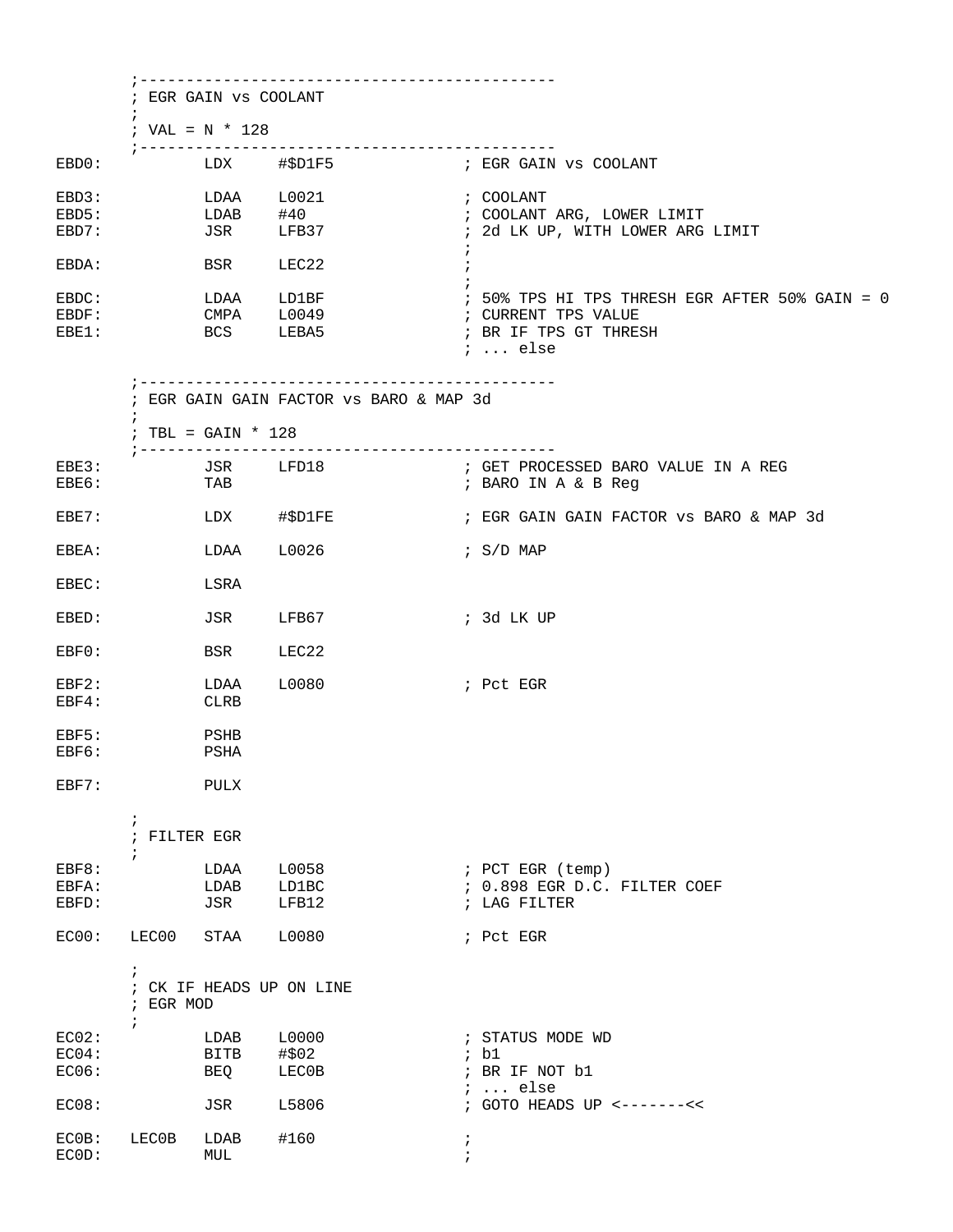| ECOE:          |                       | ADCA #\$00                                                                                                                                                  |                                                       | $\ddot{i}$                                  |
|----------------|-----------------------|-------------------------------------------------------------------------------------------------------------------------------------------------------------|-------------------------------------------------------|---------------------------------------------|
|                | $\cdot$               | ; VAC LIMITER                                                                                                                                               |                                                       |                                             |
| EC10:          | $\ddot{i}$            | LDAB                                                                                                                                                        | L0031                                                 | ; VACUUM                                    |
| EC12:          |                       | CMPB #192                                                                                                                                                   |                                                       |                                             |
| EC14:          |                       | <b>BCC</b>                                                                                                                                                  | LEC2D                                                 | ; VAC LIMIT aprox 20 Kpa<br>; BR IF VAL VAL |
|                |                       |                                                                                                                                                             |                                                       | $i \ldots$ else                             |
| EC16:<br>EC18: |                       | $CMPB$ #64                                                                                                                                                  | BHI LEC1C                                             | ; VAC LIMIT aprox 70 Kpa<br>$\ddot{i}$      |
| $EC1A$ :       |                       | $LDAB$ #64                                                                                                                                                  |                                                       | $: $ else<br>; VAC LIMIT aprox 70 Kpa       |
| EC1C: LEC1C    |                       | NEGB                                                                                                                                                        |                                                       | $\ddot{i}$                                  |
| EC1D:          |                       | LSRB                                                                                                                                                        |                                                       |                                             |
| EC1E:          |                       | ADDB #96                                                                                                                                                    |                                                       | ; 60 kpa                                    |
| EC20:          |                       |                                                                                                                                                             | BRA LEC2F                                             |                                             |
|                |                       |                                                                                                                                                             | -----------------                                     |                                             |
|                |                       |                                                                                                                                                             |                                                       |                                             |
|                | $7 - - - - - - - - -$ |                                                                                                                                                             | -------------------<br>$EC22:$ $LEC22$ $LDAB$ $L0058$ | $;$ (Temp)                                  |
| EC24:          |                       | MUL                                                                                                                                                         |                                                       |                                             |
| EC25:          |                       | ASLD                                                                                                                                                        |                                                       |                                             |
| EC26:          |                       |                                                                                                                                                             | BCC LEC2A                                             | ; BR IF NO OVERFLOW                         |
|                |                       |                                                                                                                                                             |                                                       | $\ldots$ else                               |
|                |                       |                                                                                                                                                             |                                                       | ; FORCE MAX VALUE                           |
|                |                       | $\begin{tabular}{llll} \texttt{EC28}: & \texttt{LDAA} & \texttt{\#255} \\ \texttt{EC2A}: & \texttt{LEC2A} & \texttt{STAA} & \texttt{\#10058} \end{tabular}$ |                                                       |                                             |
| $EC2C$ :       |                       | RTS                                                                                                                                                         |                                                       |                                             |
|                |                       |                                                                                                                                                             | ----------------------------                          |                                             |
| EC2D:<br>EC2E: | LEC2D                 | NEGB<br>ASLB                                                                                                                                                |                                                       |                                             |
|                |                       |                                                                                                                                                             |                                                       |                                             |
|                | $^\star$              |                                                                                                                                                             | * EGR CORRECTION Vs. VACUUM Vs. EGR D.C.              |                                             |
|                | $^\star$              |                                                                                                                                                             |                                                       |                                             |
|                | ¥                     | * ASDZ BP EGR                                                                                                                                               |                                                       |                                             |
|                |                       | * TBL = Factor * 256                                                                                                                                        |                                                       |                                             |
| EC2F:          | LEC2F                 | LDX                                                                                                                                                         | #\$D21D                                               | ; EGR CORRECTION Vs. VACUUM Vs. EGR D.C.    |
| EC32:          |                       | JSR                                                                                                                                                         | LFB67                                                 | ; 3d LK UP                                  |
| EC35:          |                       | STAA                                                                                                                                                        | L007F                                                 |                                             |
|                |                       |                                                                                                                                                             |                                                       |                                             |
| EC37:          |                       | LDAB                                                                                                                                                        | L0006                                                 | ; STATUS                                    |
| EC39:          |                       | ANDB                                                                                                                                                        | #\$7F                                                 | ; $CLR b7$                                  |
| EC3B:          |                       | LDAA                                                                                                                                                        | L0080                                                 | ; Pct EGR                                   |
| EC3D:          |                       | CMPA                                                                                                                                                        | LD1BD                                                 | ; 19.9% D.C. THRESH FOR EGR ON              |
| EC40:          |                       | <b>BLS</b>                                                                                                                                                  | LEC51                                                 |                                             |
|                |                       |                                                                                                                                                             |                                                       | $i$ else                                    |
| EC42:          |                       | LDAA                                                                                                                                                        | L0031                                                 | ; VACUUM                                    |
| EC44:          |                       | CMPA                                                                                                                                                        | LD1BE                                                 | ; 1 Kpa VAC THRESH FOR EGR ON, (100 Kpa)    |
| EC47:          |                       | BHI                                                                                                                                                         | LEC51                                                 | ; BR IF VAC GT THRESH<br>$i \ldots$ else    |
| EC49:          |                       | LDAA                                                                                                                                                        | L000A                                                 |                                             |
| EC4B:          |                       | BITA                                                                                                                                                        | #\$01                                                 |                                             |
| EC4D:          |                       | <b>BNE</b>                                                                                                                                                  | LEC51                                                 |                                             |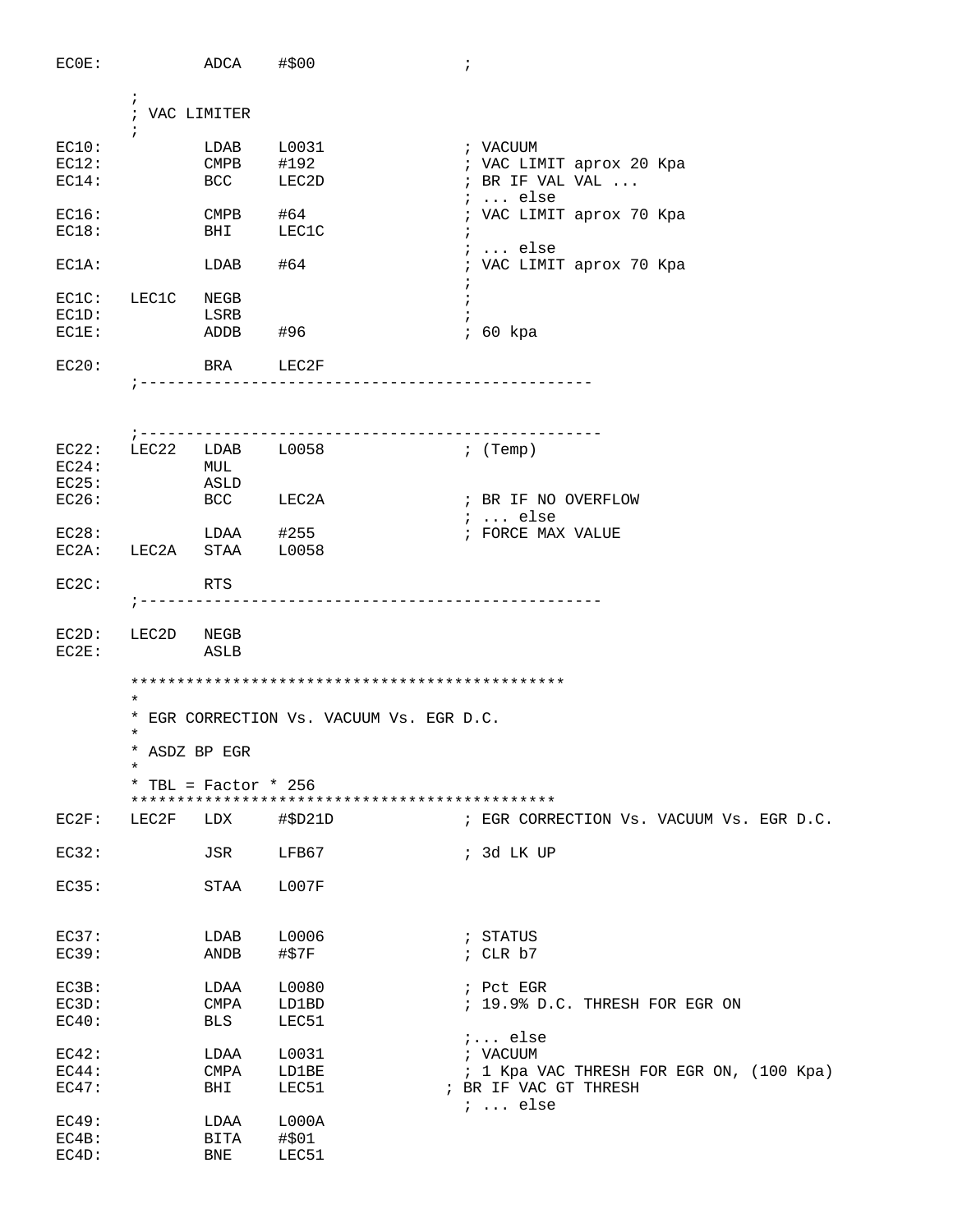|          |                 |                        |                         | $i \ldots$ else                          |
|----------|-----------------|------------------------|-------------------------|------------------------------------------|
| $EC4F$ : |                 | ORAB #\$80             |                         | ; SET b7                                 |
|          |                 | EC51: LEC51 STAB L0006 |                         | ; STATUS                                 |
| EC53:    |                 | JMP LE548              |                         |                                          |
|          |                 |                        |                         |                                          |
|          |                 |                        |                         |                                          |
|          |                 |                        |                         |                                          |
|          |                 |                        | ----------------------- |                                          |
| EC56:    |                 | LEC56 LDAB L00DF       |                         |                                          |
| EC58:    |                 | LDAA L0045             |                         | ; BATTERY VOLTS, (A/D, 0-255) Vbatt/10   |
| EC5A:    |                 | CMPA #171              |                         | $: 17.1$ VDC                             |
| EC5C:    |                 | <b>BLS</b>             | LEC61                   | ; BR IF Vbatt LT THRESH                  |
|          |                 |                        |                         | $i \ldots$ else                          |
| EC5E:    |                 | JMP                    | LECDB                   | ; EXIT, HI Vbatt                         |
|          |                 |                        |                         |                                          |
| EC61:    | LEC61           | LDAA L0014             |                         | ; CURRENT ERROR flag 3                   |
| EC63:    |                 |                        |                         | ; b4, EPROM ERROR                        |
| EC65:    |                 | $BNE$ $I = 10$         | LEC7E                   | ; BR IF b4                               |
|          |                 |                        |                         | $i \ldots$ else                          |
| EC67:    |                 | LDAA                   | L0000                   | $\ddot{i}$                               |
| EC69:    |                 | BITA                   | #\$10                   | ; b4                                     |
| EC6B:    |                 | BNE                    | LEC91                   | $\mathcal{L}$                            |
|          |                 |                        |                         | $i \ldots$ else                          |
| EC6D:    |                 | LDAA                   | L0001                   | $\ddot{ }$                               |
| EC6F:    |                 | <b>BPL</b>             | LEC86                   |                                          |
|          |                 |                        |                         | $i \ldots$ else                          |
| EC71:    |                 | LDAA                   | L0045                   | ; BATTERY VOLTS, $(A/D, 0-255)$ Vbatt/10 |
| EC73:    |                 | CMPA                   | LD5D2                   | ; 8.7 VDC, STEPPER MOTER PROTECT         |
| EC76:    |                 | <b>BHI</b>             | LEC80                   |                                          |
|          |                 |                        |                         | $i \ldots$ else                          |
| EC78:    |                 | LDAA                   | LOOOE                   | ; A/F MODE Word Flag                     |
| EC7A:    |                 | ORAA                   | #\$04                   | ; SET b2, LOW BATTERY                    |
| EC7C:    |                 | STAA                   | L000E                   | ; A/F MODE Word Flag                     |
|          |                 |                        |                         |                                          |
|          | EC7E: LEC7E BRA |                        | LECD7                   |                                          |
|          |                 |                        |                         |                                          |
|          |                 | EC80: LEC80 LDAA L000E |                         | ; A/F MODE Word Flag                     |
| EC82:    |                 | ANDA                   | #\$FB                   | ; CLEAR b2, LOW BATTERY                  |
| EC84:    |                 | STAA                   | L000E                   | ; A/F MODE Word Flag                     |
| EC86:    | LEC86           | LDAA                   | L0001                   |                                          |
| EC88:    |                 | BMI                    | LEC91                   |                                          |
|          |                 |                        |                         | $i \ldots$ else                          |
| EC8A:    |                 | LDAA                   | L0002                   | ; FLAG WD                                |
| EC8C:    |                 | SEC                    |                         | ; SECURE INTERUPTS                       |
| EC8D:    |                 | BITA                   | #\$10                   | ib4                                      |
| EC8F:    |                 | BNE                    | LEC97                   | ; BR IF b4                               |
|          |                 |                        |                         | $i \ldots$ else                          |
| EC91:    | LEC91           | LDAA                   | L00CB                   | ; IAC STEPS                              |
| EC93:    |                 | SUBA                   | L00FD                   | ; CURRENT DISPLAY IAC STEPS              |
| EC95:    |                 | <b>BEQ</b>             | LECD7                   | ; BR IF DISP LT                          |
|          |                 |                        |                         | $i \ldots$ else                          |
| EC97:    | LEC97           | <b>BITB</b>            | #\$20                   | ib5                                      |
| EC99:    |                 | BEQ                    | LECD7                   | ; BR IF NOT b5                           |
| EC9B:    |                 | BCC                    | LECA8                   | $;$ BR IF                                |
|          |                 |                        |                         | $i \ldots$ else                          |
| EC9D:    |                 | ANDB                   | #\$FA                   | ; CLR b2 & b0                            |
|          |                 |                        |                         |                                          |
| EC9F:    |                 | LDAA                   | L00FD                   | ; CURRENT DISPLAY IAC STEPS              |
| ECA1:    |                 | BEQ                    | LECBC                   | ; BR IF Z                                |
|          |                 |                        |                         | $i \ldots$ else                          |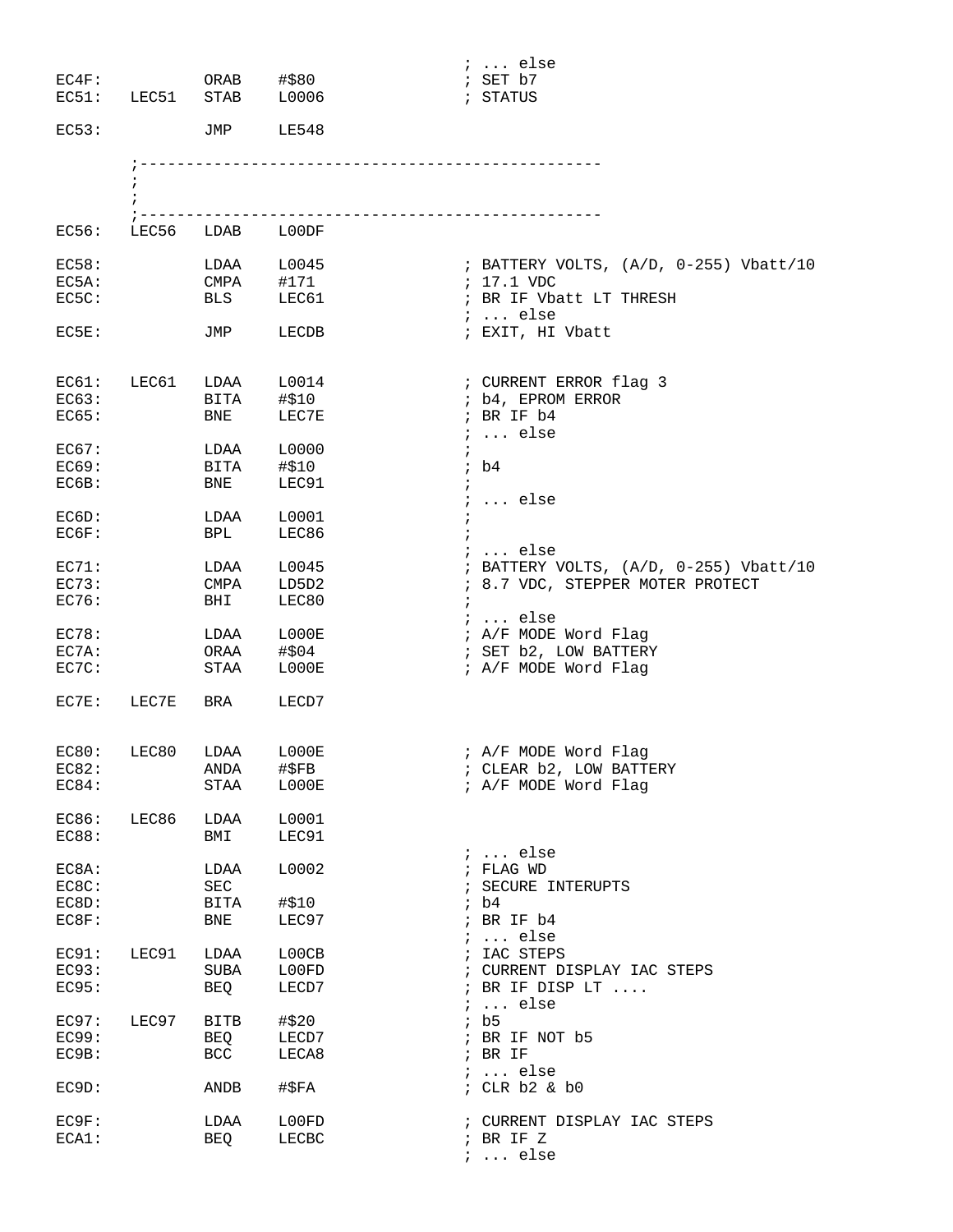| ECA3:    |                           | DECA                   |                              |            | ; DECT IAC STEPS            |
|----------|---------------------------|------------------------|------------------------------|------------|-----------------------------|
| $ECA4$ : |                           | STAA LOOFD             |                              |            | ; CURRENT DISPLAY IAC STEPS |
|          |                           |                        |                              |            |                             |
| ECAG:    |                           | BRA LECBC              |                              |            |                             |
|          | $7 - - - - - - - - - - -$ |                        | ---------------------------- |            |                             |
|          |                           |                        |                              |            |                             |
|          |                           | ECA8: LECA8 ORAB #\$01 |                              |            | ; SET b0                    |
|          |                           |                        |                              |            |                             |
|          |                           |                        |                              |            |                             |
| ECAA:    |                           | LDAA                   | L00FD                        |            | ; CURRENT DISPLAY IAC STEPS |
| ECAC:    |                           | CMPA                   | LD5DE                        |            | ; 145, MAX IAC              |
| ECAF:    |                           | <b>BCC</b>             | LECD7                        |            | ; BR IF IAC COUNTS GT 145   |
|          |                           |                        |                              |            | $i \ldots$ else             |
| $ECB1$ : |                           | INC LOOFD              |                              |            | ; CURRENT DISPLAY IAC STEPS |
| ECB4:    |                           | LDAA L000F             |                              |            |                             |
| ECB6:    |                           | BITA #\$40             |                              |            |                             |
| ECB8:    |                           | BNE                    | LECBC                        |            |                             |
|          |                           |                        |                              |            | $i \ldots$ else             |
| ECBA:    |                           | ORAB                   | #\$04                        |            | ; Set b2                    |
|          |                           |                        |                              |            |                             |
|          |                           |                        |                              |            |                             |
| ECBC:    | LECBC                     | TBA                    |                              |            |                             |
| ECBD:    |                           | ANDA                   | #\$C0                        |            |                             |
| ECBF:    |                           | BEQ                    | LECCB                        |            |                             |
|          |                           |                        |                              |            | $i$ else                    |
| ECC1:    |                           | CMPA #\$C0             |                              |            |                             |
| ECC3:    |                           | BEQ                    | LECCB                        |            |                             |
|          |                           |                        |                              |            | $i$ else                    |
| ECC5:    |                           | BITB #\$01             |                              |            |                             |
| ECC7:    |                           | <b>BNE</b>             | LECCF                        |            |                             |
|          |                           |                        |                              |            | $i \ldots$ else             |
| ECC9:    |                           | BRA                    | LECD3                        |            |                             |
|          |                           |                        |                              |            |                             |
|          |                           |                        |                              |            |                             |
|          |                           |                        |                              |            |                             |
| ECCB:    | LECCB                     | BITB                   | #\$01                        |            |                             |
| ECCD:    |                           | <b>BNE</b>             | LECD3                        |            |                             |
|          |                           |                        |                              |            | $i \ldots$ else             |
| ECCF:    | LECCF                     | $EORB$ #\$40           |                              |            | ; TOGGLE b6                 |
| $ECD1$ : |                           | BRA                    | LECDF                        |            |                             |
|          |                           |                        |                              |            |                             |
| ECD3:    |                           | LECD3 EORB #\$80       |                              |            | ; TOGGLE b7                 |
|          |                           |                        |                              |            |                             |
| ECD5:    |                           | BRA LECDF              |                              |            |                             |
|          |                           |                        |                              |            |                             |
|          |                           |                        |                              |            |                             |
|          |                           |                        |                              |            |                             |
| ECD7:    | LECD7                     | ORAB                   | #\$20                        |            | $;$ SET $b5$                |
|          |                           |                        |                              |            |                             |
| ECD9:    |                           | BRA                    | LECDD                        |            |                             |
|          |                           |                        |                              |            |                             |
|          |                           |                        |                              |            |                             |
|          |                           |                        |                              |            |                             |
|          | $\ddot{i}$                |                        |                              |            |                             |
|          |                           | ; HERE WITH HI Vbatt   |                              |            |                             |
|          | $\ddot{i}$                |                        |                              |            |                             |
| ECDB:    | LECDB                     | ANDB                   | #\$DF                        | i.         |                             |
| ECDD:    | LECDD                     | <b>ANDB</b>            |                              |            |                             |
|          |                           |                        | $\sharp$ \$FB                | $\ddot{ }$ |                             |
| ECDF:    | LECDF                     | <b>STAB</b>            | L00DF                        | $\ddot{i}$ |                             |
|          |                           |                        |                              | $\ddot{ }$ |                             |
| $ECE1$ : |                           | LDAA                   | L0881                        | $\ddot{i}$ |                             |
| $ECE4$ : |                           | ANDA                   | $\sharp$ \$F8                | $\cdot$    |                             |
| ECE6:    |                           | <b>ASLB</b>            |                              | ï          |                             |
| $ECE7$ : |                           | <b>BPL</b>             | LECEB                        | $\ddot{ }$ |                             |

|       |       |      |       |              | ;  else |
|-------|-------|------|-------|--------------|---------|
| ECE9: |       | ORAA | #\$02 | $;$ SET $b1$ |         |
| ECEB: | LECEB | BCC  | LECEF |              |         |
|       |       |      |       |              | ;  else |
| ECED: |       | ORAA | #\$01 | $;$ SET $b0$ |         |
| ECEF: | LECEF | ASLB |       |              |         |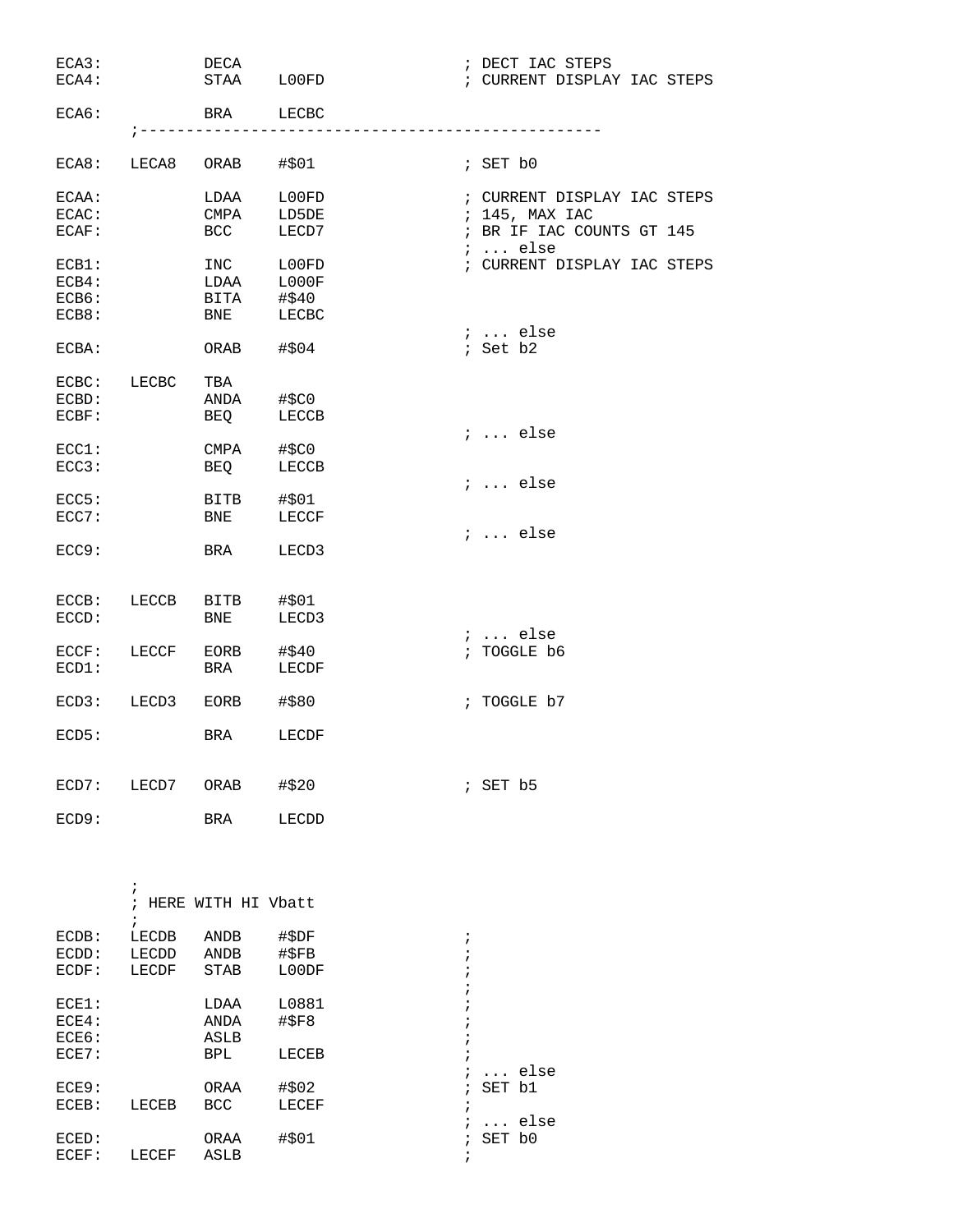| ECFO:          |                       | BPL LECF4                |                                        | $\ddot{ }$<br>$\ldots$ else           |
|----------------|-----------------------|--------------------------|----------------------------------------|---------------------------------------|
| ECF2:          |                       | ORAA #\$04               |                                        | ; SET b2                              |
|                |                       | ECF4: LECF4 STAA L0881   |                                        | $\ddot{i}$                            |
|                |                       |                          |                                        |                                       |
| ECF7:          | <b>RTS</b>            |                          |                                        |                                       |
|                |                       |                          |                                        |                                       |
|                |                       |                          |                                        |                                       |
|                |                       |                          |                                        |                                       |
|                |                       |                          | ; REAL TIME SERVICE ROUTINE 4          |                                       |
|                |                       |                          |                                        | ---------------------------           |
| ECF8:          |                       |                          |                                        |                                       |
| ECFB:          |                       | JSR LFC8A<br>JSR LFCB9   |                                        |                                       |
|                |                       |                          |                                        |                                       |
| ECFE:<br>ED00: |                       | LDAB L0001<br><b>BMI</b> | LED10                                  |                                       |
|                |                       |                          |                                        |                                       |
| ED02:          |                       | LDAA LOOE3               |                                        | ; COOL, 1k pu                         |
| ED04:          |                       | STAA L0024               |                                        | ; 1K PU COOL                          |
|                |                       |                          |                                        |                                       |
| ED06:          | <b>Example 2</b> CLRB |                          |                                        |                                       |
| ED07:          |                       | LDAA LD28D               |                                        | ; 451 mvdc, o2 FILT INIT              |
| ED0A:          |                       | STD                      | L003F                                  |                                       |
| EDOC:          |                       | <b>STD</b>               | L0041                                  |                                       |
| EDOE:          |                       | STAA L003E               |                                        | $i$ o2 (A/D), mvdc = 0.2304 * A/D VAL |
|                |                       |                          |                                        |                                       |
|                |                       | ED10: LED10 JMP LFDEA    |                                        | ; CHECK HEADS UP                      |
|                |                       |                          |                                        |                                       |
|                |                       |                          |                                        |                                       |
|                |                       |                          |                                        |                                       |
|                | $\ddot{i}$            |                          | ; REAL TIME SERVICE ROUTINE F          |                                       |
|                |                       |                          |                                        |                                       |
| ED13:          |                       |                          |                                        |                                       |
| ED15:          |                       | LDAA L0070<br>BITA #\$10 |                                        | ; b4                                  |
| ED17:          |                       | BEQ LED1A                |                                        | ; BR IF NOT b4                        |
| ED19:          |                       | RTS                      |                                        | $i \ldots$ else                       |
|                |                       |                          | -------------------------------------- |                                       |
|                |                       |                          |                                        |                                       |
|                |                       |                          |                                        |                                       |
|                |                       |                          |                                        |                                       |
|                |                       |                          |                                        |                                       |
|                |                       |                          | ; VOLTAGE COMP MULT VS BATTERY         |                                       |
|                |                       |                          | ; ECM TYPE \$42, (fuel)                |                                       |
|                | $\ddot{i}$            |                          |                                        |                                       |
|                |                       | : TBL = $MULT * 128$     |                                        |                                       |
| ED1A:          | ; -------------       | LED1A LDAA L0046         | ---------------------------            | ; BATTERY VDC                         |
| EDIC:          |                       |                          | LDX #\$D3E9                            | ; VOLTAGE COMP vs BATTERY (17 LINES)  |
| ED1F:          |                       | JSR LFB49                |                                        | ; 2d LOOK UP ROUTINE                  |
| ED22:          |                       | STAA                     | L00B2                                  | ; SAVE Vbatt COMP MULT                |

;----------------------------------------------

; Decel COOLANT FACTOR vs COOLANT TEMP

;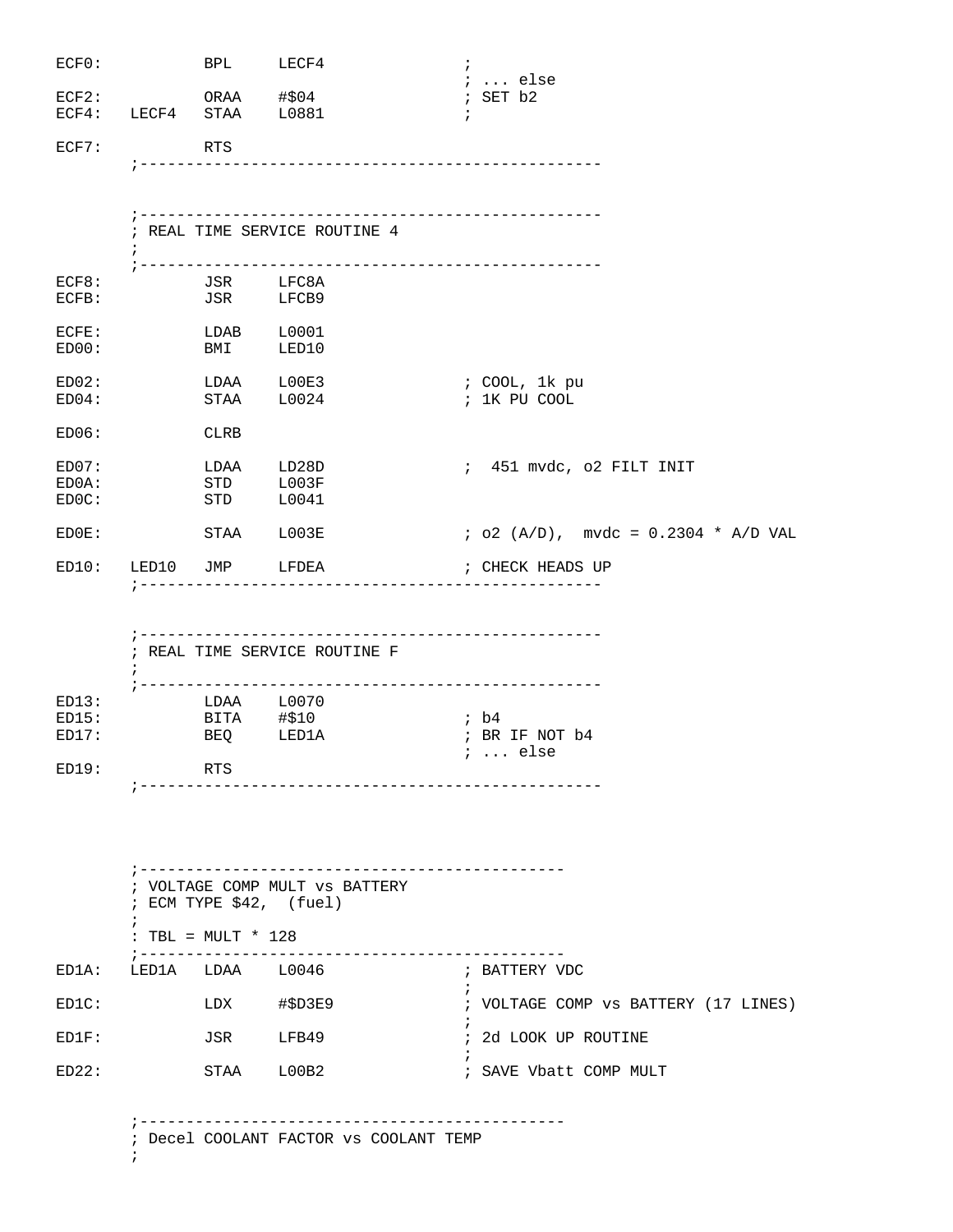|                         | $\ddot{i}$ | Table = $factor * 32$               |                                               |                          |                                                              |
|-------------------------|------------|-------------------------------------|-----------------------------------------------|--------------------------|--------------------------------------------------------------|
| ED24:<br>ED26:          |            | LDAA<br>COMA                        | ------------------------------------<br>LOOE3 |                          | ; COOL, 1k pu                                                |
| ED27:                   |            | STAA                                | L0058                                         |                          | $: COOL$ $(INV)$                                             |
| ED29:                   |            | LDX                                 | #\$D3FA                                       |                          | ; Decel COOLANT FACTOR vs COOLANT TEMP                       |
| ED2C:                   |            | JSR                                 | LFB40                                         |                          | ; 2d lk up w/line cnt in hdr                                 |
| ED2F:                   |            | STAA L009D                          |                                               |                          |                                                              |
|                         | i.         |                                     | ; ACCEL ENRICH VS COOLANT                     |                          |                                                              |
|                         | $\ddot{ }$ | $04 - 20 - 1994, 16:58:25$          | ; Dissassemby of ASDZ, LINES = 17             |                          |                                                              |
|                         | $\ddot{i}$ | TBL = $32 * FACTOR$                 |                                               |                          |                                                              |
| ED31:<br>ED33:          |            | LDAA L0058                          | LDX #\$D40C                                   |                          | ; COOL (INV)<br>; ACCEL ENRICH vs COOLANT, (17 LINES)        |
| ED36:                   |            | JSR LFB49                           |                                               |                          | ; 2d LOOK UP ROUTINE                                         |
| ED39:                   |            | STAA L0098<br>; ------------------- | -------------------------                     |                          |                                                              |
|                         | i.         | ; UESD FOR BPW CALC                 | ; INV COOL TBL, $(1K P/U)$                    |                          |                                                              |
|                         |            | ; TBL = $50,000/DEG K$              |                                               |                          |                                                              |
| ED3B:                   |            | LDAA L00E3                          |                                               | $\ddot{i}$               | ; COOL, 1k pu                                                |
| ED3D:<br>ED40:          |            | JSR JSR                             | LDX #\$D3D8<br>LFB49                          |                          | ; INV COOL TBL, (1K P/U) ( 17 LINES)<br>; 2d LOOK UP ROUTINE |
| ED43:                   |            | STAA                                | L00AA                                         |                          | ; INV COOL (fm LK UP)                                        |
| ED45:<br>ED47:<br>ED49: |            | LDAB<br><b>BITB</b><br>BEQ          | L000D<br>#\$20<br>LED59                       |                          | ib5<br>; BR IF NOT b5<br>$i \ldots$ else                     |
| ED4B:                   |            | LDAA                                | L00E3                                         |                          | ; COOL, 1k pu                                                |
| ED4D:<br>ED50:          |            | CMPA<br>BCC                         | LD029<br>LED59                                |                          | ; Pwr Enr SPK Decay cool THRESH                              |
| ED52:                   |            | LDAA                                | LOO1C                                         |                          | $i \ldots$ else<br>; RPM                                     |
| ED54:<br>ED57:          |            | CMPA<br>BHI                         | LD028<br>LED5E                                |                          | ; 2800 RPM, MIN RPM FOR SPK SA DECAY                         |
| ED59:                   | LED59      | JSR                                 | LFDCB                                         |                          | $i \ldots$ else                                              |
|                         |            |                                     |                                               |                          |                                                              |
| ED5C:                   |            | BRA                                 | LED83                                         |                          |                                                              |
| ED5E:<br>ED60:          | LED5E      | LDAA<br>BEQ                         | L006F<br>LED6F                                | i.                       | ; PWR ENR SPK TIMER<br>; BR IF TIMER Z<br>$\ldots$ else      |
| ED62:                   |            | BITB                                | #\$02                                         |                          | ; bl                                                         |
| ED64:                   |            | BNE                                 | LED6C                                         | $\ddot{i}$<br>$\ddot{i}$ | $\ldots$ else                                                |
| ED66:                   |            | LDAB                                | L0070                                         | $\ddot{i}$               |                                                              |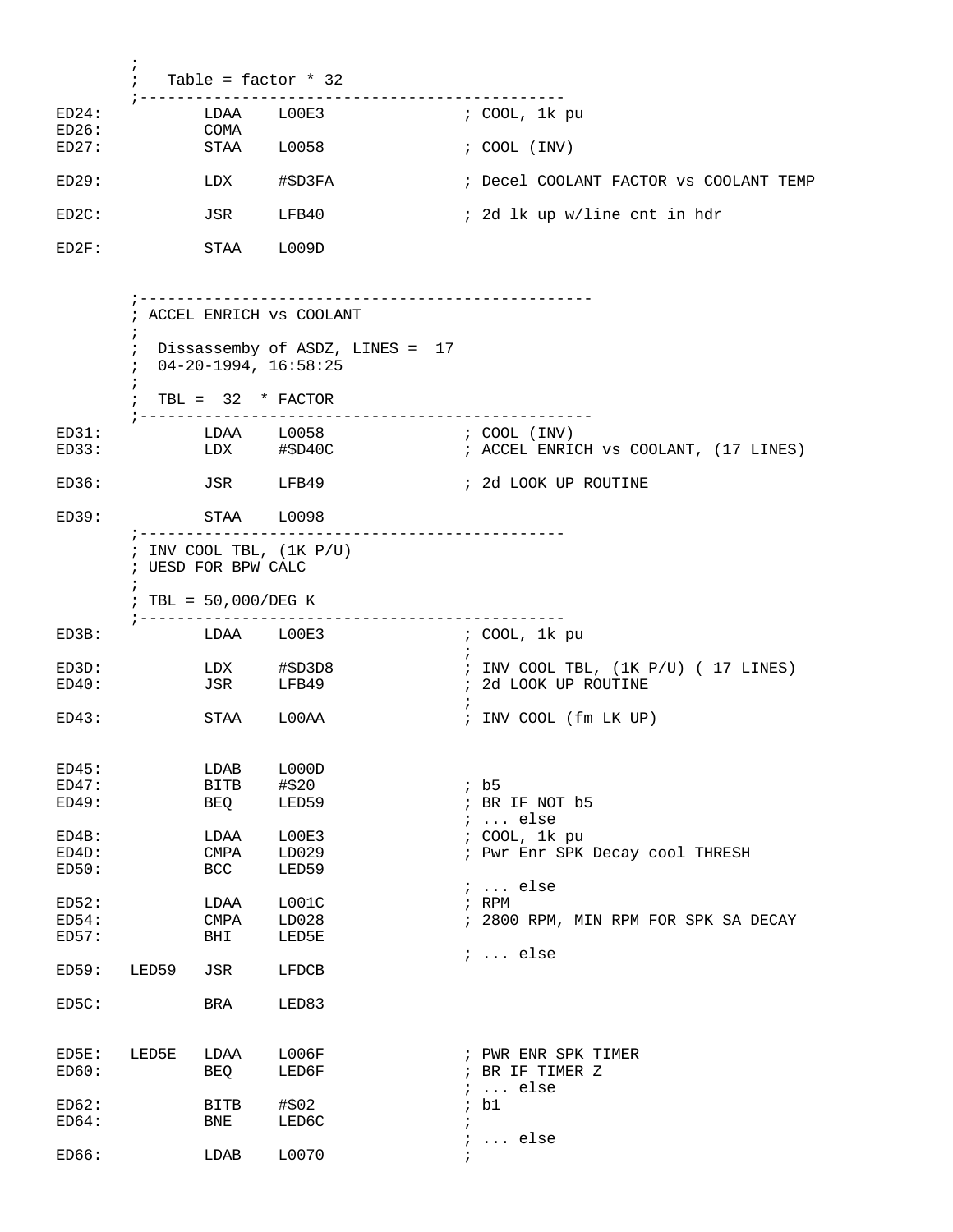| ED68:<br>ED6A:          |                                        | ANDB<br>BNE                                                          | $\#$ \$FO<br>LED81                                                                                               |                                     | : 1111 0000                                                                                        |
|-------------------------|----------------------------------------|----------------------------------------------------------------------|------------------------------------------------------------------------------------------------------------------|-------------------------------------|----------------------------------------------------------------------------------------------------|
| ED6C:                   | LED6C                                  | DECA                                                                 |                                                                                                                  |                                     | $i \ldots$ else<br>; DECR PWR ENR SPK TIMER                                                        |
| ED6D:                   |                                        | BRA                                                                  | LED81                                                                                                            |                                     |                                                                                                    |
| ED6F:<br>ED71:          | LED6F                                  | ORAB<br>STAB                                                         | #\$02<br>L000D                                                                                                   |                                     | ; SET b1                                                                                           |
| ED73:<br>ED75:<br>ED78: |                                        | LDAB<br>ADDB<br>BCC                                                  | <b>L006E</b><br>LD02A<br>LED7C                                                                                   |                                     | ; PWR ENR SPK<br>; Pwr Enr SK ADV INCREASE, Deg, 1.4 Deg<br>; BR IF NO OVERFLOW<br>$i \ldots$ else |
| ED7A:<br>ED7C:          | LED7C                                  | LDAB<br>STAB                                                         | #255<br>L006E                                                                                                    |                                     | ; FORCE MAX VALUE<br>; PWR ENR SPK                                                                 |
| ED7E:<br>ED81:          | LED81                                  | LDAA<br>STAA                                                         | LD026<br>L006F                                                                                                   |                                     | $: 2$ SEC'S, SPK Time out reduce, (Sec * 5)-1))<br>; PWR ENR SPK TIMER                             |
| ED83:                   | LED83                                  | LDAA                                                                 | L0058                                                                                                            |                                     | $: COOL$ (INV)                                                                                     |
| ED85:<br>ED87:          |                                        | LDAB<br>BMI                                                          | L0001<br>LEDDA                                                                                                   |                                     |                                                                                                    |
| ED89:<br>ED8B:<br>ED8D: |                                        | LDAB<br>BITB<br>BNE                                                  | L00DE<br>#\$08<br>LEDBA                                                                                          | $\ddot{i}$<br>ib3<br>$;$ BR IF $b3$ |                                                                                                    |
|                         | $\ast$<br>$\ast$<br>$\star$<br>$\star$ | * (AFR STARTUP (CHOKE))<br>* AFTER START UP AFR                      | * ICREASES WITH TIME, SIMULATING A CHOKE.<br>* (TBL VALUED IS SUB'ED FROM CURRENT AFR,<br>--> SMALL NUM IS LEAN) |                                     |                                                                                                    |
|                         | $^\star$                               | TBL = $10 * AFR$                                                     |                                                                                                                  |                                     |                                                                                                    |
| ED8F:<br>ED92:          |                                        |                                                                      |                                                                                                                  |                                     | ; TIME OUT AFR VS COOLANT (17 LINES)<br>; 2d LK UP                                                 |
| ED95:                   |                                        | STAA LOOE5                                                           |                                                                                                                  |                                     | ; TIME OUT AFR                                                                                     |
|                         | $\ddot{i}$                             | ; __________________<br>; SPK TIME OUT VS COOL<br>; SET BY TBL LD173 | ------------------------------<br>; INITIAL SA WHICH IS DECAYED IN SOME TIME PERIOD                              |                                     |                                                                                                    |
|                         | $\ddot{ }$                             |                                                                      | ; VAL = SPK ADV * $(256/90)$                                                                                     |                                     |                                                                                                    |
| ED97:<br>ED9A:          |                                        |                                                                      | LDX #\$D16D<br>$LDAA \qquad L0058 \qquad \qquad i COOL (INV)$                                                    |                                     | ; SPK TIME OUT VS COOL                                                                             |
| ED9C:                   |                                        |                                                                      | JSR LFB40                                                                                                        |                                     | : 2d lk up w/line cnt in hdr                                                                       |
| ED9F:                   |                                        | STAA LOOE7                                                           |                                                                                                                  |                                     | ; TIME OUT SPARK ADV.                                                                              |
|                         |                                        |                                                                      | ; SPK TIME OUT DECAY DELAY VS COOL                                                                               |                                     |                                                                                                    |

 $\mathcal{L}^{\text{max}}_{\text{max}}$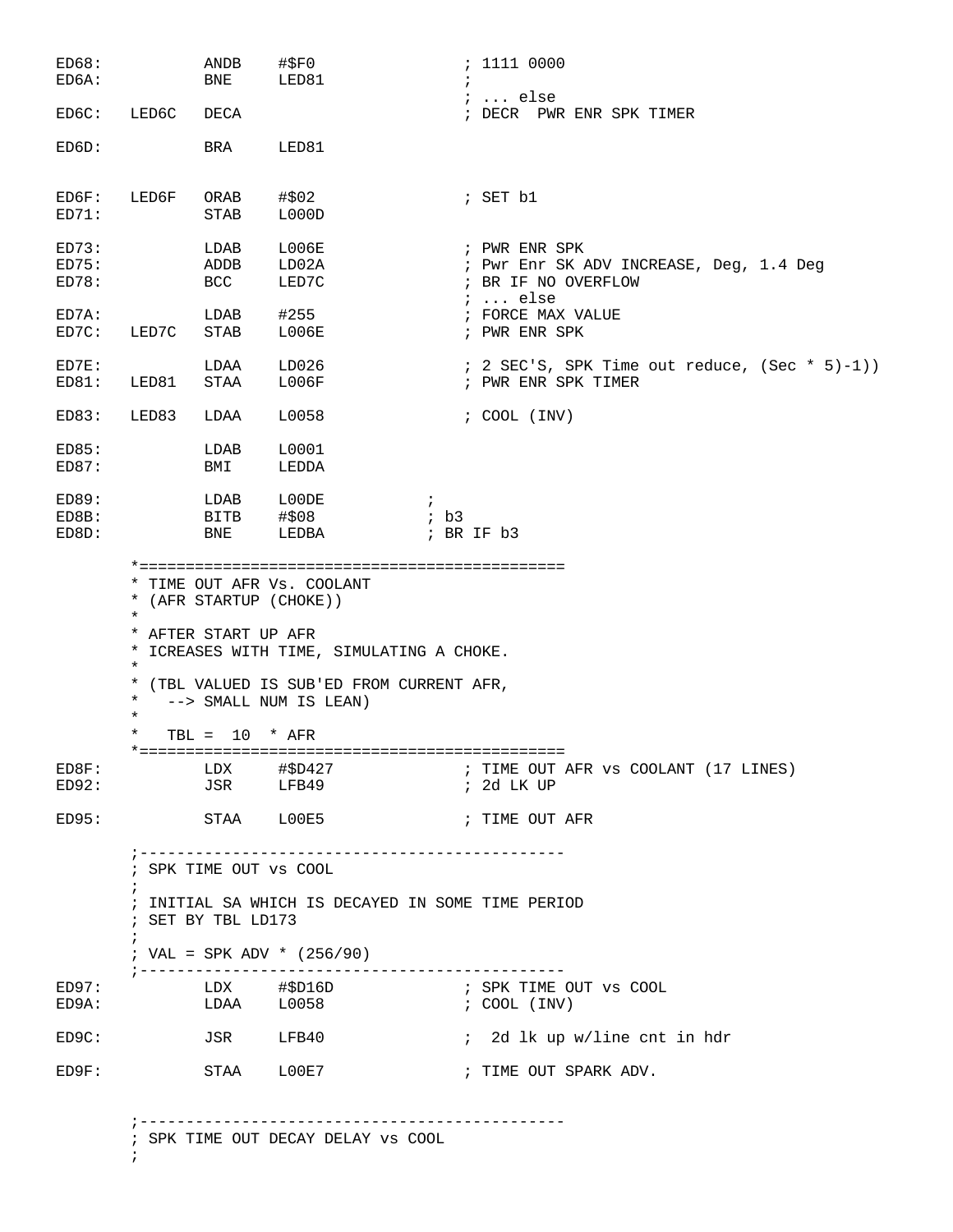; TBL = SECONDS ;---------------------------------------------- EDA1: LDX #\$D173 ; SPK TIME OUT DECAY DELAY vs COOL<br>
EDA4: LDAA L0058 ; COOL (INV) EDA4: LDAA L0058 ; COOL (INV) EDA6: JSR LFB40 ; 2d lk up w/line cnt in hdr EDA9: STAA L00E8 ; Sec's SPK TIME OUT DECAY DELAY EDAB: LDAB LD2D3 : 2.0 Sec's, COOL TIME OUT (CHOKE), N = sec \* EDAE: LDAA L00E3 ; COOL, 1k pu EDB0: CMPA LD2D5 ; 80c THRESH FOR TIME OUT DECAY, TBL 3 ; BR IF COOL GT THRESH ; ... else EDB5: LDAB LD2D4 ; 2.0 Sec's, HOT TIME OUT DECAY EDB8: LEDB8 STAB L00E6 ;----------------------------------------------- ; TIME OUT DECAY MULT vs COOL  $\mathcal{L}^{\text{max}}$  ; AFTER START UP AFR, ; INCREASES WITH TIME, SIMULATING A CHOKE.  $\mathcal{L}^{\text{max}}$  ; TABLE = FACTOR \* 256 ;----------------------------------------------- EDBA: LEDBA LDX #\$D438 ; TIME OUT DECAY MULT vs COOL (17 LINES) EDBD: LDAA L0058 ; COOL (INV) EDBF: JSR LFB49 ; 2d LK UP Routine  $\mathcal{L}^{\text{max}}$ EDC2: STAA L00B7 ; TIME OUT DECAY MULT.  $\mathcal{L}^{\text{max}}$  ;---------------------------------------------- ; CRANK AFR vs COOL  $\mathcal{L}^{\text{max}}$  ; AFR DURING CRANK  $\mathcal{L}^{\text{max}}$  ; TBL = 10 \* AFR ;---------------------------------------------- EDC4: LDX #\$D449 ; CRANK AFR vs COOL TABLE (17 LINES)<br>EDC7: LDAA L0058 ; COOL (INV)  $LDAA$   $L0058$ EDC9: JSR LFB49 ; 2d LK UP ROUTINE EDCC: STAA L00B6 ; CRANK AFR ;---------------------------------------------- ; SPK TIME OUT DECAY MULT vs COOL  $\mathcal{L}^{\text{max}}_{\text{max}}$  ; TBL = %MULT \* 2.56 ;---------------------------------------------- EDCE: LDX #\$D179 ; SPK TIME OUT DECAY MULT VS COOL EDCE: LDX #\$D179 ; SPK TIME O<br>
EDD1: LDAA L0058 ; COOL (INV)<br>
EDD3: JSR LFB40 ; 2d lk up w EDD3: JSR LFB40 ; 2d lk up w/line cnt in hdr EDD6: STAA L006C ; SPK TIME OUT DECAY MULT EDD8: BRA LEE55 EDDA: LEDDA LDAA L00E6 EDDC: BNE LEE29 ; ... else EDDE: LDAA L00C0 EDE0: BEQ LEE00 ; ... else : 10 sec DELAY FOR COLD AFR PK to DRV CHANGE EDE2: CMPA LD2FF<br>EDE5: BNE LEDF5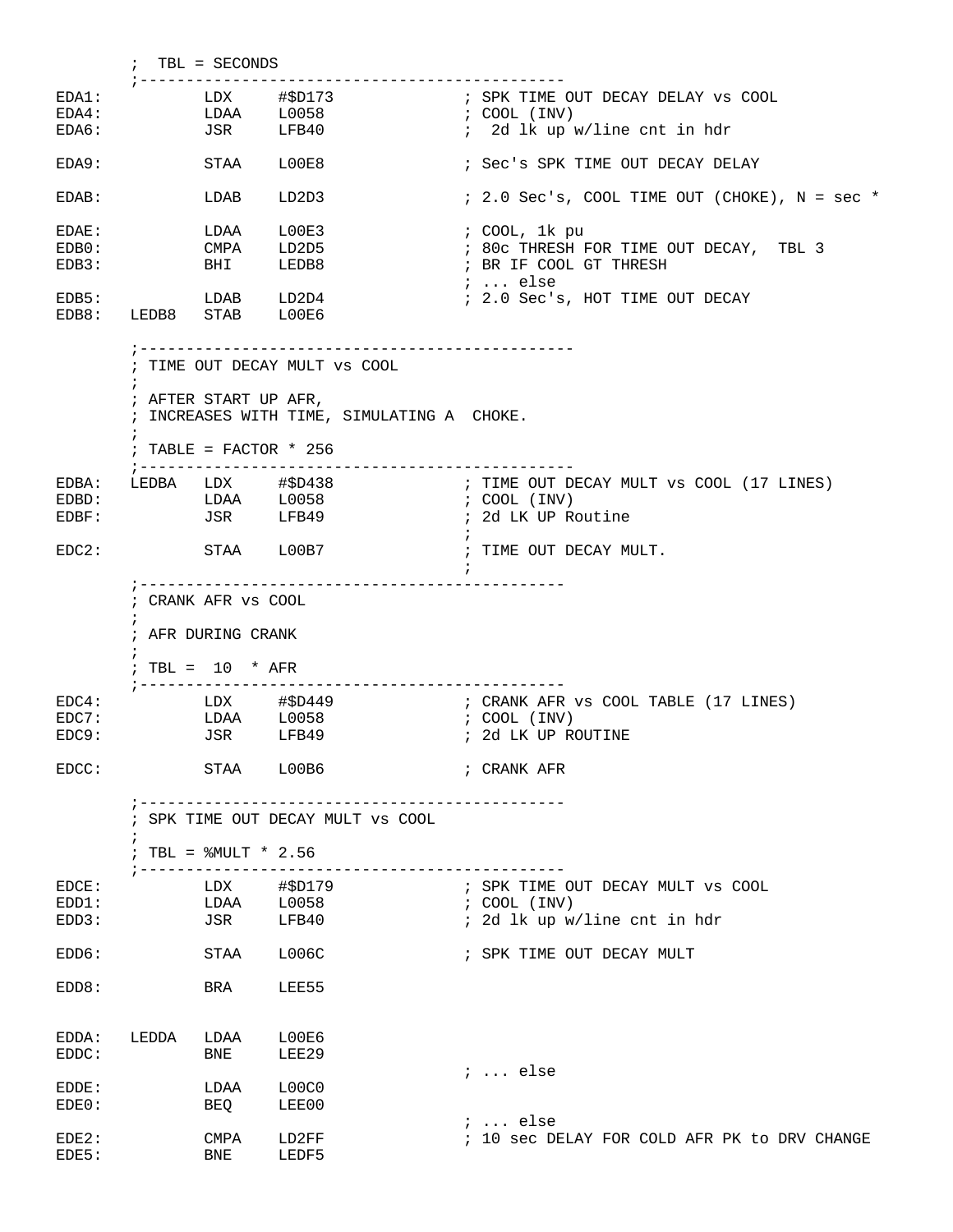|              |       |                 |           | $i$ else                                       |
|--------------|-------|-----------------|-----------|------------------------------------------------|
| EDE7:        |       | LDAB            | LOOE3     | ; COOL, 1k pu                                  |
| EDE9:        |       | $\texttt{CMPB}$ | LD2FD     | ; 200 Deg c THRES FOR PK to DRIVE (1K PU)      |
| EDEC:        |       | BLS             | LEDF5     | $\ddot{i}$                                     |
|              |       |                 |           | $: $ else                                      |
| EDEE:        |       | LDAB            | L0801     | : MCU2 I/O                                     |
| EDF1:        |       | BITB            | #\$10     | ; b4, PARK NEUTRAL, 0 = DRIVE                  |
| EDF3:        |       | BNE             | LEE31     | ; BR IF b4 (IN PK/NEUT)                        |
| EDF5:        | LEDF5 |                 |           | $i \ldots$ else                                |
| EDF6:        |       | DECA<br>STAA    | L00C0     |                                                |
| EDF8:        |       | BNE             | LEE31     |                                                |
|              |       |                 |           | $: $ else                                      |
| EDFA:        |       | LDAB            | L000E     | ; A/F MODE Word Flag                           |
| EDFC:        |       | ORAB            | #\$08     | ; SET b3 4->3 DN SHFT FOR TCC UN-LOCK          |
| EDFE:        |       | STAB            | L000E     | ; A/F MODE Word Flag                           |
|              |       |                 |           |                                                |
| EE00:        | LEE00 | LDAA            | L00B3     |                                                |
| EE02:        |       | BNE             | LEE2E     |                                                |
|              |       |                 |           | $i \ldots$ else                                |
| EE04:        |       | LDAA            | LD2D2     | ; 1.8 Sec's, COLD AFR (CHOKE) TIME OUT, N = SE |
| EE07:        |       | STAA            | L00B3     | $\ddot{i}$                                     |
|              |       |                 |           |                                                |
| <b>EE09:</b> |       | LDAA            | L00E5     |                                                |
| EE0B:        |       | LDAB            | L00B7     |                                                |
| EE0D:        |       | MUL             |           |                                                |
|              |       |                 |           |                                                |
| EE0E:        |       | LDAB            | LOOOE     | ; A/F MODE Word Flag                           |
| EE10:        |       | BITB            | #\$08     | ; b3 4->3 DN SHFT FOR TCC UN-LOCK              |
| EE12:        |       | BNE             | LEE25     | ; BR IF b3                                     |
|              |       |                 |           | $i \ldots$ else                                |
| $EE14$ :     |       | CMPA            | LD2FE     | ; 2.7:1, RATIO AFR TIME OUT FOR COLD PK to DRI |
| EE17:        |       | BHI             | LEE25     | $;$ BR IF                                      |
|              |       |                 |           | $: $ else                                      |
| <b>EE19:</b> |       | LDAB            | L00E3     | ; COOL, 1k pu                                  |
| EE1B:        |       | <b>CMPB</b>     | LD2FD     | ; 200 Deg c THRES FOR PK to DRIVE (1K PU)      |
| EE1E:        |       | BLS             | LEE25     | $\ddot{i}$<br>$: $ else                        |
| EE20:        |       | LDAB            | LD2FF     | ; 10 sec DELAY FOR COLD AFR PK to DRV CHANGE   |
| <b>EE23:</b> |       | STAB            | L00C0     |                                                |
|              |       |                 |           |                                                |
| <b>EE25:</b> | LEE25 | STAA            | LOOE5     |                                                |
|              |       |                 |           |                                                |
| EE27:        |       | BRA             | LEE31     |                                                |
|              |       |                 |           |                                                |
|              |       |                 |           |                                                |
| <b>EE29:</b> | LEE29 | DEC             | L00E6     |                                                |
|              |       |                 |           |                                                |
| EE2C:        |       | <b>BRA</b>      | LEE31     |                                                |
|              |       |                 |           |                                                |
| EE2E:        | LEE2E | DEC             | L00B3     |                                                |
| <b>EE31:</b> | LEE31 | LDAA            | L00E8     |                                                |
| <b>EE33:</b> |       | BEQ             | LEE40     |                                                |
|              |       |                 |           | $i \ldots$ else                                |
| <b>EE35:</b> |       | LDAA            | L0070     |                                                |
| <b>EE37:</b> |       | ANDA            | $\#$ \$F0 |                                                |
| <b>EE39:</b> |       | BNE             | LEE55     |                                                |
|              |       |                 |           | $: $ else                                      |
| EE3B:        |       | DEC             | LOOE8     |                                                |
|              |       |                 |           |                                                |
| EE3E:        |       | BRA             | LEE55     |                                                |
|              |       |                 |           |                                                |
|              |       |                 |           |                                                |
| EE40:        | LEE40 | LDAA            | L006D     |                                                |
| <b>EE42:</b> |       | <b>BEQ</b>      | LEE49     |                                                |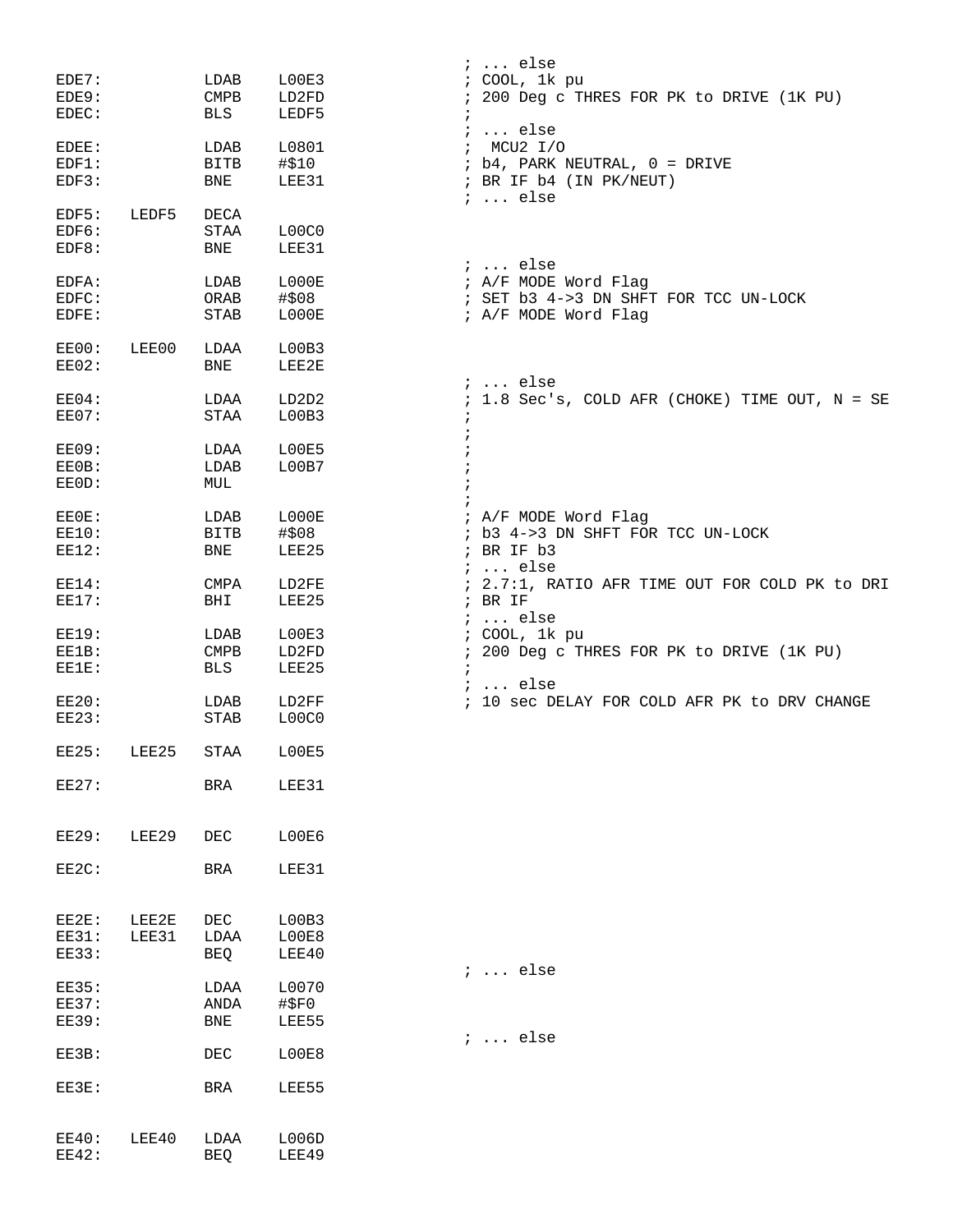|                                                       |                                                                             |                                    |                                                                                                                                       | $i \ldots$ else                                                                  |
|-------------------------------------------------------|-----------------------------------------------------------------------------|------------------------------------|---------------------------------------------------------------------------------------------------------------------------------------|----------------------------------------------------------------------------------|
| EE44:<br>EE47:                                        |                                                                             | DEC<br>BRA                         | L006D<br>LEE55                                                                                                                        |                                                                                  |
| EE49:<br>EE4C:                                        | LEE49                                                                       | LDAA<br>STAA                       | LD026<br>L006D                                                                                                                        | ; 2 SEC'S, SPK Time out reduce, $(Sec * 5)-1)$ )                                 |
|                                                       | $\ddot{i}$                                                                  |                                    | ; MULT TIME OUT ADV TIME MULT FACTOR                                                                                                  |                                                                                  |
| EE4E:<br><b>EE50:</b><br><b>EE52:</b><br><b>EE53:</b> | $\ddot{i}$                                                                  | LDAA<br>LDAB<br>MUL<br>STAA        | L00E7<br>L006C<br>L00E7                                                                                                               | ; TIME OUT SPARK ADV.<br>; SPK TIME OUT DECAY MULT<br>Ť<br>; TIME OUT SPARK ADV. |
|                                                       | $\star$<br>$^\star$<br>$\ast$<br>$^\star$<br>$^\star$<br>$\star$<br>$\star$ | ASDZ, 17 LINES<br>$TBL = AFR * 10$ | * COLD ENG TEMP AFR VS COOLANT<br>* (OPN LP IF NOT CRANK & CHOKE)<br>OPEN LOOP AFR Vs. COOL<br>SUM VAC AFR (LD41D) + COOL AFR (LD45A) |                                                                                  |
| EE55:                                                 | LEE55                                                                       | LDX                                | #\$D45A                                                                                                                               | ; COLD ENG TEMP AFR vs COOLANT, (17 LINES)                                       |
| <b>EE58:</b>                                          |                                                                             | LDAA                               | L0058                                                                                                                                 | ; COOL (INV)                                                                     |
| EE5A:                                                 |                                                                             | JSR                                | LFB49                                                                                                                                 | ; 2d LK UP                                                                       |
| EE5D:                                                 |                                                                             | STAA                               | L00B5                                                                                                                                 | ; COLD ENG TEMP AFR                                                              |
| EE5F:<br><b>EE61:</b>                                 |                                                                             | LDAA<br>BPL                        | L0001<br>LEED6                                                                                                                        |                                                                                  |
| <b>EE63:</b><br><b>EE65:</b><br><b>EE67:</b>          |                                                                             | LDAA<br>BITA<br>BEQ LEE6E          | L000B<br>#\$02                                                                                                                        | $i \ldots$ else<br>; b1<br>; BR IF NOT b1<br>$i \ldots$ else                     |
| <b>EE69:</b>                                          |                                                                             | <b>CLR</b>                         | L009C                                                                                                                                 |                                                                                  |
| EE6C:                                                 |                                                                             | BRA                                | LEED6                                                                                                                                 |                                                                                  |
| EE6E:                                                 | LEE6E                                                                       | LDAB                               | L00DE                                                                                                                                 |                                                                                  |
| <b>EE70:</b>                                          |                                                                             | LDAA                               | LOO9C                                                                                                                                 | ; CLOSED LOOP ENABLE TIMER                                                       |
| EE72:                                                 |                                                                             | CMPA                               | LD29A                                                                                                                                 | ; 35c, COOL Min for CLS LP Enable                                                |
| <b>EE75:</b>                                          |                                                                             | BCC                                | LEE7C                                                                                                                                 | ; BR IF COOL GT THRESH<br>$i \ldots$ else                                        |
| <b>EE77:</b>                                          |                                                                             | INCA                               |                                                                                                                                       | ; INCR TIMER                                                                     |
| <b>EE78:</b>                                          |                                                                             | STAA                               | LOO9C                                                                                                                                 | ; CLOSED LOOP ENABLE TIMER                                                       |
| EE7A:                                                 |                                                                             | BRA                                | LEE80                                                                                                                                 |                                                                                  |
| EE7C:<br>EE7E:                                        | LEE7C                                                                       | ANDB<br>STAB                       | $\sharp$ \$FE<br>L00DE                                                                                                                |                                                                                  |
| <b>EE80:</b><br><b>EE82:</b>                          | LEE80                                                                       | BITB<br>BEQ                        | #\$01<br>LEED6                                                                                                                        | ib0<br>$;$ BR IF<br>$i$ else                                                     |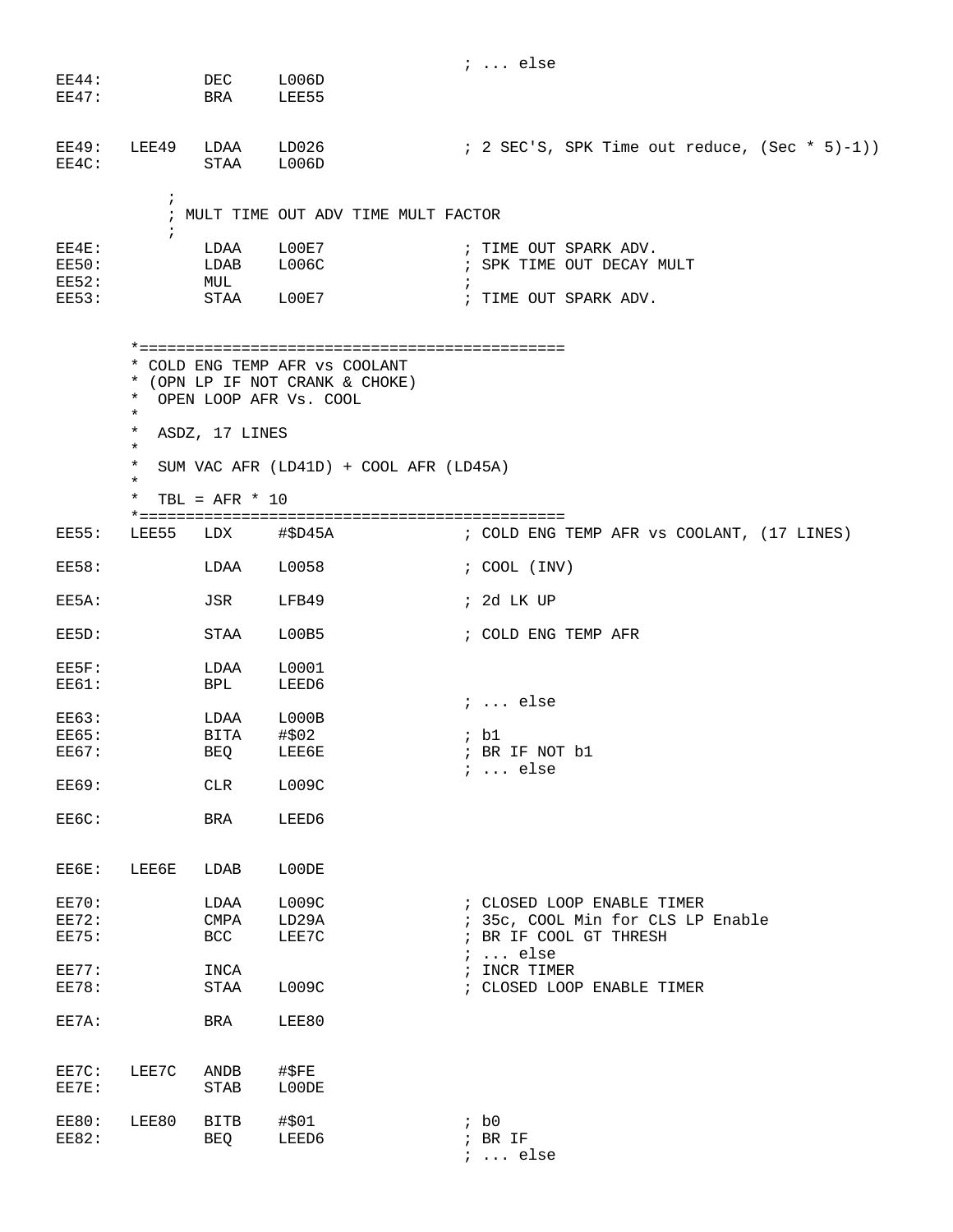| <b>EE84:</b> |       | LDAA                         | L0002         | ; FLAG WD                                      |
|--------------|-------|------------------------------|---------------|------------------------------------------------|
| <b>EE86:</b> |       | ANDA                         | #\$30         | ; MASK FOR b0 & b1                             |
| <b>EE88:</b> |       | BNE                          | LEEAC         | ; BR IF NOT b0 & b1<br>$i \ldots$ else         |
| EE8A:        |       | LDAB                         | L00DE         |                                                |
| EE8C:        |       | <b>BITB</b>                  | # \$02        |                                                |
| EE8E:        |       | BNE                          | LEEAC         |                                                |
|              |       |                              |               | $i \ldots$ else                                |
| <b>EE90:</b> |       | LDD                          | L00EB         |                                                |
| <b>EE92:</b> |       | LSRD                         |               |                                                |
| <b>EE93:</b> |       | LDAA                         | L0024         | ; 1K PU COOL                                   |
| <b>EE95:</b> |       | CMPA                         | LD296         | ; 60 Deg c, (140f) CLS LP Timer WARM Thresh, ( |
| <b>EE98:</b> |       | BLS                          | LEEA1         | ; BR IF COOL LT THRESH<br>$i \ldots$ else      |
| EE9A:        |       | <b>CMPB</b>                  | LD298         | ; 47.5 Sec COLD CLS LP Timer                   |
| EE9D:        |       | <b>BCC</b>                   | LEEA6         |                                                |
|              |       |                              |               |                                                |
| EE9F:        |       | <b>BRA</b>                   | LEED6         |                                                |
| EEA1:        | LEEA1 | <b>CMPB</b>                  | LD297         | ; 10.0 Sec WARM CLS LP Timer                   |
| EEA4:        |       | <b>BCS</b>                   | LEED6         |                                                |
|              |       |                              |               | $i \ldots$ else                                |
| EEA6:        | LEEA6 | LDAA                         | L00DE         |                                                |
| EEA8:        |       | ORAA                         | #\$02         |                                                |
| EEAA:        |       | STAA                         | L00DE         |                                                |
| EEAC:        | LEEAC | LDAA                         | L0021         | ; COOLANT                                      |
| EEAE:        |       | $\ensuremath{\mathrm{CMPA}}$ | LD299         | ; 35c, COOL Min for CLS LP Enable (64d)        |
| EEB1:        |       | BLS                          | LEED6         |                                                |
|              |       |                              |               | $i \ldots$ else                                |
| EEB3:        |       | LDAB                         | L000E         | ; A/F MODE Word Flag                           |
| EEB5:        |       | LDAA                         | L0000         |                                                |
|              |       |                              |               |                                                |
| EEB7:        |       | BITA                         | #\$02         |                                                |
| EEB9:        |       | BEQ                          | LEEC2         |                                                |
|              |       |                              |               | $i \ldots$ else                                |
| EEBB:        |       | LDAA                         | L040D         |                                                |
| EEBE:        |       | ANDA                         | #\$03         | $;$ b0 & b1                                    |
| EEC0:        |       | BNE                          | LEED6         |                                                |
|              |       |                              |               | $i$ else                                       |
| EEC2:        | LEEC2 | LDAA                         | L0008         | ; STATUS                                       |
| EEC4:        |       | ORAA                         | #\$80         | ; SET b7                                       |
| EEC6:        |       | $\operatorname{STAA}$        | L0008         |                                                |
| EEC8:        |       | ORAB                         | $\sharp$ \$A0 | $\ddot{ }$                                     |
| EECA:        |       | LDAA                         | L0002         | ; FLAG WD                                      |
| EECC:        |       | ORAA                         | L0003         |                                                |
| EECE:        |       | BITA                         | #\$02         | ; bl                                           |
| EED0:        |       | BEQ                          | LEEDA         | $;$ BR IF                                      |
| EED2:        |       | ANDB                         | $#$ \$7 $F$   | $i \ldots$ else                                |
| EED4:        |       | BRA                          | LEEDA         |                                                |
|              |       |                              |               |                                                |
| EED6:        | LEED6 | LDAB                         | L000E         | ; A/F MODE Word Flag                           |
| EED8:        |       | $\operatorname{ANDB}$        | $\#$ \$5 $F$  | ; CLEAR b7 & b5, CLSD LOOP, OLD HI GR FLAG     |
| EEDA:        | LEEDA | <b>STAB</b>                  | L000E         | ; A/F MODE Word Flag                           |
|              |       |                              |               |                                                |
| EEDC:        |       | <b>BPL</b>                   | LEF02         | $i \ldots$ else                                |
| EEDE:        |       | LDAA                         | L0009         |                                                |
| EEE0:        |       | ANDA                         | #\$48         |                                                |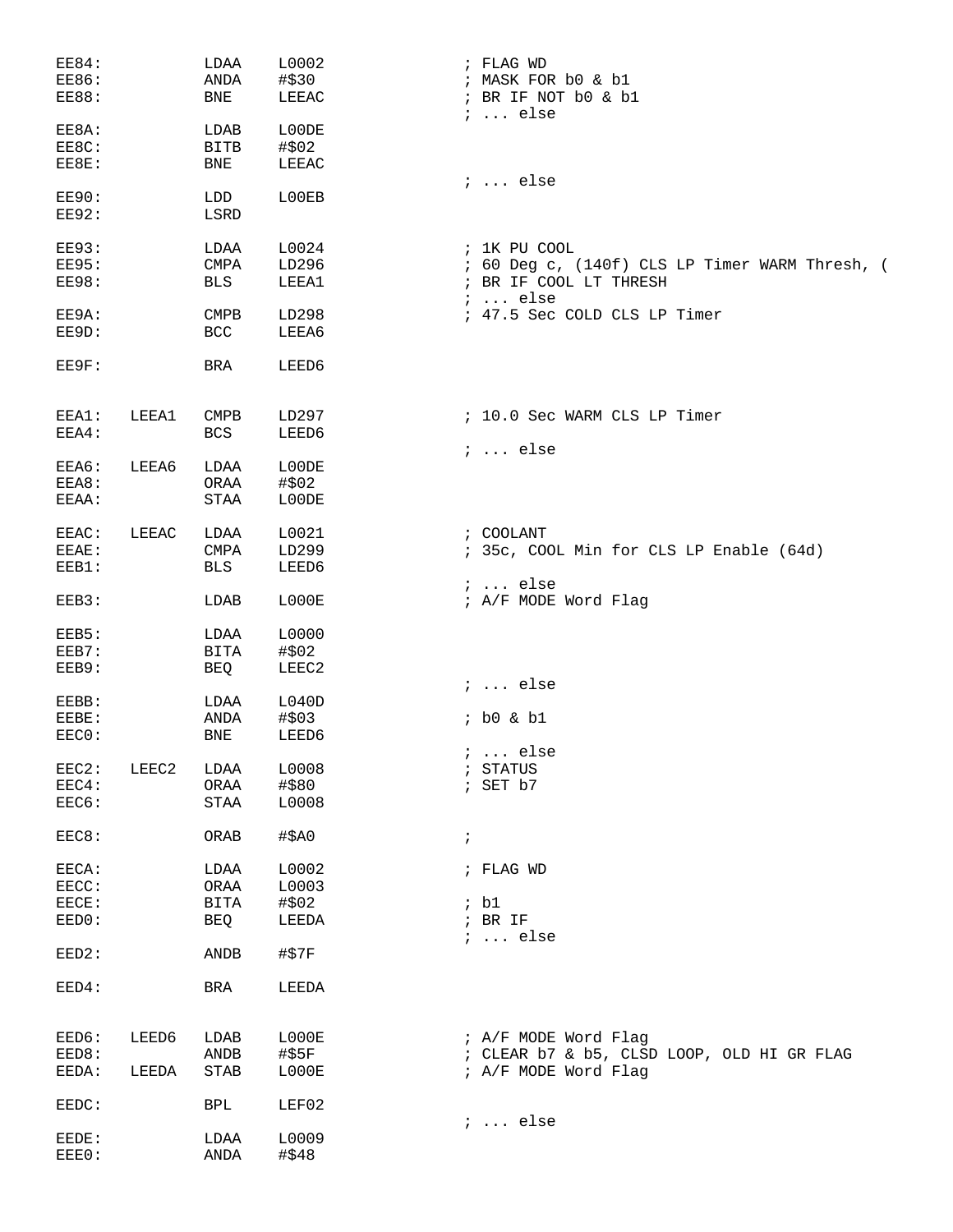| EEE2:        |            | BNE                 | LEF02                                 |                                                        |
|--------------|------------|---------------------|---------------------------------------|--------------------------------------------------------|
|              |            |                     |                                       | ;  else                                                |
| EEE4:        |            |                     | LDAA L00A5                            | ; AFR                                                  |
| EEE6:        | CMPA LD2AA |                     |                                       | ; AFR (STOCH)                                          |
| EEE9:        | <b>BNE</b> |                     | LEF02                                 | ; BR IF AFR NE STOCH                                   |
|              |            |                     |                                       | $i \ldots$ else                                        |
|              |            |                     |                                       |                                                        |
|              | $\ddot{i}$ |                     |                                       |                                                        |
|              |            | ; CK BLM MAP QUAL'S |                                       |                                                        |
|              | $\ddot{i}$ |                     |                                       | $\mathcal{L}$                                          |
| EEEB:        |            |                     | LDAA L0026<br>CMPA LD29C<br>BHI LEF02 | $\frac{1}{2}$ S/D MAP                                  |
| EEED:        |            |                     |                                       | ; 104.1 Kpa MAP UPPER THRESH FOR BLM                   |
| EEF0:        |            |                     |                                       | ; BR IF MAP GT MAX MAP THRESH                          |
|              |            |                     |                                       | $i \dots$ else                                         |
| EEF2:        | CMPA LD29B |                     |                                       | ; 10.7 Kpa MAP THRESH FOR BLM                          |
| EEF5:        |            | BCS LEF02           |                                       | ; BR IF MAP LT MIN MAP THRESH                          |
|              |            |                     |                                       |                                                        |
|              | $\ddot{i}$ |                     |                                       |                                                        |
|              |            | ; CK BLM RPM QUAL'S |                                       |                                                        |
|              | $\ddot{i}$ |                     |                                       |                                                        |
| EEF7:        |            |                     |                                       | ; RPM/25                                               |
| EEF9:        |            |                     |                                       | ; 3500 RPM UPPER BLM THRESH                            |
| EEFC:        |            |                     | LDAA L001C<br>CMPA LD29D<br>BCC LEF02 | ; BR IF RPM GT MAX RPM THRESH                          |
|              |            |                     |                                       | $i \ldots$ else                                        |
| EEFF:        |            | ORAB #\$02          |                                       | ; SET b5                                               |
|              |            |                     |                                       |                                                        |
| EF00:        |            | BRA                 | LEF04                                 |                                                        |
|              |            |                     |                                       |                                                        |
|              |            |                     |                                       |                                                        |
|              |            |                     |                                       | EF02: LEF02 ANDB #\$FD $\qquad$ ; CLEAR b1, BLM ENABLE |
|              |            |                     | EF04: LEF04 STAB LOOOE                | ; A/F MODE Word Flag                                   |
|              |            |                     |                                       |                                                        |
| EFO6:        |            | RTS                 |                                       |                                                        |
|              |            |                     |                                       |                                                        |
|              |            |                     | ---------------------------------     |                                                        |
|              |            |                     |                                       |                                                        |
|              |            |                     |                                       |                                                        |
|              |            |                     |                                       |                                                        |
|              |            |                     | ; REAL TIME SERVICE ROUTINE 5         |                                                        |
|              | $\ddot{i}$ |                     |                                       |                                                        |
|              |            |                     |                                       |                                                        |
|              | $\ddot{i}$ |                     |                                       |                                                        |
|              |            | $:$ FILTER $\ldots$ |                                       |                                                        |
|              | i          |                     |                                       |                                                        |
| EF07:        |            | LDX                 | L0041                                 | $\ddot{ }$                                             |
|              |            | LDAB                |                                       | ; MJR LP 02 COEF                                       |
| <b>EF09:</b> |            |                     | LD55F                                 | i.                                                     |
|              |            |                     |                                       |                                                        |
| EF0C:        |            | LDAA                | L003E                                 | $:$ 02 (A/D), mvdc = 0.2304 * A/D VAL                  |
| EF0E:        |            | JSR                 | LFB12                                 | ; LAG FILTER                                           |
|              |            |                     |                                       | i                                                      |
| EF11:        |            | <b>STD</b>          | L0041                                 | $\ddot{ }$                                             |
|              |            |                     |                                       |                                                        |
| EF13:        |            | LDAA                | L0021                                 | ; COOLANT                                              |
| EF15:        |            | <b>CMPA</b>         | LD562                                 | 200c COLD DIVERT THRESH, (255)                         |
| <b>EF18:</b> |            | <b>BCS</b>          | LEF7B                                 | $\ddot{i}$                                             |
|              |            |                     |                                       | $i \ldots$ else                                        |
| EF1A:        |            | LDAA                | LOOOB                                 |                                                        |
| $EFIC$ :     |            | ASRA                |                                       |                                                        |
| EF1D:        |            | <b>BCS</b>          | LEF7B                                 |                                                        |
|              |            |                     |                                       | $i \ldots$ else                                        |
| EFIF:        |            | LDAA                | L0002                                 | ; FLAG WD                                              |
| EF21:        |            | ORAA                | L0003                                 |                                                        |
| EF23:        |            | <b>BITA</b>         | #\$02                                 |                                                        |
| EF25:        |            | BNE                 | LEF3D                                 |                                                        |
|              |            |                     |                                       | $i \ldots$ else                                        |
| EF27:        |            | LDAA                | LOOOD                                 |                                                        |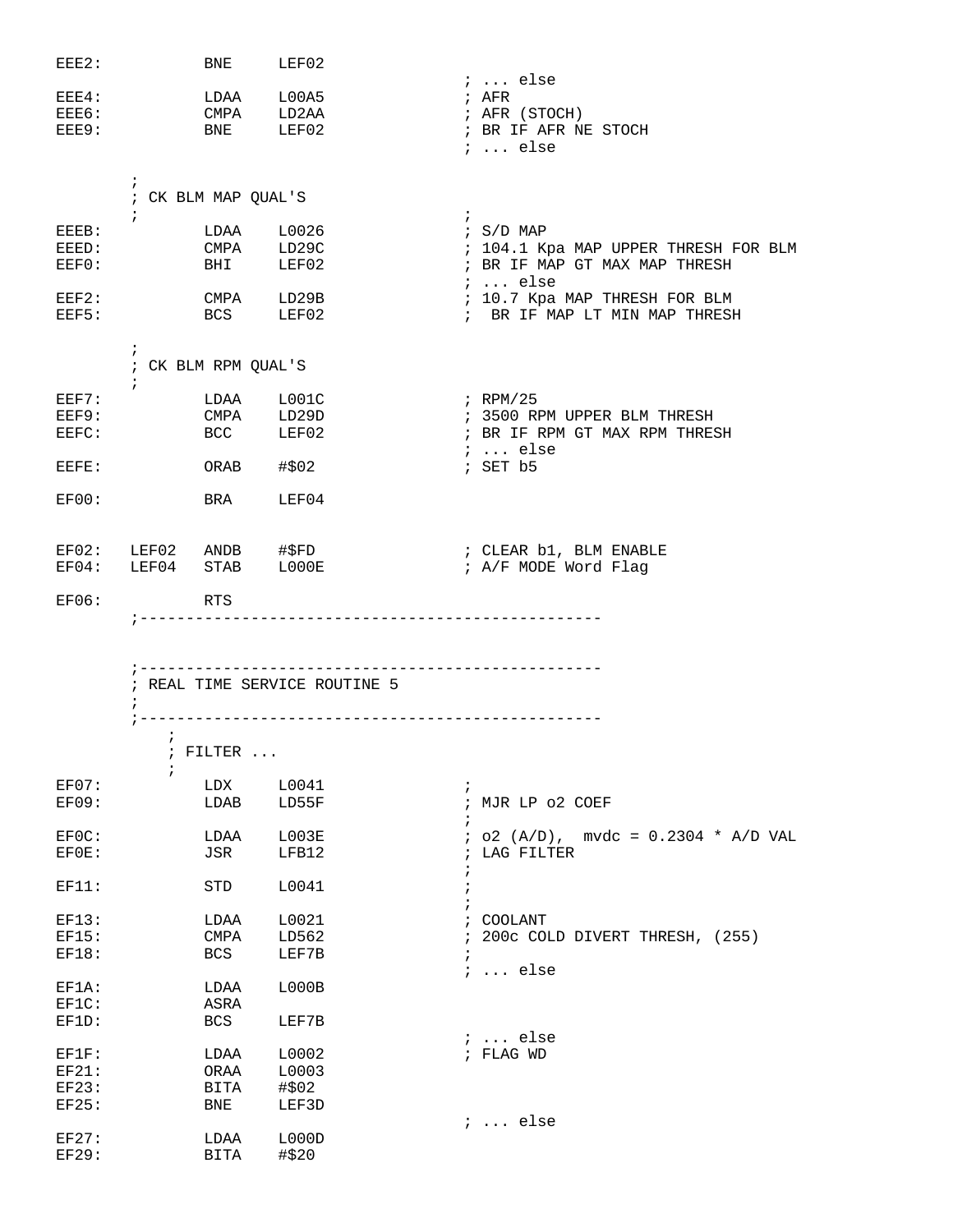| $EF2B$ :     |       | BEQ         | LEF45         |                                             |
|--------------|-------|-------------|---------------|---------------------------------------------|
|              |       |             |               | $i$ else                                    |
| EF2D:        |       | LDAB        | L007E         | ; AIR FOR ENRICH TIMER                      |
| $EF2F$ :     |       | <b>CMPB</b> | LD563         | ; 5 Sec Air to Ports if in PWR enrich       |
| <b>EF32:</b> |       | BCC         | LEF7B         | ; BR IF TIMER GT 5 sec's<br>$i \ldots$ else |
| EF34:        |       | LDAB        | L0070         |                                             |
| <b>EF36:</b> |       | ANDB        | $\#$ \$F0     |                                             |
| <b>EF38:</b> |       | <b>BNE</b>  | LEF3D         |                                             |
|              |       |             |               | $i$ else                                    |
| EF3A:        |       | <b>INC</b>  | <b>L007E</b>  | ; 5 Sec Air to Ports if in PWR enrich       |
| EF3D:        | LEF3D | LDAB        | L0008         | ; STATUS                                    |
| EF3F:        |       | ANDB        | #SFE          | ; CLEAR b0                                  |
| EF41:        |       | ORAB        | #\$04         | ; SET b2                                    |
| EF43:        |       | BRA         | LEF81         |                                             |
|              |       |             |               |                                             |
| EF45:        | LEF45 | <b>CLRB</b> |               |                                             |
| EF46:        |       | STAB        | L007E         |                                             |
| EF48:        |       | LDAA        | L00DE         |                                             |
| EF4A:        |       | BITA        | #\$02         |                                             |
| EF4C:        |       | BNE         | LEF7B         |                                             |
|              |       |             |               | $: $ else                                   |
| $EF4E$ :     |       | LDAA        | L001A         | $i$ RPM/25                                  |
| <b>EF50:</b> |       | <b>CMPA</b> | LD560         | ; 144C, LOW TEMP ????                       |
| <b>EF53:</b> |       | BHI         | LEF7B         |                                             |
|              |       |             |               | $i \ldots$ else                             |
| <b>EF55:</b> |       | LDAA        | L002C         | ; MAP, Kpa                                  |
| <b>EF57:</b> |       | <b>CMPA</b> | LD561         | ; 0 Kpa MAX MAP FOR DIVERT                  |
| EF5A:        |       | <b>BCS</b>  | LEF7B         | $;$ BR IF                                   |
|              |       |             |               | $i \ldots$ else                             |
| EF5C:        |       | LDAA        | L0008         | ; STATUS                                    |
| EF5E:        |       | BPL         | LEF3D         | ib7                                         |
|              |       |             |               | $: $ else                                   |
| EF60:        |       | LDAB        | L007D         |                                             |
| <b>EF62:</b> |       | BNE         | LEF78         |                                             |
|              |       |             |               | $i \ldots$ else                             |
| <b>EF64:</b> |       | LDAB        | LD55E         | ; AIR DIVERT TIME                           |
| <b>EF67:</b> |       | LDAA        | L0033         |                                             |
| <b>EF69:</b> |       | SUBA        | L0026         | ; S/D MAP                                   |
| EF6B:        |       | BLS         | LEF72         |                                             |
|              |       |             |               | $i \ldots$ else                             |
| EF6D:        |       | CMPA        | LD55D         | ; 0 Kpa DIFF MAP THRESH, AIR MANAGMENT      |
| EF70:        |       | BHI         | LEF79         |                                             |
|              |       |             |               | $i \ldots$ else                             |
| EF72:        | LEF72 | LDAB        | L0008         | ; STATUS                                    |
| EF74:        |       | ANDB        | #\$FA         | : 1111 1010                                 |
| EF76:        |       |             | LEF81         |                                             |
|              |       | BRA         |               |                                             |
|              |       |             |               |                                             |
| EF78:        | LEF78 | DECB        |               |                                             |
| <b>EF79:</b> | LEF79 | STAB        | L007D         |                                             |
| EF7B:        | LEF7B | LDAB        | L0008         |                                             |
| EF7D:        |       | ORAB        | #\$01         |                                             |
|              |       |             |               | ; SET $b0$ ,                                |
| EF7F:        |       | ANDB        | $\sharp$ \$FB | ; $CLR b2$ ,                                |
| EF81:        | LEF81 | STAB        | L0008         |                                             |
| EF83:        |       | LDAB        | L0026         | $: S/D$ MAP                                 |
| <b>EF85:</b> |       | STAB        | L0033         |                                             |
|              |       |             |               |                                             |
| EF87:        |       | LDAA        | L0002         | ; FLAG WD.                                  |
|              |       |             |               | $b6 = 1$ = Vbatt Over Voltage<br>$\ddot{i}$ |
|              |       |             |               | $\ddot{i}$                                  |
|              |       |             |               |                                             |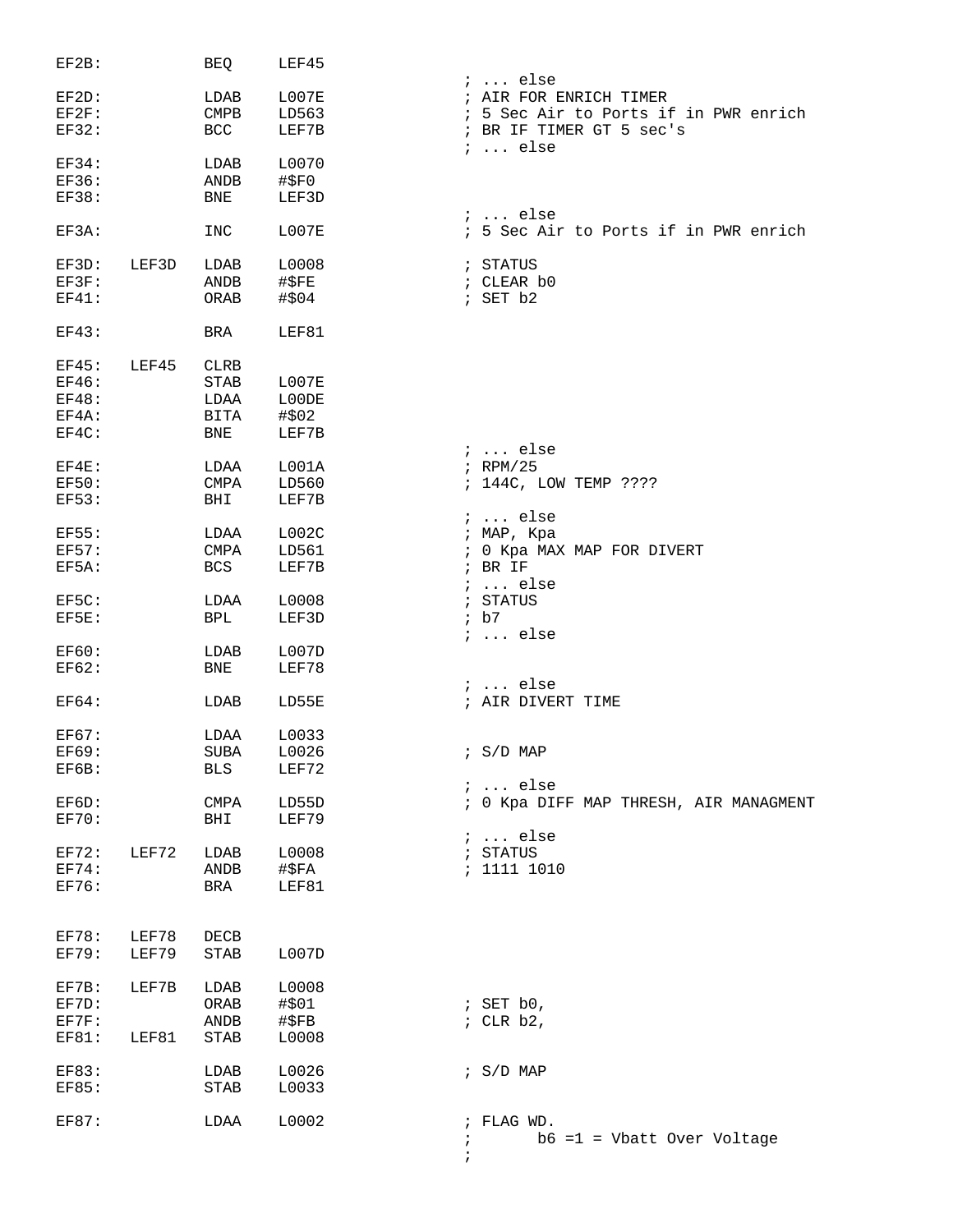| EF89:<br>EF8B:<br>EF8D:      |                | LDAB<br>$\mathop{\mathrm{CMPB}}$<br>BCS | L0045<br>#171<br>LEF98 | ; BATTERY VOLTS, (A/D, 0-255) Vbatt/10<br>; 17.1 VDC<br>; BR IF VbatLT 17.1<br>$i \ldots$ else |
|------------------------------|----------------|-----------------------------------------|------------------------|------------------------------------------------------------------------------------------------|
| EF8F:                        |                | <b>CLRB</b>                             |                        |                                                                                                |
| <b>EF90:</b><br><b>EF92:</b> |                | BITA<br>BNE                             | #\$40<br>LEFAD         | ; b6. (Over Voltage)<br>; BR IF b6<br>$i$ else                                                 |
| <b>EF94:</b>                 |                | ORAA                                    | #\$40                  | ; SET b6                                                                                       |
| <b>EF96:</b>                 |                | BRA                                     | LEF9A                  |                                                                                                |
| EF98:<br>EF9A:               | LEF98<br>LEF9A | ANDA<br>STAA                            | #\$BF<br>L0002         | : CLR b6. (Over Voltage)<br>; FLAG WD                                                          |
| EF9C:<br>EF9D:<br>EF9F:      |                | <b>CLRB</b><br>LDAA<br>BMI              | L0001<br>LEFB0         |                                                                                                |
| EFA1:<br>EFA3:               |                | LDAA<br>BMI                             | L000B<br>LEFA8         | $i \ldots$ else                                                                                |
| EFA5:                        |                | CLRA                                    |                        | $i \ldots$ else                                                                                |
| EFA6:                        |                | BRA                                     | LEFD1                  |                                                                                                |
| EFA8:<br>EFAA:               | LEFA8          | LDAA<br>DECB                            | #\$00FC                |                                                                                                |
| EFAB:                        |                | BRA                                     | LEFD1                  |                                                                                                |
| EFAD:<br>EFAE:               | LEFAD          | PSHB<br>BRA                             | LEFE9                  |                                                                                                |
| EFB0:<br>EFB1:<br>EFB3:      | LEFB0          | CLRA<br>LDAB<br>BPL                     | L0005<br>LEFBB         |                                                                                                |
| EFB5:                        |                | BITB                                    | #\$40                  | $i$ else                                                                                       |
| EFB7:<br>EFB9:               |                | BNE<br>ORAA                             | LEFBB<br>#\$80         | $i \ldots$ else<br>; SET b3                                                                    |
| EFBB:                        | LEFBB          | BITB                                    | #\$04                  | :b2                                                                                            |
| EFBD:                        |                | BEQ                                     | LEFC1                  | ; BR IF NOT b2<br>$i \ldots$ else                                                              |
| EFBF:                        |                | ORAA                                    | #\$04                  | ; SET b2                                                                                       |
| EFC3:                        | EFC1: LEFC1    | LDAB<br>BITB                            | L0008<br>#\$04         | ; STATUS<br>ib2                                                                                |
| EFC5:                        |                | BEQ                                     | LEFC9                  | ; BR IF NOT b2<br>$i \ldots$ else                                                              |
| EFC7:                        |                | ORAA                                    | #\$10                  | ; SET b4                                                                                       |
| EFCB:                        | EFC9: LEFC9    | <b>BITB</b><br>BNE                      | #\$01<br>LEFCF         | ib0<br>; BR IF b0                                                                              |
| EFCD:                        |                | ORAA                                    | #\$20                  | $: $ else<br>; SET b5                                                                          |
| $EFCF$ :                     | LEFCF          | LDAB                                    | L0080                  | ; Pct EGR                                                                                      |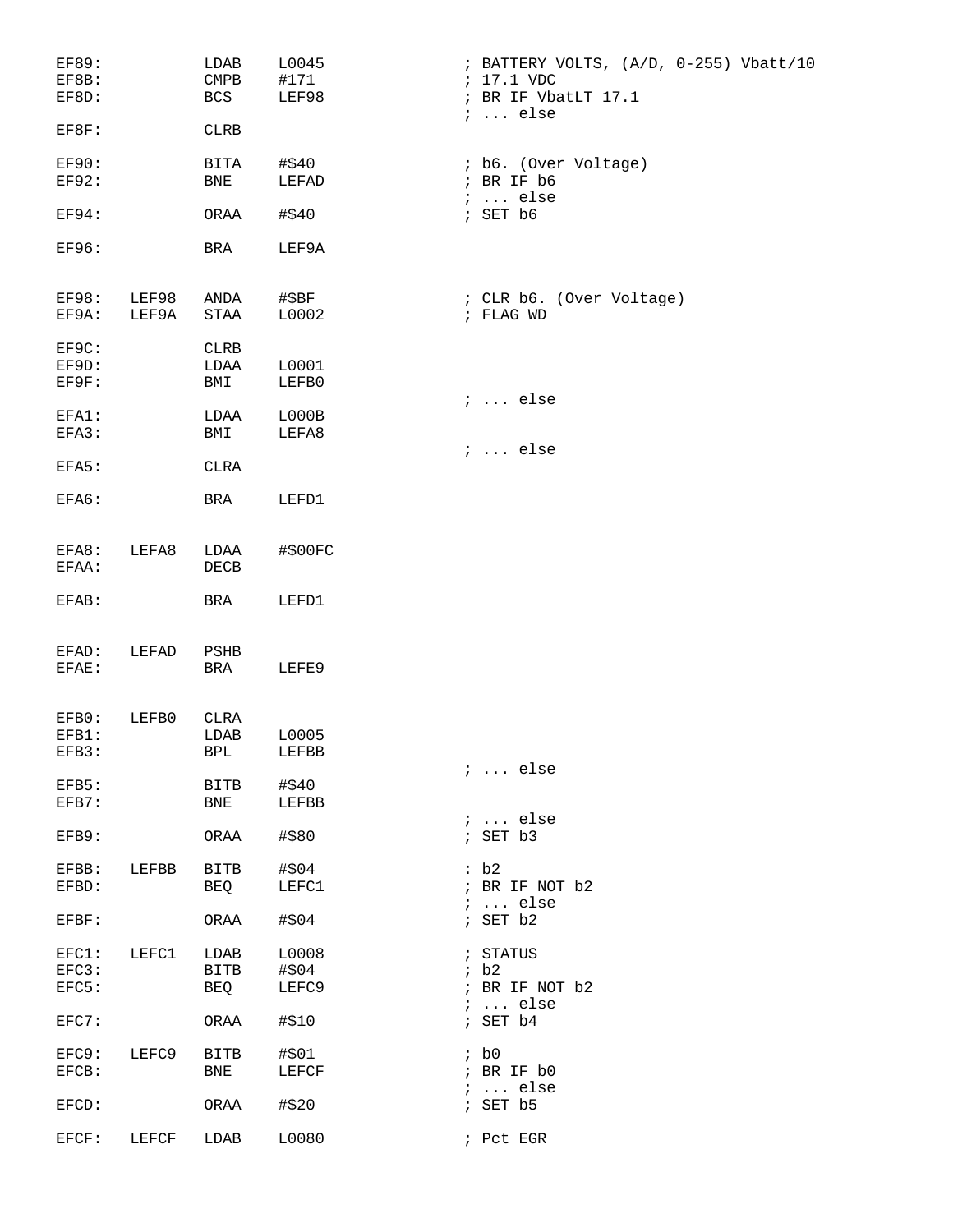| EFD1:<br>EFD4:                                     | LEFD1            | EORA<br>PSHA                                     | LD008                                           | ; COLD START THROTLE KICKER ENABLE                                                              |
|----------------------------------------------------|------------------|--------------------------------------------------|-------------------------------------------------|-------------------------------------------------------------------------------------------------|
| EFD5:<br>EFD7:<br>EFD9:                            |                  | LDAA<br>BITA<br>BEQ                              | L000A<br>#\$04<br>LEFE1                         | $\mathcal{L}$<br>ib2<br>; BR IF b1                                                              |
| EFDB:<br>EFDE:                                     |                  | SUBB<br>BCC                                      | LD537<br>LEFE1                                  | $: $ else<br>; 99.6% EGR D.C, DECREMENT FOR TEST IN WORK<br>; BR IF %EGR GT THRESH              |
| EFE0:<br>EFE1:<br>EFE4:<br>EFE6:                   | LEFE1            | <b>CLRB</b><br>LDAA<br>BITA<br>BEQ               | LD005<br>#\$10<br>LEFE9                         | $: $ else<br>; Opt Word, 1000 1000<br>$; b4, 1 = EGR INVERSE D.C.$                              |
| EFE8:<br>EFE9:                                     | LEFE9            | COMB<br>LDX                                      | #\$F000                                         | $i \ldots$ else                                                                                 |
| EFEC:<br>EFEF:<br>EFF1:<br>EFF3:<br>EFF6:<br>EFF7: |                  | LDAA<br>BITA<br>BEQ<br>LDX<br>ABX<br>${\tt ABX}$ | LD005<br>#\$08<br>LEFF9<br>#\$D000              | ; Opt Word, 1000 1000<br>$ib3, 1 = EGR DC PRR Opt 1 = 32 Hz (BP)$<br>; BR IF NOT b3<br>$:$ else |
| EFF8:<br>EFF9:<br>EFFA:                            | LEFF9            | ABX<br>ABX<br>STX                                | LBC16                                           | ; ECU HARDWARE                                                                                  |
| EFFD:<br>FO00:                                     |                  | LDAB<br><b>ANDB</b>                              | L0801<br>#SPO                                   | ; MCU2 I/O<br>; LSB MASK, CLRAR TCC, AIR INJ & A/C BITS                                         |
| F002:<br>FO03:<br>FO04:                            |                  | PULA<br>TSTA<br>BPL                              | <b>LF008</b>                                    |                                                                                                 |
| F006:                                              |                  | ORAB                                             | #\$08                                           | $i \ldots$ else<br>; SET $b3$ , $1 = A/C$ OFF                                                   |
| F008:<br>FOOA:                                     | LF008            | BITA<br>BEQ                                      | #\$10<br>LF00E                                  | ib4<br>; BR IF NOT b4<br>$i \ldots$ else                                                        |
| FOOC:                                              |                  | ORAB                                             | #\$01                                           | ; SET b0, AIR INJ ENABLED                                                                       |
| FOOE:<br>FO10:                                     | LF00E            | BITA<br>BEQ                                      | #\$20<br>LF014                                  | ib5<br>; BR IF NOT b5<br>$i \ldots$ else                                                        |
| F012:<br>$F014$ :                                  | LF014            | STAB                                             | ORAB $\# $02$<br>L0801                          | ; SET b1, AIR DISABLED<br>; MCU2 I/O                                                            |
| F017:<br>FO1A:<br>FOIC:                            |                  | BNE                                              | LDX #\$D3FF<br>BITA #\$04<br>BNE LF021<br>LF021 | ; 54,271 ? OR ADDRESS ?                                                                         |
| FO1E:<br>F021:                                     | $\mathtt{LF021}$ | STX                                              | LDX #\$D000<br>LBC18                            | $i \ldots$ else<br>; ECU HARDWARE                                                               |
| F024:                                              |                  | RTS                                              |                                                 |                                                                                                 |
|                                                    |                  |                                                  |                                                 |                                                                                                 |
|                                                    | $\ddot{i}$       |                                                  | ; REAL TIME SERVICE ROUTINE B                   |                                                                                                 |
| F025:<br>F027:                                     |                  | BITA                                             | LDAA L0000<br>#\$10                             | -------------------------                                                                       |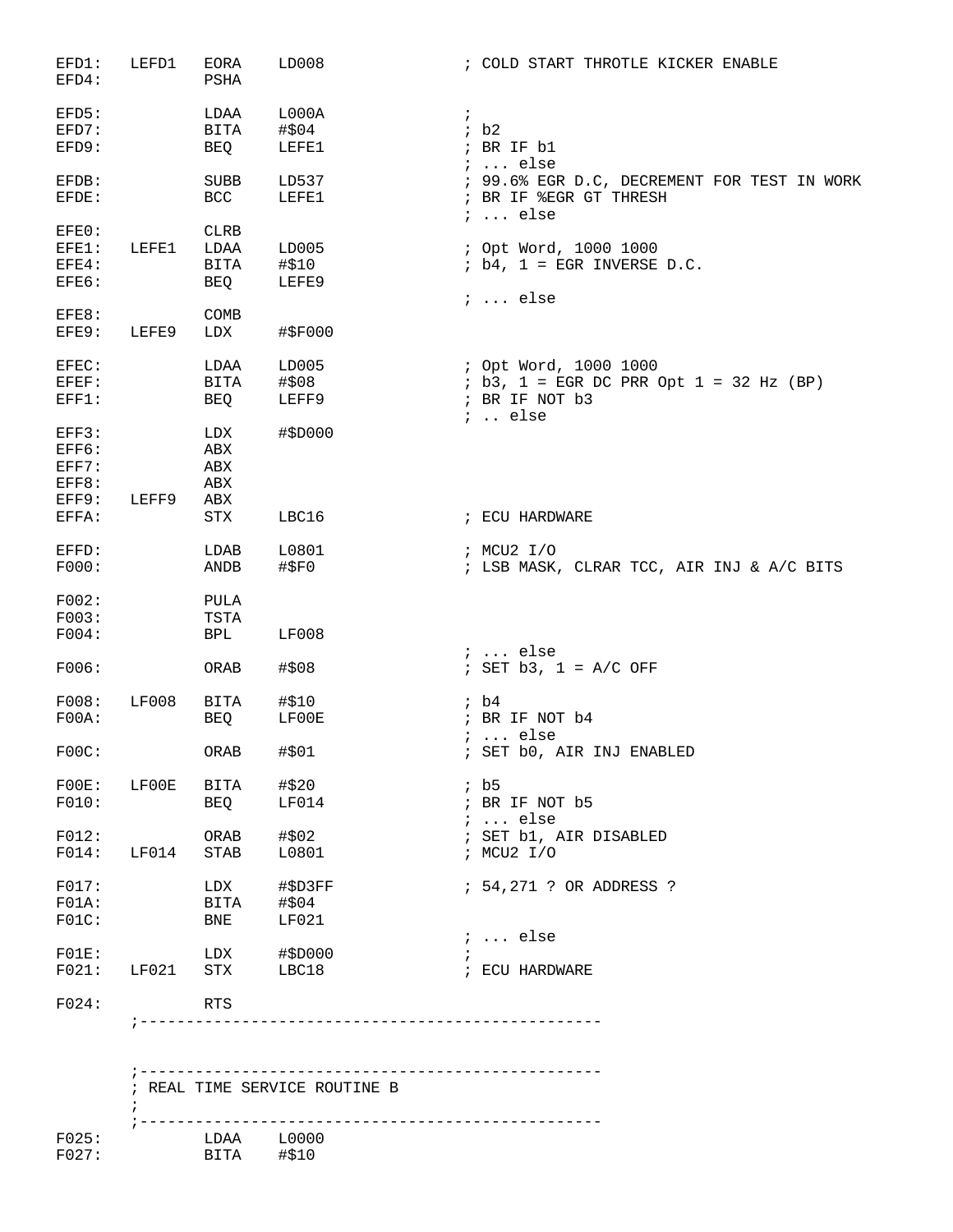| F029:                                              |                                        | <b>BNE</b>                                               | LF031                            |                                     |
|----------------------------------------------------|----------------------------------------|----------------------------------------------------------|----------------------------------|-------------------------------------|
| FO2B:<br>FO2D:<br>FO2F:                            |                                        | LDAA<br>CMPA<br>BHI                                      | #159<br>L0037<br>LF037           | $i \ldots$ else                     |
| FO31:<br>F032:<br>F033:                            | LF031                                  | CLRA<br>CLRB<br>STD                                      | L0034                            | $i \ldots$ else<br>; FILT Vss/1     |
| F035:                                              |                                        | BRA                                                      | LF071                            |                                     |
| F037:<br>F039:<br>FO3B:                            | LF037                                  | LDD<br>SUBD<br>STD                                       | L003A<br>L0038<br>L0051          |                                     |
| FO3D:<br>FO3F:<br>FO41:<br>F043:<br>F044:<br>F045: |                                        | LDD<br><b>SUBD</b><br>ADDD<br>RORA<br><b>RORB</b><br>STD | L003C<br>LOO3A<br>L0051<br>L0053 |                                     |
| F047:                                              |                                        | <b>STD</b>                                               | L0057                            |                                     |
| F049:                                              |                                        | LDD                                                      | #\$01CC                          |                                     |
| FO4C:                                              |                                        | JSR                                                      | LFB92                            |                                     |
|                                                    | $\ddot{ }$<br>$\ddot{i}$<br>$\ddot{ }$ | FILTER VSS                                               |                                  |                                     |
| FO4F:<br>FO51:                                     |                                        | LDX<br>LDAB                                              | L0034<br>LD56B                   | ; FILT Vss/1<br>; MPH LAG FILT COEF |
| FO54:                                              |                                        | JSR                                                      | LFB12                            | ; LAG FILTER                        |
| FO57:                                              |                                        | STD                                                      | L0034                            | ; FILT $Vss/1$                      |
| F059:<br>FO5A:<br>FO5C:<br>FO5E:<br>FO5F:<br>F060: |                                        | ASLB<br>ADCA<br>LDAB<br>MUL<br>ASLD<br><b>BCS</b>        | #\$0000<br>#\$00CD<br>LF06F      |                                     |
| F062:<br>F063:                                     |                                        | ASLD<br>BCS                                              | LF06F                            | $i \ldots$ else                     |
| F065:<br>F066:                                     |                                        | TSTB<br>BPL                                              | LF06B                            | $i \ldots$ else<br>$i \ldots$ else  |
| F068:<br>F069:                                     |                                        | INCA<br>BEQ                                              | LF06F                            | $i \ldots$ else                     |
| FO6B:<br>FO6D:                                     | LF06B                                  | CMPA<br>BLS                                              | #\$00C0<br>LF071                 |                                     |
| FO6F:<br>FO71:                                     | LF06F<br>LF071                         | LDAA<br>STAA                                             | #\$00C0<br>L0036                 | $i \ldots$ else                     |
| F073:<br>F076:                                     |                                        | LDAA<br><b>BPL</b>                                       | LD007<br>LF07B                   | ; OPT WORD 3, 0010 0100             |
| F078:                                              |                                        | JMP                                                      | LF16C                            | $i \ldots$ else                     |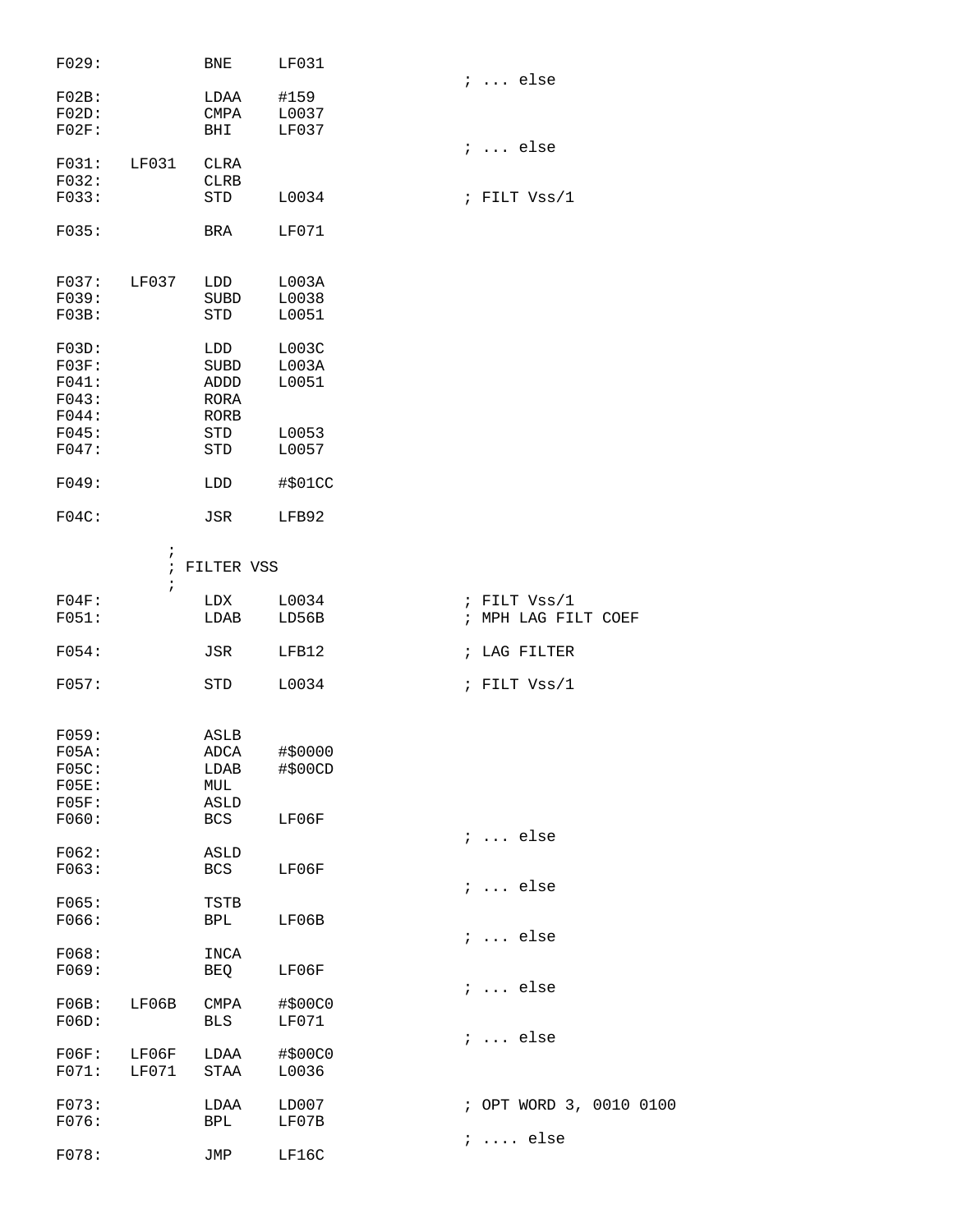| FO7B:<br>$FO7E$ :<br>F080:                         | LF07B               | EORA<br>ANDA<br>STAA                       | L0801<br>#\$20<br>L0058                            | $:$ MCU2 I/O<br>; CLR ALL XCEPT b5<br>$\ddot{i}$                                                                                                                  |
|----------------------------------------------------|---------------------|--------------------------------------------|----------------------------------------------------|-------------------------------------------------------------------------------------------------------------------------------------------------------------------|
| F082:<br>F084:<br>F087:                            |                     | LDAA<br>CMPA<br><b>BCC</b>                 | L0021<br>LD564<br>LF08C                            | ; COOLANT<br>; 65c, TCC LOWER TEMP THRESH (112d)<br>; BR IF COOL GT THRESH<br>$i \ldots$ else                                                                     |
| F089:                                              | LF089               | JMP                                        | <b>LF155</b>                                       |                                                                                                                                                                   |
| FOSC:<br>FO8F:<br>F091:<br>F093:<br>F095:<br>F097: | LF08C               | LDAA<br>BITA<br>BEQ<br>LDAB<br>BITB<br>BNE | LD007<br>#\$04<br>LF099<br>L0008<br>#\$08<br>LF089 | ; OPT WORD 3, 0010 0100<br>; b2, 1 = Decell Fuel Cut Off, TCC UNLOCK<br>; BR IF NOT b2<br>$i$ else<br>; STATUS<br>; b3, FUEL C/O<br>; BR IF b3<br>$i \ldots$ else |
|                                                    | $\ddot{ }$          | ; INDEX TCC VALUES                         |                                                    |                                                                                                                                                                   |
| F099:                                              | $\ddot{ }$<br>LF099 | LDX                                        | #\$D565                                            | ; POINT TO TCC VAL'S                                                                                                                                              |
| FO9C:                                              |                     | LDAA                                       | L0005                                              | $\ddot{ }$<br>$\ddot{i}$                                                                                                                                          |
| FO9E:                                              |                     | LDAB                                       | \$01,X                                             | ; 0 MPH, TCC COAST RELEASE<br>$\ddot{i}$                                                                                                                          |
| FOAO:<br>FOA2:                                     |                     | BITA<br>BNE                                | #\$10<br>LF0A8                                     | ib4<br>; BR IF b4                                                                                                                                                 |
| FOA4:<br>FOAG:                                     |                     | ADDB<br><b>BCS</b>                         | #16<br>LF0AC                                       | $i \ldots$ else<br>; ADD 16 MPH ???<br>; BR IF Vss LT 16 + LD566 MPH<br>$i \ldots$ else                                                                           |
| FOAB:<br>F0AA:                                     | LF0A8               | CMPB<br><b>BLS</b>                         | L0036<br>LF0B2                                     | $\ddot{ }$                                                                                                                                                        |
| FOAC:<br>FOAE:                                     | LF0AC               | ANDA<br>LDAB                               | #\$EF<br>2, x                                      | $i \ldots$ else<br>; CLR b4<br>; 0.14 VDC TPS, TCC COAST LO MPH LD LIMIT                                                                                          |
| FOBO:                                              |                     | BRA                                        | LF0B6                                              |                                                                                                                                                                   |
| FOB2:                                              | LF0B2               | ORAA                                       | #\$10                                              | ; SET b4<br>$\ddot{i}$                                                                                                                                            |
| FOB4:                                              |                     | LDAB                                       | 3, X                                               | ; 0.14 VDC TPS, TCC COAST HI MPH LD LIMIT<br>$\ddot{i}$                                                                                                           |
| FOB6:<br>FOB8:                                     | LF0B6               | STAA<br>BPL                                | L0005<br>LF0BF                                     |                                                                                                                                                                   |
| F0BA:<br>FOBC:                                     |                     | SUBB<br>BCC                                | 4, x<br>LF0BF                                      | $i$ else<br>; 1d TPS HYST FOR COAST LD'S , (2 ABOVE)                                                                                                              |
| FOBE:<br>FOBF:<br>FOCO:                            | LF0BF               | <b>CLRB</b><br>PSHB<br>JSR                 | LFA43                                              | $i \ldots$ else                                                                                                                                                   |
| FOC3:<br>FOC6:<br>FOC8:                            |                     | LDAB<br>$\texttt{CMPB}$<br>BNE             | LD565<br>#\$03<br>LF0CC                            | ; TCC LD PARAM SELECT<br>; b0 & b1, = TCC LD PARAM SELECT                                                                                                         |
| FOCA:                                              |                     | <b>BSR</b>                                 | LF108                                              | $i \ldots$ else                                                                                                                                                   |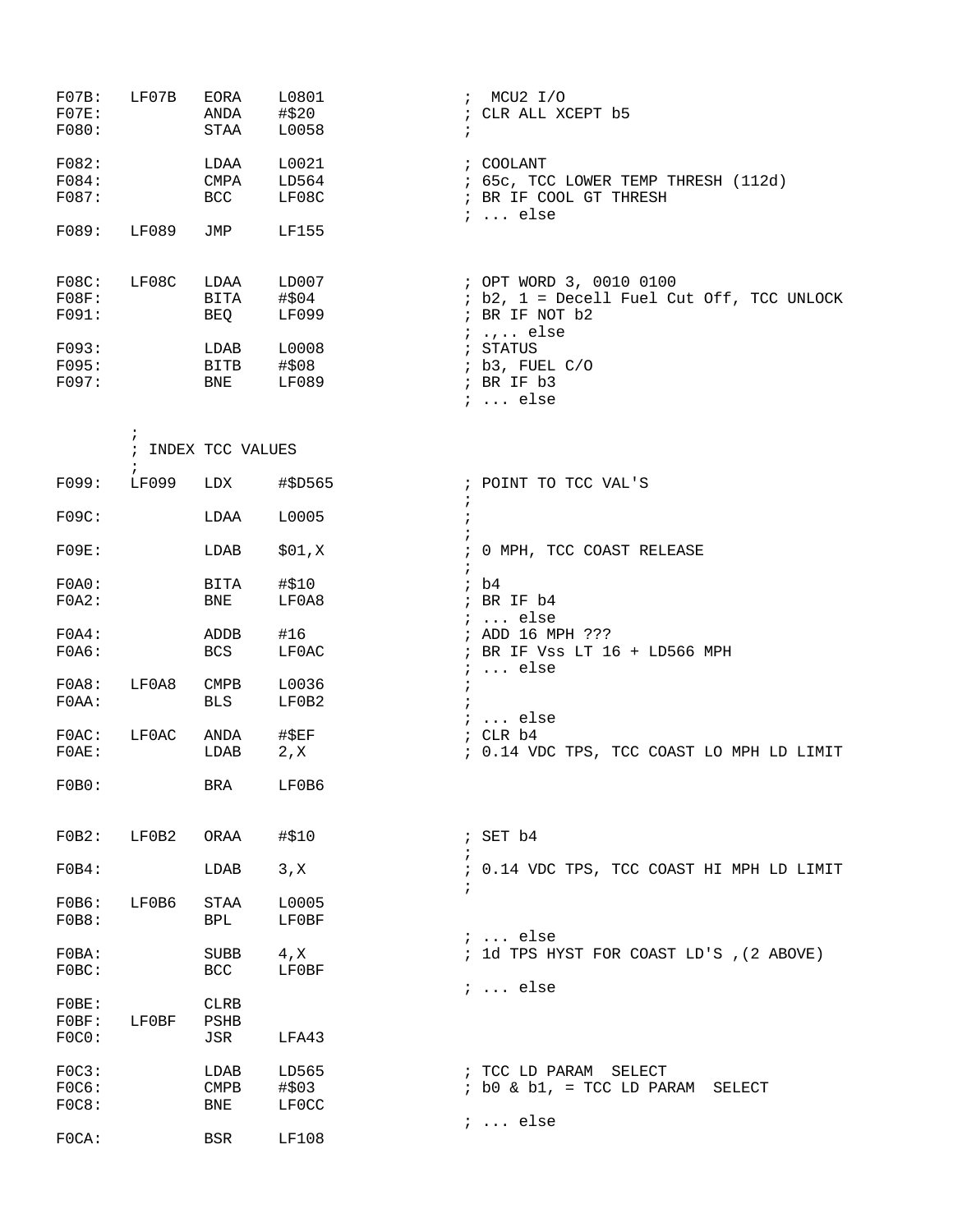| FOCC:<br>$FOCD$ :<br>FOCE:                | LF0CC          | PULB<br>CBA<br><b>BCS</b>         | LF089                         | $i$ else                                      |
|-------------------------------------------|----------------|-----------------------------------|-------------------------------|-----------------------------------------------|
|                                           | $\star$        | * HI GEARS TCC                    |                               |                                               |
| FODO:                                     |                | LDX                               | #\$D589                       | ; INDEX                                       |
| FOD3:<br>FODS:                            |                | LDAA                              | L0058<br>BEO LFODA            | $: COOL$ (INV)<br>;  else                     |
|                                           | $^\star$       | * LO GEARS TCC                    |                               |                                               |
| FOD7:                                     |                | LDX                               | #\$D56F                       | ; INDEX $\ldots$                              |
| FODA:                                     | LF0DA          | LDAB                              | #\$000E                       |                                               |
| FODC:<br>FODE:                            |                | LDAA<br><b>BPL</b>                | L0005<br>LF0E4                | $i \ldots$ else                               |
| FOEO:<br>$FOE1$ :<br>$FOE2$ :             |                | INX<br>INX<br>LDAB                | #\$0001                       |                                               |
| $FOE4$ :<br>FOEG:<br>FOE8:                | LF0E4          | LDAA<br><b>CMPA</b><br><b>BCS</b> | L0034<br>0, X<br><b>LF155</b> | ; FILT $Vss/1$<br>; MPH TO UN LOCK            |
| $FOEA$ :<br>$FOEB$ :<br>FOED:<br>$FOEF$ : |                | INX<br>LDAA<br>CMPA<br><b>BLS</b> | L001C<br>0, X<br>LF155        | $i$ else<br>; INCR TO RPM<br>; RPM TO UN LOCK |
| FOF1:<br>FOF2:<br>FOF4:                   |                | ABX<br>LDAA<br>BPL                | L0005<br>LF11C                | $i$ else                                      |
| FOFG:<br>FOF9:<br>FOFB:                   |                | LDAA<br>BITA<br>BEQ               | LD006<br>#\$02<br>LF11C       | $\ldots$ else<br>; Opt Word 2, 1101 0000      |
| $FOFD$ :                                  |                | LDAB                              | #\$0060                       | $i \ldots$ else                               |
| FOFF:<br>F101:                            |                | LDAA<br>ASLA                      | LOO1A                         | $i$ RPM/25                                    |
| F102:<br>F104:                            |                | BCC<br>LDAA                       | LF106<br>#255                 | $i \ldots$ else                               |
| F106:                                     | LF106          | BRA                               | LF120                         |                                               |
| F108:<br>F10A:                            | LF108<br>LF10A | LDAA<br>PSHA                      | L0049                         | ; CURRENT TPS VALUE                           |

 ;---------------------------------------------- ; TCC TPS MULT vs BARO ; ; USED FOR TCC & MAN XMISSION ;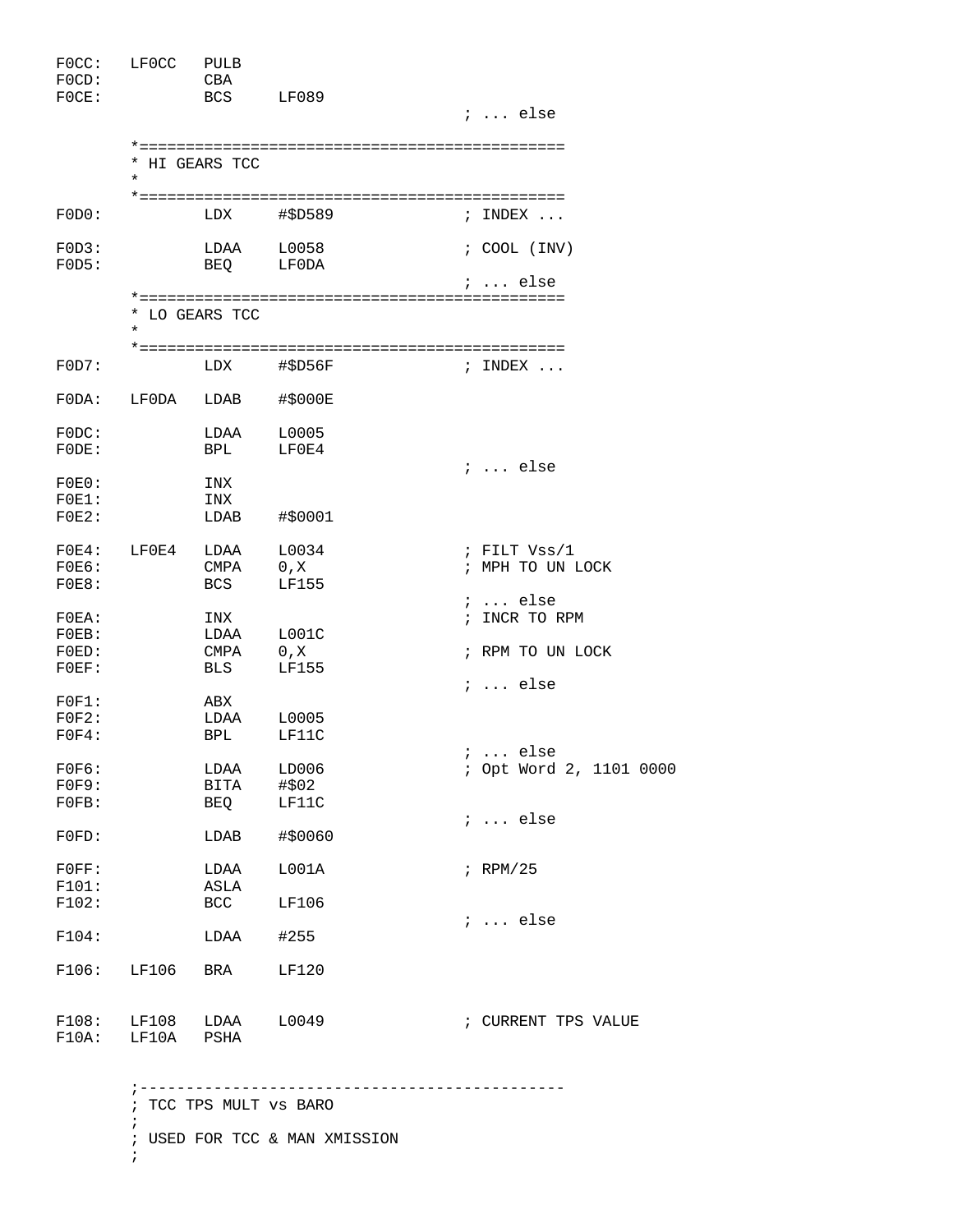|                   |                     | ; TBL = FACTOR $*$ 128        |                       |                                                                 |
|-------------------|---------------------|-------------------------------|-----------------------|-----------------------------------------------------------------|
| F10B:             |                     |                               | JSR LFD18             | ------------------<br>; GET PROCESSED BARO VALUE IN A REG       |
| F10E:             |                     | LDX                           | #\$D5BA               | ; TCC TPS MULT vs BARO                                          |
| F111:             |                     | JSR                           | LFB45                 | ; 2d LK UP                                                      |
| F114:<br>F115:    |                     | PULB<br>MUL                   |                       |                                                                 |
| F116:<br>F117:    |                     | ASLD<br><b>BCC</b>            | LF11B                 | ; BR OF NO OVERFLOW                                             |
| F119:             |                     | LDAA                          | #255                  | $\cdots$ else<br>; FORCE MAX VALUE                              |
| F11B:             | LF11B               | RTS                           |                       |                                                                 |
|                   | $7 - - - - - - - -$ |                               |                       | ------------------------------                                  |
| $F11C$ :          | LF11C               | LDAB                          | #32                   | $\ddot{i}$<br>$\ddot{i}$                                        |
| F11E:<br>F120:    | LF120               | LDAA<br>JSR                   | L0036<br>LFB45        | ; 2D LOOK UP                                                    |
| F123:             |                     | BEQ                           | LF155                 | $\ddot{i}$<br>; BR IF Z                                         |
| F125:             |                     | PSHA                          |                       | $i \ldots$ else                                                 |
| F126:             |                     | BSR                           | <b>LF108</b>          |                                                                 |
| F128:             |                     | PULB                          |                       |                                                                 |
| F129:<br>$F12A$ : |                     | CBA<br>BHI                    | <b>LF155</b>          |                                                                 |
| F12C:             |                     | LDAA                          | L0005                 | ;  else                                                         |
| $F12E$ :          |                     | BITA                          | #\$40                 | $;$ b6                                                          |
| F130:             |                     | BEQ                           | LF13B                 | ; BR IF NOT b6,<br>$i \ldots$ else                              |
| F132:             |                     | DEC                           | L005A                 |                                                                 |
| F135:             |                     | BNE                           | LF14A                 |                                                                 |
| F137:             |                     | ANDA                          | #\$00BF               | ;  else                                                         |
| F139:             |                     | BRA                           | LF14A                 |                                                                 |
| F13B:             | LF13B               | LDAB                          | L0058                 | $: COOL$ (INV)                                                  |
| F13D:             |                     | BEQ                           | LF14A                 |                                                                 |
| F13F:             |                     | BITA                          | #\$20                 | $i \ldots$ else                                                 |
| F141:             |                     | <b>BNE</b>                    | LF14A                 | $i \ldots$ else                                                 |
| F143:             |                     | ORAA                          | #\$40                 |                                                                 |
| F145:<br>F148:    |                     | LDAB<br>$\operatorname{STAB}$ | LD56C<br>L005A        | $: 100$ msec, TCC DLY AFTER $4 \rightarrow 3$ DN SHFT,<br>$1 =$ |
| F14A:<br>F14C:    | LF14A               | LDAB<br>BEQ                   | L0059<br><b>LF151</b> | $i \ldots$ else                                                 |
| $F14E$ :          |                     | DECB                          |                       |                                                                 |
| F14F:             |                     | BRA                           | LF15A                 |                                                                 |
| F151:             | LF151               | ORAA                          | #\$80                 | ; SET b7                                                        |
| F153:             |                     | BRA                           | LF165                 |                                                                 |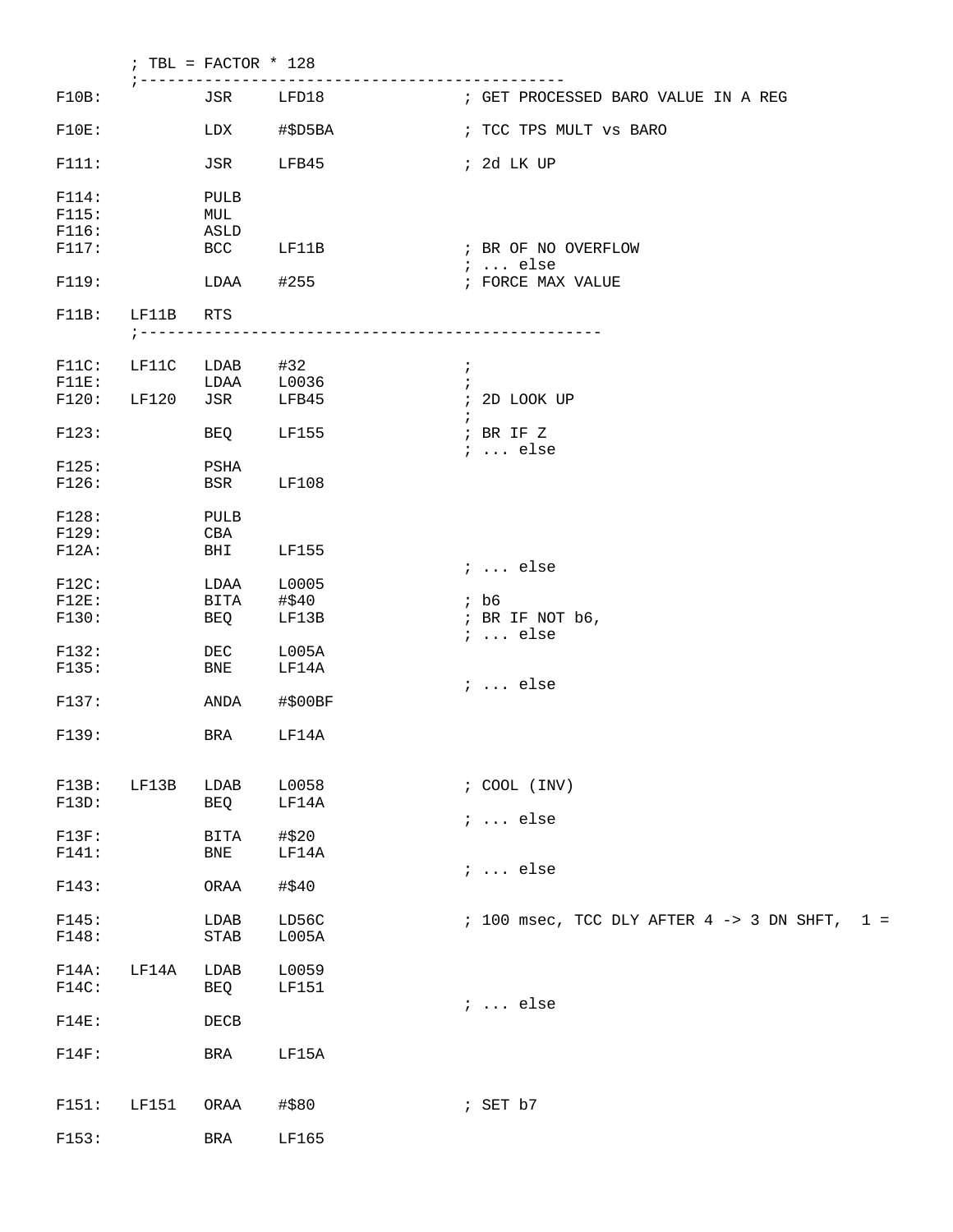| F155:    | LF155 | LDAA       | L0005        |                                                |
|----------|-------|------------|--------------|------------------------------------------------|
| F157:    |       | LDAB       | LD56D        | ; 500 msec TCC DLY BEFORE LOCK ENAB AFTER OTHE |
| F15A:    | LF15A | STAB       | L0059        |                                                |
| F15C:    |       | LDAB       | L0034        | ; FILT Vss/1                                   |
| $F15E$ : |       | CMPB       | LD56E        | ; TCC WIL NOT UNLOCK IF Vss G.T.100 MPH        |
| F161:    |       | <b>BCC</b> | <b>LF151</b> | ; BR IF Vss GT THRESH                          |
|          |       |            |              | $i$ else                                       |
| F163:    |       | ANDA       | #\$7F        | ; $CLR b7$                                     |
| F165:    | LF165 | ANDA       | #\$DF        | $:$ CLR $b5$                                   |
| F167:    |       | ORAA       | L0058        |                                                |
| F169:    | LF169 | STAA       | L0005        |                                                |
| F16B:    |       | <b>RTS</b> |              |                                                |

|       |                                |                                                                    | ; COOLANT                                                                                                                                                                                                                                                                                                                                                                                                                                            |
|-------|--------------------------------|--------------------------------------------------------------------|------------------------------------------------------------------------------------------------------------------------------------------------------------------------------------------------------------------------------------------------------------------------------------------------------------------------------------------------------------------------------------------------------------------------------------------------------|
|       |                                |                                                                    |                                                                                                                                                                                                                                                                                                                                                                                                                                                      |
|       |                                |                                                                    |                                                                                                                                                                                                                                                                                                                                                                                                                                                      |
|       |                                |                                                                    | $i \ldots$ else                                                                                                                                                                                                                                                                                                                                                                                                                                      |
|       |                                |                                                                    |                                                                                                                                                                                                                                                                                                                                                                                                                                                      |
|       |                                |                                                                    |                                                                                                                                                                                                                                                                                                                                                                                                                                                      |
|       | LDAB                           |                                                                    |                                                                                                                                                                                                                                                                                                                                                                                                                                                      |
|       | $\footnotesize{\mathsf{CMPB}}$ |                                                                    |                                                                                                                                                                                                                                                                                                                                                                                                                                                      |
|       | BLS                            | LF17F                                                              |                                                                                                                                                                                                                                                                                                                                                                                                                                                      |
|       |                                |                                                                    | $i \ldots$ else                                                                                                                                                                                                                                                                                                                                                                                                                                      |
|       |                                |                                                                    |                                                                                                                                                                                                                                                                                                                                                                                                                                                      |
|       |                                |                                                                    | ; CURRENT TPS VALUE                                                                                                                                                                                                                                                                                                                                                                                                                                  |
|       | BHI                            |                                                                    |                                                                                                                                                                                                                                                                                                                                                                                                                                                      |
|       |                                |                                                                    | $i \ldots$ else                                                                                                                                                                                                                                                                                                                                                                                                                                      |
|       |                                |                                                                    | ; FILT $Vss/1$                                                                                                                                                                                                                                                                                                                                                                                                                                       |
|       |                                |                                                                    | $5$ MPH                                                                                                                                                                                                                                                                                                                                                                                                                                              |
|       |                                |                                                                    |                                                                                                                                                                                                                                                                                                                                                                                                                                                      |
|       |                                |                                                                    | $i \ldots$ else                                                                                                                                                                                                                                                                                                                                                                                                                                      |
|       |                                |                                                                    |                                                                                                                                                                                                                                                                                                                                                                                                                                                      |
|       |                                |                                                                    |                                                                                                                                                                                                                                                                                                                                                                                                                                                      |
|       |                                |                                                                    |                                                                                                                                                                                                                                                                                                                                                                                                                                                      |
|       |                                |                                                                    | $i \ldots$ else                                                                                                                                                                                                                                                                                                                                                                                                                                      |
|       |                                |                                                                    |                                                                                                                                                                                                                                                                                                                                                                                                                                                      |
|       |                                |                                                                    |                                                                                                                                                                                                                                                                                                                                                                                                                                                      |
|       |                                |                                                                    | $i \ldots$ else                                                                                                                                                                                                                                                                                                                                                                                                                                      |
|       |                                |                                                                    |                                                                                                                                                                                                                                                                                                                                                                                                                                                      |
|       |                                |                                                                    |                                                                                                                                                                                                                                                                                                                                                                                                                                                      |
|       | PSHX                           |                                                                    |                                                                                                                                                                                                                                                                                                                                                                                                                                                      |
|       |                                |                                                                    |                                                                                                                                                                                                                                                                                                                                                                                                                                                      |
|       |                                |                                                                    |                                                                                                                                                                                                                                                                                                                                                                                                                                                      |
|       |                                |                                                                    |                                                                                                                                                                                                                                                                                                                                                                                                                                                      |
|       |                                |                                                                    |                                                                                                                                                                                                                                                                                                                                                                                                                                                      |
|       |                                |                                                                    |                                                                                                                                                                                                                                                                                                                                                                                                                                                      |
|       | LDAA                           |                                                                    |                                                                                                                                                                                                                                                                                                                                                                                                                                                      |
|       |                                |                                                                    |                                                                                                                                                                                                                                                                                                                                                                                                                                                      |
|       | JSR                            | LFBB9                                                              |                                                                                                                                                                                                                                                                                                                                                                                                                                                      |
|       |                                |                                                                    |                                                                                                                                                                                                                                                                                                                                                                                                                                                      |
|       |                                | L0055                                                              |                                                                                                                                                                                                                                                                                                                                                                                                                                                      |
|       |                                |                                                                    |                                                                                                                                                                                                                                                                                                                                                                                                                                                      |
|       | TSTA                           |                                                                    |                                                                                                                                                                                                                                                                                                                                                                                                                                                      |
|       |                                | LF1AC                                                              |                                                                                                                                                                                                                                                                                                                                                                                                                                                      |
|       |                                |                                                                    | $i \ldots$ else                                                                                                                                                                                                                                                                                                                                                                                                                                      |
|       |                                |                                                                    |                                                                                                                                                                                                                                                                                                                                                                                                                                                      |
|       |                                |                                                                    |                                                                                                                                                                                                                                                                                                                                                                                                                                                      |
| LF1AC | LDX                            | L0055                                                              |                                                                                                                                                                                                                                                                                                                                                                                                                                                      |
|       |                                | LF17F<br>CMPA<br>LDAA<br>CMPA<br>BHI<br>CMPA<br>BCS<br>STAB<br>JSR | ; -----------------------<br>$\begin{tabular}{ll} \tt LF16C & \tt LDX & \tt \#$D5A4 \\ & \tt LDAA & \tt L0021 \\ \end{tabular}$<br>$CMPA$ $$10,X$<br>BLS LF1C5<br>\$11,X<br>LDAA<br>L005A<br>#\$02<br>LDAA<br>\$12,X<br>CMPA L0049<br>LF1C5<br>$LDAA$ $L0034$<br>#\$05<br><b>BCS</b><br>LF1C5<br>L001C<br>\$13,X<br>LF1D9<br>#\$0028<br>LF1C5<br>LDAB<br>#\$0001<br>L005A<br>LDX #\$0057<br>LFBB9<br>STD L0057<br>#\$000E<br>STD<br>BEQ<br>LDAB #255 |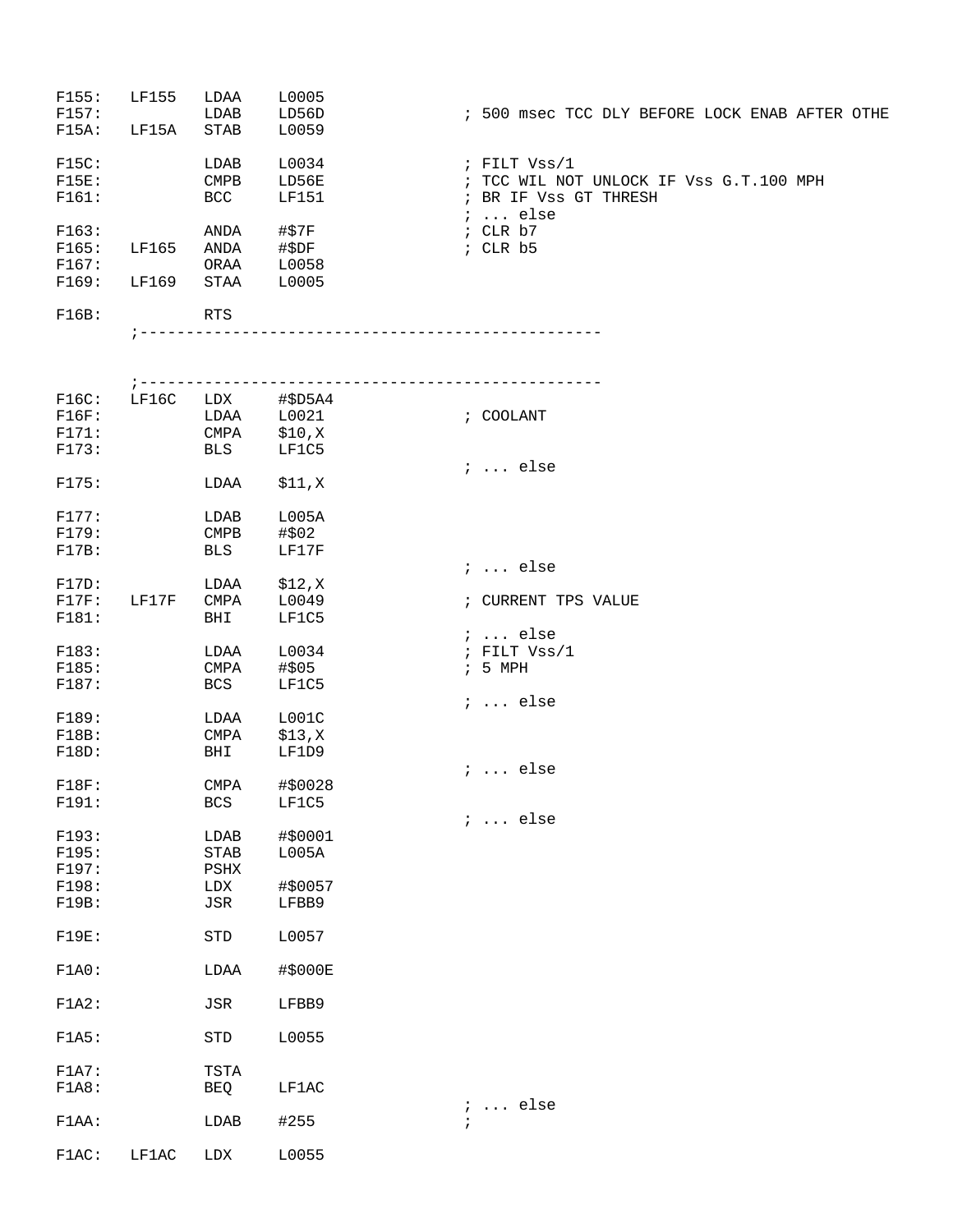| F1AE:<br>F1B1:                                                       |                                                                | ${\tt CPX}$<br>PULX                               | LD5A3                                                                  | ; 255d, RPM/MPH HI RATIO FOR 1ST GR                                                   |
|----------------------------------------------------------------------|----------------------------------------------------------------|---------------------------------------------------|------------------------------------------------------------------------|---------------------------------------------------------------------------------------|
| F1B2:                                                                |                                                                | BRA                                               | LF1B9                                                                  |                                                                                       |
| F1B4:<br>F1B7:                                                       | LF1B4                                                          | INC<br>$\texttt{CMPB}$                            | L005A<br>$0$ , $\rm X$                                                 |                                                                                       |
| F1B9:<br>F1BB:<br>F1BD:                                              | LF1B9                                                          | BHI<br><b>CMPB</b><br>BHI                         | <b>LF1BF</b><br>$4 \times$<br>LF1DF                                    | $: $ else                                                                             |
| F1BF:<br>F1C0:<br>F1C3:                                              | LF1BF                                                          | INX<br>CPX<br>BLS                                 | #\$D5A7<br>LF1B4                                                       | $i \ldots$ else<br>÷<br>$\ddot{ }$                                                    |
| FIG:                                                                 | LF1C5                                                          | LDAA                                              | LD5B8                                                                  | $i \ldots$ else<br>; 0.5 sec'S 1ST GEAR, DELAY BEFORE TURNING ON                      |
| FIGB:<br>F1CA:<br>F1CC:<br>FIGE:                                     |                                                                | LDAB<br>$\texttt{CMPB}$<br>BLS<br>LDAA            | L005A<br>#\$02<br>LF1D1<br>LD5B9                                       | $\ddot{i}$<br>$;$ BR IF<br>$i$ else<br>; 2.5 sec's 4 TH GEAR, DELAY BEFORE TURNING ON |
| F1D1:<br>F1D3:<br>F1D5:<br>F1D7:                                     | LF1D1                                                          | STAA<br>LDAA<br>ANDA<br>BRA                       | L0059<br>L0005<br>#\$7F<br>LF1DD                                       |                                                                                       |
| F1D9:<br>F1DB:<br>F1DD:                                              | LF1D9<br>LF1DD                                                 | LDAA<br>ORAA<br>BRA                               | L0005<br>#\$80<br>LF169                                                |                                                                                       |
| F1DF:<br>$F1E1$ :<br>F1E3:                                           | LF1DF                                                          | LDAA<br>$\ensuremath{\mathrm{CMPA}}$<br>BLS       | LOO1C<br>\$08,K<br>LF1C5                                               | ;  else                                                                               |
| F1E5:<br>$F1E7$ :<br>F1E9:<br>$FIEA$ :<br>$F1EB$ :<br>FIED:<br>F1F0: |                                                                | LDAA<br>LDAB<br>MUL<br>ASLD<br>BCS<br>ADDD<br>BCC | \$0C,X<br>L0049<br>LF1F2<br>#128<br>LF1F4                              | ; CURRENT TPS VALUE<br>;  else<br>; BR IF NO OVERFLOW                                 |
| F1F2:<br>$F1F4$ :                                                    | LF1F2<br>LF1F4                                                 | LDAA<br>PSHA                                      | #255                                                                   | $i \ldots$ else<br>; FORCE MAX VALUE                                                  |
| F1F5:                                                                | ; LOW GEARS<br>$\ddot{ }$<br>$\ddot{i}$<br>$7 - - - - - - - -$ | ; TABLE = $$LD * 2.56$<br>; UPPER LIMIT<br>LDX    | ; TCC LD LIMIT VS MPH Or RPM<br>; Also used for shift light<br>#\$D573 |                                                                                       |
|                                                                      |                                                                |                                                   |                                                                        |                                                                                       |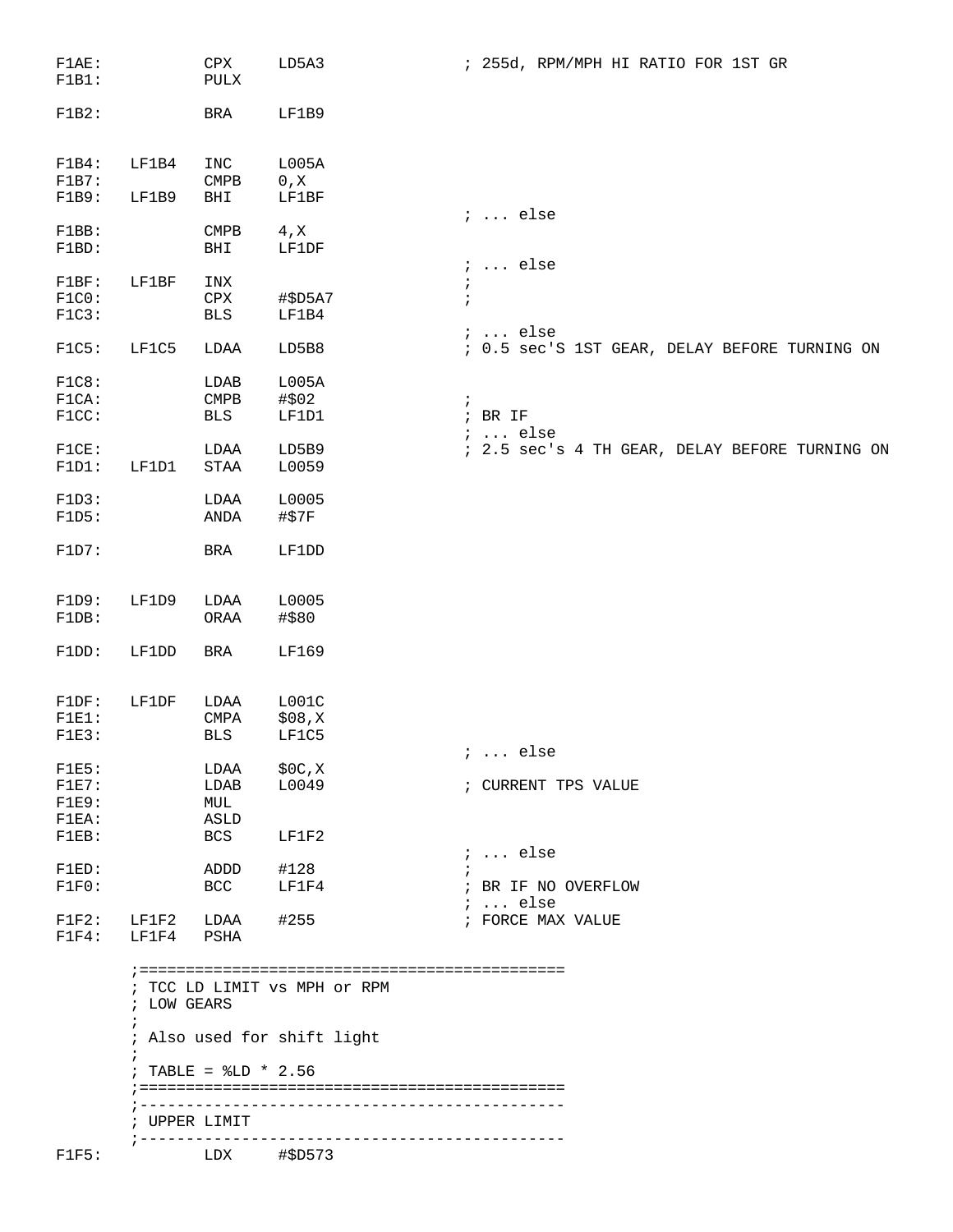| F1F8:<br>FIFA:<br>F1FC:       |                          | LDAB L005A<br>BLS LF201         | CMPB #\$0002                                 | $i \ldots$ else                             |
|-------------------------------|--------------------------|---------------------------------|----------------------------------------------|---------------------------------------------|
|                               | ; HI GEARS<br>$\ddot{i}$ |                                 | ; TCC LD LIMIT vs MPH or RPM                 |                                             |
|                               |                          |                                 | ; Also used for shift light                  |                                             |
|                               | $\ddot{i}$               | ; TABLE = $$LD * 2.56$          |                                              |                                             |
|                               |                          |                                 |                                              |                                             |
|                               |                          | ; UPPER LIMIT                   | ; ---------------------------                |                                             |
| F1FE:                         |                          |                                 | LDX #\$D58D<br>$\mathcal{L}$ , $\mathcal{L}$ |                                             |
|                               | F201: LF201 LDAB #11     |                                 |                                              | ; LINE COUNT ?                              |
| F203:<br>F205:                |                          | BMI                             | $LDAA$ $L0005$<br>LF208                      | $\ddot{i}$<br>$\ddot{i}$<br>$i \ldots$ else |
| F207:                         |                          | ABX                             |                                              |                                             |
|                               | F208: LF208 LDAB #\$0028 |                                 |                                              |                                             |
| F20A:<br>F20C:<br>$F20E$ :    |                          | LDAA<br>CMPA<br><b>BCS</b>      | L001C<br>#\$C8<br>LF212                      |                                             |
| F210:                         |                          |                                 | LDAA #\$00C8                                 | $i \ldots$ else                             |
|                               | F212: LF212 JSR          |                                 | LFB45                                        | ; 2D LK UP                                  |
| F215:                         |                          | JSR                             | LF10A                                        |                                             |
| F218:<br>F219:<br>$F21A$ :    |                          | PULB<br>CBA<br><b>BCS</b>       | LF1C5                                        |                                             |
| F21C:                         |                          | LDAA                            | L0059                                        | $i \ldots$ else                             |
| F21E:                         |                          | BEQ                             | LF1D9                                        | $i \ldots$ else                             |
| F220:                         |                          | DECA                            |                                              |                                             |
| F221:                         |                          | BRA LF1D1                       |                                              |                                             |
|                               | $7 - - - - - - -$        |                                 | ; REAL TIME SERVICE ROUTINE 7                | _________________________________           |
| F223:                         |                          | LDAA L0070<br>BITA #\$10        |                                              |                                             |
| F225:<br>F227:                |                          | BEQ LF22A                       |                                              | ; b4<br>; BR IF NOT b4                      |
| F229:                         |                          | RTS                             |                                              | $i$ else                                    |
|                               |                          |                                 |                                              |                                             |
| $F22A$ :<br>$F22C$ :<br>F22F: | LF22A                    | LDAA L0036<br>CMPA LD5F4<br>BCS | LF234                                        | $: 5$ MPH, Vss FOR N BIAS =                 |
| F231:                         |                          | CLR                             | L00CC                                        | $i \dots$ else                              |
|                               | F234: LF234              | LDAB                            | L0002                                        | ; FLAG WD                                   |
| F236:                         |                          | BITB                            | #\$20                                        | ; b5, ALDL MODE                             |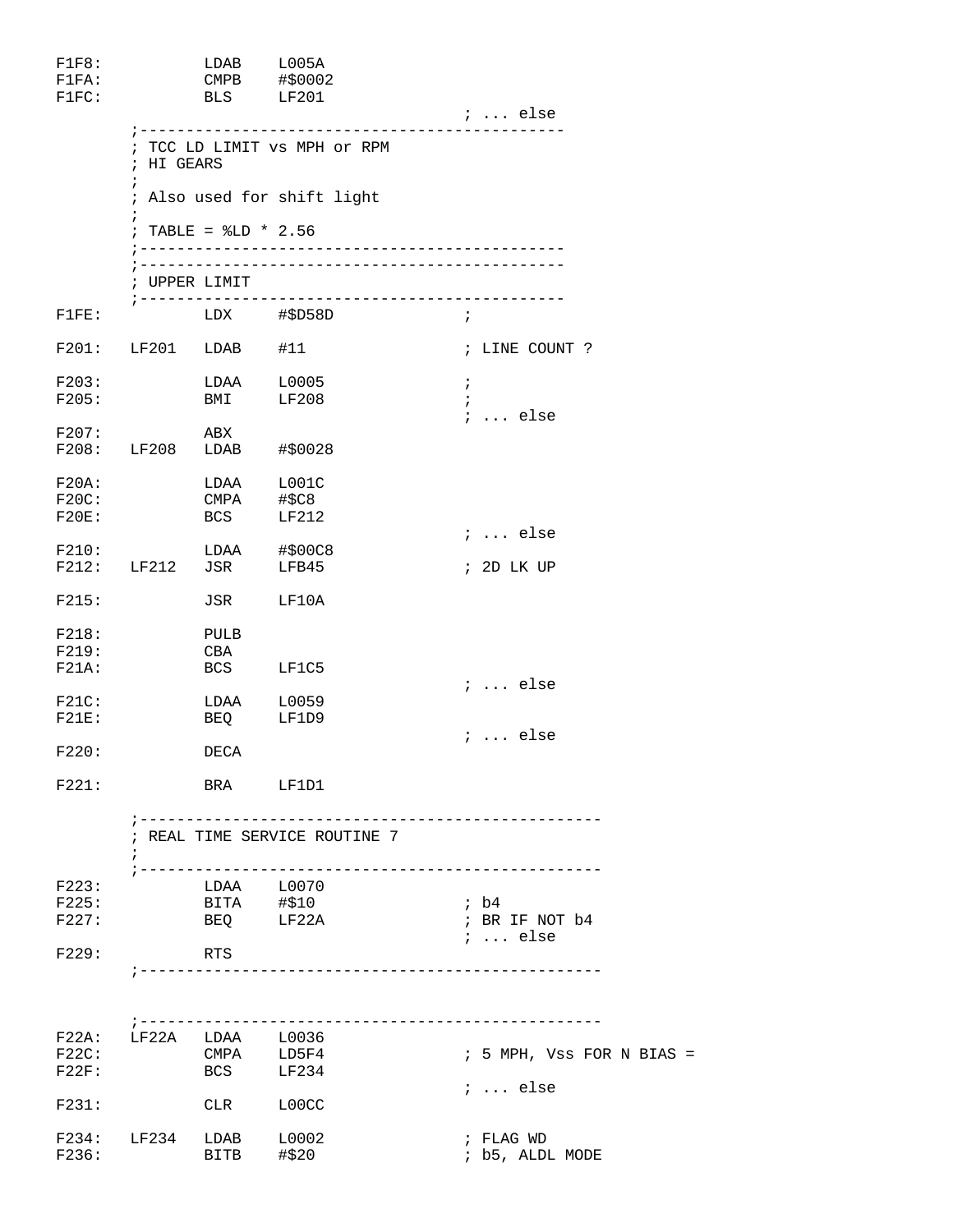| F238:          |          | BEQ                 | LF241                          | ; BR IF NOT b5                                                             |
|----------------|----------|---------------------|--------------------------------|----------------------------------------------------------------------------|
| $F23A$ :       |          | LDAB                | LD5DB                          | $i \ldots$ else<br>; ALDL (1000 RPM)                                       |
| F23D:          |          | STAB                | L00CF                          |                                                                            |
| $F23F$ :       |          | BRA                 | LF26D                          |                                                                            |
|                |          |                     |                                |                                                                            |
|                |          | * (Closed loop)     | * IAC DESIERD IDLE SPD VS COOL |                                                                            |
|                | $^\star$ | * TBL = $RPM/12.5$  |                                |                                                                            |
| F241:          | LF241    | LDAA                | L0021                          | ; COOLANT                                                                  |
| F243:<br>F246: |          | LDX<br>LDAB         | $\#$ \$D60E<br>#96             | ; IAC DESIERD IDLE SPD vs COOL                                             |
| F248:          |          | JSR                 | LFB45                          | ; 2d LOOK UP                                                               |
| $F24B$ :       |          | LDAB                | L000F                          |                                                                            |
| F24D:<br>F24F: |          | <b>BITB</b><br>BEQ  | #\$08<br>LF254                 | $;$ SET $b3$                                                               |
| F251:          |          |                     |                                | $i \ldots$ else<br>; 0 RPM, DIFF ENG SPD FOR A/C ON (RPM/12.5)             |
| F254:          | LF254    | ADDA<br><b>STAA</b> | LD5DA<br>L00CF                 |                                                                            |
| F256:          |          | LDAA                | L0047                          | ; Vbatt                                                                    |
| F258:          |          | <b>CMPA</b>         | LD5DD                          | ; 0.2 VDC BATT DECR FOR INCR STEPS                                         |
| F25B:          |          | <b>BCS</b>          | LF26D                          | $i \ldots$ else                                                            |
| F25D:          |          | LDAA                | LD5DC                          | ; 5 STEPS INCR FOR BATT VDC DECREASE                                       |
| F260:          |          | CMPA                | LOOC2                          |                                                                            |
| F262:          |          | BCS                 | LF269                          | $\ddot{i}$<br>$i \ldots$ else                                              |
| F264:          |          | STAA                | LOOC2                          | $\ddot{ }$                                                                 |
| F266:          |          | CLR                 | LOOC3                          |                                                                            |
| F269:          | LF269    | ORAB                | #\$0040                        |                                                                            |
| F26B:          |          | STAB                | L000F                          |                                                                            |
| F26D:          | LF26D    | LDAA                | ${\tt LOOOOF}$                 |                                                                            |
| F26F:          |          | BITA                | #\$40                          |                                                                            |
| F271:          |          | BNE                 | LF276                          | $i \ldots$ else                                                            |
| F273:          |          | JMP                 | LF311                          |                                                                            |
| F276:          | LF276    | LDAA                | LD5E4                          | ; LOW Vss FILTER COEF                                                      |
|                |          |                     |                                |                                                                            |
| F279:          |          | LDAB                | L0036                          |                                                                            |
| F27B:<br>F27E: |          | <b>CMPB</b><br>LDX  | LD5EC<br>LD5E7                 | ; 3.75 MPH FOR MIN COEF THRESH<br>; 0.4 Sec, DECAY DELAY FOR LOW VSS Sec/5 |
| F281:          |          | BCS                 | LF291                          |                                                                            |
|                |          |                     |                                | $i \ldots$ else                                                            |
| F283:<br>F286: |          | LDAA<br>CMPB        | LD5E5<br>LD5ED                 | ; MED Vss FILTER COEF<br>; 20.0 MPH FOR MAX COEF THRESH                    |
| F289:          |          | BCS                 | LF28E                          |                                                                            |
|                |          |                     |                                | $i \ldots$ else                                                            |
| F28B:<br>F28E: | LF28E    | LDAA<br>LDX         | LD5E6<br>LD5E8                 | ; HI VSS FILTER COEF<br>; 1.0 Sec, DECAY DELAY FOR HI VSS Sec/5            |
|                |          |                     |                                |                                                                            |
| F291:<br>F293: | LF291    | STAA<br>STX         | L0051<br>L0055                 |                                                                            |
| F295:          |          | LDAB                | L0005                          |                                                                            |
|                |          |                     |                                |                                                                            |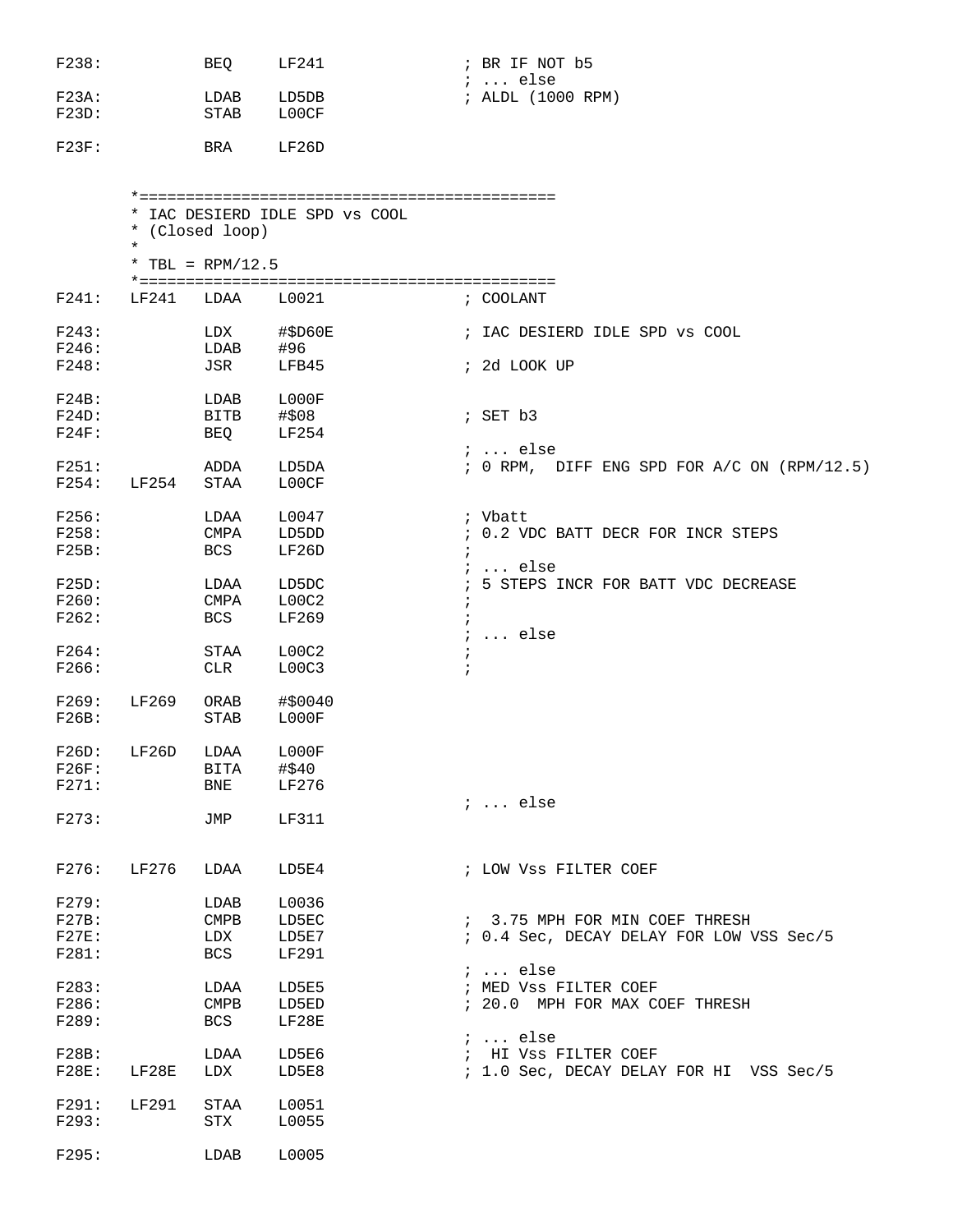| F297:<br>F299:<br>F29B:       |                        | LDAA<br>CMPA<br>BLS                         | LOOC8<br>L00C6<br>LF2A2 |                                                                         |
|-------------------------------|------------------------|---------------------------------------------|-------------------------|-------------------------------------------------------------------------|
| F29D:<br><b>F29E:</b>         |                        | CLRA<br>ANDB                                | #\$FD                   | $i \ldots$ else                                                         |
| F2A0:                         |                        | BRA                                         | LF2AA                   |                                                                         |
| $F2A4$ :                      | $F2A2:$ $LF2A2$        | BITB<br>BNE                                 | #\$02<br>LF2B0          |                                                                         |
| F2A6:<br>F2A8:<br>$F2AA$ :    | LF2AA                  | LDAA<br>ORAB<br>STAB                        | L0055<br>#\$02<br>L0005 | $i \ldots$ else                                                         |
| $F2AC$ :                      |                        | STAA                                        | L00C9                   |                                                                         |
| $F2AE$ :                      |                        | BRA                                         | LF2D2                   |                                                                         |
| F2B0: LF2B0<br>F2B3:          |                        | TST<br>BEQ                                  | L00C9<br>LF2BA          | $i \ldots$ else                                                         |
| F2B5:<br>F2B8:                |                        | DEC<br>BRA                                  | L00C9<br>LF2D2          |                                                                         |
| F2BA: LF2BA<br>F2BC:<br>F2BF: |                        | LDAB<br>$\mathop{\rm CMBB}\nolimits$<br>BCS | L0036<br>LD5EC<br>LF2C9 | : 3.75 MPH FOR MIN COEF THRESH                                          |
| $F2C1$ :<br>F2C4:             |                        | CMPA<br>BHI                                 | LD5EE<br>LF2C9          | $i \ldots$ else<br>; 10 STEPS, MIN VAL AT HI Vss                        |
|                               | $\ddot{ }$             | ; FILTER STEPS                              |                         | $i \ldots$ else                                                         |
| $F2C6$ :<br>F2C9:<br>F2CB:    | $\mathcal{V}$<br>LF2C9 | LDAA<br>LDX<br>LDAB                         | LD5EE<br>L00C6<br>L0051 | ; 10 STEPS, MIN VAL AT HI Vss<br>; OLD STEPS                            |
| $F2CD$ :                      |                        | JSR                                         | LFB12                   | ; LAG FILTER                                                            |
| F2D0:                         |                        | STD                                         | L00C6                   | ; FILTERED STEPS                                                        |
|                               | $F2D2:$ $LF2D2$        | LDAA                                        | L0008                   | ; STATUS                                                                |
| F2D4:<br>F2D6:                |                        | LDAB<br>BNE                                 | L00C2<br>LF2DC          | $\ddot{ }$<br>$\mathbf{i}$<br>$: $ else                                 |
| F2D8:<br>F2DA:                |                        | ANDA<br>STAA                                | #\$DF<br>L0008          | ; CLEAR b5<br>; STATUS                                                  |
| F2DF:<br>$F2E1$ :             | F2DC: IF2DC            | LDAB<br><b>BITA</b><br><b>BEQ</b>           | LD5E9<br>#\$20<br>LF2E6 | ; DECAY DECAY COEF, LOW Vss<br>ib5<br>; BR IF NOT b5<br>$i \ldots$ else |
| F2E3:                         |                        | LDAB                                        | LD5EA                   | ; DECAY DECAY COEF, LOW Vss<br>$\ddot{ }$                               |
| $F2E7$ :                      | F2E6: LF2E6 CLRA       | LDX                                         | LOOC2                   | $\ddot{ }$                                                              |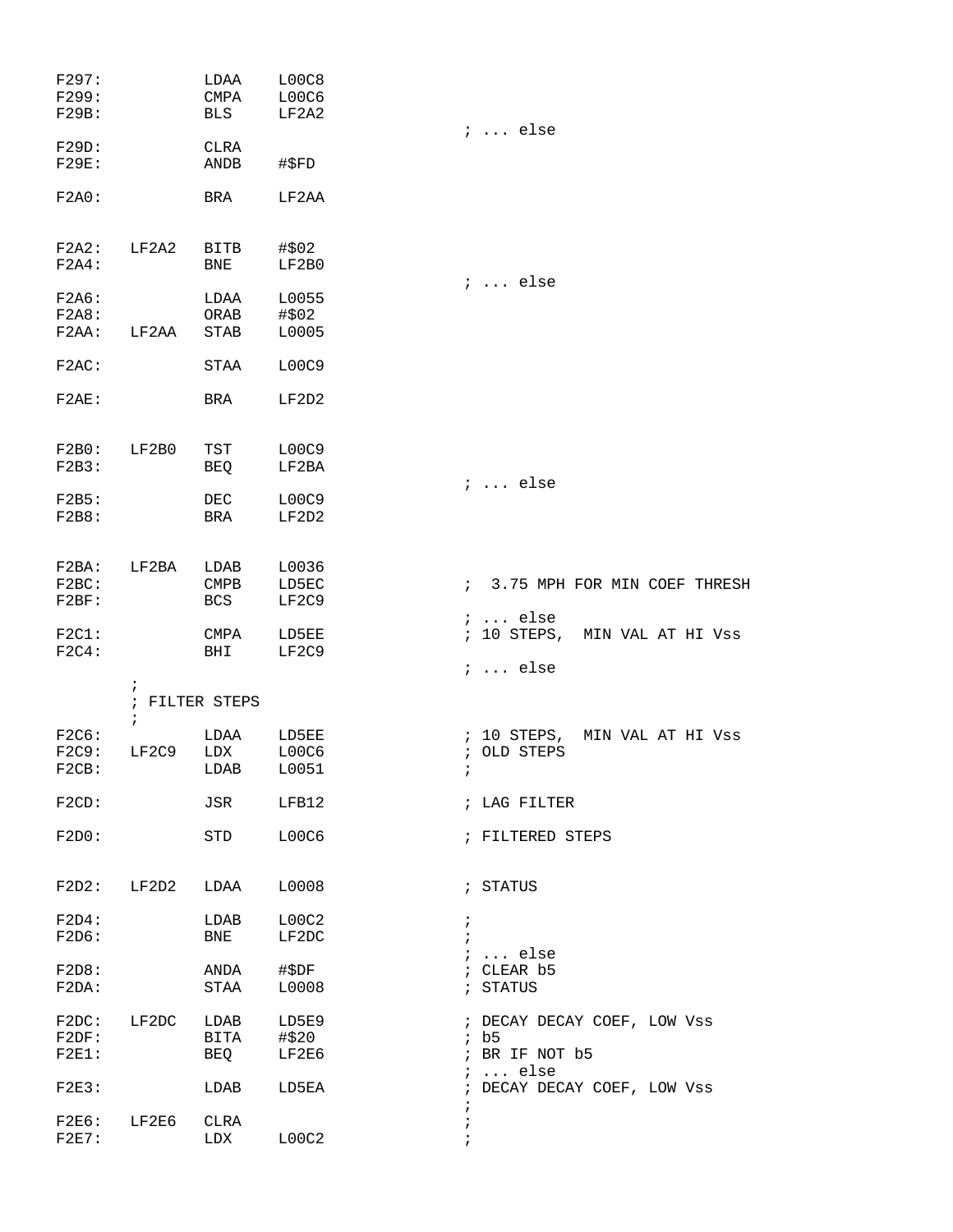| F2E9:    |                        | JSR         | LFB12                   | ; LAG FILTER                          |
|----------|------------------------|-------------|-------------------------|---------------------------------------|
| $F2EC$ : |                        | STD         | LOOC2                   | $\cdot$                               |
| $F2EE$ : |                        | LDX         | LOOC4                   |                                       |
| F2F0:    |                        | LDAB        | LD5EB                   | ; FAST DECAY FILTER COEF              |
| F2F3:    |                        | CLRA        |                         |                                       |
| $F2F4$ : |                        | JSR         | LFB12                   | i<br>; LAG FILTER                     |
| F2F7:    |                        | STD         | LOOC4                   | ; SAV3 FILERED RESULT                 |
| F2F9:    |                        | ORAA        | L00C6                   |                                       |
| $F2FB$ : |                        | ORAA        | LOOC2                   |                                       |
|          |                        |             |                         |                                       |
| F2FD:    |                        | BNE         | LF305                   | $i \ldots$ else                       |
| F2FF:    |                        | LDAA        | L000F                   |                                       |
|          |                        |             |                         |                                       |
| F301:    |                        | ANDA        | #\$BF                   | ; CLEAR b6                            |
| F303:    |                        | STAA        | LOOOF                   |                                       |
| F305:    | LF305                  | LDAB        | L000F                   |                                       |
| F307:    |                        | <b>BITB</b> | #\$20                   | ib5                                   |
| F309:    |                        | BNE         | LF31A                   | ; BR IF NOT b5                        |
|          |                        |             |                         | $i \ldots$ else                       |
| F30B:    |                        | LDAA        | L00CD                   |                                       |
| F30D:    |                        | BEQ         | LF31E                   |                                       |
|          |                        |             |                         | $i$ else                              |
| F30F:    |                        | BRA         | LF31A                   |                                       |
|          | $\ddot{i}$             |             |                         |                                       |
|          |                        |             | ; CHECK HEADS UP STATUS |                                       |
| F311:    | LF311                  | LDAA        | L0000                   | ; MODE WD                             |
| F313:    |                        | BITA        | #\$02                   | ; b1, HEADS UP ON LINE                |
| F315:    |                        | BEQ         | LF31A                   | ; BR IF NOT b1                        |
|          |                        |             |                         | $i \ldots$ else                       |
| F317:    |                        | JSR         | L5818                   | ; TO HEADS UP <-------<<<<            |
| F31A:    | LF31A                  | LDAA        | L0001                   |                                       |
| F31C:    |                        | BMI         | LF324                   | $;$ BR IF                             |
|          |                        |             |                         | $i \ldots$ else                       |
| F31E:    | LF31E                  | LDAA        | LD5CA                   | ; Od, Clsd Lp LARGE ERR EXTEND        |
| F321:    |                        |             | STAA L00CA              |                                       |
| F323:    |                        | RTS         |                         |                                       |
|          | $:  - - - - - - - -$   |             |                         |                                       |
|          |                        |             |                         |                                       |
|          |                        |             |                         | ------------------------------------- |
|          | F324: LF324 LDAA L00CA |             |                         |                                       |
| F326:    |                        | BEQ LF32C   |                         |                                       |
|          |                        |             |                         | $i \dots$ else                        |
| F328:    |                        | DECA        |                         |                                       |
| F329:    |                        |             | STAA L00CA              |                                       |
|          |                        |             |                         |                                       |
| F32B:    |                        | RTS         |                         |                                       |
|          |                        |             |                         |                                       |
|          |                        |             |                         |                                       |
|          | F32C: LF32C LDAA L000F |             |                         |                                       |
| $F32E$ : |                        | BPL LF33C   |                         |                                       |
|          |                        |             |                         | $i \ldots$ else                       |
| F330:    |                        |             | LDAA LD5C5              | ; 500 RPM TO EXIT PWR STEER STALL     |
| F333:    |                        | ADDA LD5CD  |                         | ; 25 RPM, DEAD BAND                   |
| F336:    |                        |             | BCC LF33E               | ; BR IF NO OVERFLOW                   |
|          |                        |             |                         | $i \ldots$ else                       |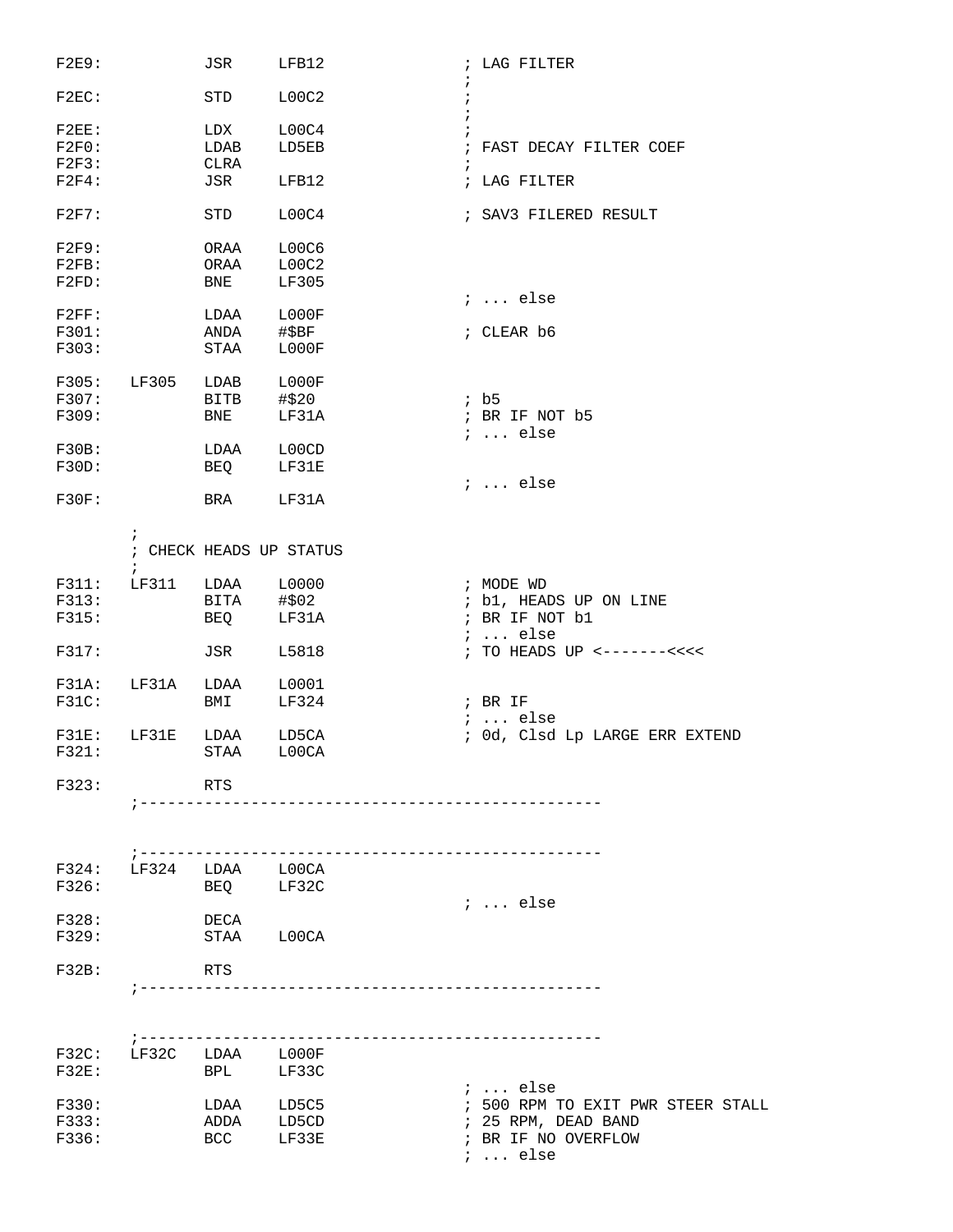| F338:                 |                             | LDAA                      | #255                            | ; FORCE MAX VALUE                 |
|-----------------------|-----------------------------|---------------------------|---------------------------------|-----------------------------------|
| F33A:                 |                             | BRA                       | LF33E                           |                                   |
| F33C:                 | LF33C                       | LDAA<br><b>STAA</b>       | L00CF                           |                                   |
| <b>F33E:</b>          | LF33E                       |                           | L00D0                           |                                   |
| F340:<br>F343:        |                             | LDX<br><b>SUBA</b>        | #\$D5C7<br>LOO1F                |                                   |
| F345:                 |                             | BHI                       | LF350                           |                                   |
| F347:                 |                             | NEGA                      |                                 | $i \ldots$ else                   |
| F348:<br>F34B:        |                             | <b>CMPA</b><br><b>BLS</b> | LD5CB<br>LF358                  | ; NEG ERR BK PT FOR LARGE GAIN WD |
|                       |                             |                           |                                 | $i \ldots$ else                   |
| F34D:<br><b>F34E:</b> |                             | INX<br>BRA                | LF358                           |                                   |
| $\cdot$ ;             |                             |                           |                                 |                                   |
| F350:<br>F351:        | LF350                       | INX<br>INX                |                                 |                                   |
| F352:                 |                             | <b>CMPA</b>               | LD5CC                           | ; POS ERR BK PT FOR LARGE GAIN WD |
| F355:                 |                             | <b>BLS</b>                | LF358                           | $i \ldots$ else                   |
| F357:                 |                             | INX                       |                                 |                                   |
| F358:<br>F35A:        | LF358                       | LDAB<br><b>STAB</b>       | 0, X<br>L00CA                   |                                   |
| <b>F35C:</b>          |                             | LDAB                      | L0003                           |                                   |
| <b>F35E:</b>          |                             | ANDB                      | #\$007F                         |                                   |
| F360:                 |                             | LDAA                      | L00D0                           |                                   |
| F362:                 |                             | <b>SUBA</b>               | LOO1F                           |                                   |
| F364:                 |                             | <b>BCC</b>                | LF368                           |                                   |
|                       |                             |                           |                                 | $i \ldots$ else                   |
| F366:                 |                             | ORAB                      | #\$80                           | SET b7<br>$\ddot{i}$              |
| F368:                 | LF368                       | <b>STAB</b>               | L0003                           |                                   |
| F36A:                 |                             | BPL                       | LF36D                           | ; BR IF ???<br>$i \ldots$ else    |
| F36C:                 |                             | <b>NEGA</b>               |                                 |                                   |
| F36D:                 | LF36D                       | <b>CMPA</b>               | LD5CD                           | ; 25 RPM, DEAD BAND               |
| F370:                 |                             | <b>BLS</b>                | LF37A                           | <i>;</i> else                     |
| F372:                 |                             | LDAA                      | L0036                           |                                   |
| F374:                 |                             | BEQ                       | LF37B                           |                                   |
|                       |                             |                           |                                 | $i$ else                          |
| F376:                 |                             | LDAA                      | L000F                           |                                   |
| F378:                 |                             | BPL                       | LF3CC                           |                                   |
| F37A:                 | LF37A RTS<br>; ------------ |                           |                                 |                                   |
|                       |                             |                           |                                 |                                   |
|                       | ; ----------                |                           | ------------------------------- |                                   |
| F37B:                 | LF37B                       | LDAA L0049                |                                 | ; CURRENT TPS VALUE               |
| F37D:                 |                             | CMPA                      | LD5C6                           | ; 1% TPS FOR CLOSED THROTLE       |
| F380:                 |                             | BHI                       | LF3CC                           | ; BR IF TPS GT THRESH             |
|                       |                             |                           |                                 | $i \ldots$ else                   |
| F382:                 |                             | LDAA                      | ${\tt LOOOF}$                   |                                   |
| F384:<br>F386:        |                             | BITA<br>BNE               | #\$20<br>LF3DE                  | ib5<br>; BR IF b5,                |
|                       |                             |                           |                                 | $i \ldots$ else                   |
| F388:                 |                             | CLRA                      |                                 |                                   |
| F389:                 |                             | LDAB                      | L0002                           | ; FLAG WD                         |
| F38B:                 |                             | BITB                      | #\$20                           | ib5                               |
| F38D:                 |                             | BNE                       | LF3E3                           | ; BR IF b5,                       |
|                       |                             |                           |                                 | $i \ldots$ else                   |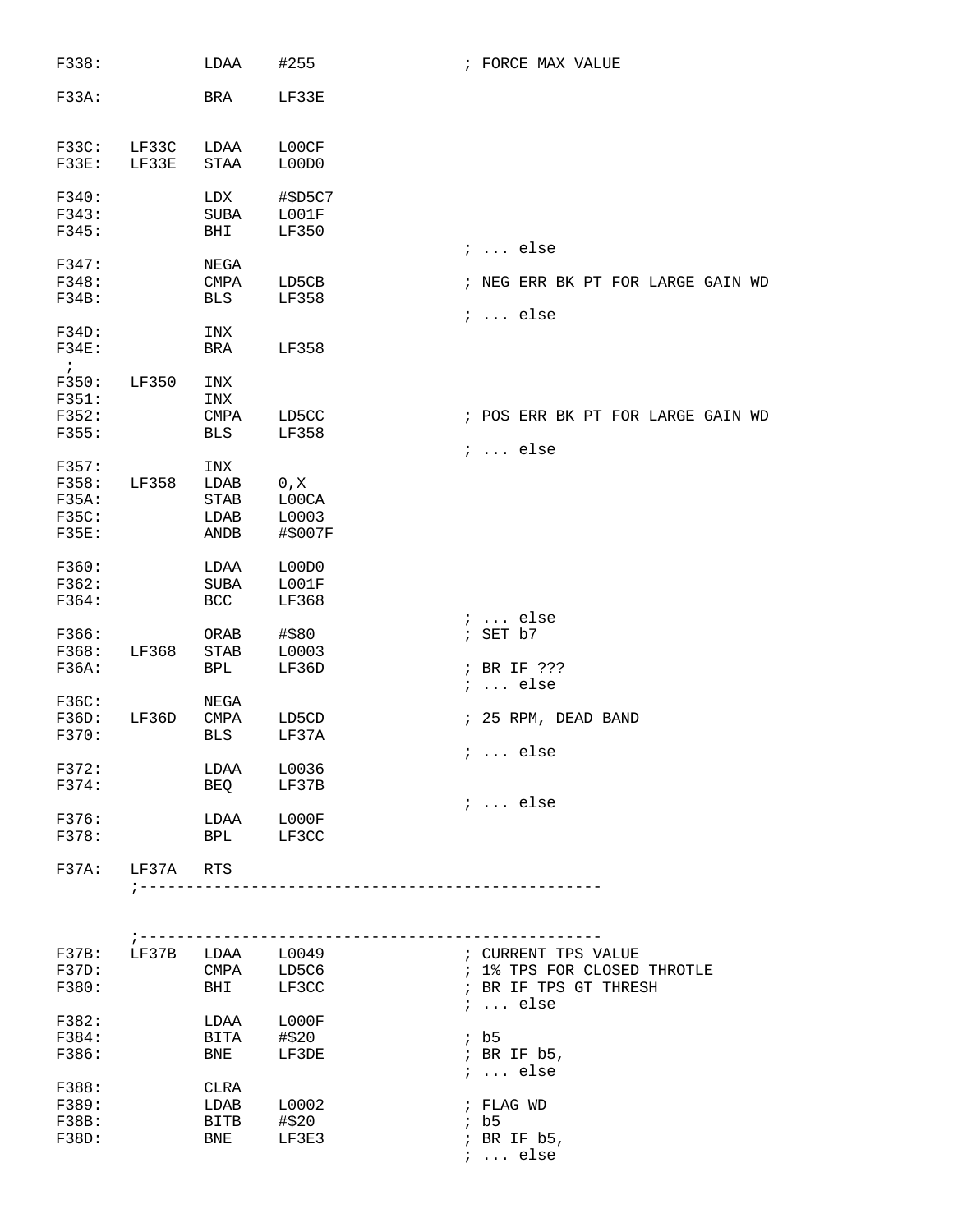|                 | LDAA            | L00CE   |                                             |
|-----------------|-----------------|---------|---------------------------------------------|
|                 | BEQ             | LF3A5   |                                             |
|                 |                 |         | $i \ldots$ else                             |
|                 | LDAA            | L00DE   |                                             |
|                 | BITA            | #\$20   |                                             |
|                 | BEQ             | LF3CB   |                                             |
|                 |                 |         | $i \ldots$ else                             |
|                 | LDAB            | L0021   | ; COOLANT                                   |
|                 | $\texttt{CMPB}$ | LD5F3   | ;  Deg c, TEMP FOR COLD RPM LIMITING, TBL 2 |
|                 |                 |         |                                             |
|                 | <b>BCS</b>      | LF3CB   |                                             |
|                 |                 |         | $i \ldots$ else                             |
|                 | LDAA            | LD5E1   | ; 1200 RPM FOR COLD RPM IN KICK DN MODE     |
|                 | BRA             | LF3AE   |                                             |
|                 |                 |         |                                             |
| LF3A5           | LDAA            | LOOOF   |                                             |
|                 | BITA            | #\$10   |                                             |
|                 | BEQ             | LF3DE   |                                             |
|                 |                 |         | $i$ else                                    |
|                 | LDAA            | LD5E2   | ; 1100 RPM MAX HOT RPM FOR PK/NEUT          |
| LF3AE           | LDAB            | LOOOF   |                                             |
|                 | <b>BITB</b>     | #\$08   |                                             |
|                 |                 |         |                                             |
|                 | BEQ             | LF3BB   |                                             |
|                 |                 |         | $i \ldots$ else                             |
|                 | ADDA            | LD5E3   | 25 RPM DIFF ADD FOR A/C ON<br>$\mathbf{i}$  |
|                 | <b>BCC</b>      | LF3BB   |                                             |
|                 |                 |         | $i \ldots$ else                             |
|                 | LDAA            | #\$00FF |                                             |
| LF3BB           | <b>BITB</b>     | #\$40   |                                             |
|                 | <b>BNE</b>      | LF3CB   |                                             |
|                 |                 |         | $i \ldots$ else                             |
|                 | LDAB            | L00CC   |                                             |
|                 | <b>CMPA</b>     | LOO1F   |                                             |
|                 |                 |         |                                             |
|                 | <b>BCC</b>      | LF3CB   |                                             |
|                 |                 |         | $i \ldots$ else                             |
|                 | INCB            |         |                                             |
|                 | <b>BNE</b>      | LF3C9   |                                             |
|                 |                 |         | $i \ldots$ else                             |
|                 | DECB            |         |                                             |
| LF3C9           | <b>STAB</b>     | L00CC   |                                             |
|                 |                 |         |                                             |
| LF3CB           | <b>RTS</b>      |         |                                             |
| $7 - - - - - -$ |                 |         | --------------------------------------      |
|                 |                 |         |                                             |
|                 |                 |         |                                             |
|                 |                 |         |                                             |
| LF3CC           | LDAA            | L00CD   |                                             |
|                 | LDAB            | L0003   |                                             |
|                 | BPL             | LF3D8   |                                             |
|                 |                 |         | $i \ldots$ else                             |
|                 | TSTA            |         |                                             |
|                 | BEQ             | LF3DB   |                                             |
|                 |                 |         |                                             |
|                 |                 |         | $i \ldots$ else                             |
| LF3D5           | DECA            |         |                                             |
|                 |                 |         |                                             |
|                 | BRA             | LF3DB   |                                             |
|                 |                 |         |                                             |
|                 |                 |         |                                             |
|                 |                 |         |                                             |
| LF3D8           | INCA            |         |                                             |
|                 | BEQ             | LF3D5   |                                             |
|                 |                 |         | $: $ else                                   |
| LF3DB           | STAA            | L00CD   |                                             |
|                 |                 |         |                                             |
|                 | <b>RTS</b>      |         |                                             |
|                 |                 |         |                                             |
|                 |                 |         |                                             |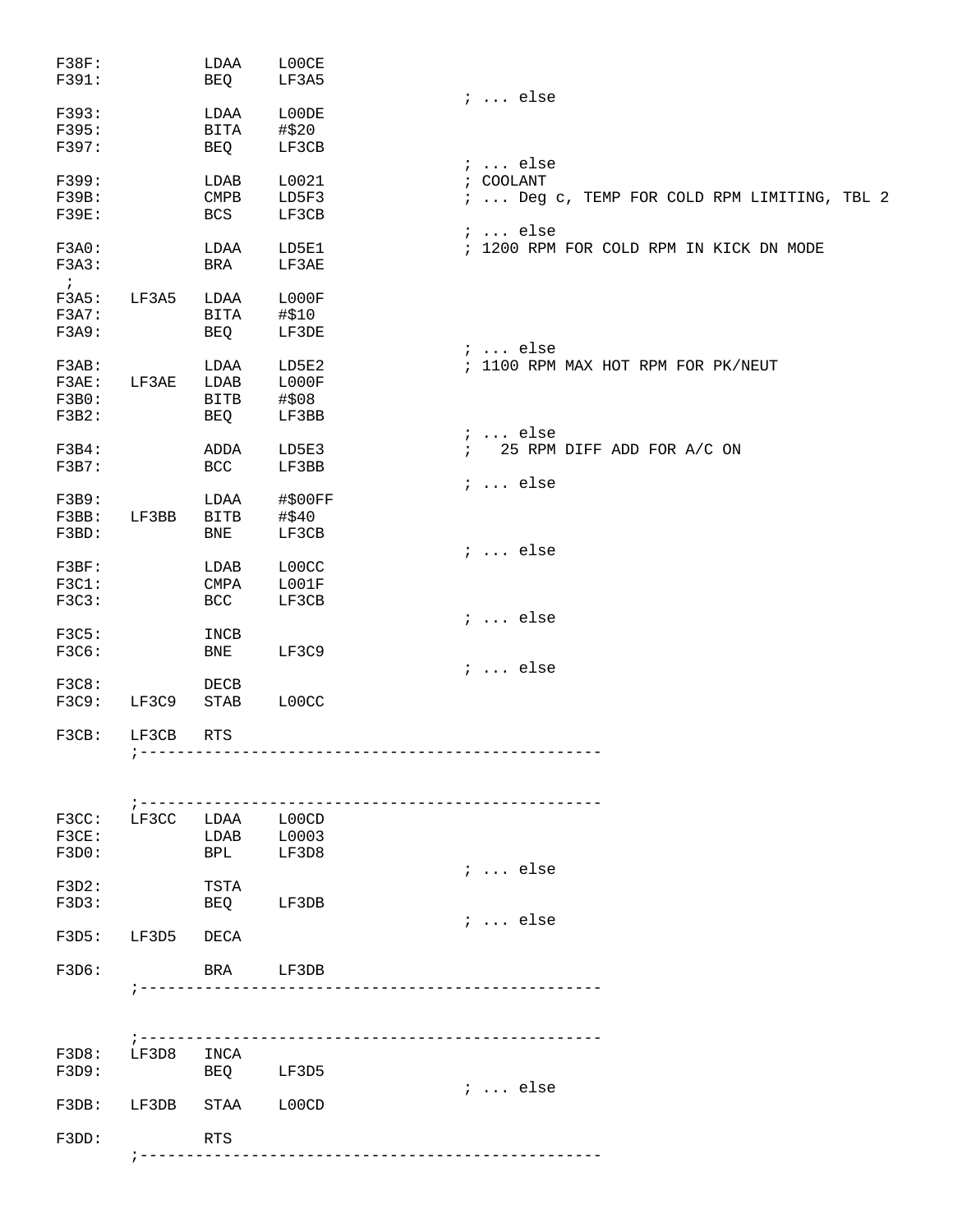|                                         | ; --------                           |                                       |                         |                                |
|-----------------------------------------|--------------------------------------|---------------------------------------|-------------------------|--------------------------------|
| F3DE:<br>F3E0:                          |                                      | LF3DE LDAA L00CC<br>BEQ LF3E5         |                         | $i \ldots$ else                |
| $F3E2$ :<br>F3E3:                       | LF3E3                                | DECA<br>STAA                          | L00CC                   |                                |
| F3E5: LF3E5<br>$F3E7$ :<br><b>F3E9:</b> |                                      | LDAA<br>LDAB<br><b>BPL</b>            | L000F<br>L0003<br>LF412 | $i \ldots$ else                |
| $F3EB$ :<br>F3ED:                       |                                      | LDAB<br><b>BEQ</b>                    | L00CD<br>LF3F4          | $i \ldots$ else                |
| $F3EF$ :<br>F3F0:                       |                                      | DECB<br>STAB                          | L00CD                   |                                |
| F3F2:                                   |                                      | BRA                                   | LF43C                   |                                |
| F3F6:                                   | F3F4: LF3F4                          | BITA #\$08<br>BEQ                     | LF40B                   | $i \ldots$ else                |
| F3F8:<br>F3FA:<br>F3FC:                 |                                      | LDAA L00C1<br>LDAB<br>CBA             | LOOE4                   |                                |
| F3FD:<br>F3FF:                          |                                      | BHI<br>TSTB                           | LF405                   | $i \ldots$ else                |
| F400:<br>F402:                          |                                      | BEQ LF403<br>DECB                     |                         | $i \ldots$ else                |
| F406:                                   | F403: LF403 STAB<br>F405: LF405 TSTA | BEQ LF433                             | LOOE4                   |                                |
| F408:                                   |                                      | DECA                                  |                         | $i \ldots$ else                |
| F409:                                   |                                      | BRA LF41E                             |                         |                                |
| F40B:<br>F40D:                          |                                      | LF40B LDAA L00E4<br><b>BEQ</b>        | LF433                   | $i \ldots$ else                |
| F40F:                                   |                                      | DECA                                  |                         |                                |
| F410:                                   |                                      | BRA LF42A                             |                         |                                |
| F414:                                   |                                      | F412: LF412 BITA #\$08<br>BEQ         | LF422                   | $i \dots$ else                 |
| F416:<br>F418:<br>$F41B$ :              |                                      | LDAA L00C1<br>CMPA LD5DF<br>BCC LF42E |                         | ; MOTOR R/S WITH A/C 255 STEPS |
| $F41D$ :                                |                                      | INCA<br>F41E: LF41E STAA L00C1        |                         | $i \ldots$ else                |
| F420:                                   |                                      | BRA LF43C                             |                         |                                |
|                                         |                                      |                                       |                         |                                |

;--------------------------------------------------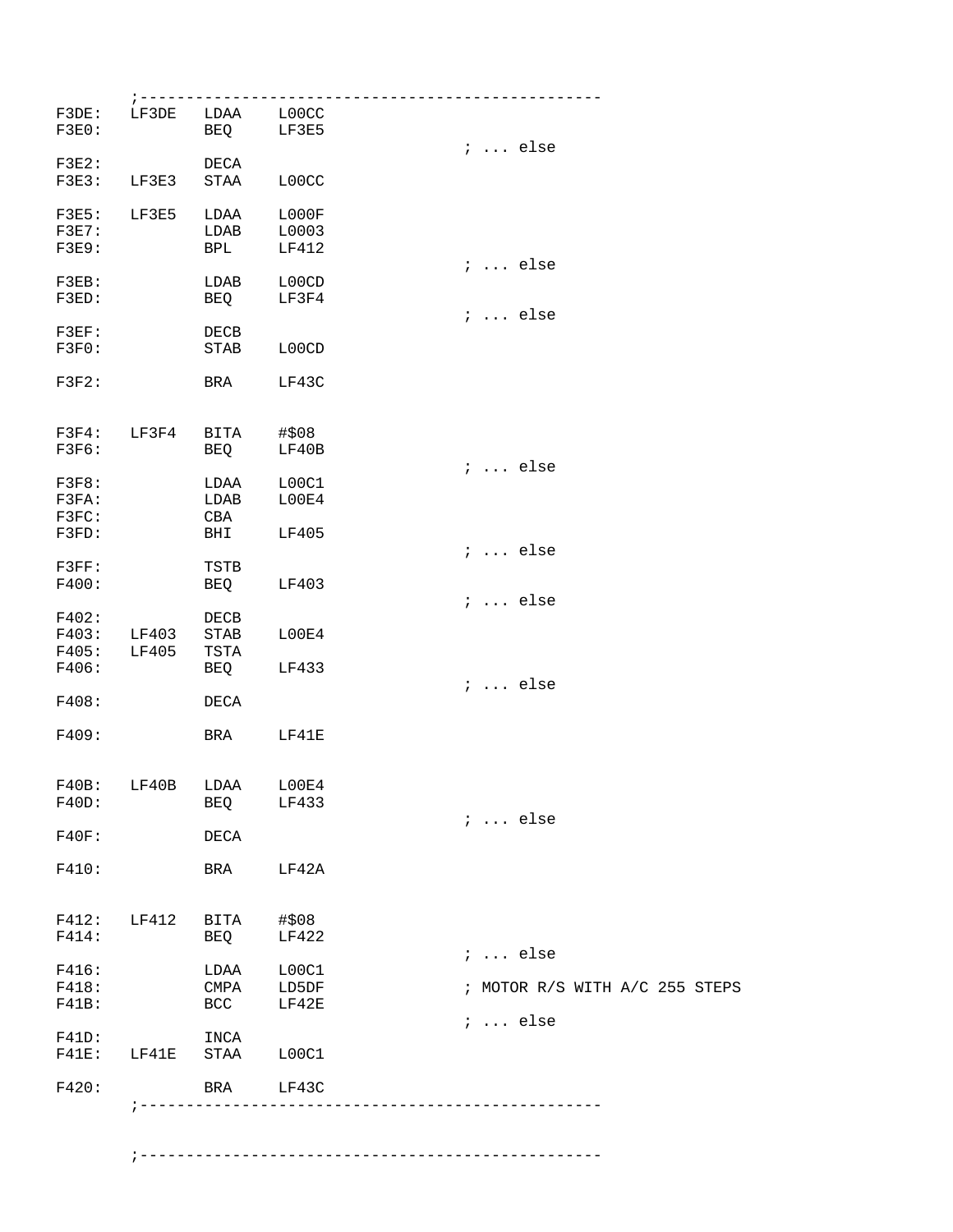| F422:<br>F424:<br>F427: | LF422      | LDAA<br>CMPA<br><b>BCC</b> | L00E4<br>LD5E0<br>LF42E | ; MOTOR R/S WITH OUT A/C, 255 STEP<br>$i$ else    |
|-------------------------|------------|----------------------------|-------------------------|---------------------------------------------------|
| F429:<br>$F42A$ :       | LF42A STAA | INCA                       | LOOE4                   |                                                   |
| $F42C$ :                |            |                            | BRA LF43C               |                                                   |
|                         |            |                            |                         |                                                   |
|                         |            |                            |                         |                                                   |
| $F42E$ :                | LF42E      |                            | DEC LOOFD               | ; CURRENT DISPLAY IAC STEPS                       |
| F431:                   |            | BRA                        | LF436                   |                                                   |
| F433:                   | LF433      | INC                        | L00FD                   | ; CURRENT DISPLAY IAC STEPS                       |
| F436:                   | LF436      | LDAA                       | ${\tt LOOOOF}$          |                                                   |
| F438:                   |            | ANDA                       | #\$FC                   |                                                   |
| F43A:                   |            | STAA                       | L000F                   |                                                   |
| F43C:                   | LF43C      | LDX                        | #\$00E4                 |                                                   |
| F43F:                   |            | LDAA                       | L000F                   |                                                   |
| F441:                   |            | LDAB                       | LD50D                   | ; Mask for MALFFLG1, 1111 1100b                   |
| F444:                   |            | BITB                       | #\$01                   |                                                   |
| F446:                   |            | BEQ                        | LF44E                   |                                                   |
|                         |            |                            |                         | $i$ else                                          |
| F448:                   |            | LDAB                       | L00DE                   |                                                   |
| F44A:                   |            | BITB                       | #\$40<br>LF47F          |                                                   |
| F44C:                   |            | BNE                        |                         | $i$ else                                          |
| $F44E$ :                | LF44E      | LDAB                       | L00C1                   |                                                   |
| F450:                   |            | SUBB                       | L00E4                   |                                                   |
| F452:                   |            | BITA                       | #\$08                   |                                                   |
| F454:                   |            | BNE                        | LF46D                   |                                                   |
|                         |            |                            |                         | ;  else                                           |
| F456:                   |            | LDX                        | #\$00C1                 |                                                   |
| F459:                   |            | <b>BCS</b>                 | LF479                   |                                                   |
| F45B:                   |            |                            | LD5D0                   | $i \ldots$ else<br>$\mathbf{i}$                   |
| <b>F45E:</b>            |            | <b>CMPB</b><br>BCS         | LF479                   | 5, MIN DIFF IAC STP'S w A/C                       |
|                         |            |                            |                         | $i \ldots$ else                                   |
| F460:                   |            | <b>CMPB</b>                | LD5D1                   | ; 35, MAX DIFF IAC STP'S w A/C                    |
| F463:                   |            | BLS                        | LF496                   |                                                   |
|                         |            |                            |                         | $i \ldots$ else                                   |
| F465:                   | LF465      | TST                        | 0, X                    |                                                   |
| F467:                   |            | BEQ                        | LF496                   |                                                   |
| F469:                   | LF469      | DEC                        | 0, X                    | $i \ldots$ else                                   |
|                         |            |                            |                         |                                                   |
| F46B:                   |            | BRA                        | LF496                   |                                                   |
| F46D:                   | LF46D      | BCS                        | LF465                   |                                                   |
|                         |            |                            |                         | $i \ldots$ else                                   |
| F46F:                   |            | <b>CMPB</b>                | LD5D0                   |                                                   |
| F472:                   |            | <b>BCS</b>                 | LF465                   |                                                   |
| F474:                   |            | <b>CMPB</b>                | LD5D1                   | $i \ldots$ else<br>; 35, MAX DIFF IAC STP'S w A/C |
| F477:                   |            | <b>BLS</b>                 | LF496                   |                                                   |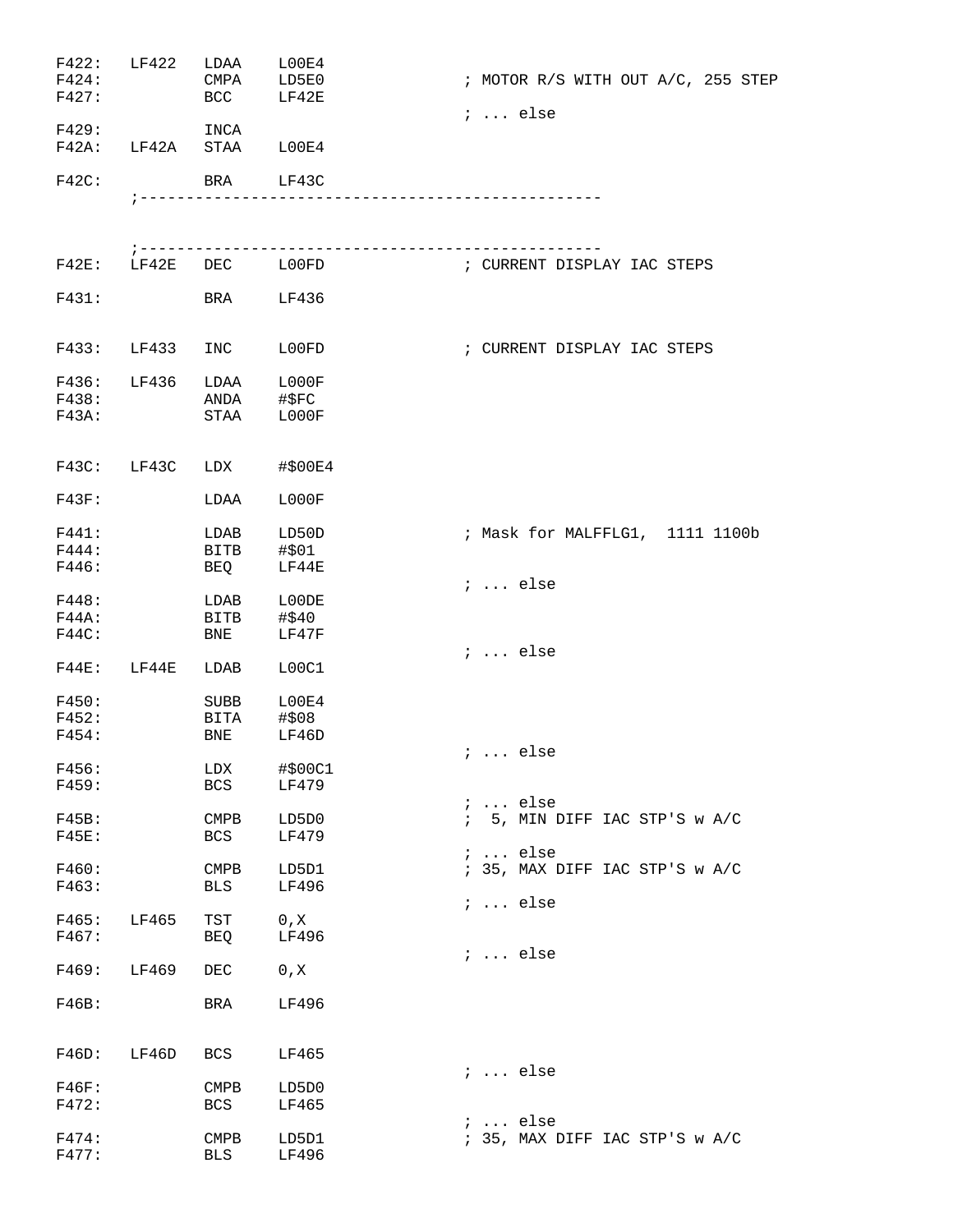|                                | INC                   | 0, X                           |                                                |
|--------------------------------|-----------------------|--------------------------------|------------------------------------------------|
|                                | BEQ                   | LF469                          |                                                |
|                                |                       |                                | $i \ldots$ else                                |
|                                | BRA                   | LF496                          |                                                |
|                                | F47F: LF47F LDAB      | LD5CF                          | ; 35, INIT MOTOR POSIT no A/C                  |
|                                | BITA                  | #\$08                          |                                                |
|                                | BEQ                   | LF490                          |                                                |
|                                | LDX                   | #\$00C1                        |                                                |
|                                | ADDB                  | LD5C1                          | ; 25 STEPS, INT NON VOL RAM FAIL FOR A/C ON ST |
|                                | BCC                   | LF490                          | $i \ldots$ else                                |
|                                | LDAB                  | #\$00FF                        |                                                |
|                                | F490: LF490 CMPB      | 0, X                           |                                                |
|                                | <b>BLS</b>            | LF496                          |                                                |
|                                | STAB                  | 0, X                           | $i \ldots$ else                                |
| LF496                          |                       |                                |                                                |
|                                | RTS                   |                                |                                                |
|                                |                       |                                |                                                |
| $\ddot{i}$                     |                       | ; REAL TIME SERVICE ROUTINE 8  |                                                |
|                                | LDAB L0070            |                                |                                                |
|                                |                       | #\$10                          |                                                |
|                                | BITB<br>BNE           | LF4B4                          |                                                |
|                                |                       |                                | <i>i</i> else                                  |
| i.<br>$\ddot{i}$<br>$\ddot{i}$ |                       |                                |                                                |
|                                |                       | TBL = $(\$/MS) * (256/500)$    |                                                |
|                                | $7 - - - - - - - -$   | TBL = $0.512$ * $\frac{8}{MS}$ | ------------------------                       |
|                                |                       |                                | JSR LFDDA : SET RPM SACLE AND 2d LOOK UP       |
|                                | LDAB                  | L0077                          |                                                |
|                                | MUL                   |                                |                                                |
|                                | ${\tt ADCA}$          | #\$0000                        |                                                |
|                                | NEGA                  |                                |                                                |
|                                | <b>BNE</b>            | LF4AD                          |                                                |
|                                |                       |                                | $i \ldots$ else                                |
|                                | LDAA                  | #\$00FF                        |                                                |
| LF4AD                          | ADDA                  | L0077                          |                                                |
|                                | BCS                   | LF4B2                          | $i \ldots$ else                                |
|                                | CLRA                  |                                |                                                |
| LF4B2                          | $\operatorname{STAA}$ | L0077                          |                                                |
|                                |                       |                                |                                                |
| LF4B4                          | LDAA                  | LD50F                          | ; Mask for MALFFLG3, 1111 1001                 |
|                                | <b>BPL</b>            | LF4DD                          |                                                |
|                                |                       |                                | $i \ldots$ else                                |
|                                | LDAA                  | L0076                          |                                                |
|                                | INCA                  |                                |                                                |
|                                | CMPA<br>BCS           | #39<br>LF4DB                   |                                                |
|                                |                       |                                | $i \ldots$ else                                |
|                                | LDD<br>STAA           | LBC0A<br>L0051                 | ; ECU HARDWARE                                 |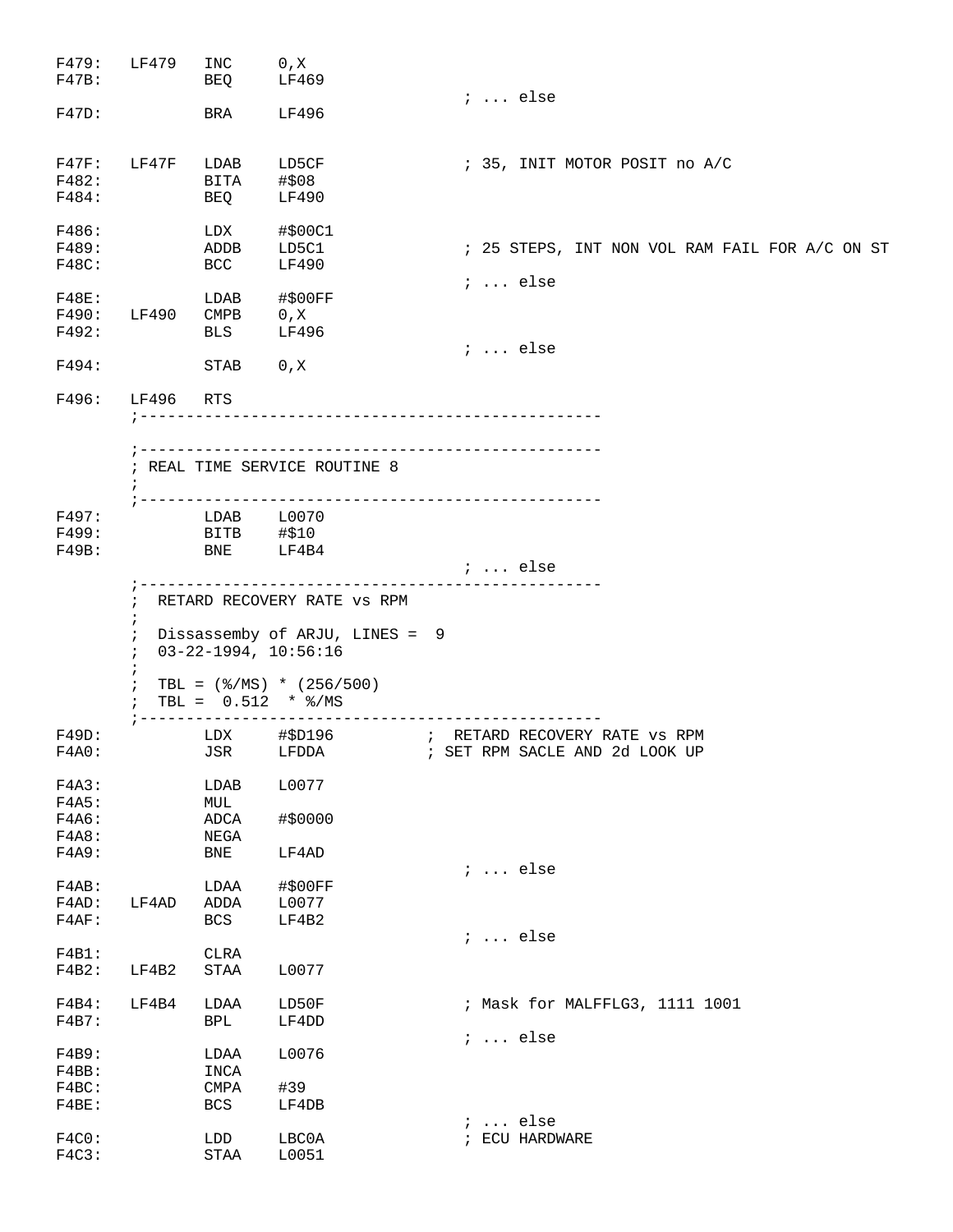| F4C5:                   |                        |                            | LDAB L000A                                                                                                                                                 | $\ddot{ }$                                                                   |
|-------------------------|------------------------|----------------------------|------------------------------------------------------------------------------------------------------------------------------------------------------------|------------------------------------------------------------------------------|
| F4C7:<br>F4C9:<br>F4CC: |                        |                            | SUBA L0075<br>CMPA LD54C<br>BCS LF4D2                                                                                                                      | $\ddot{i}$<br>; PA count limit<br>; BR IF COUNT LT THRESH<br>$i \ldots$ else |
| F4CE:                   |                        | ORAB $\# $40$              |                                                                                                                                                            | $;$ b6                                                                       |
| F4D0:                   |                        |                            | BRA LF4D4<br>--------------------------------                                                                                                              |                                                                              |
|                         | $7 - - - - - - -$      |                            |                                                                                                                                                            |                                                                              |
|                         |                        |                            | $\begin{tabular}{lllllll} $\tt F4D2: & $\tt LF4D2$ & $\tt ANDB$ & $\tt \# \$00BF$ \\ $\tt F4D4: & $\tt LF4D4$ & $\tt STAB$ & $\tt LO00A$ \\ \end{tabular}$ |                                                                              |
| F4D6:<br>F4D8:          |                        |                            | LDAA L0051<br>STAA L0075                                                                                                                                   |                                                                              |
| F4DA:                   |                        | CLRA                       |                                                                                                                                                            |                                                                              |
|                         | F4DB: LF4DB STAA L0076 |                            |                                                                                                                                                            |                                                                              |
|                         | F4DD: LF4DD RTS        |                            |                                                                                                                                                            |                                                                              |
|                         | $\ddot{i}$             |                            | --------------------------------------<br>; REAL TIME SERVICE ROUTINE D<br>----------------------------------                                              |                                                                              |
| F4DE:                   |                        |                            | LDAB L0070                                                                                                                                                 |                                                                              |
| $F4E0$ :<br>$F4E2$ :    |                        | ANDA #\$7F                 | LDAA L0009                                                                                                                                                 |                                                                              |
| $F4E4$ :<br>F4E6:       |                        | $ANDB$ #\$F0<br><b>BNE</b> | <br>LF4EA                                                                                                                                                  | $i$ else                                                                     |
| F4E8:                   | F4EA: LF4EA STAA L0009 | ORAA #\$80                 |                                                                                                                                                            | $;$ SET B7                                                                   |
|                         |                        |                            |                                                                                                                                                            |                                                                              |

| F4EC:    |       | LDAA        | L0881 |         |                        |
|----------|-------|-------------|-------|---------|------------------------|
| $F4EF$ : |       | BITA        | #\$40 |         | ; b6                   |
| $F4F1$ : |       | BNE         | LF4F9 |         | ; BR IF $b6$           |
|          |       |             |       |         | ;  else                |
| F4F3:    |       | LDAA        | L0014 |         | ; CURRENT ERROR flag 3 |
| F4F5:    |       | ORAA        | #508  |         | ; SET b3, ADU ERROR    |
| F4F7:    |       | STAA        | L0014 |         | ; CURRENT ERROR flag 3 |
| F4F9:    | LF4F9 | LDAB        | LOOOB |         |                        |
| $F4FB$ : |       | LDAA        | L0002 |         | ; FLAG WD              |
| $F4FD$ : |       | BITA        | #\$10 |         | ; SET $b4$             |
| F4FF:    |       | BNE         | LF50E | $\cdot$ |                        |
|          |       |             |       |         | $i$ else               |
| F501:    |       | ANDB        | #\$7F |         | ; CLER b7              |
| F503:    |       | <b>STAB</b> | LOOOB |         |                        |
| F505:    |       | LDAA        | L0007 |         |                        |
| F507:    |       | ANDA        | #\$E3 |         | ; CLEAR $b2,3 \& 4$    |
| F509:    |       | STAA        | L0007 |         |                        |
| F50B:    |       | JMP         | LF572 |         |                        |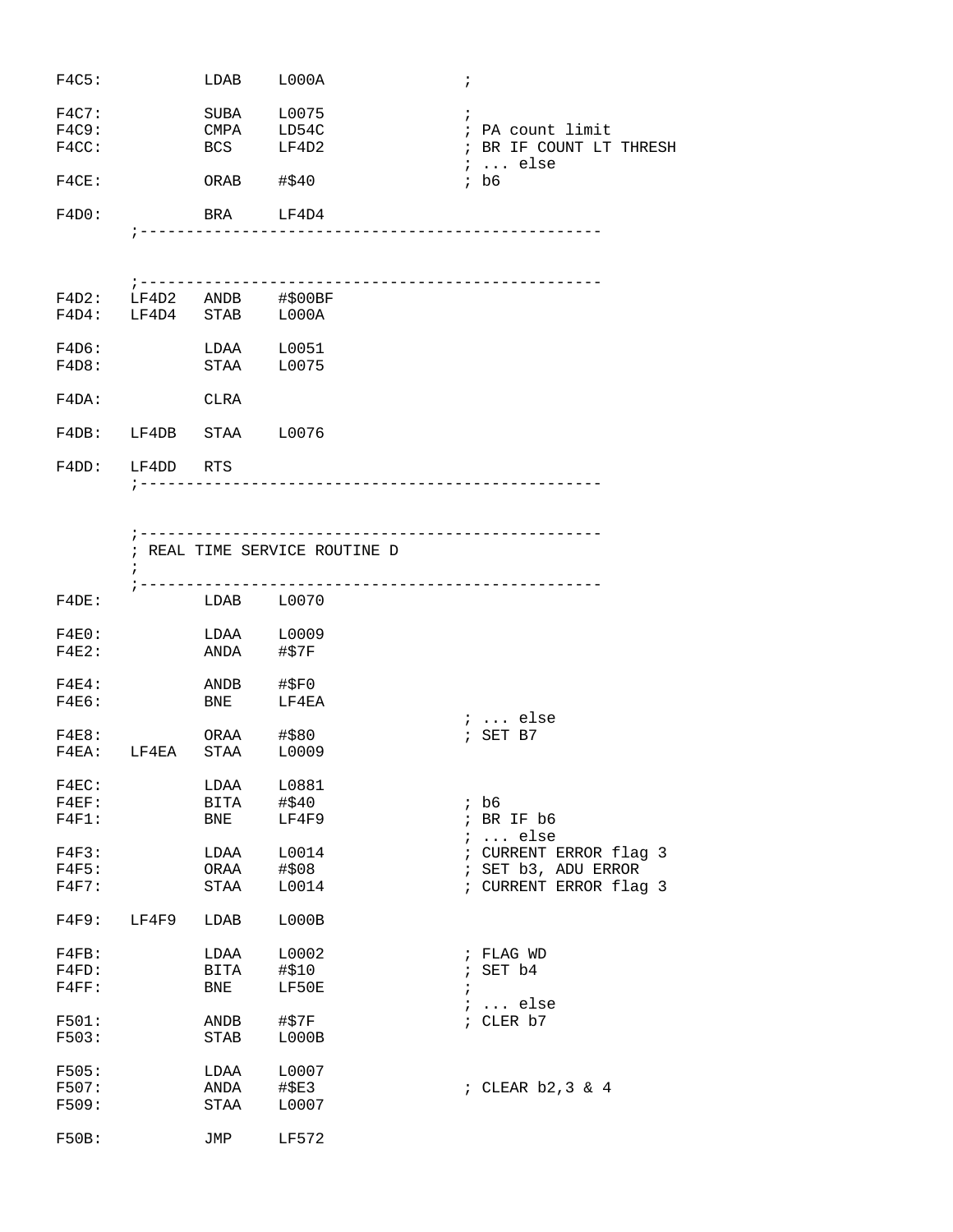| F50E: LF50E<br>F510:           |                  | ORAB<br><b>STAB</b>  | #\$80<br>L000B          | ; SET $b7$           |
|--------------------------------|------------------|----------------------|-------------------------|----------------------|
| F512:<br>F515:<br>F517:        |                  | CLR<br>LDAA<br>BMI   | L0091<br>L0001<br>LF522 | ; ERR LOG TIMER      |
|                                |                  |                      |                         | $i \ldots$ else      |
| F519:<br><b>F51B:</b><br>F51D: |                  | LDAA<br>ANDA<br>STAA | L0007<br>#\$E3<br>L0007 | ; CLR $b2$ , 3 & 4   |
| F51F:                          |                  | JMP                  | LF582                   |                      |
| F522: LF522                    |                  | LDAB                 | L000E                   | ; A/F MODE Word Flag |
| F524:                          |                  | BMI                  | LF534                   |                      |
|                                |                  |                      |                         | $i \ldots$ else      |
| F526: LF526                    |                  | LDAA                 | L0007                   |                      |
| F528:                          |                  | ANDA                 | #\$F7                   | ; CLR b3             |
| F52A:                          |                  | EORA<br><b>STAA</b>  | #\$40                   | ; TOGGLE b6          |
| F52C:                          |                  |                      | L0007                   |                      |
| F52E:                          |                  | BITA                 | #\$40                   | ; b6                 |
| F530:                          |                  | <b>BNE</b>           | LF567                   | ; BR IF b6           |
|                                |                  |                      |                         | $i \dots$ else       |
| F532:                          |                  | BRA                  | LF558                   |                      |
|                                | F534: LF534 LDAA |                      | L0007                   |                      |
| F536:                          |                  | <b>BITA</b>          | #\$08                   |                      |
| F538:                          |                  | BNE                  | LF54A                   |                      |
|                                |                  |                      |                         | $i \ldots$ else      |
| F53A:                          |                  | LDAB                 | L0009                   |                      |
| <b>F53C:</b>                   |                  | <b>BPL</b>           | LF526                   | ; BR IF b7           |
|                                |                  |                      |                         | $i \ldots$ else      |
| F53E:<br>F540:                 |                  | ORAA                 | #\$08<br>L0007          | ib3                  |
|                                |                  | STAA                 |                         |                      |
| F542:                          | LF542            | LDAB                 | L000E                   | ; A/F MODE Word Flag |
| F544:                          |                  | BITB                 | #\$40                   | ; b6, RICH           |
| F546:                          |                  | BNE                  | LF55F                   | ; BR IF b6, RICH     |
|                                |                  |                      |                         | else                 |
| F548:                          |                  | BRA                  | LF564                   |                      |
| F54A:                          | LF54A            | LDAA                 | L0009                   |                      |
| F54C:                          |                  | <b>BPL</b>           | LF567                   |                      |
|                                |                  |                      |                         | $i \ldots$ else      |
| $F54E$ :                       |                  | LDAA                 | L0007                   |                      |
| F550:                          |                  | BITA                 | #\$10                   |                      |
| F552:                          |                  | BEQ                  | <b>LF542</b>            |                      |
|                                |                  |                      |                         | $\ldots$ else        |
| F554:                          |                  | ANDA                 | #\$00EF                 |                      |
| F556:<br>F558:                 |                  | STAA                 | L0007<br>LBC3C          | ; ECU HARDWARE       |
| F55B:                          | LF558            | LDD<br>BITB          | #\$08                   |                      |
| <b>F55D:</b>                   |                  | BEQ                  | LF564                   |                      |
|                                |                  |                      |                         | $i \ldots$ else      |
| $F55F$ :                       | LF55F            | JSR                  | LFBF4                   |                      |
| F562:                          |                  | BRA                  | LF567                   |                      |
|                                |                  |                      |                         |                      |
| F564:                          | LF564            | JSR                  | LFBFF                   |                      |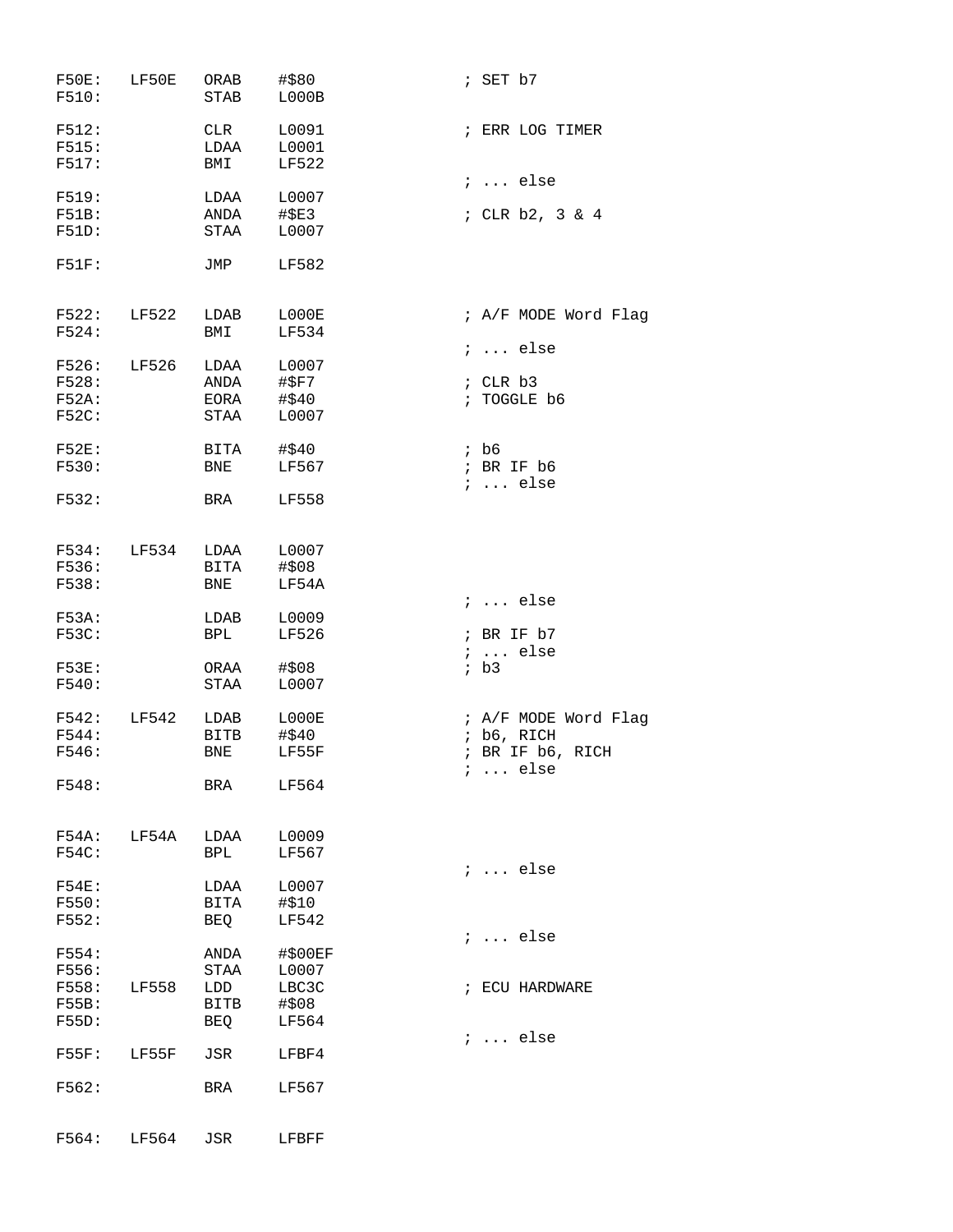| F567:<br>F56A:<br>F56C:<br><b>F56E:</b><br>F570:   | LF567      | CLR<br>LDAA<br>ORAA<br>STAA<br>BRA                            | LOOOC<br>L0007<br>#\$0004<br>L0007<br>LF590 |                                                                                                                                                                                       |
|----------------------------------------------------|------------|---------------------------------------------------------------|---------------------------------------------|---------------------------------------------------------------------------------------------------------------------------------------------------------------------------------------|
| F572:<br>F575:<br>F577:<br>F579:                   | LF572      | CLR<br>LDAA<br>ANDA<br>BEQ                                    | LOOOC<br>L0014<br>#\$10<br>LF57E            | ; CURRENT ERROR flag 3<br>; CLR ALL EXCEPT b4, EPROM ERROR<br>; BR IF NOT b4<br>$i \ldots$ else                                                                                       |
| F57B:<br>F57E:                                     | LF57E      | JMP<br>LDAA                                                   | LF99D<br>L0001                              |                                                                                                                                                                                       |
| F580:<br>F582:                                     | LF582      | BMI<br>CLRA                                                   | <b>LF590</b>                                | $i \ldots$ else<br>; CLEAR BUFFERS                                                                                                                                                    |
| F583:<br>F585:<br>F587:<br>F589:<br>F58B:          |            | STAA<br>STAA<br>STAA<br>STAA<br>STAA                          | L0086<br>L0090<br>L008D<br>L0087<br>L0088   | ; ERR TIMER, ERR 24<br>; ERR 45 TIMER                                                                                                                                                 |
| F58D:                                              |            | JMP                                                           | LF8D5                                       |                                                                                                                                                                                       |
|                                                    | ; -------  |                                                               |                                             |                                                                                                                                                                                       |
| F590:<br>F592:<br>F594:                            | LF590      | LDAA L0007<br>BITA<br>BNE                                     | #\$02<br>LF5BA                              |                                                                                                                                                                                       |
| F596:<br>F598:<br>F59A:                            |            | LDAB<br>$\mathop{\mathrm{CMPB}}$<br>BCS                       | L00EC<br>#\$000A<br>LF5BA                   |                                                                                                                                                                                       |
| F59C:<br>F59E:                                     |            | ORAA<br>STAA                                                  | #\$02<br>L0007                              | ;  else<br>; SET b1,                                                                                                                                                                  |
| F5A0:<br>F5A3:<br>F5A5:<br>F5A8:                   | $\ddot{i}$ | INC LOOE9<br>LDAA<br>CMPA<br>BLS                              | L00E9<br>LD510<br>LF5BA                     | ; SUCCESSFUL START UP'S (w/o Err)<br>; SUCCESSFUL START UP'S (w/o Err)<br>; NUM OF SUCCESSIVE PWR UPS W/NO ERRORS<br>; BR IF SUCCESSFUL START UP'S (w/o Err) LT 50<br>$i \ldots$ else |
|                                                    | $\ddot{i}$ | ; CLEAR ERROR FLAGS                                           |                                             |                                                                                                                                                                                       |
| F5AA:<br>F5AB:<br>F5AD:<br>F5AF:<br>F5B1:<br>F5B3: |            | CLRA<br>STAA<br>$\operatorname{STAA}$<br>STAA<br>STAA<br>STAA | L00E0<br>L00E1<br>LOOE2<br>L00E9<br>LOOOC   | ; CLR BUFFERS<br>; ERROR flag 1<br>; ERROR flag 2<br>; ERROR flag 3<br>; SUCCESSFUL START UP'S (w/o Err)                                                                              |
| F5B5:                                              |            | JSR                                                           | LFD2C                                       |                                                                                                                                                                                       |
| F5B8:                                              |            | STAA                                                          | L00EA                                       | $i \ldots$ else                                                                                                                                                                       |
| F5BA:<br>F5BC:<br>F5BE:                            | LF5BA      | LDAB<br>BITB<br>BNE                                           | L0009<br>#\$24<br>LF610                     |                                                                                                                                                                                       |
| <b>F5C0:</b>                                       |            | LDAA                                                          | LOOOB                                       |                                                                                                                                                                                       |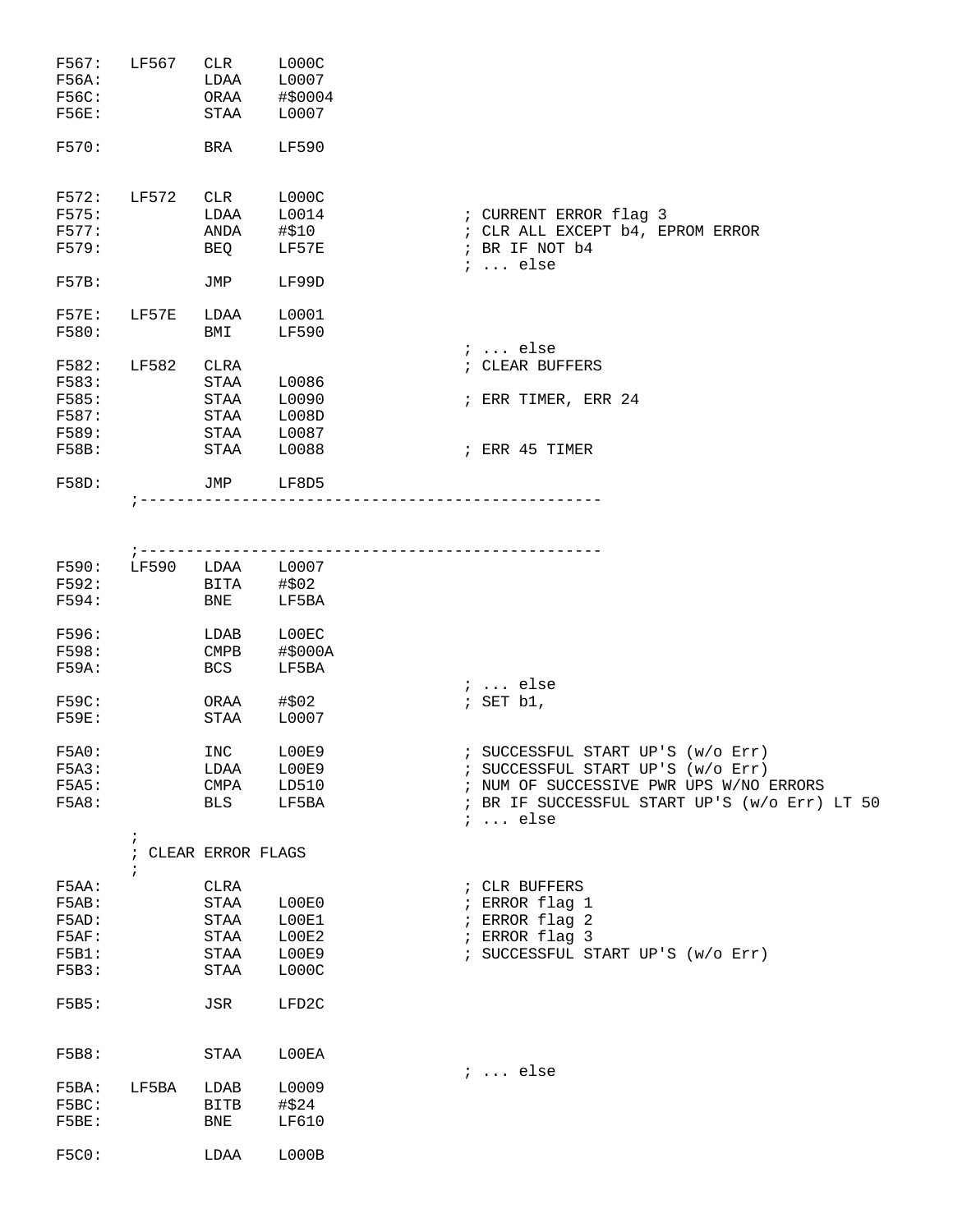| F5C2:<br>F5C4:        |                  | BITA<br>BNE               | #\$40<br>LF5D4   |                               |                                           |
|-----------------------|------------------|---------------------------|------------------|-------------------------------|-------------------------------------------|
| <b>F5C6:</b>          |                  | LDD                       | L00EB            |                               | $i$ else                                  |
| <b>F5C8:</b>          |                  | LSRD                      |                  |                               |                                           |
| <b>F5C9:</b><br>F5CC: |                  | <b>CMPB</b><br><b>BCS</b> | LD515<br>LF610   | $\ddot{i}$                    | ; Time since run eable, (120 Sec)         |
| F5CE:                 |                  | LDAA                      | L000B            |                               | $i \ldots$ else                           |
| F5D0:                 |                  | ORAA                      | #\$40            | ; b6                          |                                           |
| F5D2:                 |                  |                           | STAA LOOOB       |                               |                                           |
|                       |                  |                           |                  |                               |                                           |
|                       |                  | ; TEST 02 WINDOW          |                  |                               |                                           |
| F5D4:                 | LF5D4            | ; --------------<br>LDAB  | $_{\tt LO03E}$   |                               | $i$ o2 (A/D), mvdc = 0.2304 * A/D VAL     |
| F5D6:                 |                  | $\texttt{CMPB}$           | LD517            |                               | ; 552 mvdc, o2 Sensor Hi limit            |
| F5D9:                 |                  | BHI                       | LF610            |                               | ; BR IF 02 VDC GT THRESH                  |
|                       |                  |                           |                  |                               | $i$ else                                  |
| F5DB:                 |                  | CMPB                      | LD516            |                               | ; 352 mvdc, o2 Sensor Lo limit            |
| F5DE:                 |                  | BLS                       | LF610            |                               | ; BR IF 02 VDC LT THRESH                  |
|                       |                  |                           |                  |                               | $i \ldots$ else                           |
| F5E0:                 |                  | LDAB                      | L0089            |                               | ; o2 DIAG TIMER                           |
| F5E2:                 |                  | <b>CMPB</b>               | LD519            |                               | ; Time limit, (60 Sec)                    |
| F5E5:                 |                  | BHI                       | LF615            |                               |                                           |
|                       |                  |                           |                  |                               | $i \ldots$ else                           |
| F5E7:                 |                  | LDAA                      | L0070            |                               |                                           |
| <b>F5E9:</b>          |                  | ANDA                      | #\$F0            |                               | ; MASK for HI NIBBLE                      |
| $F5EB$ :              |                  | BNE                       | LF61B            |                               |                                           |
|                       |                  |                           |                  |                               | $i \ldots$ else                           |
| F5ED:                 |                  | LDAA                      | L00EC            |                               |                                           |
| $F5EF$ :              |                  | BITA                      | #\$01            | ; b0                          |                                           |
| $F5F1$ :              |                  | BNE                       | LF61B            |                               | ; BR IF b0                                |
|                       |                  |                           |                  |                               | $i \ldots$ else                           |
| F5F3:                 |                  | LDAB                      | L00E3            |                               | ; COOL, 1k pu                             |
| F5F5:                 |                  | <b>CMPB</b>               | LD51A            |                               | ; Coolant Min thresh, (65 c, 159f), 1k PU |
| F5F8:                 |                  | BHI                       | LF61B            |                               | ; BR IF COOL VAL GT THRESH                |
|                       |                  |                           |                  |                               | $i \dots$ else                            |
| F5FA:                 |                  | LDAA                      | L0049            |                               | ; CURRENT TPS VALUE                       |
| F5FC:                 |                  | CMPA                      | LD518            |                               | ; TPS Min limit, (5%)                     |
| F5FF:                 |                  | BHI                       | LF60B            |                               | ; BR IF TPS VAL GT THRES                  |
|                       |                  |                           |                  |                               | $i \ldots$ else                           |
| F601:                 |                  | TST                       | L0089            |                               | ; 02 DIAG TIMER                           |
| F604:                 |                  | BEQ                       | LF61B            |                               |                                           |
|                       |                  |                           |                  |                               | $i \ldots$ else                           |
| F606:                 |                  | DEC                       | L0089            |                               | ; DECR 02 DIAG TIMER                      |
|                       |                  |                           |                  |                               |                                           |
| F609:                 |                  | BRA                       | LF61B            |                               |                                           |
| F60B:                 | LF60B            | INC                       | L0089            |                               | ; INCR 02 DIAG TIMER                      |
| F60E:                 |                  | BRA                       | LF61B            |                               |                                           |
|                       |                  |                           |                  |                               |                                           |
| F610:                 | LF610            |                           | CLR L0089        |                               | ; CLEAR 02 DIAG TIMER                     |
| F613:                 |                  |                           | BRA LF61B        |                               |                                           |
|                       |                  | ; -----------------       |                  | ----------------------------- |                                           |
|                       |                  |                           |                  |                               |                                           |
| F615:                 |                  |                           | LF615 LDAA L0012 |                               | ; CURRENT ERR FLG 1                       |
| F617:                 |                  |                           | ORAA #\$40       | ; SET b6                      |                                           |
| F619:                 |                  |                           | STAA L0012       |                               | ; CURRENT ERR FLG 1                       |
|                       |                  |                           |                  |                               |                                           |
| F61B:                 | LF61B LDAB L0009 |                           |                  |                               |                                           |
| F61D:                 |                  | ANDB                      | #\$00FB          |                               |                                           |
|                       |                  |                           |                  |                               |                                           |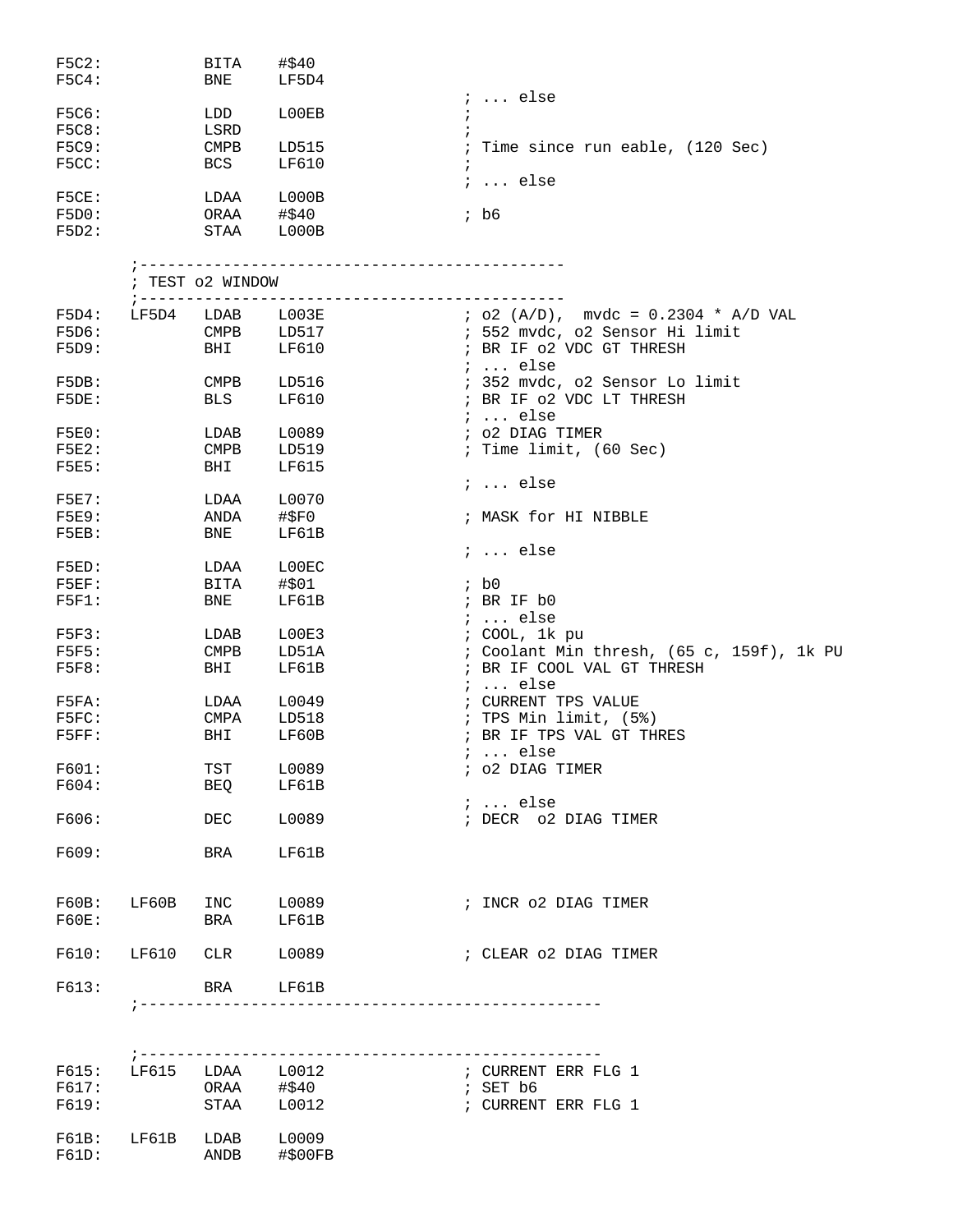| F61F:        |                          | LDAA               | L0048              | ; MAP, $(A/D, 0-255)$         |
|--------------|--------------------------|--------------------|--------------------|-------------------------------|
| F621:        |                          | CMPA               | LD520              | ; 2.5vdc, TPS limit, ERR 21   |
| F624:        |                          | <b>BLS</b>         | LF639              |                               |
|              |                          |                    |                    | $i \ldots$ else               |
| F626:        |                          | LDAA               | L0086              |                               |
| F628:        |                          | CMPA               | LD521              | ; 8 Sec, Time limit, ERR 21   |
| F62B:        |                          | BHI                | LF63E              | $i \ldots$ else               |
| F62D:        |                          | LDAA               | L00FE              | ; BARO PRESSURE               |
| F62F:        |                          | CMPA               | LD522              | ; 51.7 Kpa Baro limit, ERR 21 |
| F632:        |                          | BCC                | LF639              | ; BR IF BARO GT THRESH        |
|              |                          |                    |                    | $i \ldots$ else               |
| F634:        |                          | INC                | L0086              |                               |
| F637:        |                          | BRA                | LF646              |                               |
|              | F639: LF639 CLR          |                    | L0086              |                               |
| F63C:        |                          | BRA                | LF646              |                               |
|              |                          |                    |                    |                               |
|              | $F63E:$ $LF63E$          |                    | LDAA L0012         | ; CURRENT ERR FLG 1           |
| F640:        |                          | ORAA               | #\$08              | ; SET b3                      |
| F642:        |                          | STAA               | L0012              | ; CURRENT ERR FLG 1           |
| F644:        |                          | ORAB               | #\$04              | $;$ SET $b2$                  |
|              | $\ddot{ }$<br>$\ddot{i}$ |                    | ; ERR 24 DIAG TEST |                               |
| F646:        | LF646                    | STAB               | L0009              |                               |
|              |                          |                    |                    |                               |
| F648:        |                          | LDAA               | L0009              |                               |
| F64A:        |                          | LDAB               | L00DE              |                               |
| F64C:        |                          | BITA               | #\$48              | ib3, b6                       |
| F64E:        |                          | <b>BNE</b>         | LF67E              |                               |
|              |                          |                    |                    | $i \ldots$ else               |
| F650:        |                          | LDAA               | L0036              |                               |
| F652:        |                          | CMPA               | LD525              | ; 4 MPH Vss LIMIT, ERR 24     |
| F655:        |                          | BHI                | LF67E              |                               |
|              |                          |                    |                    | $i \ldots$ else               |
| F657:        |                          | LDAA               | L0090              | ; ERR TIMER, ERR 24           |
| F659:        |                          | CMPA               | LD52A              | ; 5 sec TIME LMT, ERR 24      |
| <b>F65C:</b> |                          | BHI                | LF68E              |                               |
|              |                          |                    |                    | $i \ldots$ else               |
| F65E:        |                          | LDAA               | L002C              | ; MAP, Kpa                    |
| F660:        |                          | CMPA               | LD528              | ; 25.1 Kpa MAP LIMIT, err 24  |
| F663:        |                          | BCC                | LF67E              |                               |
| F665:        |                          | LDAA               | L000F              | $i \ldots$ else               |
|              |                          |                    |                    |                               |
| F667:        |                          | BITA               | #\$10<br>LF67E     |                               |
| F669:        |                          | BNE                |                    | $i \ldots$ else               |
| F66B:        |                          | LDAA               | L00E3              | ; COOL, 1k pu                 |
| F66D:        |                          | CMPA               | LD529              | ; 65c, COOL LMT, 1k PU        |
| F670:        |                          | BCC                | LF67E              |                               |
|              |                          |                    |                    | $i \ldots$ else               |
| F672:        |                          | LDAA               | L001A              | $;$ RPM/25                    |
| F674:        |                          | CMPA               | LD526              | ; 1400 RPM LO LIMIT, ERR 24   |
| F677:        |                          | BLS                | LF67E              | ; BR IF RPM LT THRESH, ERR 24 |
| F679:        |                          |                    |                    | $i \ldots$ else               |
| F67C:        |                          | CMPA<br><b>BLS</b> | LD527<br>LF685     | ; 6000 RPM HI LIMIT, ERR 24   |
|              |                          |                    |                    | ; BR IF RPM LT THRESH         |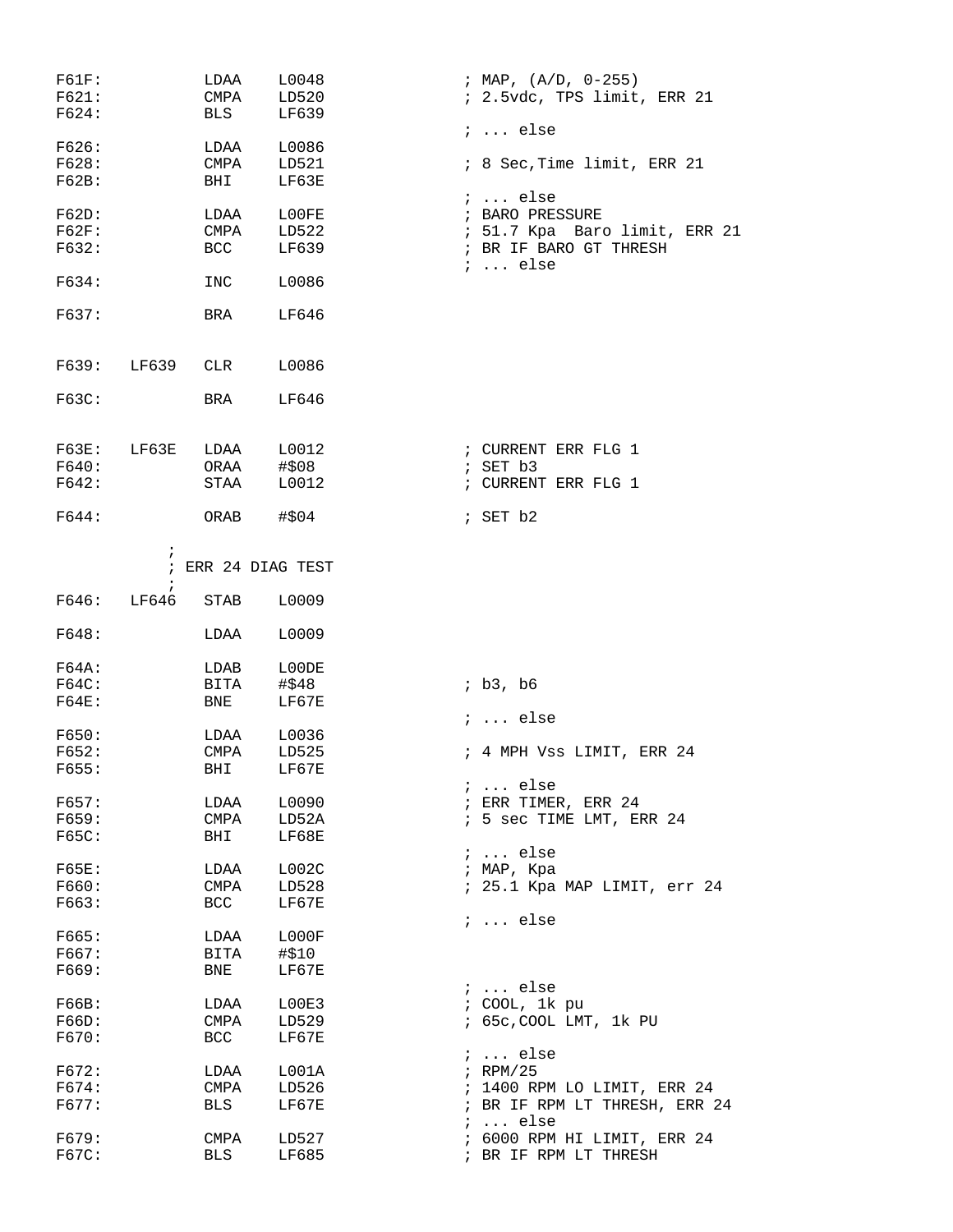|                |            |                                           |                                       | $i \ldots$ else                  |
|----------------|------------|-------------------------------------------|---------------------------------------|----------------------------------|
|                |            | F67E: LF67E CLR L0090                     |                                       | ; ERR TIMER, ERR 24              |
| F681:          |            | ANDB #\$BF                                |                                       |                                  |
|                |            |                                           |                                       |                                  |
| F683:          |            | <b>BRA</b>                                | LF696                                 |                                  |
|                |            |                                           |                                       |                                  |
|                |            |                                           |                                       |                                  |
|                |            | F685: LF685 LDAA L0009<br>F687: BPL LF698 |                                       | $\cdot$                          |
|                |            |                                           |                                       | $\ddot{i}$<br>$i \ldots$ else    |
| F689:          |            | INC L0090                                 |                                       | ; ERR TIMER, ERR 24              |
|                |            |                                           |                                       |                                  |
| F68C:          |            | BRA LF698                                 |                                       |                                  |
|                |            |                                           | ;----------------------------------   |                                  |
|                |            |                                           |                                       |                                  |
|                |            |                                           |                                       |                                  |
|                |            |                                           |                                       |                                  |
|                |            | F68E: LF68E LDAA L0012<br>$ORAA$ $\# $01$ |                                       | ; CURRENT ERR FLG 1              |
| F690:          |            | STAA L0012                                |                                       | ; SET b0                         |
| F692:          |            |                                           |                                       | ; CURRENT ERR FLG 1              |
| F694:          |            | ORAB #\$40                                |                                       | $;$ b6                           |
|                |            | F696: LF696 STAB LOODE                    |                                       | $\ddot{i}$                       |
|                |            |                                           |                                       |                                  |
|                |            | F698: LF698 LDAB                          | L000A                                 | $\ddot{i}$                       |
|                |            |                                           |                                       |                                  |
| F69A:          |            | LDAA LD50E                                |                                       | ; Mask for MALFFLG2, 0011 1001   |
| F69D:          |            | BITA #\$20                                |                                       | ; b5, code 32, EGR Failure       |
| F69F:          |            | BEQ                                       | LF716                                 | ; BR IF NOT b5                   |
|                |            |                                           |                                       | $i \ldots$ else                  |
| F6A1:          |            | BITB #\$08                                |                                       | $\ddot{ }$                       |
| F6A3:          |            | <b>BNE</b>                                | LF716                                 | $\ddot{i}$                       |
|                |            |                                           |                                       | <i>i</i> else                    |
| F6A5:          |            | LDAA                                      | L000E                                 | ; A/F MODE Word Flag             |
| F6A7:          |            | <b>BMI</b>                                | LF6AC                                 | $\ddot{ }$                       |
|                |            | F6A9: LF6A9 JMP LF75B                     |                                       | $i \ldots$ else                  |
|                |            |                                           | ------------------------------------- |                                  |
|                |            |                                           |                                       |                                  |
|                |            |                                           |                                       |                                  |
|                |            |                                           |                                       |                                  |
| FGAC:          | LF6AC      | LDAA L0008                                |                                       | ; STATUS                         |
| F6AE:          |            | BITA                                      | #\$08                                 | ; b3, FUEL C/O                   |
| F6B0:          |            | BNE                                       | LF6A9                                 | ; BR IF b3,                      |
|                |            |                                           |                                       | $i \ldots$ else                  |
| F6B2:          |            | BITB                                      | #\$10                                 | ; b4                             |
| F6B4:          |            | BNE                                       | LF6BA                                 | ; BR IF b4                       |
|                |            |                                           |                                       | $i$ else                         |
| F6B6:          |            | LDAA                                      | L008A                                 | $\,$ ; EGR ERR DELAY TMR         |
| F6B8:          |            | BNE                                       | LF6F2                                 | ; BR IF NZ                       |
|                |            |                                           |                                       | $i \ldots$ else                  |
| F6BA:<br>F6BC: | LF6BA      | LDAA                                      | L0080<br>LD530                        | ; Pct EGR<br>; 98% EGR ON THRESH |
|                |            | CMPA                                      |                                       |                                  |
| F6BF:          |            | BCS                                       | LF6F2                                 | $i \ldots$ else                  |
|                |            |                                           |                                       |                                  |
|                | $\ddot{ }$ |                                           |                                       |                                  |
|                |            | ; CK VAC QUAL'S                           |                                       |                                  |
|                | $\ddot{i}$ |                                           |                                       |                                  |
| FGC1:          |            | LDAA                                      | L0031                                 | ; VACUUM                         |
| F6C3:          |            | CMPA                                      | LD52C                                 | ; 39.9 Kpa. LO LD DISABLE        |
| F6C6:          |            | <b>BLS</b>                                | LF6F2                                 | ; BR IF VAC LT THRSH             |
|                |            |                                           |                                       | $i \ldots$ else                  |
| F6C8:          |            | CMPA                                      | LD52D                                 | ; 87.1 Kpa. HI LD DISABLE        |
| FGCB:          |            | <b>BHI</b>                                | LF6F2                                 | ; BR IF VAC GT THRSH             |
|                |            |                                           |                                       | $i \ldots$ else                  |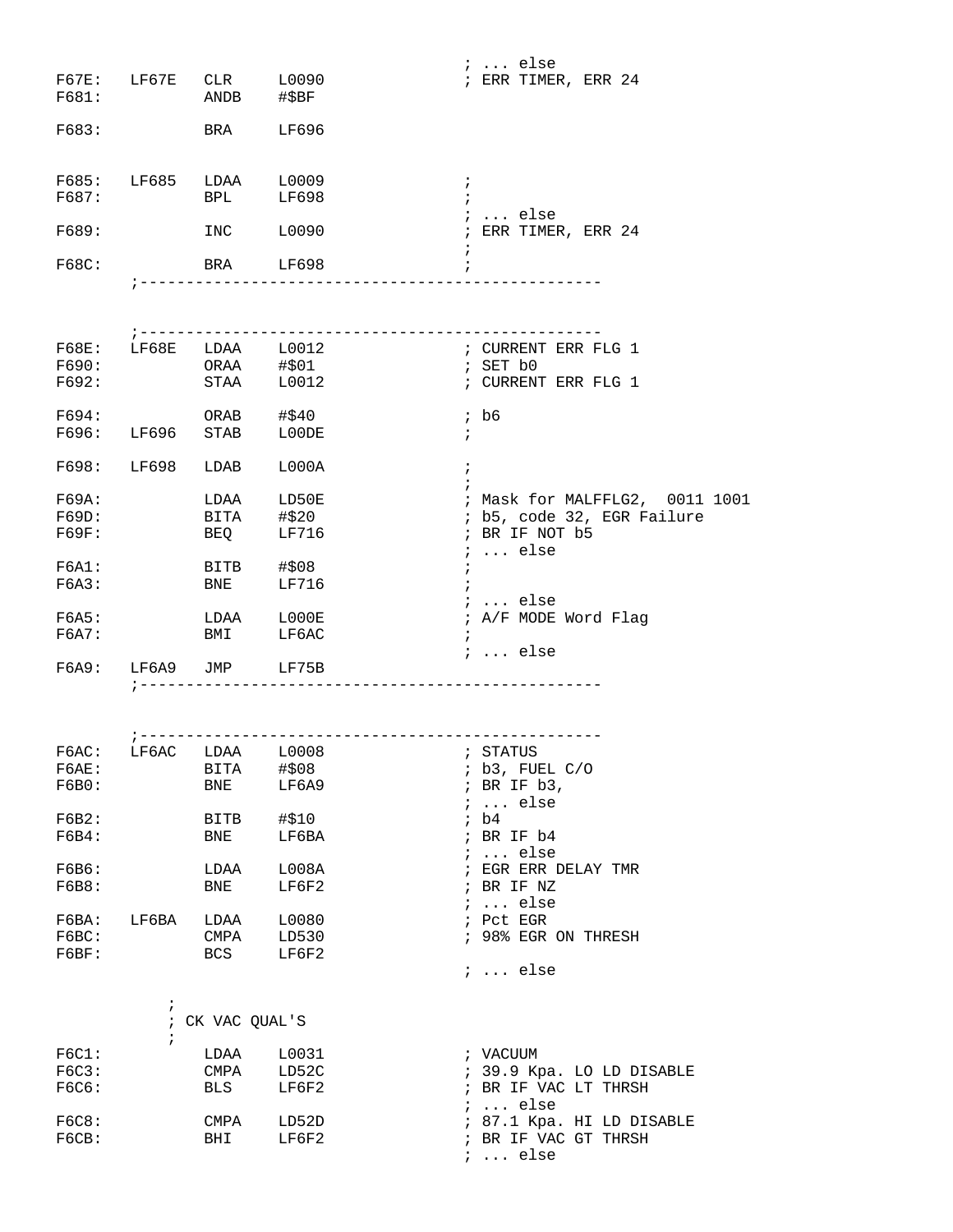| F6CD:<br>FGCF:<br>F6D2: |                          | LDAA<br>CMPA<br>BLS | L0049<br>LD52E<br>LF74C |                                        |            | ; CURRENT TPS VALUE<br>; 6.6% LO TPS LIMIT<br>; BR IF TPS LT THRESH          |
|-------------------------|--------------------------|---------------------|-------------------------|----------------------------------------|------------|------------------------------------------------------------------------------|
| F6D4:<br>F6D7:          |                          | CMPA<br>BHI         | LD52F<br>LF74C          |                                        |            | $: $ else<br>; 25% HI TPS LIMIT<br>; BR IF TPS GT 25%                        |
| F6D9:<br>F6DB:          |                          | SUBA<br>BCC         | L004D<br>LF6DE          |                                        |            | $i \ldots$ else<br>; OLD TPS VALUE<br>; BR IF $, \, , \,$<br>$i \ldots$ else |
| F6DD:                   |                          | NEGA                |                         |                                        |            |                                                                              |
| F6DE:<br>F6E1:          | LF6DE                    | CMPA<br>BHI         | LD533<br>LF74C          |                                        |            | ; 3.9% TPS, CHNG TO DISABLE TEST<br>; BR IF CHANGE GT THRESH<br>$: $ else    |
| F6E3:                   |                          | LDAA                | L0034                   |                                        |            | $i$ FILT Vss/1                                                               |
| F6E5:                   |                          | CMPA                | LD536                   |                                        |            | ; 45 MPH REQ TO ENABLE TEST, ERR 32                                          |
| F6E8:                   |                          | BCS                 | LF74C                   |                                        |            | ; BR IF Vss LT THRESH                                                        |
| F6EA:                   |                          | LDAA                | L0006                   |                                        |            | $i \ldots$ else<br>; STATUS                                                  |
| $F6EC$ :                |                          | ASRA                |                         |                                        | $\ddot{ }$ |                                                                              |
| F6ED:                   |                          | <b>BCC</b>          | LF6F4                   |                                        |            |                                                                              |
|                         |                          |                     |                         |                                        |            | $i \ldots$ else                                                              |
| $F6EF$ :<br>F6F0:       |                          | ASLA<br>STAA        | L0006                   |                                        |            | ; STATUS                                                                     |
| F6F2:                   | LF6F2                    | BRA                 | LF74C                   |                                        |            |                                                                              |
|                         | $\ddot{i}$<br>$\ddot{i}$ |                     |                         | ; CHECK INTIGRATOR R/L Vs WINDOW LIMIT |            |                                                                              |
| FGF4:                   | LF6F4                    | LDAA                | L00A4                   |                                        | $\ddot{i}$ | ; INTIGRATOR                                                                 |
| F6F6:                   |                          | BITB                | #\$04                   |                                        |            | ib2                                                                          |
| F6F8:                   |                          | BNE                 | LF71B                   |                                        |            | ; BR IF b2                                                                   |
|                         |                          |                     |                         |                                        |            | $i \ldots$ else                                                              |
| FGFA:                   |                          | SUBA                | #128                    |                                        |            | ; MID POINT                                                                  |
| FGFC:                   |                          | BCC                 | LF6FF                   |                                        |            | ; BR IF INTIGRATOR GT 128, (Rich)<br>$i \ldots$ else                         |
| FGFE:                   |                          | NEGA                |                         |                                        |            | ; INVERT                                                                     |
| FGFF:                   | LF6FF                    | CMPA                | LD2B7                   |                                        |            | ; CLSD LP INTAGRATOR WINDOW VAL, 4                                           |
| F702:                   |                          | BCC                 | LF74C                   |                                        |            | ; BR IF (INTIGRATOR-128) GT or LT 4                                          |
| F704:                   |                          | ORAB                | #\$10                   |                                        |            | <i>;</i> else<br>; SET b4                                                    |
| F706:                   |                          | LDAA                | L008A                   |                                        |            | ; EGR ERR DELAY TMR                                                          |
| F708:                   |                          | CMPA                | LD531                   |                                        |            | ; 2.5 SEC'S EGR ERR DELAY TMR <======= ????                                  |
| F70B:                   |                          | BHI                 | LF710                   |                                        |            | $;$ BR IF                                                                    |
|                         |                          |                     |                         |                                        |            | $i \ldots$ else                                                              |
| F70D:                   | LF70D                    | INCA                |                         |                                        |            | ; INCR EGR ERR DELAY TMR                                                     |
| F70E:                   |                          | BRA                 | LF717                   |                                        |            |                                                                              |
| F710:                   | LF710                    | ORAB                | #\$04                   |                                        |            | ; SET b2                                                                     |
| F712:                   |                          | LDAA                | L00A4                   |                                        |            | ; INTIGRATOR                                                                 |
| F714:                   |                          | STAA                | L008B                   |                                        |            |                                                                              |
| F716:                   | LF716                    | CLRA                |                         |                                        |            | ; CLR EGR ERR DELAY TMR                                                      |
| F717:                   | LF717                    | STAA                | L008A                   |                                        |            | ; EGR ERR DELAY TMR                                                          |
| F719:                   |                          | BRA                 | LF762                   |                                        |            |                                                                              |
| F71B:                   | LF71B                    | SUBA                | L008B                   |                                        |            |                                                                              |
| F71D:                   |                          | <b>BCS</b>          | LF724                   |                                        |            |                                                                              |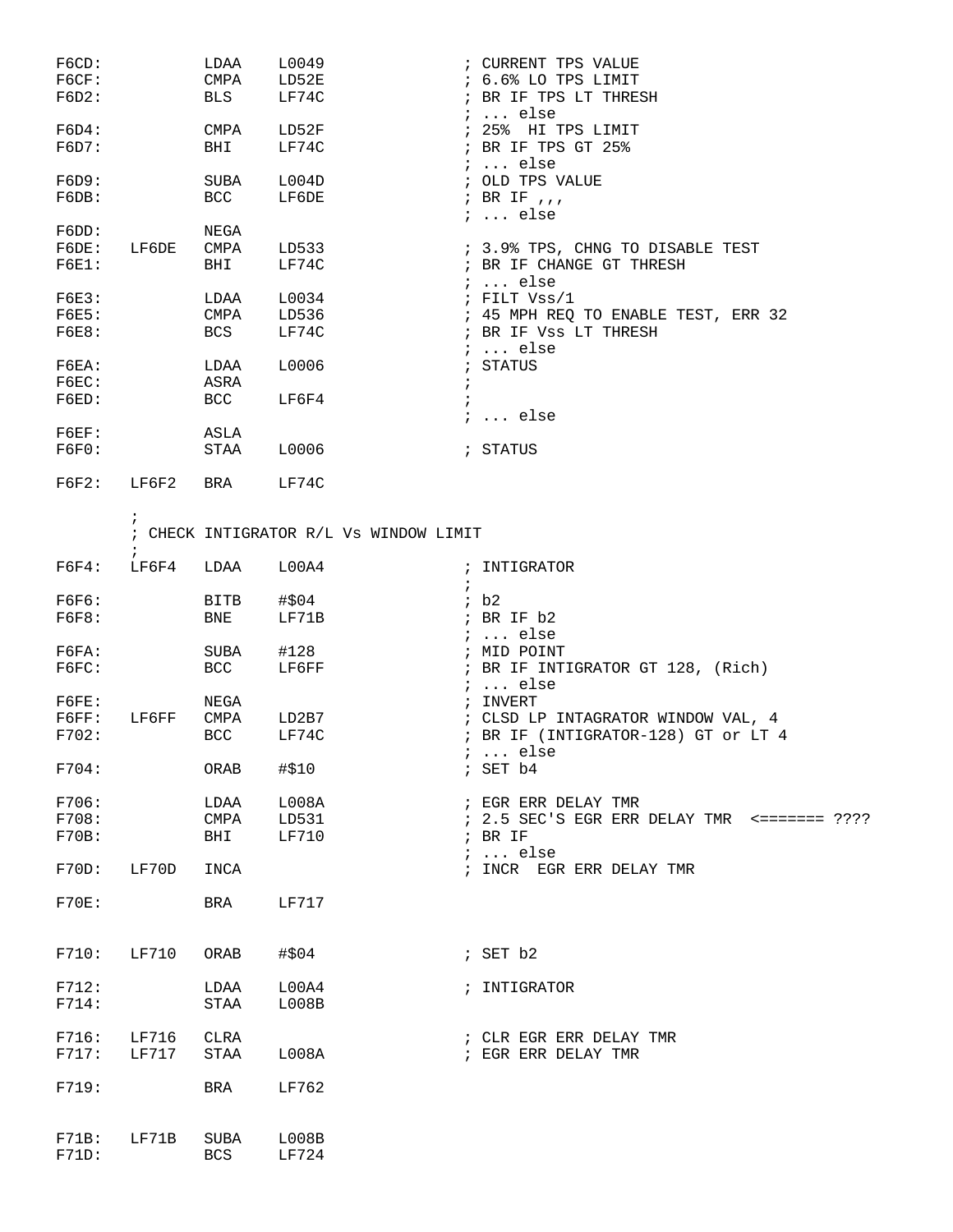|                      |                |                               |                | <i>;</i> else                                     |
|----------------------|----------------|-------------------------------|----------------|---------------------------------------------------|
| F71F:<br>F722:       |                | CMPA<br>BCC                   | LD535<br>LF73A | ; INTIGRATOR CNT LESS FOR EGR FAULT               |
|                      |                |                               |                | $i$ else                                          |
| F724:                | LF724          | LDAA                          | L008A          | ; EGR ERR DELAY TMR                               |
| F726:                |                |                               | CMPA LD534     | ; 2.8 Sec's TEST DURRATION                        |
| F729:                |                | <b>BCS</b>                    | LF70D          | ; BR if TIMER LT THRESH<br>$i \ldots$ else        |
| F72B:                |                | LDAA                          | L008C          | ; EGR FAIL CNT'R                                  |
| F72D:                |                | INCA                          |                | ; INCT FAIL COUNT                                 |
| F72E:                |                | CMPA                          | LD532          | ; 3 CNTS FAIL CNT'R THRESH                        |
| F731:                |                | BCS                           | LF736          |                                                   |
|                      |                |                               |                | $i$ else                                          |
| F733:                |                | ORAB                          | #\$01          | ; SET b0                                          |
| F735:                |                | DECA                          |                | ; DECR FAIL CNT'R                                 |
| F736:                | LF736          | STAA                          | L008C          | ; EGR FAIL CNT'R                                  |
|                      |                |                               |                |                                                   |
| F738:                |                | BRA                           | LF74C          |                                                   |
| F73A:                | LF73A          | LDAA                          | L008C          | ; EGR FAIL CNT'R                                  |
| F73C:                |                | BEQ                           | LF73F          |                                                   |
|                      |                |                               |                | $i \ldots$ else                                   |
| $F73E$ :<br>$F73F$ : | LF73F          | DECA<br>BNE                   | LF736          |                                                   |
|                      |                |                               |                | $i$ else                                          |
| F741:                |                | ANDB                          | #\$FE          |                                                   |
| F743:                |                | STAA                          | L008C          | ; EGR FAIL CNT'R                                  |
| F745:                |                |                               | LD005          | ; Opt Word, 1000 1000                             |
| F748:                |                | LDAA<br>BPL                   | LF74C          |                                                   |
|                      |                |                               |                | $i$ else                                          |
| F74A:                |                | ORAB                          | #\$08          | ; SET b3                                          |
| F74C:                | LF74C          | <b>BITB</b>                   | #\$10          | ib4                                               |
| $F74E$ :             |                | BNE                           | LF75B          | . BR IF b4                                        |
|                      |                |                               |                | $i \ldots$ else                                   |
| F750:                |                | LDAA                          | L0009          |                                                   |
| F752:                |                | BPL                           | LF760          | $i$ else                                          |
| F754:                |                | LDAA                          | L008A          | ; EGR ERR DELAY TMR                               |
| F756:                |                | BEQ                           | LF760          | ; BR IF Z                                         |
|                      |                |                               |                | $i \ldots$ else                                   |
| F758:                |                | DECA                          |                |                                                   |
| F759:                |                | BRA                           | LF75E          |                                                   |
|                      |                |                               |                |                                                   |
| F75B:<br>F75E:       | LF75B<br>LF75E | LDAA<br>$\operatorname{STAA}$ | LD52B<br>L008A | ; 30 Sec's DIAG CYCLE TIME<br>; EGR ERR DELAY TMR |
|                      |                |                               |                |                                                   |
| F760:                | LF760          | ANDB                          | $\sharp$ \$EB  | ; CLR $b2$ & $b4$                                 |
| F762:                | LF762          | STAB                          | L000A          | $\ddot{ }$                                        |
|                      |                |                               |                | $\ddot{i}$                                        |
| F764:                |                | <b>BITB</b>                   | #\$01          | ib0                                               |
| F766:                |                | BEQ                           | LF76E          | ; BR IF NOT b0                                    |
| F768:                |                | LDAA                          | L0013          | $i \ldots$ else                                   |
| F76A:                |                | ORAA                          | #\$20          | ib5                                               |
| F76C:                |                | STAA                          | L0013          | $\ddot{ }$                                        |
|                      |                |                               |                |                                                   |
| F76E:                | LF76E          | LDAB                          | L0009          | $\ddot{i}$                                        |
| F770:                |                | ANDB                          | #\$BF          | ; CLEAR b6                                        |
| F772:                |                | BITB                          | #\$24          | $;$ b5 & b2                                       |
| F774:                |                | BNE                           | LF796          | ; BR IF b5 or b2                                  |
| F776:                |                | LDAA                          | LD539          | $i \ldots$ else<br>; 67.9 Kpa, MAP limit. ERR 33  |
| F779:                |                | CMPA                          | L00FE          | ; BARO PRESSURE                                   |
|                      |                |                               |                |                                                   |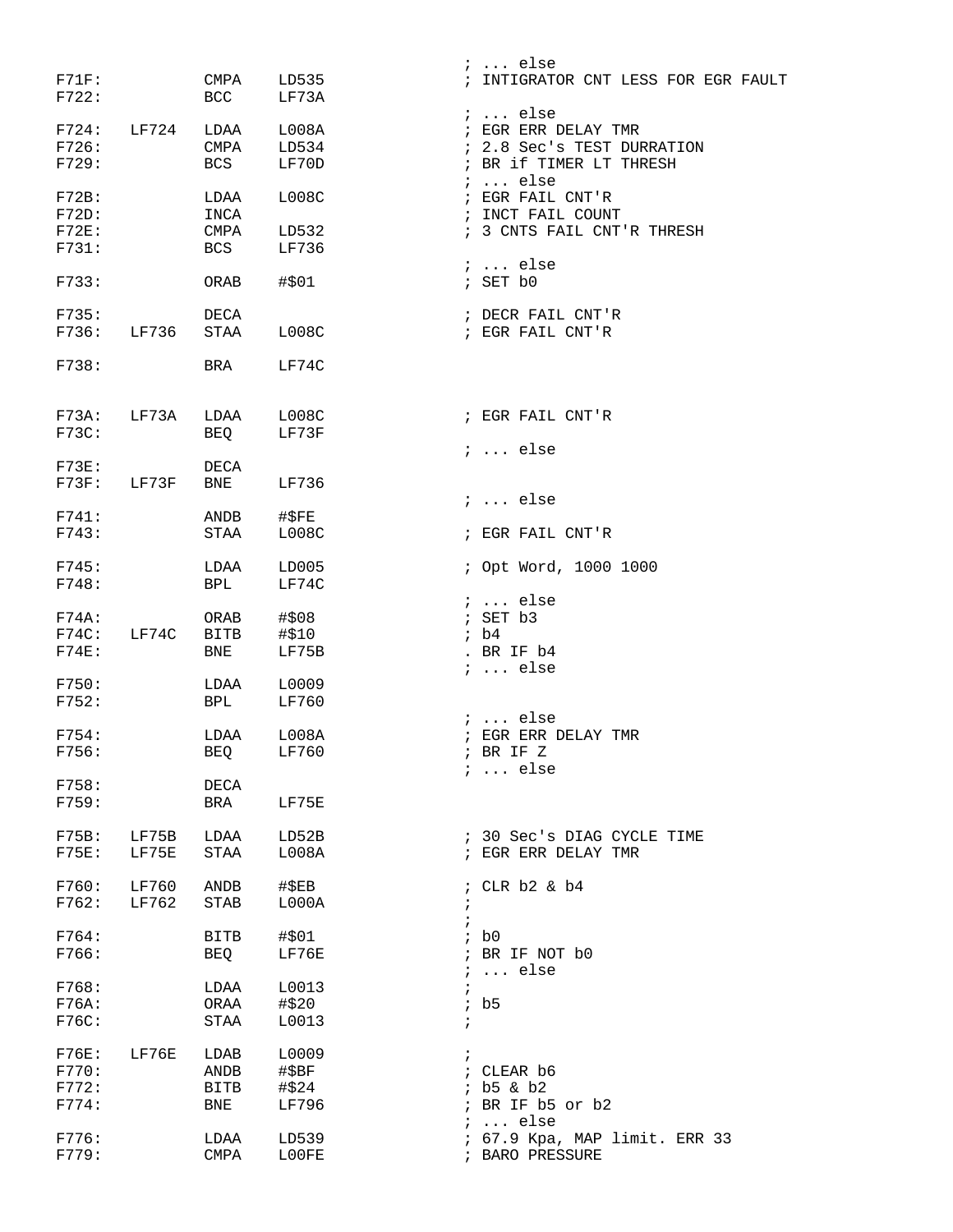| F77B:                            |             | BLS                                     | LF77F                            |                                                                                                            |
|----------------------------------|-------------|-----------------------------------------|----------------------------------|------------------------------------------------------------------------------------------------------------|
| F77D:<br>F781:                   | F77F: LF77F | LDAA<br>CMPA<br>BCC                     | L00FE<br>L002D<br>LF796          | $i \ldots$ else<br>; BARO PRESSURE<br>; MAP, $(A/D, 0-255)$                                                |
| F783:<br>F785:<br>F788:          |             | LDAA<br>CMPA<br>BHI                     | L008D<br>LD53A<br>LF79B          | $i \ldots$ else<br>; ERR 33 timer<br>; 5 Sec's Time limit, ERR 33<br>$\ddot{i}$                            |
| F78A:<br>F78C:<br>F78F:          |             | LDAA<br>SUBA<br><b>BCC</b>              | L0049<br>LD538<br>LF796          | $i$ else<br>; CURRENT TPS VALUE<br>; 200 mvdc TPS limit, ERR 33<br>$\ddot{i}$                              |
| F791:                            |             | INC                                     | L008D                            | $i \ldots$ else<br>; ERR 33 timer                                                                          |
| F794:                            |             | BRA                                     | LF7A3                            |                                                                                                            |
|                                  | F796: LF796 | CLR                                     | L008D                            | ; ERR 33 timer                                                                                             |
| F799:                            |             | BRA                                     | LF7A3                            |                                                                                                            |
| F79B:<br>F79D:<br>F79F:          | LF79B       | LDAA<br>ORAA<br>STAA                    | L0013<br>#\$10<br>L0013          |                                                                                                            |
| F7A1:<br>F7A3:                   | LF7A3       | ORAB<br>STAB                            | #\$0040<br>L0009                 |                                                                                                            |
| F7A5:<br>F7A7:<br>F7A9:          |             | LDAA<br>BITA<br>BNE                     | L0002<br>#\$08<br>LF7DA          | ; FLAG WD<br>ib3<br>; BR IF b3                                                                             |
| F7AB:<br>F7AD:<br>$F7AF$ :       |             | LDAA<br><b>BITA</b><br>BNE              | L0070<br>#\$10<br>LF7DA          | $i \ldots$ else                                                                                            |
| F7B1:<br>F7B3:<br>F7B5:<br>F7B7: |             | LDAA<br>BITA<br>BEQ<br>CLRB             | L0001<br>#\$40<br>LF7DA          | $i \ldots$ else                                                                                            |
| F7B8:<br>F7BB:<br>F7BD:<br>F7C0: |             | LDX<br>LDAA<br>CMPA<br><b>BLS</b>       | LBC06<br>L001A<br>LD546<br>LF7D6 | ; ECU HARDWARE<br>$i$ RPM/25<br>; 450 RPM, RPM limit, err 42                                               |
| F7C2:<br>F7C4:                   |             | CPX<br><b>BNE</b>                       | L0092<br>LF7D6                   | $i \ldots$ else                                                                                            |
| F7C6:<br>F7C8:<br>F7CB:          |             | LDAB<br>$\mathop{\mathrm{CMPB}}$<br>BHI | L0094<br>LD549<br>LF7D0          | $: $ else<br>; EST FAULT CNT'R<br>; 4, Num of EST faults for 42B<br>; BR IF FAULTS GT 4<br>$i \ldots$ else |
| F7CD:                            |             | INCB                                    |                                  |                                                                                                            |
| F7CE:                            |             | BRA                                     | LF7D6                            |                                                                                                            |
| F7D2:<br>F7D4:                   | F7D0: LF7D0 | LDAA<br>ORAA<br>STAA                    | L00DE<br>#\$80<br>L00DE          | $;$ b7                                                                                                     |
| F7D6:                            | LF7D6       | STAB                                    | L0094                            | ; EST FAULT CNT'R                                                                                          |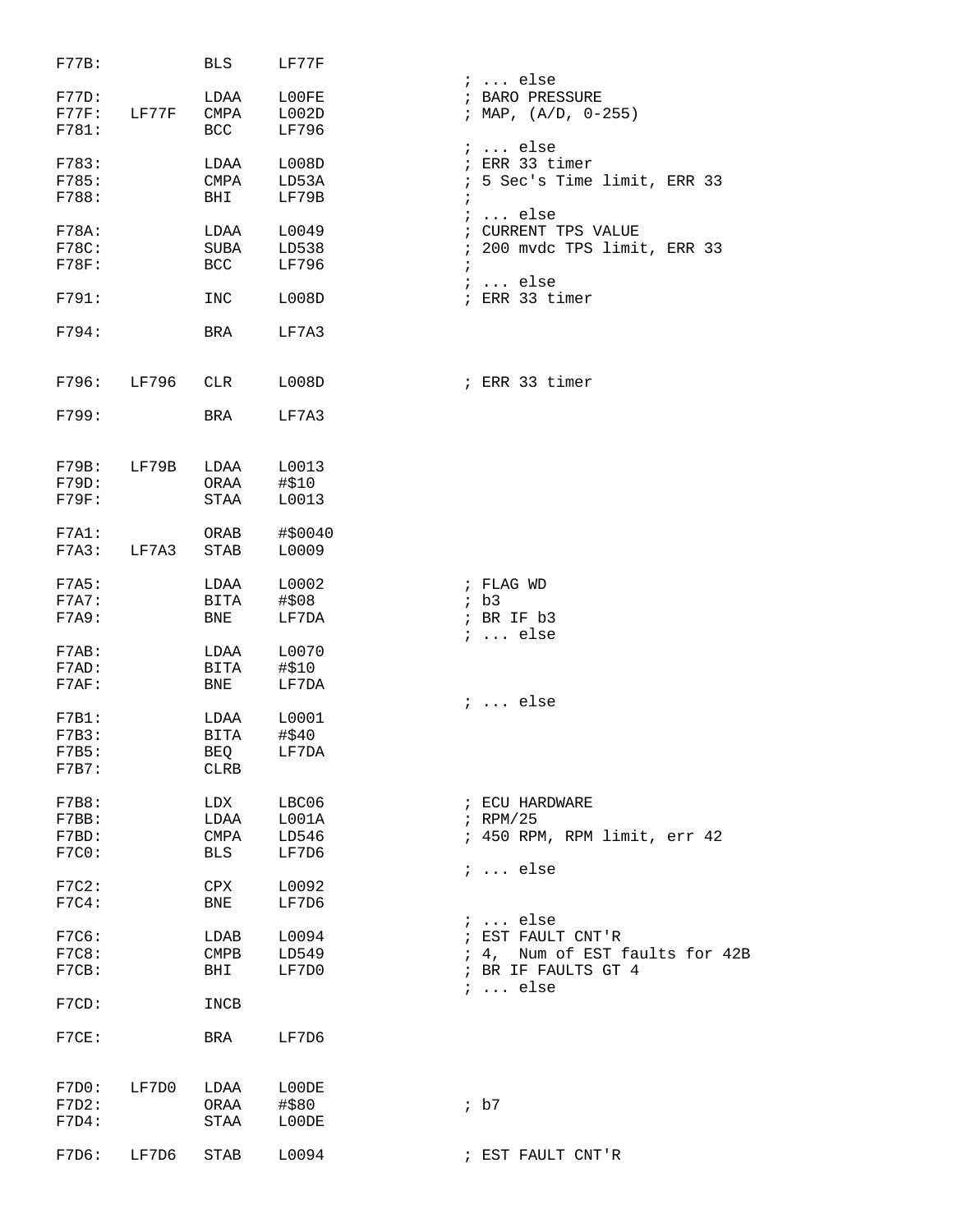| F7D8:        |       | STX         | L0092   |                                    |
|--------------|-------|-------------|---------|------------------------------------|
| F7DA:        | LF7DA | LDAA        | LD50F   | ; Mask for MALFFLG3, 1111 1001     |
| F7DD:        |       | <b>BPL</b>  | LF852   | $i \ldots$ else                    |
| F7DF:        |       | LDX         | L00EB   |                                    |
| $F7E1$ :     |       | <b>CPX</b>  | LD54A   | ; 0 SEC Eng run time prior to test |
| $F7E4$ :     |       | <b>BLS</b>  | LF852   |                                    |
|              |       |             |         | $i \ldots$ else                    |
| F7E6:        |       | LDAB        | L000A   |                                    |
| F7E8:        |       | BPL         | LF7EE   |                                    |
|              |       |             |         | $i$ else                           |
| F7EA:        |       | ANDB        | #\$00DF |                                    |
| $F7EC$ :     |       | BRA         | LF850   |                                    |
|              |       |             |         |                                    |
| $F7EE$ :     | LF7EE | <b>BITB</b> | #\$20   |                                    |
| F7F0:        |       | <b>BNE</b>  | LF852   |                                    |
|              |       |             |         | $i \ldots$ else                    |
| F7F2:        |       | LDAA        | L0002   | ; FLAG WD                          |
| F7F4:        |       | BITA        | #\$38   |                                    |
| F7F6:        |       | <b>BNE</b>  | LF852   |                                    |
|              |       |             |         | $i$ else                           |
| F7F8:        |       | <b>BITB</b> | #\$02   |                                    |
| $F7FA$ :     |       | BEQ         | LF80E   |                                    |
|              |       |             |         | $i$ else                           |
| F7FC:        |       | LDAA        | L0001   |                                    |
| F7FE:        |       | <b>BITA</b> | #\$20   |                                    |
| F800:        |       | <b>BNE</b>  | LF80E   |                                    |
|              |       |             |         | $i \ldots$ else                    |
| F802:        |       | LDAB        | L000D   |                                    |
| F804:        |       | BITB        | #\$20   |                                    |
| F806:        |       | <b>BNE</b>  | LF852   |                                    |
| F808:        |       | ORAA        | #\$20   | $: $ else<br>; SET b5              |
| F80A:        |       | <b>STAA</b> | L0001   |                                    |
| F80C:        |       | BRA         | LF852   |                                    |
| $\ddot{i}$   |       |             |         |                                    |
| F80E:        | LF80E | LDAA        | L000D   |                                    |
| F810:        |       | <b>BITA</b> | #\$20   |                                    |
| F812:        |       | BEQ         | LF852   |                                    |
|              |       |             |         | $i \ldots$ else                    |
| F814:        |       | LDAA        | L0009   |                                    |
| F816:        |       | BITA        | #\$48   |                                    |
| F818:        |       | <b>BNE</b>  | LF852   |                                    |
|              |       |             |         | $i$ else                           |
| <b>F81A:</b> |       | LDAA        | L0000   |                                    |
| F81C:        |       | ORAA        | L00DE   |                                    |
| <b>F81E:</b> |       | BMI         | LF852   |                                    |
|              |       |             |         | $i$ else                           |
| F820:        |       | LDAA        | LOOOB   |                                    |
| F822:        |       | BITA        | #\$08   |                                    |
| F824:        |       | <b>BNE</b>  | LF852   |                                    |
|              |       |             |         | $i \ldots$ else                    |
| F826:        |       | LDAA        | LOO1C   |                                    |
| F828:        |       | CMPA        | LD551   | ; 3200 RPM LIMIT, ERR 43           |
| F82B:        |       | BHI         | LF852   |                                    |
|              |       |             |         | $i \ldots$ else                    |
| F82D:        |       | LDAA        | L0026   | $: S/D$ MAP                        |
| F82F:        |       | CMPA        | LD552   | ; 82 Kpa MAP LIMIT (TBL), ERR 43   |
| F832:        |       | <b>BLS</b>  | LF852   |                                    |
|              |       |             |         | $i \ldots$ else                    |
| F834:        |       | LDAA        | L00E3   | ; COOL, 1k pu                      |
| F836:        |       | <b>CMPA</b> | LD54F   | 84c, ERR 43 TEMP LIMIT             |
| F839:        |       | <b>BCC</b>  | LF852   | ; BR IF COOL GT THRESH             |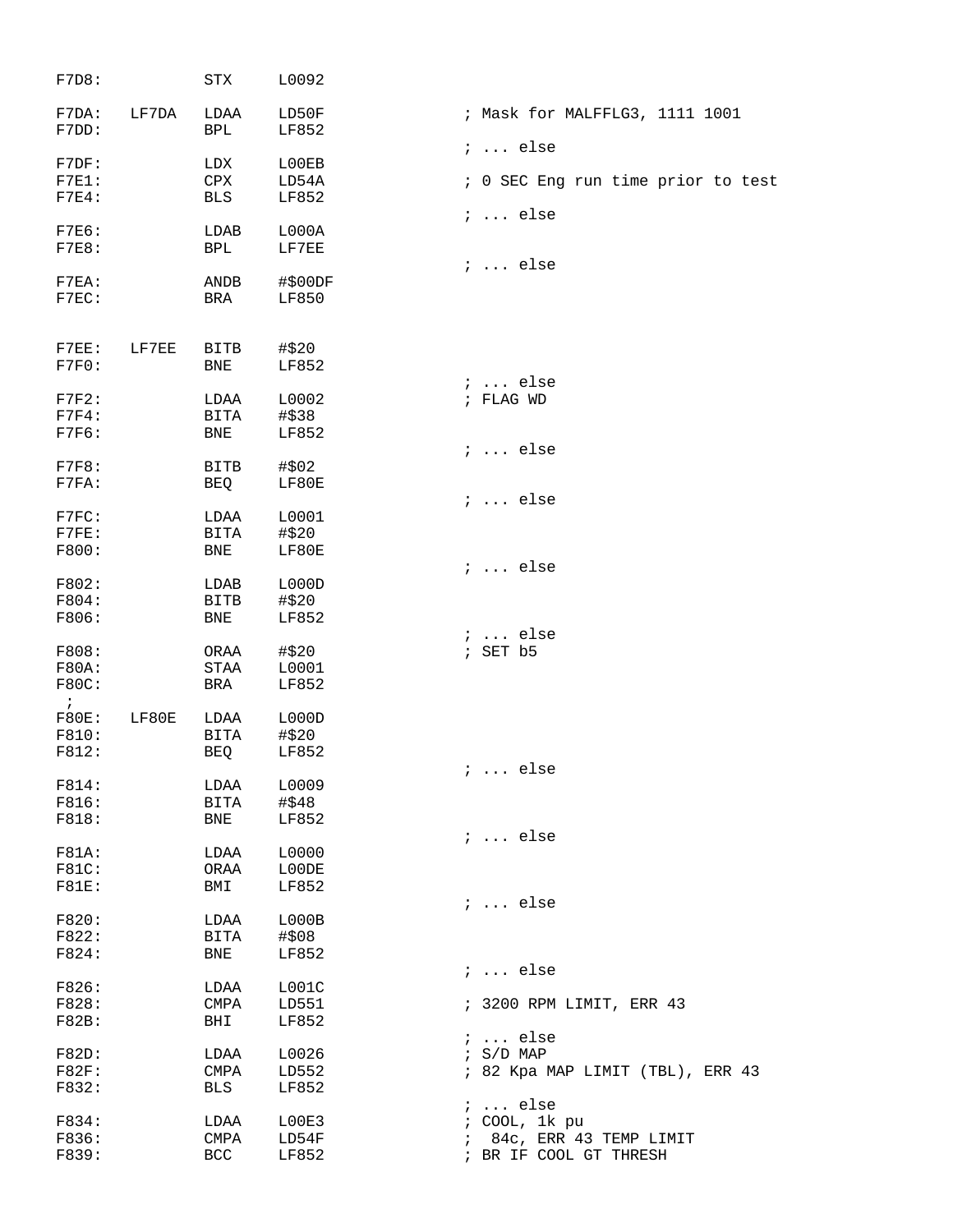|              |                     |                 |       | $i \ldots$ else                 |
|--------------|---------------------|-----------------|-------|---------------------------------|
| F83B:        |                     | CMPA            | LD550 | ; 105c, ERR 43 HOT TEMP LIMIT   |
| <b>F83E:</b> |                     | <b>BLS</b>      | LF852 | ; BR IF COOL LT THRESH          |
|              |                     |                 |       | $i \ldots$ else                 |
| F840:        |                     | LDAA            | L008F | ; ERR 43 TEST TIMER             |
| F842:        |                     | INCA            |       | ; INCR ERR 43 TEST TIMER        |
| F843:        |                     | CMPA            | LD54E | ; TEST DURATION, ERR 43         |
| F846:        |                     | <b>BLS</b>      | LF853 |                                 |
|              |                     |                 |       | $i \ldots$ else                 |
| F848:        |                     | BITB            | #\$02 |                                 |
| F84A:        |                     | BEQ             | LF84E | $i \ldots$ else                 |
| F84C:        |                     | ORAB            | #\$20 |                                 |
| F84E:        | LF84E               | ORAB            | #\$02 |                                 |
| F850:        | LF850               | STAB            | L000A |                                 |
|              |                     |                 |       |                                 |
| F852:        | LF852               | CLRA            |       |                                 |
| F853:        | LF853               | STAA            | L008F | ; ERR 43 TEST TIMER             |
|              |                     |                 |       |                                 |
| F855:        |                     | LDAA            | L000A |                                 |
| F857:        |                     | BITA            | #\$60 | $;$ $b5 & b6$                   |
| F859:        |                     | <b>BEQ</b>      | LF861 |                                 |
|              |                     |                 |       | $: $ else                       |
| F85B:        |                     | LDAA            | L0014 | ; CURRENT ERROR flag 3          |
| F85D:        |                     | ORAA            | #\$80 | ; SET b7, KNOCK CNT'L FAILURE   |
| <b>F85F:</b> |                     | STAA            | L0014 | ; CURRENT ERROR flag 3          |
| F861:        | LF861               | LDAB            | L000B |                                 |
| F863:        |                     | ANDB            | #\$FD |                                 |
|              |                     |                 |       |                                 |
| F865:        |                     | LDAA            | LD556 | ; 148 mvdc o2 LOW LIMIT, ERR 44 |
| F868:        |                     | CMPA            | L0041 |                                 |
| F86A:        |                     | <b>BLS</b>      | LF884 |                                 |
|              |                     |                 |       | $i \ldots$ else                 |
| F86C:        |                     | LDAA            | L0087 |                                 |
| <b>F86E:</b> |                     | CMPA            | LD557 | ; 20 Sec TIME REQ, ERR 44       |
| F871:        |                     | BHI             | LF889 |                                 |
|              |                     |                 |       | $i \ldots$ else                 |
| F873:        |                     | LDAA            | L000E | ; A/F MODE Word Flag            |
| F875:        |                     | BPL             | LF884 |                                 |
|              |                     |                 |       | $i \ldots$ else                 |
| F877:        |                     | BITB            | #\$04 |                                 |
| F879:        |                     | BNE             | LF884 | $i \ldots$ else                 |
| F87B:        |                     | LDAA            | L0009 |                                 |
| F87D:        |                     | BPL             | LF891 |                                 |
|              |                     |                 |       | $i \ldots$ else                 |
| F87F:        |                     | INC             | L0087 |                                 |
|              |                     |                 |       |                                 |
| F882:        |                     | BRA             | LF891 |                                 |
|              |                     |                 |       |                                 |
|              |                     |                 |       |                                 |
|              |                     |                 |       |                                 |
| F884:        | $7 - - - - - - - -$ | LF884 CLR L0087 |       |                                 |
| F887:        |                     | BRA             | LF891 |                                 |
| $\ddot{i}$   |                     |                 |       |                                 |
| F889:        | LF889               | LDAA            | L0014 | ; CURRENT ERROR flag 3          |
| <b>F88B:</b> |                     | ORAA            | #\$40 | $;$ b6                          |
| F88D:        |                     | STAA            | L0014 | ; CURRENT ERROR flag 3          |
|              |                     |                 |       |                                 |
| F88F:        |                     | ORAB            | #\$02 |                                 |
|              |                     |                 |       |                                 |
| F891:        | LF891               | LDAA            | L0041 |                                 |

F896: BLS LF8BC

F893: CMPA LD558 ; 751 mvdc, o2 SENSOR HI LIMIT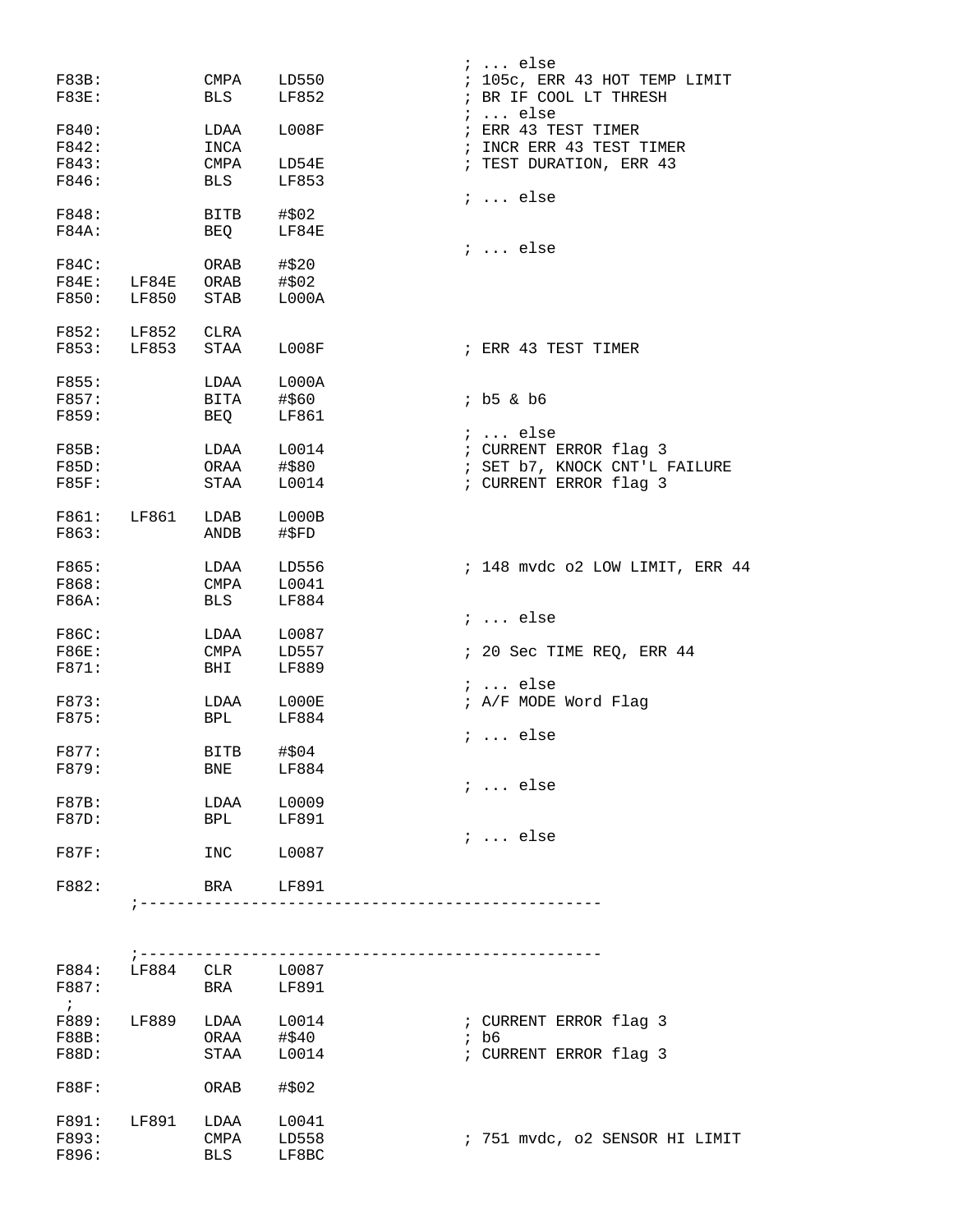|              |                        |                          |                       | $i$ else                              |
|--------------|------------------------|--------------------------|-----------------------|---------------------------------------|
| F898:        |                        |                          | LDAA L0088            | ; ERR 45 TIMER                        |
| F89A:        |                        | CMPA LD559               |                       | ; 60 Sec's, TIME LIMIT, ERR 45        |
| F89D:        |                        |                          | BHI LF8C1             |                                       |
|              |                        |                          |                       | $i \ldots$ else                       |
| $F89F$ :     |                        |                          | LDAA L000E            | ; A/F MODE Word Flag                  |
| F8A1:        |                        | BPL                      | LF8BC                 |                                       |
|              |                        |                          |                       | $i \ldots$ else                       |
| F8A3:        |                        |                          | BITB #\$04            | ; b6,                                 |
| F8A5:        |                        |                          | BNE LF8BC             | ; BR IF b6                            |
|              |                        |                          |                       | ;  else                               |
| F8A7:        |                        | LDAA                     | L0049                 | ; CURRENT TPS VALUE                   |
| F8A9:        |                        | CMPA LD55A               |                       | ; 5%, TPS HI LIMIT, ERR 45            |
| F8AC:        |                        | <b>BHI</b>               | LF8B3                 |                                       |
|              |                        |                          |                       | $i$ else                              |
| F8AE:        |                        | CMPA LD55B               |                       | ; 0%, TPS LO LIMIT, ERR 45            |
| F8B1:        |                        |                          | BCC LF8BC             | ; BR IF TPS GT THRESH, ERR 45         |
|              |                        |                          |                       | $i \ldots$ else                       |
|              | F8B3: LF8B3 LDAA L0009 |                          |                       |                                       |
| F8B5:        |                        |                          | BPL LF8C9             |                                       |
|              |                        |                          |                       | $i \ldots$ else                       |
| F8B7:        |                        |                          | INC L0088             | ; INCR ERR 45 TIMER                   |
|              |                        |                          |                       |                                       |
| F8BA:        |                        | BRA LF8C9                |                       |                                       |
|              |                        |                          |                       | ---------------                       |
|              |                        |                          |                       |                                       |
|              |                        |                          |                       |                                       |
|              |                        |                          |                       | ; ----------------------------------- |
|              |                        |                          | F8BC: LF8BC CLR L0088 | ; CLR ERR 45 TIMER                    |
| F8BF:        |                        | BRA LF8C9                |                       |                                       |
|              |                        |                          |                       |                                       |
|              |                        |                          |                       |                                       |
|              | F8C1: LF8C1 LDAA L0014 |                          |                       | ; CURRENT ERROR flag 3                |
| F8C3:        |                        | ORAA #\$20               |                       | ; b5, o2 RICH                         |
| F8C5:        |                        |                          | STAA L0014            | ; CURRENT ERROR flag 3                |
|              |                        |                          |                       |                                       |
| F8C7:        |                        | $ORAB$ #\$02             |                       | ; SET b1                              |
|              | F8C9: LF8C9 ANDB #\$FB |                          |                       |                                       |
|              |                        |                          | STAB L000B            | ; CLR b2                              |
| F8CB:        |                        |                          |                       |                                       |
|              |                        |                          |                       |                                       |
| F8CD:        |                        | LDAA                     | L0009                 |                                       |
| F8CF:        |                        | ANDA #\$02<br>ORAA L0014 |                       | ; ALL EXCEPT CLR b1                   |
| F8D1:        |                        |                          |                       | ; CURRENT ERROR flag 3                |
| F8D3:        |                        |                          | STAA L0014            | ; CURRENT ERROR flag 3                |
|              |                        |                          |                       |                                       |
| F8D5:        | LF8D5                  |                          | $LDAA$ $L0007$        |                                       |
| F8D7:        |                        | BITA #\$04               |                       | ib2                                   |
| F8D9:        |                        |                          | BEQ LF8DE             | ; BR IF NOT b2                        |
|              |                        |                          |                       | $i \ldots$ else                       |
| F8DB:        |                        | JMP LF9A0                |                       |                                       |
|              |                        |                          |                       |                                       |
|              |                        |                          |                       |                                       |
|              |                        |                          |                       |                                       |
|              |                        |                          |                       |                                       |
| F8DE:        | LF8DE LDAA L000B       |                          |                       |                                       |
| F8E0:        |                        | BPL                      | LF8E5                 |                                       |
| F8E2:        |                        | JMP                      | LF9AB                 |                                       |
| $\cdot$ ;    |                        |                          |                       |                                       |
| F8E5:        | LF8E5 LDAA L0000       |                          |                       |                                       |
| F8E7:        |                        | BITA #\$10               |                       |                                       |
| <b>F8E9:</b> |                        |                          | BEQ LF8EE             |                                       |
|              |                        |                          |                       |                                       |
| $F8EB$ :     |                        |                          | JMP LF9A0             |                                       |
|              |                        |                          |                       |                                       |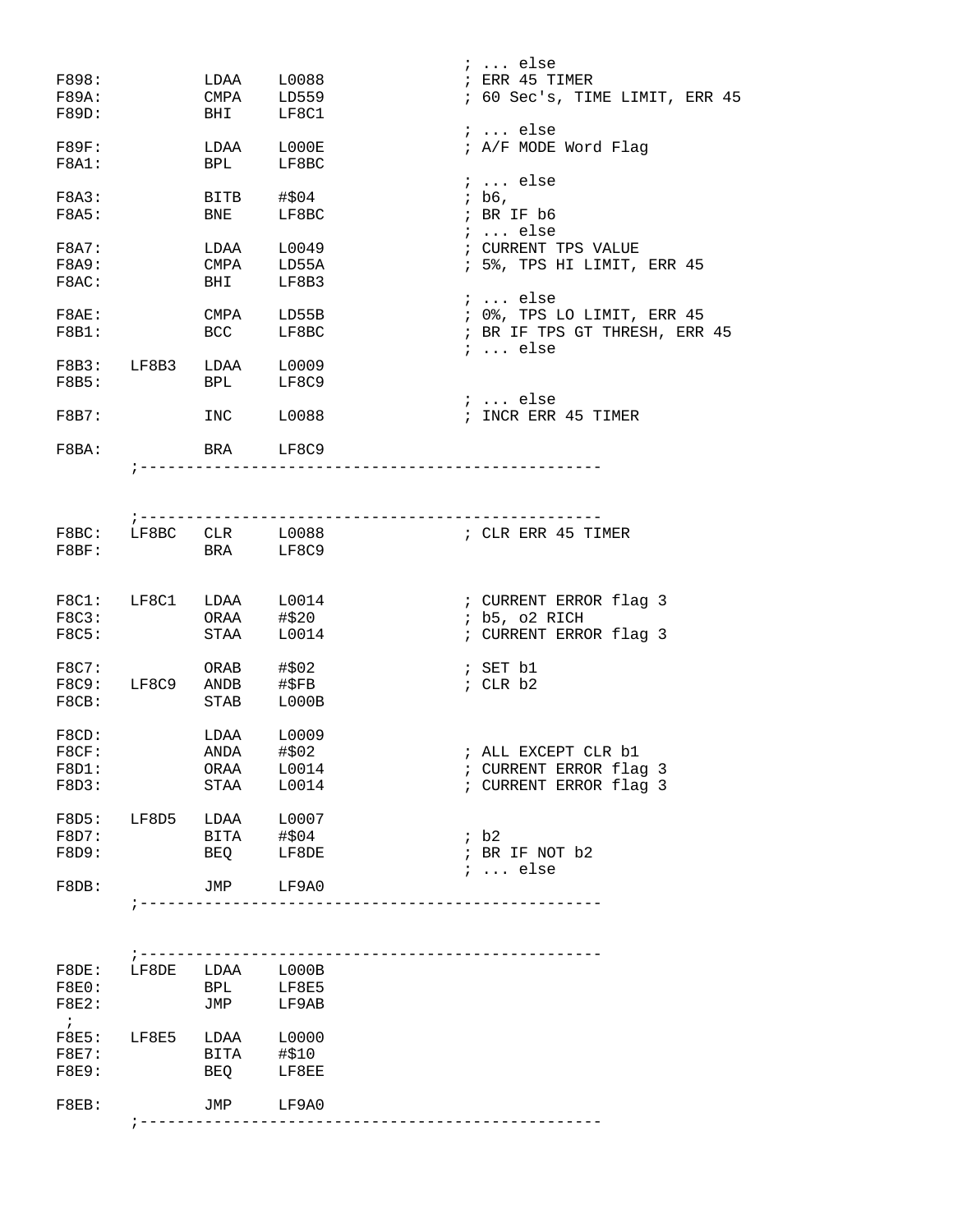| F8EE:        | LF8EE               | JSR LFCC9   |                        |                                      |
|--------------|---------------------|-------------|------------------------|--------------------------------------|
| F8F1:        |                     | LDAA        | L0015                  |                                      |
| F8F3:        |                     | ORAA        | L0016                  |                                      |
|              |                     |             |                        |                                      |
| F8F5:        |                     | ORAA        | L0017                  |                                      |
| F8F7:        |                     | BNE         | LF91A                  | $i \ldots$ else                      |
| <b>F8F9:</b> |                     | LDD         | L0012                  | ; CURRENT ERR FLG 1                  |
| F8FB:        |                     | ANDA        | L0051                  |                                      |
|              |                     |             | L0052                  |                                      |
| F8FD:        |                     | ANDB        |                        |                                      |
| F8FF:        |                     | STD         | L0015                  |                                      |
| F901:        |                     | LDAA        | L0014                  | ; CURRENT ERROR flag 3               |
| F903:        |                     | ANDA        | L0053                  |                                      |
| F905:        |                     | STAA        | L0017                  |                                      |
|              |                     |             |                        |                                      |
| F907:        |                     | LDAA        | L0091                  | ; ERR LOG TIMER                      |
| F909:        |                     | BEQ         | LF911                  |                                      |
|              |                     |             |                        |                                      |
|              |                     |             |                        | $i$ else                             |
| F90B:        |                     | DEC         | L0091                  | ; ERR LOG TIMER                      |
|              |                     |             | LF97C                  |                                      |
| F90E:        |                     | JMP         |                        |                                      |
|              |                     |             |                        |                                      |
| F911:        | LF911               | LDAA        | L000B                  |                                      |
| F913:        |                     | ANDA        | #\$FE                  |                                      |
|              |                     |             |                        |                                      |
| F915:        |                     | STAA        | L000B                  |                                      |
| F917:        |                     | JMP LF97C   |                        |                                      |
|              |                     |             |                        |                                      |
|              |                     |             |                        |                                      |
|              |                     |             |                        |                                      |
| F91A:        | LF91A               | LDX         | #\$0003                |                                      |
|              |                     |             |                        |                                      |
| F91D:        |                     | CLRA        |                        |                                      |
| F91E:        | LF91E               | LDAB        | \$11,X                 |                                      |
| F920:        |                     | ANDB        | \$14,X                 |                                      |
| F922:        |                     | ANDB        | \$50,X                 |                                      |
| F924:        |                     | STAB        | \$14,X                 |                                      |
|              |                     |             |                        |                                      |
| F926:        |                     | BEQ         | LF929                  | ;  else                              |
| F928:        |                     | INCA        |                        |                                      |
|              |                     |             |                        |                                      |
| F929: LF929  |                     | DEX         |                        |                                      |
| F92A:        |                     | BNE         | LF91E                  |                                      |
|              |                     |             |                        | $i \ldots$ else                      |
| $F92C$ :     |                     | INC         | L0091                  | ; ERR LOG TIMER                      |
|              |                     |             |                        |                                      |
| F92F:        |                     | LDAB        | LOOOB                  |                                      |
| F931:        |                     | TSTA        |                        |                                      |
| F932:        |                     | BNE         | LF949                  |                                      |
|              |                     |             |                        | $i \dots$ else                       |
| F934:        |                     | LDAA L0091  |                        | ; ERR LOG TIMER                      |
| F936:        |                     | <b>BITB</b> | #\$01                  |                                      |
|              |                     |             |                        |                                      |
| F938:        |                     | BNE         | LF93F                  |                                      |
|              |                     |             |                        | $i \ldots$ else                      |
| $F93A$ :     |                     | LDAB LD511  |                        | ; ERROR LOG TIME CONSTANT 1, 1 Ssec  |
|              |                     |             |                        |                                      |
| F93D:        |                     | BRA         | LF942                  |                                      |
|              |                     |             |                        |                                      |
|              |                     |             |                        |                                      |
|              | $7 - - - - - - - -$ |             |                        | ------------------                   |
|              |                     |             | F93F: LF93F LDAB LD513 | ; ERROR LOG TIME CONSTANT 3, 10 Ssec |
| F942: LF942  |                     | CBA         |                        |                                      |
| F943:        |                     | BCS         | LF97C                  |                                      |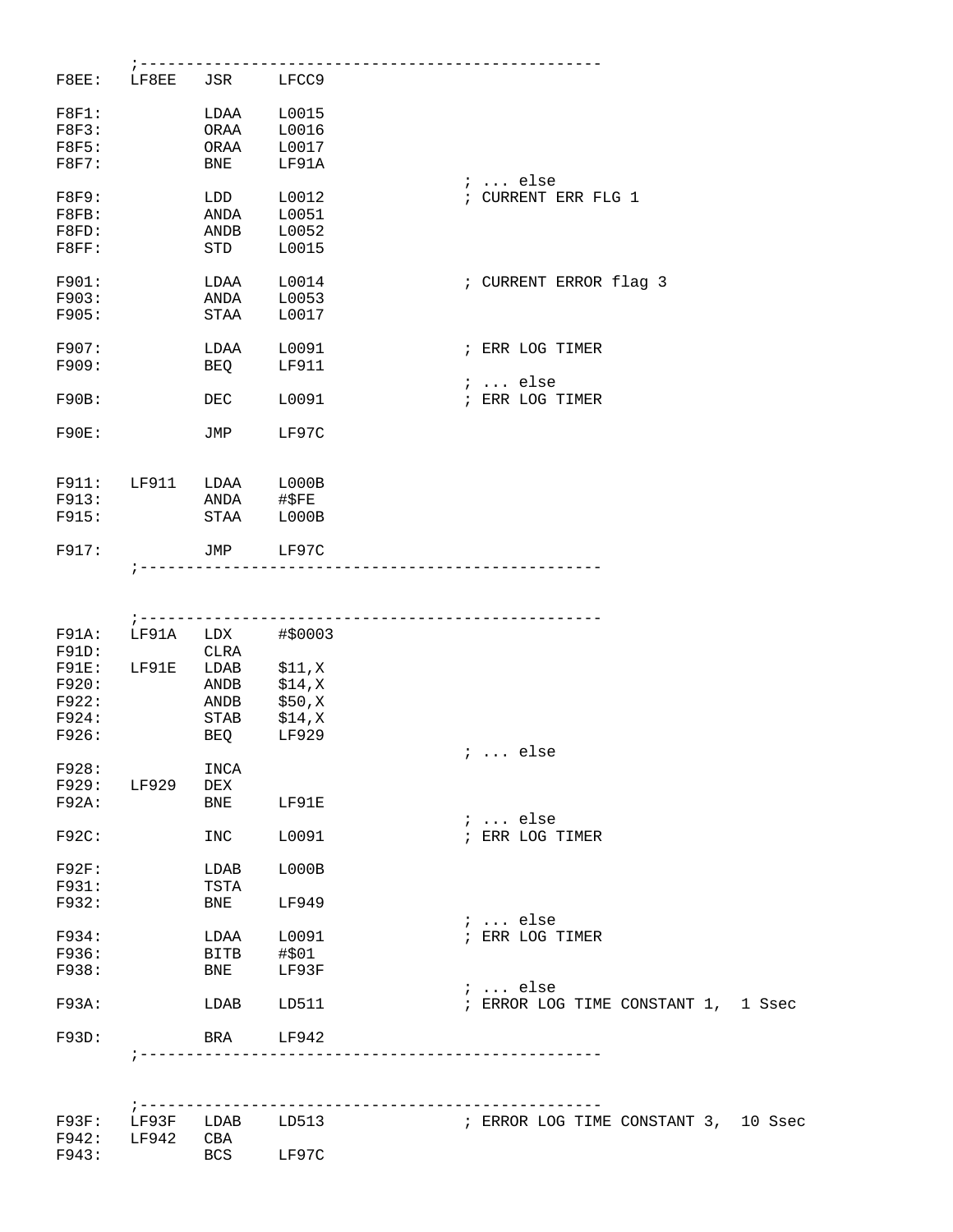| F945:                 |                   | STAB L0091                                 |                                                   | ;  else<br>; ERR LOG TIMER                      |
|-----------------------|-------------------|--------------------------------------------|---------------------------------------------------|-------------------------------------------------|
| F947:                 |                   | <b>BRA</b>                                 | LF97C                                             |                                                 |
|                       | $7 - - - - - - -$ |                                            | ----------------------                            |                                                 |
|                       |                   | F949: LF949 LDAA L0091<br>F94B: BITB #\$01 |                                                   | ; ERR LOG TIMER                                 |
| F94D:                 |                   | <b>BNE</b>                                 | LF954                                             | ; b0<br>; BR IF b1<br>;  else                   |
| $F94F$ :              |                   | LDAB LD512                                 |                                                   | ; ERROR LOG TIME CONSTANT 3, 10 Ssec            |
| F952:                 |                   | BRA                                        | LF957                                             |                                                 |
|                       |                   |                                            |                                                   |                                                 |
| F954:                 |                   |                                            | -----------------------------<br>LF954 LDAB LD514 | ; ERROR LOG TIME CONSTANT 4, 12 Ssec            |
| F957:<br>F958:        | LF957 CBA         | BCS LF97C                                  |                                                   | ; COMP B - A<br>; BR IF                         |
| F95A:                 |                   | LDAA                                       | LD513                                             | ;  else<br>; ERROR LOG TIME CONSTANT 3, 10 Ssec |
| $F95D$ :              |                   | STAA                                       | L0091                                             | ; ERR LOG TIMER                                 |
| $F95F$ :              | LDAA              |                                            | L000B                                             |                                                 |
| F961:<br>F963:        |                   | ORAA<br>STAA                               | #\$01<br>L000B                                    | ; SET b0                                        |
| F965:<br>F966:        |                   | CLRB<br>LDX                                | #\$0003                                           |                                                 |
|                       |                   | F969: LF969 LDAA \$0DF, X<br>ORAA          |                                                   |                                                 |
| F96B:<br>F96D:        |                   | <b>STAA</b>                                | \$014,X<br>\$0DF, X                               |                                                 |
| F96F:                 |                   | STAB                                       | \$14,X                                            |                                                 |
| F971:<br>F972:        |                   | DEX<br>BNE                                 | LF969                                             | <i>i</i> else                                   |
| F974:                 |                   | ${\rm CLR}$                                | L00E9                                             | ; CLR SUCCESSFUL START UP'S (w/o Err)           |
| F977:                 |                   | $_{\rm JSR}$                               | LFD2C                                             |                                                 |
| F97A:                 |                   | STAA                                       | L00EA                                             |                                                 |
| F97C:<br>F97E:        | LF97C             | LDAA<br>BMI                                | L0001<br>LF988                                    |                                                 |
| F980:                 |                   | BITA                                       | #\$02                                             | $i \ldots$ else                                 |
| F982:                 |                   | <b>BNE</b>                                 | LF99D                                             | $i \ldots$ else                                 |
| F984:                 |                   | ORAA                                       | #\$0002                                           |                                                 |
| F986:                 |                   | BRA                                        | LF98A                                             |                                                 |
| F988:                 | LF988             | ANDA                                       | #\$FD                                             |                                                 |
| F98A:                 | LF98A             | <b>STAA</b>                                | L0001                                             |                                                 |
| F98C:<br><b>F98E:</b> |                   | LDAA<br><b>BITA</b>                        | L0002<br>#\$08                                    | ; FLAG WD                                       |
| F990:                 |                   | <b>BNE</b>                                 | LF99D                                             |                                                 |
|                       |                   |                                            |                                                   | $i$ else                                        |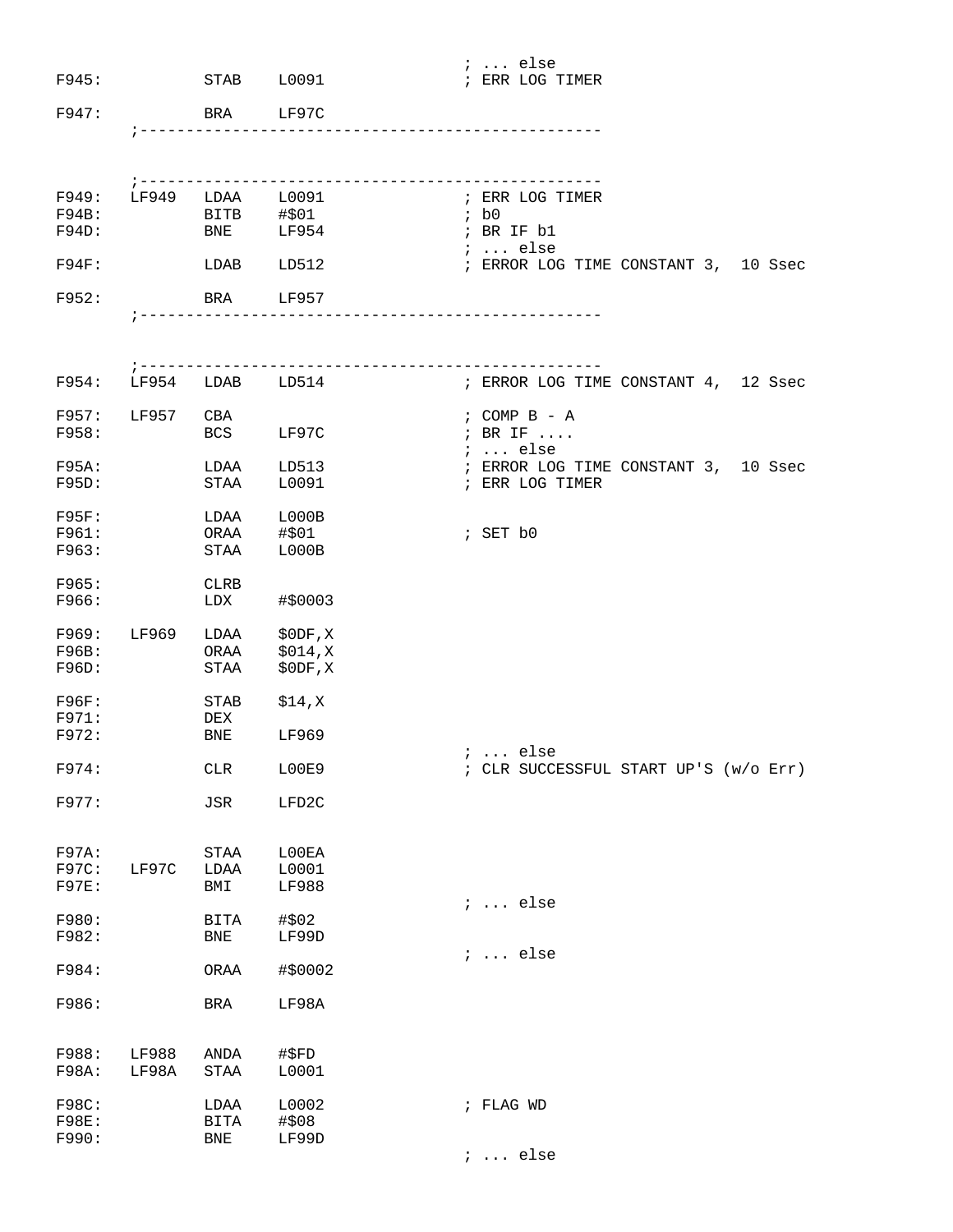| F992:                                                                                                          |                       |                         | LDAA L000B               |                                       |
|----------------------------------------------------------------------------------------------------------------|-----------------------|-------------------------|--------------------------|---------------------------------------|
| F994: The set of the set of the set of the set of the set of the set of the set of the set of the set of the s |                       | BITA #\$01              |                          |                                       |
| F996:                                                                                                          |                       | <b>BNE</b>              | LF99D                    | $i \ldots$ else                       |
| F998: LF998 JSR                                                                                                |                       |                         | LFBFF                    |                                       |
| F99B:                                                                                                          |                       |                         | BRA LF9A0                |                                       |
|                                                                                                                |                       |                         |                          |                                       |
|                                                                                                                |                       |                         |                          |                                       |
| F99D: LF99D JSR LFBF4                                                                                          |                       |                         |                          |                                       |
| F9A0: LF9A0 CLRA                                                                                               |                       |                         |                          |                                       |
| F9A1:                                                                                                          |                       | CLRB                    |                          |                                       |
| F9A2:                                                                                                          |                       | STD                     | L0012                    | ; CURRENT ERR FLG 1                   |
| $F9A4$ :                                                                                                       |                       |                         | LDAA L0014               | ; CURRENT ERROR flag 3                |
| F9A6:                                                                                                          |                       |                         | ANDA #\$10<br>STAA L0014 | ; CLR ALL EXCEPT b4, PROM ERROR       |
| F9A8:                                                                                                          |                       |                         |                          | ; CURRENT ERROR flag 3                |
| F9AA:                                                                                                          |                       | RTS                     |                          |                                       |
|                                                                                                                |                       |                         |                          |                                       |
|                                                                                                                |                       |                         |                          |                                       |
| F9AB: LF9AB LDAA L000C                                                                                         |                       |                         |                          |                                       |
| F9AD:<br>F9AF:                                                                                                 |                       | BITA #\$40              | LFA03                    |                                       |
|                                                                                                                |                       | BEQ                     |                          | $: $ else                             |
| F9B1:                                                                                                          |                       | <b>DEC</b>              | L0085                    |                                       |
| F9B4:                                                                                                          |                       | LDAB                    | L0085                    |                                       |
| F9B6:                                                                                                          |                       | <b>BEQ</b>              | LF9BA                    |                                       |
| F9B8:                                                                                                          |                       |                         | BRA LF9A0                | $i \ldots$ else                       |
|                                                                                                                |                       |                         |                          | ------------------------------------- |
|                                                                                                                |                       |                         |                          |                                       |
|                                                                                                                | ; ---------           |                         |                          |                                       |
| $F9BA:$ LF9BA BITA #\$10                                                                                       |                       |                         |                          |                                       |
| F9BC:                                                                                                          |                       |                         | BEQ LF9C8                | $i \ldots$ else                       |
| F9BE:                                                                                                          |                       |                         | ANDA #\$00EF             |                                       |
| F9C0:                                                                                                          |                       |                         | LDAB #\$0004             |                                       |
| F9C2: LF9C2 STAA L000C<br>F9C4: LF9C4 STAB L0085                                                               |                       |                         |                          |                                       |
|                                                                                                                |                       |                         |                          |                                       |
| F9C6:                                                                                                          |                       |                         | BRA LF998                |                                       |
|                                                                                                                | $7 - - - - - - - - -$ |                         |                          | ---------------------                 |
|                                                                                                                |                       |                         |                          |                                       |
|                                                                                                                |                       |                         |                          |                                       |
| F9C8:<br>F9CA:                                                                                                 |                       | LF9C8 BITA #\$20<br>BNE | LF9D6                    |                                       |
|                                                                                                                |                       |                         |                          | $i \ldots$ else                       |
| F9CC:                                                                                                          |                       | LDAB                    | L0081                    |                                       |
| F9CE:                                                                                                          |                       | BNE                     | LF9DF                    |                                       |
| F9D0:                                                                                                          |                       |                         | LDAB #\$0008             | $: $ else                             |
| F9D2:                                                                                                          |                       | ORAA                    | #\$0020                  |                                       |
|                                                                                                                |                       |                         |                          |                                       |
| F9D4:                                                                                                          |                       | BRA                     | LF9C2                    |                                       |
|                                                                                                                |                       |                         |                          |                                       |
|                                                                                                                |                       |                         |                          | ------------------------------------  |
| F9D6:                                                                                                          |                       | LF9D6 LDAB L0082        |                          |                                       |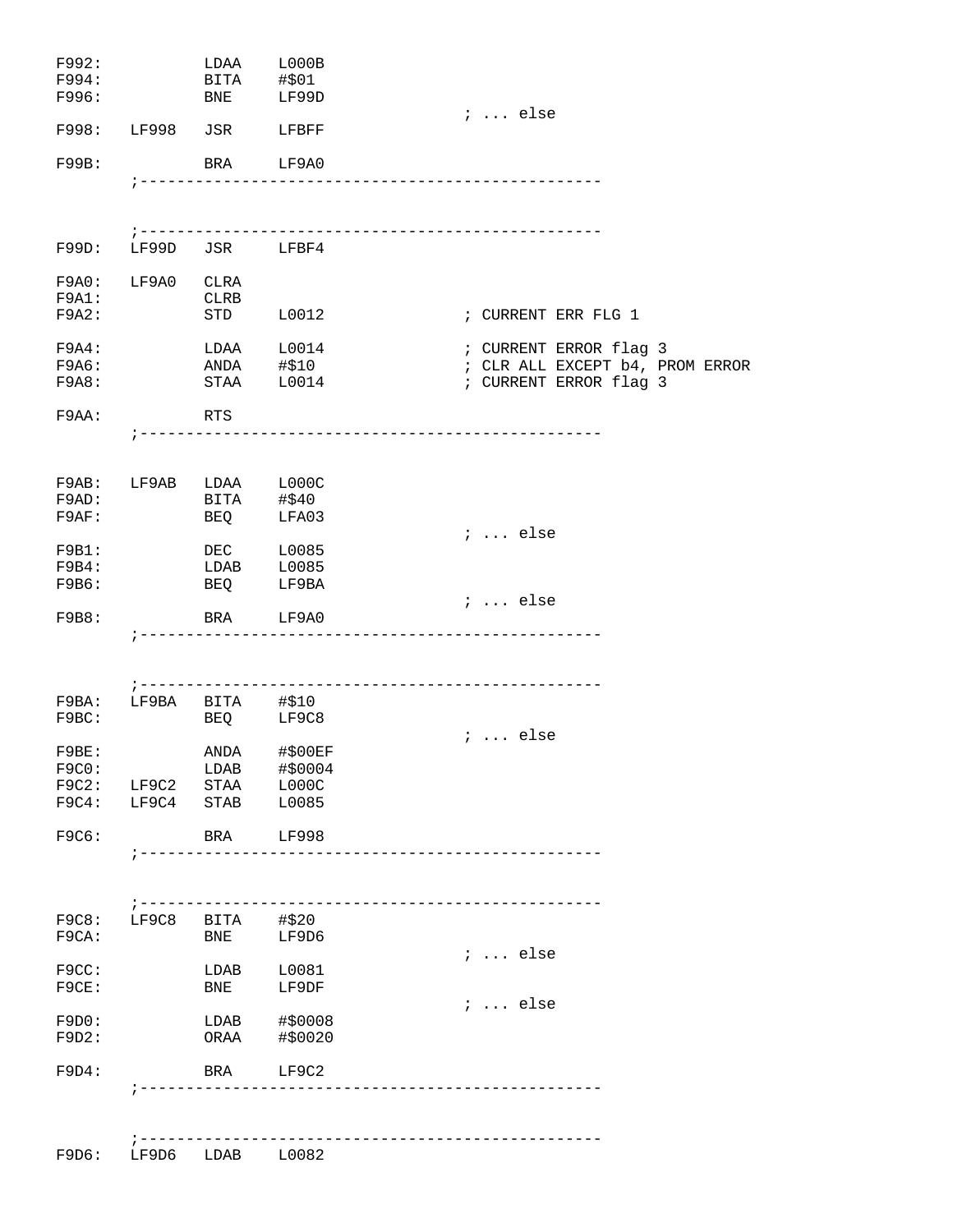| F9D8:                |            | BEO                   | LF9EC                                    |                                                   |
|----------------------|------------|-----------------------|------------------------------------------|---------------------------------------------------|
| F9DA:                |            | DECB                  |                                          | $i \ldots$ else                                   |
| F9DB:                |            | STAB                  | L0082                                    |                                                   |
| $F9DD$ :             |            |                       | BRA LF9E2                                |                                                   |
|                      |            |                       |                                          |                                                   |
|                      |            |                       |                                          |                                                   |
| F9DF:                | LF9DF DECB |                       |                                          |                                                   |
| F9E0:                |            |                       | STAB L0081                               |                                                   |
| $F9E2$ :             |            |                       | LF9E2 ORAA #\$0010                       |                                                   |
| <b>F9E4:</b>         |            | $\operatorname{STAA}$ | LOOOC                                    |                                                   |
| <b>F9E6:</b>         |            |                       | LDAA #\$0004                             |                                                   |
| F9E8:                |            | STAA                  | L0085                                    |                                                   |
| F9EA:                |            | BRA                   | LF99D                                    |                                                   |
|                      |            |                       |                                          |                                                   |
|                      |            |                       |                                          | -----------------------------                     |
|                      | i          |                       |                                          |                                                   |
|                      |            |                       |                                          |                                                   |
| F9EC:                |            | LF9EC LDAB L0083      |                                          |                                                   |
| $F9EE$ :             |            | ANDA #\$03            |                                          | : 00000011                                        |
| F9F0:                |            |                       | BEQ LF9F9                                |                                                   |
|                      |            |                       |                                          | $: $ else                                         |
| F9F2:                |            | LDAA                  | L000C                                    |                                                   |
| F9F4:                |            | DECA                  |                                          |                                                   |
| <b>F9F5:</b>         |            | ANDA                  | #\$DF                                    | : 1101 1111                                       |
| F9F7:                |            | BRA                   | LFA30                                    |                                                   |
|                      |            |                       |                                          |                                                   |
|                      |            |                       |                                          |                                                   |
|                      | ÷          |                       |                                          |                                                   |
|                      |            |                       |                                          |                                                   |
| F9F9:                |            | LF9F9 LDAA L0084      |                                          |                                                   |
| F9FB:                |            | LF9FB INCB            |                                          |                                                   |
| F9FC:                |            |                       | CMPB #\$001A                             |                                                   |
| F9FE:                |            |                       | BCS LFA05                                | $i \ldots$ else                                   |
| <b>FA00:</b>         |            | CLRA                  |                                          |                                                   |
|                      |            |                       |                                          |                                                   |
| FA01:                |            | BRA LF9C2             |                                          | _______________________________                   |
|                      |            |                       |                                          |                                                   |
|                      |            |                       |                                          |                                                   |
|                      | $\ddot{i}$ |                       |                                          |                                                   |
|                      | ; -------- |                       |                                          | --------------------------------------            |
| FA03:                |            |                       |                                          |                                                   |
| FA05:                |            |                       | LFA03 LDAB #\$0002<br>LFA05 CMPB #\$0002 |                                                   |
| FA07:                |            | <b>BNE</b>            | LFA11                                    |                                                   |
|                      |            |                       |                                          | $i \ldots$ else                                   |
| FA09:                |            |                       | LDAA L00E0                               | ; ERROR flag 1<br>; Mask for MALFFLG1, 1111 1100b |
| $FAOB$ :<br>$FAOE$ : |            | ANDA<br>ROLA          | LD50D                                    |                                                   |
|                      |            |                       |                                          |                                                   |
| $F A 0 F$ :          |            |                       | BRA LFA2A                                |                                                   |
|                      |            | ; ------------        |                                          |                                                   |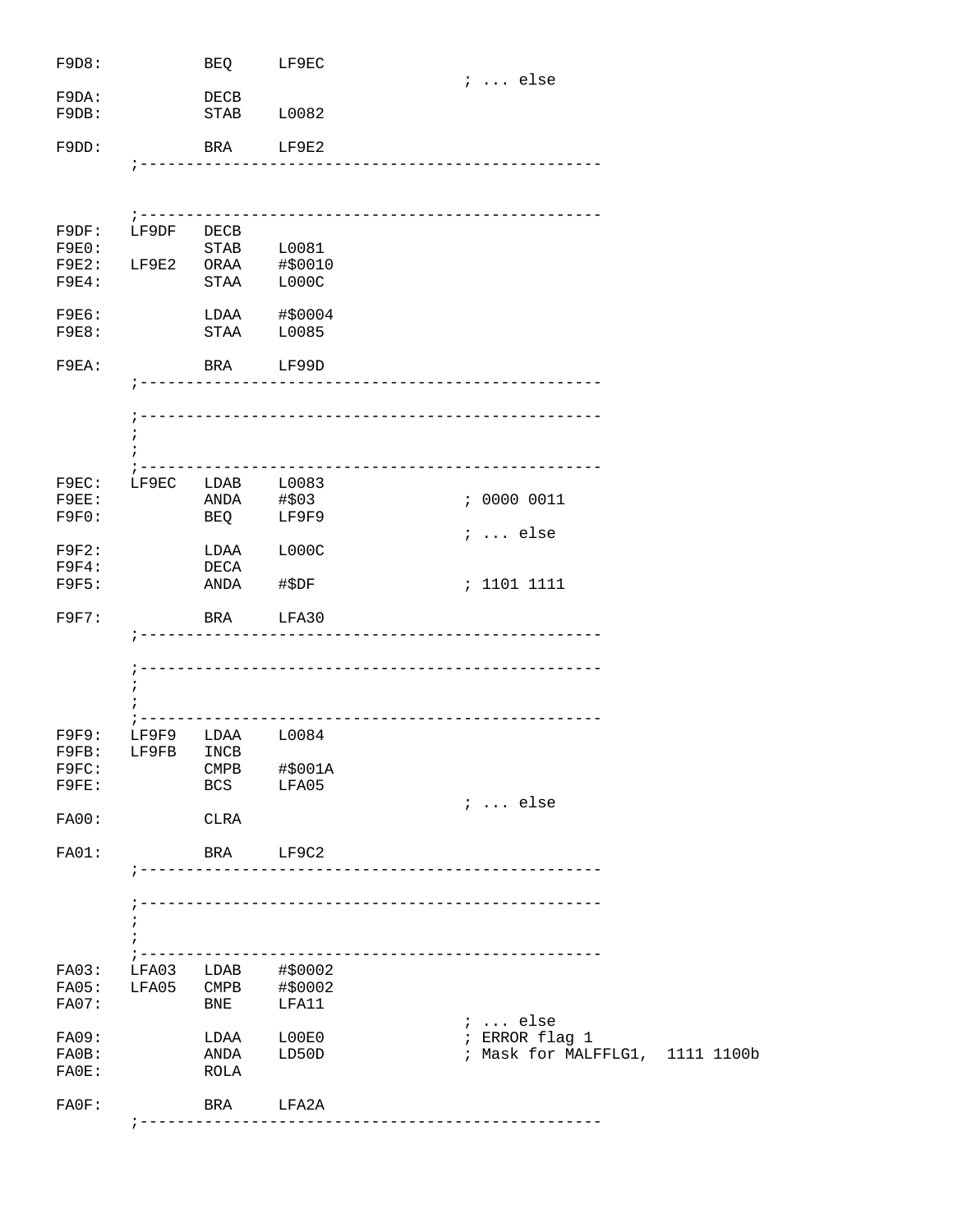| LFA11 | <b>BNE</b>                    | $CMPB$ #\$000A<br>LFA1C  |                                                                                                                                                                             |
|-------|-------------------------------|--------------------------|-----------------------------------------------------------------------------------------------------------------------------------------------------------------------------|
|       | LDAA                          | L00E1<br>ANDA LD50E      | $i \ldots$ else<br>; ERROR flag 2<br>; Mask for MALFFLG2, 0011 1001                                                                                                         |
|       |                               |                          | $\ddot{i}$<br>; b7<br>error code 25<br>not used<br>$;$ b6<br>error code 31 governor fail<br>ERROR CODE 32 EGR FAILURE<br>$;$ b5<br>:b4<br>ERROR CODE 33<br>MAP SENSOR HIGH  |
|       |                               |                          | $\ddot{ }$<br>; b3 ERROR CODE 34<br>MAP SENSOR LOW<br><i>i</i> b2 error code 35<br>not used<br>error code 41<br>; b1<br>not used<br>ERROR CODE 42 EST MONITOR ERROR<br>: b0 |
|       | BRA                           | LFA27                    | ;-------------------------                                                                                                                                                  |
| LFA1C | $\texttt{CMPB}$<br><b>BNE</b> | #18<br>LFA27             |                                                                                                                                                                             |
|       | LDAA<br>ORAA<br>ANDA          | LD50F<br>#\$10<br>LOOE2  | $i \ldots$ else<br>; Mask for MALFFLG3, 1111 1001<br>; SET b4, PROM ERR<br>; ERROR flag 3                                                                                   |
| LFA27 | ROLA<br>BCC                   | LF9FB                    | $i \ldots$ else                                                                                                                                                             |
| LFA2A | STAA<br>STAB                  | L0084<br>L0083           |                                                                                                                                                                             |
| LFA30 | LDAA<br>STAA                  | #\$0042<br>L000C         |                                                                                                                                                                             |
| LFA33 | <b>CLRA</b><br>INCA<br>SUBB   | #\$05<br>BHI LFA33       |                                                                                                                                                                             |
|       | ADDB<br>STAA<br>STAB          | #\$05<br>L0081<br>L0082  | $i \ldots$ else                                                                                                                                                             |
|       | LDAB<br>JMP                   | #\$001C<br>LF9C4         |                                                                                                                                                                             |
| LFA43 | LDAA<br>CMPA<br><b>BNE</b>    | 0, X<br>#\$0003<br>LFA4D | $i \ldots$ else                                                                                                                                                             |
|       | LDAA                          | L0049                    | ; CURRENT TPS VALUE                                                                                                                                                         |
|       | BRA                           | LFA57                    |                                                                                                                                                                             |
| LFA4D | LDAA<br>BNE                   | 0, X<br>LFA55            | $i \ldots$ else                                                                                                                                                             |
|       | LDAA                          | L0031                    | ; VACUUM                                                                                                                                                                    |
|       | BRA                           | LFA57                    |                                                                                                                                                                             |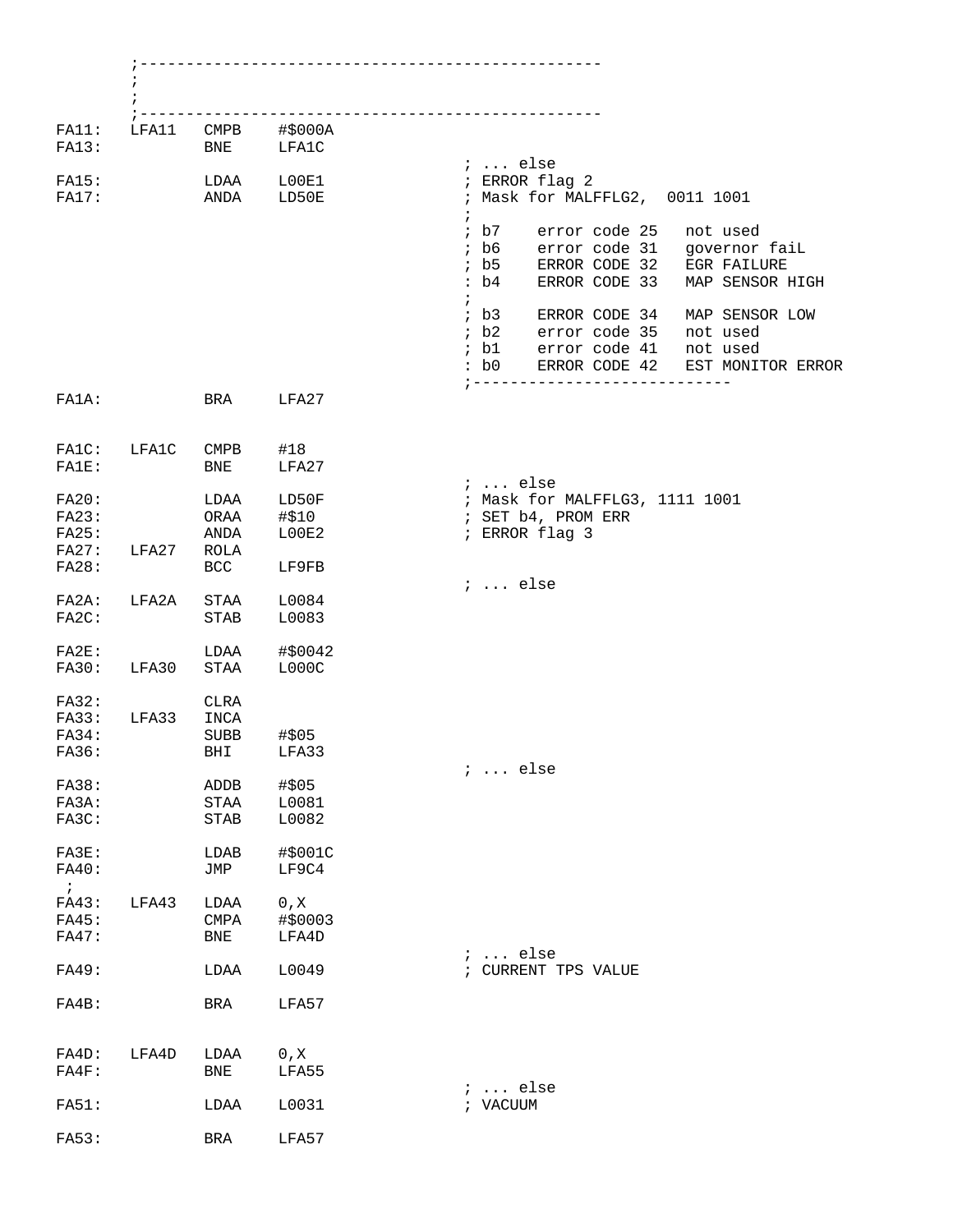| FA55: LFA55 LDAA<br>FA57: LFA57 | INX                                        | L0026                            | ; S/D MAP                                          |
|---------------------------------|--------------------------------------------|----------------------------------|----------------------------------------------------|
|                                 | RTS                                        |                                  |                                                    |
|                                 |                                            |                                  | ; CHECK OUT MAP SYSTEM AND FILTER OR USE DEFAULT   |
|                                 | ; $(Error 33/34)$<br>; ------------------- |                                  | --------------------------------                   |
|                                 | FA59: LFA59 LDAA L002D                     |                                  | ; MAP, (A/D, 0-255)                                |
|                                 |                                            | LDAB L0009                       | $\ddot{i}$                                         |
|                                 | BITB #\$48                                 |                                  | ; b3, b6                                           |
|                                 | BEQ                                        | LFA89                            | ; INF NOT b3, b6 GO DO MAP FILTER<br><i>;</i> else |
|                                 | LDAB                                       | L0001                            | ; STATUS                                           |
|                                 | BPL                                        | LFA86                            | ; BR IF b7                                         |
|                                 |                                            |                                  | $i \ldots$ else                                    |
|                                 | LDAA                                       | LD540                            | ; 2.34, MAP DEFAULT COEFF,                         |
|                                 | LDAB                                       | L0049                            | ; CURRENT TPS VALUE                                |
|                                 | MUL                                        |                                  | ; Mult A * B                                       |
|                                 | ASLD                                       |                                  | $\sqrt{N} \times 2$                                |
|                                 | <b>BCS</b>                                 | LFA86                            | ; BR OF OVERFLOW                                   |
|                                 |                                            |                                  | $i \ldots$ else                                    |
|                                 | ASLD                                       |                                  | $\frac{1}{2}$ N x 2                                |
|                                 | BCS                                        | LFA86                            | ; BR OF OVERFLOW                                   |
|                                 |                                            |                                  | ;  else                                            |
|                                 | PSHA                                       |                                  |                                                    |
| $\ddot{i}$                      |                                            |                                  |                                                    |
|                                 | LDAA                                       | L001C                            | ; RPM/25                                           |
|                                 | LSRA                                       |                                  | ; (RPM/25/2                                        |
|                                 |                                            | $LDX$ $\#5D541$<br>$LDAB$ $\#16$ | ; MAP BIAS DEFAULT Vs. RPM TABLE                   |
|                                 |                                            |                                  | ; ARG LOWER LIMIT                                  |
|                                 | JSR                                        | LFB37                            | ; 2d LK UP, WITH LOWER ARG LIMIT                   |
|                                 | PULB                                       |                                  |                                                    |
|                                 | ABA                                        |                                  |                                                    |
|                                 | BCS                                        | LFA86                            | ; BR IF OVERFLOW<br>$i \ldots$ else                |
|                                 | <b>CMPA</b>                                | LD53F                            | ; 90.8 Kpa DEFAULT MAP IF ERR BEFORE (NOT RUNN     |
|                                 | BLS                                        | LFA89                            |                                                    |
|                                 |                                            |                                  | $i \ldots$ else                                    |
| LFA86                           | LDAA                                       | LD53F                            | ; 90.8 Kpa DEFAULT MAP IF ERR BEFORE (NOT RUNN     |
| LFA89                           | LDX                                        | #\$D00E                          | ; NORMAL Or TRANSIENT MAP FILTER COEF              |
|                                 | LDAB                                       | L0010                            | $:$ STATUS ??? $1 =$ TRANSIENT                     |
|                                 | ANDB                                       | #\$01                            | ; MASK FOR b0                                      |
|                                 | ABX                                        |                                  | ; ADJ INDEX                                        |
|                                 | LDAB                                       | 0, X                             | ; NORMAL Or TRANSIENT MAP FILTER COEF              |
|                                 | LDX                                        | L0029                            | ; FILTERED MAP                                     |
|                                 | BSR                                        | LFB12                            | ; LAG FILTER                                       |
|                                 | STD                                        | L0029                            | ; SAVE FILTERED MAP                                |
|                                 |                                            |                                  |                                                    |
|                                 | ASLB                                       |                                  |                                                    |
|                                 | ADCA                                       | #\$00                            | ; ROUND                                            |
|                                 | STAA                                       | L002C                            | ; MAP, Kpa                                         |
|                                 |                                            |                                  |                                                    |
|                                 | LDAB                                       | #\$00BD                          |                                                    |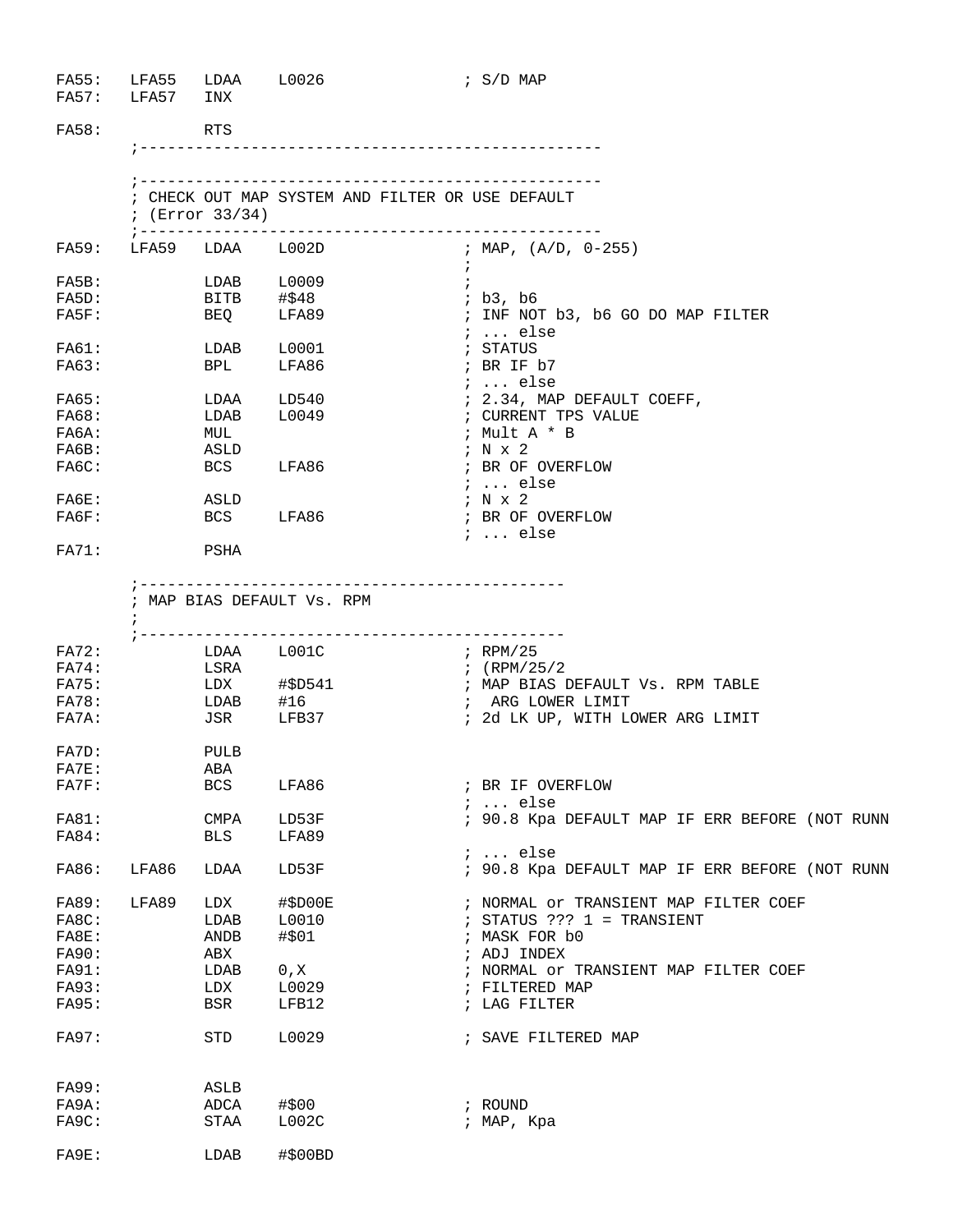| FAA0:<br>FAA1: |                        | MUL<br>BCC  | LFAA4                        |                                          |
|----------------|------------------------|-------------|------------------------------|------------------------------------------|
| FAA3:          |                        | INCA        |                              | $i \ldots$ else                          |
| FAA4:          | LFAA4                  | ADDA        | #21                          |                                          |
| FAA6:          |                        | STAA        | L002E                        |                                          |
| FAA8:          | LFAA8                  | LDD         | #\$011F                      |                                          |
| FAAB:          |                        | <b>STD</b>  | LBC12                        | ; ECU HARDWARE                           |
| FAAE:          |                        | LDAA        | L007A                        |                                          |
| FAB0:          |                        | BNE         | LFAF5                        | $i \ldots$ else                          |
| FAB2:          |                        | LDAA        | #\$08                        |                                          |
| FAB4:          |                        | STAA        | L007A                        |                                          |
| FAB6:          |                        | LDAA        | L0007                        |                                          |
| FAB8:          |                        | ASRA        |                              |                                          |
| FAB9:          |                        | <b>BCC</b>  | LFAE0                        | ; TO DIAG DATA OUTPUT<br>$i$ else        |
| FABB:          |                        | LDX         | #\$FE39                      |                                          |
| FABE:          |                        | LDAB        | #12                          |                                          |
| FAC0:          |                        | LDAA        | L001A                        | $i$ RPM/25                               |
| $FAC2$ :       |                        | BEQ         | LFB0B                        | ;  else                                  |
| FAC4:          | LFAC4                  | ABX         |                              |                                          |
| FAC5:          |                        | SUBA        | #16                          |                                          |
| FAC7:          |                        | BHI         | LFAC4                        | $i \ldots$ else                          |
| FAC9:          |                        | LDAB        | L007B                        |                                          |
| FACB:          |                        | <b>CMPB</b> | #11                          |                                          |
| FACD:          |                        | <b>BCC</b>  | LFAED                        | $i \ldots$ else                          |
| FACT:          |                        | LSRB        |                              |                                          |
| FAD0:          |                        | <b>BCC</b>  | LFAD6                        |                                          |
| FAD2:          |                        | LDAA        | L0022                        | $i \ldots$ else<br>; COOLANT             |
| FAD4:          |                        | BRA         | LFB06                        |                                          |
| FAD6:          | LFAD6                  | ASLB        |                              |                                          |
| FAD7:          |                        | ABX         |                              |                                          |
| FAD8:          |                        | LDX 0, X    |                              |                                          |
| FADA:          |                        | LDD 0, X    |                              |                                          |
| FADC:          |                        |             | STAB L0022                   | ; COOLANT                                |
| ${\tt FADE}$ : |                        | BRA LFB06   |                              |                                          |
|                |                        |             |                              |                                          |
|                |                        |             | ; ALDL DIAGNOSTIC DATA TABLE |                                          |
|                | FAE0: LFAE0 LDAA L0002 |             |                              | ; FLAG WD                                |
|                |                        |             |                              |                                          |
|                | FAE2: LDAB L007B       |             |                              | ; DIAG MSG LINE COUNTER                  |
| $FAE4$ :       |                        |             | BEQ LFB06                    | ; BR IF COUNT = $0$<br>$i \ldots$ else   |
| $FAE6$ :       |                        |             | LDX #\$D4E7                  | ; INDEX DIAG TABLE                       |
| FAE9:          |                        | $CMPB$ #20  |                              | ; 20 LINES                               |
| FAEB:          |                        |             | BCS LFAFF                    | ; BR IF COUNTER LT 20<br>$i \ldots$ else |
|                | FAED: LFAED CLRA       |             |                              |                                          |
| $FAEE$ :       |                        |             | STAA L007B                   | ; MSG LINE COUNT                         |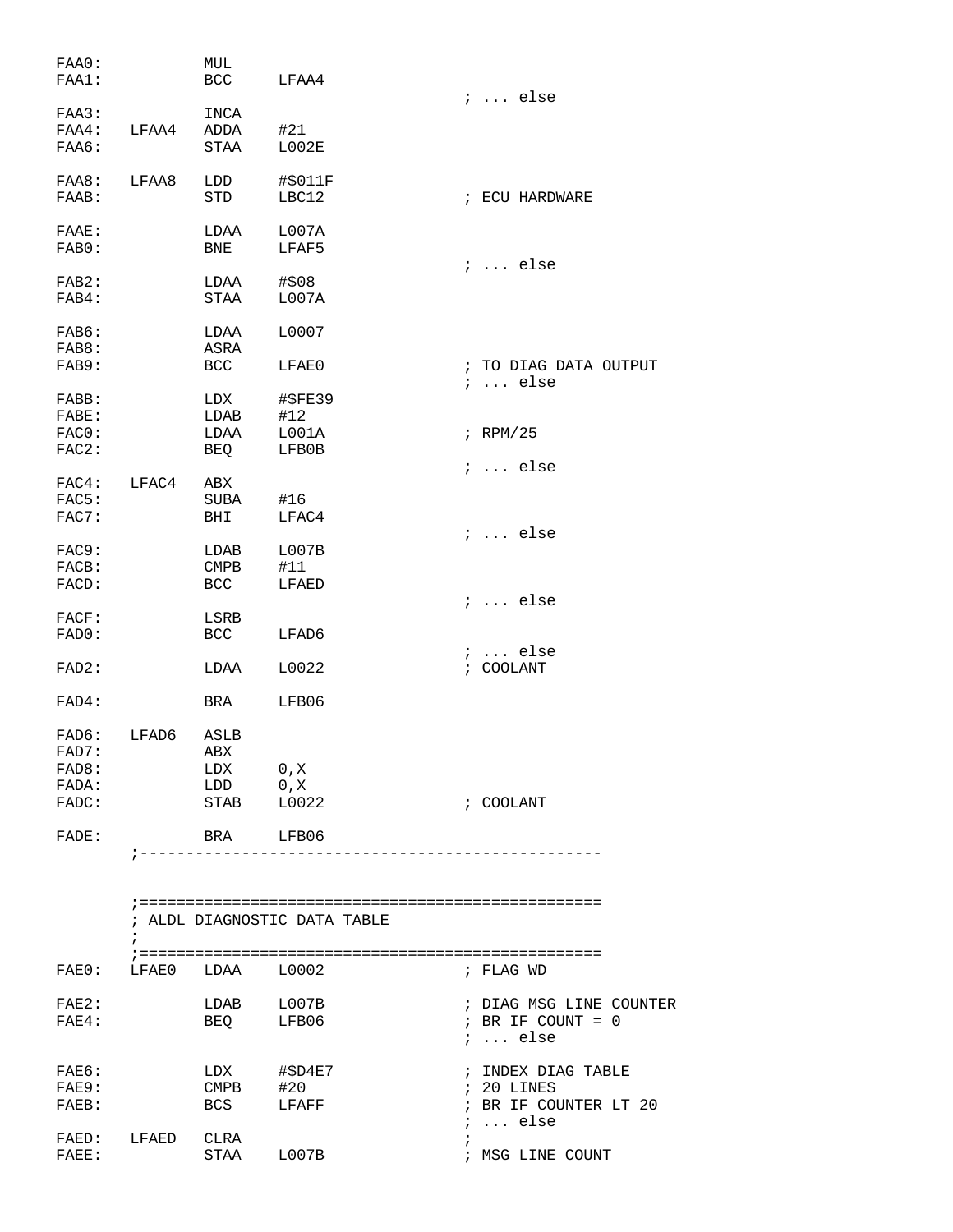| FAF0:<br>FAF1:                                     |                | DECA<br>STAA                                    | L007C                   | ; DECR COUNTER<br>$\ddot{i}$                                                                                                                |
|----------------------------------------------------|----------------|-------------------------------------------------|-------------------------|---------------------------------------------------------------------------------------------------------------------------------------------|
| $FAF3$ :                                           |                | <b>BRA</b>                                      | LFB11                   | ; EXIT VIA RTS                                                                                                                              |
| FAF5:<br>FAF8:<br>FAFB:                            | LFAF5          | DEC<br>ASL<br><b>BCC</b>                        | LOO7A<br>L007C<br>LFB0B | $\ddot{i}$                                                                                                                                  |
| FAFD:                                              |                | <b>BRA</b>                                      | LFB11                   | ; EXIT VIA RTS                                                                                                                              |
| FAFF:<br>FBOO:<br>FBO1:<br>FB02:<br>FB04:<br>FB06: | LFAFF<br>LFB06 | DECB<br>ASLB<br>ABX<br>LDX 0, X<br>LDAA<br>STAA | 0, X<br>L007C           | ; DECR DIAG MSG LINE COUNTER<br>; ADJ ADDRESS INDEX<br>; GET ADDRESS FROM TABLE<br>; GET VALUED FROM ADDRESS<br>; CURRENT DIAG OUTPUT VALUE |
| FBO8:                                              |                | <b>INC</b>                                      | L007B                   | ; INCR MSG LINE COUNT                                                                                                                       |
| FBOB:<br>FBOE:                                     | LFB0B          | LDD<br>STD                                      | #\$0017<br>LBC12        | $\ddot{i}$<br>; ECU HARDWARE                                                                                                                |
| FB11:                                              | LFB11          | <b>RTS</b>                                      |                         |                                                                                                                                             |

|       |                 | ; LAG FILTER ROUTINE  |                 |                          |  |                            |  |  |  |
|-------|-----------------|-----------------------|-----------------|--------------------------|--|----------------------------|--|--|--|
|       | $\ddot{i}$      |                       |                 |                          |  |                            |  |  |  |
|       | $\ddot{i}$      | ENTER WITH:           |                 |                          |  |                            |  |  |  |
|       | $\ddot{i}$      |                       | X REG OLD VALUE |                          |  |                            |  |  |  |
|       |                 | A REG NEW VALUE       |                 |                          |  |                            |  |  |  |
|       |                 | B REG FILT COEF       |                 |                          |  |                            |  |  |  |
|       | $\ddot{i}$      |                       |                 |                          |  |                            |  |  |  |
|       | $\ddot{i}$      | EXIT WITH:            |                 |                          |  |                            |  |  |  |
|       | $\ddot{ }$      |                       |                 | A REG MEW FILTERED VALUE |  |                            |  |  |  |
|       | $\mathbf{i}$    |                       |                 | B REG OLD FILTERED VALUE |  |                            |  |  |  |
|       |                 |                       |                 |                          |  |                            |  |  |  |
|       |                 |                       |                 |                          |  |                            |  |  |  |
|       |                 | FB12: LFB12 STX L0053 |                 |                          |  | ; SAVE OLD VALUE           |  |  |  |
| FB14: |                 | STAB L0051            |                 |                          |  | ; SAVE FILT COEF           |  |  |  |
| FB16: |                 | BNE LFB1C             |                 |                          |  | ; BR IF COEF IS NZ         |  |  |  |
|       |                 |                       |                 |                          |  | ;  else                    |  |  |  |
| FB18: |                 | LDD 10053             |                 |                          |  | $; A = ?? b = ??$          |  |  |  |
| FB1A: |                 | BRA LFB35             |                 |                          |  | ; EXIT VIA RTS             |  |  |  |
|       |                 |                       |                 |                          |  |                            |  |  |  |
|       |                 |                       |                 |                          |  |                            |  |  |  |
|       | FB1C: LFB1C MUL |                       |                 |                          |  | ; MULT NEW VAL * FILT COEF |  |  |  |
| FB1D: |                 | STD L0055             |                 |                          |  | ; QUOTIENT (temp)          |  |  |  |
|       |                 |                       |                 |                          |  |                            |  |  |  |
|       |                 | FB1F: LDAA L0051      |                 |                          |  | ; FILT COEF (Temp)         |  |  |  |
| FB21: |                 | NEGA                  |                 |                          |  |                            |  |  |  |
|       |                 | FB22: LDAB L0054      |                 |                          |  |                            |  |  |  |
| FB24: | MUL             |                       |                 |                          |  |                            |  |  |  |
| FB25: |                 | ADCA #\$00            |                 |                          |  | ; ROUND                    |  |  |  |
| FB27: |                 | STAA L0052            |                 |                          |  |                            |  |  |  |
|       |                 |                       |                 |                          |  |                            |  |  |  |
| FB29: |                 | LDAA L0051            |                 |                          |  | ; FILT COEF (Temp)         |  |  |  |
| FB2B: |                 | NEGA                  |                 |                          |  |                            |  |  |  |
|       |                 |                       |                 |                          |  |                            |  |  |  |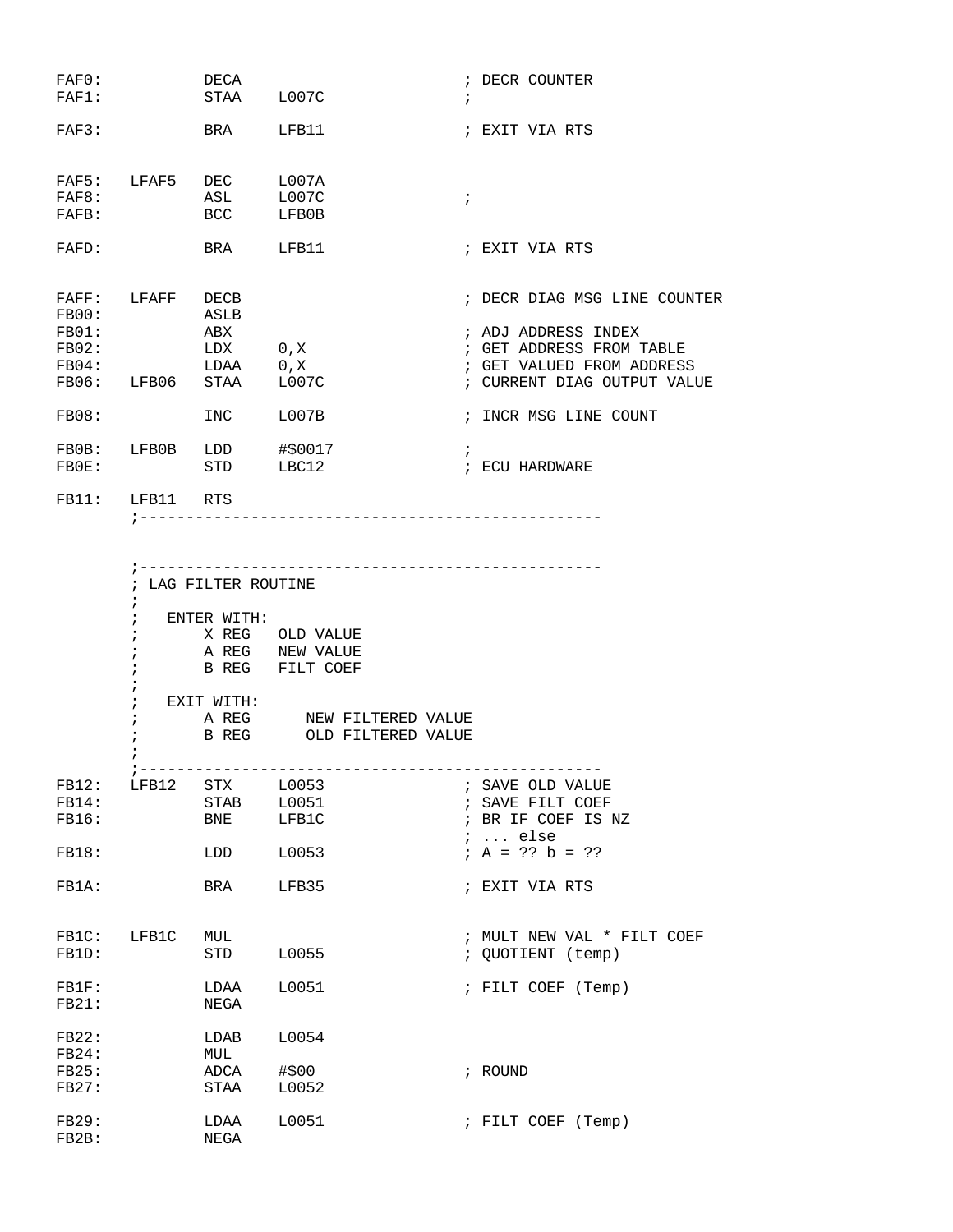| FB2C:<br>$FB2E$ :<br>$FB2F$ :<br>FB31:<br>FB33: | ADCA #\$00                                                                                                                                                                                                                                         | LDAB L0053<br>MUL<br>ADDB L0052<br>ADDD L0055 |                                                                                                                           |  | ; $A = ?? b = ??$<br>; ROUND                                                                                                                                                                                    |  |  |  |
|-------------------------------------------------|----------------------------------------------------------------------------------------------------------------------------------------------------------------------------------------------------------------------------------------------------|-----------------------------------------------|---------------------------------------------------------------------------------------------------------------------------|--|-----------------------------------------------------------------------------------------------------------------------------------------------------------------------------------------------------------------|--|--|--|
|                                                 | FB35: LFB35 RTS                                                                                                                                                                                                                                    |                                               |                                                                                                                           |  |                                                                                                                                                                                                                 |  |  |  |
|                                                 |                                                                                                                                                                                                                                                    |                                               | : LFB36 2d LK UP, WITH UPPER ARG LIMIT<br>; LFB37 2d LK UP, WITH LOWER ARG LIMIT<br>;------------------------------------ |  |                                                                                                                                                                                                                 |  |  |  |
| FB36:<br>FB3D:<br>FB3E:                         | LFB36 CLRB<br>FB3B: LDAA 0, X<br>LFB3D INX                                                                                                                                                                                                         |                                               | FB37: LFB37 CMPA 0,X<br>FB39: BLS LFB3D                                                                                   |  | ; CLEAR B Reg<br>; COMP LK UP ARG WITH TABLE LIMIT<br>; BR IF LK UP ARG LT LIMIT<br>$i \ldots$ else<br>; FORCE LK UP ARG TO TABLE LIMIT VALUE<br>; NEXT INDEX FOR TBL LOOK UP<br>BRA LFB45 : TO LOOK UP ROUTINE |  |  |  |
|                                                 | ; ENTER WITH:<br>; EXIT WITH:<br>$\mathbf{i}$                                                                                                                                                                                                      | A Reg.                                        | ; 2d LOOK UP w/LINE COUNTER in HEADER<br>X REG POINTING TO 2d TABLE<br>A Reg = LOOK UP VAR<br>B Reg = LINE COUNT          |  |                                                                                                                                                                                                                 |  |  |  |
| FB42:<br>FB43:                                  | FB40: LFB40 LDAB 0, X                                                                                                                                                                                                                              | ; --------------<br>INX<br>BRA LFB4B          | _________________<br>_____________________________                                                                        |  | ; GET LINE COUNT<br>; INCR TABLE POINTER<br>FR TO 2d LOOK UP                                                                                                                                                    |  |  |  |
| FB46:                                           | FB45: LFB45 SBA                                                                                                                                                                                                                                    | ; 2d LOOK UP FUNCTION                         | ; MAY HAVE A LOOK UP ARGUMENT LIMITER IN B Reg.<br>BCC LFB49                                                              |  | ; A - B (LIMIT - Lk up Arg)<br>; 2d LOOK UP ROUTINE IF B GT A<br><i>;</i> else                                                                                                                                  |  |  |  |
| FB48:                                           |                                                                                                                                                                                                                                                    | CLRA                                          |                                                                                                                           |  | ; CLEAR A, ZERO OUT LK UP ARG                                                                                                                                                                                   |  |  |  |
|                                                 | ; 2d LOOK UP FUNCTION<br>; WORKS W/ASCENDING or DECENDING TABLES<br>$\ddot{ }$<br>; ENTER WITH:<br>X REG POINTING TO 2d TABLE<br>A Reg = LOOK UP VAR<br>; EXIT WITH:<br>A Reg.<br>RESULT IN L0051 (TEMP BUFFER)<br>; Result is interp'ed in 1/16's |                                               |                                                                                                                           |  |                                                                                                                                                                                                                 |  |  |  |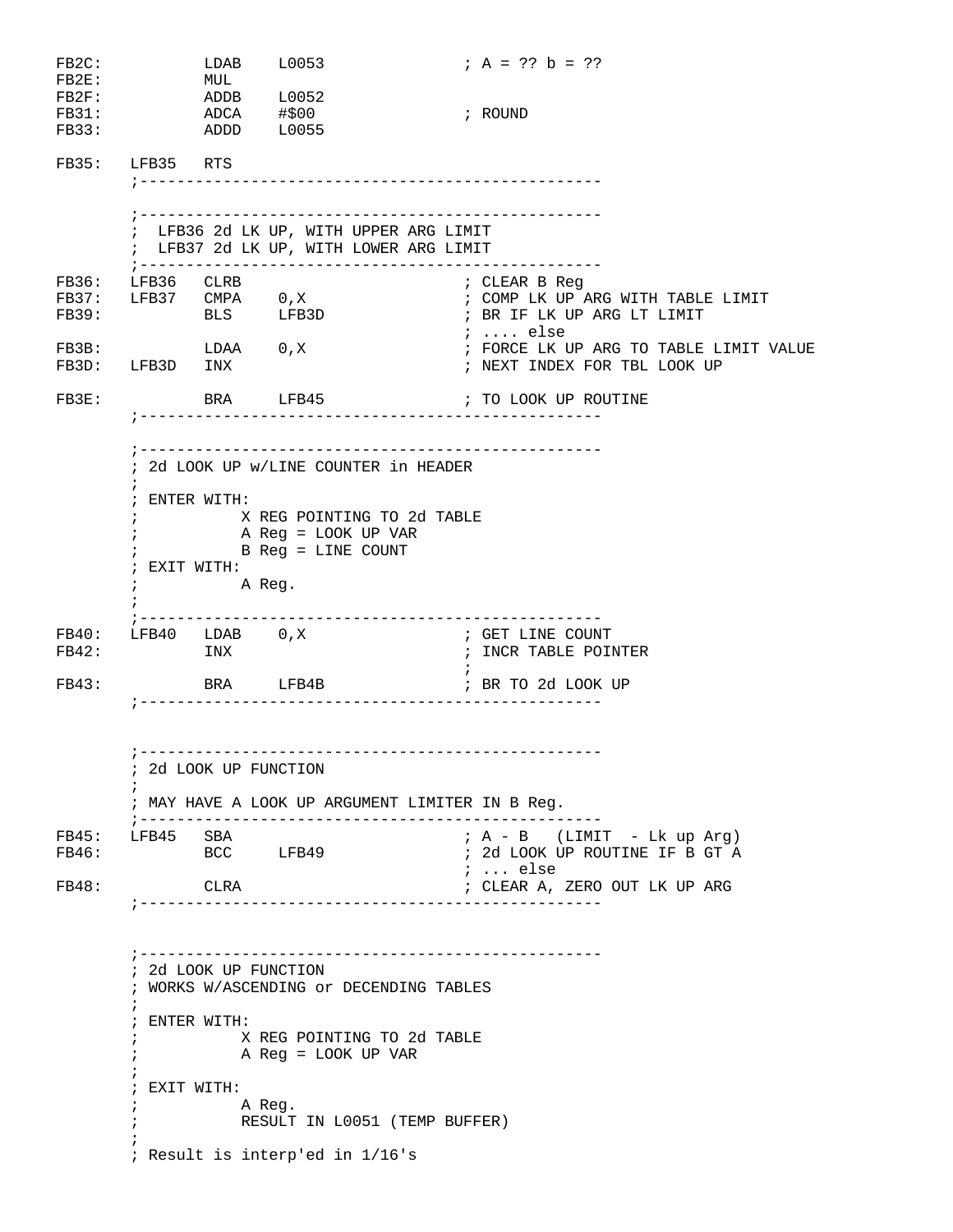| FB49:<br>FB4B: | LFB49<br>LFB4B | LDAB<br>MUL | #16   | ; LOOK UP ARG x 16                         |
|----------------|----------------|-------------|-------|--------------------------------------------|
| FB4C:          |                | PSHB        |       | ; SAVE OUOTIENT LSB                        |
| FB4D:          |                | TAB         |       | ; MSB OF LK UP VAR x16 TO B REG            |
| $FBAE$ :       |                | ABX         |       | ; ADJUST INDEX W/B Req                     |
| FB4F:          |                | LDD         | 0, X  | ; GET 2 TABLE VALUES                       |
| <b>FB51:</b>   | LFB51          | <b>STAA</b> | L0051 | ; SAVE LOWER TABLE VALUE IN L0051 (1 OF 2) |
| <b>FB53:</b>   |                | <b>SBA</b>  |       | ; SUB LOWER FROM UPPER TABLE VALUE         |
| FBS4:          |                | PULB        |       | ; GET LSB OF LOOK UP ARG x 16              |
| <b>FB55:</b>   |                | <b>BCS</b>  | LFB60 | ; BR IF UPPER - LOWER = NEGITIVE           |
|                |                |             |       | $\ldots$ else                              |

|                                                         |                         | TABLE IS DECENDING                         |                |                                                                                                                                    |
|---------------------------------------------------------|-------------------------|--------------------------------------------|----------------|------------------------------------------------------------------------------------------------------------------------------------|
| FBS7:<br><b>FB58:</b><br><b>FB59:</b><br>FB5B:<br>FB5C: |                         | MUL<br>NEGA<br>ADDA<br>ASLB<br><b>SBCA</b> | L0051<br>#\$00 | ; MULT LINE DIFF x LOOKED UP VAL<br>MSB OF QUOTIENT<br>; INVERT<br>; ADD INTO RESULT<br>; RESULT $\times$ 2<br>; ROUND FOR INTEGER |
| $FBSE$ :                                                |                         | <b>BRA</b>                                 | LFB64          | ; EXIT W/VAL IN L0051                                                                                                              |
| TDA                                                     | $\mathbf{r}$<br>ח אם הד | TABLE IS ASCENDING<br><b>NITA</b>          |                | TNRIDE                                                                                                                             |

|       |       | ADCA       | L0051  | ; ADD INTO RESULT FOR FIANL VALUE |
|-------|-------|------------|--------|-----------------------------------|
| FB64: | LFB64 | STAA       | T.0051 |                                   |
| FB66: |       | <b>RTS</b> |        |                                   |

|              | $\ddot{ }$ | 3d LK UP ROUTINE |       |  |          |  |                     |
|--------------|------------|------------------|-------|--|----------|--|---------------------|
|              | $\ddot{ }$ |                  |       |  |          |  |                     |
|              |            |                  |       |  |          |  |                     |
| <b>FB67:</b> | LFB67      | SUBA             | 0, X  |  |          |  |                     |
| <b>FB69:</b> |            | BCC              | LFB6C |  |          |  |                     |
|              |            |                  |       |  |          |  |                     |
| FB6B:        |            | <b>CLRA</b>      |       |  |          |  |                     |
| FB6C:        | LFB6C      | <b>SUBB</b>      | 1, X  |  |          |  |                     |
| FB6E:        |            | <b>BCC</b>       | LFB71 |  | $i$ else |  |                     |
| <b>FB70:</b> |            | <b>CLRB</b>      |       |  |          |  |                     |
| FB71:        | LFB71      | <b>STAB</b>      | L0053 |  |          |  |                     |
|              |            |                  |       |  |          |  |                     |
| FB73:        |            | LDAB             | #16   |  |          |  |                     |
| <b>FB75:</b> |            | MUL              |       |  |          |  |                     |
| <b>FB76:</b> |            | PSHB             |       |  |          |  |                     |
| <b>FB77:</b> |            | LDAB             | 2, X  |  |          |  |                     |
| <b>FB79:</b> |            | <b>PSHB</b>      |       |  |          |  |                     |
| FB7A:        |            | MUL              |       |  |          |  |                     |
| FB7B:        |            | ABX              |       |  |          |  |                     |
| FB7C:        |            | INX              |       |  |          |  |                     |
| FB7D:        |            | INX              |       |  |          |  |                     |
| $FBTE$ :     |            | INX              |       |  |          |  |                     |
| FB7F:        |            | PSHX             |       |  |          |  |                     |
| <b>FB80:</b> |            | LDAA             | L0053 |  |          |  |                     |
| <b>FB82:</b> |            | BSR              | LFB49 |  |          |  | ; 2d LK UP W INTERP |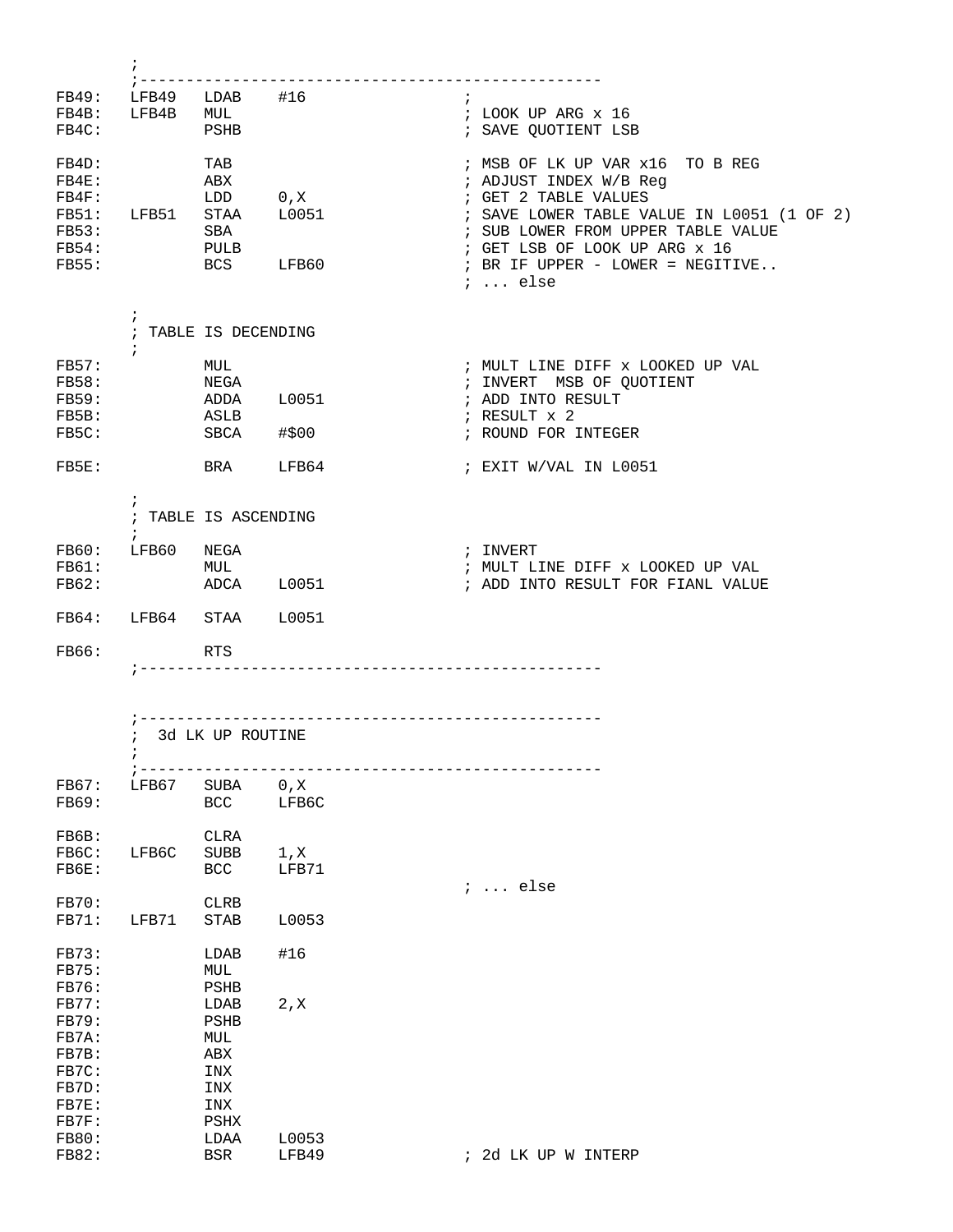| <b>FB84:</b>                 | STAA                | L0052 |
|------------------------------|---------------------|-------|
| <b>FB86:</b><br><b>FB88:</b> | LDAA                | L0053 |
| <b>FB89:</b>                 | <b>PULX</b><br>PULB |       |
| FB8A:                        | ABX                 |       |
| FB8B:                        | <b>BSR</b>          | LFB49 |
| FB8D:                        | TAB                 |       |
| FB8E:                        | LDAA                | L0052 |
|                              |                     |       |
| <b>FB90:</b>                 | <b>BRA</b>          | LFB51 |
|                              |                     |       |

|                                                       | i<br>$\ddot{i}$<br>$7 - - - - - -$ |                                        |                                    |                 |
|-------------------------------------------------------|------------------------------------|----------------------------------------|------------------------------------|-----------------|
| FB92:<br><b>FB95:</b><br><b>FB97:</b><br><b>FB99:</b> |                                    | LFB92 LDX<br>STX<br>SUBD<br><b>BCS</b> | #\$FFFF<br>L0051<br>L0053<br>LFBA1 |                 |
| FB9B:                                                 |                                    | BRA                                    | LFBB6                              | $i \ldots$ else |
| FB9D:<br>FB9F:                                        | LFB9D                              | SUBD<br><b>BCC</b>                     | L0053<br>LFBA6                     |                 |
| FBA1:<br>FBA3:                                        | LFBA1 ADDD L0053                   | <b>CLC</b>                             |                                    | $i \ldots$ else |
| FBA4:                                                 | $\ddot{ }$ .                       |                                        | BRA LFBA7                          |                 |
|                                                       | $\, \, \cdot \,$ $    -$           |                                        |                                    |                 |
| FBA6:<br>FBA7:<br>FBAA:<br>FBAD:                      | LFBA6                              | SEC<br>LFBA7 ROL<br>ROL<br><b>BCC</b>  | L0052<br>L0051<br>LFBB6            |                 |
| FBAF:<br>FBB0:                                        |                                    | ASLD<br>BCC                            | LFB9D                              | $i$ else        |
| FBB2:                                                 |                                    |                                        | SUBD L0053                         | $i$ else        |
| FBB4:                                                 |                                    | BRA                                    | LFBA6                              |                 |
| FBB6:                                                 | LFBB6 LDD                          |                                        | L0051                              |                 |
| FBB8:                                                 |                                    | <b>RTS</b>                             | --------------                     |                 |
|                                                       | $\ddot{i}$<br>; ------             | ; --------------<br>; FUEL OUT ROUTINE |                                    |                 |
| FBB9:<br>FBBB:<br>FBBD:                               | LFBB9                              | STAA<br>LDAB<br>MUL                    | L0051<br>1, X                      |                 |

FBBE: ASLB

FBBF: ADCA #\$00<br>FBC1: STAA L0052

 $STAA$   $L0052$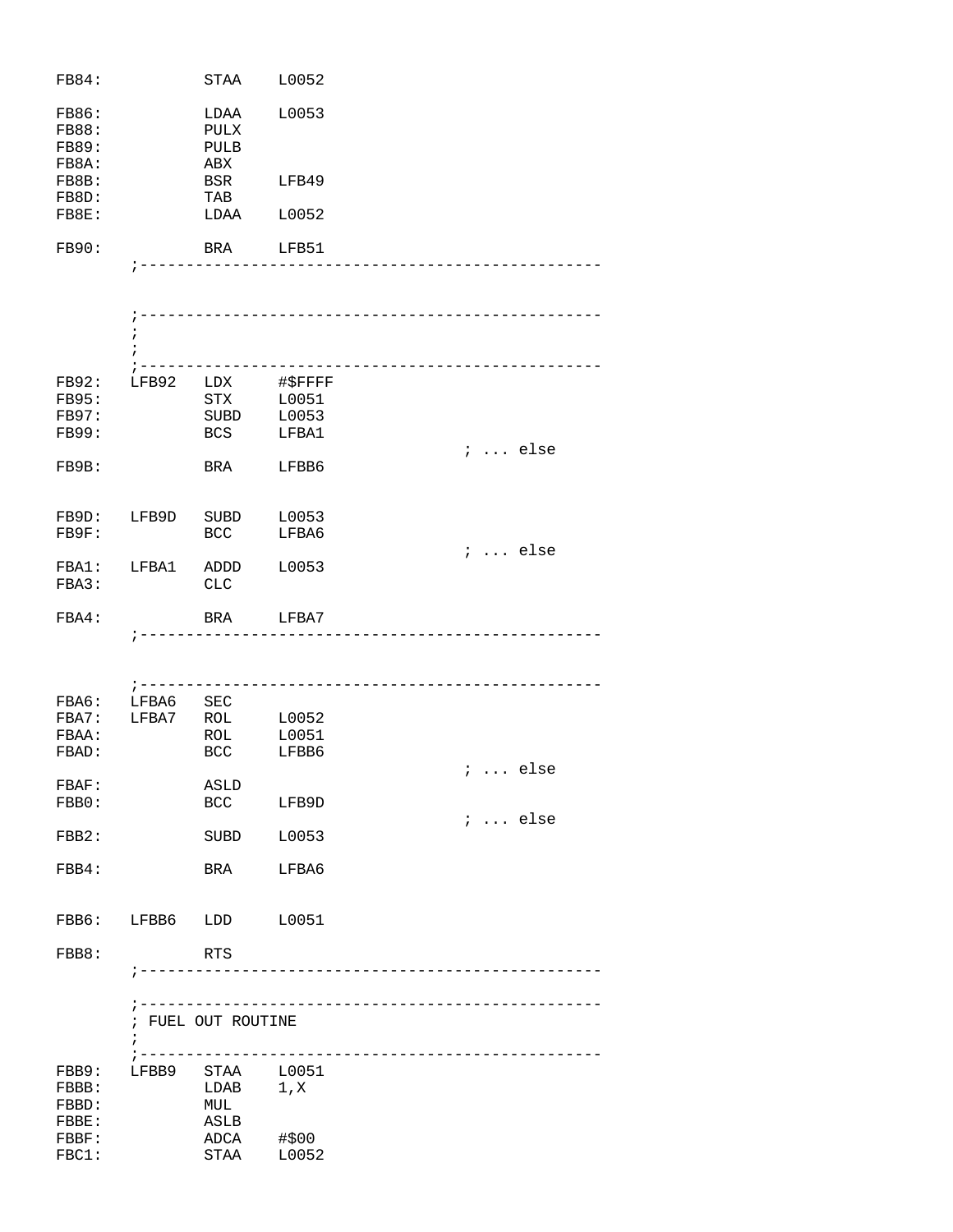| FBC3:<br>FBC5:<br>FBC7:<br>FBC8:<br>FBCA:<br>FBCB:                            |                     | LDAA 0, X<br>LDAB<br>MUL<br>STAA<br>CLRA<br>ADDD                                         | L0051<br>L0051<br>L0051                                                                     |                                                                                                                                          |
|-------------------------------------------------------------------------------|---------------------|------------------------------------------------------------------------------------------|---------------------------------------------------------------------------------------------|------------------------------------------------------------------------------------------------------------------------------------------|
| FBCD:                                                                         | $\ddot{i}$          | RTS<br>; A/D ROUTINE                                                                     |                                                                                             |                                                                                                                                          |
| FBCE:<br>FBCF:<br>FBD0:                                                       | LFBCE PSHB          | TAB                                                                                      | ORAB L0071                                                                                  |                                                                                                                                          |
| FBD2:<br>FBD4:<br>FBD7:<br>FBD8:                                              |                     | LDAA<br>STD<br>PULB<br>TSTB                                                              | #\$01<br>LC002                                                                              | ; A/D ADDRESS                                                                                                                            |
| FBD9:<br>FBE1:<br>FBE3:<br>FBE4:<br>FBE6:<br>FBE8:<br>FBEA:<br>FBEC:<br>FBED: |                     | <b>BNE</b><br>FBDE: LFBDE LDAA LC000<br>BMI<br>DEX<br>BNE<br>LDAA<br>STAA<br>CLRA<br>BRA | LFBF3<br>FBDB: LFBDB LDX #\$0019<br>LFBEF<br>LFBDE<br>L0014<br>ORAA #\$01<br>L0014<br>LFBF3 | $i \ldots$ else<br>; A/D ADDRESS<br>$i \ldots$ else<br>;  else<br>; CURRENT ERROR flag 3<br>; SET b0, CAL PACK MISSING<br>; EXIT VIA RTS |
| FBF2:                                                                         | FBF3: LFBF3 RTS     | FBEF: LFBEF LDD LC000<br>TBA                                                             | ; --------------------------------                                                          | ; A/D ADDRESS                                                                                                                            |
| FBF4:<br>FBF9:<br>FBFB:<br>FBFD:                                              | $7 - - - - - - - -$ | FBF6: LFBF6 LDX<br><b>STX</b><br>ANDA<br>BRA                                             | ----------------------------<br>LFBF4 LDAA #\$00F7<br>LBC3C<br>L0057<br>L0058<br>LFC08      | ; ECU HARDWARE                                                                                                                           |
| FBFF:                                                                         |                     |                                                                                          | LFBFF LDAA #\$0008                                                                          |                                                                                                                                          |
| FC01:<br>FC04:                                                                | LFC01               | LDX<br>STX                                                                               | LBC3C<br>L0057                                                                              | ; ECU HARDWARE                                                                                                                           |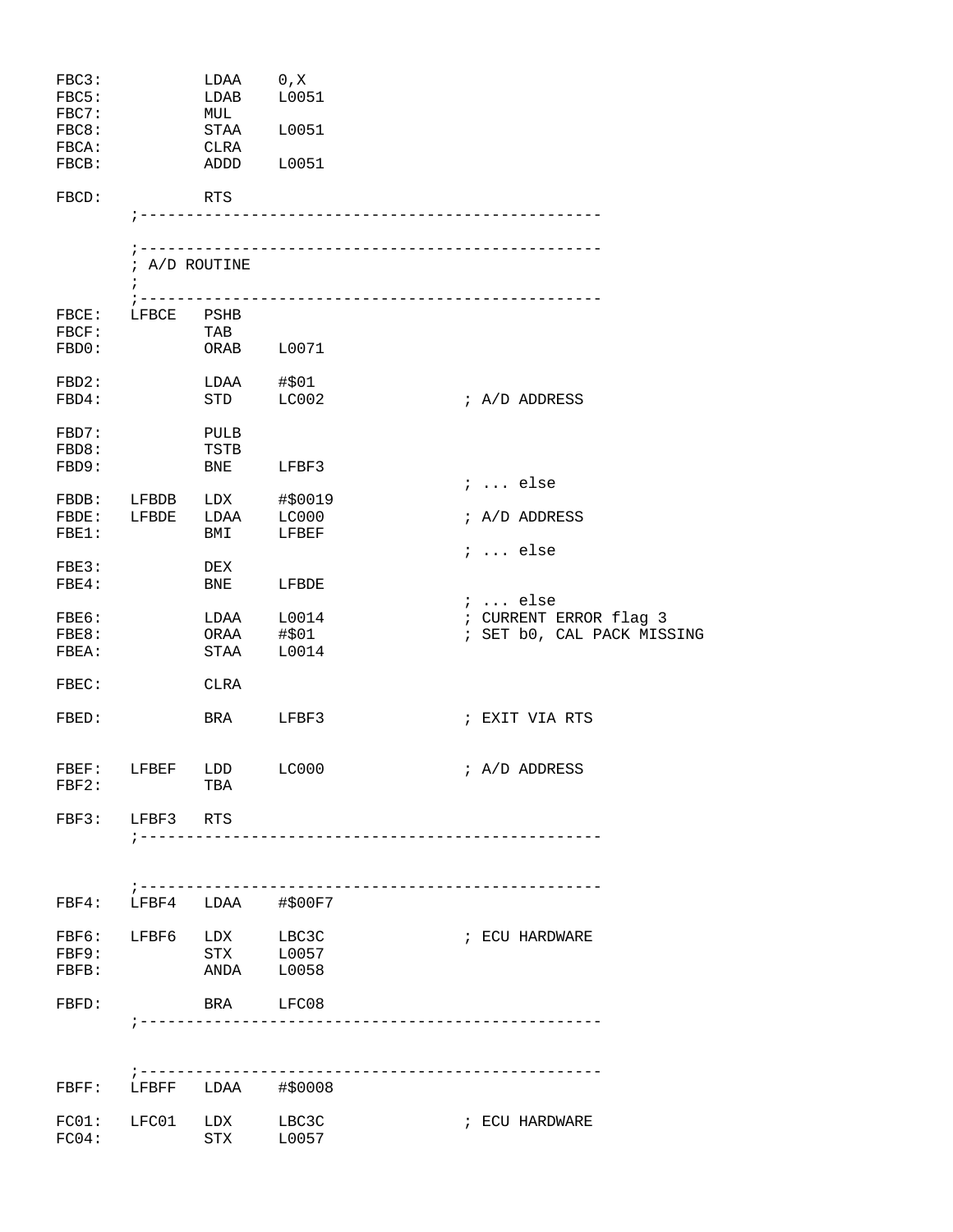| FC06:<br>FC08:<br>FC0A:<br>FCOC: | LFC08                                                                         | ORAA<br>ANDA<br>ORAA<br>STAA                         | L0058<br>#\$FE<br>#\$22<br>L0058 |                 |                                                                            |
|----------------------------------|-------------------------------------------------------------------------------|------------------------------------------------------|----------------------------------|-----------------|----------------------------------------------------------------------------|
| FCOE:<br>FC10:<br>FC12:<br>FC14: |                                                                               | LDAA<br>ANDA<br>ORAA #\$B9<br>STAA                   | L0057<br>#\$BB<br>L0057          |                 |                                                                            |
| FC16:<br>FC18:                   |                                                                               | LDX<br>STX                                           | L0057<br>LBC3C                   |                 | ; ECU HARDWARE                                                             |
| FC1B:                            |                                                                               | RTS                                                  |                                  |                 |                                                                            |
|                                  | $\ddot{i}$<br>$\ddot{ }$<br>$\cdot$<br>$\ddot{ }$<br>$\ddot{i}$<br>$\ddot{i}$ | ENTER WITH:<br>$A =$<br>$B =$<br>EXIT WITH:<br>$A =$ |                                  |                 |                                                                            |
| FC1C:                            |                                                                               | LFC1C BCC LFC20                                      |                                  | --------------- | $\mathcal{C}$ , BR IF<br>$i \ldots$ else                                   |
| FC1E:                            |                                                                               | CLRA                                                 |                                  |                 | $: $ else                                                                  |
| FC1F:                            |                                                                               | RTS                                                  |                                  |                 |                                                                            |
| FC20:<br>FC21:<br>FC22:<br>FC24: | LFC20                                                                         | MUL<br>ASLD<br>BCS<br>TSTB                           | LFC2A                            |                 | ; N x 2<br>; BR IF OVERFLOW<br>$i \ldots$ else<br>$\ddot{i}$               |
| FC25:                            |                                                                               | BPL                                                  | LFC2C                            |                 | ; EXIT & RETURN<br>$i \ldots$ else                                         |
| FC27:<br>FC28:                   |                                                                               | INCA<br>BNE                                          | LFC2C                            |                 | $\ddot{i}$<br>; BR IF NZ<br>$i \ldots$ else                                |
| FC2A:                            | LFC2A                                                                         | LDAA #255                                            |                                  |                 | ; FORCE MAX VALUE                                                          |
| FC2C:                            | LFC2C                                                                         | RTS                                                  |                                  |                 |                                                                            |
| FC2D:                            | LFC2D                                                                         | CLRA                                                 |                                  |                 |                                                                            |
| FC2E:<br>FC30:                   |                                                                               | LDAB L0000<br>BITB #\$10                             |                                  |                 |                                                                            |
| FC32:                            |                                                                               | BNE                                                  | LFC6F                            |                 | ;  else                                                                    |
| FC34:<br>FC36:<br>FC38:          |                                                                               | LDAB<br>$\mathop{\mathrm{CMPB}}$<br>BHI              | L002C<br>L00FE<br>LFC6F          |                 | ; MAP, Kpa<br>; BARO PRESSURE<br>; BR IF MAP GT BARO<br>$i \ldots$ else    |
| FC3A:<br>FC3C:                   |                                                                               | LDAA<br>ANDA                                         | L0009<br>#\$000C                 |                 |                                                                            |
| FC3E:                            |                                                                               | BEQ                                                  | LFC45                            |                 | $i \ldots$ else                                                            |
| FC40:<br>FC43:                   |                                                                               | $\mathop{\mathrm{CMPB}}$<br>BCS                      | LD53F<br>LFC83                   |                 | ; 90.8 Kpa DEFAULT MAP IF ERR BEFORE (NOT RUNN<br>; BR IF MAP<br>$: $ else |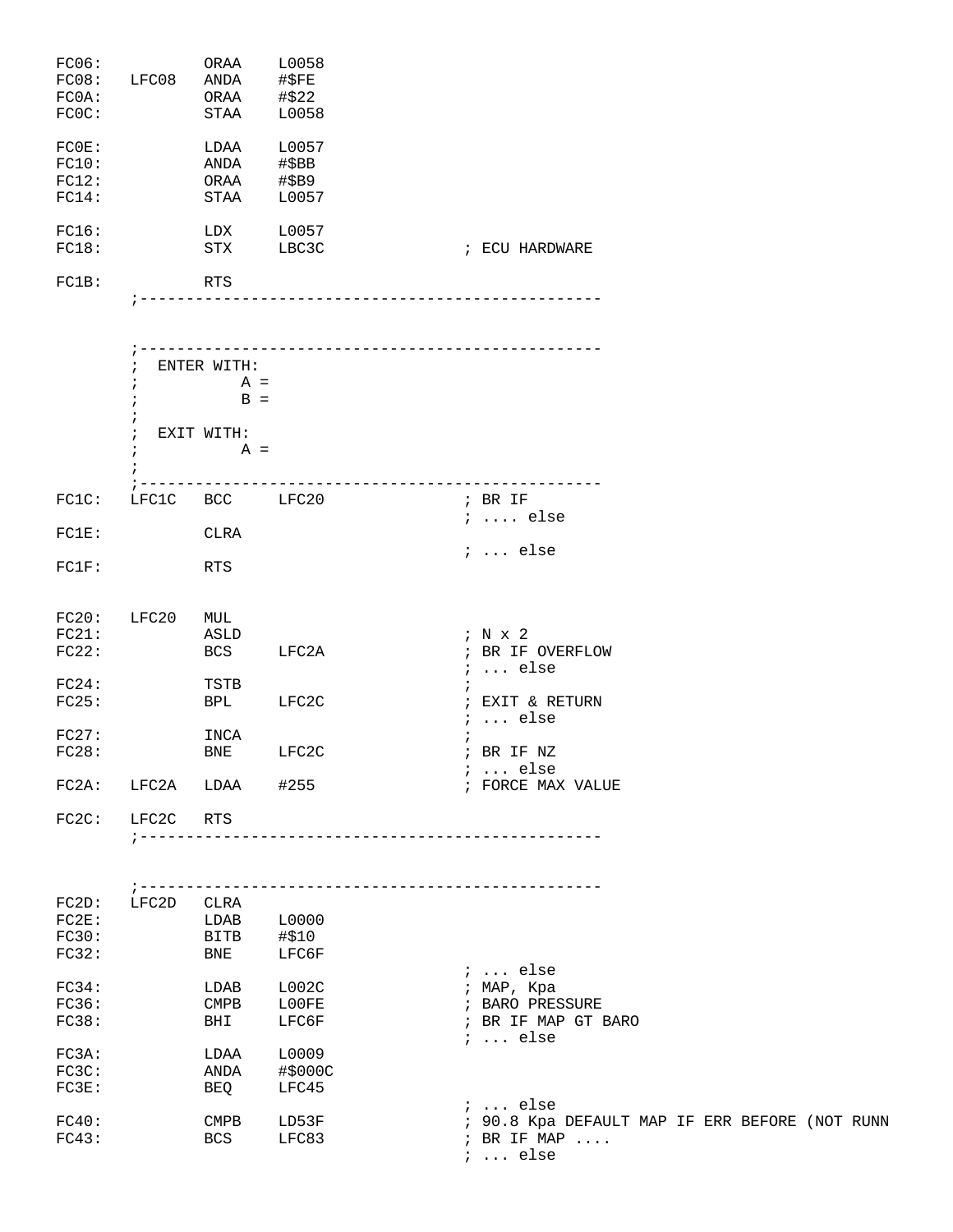| FC45: | LFC45 | LDAA        | LOO1A | $;$ RPM/25                              |
|-------|-------|-------------|-------|-----------------------------------------|
| FC47: |       | CMPA        | LD01F | ; RPM limit for Pseudo Baro read in WOT |
| FC4A: |       | BHI         | LFC7F | ; BR IF RPM GT THRESH                   |
|       |       |             |       | $i$ else                                |
| FC4C: |       | LDAA        | L0049 | CURRENT TPS VALUE                       |
| FC4E: |       | CMPA        | LD020 | ; TPS Thresh for BARO calc              |
| FC51: |       | <b>BLS</b>  | LFC7F | ; BR IF TPS LT THRESH                   |
|       |       |             |       | $\ldots$ else                           |
| FC53: |       | <b>SUBA</b> | L004D |                                         |
| FC55: |       | BCC         | LFC58 |                                         |
|       |       |             |       | $i$ else                                |
| FC57: |       | NEGA        |       |                                         |
| FC58: | LFC58 | <b>CMPA</b> | LD021 | ; Max Diff TPS for Baro calc            |
| FC5B: |       | BHI         | LFC7F | ; GET BARO or DEFAULT                   |
|       |       |             |       | $i$ else                                |
|       |       |             |       |                                         |

 ;---------------------------------------------- ; BARRO CORECTION vs TPS ; ; TBL = N \* 2.7 \*  $(256/40)$ ; TBL =  $N * 17.28$  $\mathcal{L}^{\text{max}}_{\text{max}}$ ; Kpa/1K RPM

| FC5D:<br>FC5F:<br>FC62:          |       | LDAA<br>LDX<br>JSR                | L0049<br>#\$D1AD<br>LFB40       | ; CURRENT TPS VALUE                                                                              |
|----------------------------------|-------|-----------------------------------|---------------------------------|--------------------------------------------------------------------------------------------------|
| FC65:<br>FC67:<br>FC69:          |       | LDAB<br><b>SUBB</b><br><b>BCC</b> | L001C<br>#16<br>LFC6C           | $;$ RPM/25<br>; 400 RPM<br>BR IF NO UNDERFLOW<br>$i$ else                                        |
| FC6B:<br>FC6C:<br>FC6D:          | LFC6C | CLRB<br>MUL<br>ADCA               | #\$00                           | ; ZERO B Req                                                                                     |
| FC6F:<br>FC71:                   | LFC6F | ADDA<br>BCC                       | L002C<br>LFC75                  | ; MAP, Kpa<br>; BR IF NO OVERFLOW<br>else                                                        |
| FC73:<br>FC75:<br>FC78:<br>FC7A: | LFC75 | LDAA<br>LDAB<br>LDX<br>JSR        | #255<br>LD022<br>L00FE<br>LFB12 | FORCE MAX VALUE<br>; Baro A/D value filer, (coef 50%)<br>; BARO PRESSURE<br>; LAG FILTER ROUTINE |
| FC7D:                            |       | <b>BRA</b>                        | LFC87                           |                                                                                                  |

;--------------------------------------------------

|       |       |             | GET BARO PRESSURE Or DEFAULT VALUE |  |                                                |  |  |  |
|-------|-------|-------------|------------------------------------|--|------------------------------------------------|--|--|--|
|       |       | ENTER:      |                                    |  |                                                |  |  |  |
|       |       | $A =$       |                                    |  |                                                |  |  |  |
|       |       | $B =$       |                                    |  |                                                |  |  |  |
|       |       |             |                                    |  |                                                |  |  |  |
|       |       | EXIT WITH   |                                    |  |                                                |  |  |  |
|       |       | $A =$       |                                    |  |                                                |  |  |  |
|       |       |             |                                    |  |                                                |  |  |  |
|       |       |             |                                    |  |                                                |  |  |  |
| FC7F: | LFC7F | LDAA        | L00FE                              |  | ; BARO PRESSURE                                |  |  |  |
| FC81: |       | <b>BNE</b>  | LFC89                              |  | ; BR IF BARO IS NZ                             |  |  |  |
|       |       |             |                                    |  | $i$ else                                       |  |  |  |
| FC83: | LFC83 | LDAA        | LD53F                              |  | ; 90.8 Kpa DEFAULT MAP IF ERR BEFORE (NOT RUNN |  |  |  |
| FC86: |       | <b>CLRB</b> |                                    |  |                                                |  |  |  |
| FC87: | LFC87 | STD         | L00FE                              |  | ; BARO PRESSURE                                |  |  |  |
|       |       |             |                                    |  |                                                |  |  |  |
| FC89: | LFC89 | RTS         |                                    |  |                                                |  |  |  |
|       |       |             |                                    |  |                                                |  |  |  |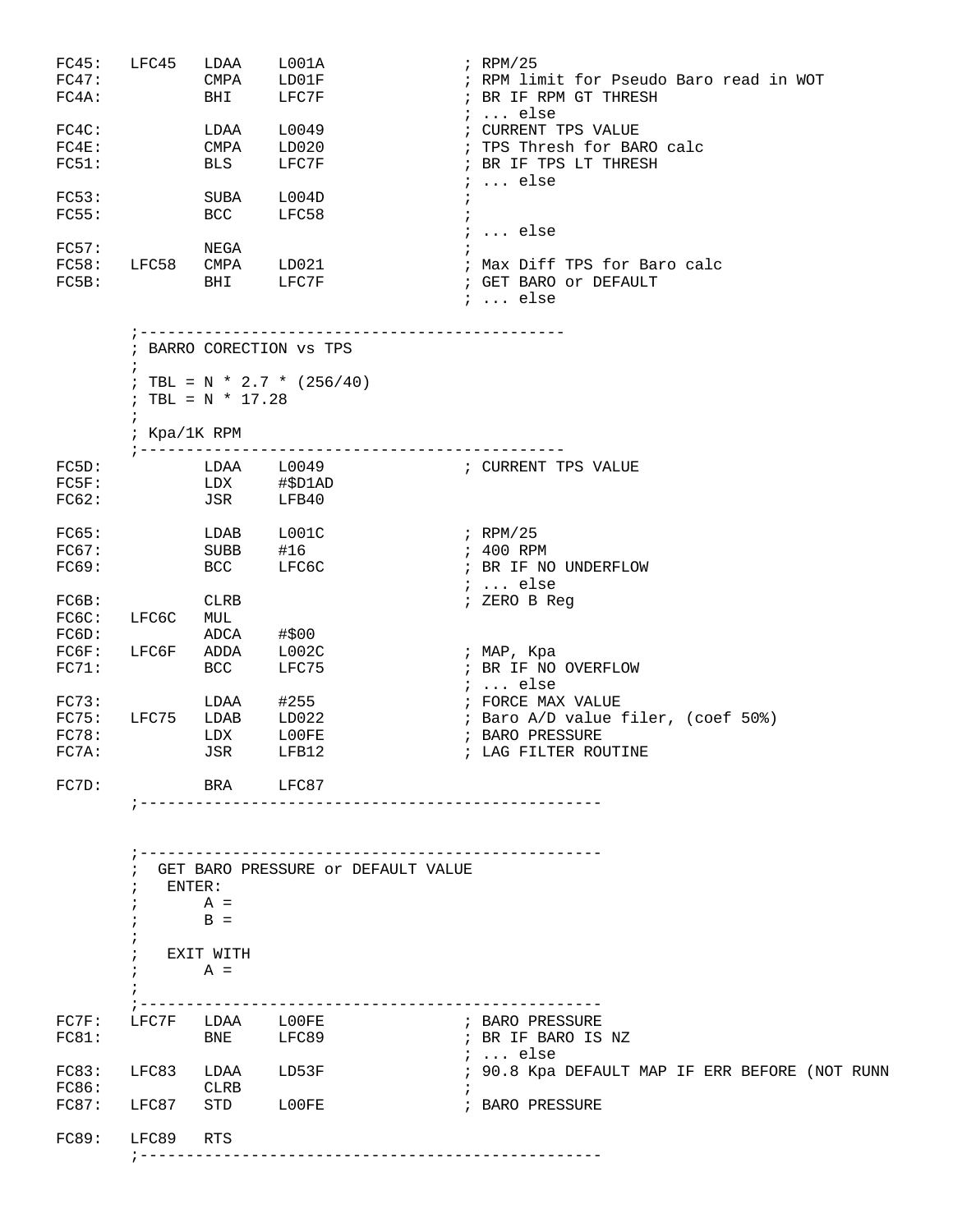|                | ÷<br>÷                 |                   | ----------------------------         |                                                  |
|----------------|------------------------|-------------------|--------------------------------------|--------------------------------------------------|
| FC8A:          |                        |                   | LFC8A LDAA #\$001B                   | $\ddot{i}$                                       |
| FC8C:<br>FC8E: |                        | LDAB<br>CBA       | L00E3                                | $\ddot{i}$<br>; COOL, 1k pu<br>$:$ COMPARE A - D |
| FC8F:          |                        | BHI               | LFC99                                | ; EXIT W/<br>$\ldots$ else<br>$\ddot{i}$         |
| FC91:<br>FC93: |                        | LDAA<br>SBA       | #\$00FC                              |                                                  |
| FC94:          |                        | <b>BCC</b>        | LFC9D                                | $i \ldots$ else                                  |
| FC96:          |                        | CLRA              |                                      |                                                  |
| FC97:          |                        | BRA               | LFCB8                                |                                                  |
|                |                        |                   | FC99: LFC99 LDAA #\$00E0             | ; ERROR flag 1                                   |
| FC9B:          |                        | BRA LFCB8         |                                      |                                                  |
|                |                        |                   |                                      |                                                  |
|                | FC9D: LFC9D CMPA #218  |                   |                                      |                                                  |
| FC9F:          |                        |                   | BLS LFCAD                            |                                                  |
| FCA1:          |                        | PSHA              |                                      | $i$ else                                         |
| FCA2:<br>FCA4: |                        | SUBA #218<br>LDAB | #\$0003                              |                                                  |
| FCA6:          |                        | MUL               |                                      |                                                  |
| FCA7:          |                        | ADDB              | #\$0006                              |                                                  |
| FCA9:<br>FCAA: |                        | PULA<br>ABA       |                                      |                                                  |
| FCAB:          |                        | BRA LFCB3         |                                      |                                                  |
|                |                        |                   |                                      |                                                  |
|                |                        |                   |                                      |                                                  |
|                |                        |                   |                                      |                                                  |
|                |                        |                   |                                      |                                                  |
| FCB0:          |                        |                   | FCAD: LFCAD LDX #\$FE24<br>JSR LFB49 | ; 2d TABLE<br>; 2d LK UP Routine                 |
| FCB5:          | FCB3: LFCB3 SUBA #32   |                   | BCC LFCB8                            |                                                  |
| FCB7:          |                        | <b>CLRA</b>       |                                      | $i \ldots$ else                                  |
|                | FCB8: LFCB8 RTS        |                   |                                      |                                                  |
|                |                        |                   |                                      |                                                  |
|                | $7 - - - - - - - - -$  |                   |                                      | --------------------------------------           |
| FCBC:          | FCB9: LFCB9 LDAB LD28E |                   | $LDX$ $L0022$                        | ; COOL FILT COEF                                 |
| FCBE:          |                        | JSR               | LFB12                                | ; LAG FILTER ROUTINE                             |
| FCC1:          |                        | STD               | L0022                                |                                                  |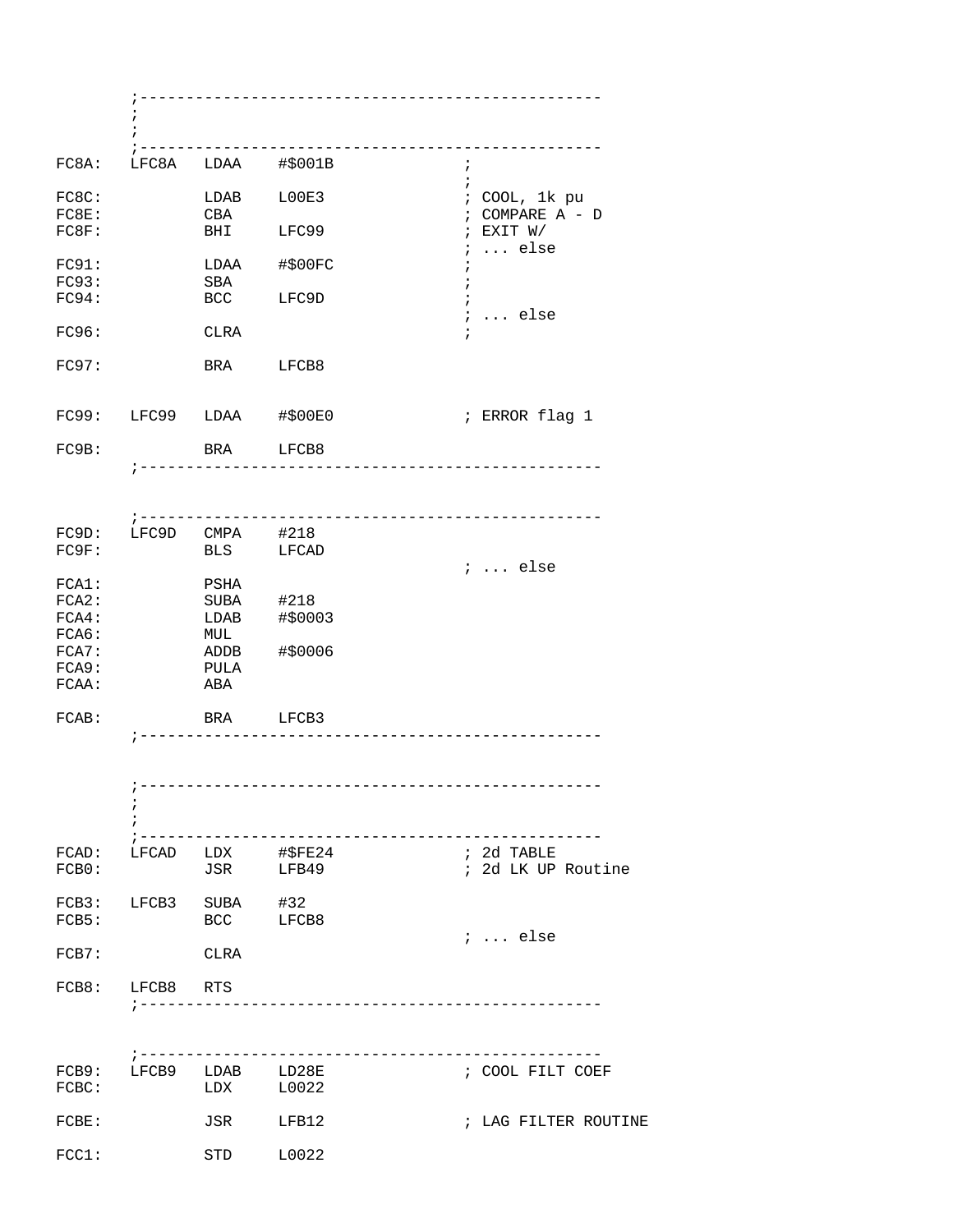| FCC3:<br>FCC4:<br>FCC6:          |                          | ASLB<br>ADCA #\$00<br>STAA L0021       |                                                  | ; COOLANT                                                      |
|----------------------------------|--------------------------|----------------------------------------|--------------------------------------------------|----------------------------------------------------------------|
| FCC8:                            |                          | RTS                                    |                                                  |                                                                |
|                                  |                          |                                        | _________________________                        |                                                                |
| $\texttt{FCCC:}$<br>FCCE:        |                          |                                        | FCC9: LFCC9 LDD LD50D<br>ORAA #\$80<br>STD L0051 | ; Mask for MALFFLG1, 1111 1100b<br>; SET b7, ERR 12, No ref's, |
| FCDO:<br>FCD3:<br>FCD5:          |                          | ORAA #\$10<br>STAA L0053               | LDAA LD50F                                       | ; Mask for MALFFLG3, 1111 1001<br>; SET b4                     |
| FCD7:                            |                          | RTS                                    | ----------------                                 |                                                                |
|                                  |                          |                                        | FCD8: LFCD8 LDAA L0049<br>FCDA: STAA L004A       | ; CURRENT TPS VALUE                                            |
| FCDC:                            |                          | LDAA                                   | L0048                                            | ; MAP, $(A/D, 0-255)$                                          |
| FCDE:<br>FCEO:<br>FCE2:          |                          | LDAB L0009<br>BITB #\$24<br><b>BEQ</b> | LFCE7                                            | $i \ldots$ else                                                |
|                                  | FCE7: LFCE7 PSHA         | $FCE4:$ LDAA                           | LD524                                            | ; DEFAULT TPS, 0.96 VDC                                        |
| FCE8:<br>FCEA:                   |                          | LDAB L004F<br>CBA                      |                                                  | ; FILT LOW TPS VALUE                                           |
| FCEB:                            |                          | BHI LFCF7                              |                                                  | $\ldots$ else                                                  |
|                                  | $\ddot{i}$<br>$\ddot{i}$ | ; FILTER TPS VALUE                     |                                                  |                                                                |
| FCED:                            |                          | LDX                                    | L004F                                            | ; OLD FILT LOW TPS VALUE                                       |
| FCEF:                            |                          | LDAB                                   | LD28A                                            | ; LOW TPS COEF                                                 |
| FCF2:                            |                          | JSR                                    | LFB12                                            | ; LAG FILTER ROUTINE                                           |
| FCF5:                            |                          | STD                                    | L004F                                            | ; FILT LOW TPS VALUE                                           |
| FCF7:<br>FCF9:                   | LFCF7                    | LDD<br>TSTB                            | L004F                                            | ; FILT LOW TPS VALUE                                           |
| FCFA:                            |                          | <b>BPL</b>                             | LFCFD                                            | $i \ldots$ else                                                |
| FCFC:<br>FCFD:<br>FCFE:<br>FCFF: | LFCFD                    | INCA<br>TAB<br>PULA<br>SBA             |                                                  |                                                                |
| FDOO:                            |                          | BCC                                    | LFD03                                            | $\ldots$ else                                                  |
| FD02:<br>FDO3:<br>FDO6:<br>FD07: | LFD03                    | CLRA<br>LDAB<br>MUL<br><b>ASLD</b>     | LD288                                            |                                                                |
| FDO8:                            |                          | <b>BCS</b>                             | LFD13                                            |                                                                |
| FDOA:<br>FDOB:                   |                          | ASLD<br>BCS                            | LFD13                                            | $i \ldots$ else                                                |
|                                  |                          |                                        |                                                  | $i \ldots$ else                                                |
| FDOD:                            |                          | TSTB                                   |                                                  |                                                                |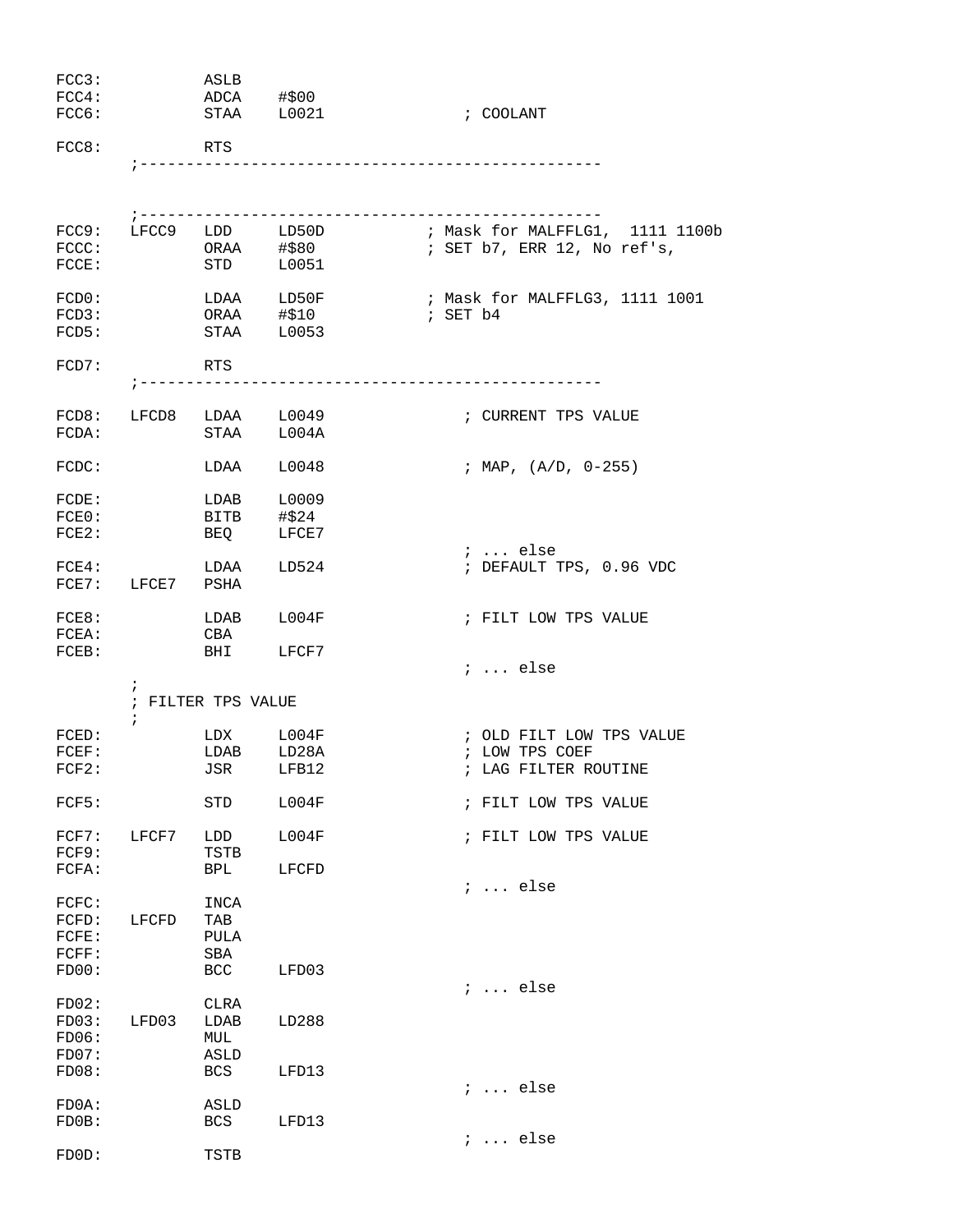| FDOE:          |                        | BPL                  | LFD15                        |                      |
|----------------|------------------------|----------------------|------------------------------|----------------------|
|                |                        |                      |                              | $i \ldots$ else      |
| FD10:          |                        | INCA                 |                              |                      |
| FD11:          |                        | BNE                  | LFD15                        |                      |
|                | FD13: LFD13 LDAA #255  |                      |                              | $i$ else             |
|                | FD15: LFD15 STAA L0049 |                      |                              | ; CURRENT TPS VALUE  |
|                |                        |                      |                              |                      |
| FD17:          |                        | RTS                  |                              |                      |
|                |                        |                      |                              |                      |
|                |                        |                      |                              |                      |
|                |                        |                      |                              |                      |
|                |                        | ; PROCESS BARO VALUE |                              |                      |
|                | $\ddot{i}$             |                      |                              |                      |
|                |                        |                      |                              |                      |
| FD18:          |                        | LFD18 LDAA L00FE     |                              | ; BARO PRESSURE      |
| FD1A:          |                        |                      | SUBA #\$000D                 | ; 13d                |
|                |                        |                      |                              |                      |
| $FD1C$ :       |                        | LDAB                 | #\$0097                      | ; 151                |
| FD1E:          |                        | MUL                  |                              | $: (BAR - 13) * 151$ |
| FD1F:          |                        | ADCA #\$00           |                              | ; ROUND FOR INTEGER  |
| FD21:          |                        |                      | CMPA #143                    | ; CK 143 ????        |
| FD23:          |                        | <b>BLS</b>           | LFD27                        | ; BR IF LT           |
|                |                        |                      |                              | $i \ldots$ else      |
| FD25:          |                        |                      | $LDAA$ #143                  | ; FORCE VALUE TO 143 |
|                |                        |                      | FD27: LFD27 LDAB #\$0060     | ,96                  |
| FD29:          |                        |                      | STAA L0051                   | $\ddot{i}$           |
|                |                        |                      |                              |                      |
| FD2B:          |                        | RTS                  |                              |                      |
|                |                        |                      |                              |                      |
|                |                        |                      |                              |                      |
|                |                        |                      |                              |                      |
|                | i                      |                      |                              |                      |
|                |                        |                      |                              |                      |
|                |                        |                      |                              |                      |
| FD2C:          |                        |                      | $LFD2C$ $LDX$ $\#$0003$      |                      |
| FD2F:          |                        | CLRA                 |                              |                      |
|                |                        |                      |                              |                      |
| FD30:<br>FD32: | LFD30                  | ADDA<br>ASLA         | \$DF, X                      |                      |
| FD33:          |                        |                      | #\$00                        |                      |
| FD35:          |                        | ADCA<br>DEX          |                              |                      |
| FD36:          |                        | BNE                  | LFD30                        |                      |
|                |                        |                      |                              | $i \ldots$ else      |
| FD38:          |                        | RTS                  |                              |                      |
|                |                        |                      |                              |                      |
|                |                        |                      |                              |                      |
|                |                        |                      |                              |                      |
|                |                        |                      | ; USED AS A SHORT TIME DELAY |                      |
|                |                        |                      |                              |                      |
|                |                        |                      |                              |                      |
| FD39:          | LFD39 RTS              |                      |                              |                      |
|                |                        |                      |                              |                      |
|                |                        |                      |                              |                      |
|                |                        |                      |                              |                      |
|                | $\ddot{i}$             |                      |                              |                      |
|                |                        |                      |                              |                      |
|                |                        |                      |                              |                      |
|                | ÷                      |                      |                              |                      |
|                |                        |                      | ; GO READ COOLANT TEMP       |                      |
|                | $\ddot{i}$             |                      |                              |                      |
|                |                        |                      |                              |                      |
| FD3A:          |                        | LFD3A LDAA #\$04     |                              | ; SET UP $A/D$       |
| FD3C:          |                        | CLRB                 |                              |                      |
| FD3D:          |                        | JSR                  | LFBCE                        | ; A/D ROUTINE        |
|                |                        |                      |                              |                      |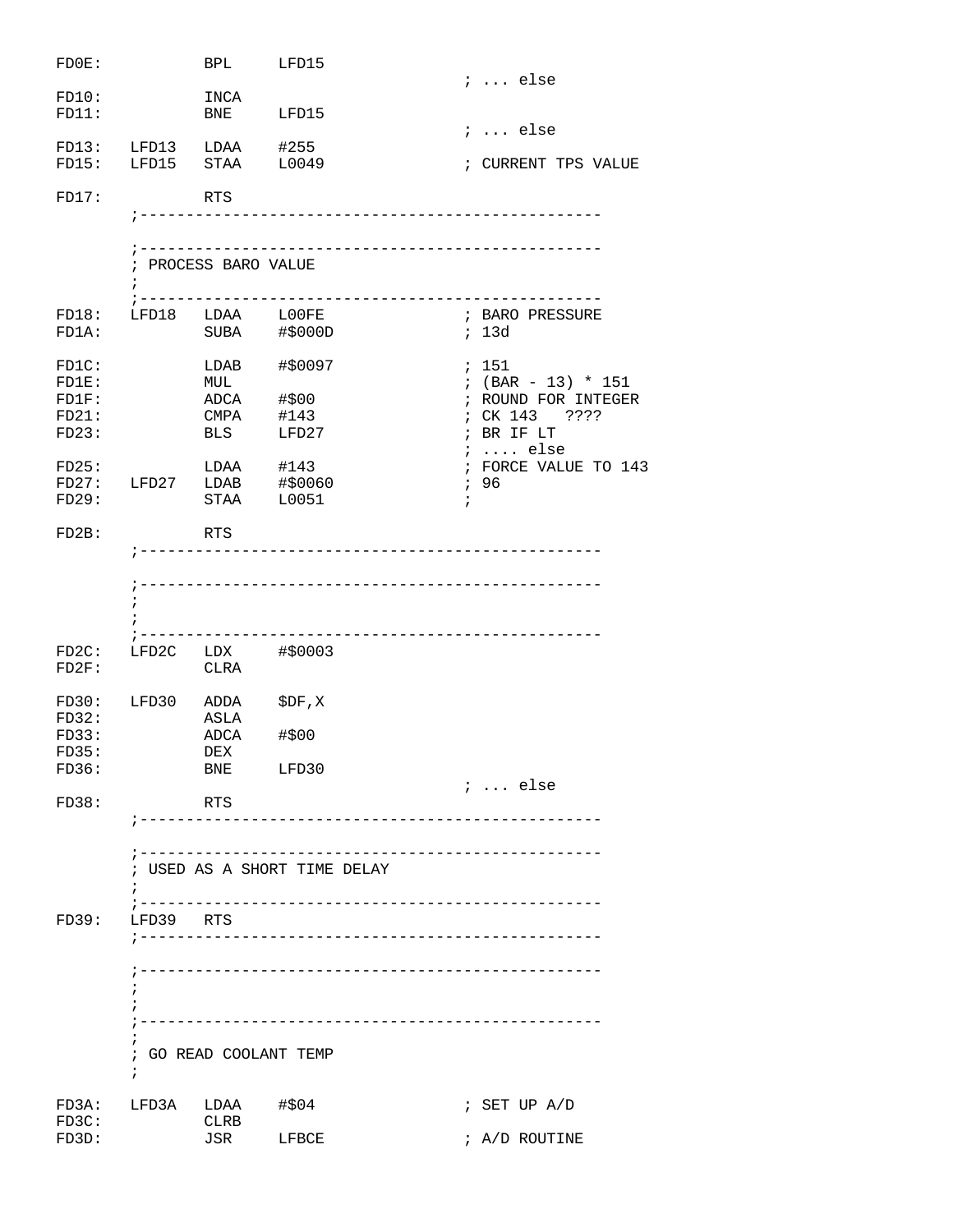| FD40:                 |       | STAA                | L0025          | ; COOLANT, tbl 1                                 |
|-----------------------|-------|---------------------|----------------|--------------------------------------------------|
| FD42:                 |       | PSHA                |                |                                                  |
| FD43:                 |       | LDAA                | L000B          |                                                  |
| FD45:                 |       | BITA                | #\$20          | ib5                                              |
| FD47:                 |       | BNE                 | LFD55          | ; BR IF b5<br>$i \ldots$ else                    |
| FD49:                 |       | LDD                 | L00EB          |                                                  |
| FD4B:                 |       | LSRD                |                |                                                  |
| FD4C:                 |       | LDAA                | LOOOB          |                                                  |
| FD4E:                 |       | CMPB                | LD51B          | ; TIME SINCE RUN ENABLE, (1 Sec)                 |
| FD51:                 |       | BLS                 | LFD55          | ; BR IF RUN TIME LT THRESH<br>$i \ldots$ else    |
| FD53:                 |       | ORAA                | #\$20          | ; SET b5                                         |
| FD55:                 | LFD55 | ANDA                | #\$F7          | $;$ CLR $b3$                                     |
| FD57:                 |       | STAA                | LOOOB          |                                                  |
| FD59:                 |       | PULA                |                | ; GET COOL VAL FM STACK                          |
| FD5A:                 |       | CMPA                | LD51C          | ; 135c, COOLANT HI LIMIT,<br>1k PU               |
| FD5D:                 |       | <b>BCC</b>          | LFD7C          | ; BR IF COOL GT THRESH<br>$i \ldots$ else        |
| $F$ D $5$ $F$ :       |       | LDAB                | L000B          |                                                  |
| FD61:                 |       | BITB                | #\$20          | ib5                                              |
| FD63:                 |       | BNE                 | LFD6D          | ; BR IF b5                                       |
|                       |       |                     |                | $i \ldots$ else                                  |
| FDS:<br>FD67:         |       | LDAB<br><b>BITB</b> | L00E0          | ; ERROR flag 1                                   |
| FD69:                 |       | BEQ                 | #\$20<br>LFD7C | ; b5, ERR 13, o2 SENSOR<br>; BR IF NOT 02 ERR 13 |
|                       |       |                     |                | $i \ldots$ else                                  |
| FDOB:                 |       | BRA                 | LFD73          |                                                  |
|                       |       |                     |                |                                                  |
| FDO:                  | LFD6D | LDAB                | L0012          | ; CURRENT ERR FLG 1                              |
| $F$ D $6F$ :<br>FD71: |       | ORAB<br><b>STAB</b> | #\$20<br>L0012 | $5$ SET $b5$<br>; CURRENT ERR FLG 1              |
|                       |       |                     |                |                                                  |
| FD73:                 | LFD73 | LDAB                | L000B          |                                                  |
| FD75:                 |       | ORAB                | #\$08          | ; Set b3                                         |
| FD77:                 |       | STAB                | L000B          |                                                  |
| FD79:                 |       | LDAA                | LD51F          | ; 50c, Coolant default, ERR 14/15                |
| FD7C:                 | LFD7C | PSHA                |                |                                                  |
|                       |       |                     |                |                                                  |
| FD7D:                 |       | LDAA                | LOOOB          |                                                  |
| FD7F:<br>FD81:        |       | BITA<br><b>BNE</b>  | #\$10<br>LFD91 | ib4                                              |
|                       |       |                     |                | $i \ldots$ else                                  |
| FDS3:                 |       | LDD                 | L00EB          | TIMER<br>$\ddot{i}$                              |
| FD85:                 |       | LSRD                |                | $\frac{1}{2}$ N/2                                |
| FD86:                 |       | <b>CMPB</b>         | LD51D          | ; 0 Sec's TIME SINCE RUN ENABLE                  |
| FD89:                 |       | <b>BLS</b>          | LFD91          |                                                  |
|                       |       |                     |                | $i \ldots$ else                                  |
| FD8B:                 |       | LDAA                | LOOOB          |                                                  |
| FD8D:                 |       | ORAA                | #\$10          | ; SET b4                                         |
| FD8F:                 |       | STAA                | L000B          |                                                  |
| FD91:                 | LFD91 | PULA                |                |                                                  |
| FD92:                 |       | <b>CMPA</b>         | LD51E          | ; 35c, COOLANT LOW LIMIT                         |
| FD95:                 |       | <b>BLS</b>          | LFDBA          |                                                  |
|                       |       |                     |                | ;  else                                          |
| FD97:                 |       | LDAB                | L000B          |                                                  |
| FD99:<br>FD9B:        |       | <b>BITB</b>         | #\$10          | ib4                                              |
|                       |       | BNE                 | LFDAB          |                                                  |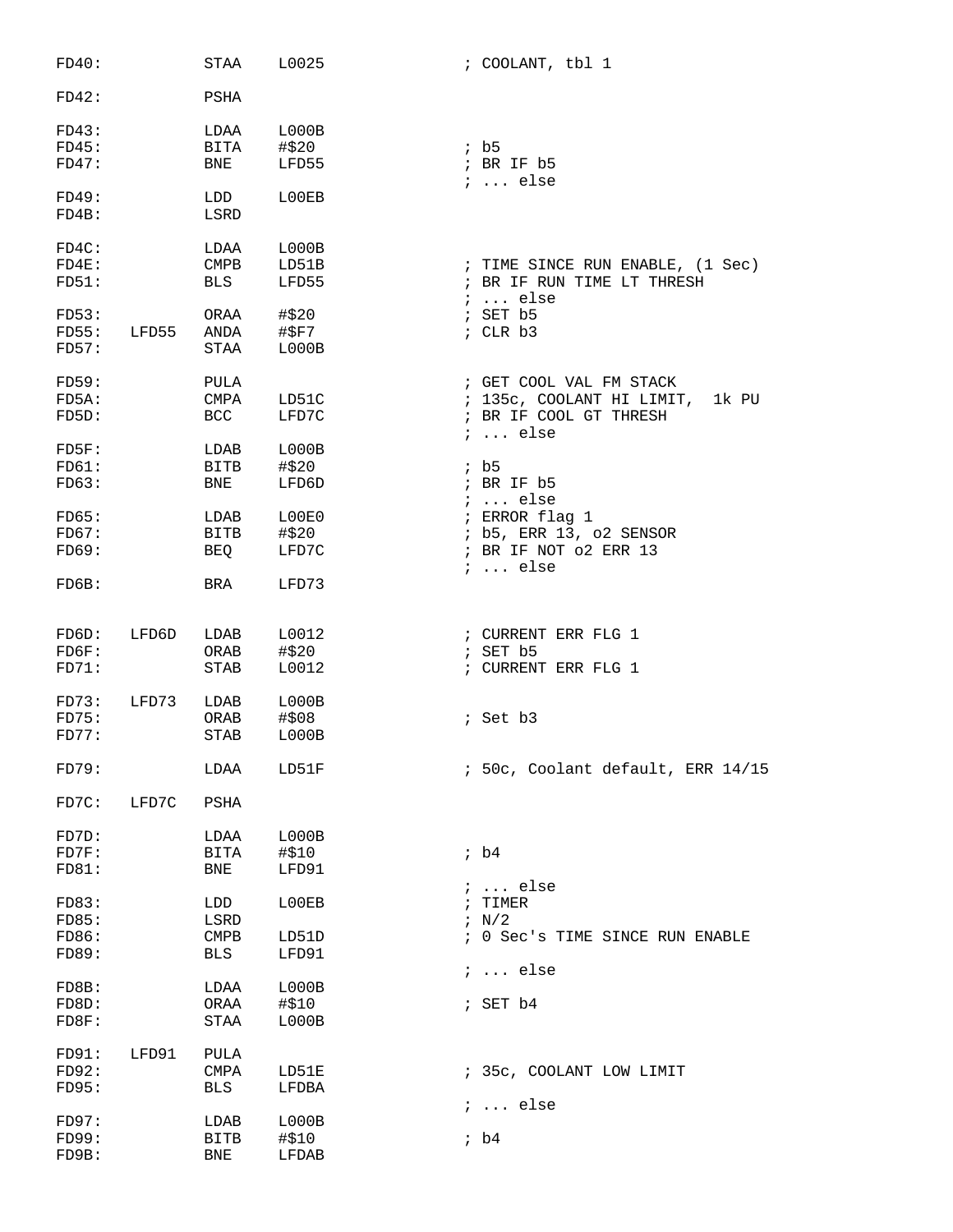| FD9D:<br>$F$ $D$ $9F$ :<br>FDA1:<br>FDA3:<br>FDA5:<br>FDA7:<br>FDA9: |            | LDAB<br>BITB<br>BNE<br>LDAB<br>BITB #\$01<br>BEQ<br>BRA | L00E0<br>#\$10<br>LFDB1<br>L000E<br>LFDBA<br>LFDB1    |              | $i \ldots$ else<br>; ERROR flag 1<br>; b4, ERR 15, Low Cool<br>; BR IF ERR 15, Low Cool<br>$i \ldots$ else<br>; A/F MODE Word Flag<br>; b0, CLR FLOOD FLAG<br>; BR IF NOT b0<br>$i \ldots$ else |
|----------------------------------------------------------------------|------------|---------------------------------------------------------|-------------------------------------------------------|--------------|-------------------------------------------------------------------------------------------------------------------------------------------------------------------------------------------------|
| FDAB: LFDAB<br>FDAD:<br>FDAF:                                        |            | LDAB<br>ORAB<br>STAB                                    | L0012<br>#\$10<br>L0012                               |              | ; CURRENT ERR FLG 1<br>; SET b4, Low coolant sensor<br>; CURRENT ERR FLG 1                                                                                                                      |
| FDB1:<br>FDB3:<br>FDB5:                                              | LFDB1      | LDAB<br>ORAB<br>STAB                                    | L000B<br>#\$08<br>L000B                               |              | $;$ SET $b3$                                                                                                                                                                                    |
| FDB7:<br>FDBA:                                                       |            | LDAA LD51F<br>LFDBA STAA LOOE3                          |                                                       |              | ; 50c, Coolant default, ERR 14/15<br>; COOL, 1k pu                                                                                                                                              |
| FDBC:                                                                |            | <b>RTS</b>                                              |                                                       |              |                                                                                                                                                                                                 |
| FDBD:                                                                | LFDBD      | LDX                                                     | #\$00ED                                               |              |                                                                                                                                                                                                 |
| FDC0:<br>FDC2:                                                       | LFDC2      | LDAA<br>STAA 0, X                                       | #\$0080                                               |              |                                                                                                                                                                                                 |
| FDC4:<br>FDC5:<br>FDC8:                                              |            | INX<br>CPX<br>BLS                                       | #\$00FC<br>LFDC2                                      |              |                                                                                                                                                                                                 |
| $FDCA$ :                                                             |            | <b>RTS</b>                                              | --------------------------------------                |              |                                                                                                                                                                                                 |
|                                                                      |            |                                                         |                                                       |              |                                                                                                                                                                                                 |
| FDCB:                                                                | LFDCB      | CLR                                                     | <b>L006E</b>                                          |              | ; PWR ENR SPK                                                                                                                                                                                   |
| $\texttt{FDCE}:$<br>FDD1:                                            |            | LDAB<br>STAB L006F                                      | LD027                                                 |              | ; 40 SEC'S, PWR ENR SPK TIME OUT<br>; PWR ENR SPK TIMER                                                                                                                                         |
| FDD3:<br>FDD5:<br>FDD7:                                              |            | LDAB L000D<br>ANDB #\$FD<br>STAB L000D                  |                                                       |              | ; CLR b1                                                                                                                                                                                        |
| FDD9:                                                                |            | RTS                                                     |                                                       |              |                                                                                                                                                                                                 |
|                                                                      | $\ddot{i}$ | ; ADJUST RPM FOR:<br>$0 - 3200/400$ or                  | $400 - 800/200$ , & 800 - 2400/400, & 2400 - 4000/800 |              |                                                                                                                                                                                                 |
| $\mathtt{FDDA}$ :<br>FDDC:<br>FDDE:                                  |            | LFDDA LDAA L001A<br>$CMPA$ #32<br>BLS LFDE7             |                                                       |              | ; RPM/25<br>; 800 RPM/25<br>; BR IF RPM LT 800 RPM<br>$i \ldots$ else                                                                                                                           |
| FDE0:<br>FDE1:<br>FDE3:                                              |            | LSRA<br>ADDA #16<br>BPL LFDE7                           |                                                       | $i \neq n/2$ | ; 400 RPM ?<br>; EXIT IF OVERFLOW<br>$i \ldots$ else                                                                                                                                            |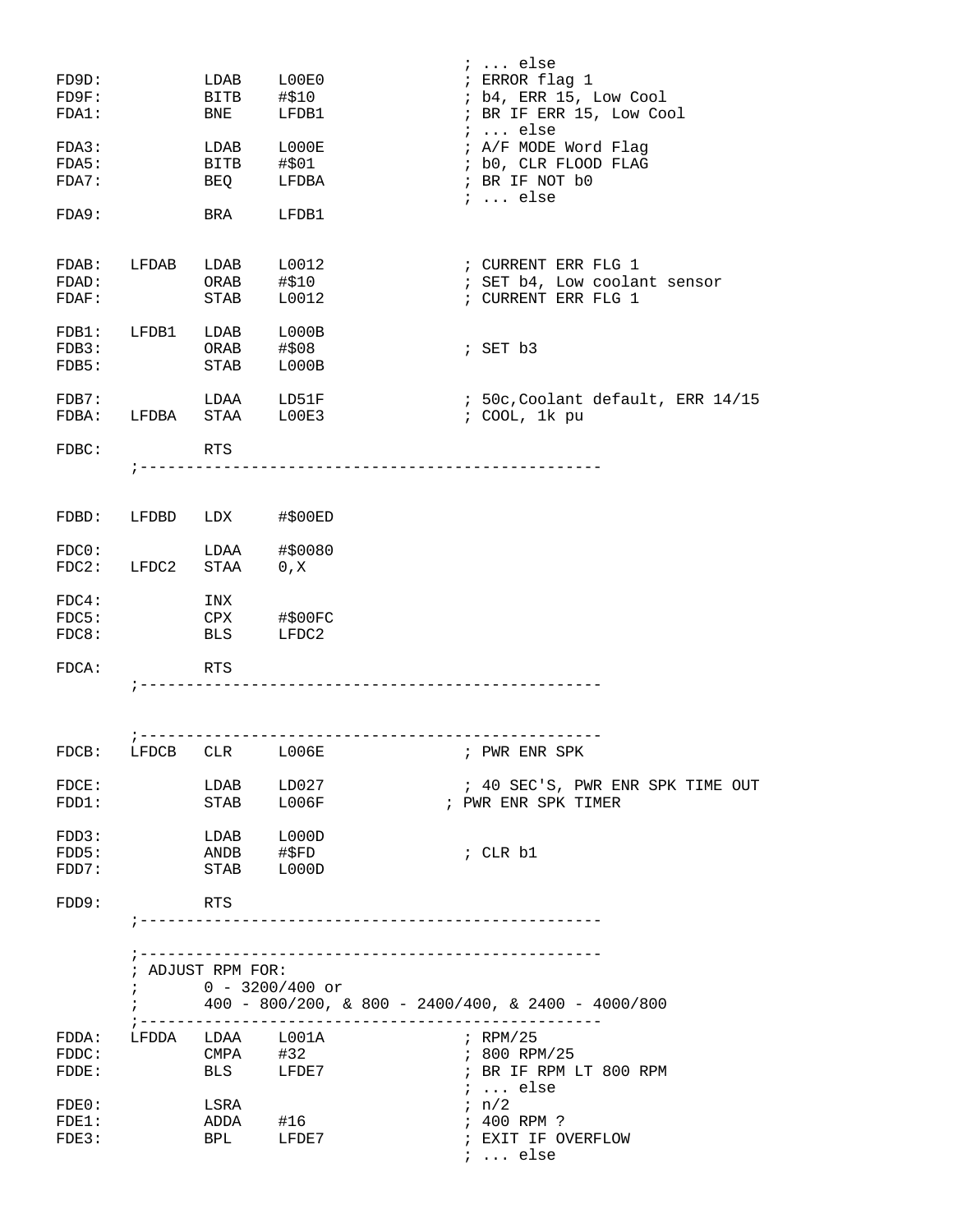|                        | $LDAA$ #128              |                                                       | ; 3200 RPM ?              |
|------------------------|--------------------------|-------------------------------------------------------|---------------------------|
|                        |                          | FDE7: LFDE7 JMP LFB49                                 | ; 2D LOOK UP W/INTERP     |
|                        |                          |                                                       |                           |
|                        |                          | ; REAL TIME SERVICE ROUTINE 6                         |                           |
|                        |                          | ; CHECK HEADS UP STATUS                               |                           |
| FDEA: LFDEA LDAA L0000 |                          | BITA #\$02                                            | ; STATUS MODE WD<br>; b1  |
|                        |                          | BEQ LFDF3                                             | ; BR IF NOT b1<br>;  else |
|                        | <b>JSR</b> L5809         |                                                       | $:$ GOTO HEADS UP <---<<< |
| FDF3: LFDF3 RTS        |                          |                                                       |                           |
|                        |                          |                                                       |                           |
| $\ddot{ }$             |                          | ; REAL TIME SERVICE ROUTINE 9                         |                           |
|                        | LDAA L00D2               |                                                       |                           |
|                        | BEQ LFDFE                |                                                       | $i \ldots$ else           |
|                        | LDAA L0000<br>ORAA #\$04 |                                                       | ; toggle b2               |
|                        |                          | STAA L0000                                            |                           |
| FE01:                  | <b>STX</b>               | FDFE: LFDFE LDX #\$0199                               | ; ECU HARDWARE            |
|                        |                          | LBC0C<br>LDX #\$0000                                  |                           |
|                        | BRA LFE16                |                                                       |                           |
|                        |                          |                                                       |                           |
|                        |                          | ; REAL TIME SERVICE ROUTINE A                         |                           |
|                        |                          | --------------------------<br>FE09: LFE09 LDX #\$0040 |                           |
|                        | BRA LFE16                |                                                       |                           |
|                        |                          |                                                       |                           |
| $7 - - - - - - -$      |                          | ------------------<br>; REAL TIME SERVICE ROUTINE E   |                           |
|                        |                          | LDX #\$0080                                           | ; 128d                    |
|                        |                          |                                                       |                           |
|                        |                          | BRA LFE16                                             | ; TO RTS C                |
|                        |                          |                                                       |                           |
|                        |                          | ; REAL TIME SERVICE ROUTINE C                         | ------------              |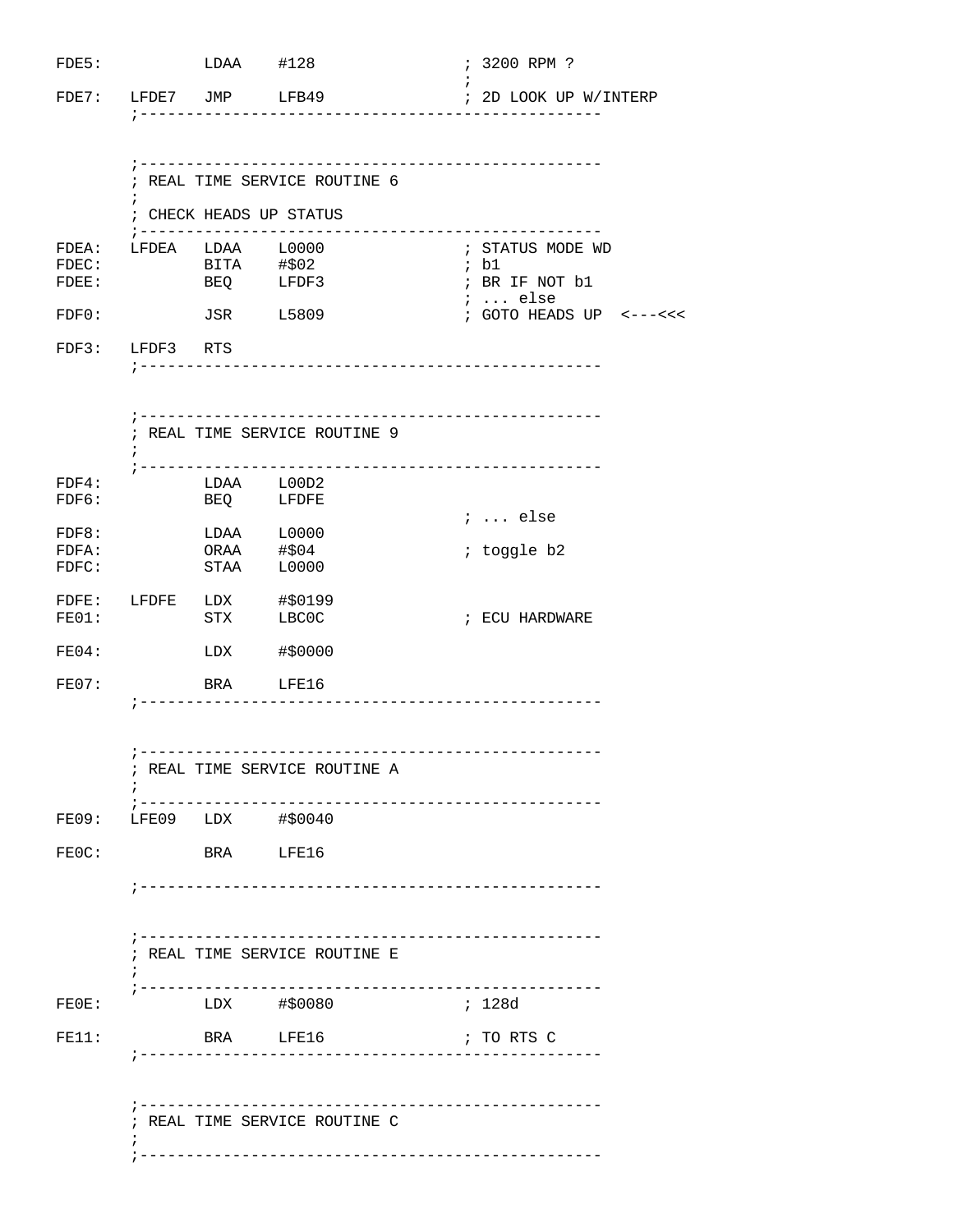| FE13:                   |                            | LDX                                | #\$00C0          | ; 32d |          |                  |
|-------------------------|----------------------------|------------------------------------|------------------|-------|----------|------------------|
| FE16:<br>FE18:<br>FE1A: | LFE16                      | LDAB<br>STS<br>TXS                 | #\$0020<br>L0051 |       |          |                  |
| FE1B:<br>FE1C:<br>FE1D: | LFE1B                      | <b>PULX</b><br>PSHX<br><b>PULX</b> |                  |       |          |                  |
| $FELE$ :<br>FETF:       |                            | DECB<br>BNE                        | LFE1B            |       | $i$ else |                  |
| FE21:                   |                            | LDS                                | L0051            |       |          | ; SET USER STACK |
| FE23:                   |                            | RTS                                |                  |       |          |                  |
|                         | $\ddot{i}$<br>$\mathbf{r}$ |                                    |                  |       |          |                  |

|       | ORG | \$FE24 | $\cdot$ |
|-------|-----|--------|---------|
|       |     |        |         |
| LFE24 | FCB | 0      |         |
| LFE25 | FCB | 33     |         |
| LFE26 | FCB | 54     |         |
| LFE27 | FCB | 68     |         |
| LFE28 | FCB | 81     |         |
| LFE29 | FCB | 92     |         |
| LFE2A | FCB | 102    |         |
| LFE2B | FCB | 112    |         |
| LFE2C | FCB | 122    |         |
| LFE2D | FCB | 133    |         |
| LFE2E | FCB | 144    |         |
| LFE2F | FCB | 157    |         |
| LFE30 | FCB | 171    |         |
| LFE31 | FCB | 192    |         |
| LFE32 | FCB | 243    | ,       |
|       |     |        |         |

|       |               | 2d TBL Vs. AFR |               |                 |  |  |  |
|-------|---------------|----------------|---------------|-----------------|--|--|--|
|       | ,             |                |               |                 |  |  |  |
|       |               |                |               |                 |  |  |  |
| LFE33 | <b>FCB 16</b> |                | $\mathcal{T}$ | 17 LINE COUNTER |  |  |  |
|       |               |                | $\mathbf{r}$  |                 |  |  |  |
| LFE34 | FCB           | 255            |               |                 |  |  |  |
| LFE35 | FCB           | 255            |               |                 |  |  |  |
| LFE36 | FCB           | 255            |               |                 |  |  |  |
| LFE37 | FCB           | 255            | i             |                 |  |  |  |
| LFE38 | FCB           | 255            |               |                 |  |  |  |
| LFE39 | FCB           | 205            |               |                 |  |  |  |
| LFE3A | FCB           | 171            | ÷             |                 |  |  |  |
| LFE3B | FCB           | 146            |               |                 |  |  |  |
| LFE3C | FCB           | 128            |               |                 |  |  |  |
| LFE3D | FCB           | 114            |               |                 |  |  |  |
| LFE3E | FCB           | 102            |               |                 |  |  |  |
| LFE3F | FCB           | 93             |               |                 |  |  |  |
| LFE40 | FCB           | 85             |               |                 |  |  |  |
| LFE41 | FCB           | 79             |               |                 |  |  |  |
| LFE42 | FCB           | 73             |               |                 |  |  |  |
| LFE43 | FCB           | 68             |               |                 |  |  |  |
| LFE44 | FCB           | 64             | $\mathbf{r}$  |                 |  |  |  |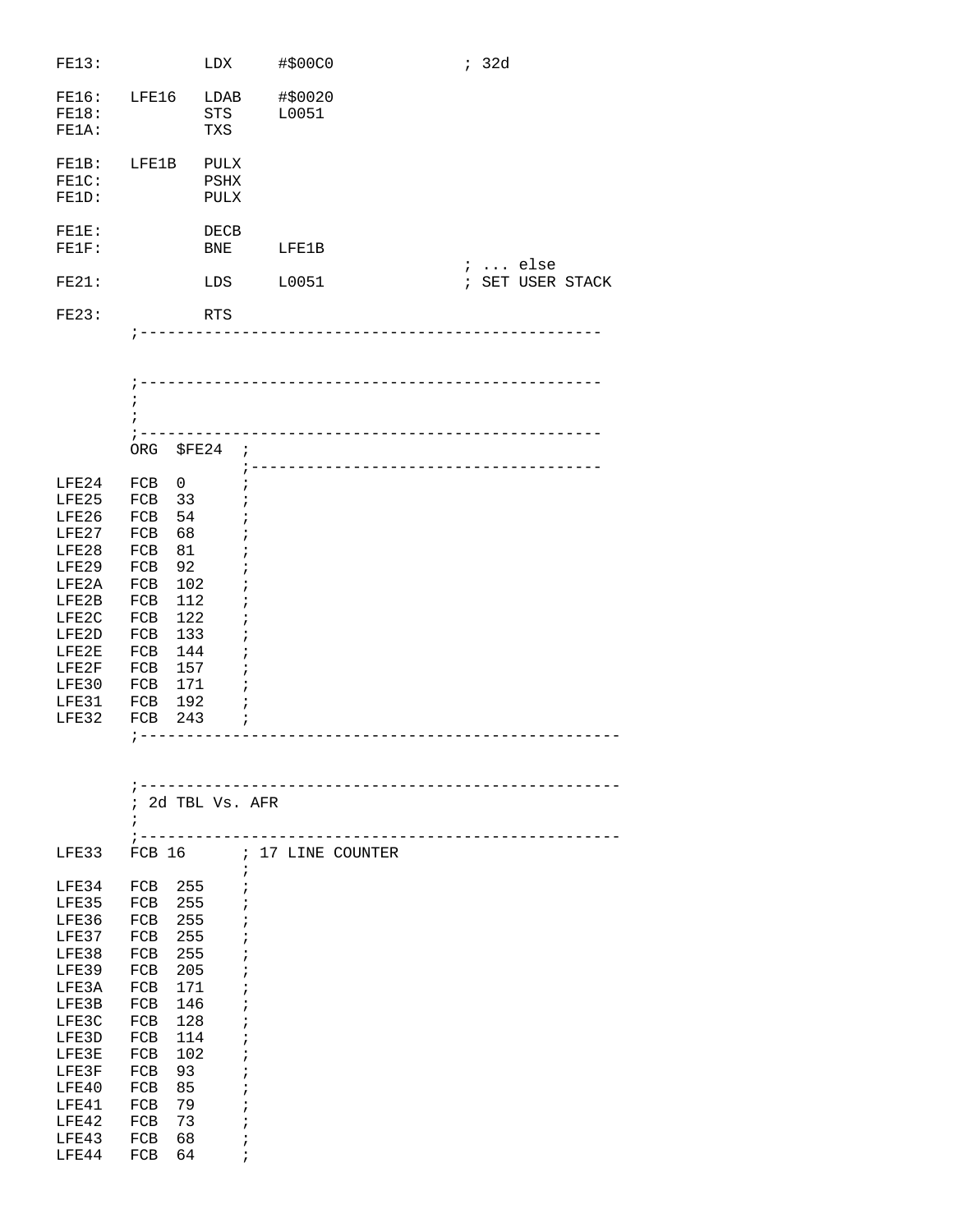|                | $\ddot{i}$                                                                                                                                                                                            |             | ; TABLE OF 16 BIT VALUES          |                                                          |
|----------------|-------------------------------------------------------------------------------------------------------------------------------------------------------------------------------------------------------|-------------|-----------------------------------|----------------------------------------------------------|
|                | ORG \$FE45 ;                                                                                                                                                                                          |             |                                   |                                                          |
|                | LFE45 FCB \$0028 ; 1<br>LFE47 FCB \$002A ; 2                                                                                                                                                          |             |                                   | ;---------------------------------<br>; SOME KIND OF MAP |
|                | LFE49 FCB \$0030 ; 3                                                                                                                                                                                  |             |                                   |                                                          |
| LFE4B          | $FCB$ \$0032 ; 4                                                                                                                                                                                      |             |                                   | ; DIFF MAP                                               |
| LFE4D          | FCB $$0034$ ; 5                                                                                                                                                                                       |             |                                   | ; $MPH/1$                                                |
| LFE4F<br>LFE51 | FCB \$0026 ; 6<br>FCB \$001C ; 7                                                                                                                                                                      |             |                                   | $\frac{1}{2}$ S/D MAP<br>$;$ RPM/25                      |
| LFE53          | FCB \$0012 ; 8                                                                                                                                                                                        |             |                                   | ; CURRENT ERR FLG 1                                      |
| LFE55          | FCB \$0014 ; 9                                                                                                                                                                                        |             |                                   | ; CURRENT ERROR flag 3                                   |
|                | LFE57 FCB \$0006 ; 10                                                                                                                                                                                 |             |                                   | ; FLAG WD ?                                              |
|                | LFE59 FCB \$D002 ; 11<br>LFE5B FCB \$0070 ; 12                                                                                                                                                        |             |                                   | ; EPROM ID NUMBER<br>; LOOP COUNTER ????                 |
| LFE5D          | FCB $$BC00$ ; 13                                                                                                                                                                                      |             |                                   | ; ECU                                                    |
|                | $\begin{tabular}{lllllll} \texttt{LFE5F} & \texttt{FCB} & $\$BC02$ & $: 14$ \\ \texttt{LFE63} & \texttt{FCB} & $\$BC06 & $: 16$ \\ \texttt{LFE65} & \texttt{FCB} & $\$BC0A & $: 17$ \\ \end{tabular}$ |             |                                   | ; ECU                                                    |
|                |                                                                                                                                                                                                       |             |                                   | ; ECU                                                    |
|                |                                                                                                                                                                                                       |             |                                   | ; ECU                                                    |
|                | LFE67 FCB \$0020 ; 18                                                                                                                                                                                 |             |                                   |                                                          |
|                |                                                                                                                                                                                                       |             | ;-------------------------------- |                                                          |
|                |                                                                                                                                                                                                       |             |                                   |                                                          |
|                |                                                                                                                                                                                                       |             | --------------------------        |                                                          |
| FE6A:          |                                                                                                                                                                                                       |             | STX L0324                         |                                                          |
| FE6D:          |                                                                                                                                                                                                       |             | LDX LFEBC                         |                                                          |
| FE70:          |                                                                                                                                                                                                       | PSHX        |                                   |                                                          |
| FE71:          |                                                                                                                                                                                                       |             | STX L0018                         |                                                          |
| FE73:          |                                                                                                                                                                                                       |             | JSR LFEFC                         |                                                          |
| <b>FE76:</b>   |                                                                                                                                                                                                       | CLRB        |                                   |                                                          |
| FE77:          |                                                                                                                                                                                                       |             | CMPA #40                          |                                                          |
| <b>FE79:</b>   |                                                                                                                                                                                                       |             | BLS LFE98                         | $\ldots$ else                                            |
| FE7B:          |                                                                                                                                                                                                       | LDAB        | L0023                             |                                                          |
| FE7D:          |                                                                                                                                                                                                       | BEQ         | LFE99                             |                                                          |
|                |                                                                                                                                                                                                       |             |                                   | $i$ else                                                 |
| FE7F:          |                                                                                                                                                                                                       | CMPA        | #90                               |                                                          |
| <b>FE81:</b>   |                                                                                                                                                                                                       | <b>BCS</b>  | LFE99                             | $i$ else                                                 |
| <b>FE83:</b>   |                                                                                                                                                                                                       | CLRB        |                                   |                                                          |
|                |                                                                                                                                                                                                       |             |                                   |                                                          |
| <b>FE84:</b>   |                                                                                                                                                                                                       | LDAA        | L0881                             |                                                          |
| <b>FE87:</b>   |                                                                                                                                                                                                       | ANDA        | #\$30                             | ; 0011 0000                                              |
| <b>FE89:</b>   |                                                                                                                                                                                                       | CMPA        | L001A                             | $;$ RPM/25                                               |
| FE8B:          |                                                                                                                                                                                                       | BEQ         | LFE99                             |                                                          |
| FE8D:          |                                                                                                                                                                                                       | STAA        | L001A                             | ;  else<br>$i$ RPM/25                                    |
| FEBF:          |                                                                                                                                                                                                       | STAB        | LOO7A                             |                                                          |
| <b>FE91:</b>   |                                                                                                                                                                                                       | STAB        | L0070                             |                                                          |
| FE93:          |                                                                                                                                                                                                       | STAB        | L001B                             |                                                          |
| <b>FE95:</b>   |                                                                                                                                                                                                       | DECB        |                                   |                                                          |
| <b>FE96:</b>   |                                                                                                                                                                                                       | STAB        | L007B                             |                                                          |
| <b>FE98:</b>   | LFE98                                                                                                                                                                                                 | INCB        |                                   |                                                          |
| <b>FE99:</b>   | LFE99                                                                                                                                                                                                 | <b>STAB</b> | L0023                             |                                                          |
| FE9B:          |                                                                                                                                                                                                       | JSR         | LFAA8                             |                                                          |
|                |                                                                                                                                                                                                       |             |                                   |                                                          |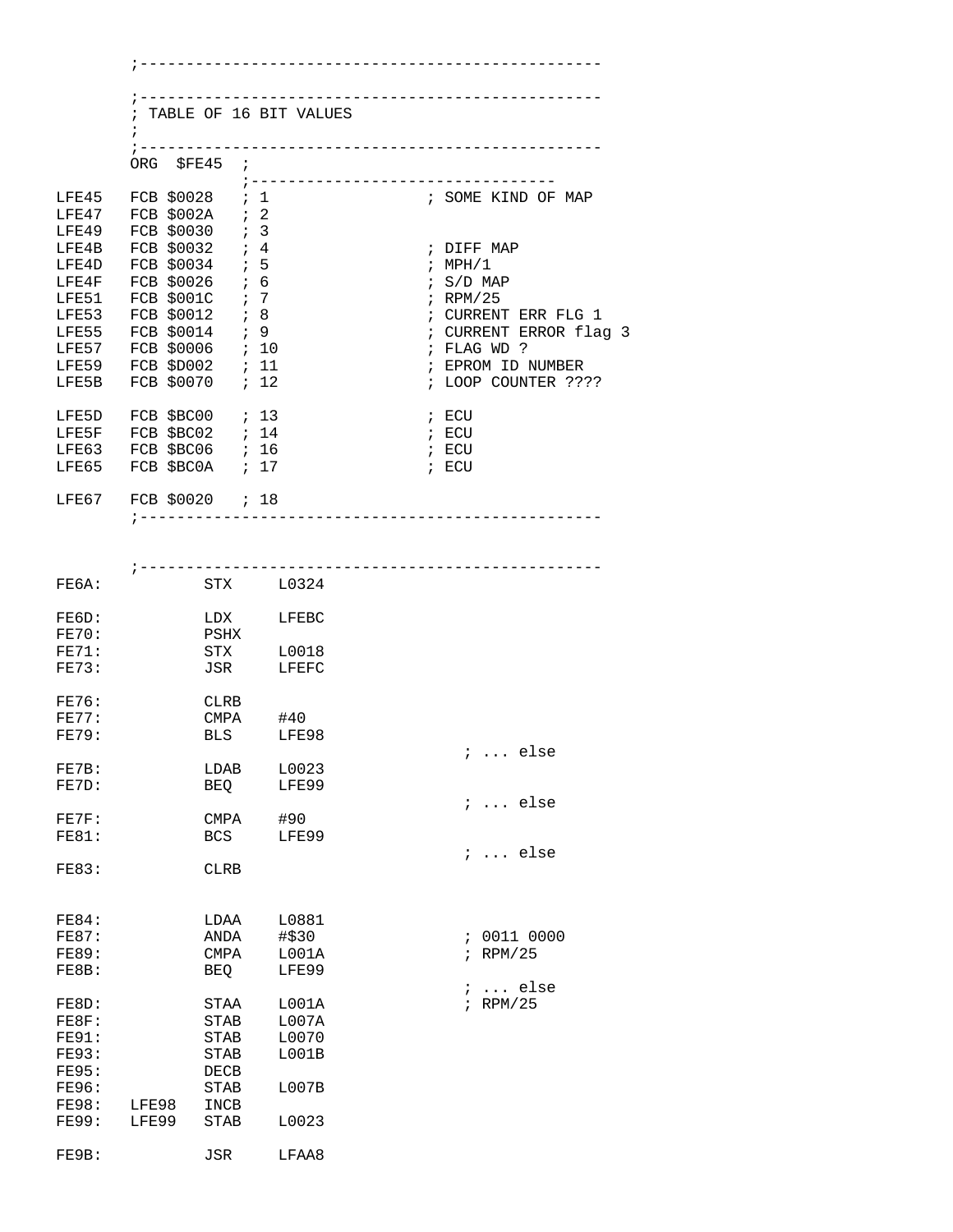| FE9E:<br>FEA0:<br>FEA2:                   |                | LDD<br>EORB<br>STD                       | L0018<br>#\$04<br>LBC3C                  | $\mathcal{L}$ | ; toggle b2<br>ECU HARDWARE     |
|-------------------------------------------|----------------|------------------------------------------|------------------------------------------|---------------|---------------------------------|
| FEA5:<br>FEA7:                            |                | LDAA<br><b>BEO</b>                       | L001A<br>LFECF                           |               | $F$ RPM/25                      |
| FEA9:<br>FEAC:<br>FEAE:                   |                | LDAB<br>EORB<br>STAB                     | L0881<br>#\$08<br>L0881                  |               | ; toggle b3                     |
| FEB1:<br>FEB3:                            |                | <b>CMPA</b><br>BNE                       | #\$20<br>LFF11                           |               | ;  else                         |
| FEB5:<br>FEB6:<br>FEB8:                   |                | CLRA<br>LDAB<br><b>STD</b>               | #\$00C5<br>LBC14                         |               | ; ECU HARDWARE                  |
| FEBB:<br>FEBE:                            |                | LDX<br><b>STX</b>                        | #\$0100<br>L0055                         |               |                                 |
| FEC0:<br>FEC3:                            |                | LDX<br><b>JSR</b>                        | $\#$ \$00DD<br><b>LE403</b>              |               |                                 |
| FEC6:                                     |                | STD                                      | L001C                                    |               | $F$ RPM/25                      |
| FEC8:<br>FECA:<br>FECC:                   |                | LDD<br>ORAB<br>STD                       | L0018<br>#\$80<br>LBC3C                  | $\ddot{i}$    | ; SET b7<br>ECU HARDWARE        |
| FECF:<br>FED1:<br>FED3:<br>FED5:<br>FED7: | LFECF          | LDD<br>ANDA<br>ANDB<br>ORAB<br>CLR       | L0018<br>#\$F7<br>#56F<br>#\$08<br>L0881 |               |                                 |
| FEDA:                                     |                | <b>STD</b>                               | LBC3C                                    | $\ddot{i}$    | ECU HARDWARE                    |
| FEDD:<br>FEE0:<br>FEE3:<br>FEE4:          |                | <b>CLR</b><br>LDX<br>CLRA<br><b>CLRB</b> | L0801<br>#\$BC0E                         | $\ddot{i}$    | MCU2 I/O<br>; ECU HARDWARE      |
| FEE5:                                     |                | STD                                      | 0, X                                     |               |                                 |
| FEE7:<br>FEE9:                            |                | BSR<br>STD                               | LFF02<br>6, X                            |               |                                 |
| FEEB:<br>FEED:<br>FEEF:                   |                | LDAA<br>BSR<br>STD                       | #\$00F0<br>LFF02<br>8, X                 |               |                                 |
| FEF1:<br>FEF3:                            |                | BSR<br>STD                               | LFF02<br>\$0A, X                         |               |                                 |
| FEF5:<br>FEF7:<br>FEF9:                   |                | BSR<br>STD<br>JMP                        | LFF02<br>\$0C,X<br>LFFC3                 |               |                                 |
| FEFC:<br>$\texttt{FEFF}$ :<br>FEFF:       | LFEFC<br>LFEFE | LDAA<br>CLRB<br>JSR                      | #\$02<br>LFBCE                           |               | ; SET UP $A/D$<br>; A/D ROUTINE |
| FF02:                                     | LFF02          | RTS                                      |                                          |               |                                 |
|                                           |                | ; ---------------                        |                                          |               |                                 |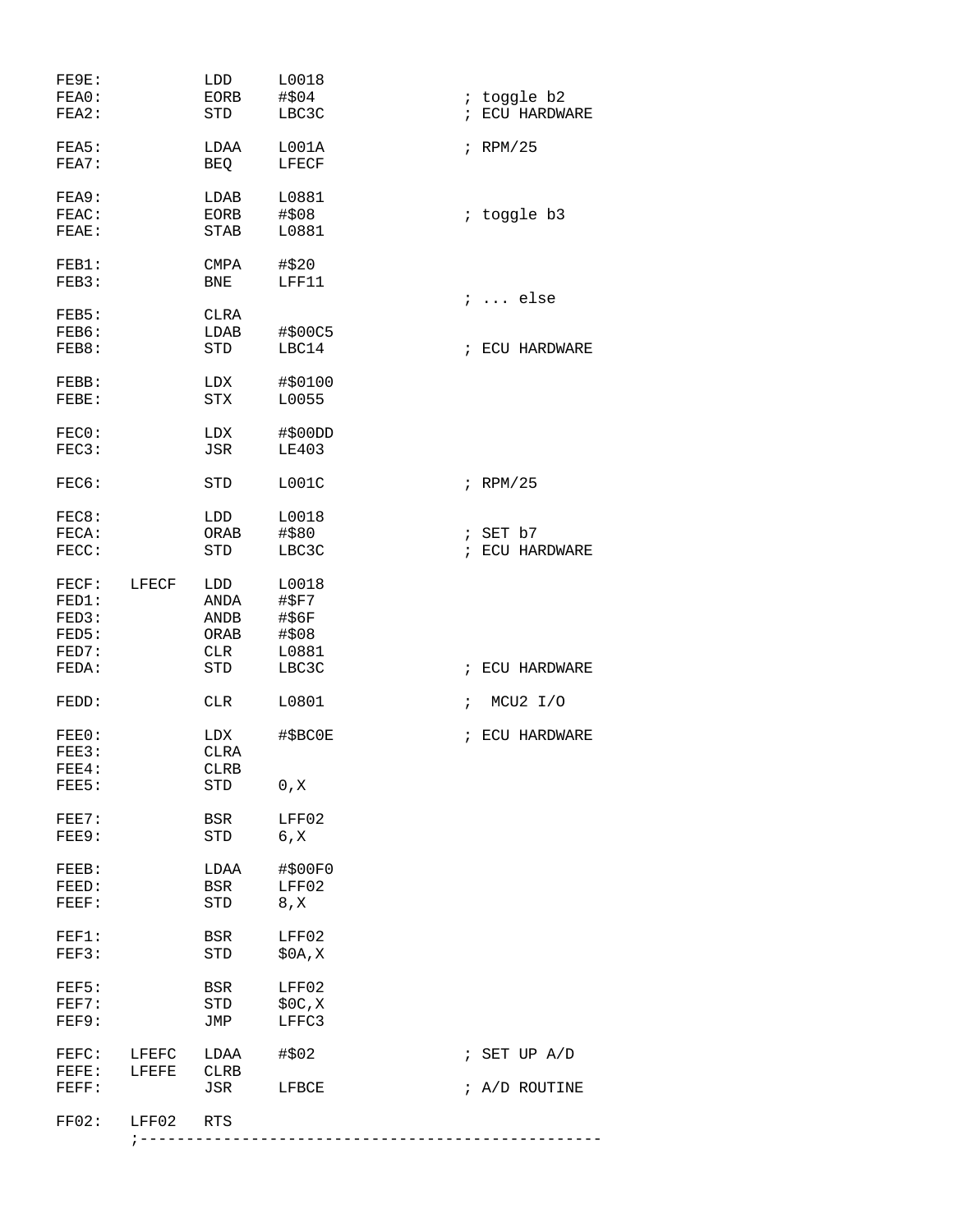| FF03:<br>FF05:                   | LFF03            | LDAA<br>BSR                  | #12<br>LFEFE              |                                  |
|----------------------------------|------------------|------------------------------|---------------------------|----------------------------------|
| FF07:<br>FF09:                   |                  | CMPA<br>BCS                  | #40<br>LFF0F              |                                  |
| FFOB:<br>FFOD:                   |                  | CMPA<br><b>BCS</b>           | #100<br>LFF10             | $i \ldots$ else                  |
| FFOF:                            | LFF0F            | <b>CLC</b>                   |                           | $i \ldots$ else                  |
| FF10:                            | LFF10            | <b>RTS</b>                   |                           |                                  |
| FF11:<br>FF14:<br>FF15:<br>FF16: | $i - -$<br>LFF11 | LDAA<br>LSRB<br>LSRB<br>LSRB | L0801                     | ; MCU2 I/O<br>; SHIFT MSB TO LSB |
| FF17:<br>FF18:<br>FF1A:          |                  | LSRB<br>ANDA<br>ABA          | #SFO                      |                                  |
| FF1B:<br>FF1D:                   |                  | STAA<br>LDAA                 | L0020<br>L0070            |                                  |
| FF1F:<br>FF21:                   |                  | ANDA<br>PSHA                 | #\$0F                     | : 00001111                       |
| FF22:                            |                  | BSR                          | LFEFE                     |                                  |
| FF24:<br>FF27:<br>FF28:          |                  | LDX<br>PULB<br>ABX           | #\$0026                   |                                  |
| <b>FF29:</b><br>FF2B:            |                  | STAA<br>TSTB                 | 0, X                      |                                  |
| FF2C:                            |                  | BNE                          | LFF7C<br>#\$0080          | $i \ldots$ else                  |
| $FF2E$ :                         |                  | LDAB                         |                           |                                  |
| FF30:<br>FF32:                   |                  | LDAA<br>BNE                  | L001B<br>LFF36            | $i \ldots$ else                  |
| FF34:                            | FF36: LFF36      | LDAA<br>DECA                 | #\$0003                   |                                  |
| FF37:<br>FF39:                   |                  | STAA<br>BEQ                  | L001B<br>LFF43            |                                  |
| FF3B:<br>FF3D:<br>FF3F:          |                  | LDAB<br>CMPA<br>BNE          | #\$001A<br>#\$02<br>LFF43 | $i \ldots$ else                  |
| FF41:<br>FF43:<br>FF46:          | LFF43            | LDAB<br>LDX<br>ABX           | #\$00E6<br>#\$F000        | $i \ldots$ else                  |
| FF47:                            |                  | STX                          | LBC16                     | ; ECU HARDWARE                   |
| FF4A:<br>FF4D:<br>FF4F:          |                  | LDAA<br>ANDA<br>BNE          | L0801<br>#\$0F<br>LFF53   | : MCU2 I/O<br>; CLR b4 th b7     |
| <b>FF51:</b><br>FF53:            | LFF53            | LDAA<br>LSRA                 | #\$0010                   | $i$ else                         |
| <b>FF54:</b><br><b>FF57:</b>     |                  | STX<br>STAA                  | LBC18<br>L0801            | ; ECU HARDWARE<br>: MCU2 I/O     |
| FF5A:<br>FF5C:                   |                  | LDD<br><b>ORAB</b>           | L0018<br>#\$18            | ; SET b4 & b3                    |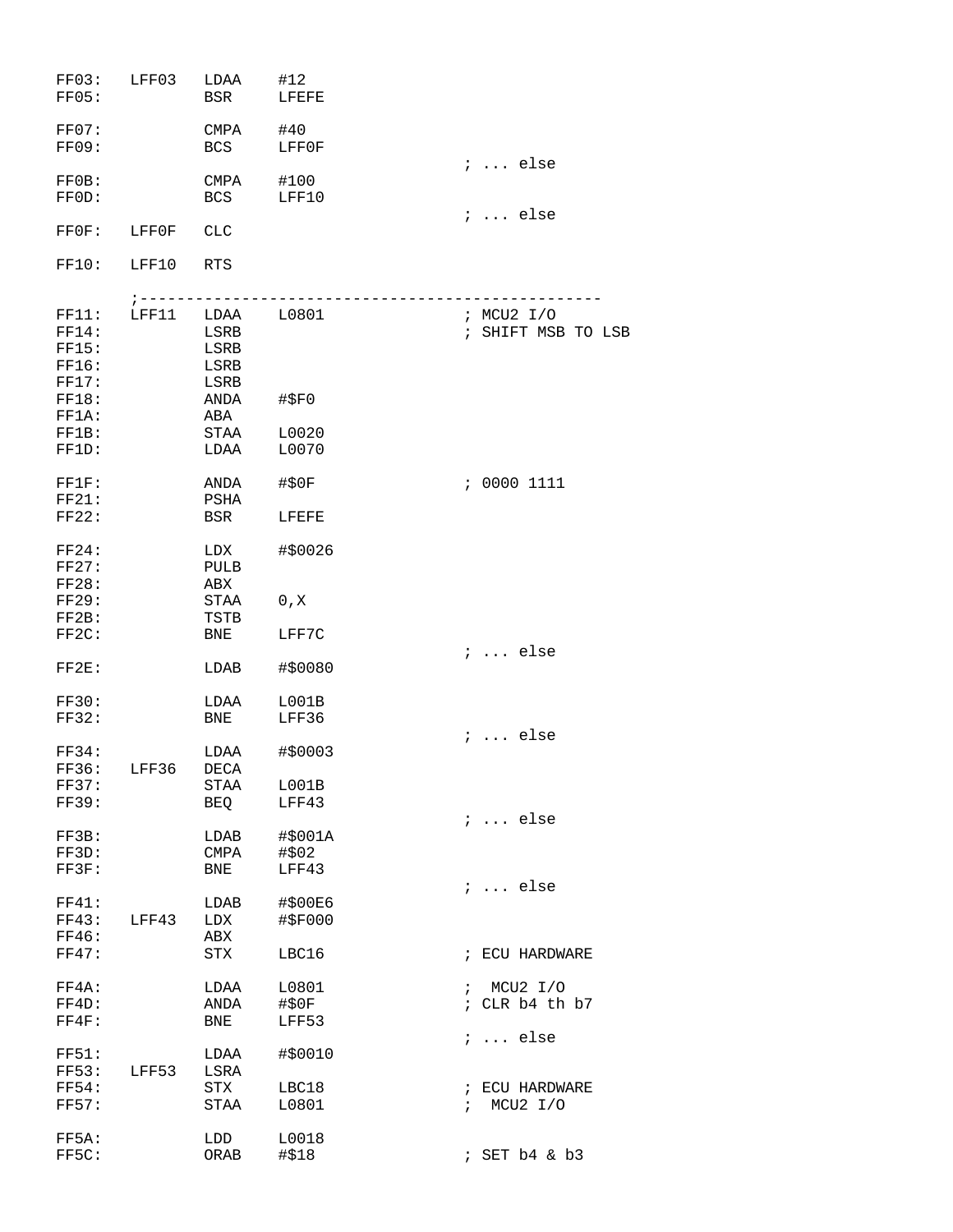| FF5E:                 |       | <b>BCC</b>         | LFF62              |                              |
|-----------------------|-------|--------------------|--------------------|------------------------------|
|                       |       |                    |                    | $i \ldots$ else              |
| FF60:<br><b>FF62:</b> | LFF62 | ANDB<br><b>STD</b> | #\$F7<br>LBC3C     | ; CLEAR b3<br>; ECU HARDWARE |
|                       |       |                    |                    |                              |
| <b>FF65:</b>          |       | LDAA               | L0021              | ; COOLANT                    |
| <b>FF67:</b>          |       | ASLA               |                    |                              |
| <b>FF68:</b>          |       | ADCA               | #\$00              |                              |
| FF6A:                 |       | <b>STAA</b>        | L0021              | ; COOLANT                    |
|                       |       |                    |                    |                              |
| FF6C:                 |       | ANDA               | #\$03              | ; CLEAR b2 th b7             |
| FF6E:                 |       | <b>STX</b>         | LBC1A              | ; ECU HARDWARE               |
| FF71:                 |       | LDAB               | L0881              |                              |
| FF74:                 |       | ANDB               | #\$FC              | ; CLR b0 & b1                |
| FF76:                 |       | ORAB               | #\$04              | ; SET b2                     |
| <b>FF78:</b>          |       | ABA                |                    |                              |
| FF79:                 |       | <b>STAA</b>        | L0881              |                              |
| FF7C:                 | LFF7C | LDX                | LBC00              | ; ECU HARDWARE               |
| FF7F:                 |       | <b>BSR</b>         | LFF02              |                              |
|                       |       |                    |                    |                              |
| FF81:                 |       | LDD                | LBC00              | ; ECU HARDWARE               |
| <b>FF84:</b>          |       | LSRD               |                    |                              |
| <b>FF85:</b>          |       | LSRD               |                    |                              |
| FF86:                 |       | <b>STD</b>         | L001E              |                              |
|                       |       |                    |                    |                              |
| <b>FF88:</b><br>FF8B: |       | LDD<br>CPX         | #\$028F<br>#\$028F |                              |
| FF8E:                 |       | BHI                | LFFA1              |                              |
|                       |       |                    |                    | $i \dots$ else               |
| <b>FF90:</b>          |       | CPX                | #\$0148            |                              |
| FF93:                 |       | <b>BCS</b>         | LFFAB              |                              |
|                       |       |                    |                    | $i \ldots$ else              |
| <b>FF95:</b>          |       | LSRD               |                    |                              |
| FF96:                 |       | <b>STD</b>         | LBC0E              | ; ECU HARDWARE               |
|                       |       |                    |                    |                              |
| <b>FF99:</b>          |       | LDAB               | #\$0006            |                              |
| FF9B:                 |       | <b>STD</b>         | L0053              |                              |
| FF9D:                 |       | <b>CLRA</b>        |                    |                              |
| FF9E:                 |       | <b>CLRB</b>        |                    |                              |
| FF9F:                 |       | BRA                | LFFB8              |                              |
|                       |       |                    |                    |                              |
|                       |       |                    |                    |                              |
| $\ddot{i}$            |       |                    |                    |                              |
| FFA1:                 | LFFA1 | STD                | LBC0E              | ; ECU HARDWARE               |
| FFA4:                 |       | LSRD               |                    |                              |
| FFA5:                 |       | STD                | L0053              |                              |
| FFA7:                 |       | LDD                | L001E              |                              |
| FFA9:                 |       | BRA                | LFFB8              |                              |
|                       |       |                    |                    |                              |
| FFAB: LFFAB           |       | CLRA               |                    |                              |
|                       |       |                    |                    |                              |
| FFAC:                 |       | LDAB               | #\$0042            |                              |
| FFAE:                 |       | STD                | LBC0E              | ; ECU HARDWARE               |
|                       |       |                    |                    |                              |
| FFB1:                 |       | LDAB               | #\$00C5            |                              |
| FFB3:                 |       | STD                | L0053              |                              |
|                       |       |                    |                    |                              |
| FFB5:                 |       | CLRB               |                    |                              |
| FFB6:                 |       | <b>SUBD</b>        | L001E              |                              |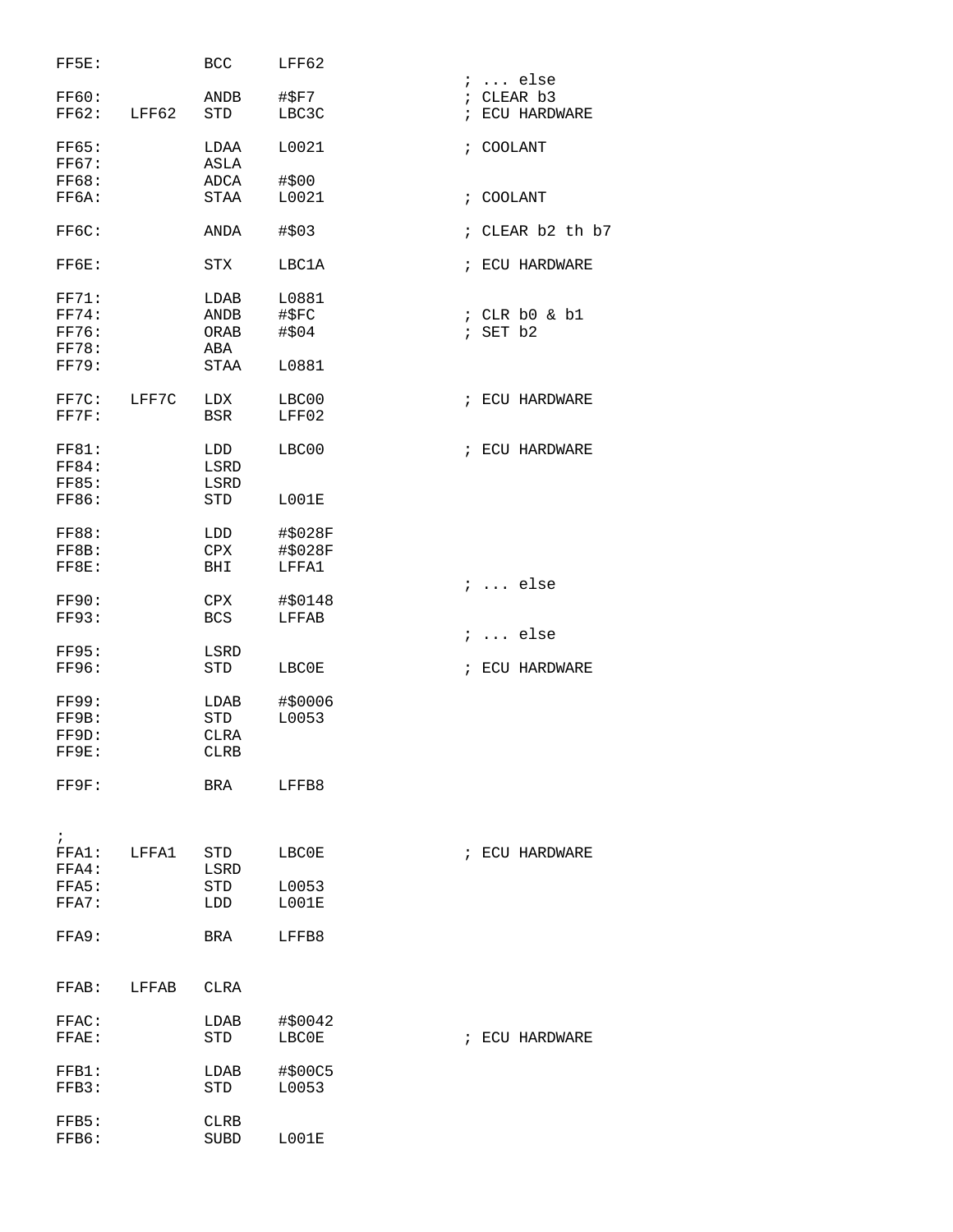| FFBA:          |       | <b>STX</b>   | LBC1C                       |               | ; ECU HARDWARE   |
|----------------|-------|--------------|-----------------------------|---------------|------------------|
| FFBD:          |       | JSR          | LFD39                       | $\mathbf{r}$  | SHORT TIME DELAY |
| FFCO:          |       | <b>STD</b>   | LBC36                       | $\mathcal{L}$ | ECU HARDWARE     |
| FFC3:          | LFFC3 | JSR          | LFDFE                       |               |                  |
| FFC6:          |       | JMP          | LE55B                       |               |                  |
|                |       |              |                             |               |                  |
|                |       |              |                             |               |                  |
| FFC9:          |       | FCB          | \$00                        |               |                  |
| FFCA:          |       | FCB          | \$00                        |               |                  |
| FFCB:          |       | FCB          | \$00                        |               |                  |
| FFCC:          |       | FCB          | \$00                        |               |                  |
| FFCD:          |       | FCB          | \$00                        |               |                  |
| FFCE:          |       | FCB          | \$00                        |               |                  |
| FFCF:          |       | FCB          | \$00                        |               |                  |
| FFD0:          |       | FCB          | \$00                        |               |                  |
| FFD1:          |       | FCB          | \$00                        |               |                  |
| FFD2:          |       | FCB          | \$00                        |               |                  |
| FFD3:          |       | FCB          | \$00                        |               |                  |
| FFD4:          |       | FCB          | \$00                        |               |                  |
| FFD5:          |       | FCB          | \$00                        |               |                  |
| FFD6:<br>FFD7: |       | FCB<br>FCB   | \$00                        |               |                  |
| FFD8:          |       | FCB          | \$00<br>\$00                |               |                  |
| FFD9:          |       | FCB          | \$00                        |               |                  |
| FFDA:          |       | FCB          | \$00                        |               |                  |
| FFDB:          |       | FCB          | \$00                        |               |                  |
| FFDC:          |       | FCB          | \$00                        |               |                  |
| FFDD:          |       | FCB          | \$00                        |               |                  |
| FFDE:          |       | FCB          | \$00                        |               |                  |
| FFDF:          |       | FCB          | \$00                        |               |                  |
| FFE0:          |       | FCB          | \$00                        |               |                  |
| $FFE1$ :       |       | FCB          | \$00                        |               |                  |
| FFE2:          |       | FCB          | \$00                        |               |                  |
| FFE3:          |       | FCB          | \$00                        |               |                  |
| $FFE4$ :       |       | FCB          | \$00                        |               |                  |
| FFE5:          |       | FCB          | \$00                        |               |                  |
| FFE6:          |       | FCB          | \$00                        |               |                  |
| FFE7:          |       | FCB          | \$00                        |               |                  |
| FFE8:          |       | FCB          | \$00                        |               |                  |
| FFE9:          |       | FCB          | \$00                        |               |                  |
| FFEA:          |       | FCB          | \$00                        |               |                  |
| FFEB:          |       | FCB          | \$00                        |               |                  |
| FFEC:          |       | FCB          | \$00                        |               |                  |
| FFED:          |       | FCB          | \$00                        |               |                  |
| FFEE:          |       | FCB          | \$00                        |               |                  |
| FFEF:          |       | FCB          | \$00                        |               |                  |
|                |       |              |                             |               |                  |
|                |       | Vector table |                             |               |                  |
|                |       |              |                             |               |                  |
|                |       |              |                             |               |                  |
| FFF0:          |       | FDB \$7EE0   |                             |               |                  |
| FFF2:          |       | FDB \$887E   |                             |               |                  |
| FFF4:          |       | FDB          | \$F31E                      |               |                  |
|                |       |              |                             |               |                  |
| FFF6:          |       | FDB          | <b>\$E427</b>               | ; RTI         |                  |
| FFF8:          |       | FDB          | <b>\$E428</b><br>$\ddot{ }$ |               |                  |
| FFFA:          |       | FDB          | <b>\$E427</b>               | ; RTI         |                  |
| FFFC:          |       | FDB          | <b>\$E243</b>               |               | ; RESET VECTOR   |
| FFFE:          |       | FDB          | <b>\$E243</b>               |               | ; RESET VECTOR   |
|                |       |              |                             |               |                  |

FFB8: LFFB8 LDX L0053